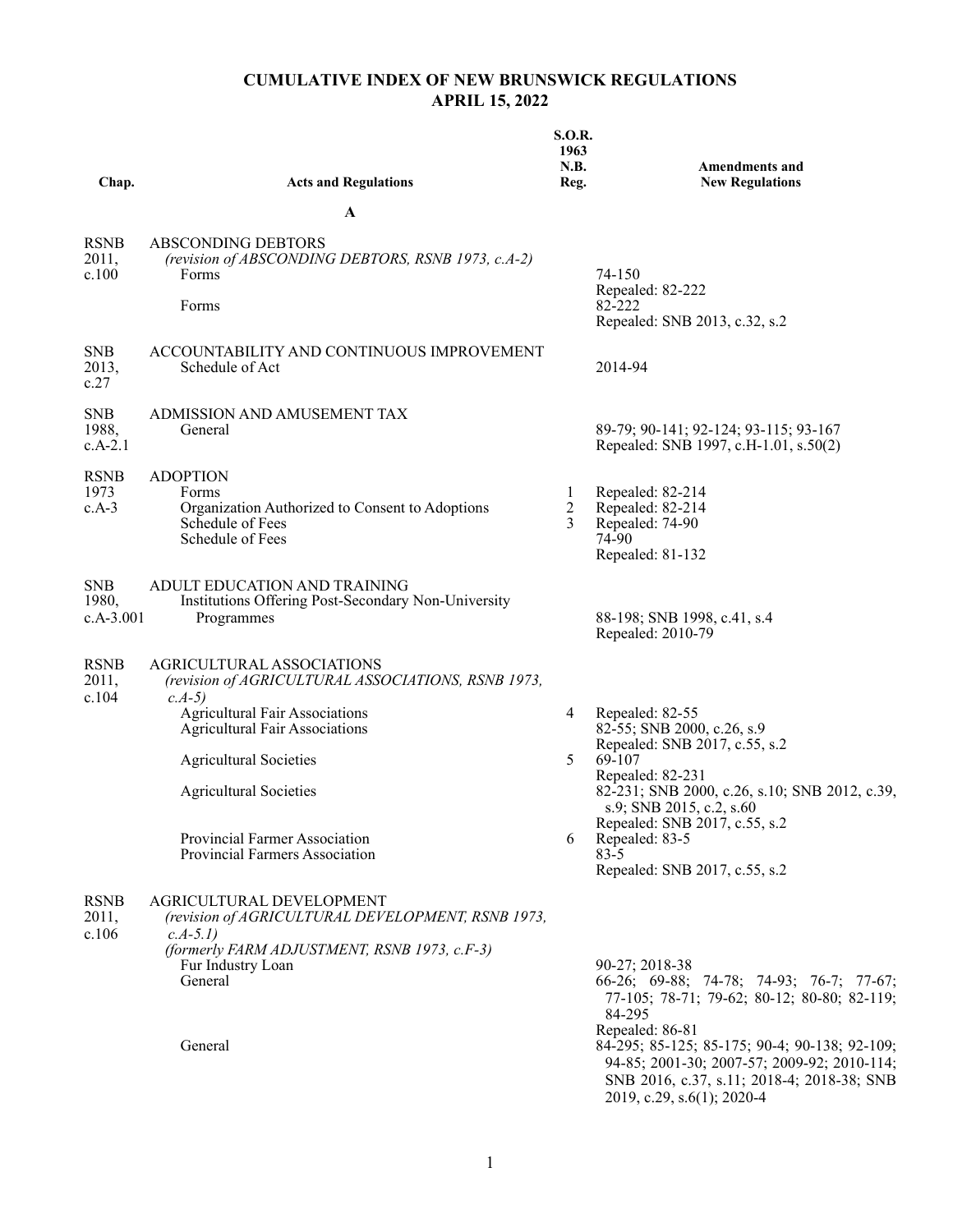| Chap.                  | <b>Acts and Regulations</b>                                                                                                                                                       | 1963<br>N.B.<br>Reg. | <b>Amendments and</b><br><b>New Regulations</b>                                                      |
|------------------------|-----------------------------------------------------------------------------------------------------------------------------------------------------------------------------------|----------------------|------------------------------------------------------------------------------------------------------|
|                        | New Entrant Farmer Loan                                                                                                                                                           |                      | 90-125; 94-34; 99-1; 2001-31; 2010-115;<br>2018-38; SNB 2019, c.29, s.6(2)                           |
|                        | Perennial Crop Establishment Loan                                                                                                                                                 |                      | Repealed: 2020-6<br>90-152; 2001-32; 2010-116; 2018-38                                               |
|                        | Swine Industry Financial Restructuring                                                                                                                                            |                      | Repealed: 2020-7<br>85-19; 85-123; 85-180; 2018-39; SNB 2019,<br>c.29, $s.6(3)$                      |
| RSNB<br>2012,<br>c.100 | <b>AGRICULTURAL INSURANCE</b><br>(revision of AGRICULTURAL INSURANCE, RSNB 1973,<br>$c.A-5.105$<br>(formerly CROP INSURANCE, RSNB 1973, c.C-35)<br>Crop Insurance Plan for Apples |                      | $75 - 22$                                                                                            |
|                        | Crop Insurance Plan for Apples                                                                                                                                                    |                      | Expired: 75-120<br>75-120; 81-38; 82-146                                                             |
|                        | Crop Insurance Plan for Apples                                                                                                                                                    |                      | Repealed: 83-30<br>83-30; 84-109; 85-44                                                              |
|                        | Crop Insurance Plan for Apples                                                                                                                                                    |                      | Repealed: 87-52<br>87-52; 88-124; 88-163; 92-6; 94-110; SNB<br>1995, c.15, s.7; SNB 2000, c.26, s.82 |
|                        | Crop Insurance Plan for Blueberries                                                                                                                                               |                      | Repealed: 2002-48<br>92-7; 94-115; SNB 1995, c.15, s.7; SNB 2000,<br>c.26, s.87                      |
|                        | Crop Insurance Plan for Dry Beans                                                                                                                                                 |                      | Repealed: 2002-48<br>89-49; 90-129; 92-33; 94-114; SNB 1995, c.15,<br>s.7                            |
|                        | Crop Insurance Plan for Potatoes                                                                                                                                                  |                      | Repealed: 2002-48<br>75-121                                                                          |
|                        | Crop Insurance Plan for Potatoes                                                                                                                                                  |                      | Repealed: 76-108<br>76-108; 77-100; 78-123; 80-53; 80-65; 81-40;<br>81-71; 82-75                     |
|                        | Crop Insurance Plan for Potatoes                                                                                                                                                  |                      | Repealed: 83-31<br>83-31; 84-108; 86-55; 86-103<br>Repealed: 87-53                                   |
|                        | Crop Insurance Plan for Potatoes                                                                                                                                                  |                      | 87-53; 88-164; 90-130; 94-111; SNB 1995, c.15,<br>s.7; SNB 2000, c.26, s.83                          |
|                        | Crop Insurance Plan for Processing Vegetables                                                                                                                                     |                      | Repealed: 2002-48<br>$82 - 147$<br>Repealed: 83-160                                                  |
|                        | Crop Insurance Plan for Processing Vegetables                                                                                                                                     |                      | 83-160<br>Repealed: 87-54                                                                            |
|                        | Crop Insurance Plan for Processing Vegetables                                                                                                                                     |                      | 87-54; 88-125; 88-165; 90-131; SNB 1995, c.15,<br>s.7; SNB 2000, c.26, s.84                          |
|                        | Crop Insurance Plan for Rutabagas                                                                                                                                                 |                      | Repealed: 2002-48<br>75-122<br>Expired: 76-119                                                       |
|                        | Crop Insurance Plan for Rutabagas 1976                                                                                                                                            |                      | 76-119<br>Repealed: 82-39                                                                            |
|                        | Crop Insurance Plan for Spring Grain                                                                                                                                              |                      | $75 - 23$<br>Expired: 75-123                                                                         |
|                        | Crop Insurance Plan for Spring Grain                                                                                                                                              |                      | 75-123<br>Expired: 76-111                                                                            |
|                        | Crop Insurance Plan for Spring Grain 1976                                                                                                                                         |                      | 76-111; 79-58; 81-41; 81-72; 82-144<br>Repealed: 83-32                                               |
|                        | Crop Insurance Plan for Spring Grain                                                                                                                                              |                      | 83-32; 85-95<br>Repealed: 87-55                                                                      |
|                        | Crop Insurance Plan for Spring Grain                                                                                                                                              |                      | 87-55; 88-126; 88-166; 90-132; 94-112; SNB<br>1995, c.15, s.7; SNB 2000, c.26, s.85                  |
|                        | Crop Insurance Plan for Strawberries                                                                                                                                              |                      | Repealed: 2002-48<br>74-118                                                                          |
|                        | Crop Insurance Plan for Strawberries                                                                                                                                              |                      | Expired: 75-124<br>75-124<br>Repealed: 76-88                                                         |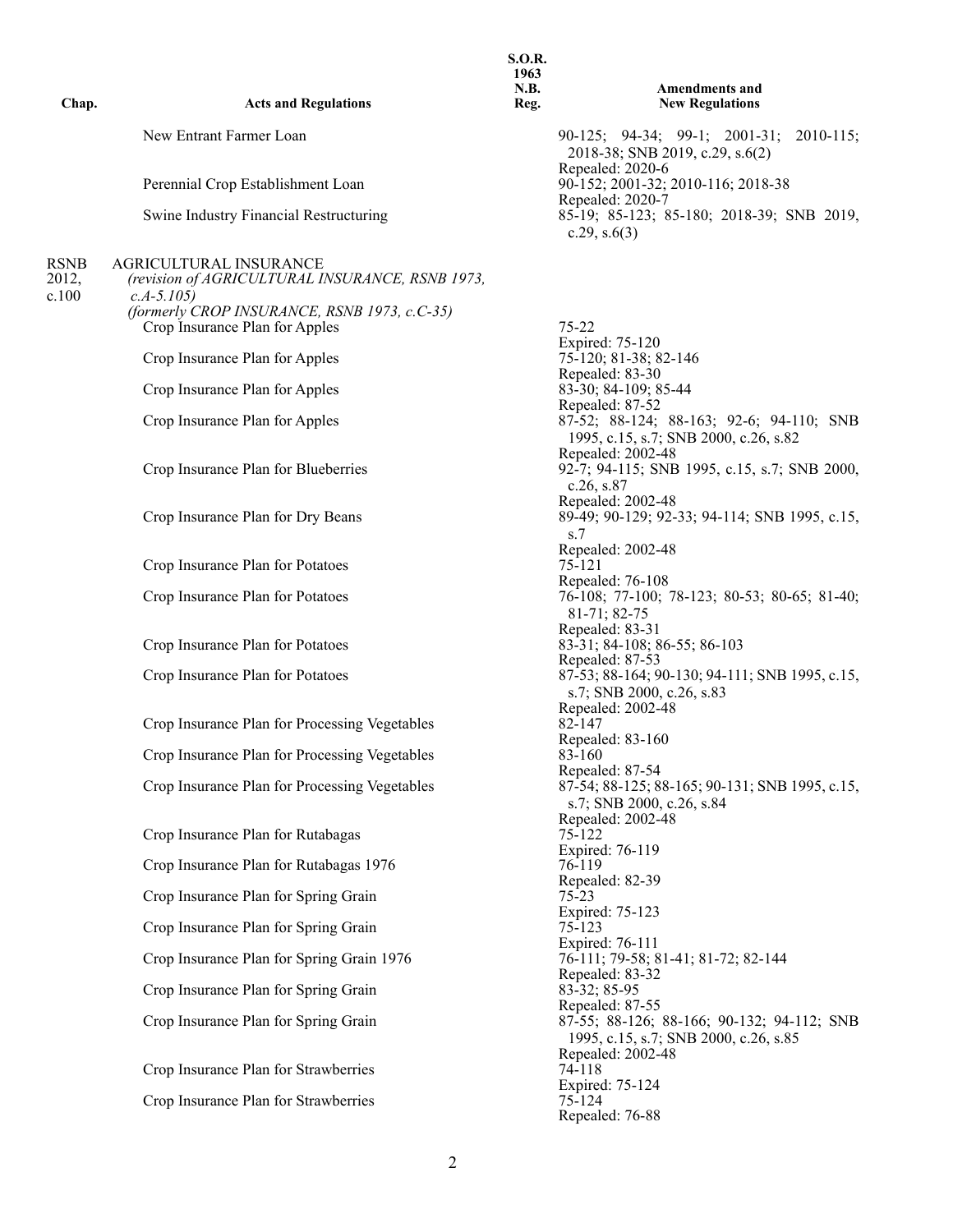| Chap.                             | <b>Acts and Regulations</b>                                                                                                                                                                   | <b>S.O.R.</b><br>1963<br>N.B.<br>Reg. | <b>Amendments and</b><br><b>New Regulations</b>                                                                                                                       |
|-----------------------------------|-----------------------------------------------------------------------------------------------------------------------------------------------------------------------------------------------|---------------------------------------|-----------------------------------------------------------------------------------------------------------------------------------------------------------------------|
|                                   | Crop Insurance Plan for Strawberries                                                                                                                                                          |                                       | 76-88; 79-57; 79-203; 81-39; 81-190                                                                                                                                   |
|                                   | Crop Insurance Plan for Strawberries                                                                                                                                                          |                                       | Repealed: 83-33<br>$83 - 33$ ; $85 - 63$                                                                                                                              |
|                                   | Crop Insurance Plan for Strawberries                                                                                                                                                          |                                       | Repealed: 87-56<br>87-56; 88-127; 88-167; 90-11; 92-8; 94-113;<br>SNB 1995, c.15, s.7; SNB 2000, c.26, s.86<br>Repealed: 2002-48                                      |
|                                   | General                                                                                                                                                                                       |                                       | 74-37<br>Repealed: 83-29                                                                                                                                              |
|                                   | General                                                                                                                                                                                       |                                       | see also SNB 1995, c.15, s.5<br>83-29; 86-112; 87-84; 88-162; 94-109; SNB<br>1995, c.15, s.5<br>Repealed: 95-122                                                      |
|                                   | General                                                                                                                                                                                       |                                       | 95-122; SNB 2000, c.26, s.88; SNB 2007, c.10,<br>s.23; 2009-19; SNB 2010, c.31, s.10; SNB                                                                             |
|                                   | Gross Revenue Insurance Plan for Grain                                                                                                                                                        |                                       | 2017, c.63, s.10; 2018-38; SNB 2019, c.2, s.10<br>92-158; SNB 1995, c.15, s.7; 95-121<br>Repealed: 2002-48                                                            |
| <b>SNB</b><br>1996,               | AGRICULTURAL LAND PROTECTION AND<br><b>DEVELOPMENT</b>                                                                                                                                        |                                       |                                                                                                                                                                       |
| $c.A-5.11$                        | Registry of Agricultural Land                                                                                                                                                                 |                                       | 97-83; SNB 1998, c.41, s.6; SNB 2000, c.26,<br>s.14; SNB 2006, c.16, s.8; SNB 2007, c.10,<br>s.10; SNB 2010, c.31, s.12; SNB 2012, c.39,<br>s.11; SNB 2016, c.28, s.3 |
| <b>RSNB</b><br>2011,<br>c.107     | AGRICULTURAL OPERATION PRACTICES<br>(revision of AGRICULTURAL OPERATION PRACTICES,<br>SNB 1999, c.A-5.3)<br>General                                                                           |                                       | 2002-94; 2015-51; SNB 2016, c.37, s.12                                                                                                                                |
| <b>RSNB</b><br>2011,<br>c.108     | AGRICULTURAL PRODUCERS REGISTRATION AND<br>FARM ORGANIZATIONS FUNDING<br>(revision of AGRICULTURAL PRODUCERS<br>REGISTRATION AND FARM ORGANIZATIONS FUNDING,<br>SNB 2006, c.A-5.6)<br>General |                                       | 2007-70; SNB 2010, c.31, s.15; SNB 2016, c.37,<br>s.13; 2017-42                                                                                                       |
| <b>SNB</b><br>2016,<br>c.28, s.1  | AGRICULTURE APPEAL BOARD<br>General                                                                                                                                                           |                                       | 2018-6                                                                                                                                                                |
| <b>SNB</b><br>1985,<br>$c.A-7.11$ | <b>ALL-TERRAIN VEHICLE</b><br>(see OFF-ROAD VEHICLE, SNB 1985, c.O-1.5)                                                                                                                       |                                       |                                                                                                                                                                       |
| <b>SNB</b><br>1990,<br>$c.A-7.3$  | <b>AMBULANCE SERVICES</b><br>General                                                                                                                                                          |                                       | 92-126; 94-51; 2008-96; 2009-8; 2009-80; SNB<br>2017, c.6, s.2                                                                                                        |
| <b>RSNB</b><br>2011,<br>c.110     | <b>ANATOMY</b><br>(revision of ANATOMY, RSNB 1973, c.A-8)<br>General<br>Medical School Designated to Receive Bodies                                                                           | 7                                     | 84-131; 2018-38<br>Repealed: 84-131                                                                                                                                   |
| <b>RSNB</b><br>2011,<br>c.111     | <b>APIARY INSPECTION</b><br>(revision of APIARY INSPECTION, RSNB 1973, c.A-9)<br>General                                                                                                      |                                       | 97-98; 2018-38                                                                                                                                                        |
|                                   | <b>APPRENTICESHIP</b><br>Allowances for Apprentices                                                                                                                                           | 8                                     | 65-61<br>Repealed: 69-49                                                                                                                                              |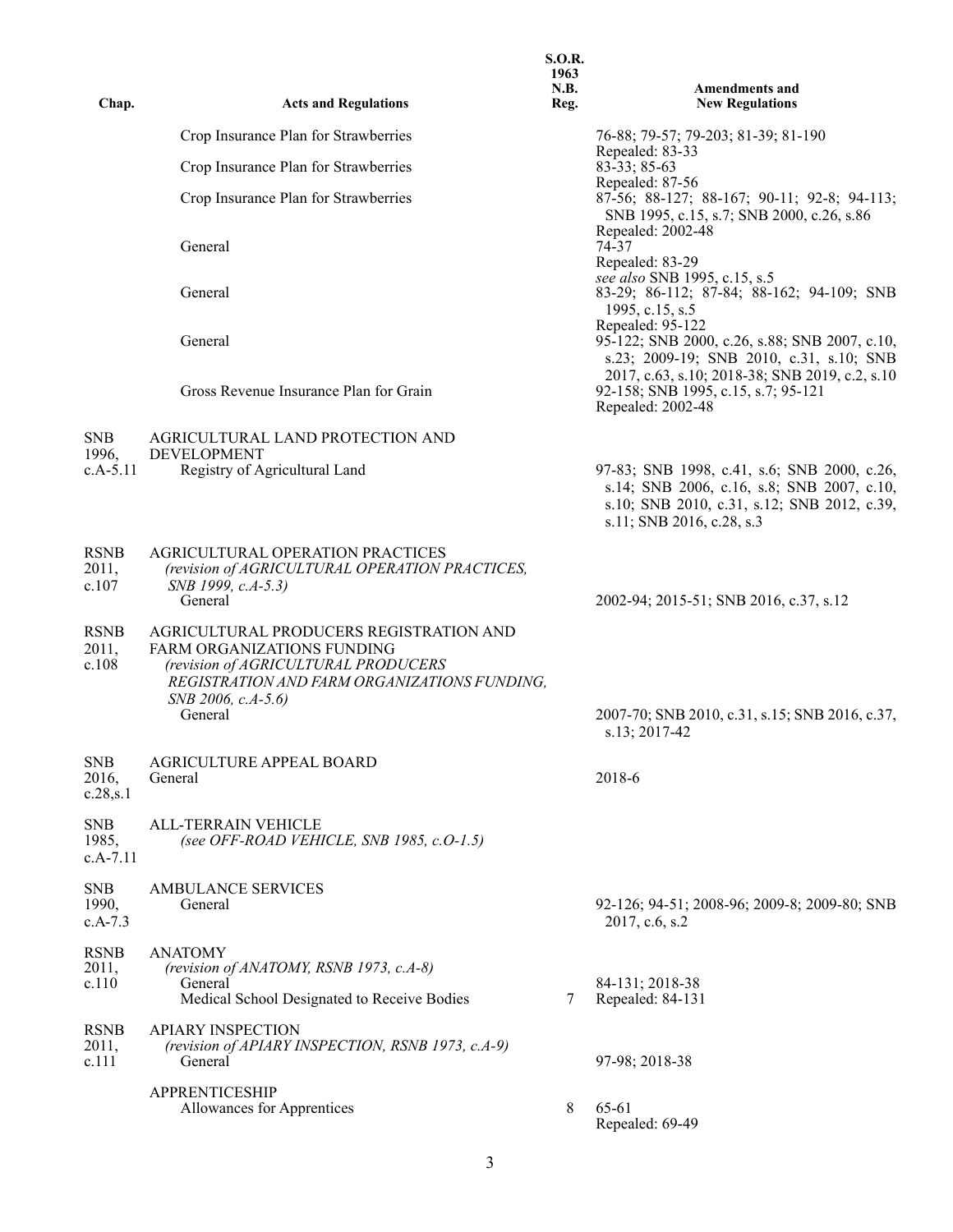|                                   |                                                                                                                        | 1963<br>N.B. | <b>Amendments and</b>                                                                                                                                                                                |
|-----------------------------------|------------------------------------------------------------------------------------------------------------------------|--------------|------------------------------------------------------------------------------------------------------------------------------------------------------------------------------------------------------|
| Chap.                             | <b>Acts and Regulations</b>                                                                                            | Reg.         | <b>New Regulations</b>                                                                                                                                                                               |
| <b>RSNB</b><br>1973,<br>$c.A-9.1$ | APPRENTICESHIP AND OCCUPATIONAL<br>CERTIFICATION (formerly INDUSTRIAL TRAINING AND<br>CERTIFICATION, RSNB 1973, c.I-7) |              |                                                                                                                                                                                                      |
|                                   | General                                                                                                                |              | 69-49; 70-83; 70-121; 71-19; 71-32; 71-115;<br>72-8; 72-152; 73-32; 73-111; 74-38; 74-107<br>Repealed: 81-81                                                                                         |
|                                   | General                                                                                                                |              | 81-81<br>Repealed: 89-171                                                                                                                                                                            |
|                                   | General                                                                                                                |              | 89-171<br>Repealed: SNB 1996, c.53, s.23                                                                                                                                                             |
|                                   | General                                                                                                                |              | 97-125; 97-134; SNB 1998, c.41, s.9; 2000-1;<br>SNB 2000, c.26, s.21; 2000-46; 2001-58;<br>2008-25; 2008-47; 2010-119; 2010-120; SNB<br>2012, c.19, s.57, 61; 2012-66; 2013-78<br>Repealed: 2014-135 |
|                                   | Automotive Service Technician Occupation                                                                               |              | 95-90<br>Repealed: SNB 1996, c.53, s.23                                                                                                                                                              |
|                                   | Automotive Service Technician (Steering, Suspension                                                                    |              |                                                                                                                                                                                                      |
|                                   | and Brakes) Occupation                                                                                                 |              | 95-91<br>Repealed: SNB 1996, c.53, s.23                                                                                                                                                              |
|                                   | Automotive Service Technician (Transmission) Occupation                                                                |              | 95-92<br>Repealed: SNB 1996, c.53, s.23                                                                                                                                                              |
|                                   | <b>Barber Occupation</b>                                                                                               |              | 93-34; 94-73                                                                                                                                                                                         |
|                                   | <b>Barbering Trade</b>                                                                                                 |              | Repealed: SNB 1996, c.53, s.23<br>70-21; 71-8; 71-54; 76-37                                                                                                                                          |
|                                   | <b>Barbering Trade</b>                                                                                                 |              | Repealed: 76-112<br>76-112                                                                                                                                                                           |
|                                   | <b>Barbering Trade</b>                                                                                                 |              | Repealed: 80-143<br>80-143                                                                                                                                                                           |
|                                   | <b>Barbering Trade</b>                                                                                                 |              | Repealed: 82-166<br>82-166                                                                                                                                                                           |
|                                   | <b>Blaster Occupation</b>                                                                                              |              | Repealed: 93-34<br>$93-1$ ; 93-108                                                                                                                                                                   |
|                                   | Boilermaker Trade                                                                                                      |              | Repealed: SNB 1996, c.53, s.23<br>$74-13$<br>Repealed: 79-9                                                                                                                                          |
|                                   | Boilermaker (Marine) Occupation                                                                                        |              | 93-35                                                                                                                                                                                                |
|                                   | Boilermaker (Marine) Trade                                                                                             |              | Repealed: SNB 1996, c.53, s.23<br>78-136                                                                                                                                                             |
|                                   | Boilermaker (Marine) Trade                                                                                             |              | Repealed: 82-33<br>$82 - 33$                                                                                                                                                                         |
|                                   | <b>Bricklaying Occupation</b>                                                                                          |              | Repealed: 93-35<br>$93 - 36$                                                                                                                                                                         |
|                                   | <b>Bricklaying Trade</b>                                                                                               |              | Repealed: SNB 1996, c.53, s.23<br>70-100                                                                                                                                                             |
|                                   |                                                                                                                        |              | Repealed: 80-19                                                                                                                                                                                      |
|                                   | <b>Bricklaying Trade</b>                                                                                               |              | 80-19<br>Repealed: 82-34                                                                                                                                                                             |
|                                   | <b>Bricklaying Trade</b>                                                                                               |              | 82-34<br>Repealed: 93-36                                                                                                                                                                             |
|                                   | Cabinetmaker Occupation                                                                                                |              | 93-37<br>Repealed: SNB 1996, c.53, s.23                                                                                                                                                              |
|                                   | Cabinetmaking Trade                                                                                                    |              | $71-1$<br>Repealed: 80-20                                                                                                                                                                            |
|                                   | Cabinetmaking Trade                                                                                                    |              | 80-20                                                                                                                                                                                                |
|                                   | Cabinetmaking Trade                                                                                                    |              | Repealed: 82-35<br>$82 - 35$                                                                                                                                                                         |
|                                   | <b>Carpenter Occupation</b>                                                                                            |              | Repealed: 93-37<br>93-38                                                                                                                                                                             |
|                                   | Carpentry Trade                                                                                                        |              | Repealed: SNB 1996, c.53, s.23<br>71-43<br>Repealed: 80-21                                                                                                                                           |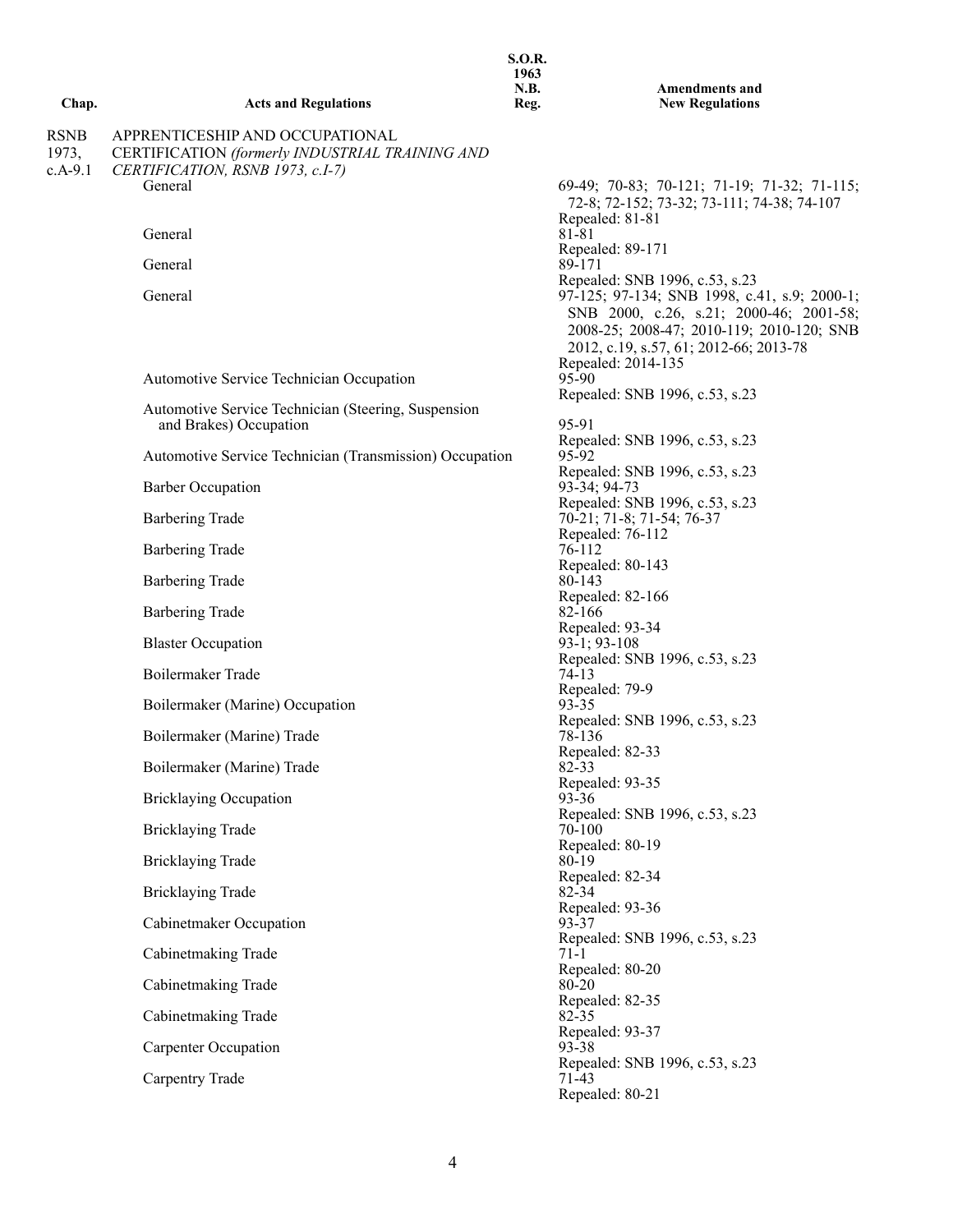| Chap. | <b>Acts and Regulations</b>                              | 1963<br>N.B.<br>Reg. | <b>Amendments and</b><br><b>New Regulations</b>                                          |
|-------|----------------------------------------------------------|----------------------|------------------------------------------------------------------------------------------|
|       | Carpentry Trade                                          |                      | 80-21                                                                                    |
|       | <b>Carpentry Trade</b>                                   |                      | Repealed: 82-167<br>82-167                                                               |
|       | <b>Construction Boilermaker Occupation</b>               |                      | Repealed: 93-38<br>93-39                                                                 |
|       | <b>Construction Boilermaker Trade</b>                    |                      | Repealed: SNB 1996, c.53, s.23<br>79-9                                                   |
|       | <b>Construction Boilermaker Trade</b>                    |                      | Repealed: 82-28<br>82-28                                                                 |
|       | <b>Construction Electrician Occupation</b>               |                      | Repealed: 93-39<br>90-104; 93-33                                                         |
|       | <b>Construction Lineman Occupation</b>                   |                      | Repealed: SNB 1996, c.53, s.23<br>93-40                                                  |
|       | <b>Construction Lineman Trade</b>                        |                      | Repealed: SNB 1996, c.53, s.23<br>$73 - 55$                                              |
|       | <b>Construction Lineman Trade</b>                        |                      | Repealed: 80-172<br>80-172                                                               |
|       |                                                          |                      | Repealed: 93-40<br>93-41                                                                 |
|       | <b>Construction Millwright Occupation</b>                |                      | Repealed: 95-128                                                                         |
|       | <b>Construction Millwright Trade</b>                     |                      | 74-73<br>Repealed: 80-173                                                                |
|       | <b>Construction Millwright Trade</b>                     |                      | 80-173<br>Repealed: 93-41                                                                |
|       | Cook Occupation                                          |                      | 93-42<br>Repealed: SNB 1996, c.53, s.23                                                  |
|       | Cook Trade                                               |                      | 74-72<br>Repealed: 80-174                                                                |
|       | Cook Trade                                               |                      | 80-174<br>Repealed: 93-42                                                                |
|       | Crane Operator Occupation                                |                      | 95-31<br>Repealed: SNB 1996, c.53, s.23                                                  |
|       | Designated Occupations                                   |                      | 93-32; 95-133                                                                            |
|       | Distribution Construction Lineman Occupation             |                      | Repealed: SNB 1996, c.53, s.23<br>89-87; 89-107; 93-31<br>Repealed: SNB 1996, c.53, s.23 |
|       | Domestic Appliance Servicing Trade:<br>Cooking Equipment |                      | 74-30                                                                                    |
|       |                                                          |                      | Repealed: 80-175                                                                         |
|       | Refrigeration Equipment                                  |                      | 74-29<br>Repealed: 80-176                                                                |
|       | Washing and Drying Equipment                             |                      | $74 - 28$<br>Repealed: 80-177                                                            |
|       | Domestic Appliance Repair Trade:<br>Cooking Equipment    |                      | 80-175                                                                                   |
|       | Refrigeration Equipment                                  |                      | Repealed: 83-238<br>80-176                                                               |
|       | Washing and Drying Equipment                             |                      | Repealed: 83-238<br>80-177                                                               |
|       | Drafting (Architectural) Occupation                      |                      | Repealed: 83-238<br>93-43                                                                |
|       | Drafting (Architectural) Trade                           |                      | Repealed: SNB 1996, c.53, s.23<br>71-64                                                  |
|       |                                                          |                      | Repealed: 80-178                                                                         |
|       | Drafting (Architectural) Trade                           |                      | 80-178<br>Repealed: 93-43                                                                |
|       | Drafting (Mechanical) Occupation                         |                      | 93-44<br>Repealed: SNB 1996, c.53, s.23                                                  |
|       | Drafting (Mechanical) Trade                              |                      | 71-63<br>Repealed: 80-22                                                                 |
|       | Drafting (Mechanical) Trade                              |                      | 80-22<br>Repealed: 82-29                                                                 |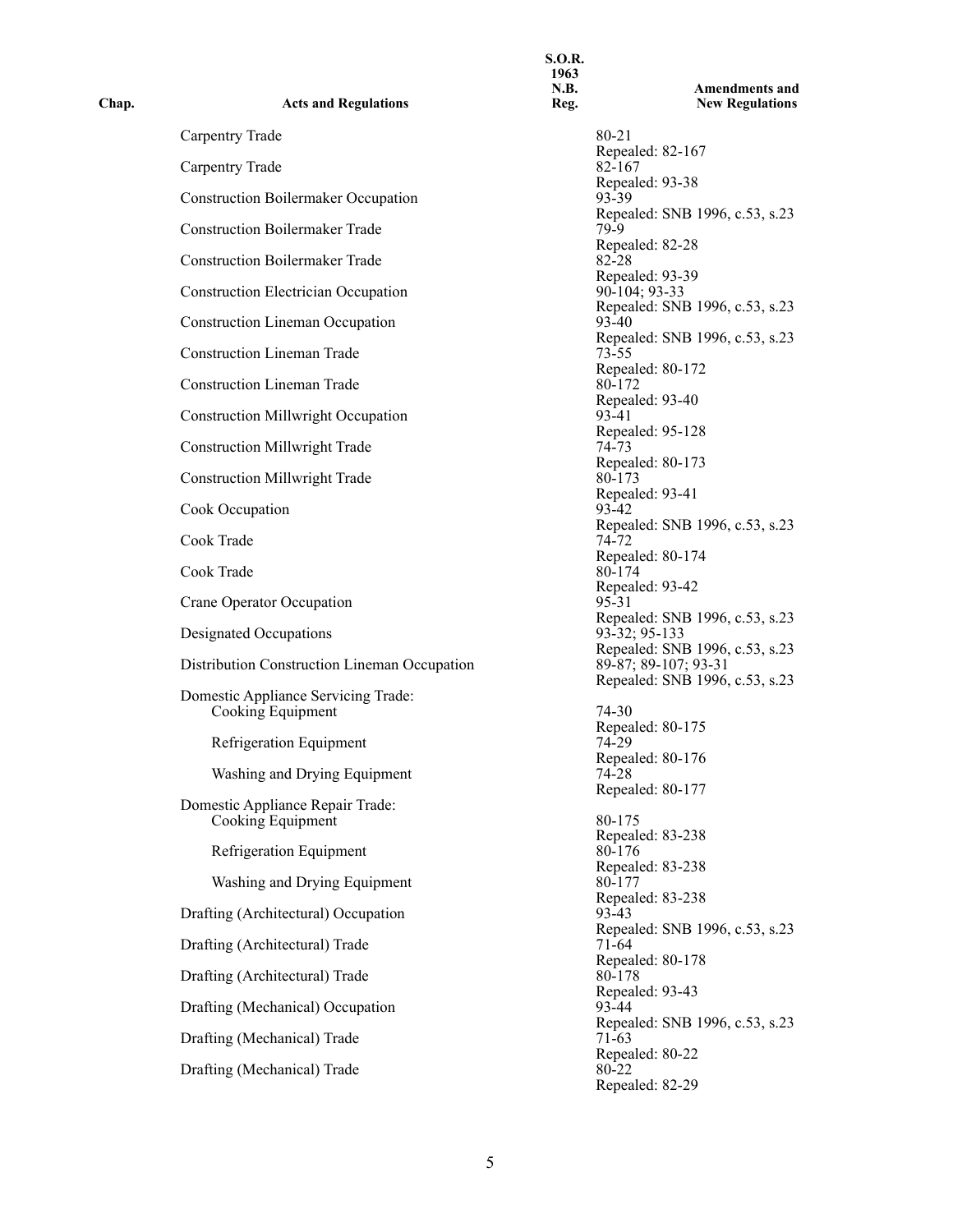| <b>Acts and Regulations</b>                       | N.B.<br>Reg. |                       |
|---------------------------------------------------|--------------|-----------------------|
| Drafting (Mechanical) Trade                       |              | 82-29                 |
| Electric Motor Repairer Occupation                |              | Repeal<br>93-45       |
| Electrical Appliance Repair Trade                 |              | Repeal<br>83-238      |
| <b>Electrical Construction Trade</b>              |              | Repeal<br>$70-22$ ;   |
| <b>Electrical Construction Trade</b>              |              | Repeal<br>79-10       |
| <b>Electrical Construction Trade</b>              |              | Repeal<br>$82-30;$    |
| Electrical (Marine) Trade                         |              | Repeal<br>74-121      |
| Electrical (Marine) Trade                         |              | Repeal<br>79-11       |
| Electrical (Marine) Trade                         |              | Repeal<br>82-37       |
| Electrical Mechanic (Electric Utility) Occupation |              | Repeal<br>93-46       |
| Electrical Mechanic (Electric Utility) Trade      |              | Repeal<br>82-105      |
| Electrical (Motor Repair) Trade                   |              | Repeal<br>80-23       |
| Electrical (Motor Repair) Trade                   |              | Repeal<br>82-31       |
| Electronic Servicing Occupation                   |              | Repeal<br>93-47       |
| <b>Electronic Servicing Trade</b>                 |              | Repeal<br>82-129      |
| <b>Engineering Assistant Occupation</b>           |              | Repeal<br>93-48       |
|                                                   |              | Repeal<br>82-47       |
| <b>Engineering Assistant Trade</b>                |              | Repeal                |
| Enginefitter (Marine) Occupation                  |              | 93-49<br>Repeal       |
| Enginefitter (Marine) Trade                       |              | 74-14<br>Repeal       |
| Enginefitter (Marine) Trade                       |              | 80-24<br>Repeal       |
| Enginefitter (Marine) Trade                       |              | 82-32                 |
| Film Projectionist Occupation                     |              | Repeal<br>89-176      |
| Firefighter Occupation                            |              | Repeal<br>$93 - 50$ ; |
|                                                   |              | Repeal                |
| Firefighter Trade                                 |              | 75-72<br>Repeal       |
| Firefighter Trade                                 |              | 80-25                 |
| Firefighter Trade                                 |              | Repeal<br>82-168      |
| Heat and Frost Insulator Occupation               |              | Repeal<br>$93-51;$    |
| Heat and Frost Insulator Trade                    |              | Repeal<br>81-183      |
|                                                   |              | Repeal                |
| Heat Treatment Technician Occupation              |              | 95-129<br>Repeal      |
| Heavy Equipment Mechanic Occupation               |              | 93-52                 |
| Heavy Equipment Repair Trade                      |              | Repeal<br>74-137      |
|                                                   |              | <b>D</b> eneal        |

**Chap.** 

**S.O.R. 1963 N.B. Reg. Amendments and New Regulations** Repealed: 93-44 Repealed: SNB 1996, c.53, s.23 Electrical Appliance Repair Trade 83-238; 84-299 Repealed: 93-58  $70-22$ ; 76-19 Repealed: 79-10<br>79-10 Repealed: 82-30  $82-30; 86-104$ Repealed: 90-104 74-121; 76-31 Repealed: 79-11<br>79-11 Repealed: 82-37 Repealed: 93-59<br>93-46 Repealed: SNB 1996, c.53, s.23 Repealed: 93-46<br>80-23 Repealed: 82-31<br>82-31 Repealed: 93-45 Repealed: SNB 1996, c.53, s.23<br>82-129 Repealed: 93-47 Repealed: SNB 1996, c.53, s.23 Repealed: 93-48<br>93-49 Repealed: SNB 1996, c.53, s.23<br>74-14 Repealed: 80-24 Repealed: 82-32 Repealed: 93-49<br>89-176 Repealed: SNB 1996, c.53, s.23 93-50; 94-74 Repealed: SNB 1996, c.53, s.23<br>75-72 Repealed: 80-25 Repealed: 82-168 Repealed: 93-50  $93-51$ ; 94-75 Repealed: SNB 1996, c.53, s.23<br>81-183 Repealed: 93-51<br>95-129 Repealed: SNB 1996, c.53, s.23<br>93-52 Repealed: SNB 1996, c.53, s.23<br>74-137 Repealed: 79-12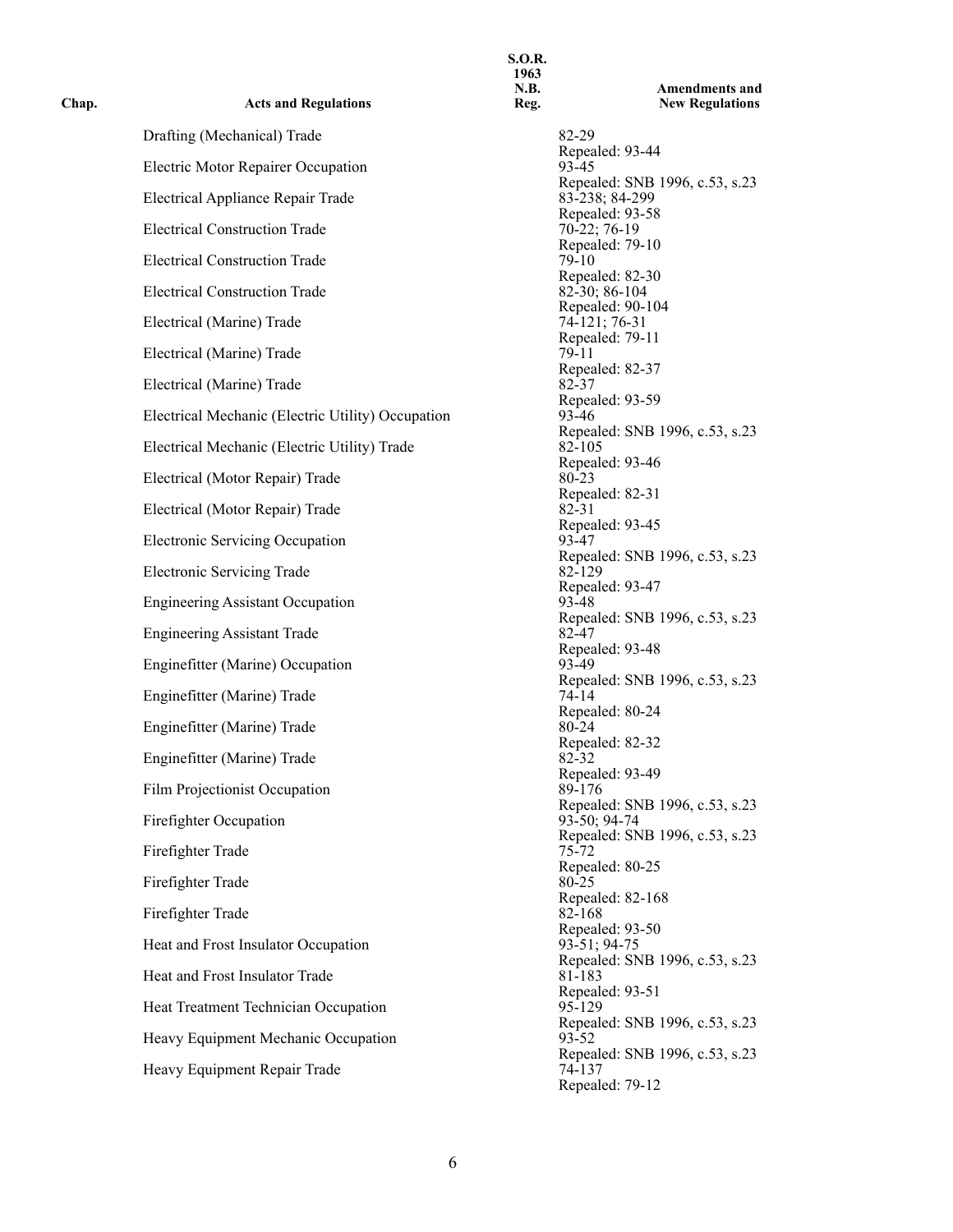| Chap. | <b>Acts and Regulations</b>                          | <b>S.O.R.</b><br>1963<br><b>N.B.</b><br>Reg. | <b>Amendments and</b><br><b>New Regulations</b>        |
|-------|------------------------------------------------------|----------------------------------------------|--------------------------------------------------------|
|       | Heavy Equipment Repair Trade                         |                                              | 79-12                                                  |
|       | Heavy Equipment Repair Trade                         |                                              | Repealed: 82-169<br>82-169                             |
|       | <b>Industrial Electrical Trade</b>                   |                                              | Repealed: 93-52<br>$72-48$ ; 76-38                     |
|       | <b>Industrial Electrical Trade</b>                   |                                              | Repealed: 79-13<br>$79-13$                             |
|       | <b>Industrial Electrical Trade</b>                   |                                              | Repealed: 82-170<br>82-170                             |
|       | Industrial Electrician Occupation                    |                                              | Repealed: 93-53<br>93-53                               |
|       | Industrial Instrument Mechanic Occupation            |                                              | Repealed: SNB 1996, c.53, s.23<br>93-54                |
|       | Industrial Instrumentation Trade                     |                                              | Repealed: SNB 1996, c.53, s.23<br>$72 - 42$            |
|       | <b>Industrial Instrumentation Trade</b>              |                                              | Repealed: 80-179<br>$80-179; 87-15$                    |
|       | Industrial Mechanic Occupation                       |                                              | Repealed: 93-54<br>$93 - 55$                           |
|       | Industrial Mechanic (Millwright) Occupation          |                                              | Repealed: 95-128<br>95-128                             |
|       | Industrial Mechanic Trade                            |                                              | Repealed: SNB 1996, c.53, s.23<br>71-22                |
|       | Industrial Mechanic Trade                            |                                              | Repealed: 80-180<br>80-180                             |
|       | Joiner Occupation                                    |                                              | Repealed: 93-55<br>$93 - 56$                           |
|       | Joinery Trade                                        |                                              | Repealed: SNB 1996, c.53, s.23<br>$71-2$               |
|       | Joinery Trade                                        |                                              | Repealed: 80-181<br>80-181                             |
|       | Lineman (Electric Utility) Trade                     |                                              | Repealed: 93-56<br>73-54; 79-84                        |
|       | <b>Machinist Occupation</b>                          |                                              | Repealed: 80-27<br>93-57                               |
|       | Machinist Trade                                      |                                              | Repealed: SNB 1996, c.53, s.23<br>71-44                |
|       | Machinist Trade                                      |                                              | Repealed: 80-182<br>80-182                             |
|       | Major Appliance Repairer Occupation                  |                                              | Repealed: 93-57<br>93-58                               |
|       | Major Appliance Repairer Trade                       |                                              | Repealed: SNB 1996, c.53, s.23<br>74-55; 74-108; 75-42 |
|       | Major Appliance Repairer Trade                       |                                              | Repealed: 80-183<br>80-183                             |
|       | Marine Electrician Occupation                        |                                              | Repealed: 83-238<br>93-59                              |
|       | Millwork Trade                                       |                                              | Repealed: SNB 1996, c.53, s.23<br>$71-3$               |
|       | Motor Vehicle Body (Painter) Occupation              |                                              | Repealed: 81-124<br>93-60                              |
|       | Motor Vehicle Body Painter Trade                     |                                              | Repealed: SNB 1996, c.53, s.23<br>74-58; 74-110        |
|       | Motor Vehicle Body Painter Trade                     |                                              | Repealed: 80-184<br>80-184                             |
|       | Motor Vehicle Body (Repairer) Occupation             |                                              | Repealed: 93-60<br>93-62                               |
|       | Motor Vehicle Body (Repairer and Painter) Occupation |                                              | Repealed: SNB 1996, c.53, s.23<br>93-61                |
|       | Motor Vehicle Body Repairer Trade                    |                                              | Repealed: SNB 1996, c.53, s.23<br>74-56; 74-109        |
|       | Motor Vehicle Body Repairer Trade                    |                                              | Repealed: 80-185<br>80-185                             |
|       |                                                      |                                              | Repealed: 93-62                                        |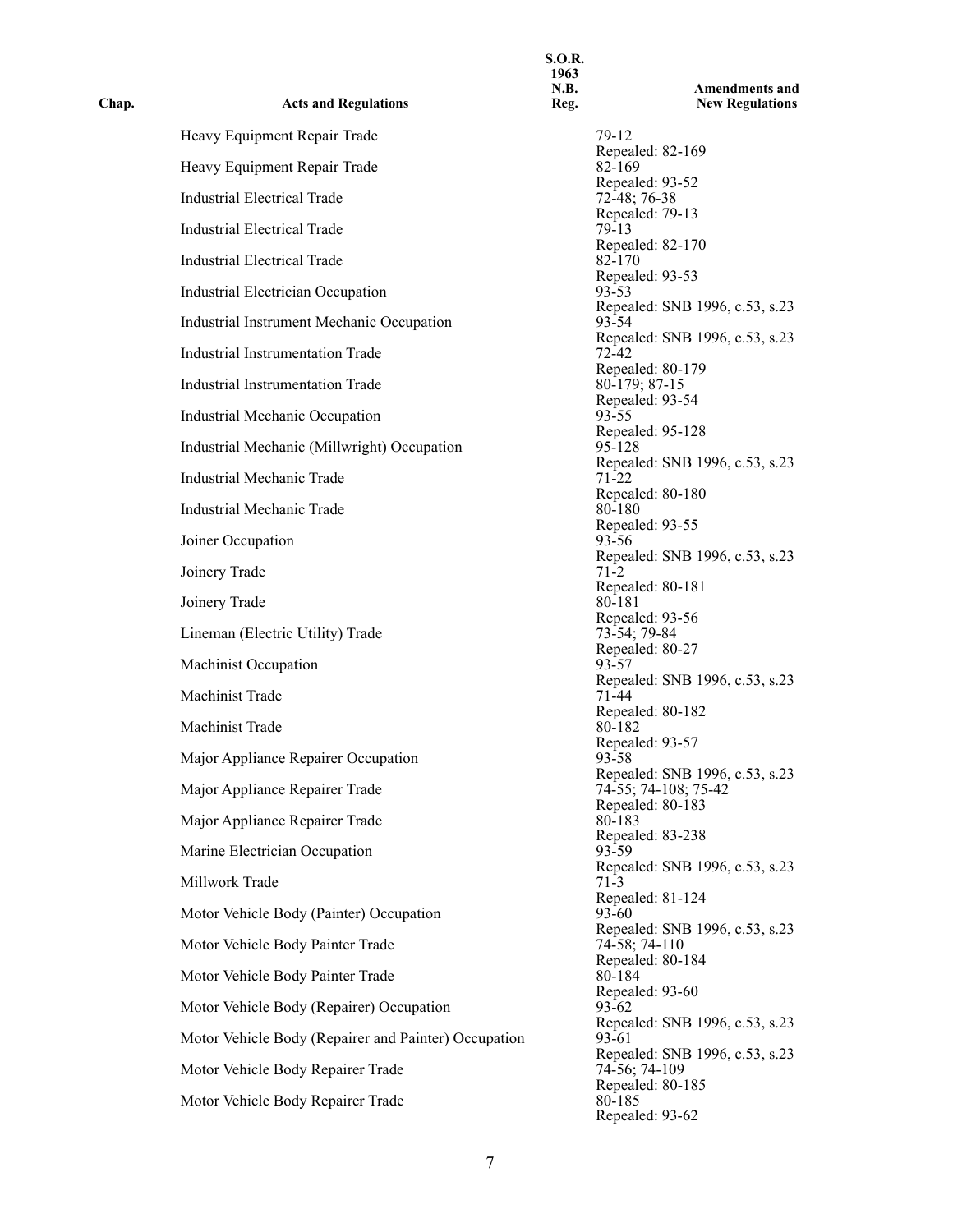| Chap. | <b>Acts and Regulations</b>                                            | 1963<br>N.B.<br>Reg. | <b>Amendments and</b><br><b>New Regulations</b> |
|-------|------------------------------------------------------------------------|----------------------|-------------------------------------------------|
|       | Motor Vehicle Body Repairer and Painter Trade                          |                      | 74-57                                           |
|       | Motor Vehicle Body Repairer and Painter Trade                          |                      | Repealed: 82-36<br>82-36                        |
|       | Motor Vehicle Mechanic (Automobile) Occupation                         |                      | Repealed: 93-61<br>93-63                        |
|       | Motor Vehicle Mechanic (Automotive Transmission)                       |                      | Repealed: 95-90                                 |
|       | Occupation                                                             |                      | 93-64<br>Repealed: 95-92                        |
|       | Motor Vehicle Mechanic (Electrical and Fuel Systems)<br>Occupation     |                      | $93 - 65$                                       |
|       |                                                                        |                      | Repealed: SNB 1996, c.53, s.23                  |
|       | Motor Vehicle Mechanic (Steering, Suspension and<br>Brakes) Occupation |                      | 93-66                                           |
|       | Motor Vehicle Mechanic (Truck and Transport) Occupation                |                      | Repealed: 95-91<br>93-67                        |
|       | Motor Vehicle Repair Trade:                                            |                      | Repealed: SNB 1996, c.53, s.23                  |
|       | <b>Automotive Transmission</b>                                         |                      | 84-239<br>Repealed: 93-64                       |
|       | <b>Electrical and Fuel Systems</b>                                     |                      | $70-23; 76-20$                                  |
|       | Electrical and Fuel Systems                                            |                      | Repealed: 79-14<br>79-14                        |
|       | <b>Electrical and Fuel Systems</b>                                     |                      | Repealed: 82-171<br>82-171                      |
|       | Mechanical                                                             |                      | Repealed: 93-65<br>70-24; 71-116; 76-21         |
|       |                                                                        |                      | Repealed: 79-15                                 |
|       | Mechanical                                                             |                      | 79-15<br>Repealed: 82-172                       |
|       | Mechanical                                                             |                      | 82-172<br>Repealed: 93-63                       |
|       | Steering, Suspension and Brakes                                        |                      | $70-25; 76-22$<br>Repealed: 79-16               |
|       | Steering, Suspension and Brakes                                        |                      | 79-16                                           |
|       | Steering, Suspension and Brakes                                        |                      | Repealed: 82-173<br>82-173                      |
|       | Truck and Transport                                                    |                      | Repealed: 93-66<br>80-144                       |
|       | Truck and Transport                                                    |                      | Repealed: 82-174<br>82-174                      |
|       | Motor Vehicle Repair (Body) Trade                                      |                      | Repealed: 93-67<br>72-120                       |
|       |                                                                        |                      | Repealed: 82-214                                |
|       | Oil Burner Mechanic (Residential) Occupation                           |                      | 93-68; 95-89<br>Repealed: SNB 1996, c.53, s.23  |
|       | Oil Burner Mechanic (Residential) Trade                                |                      | $72-4; 79-107$<br>Repealed: 80-26               |
|       | Oil Burner Mechanic (Residential) Trade                                |                      | 80-26<br>Repealed: 82-175                       |
|       | Oil Burner Mechanic (Residential) Trade                                |                      | 82-175<br>Repealed: 93-68                       |
|       | <b>Operating Lineman Occupation</b>                                    |                      | $93-69$                                         |
|       | <b>Operating Lineman Trade</b>                                         |                      | Repealed: SNB 1996, c.53, s.23<br>73-54; 79-84  |
|       | <b>Operating Lineman Trade</b>                                         |                      | Repealed: 80-27<br>80-27                        |
|       | Operating Lineman Trade                                                |                      | Repealed: 84-63<br>84-63; 84-238                |
|       |                                                                        |                      | Repealed: 93-69                                 |
|       | Painter and Decorator Occupation                                       |                      | 93-70<br>Repealed: SNB 1996, c.53, s.23         |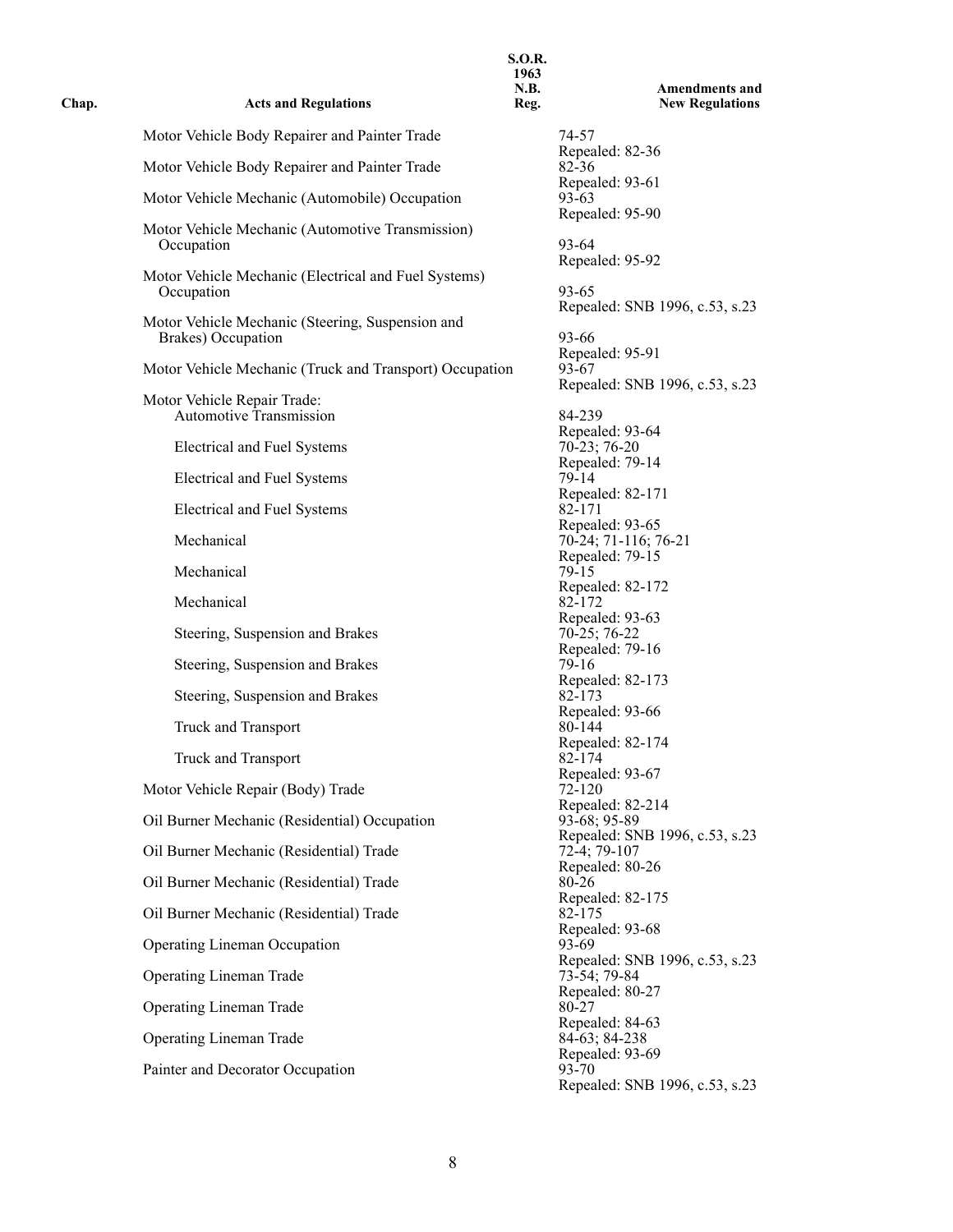| Chap. | <b>Acts and Regulations</b>                                                                                                      | <b>S.O.R.</b><br>1963<br>N.B.<br>Reg. | <b>Amendments and</b><br><b>New Regulations</b>                              |
|-------|----------------------------------------------------------------------------------------------------------------------------------|---------------------------------------|------------------------------------------------------------------------------|
|       | Painting and Decorating Trade                                                                                                    |                                       | 71-82                                                                        |
|       | Painting and Decorating Trade                                                                                                    |                                       | Repealed: 80-186<br>80-186; 84-19                                            |
|       | Plumber Occupation                                                                                                               |                                       | Repealed: 93-70<br>93-71                                                     |
|       | Plumbing Trade                                                                                                                   |                                       | Repealed: SNB 1996, c.53, s.23<br>72-96; 74-111; 76-59                       |
|       | Plumbing Trade                                                                                                                   |                                       | Repealed: 80-145<br>80-145                                                   |
|       | Plumbing Trade                                                                                                                   |                                       | Repealed: 82-176<br>82-176                                                   |
|       | Powderman Trade                                                                                                                  |                                       | Repealed: 93-71<br>72-57; 72-62                                              |
|       | Powderman Trade                                                                                                                  |                                       | Repealed: 75-34<br>$75-34; 75-70$                                            |
|       | Powderman Trade                                                                                                                  |                                       | Repealed: 80-28<br>80-28                                                     |
|       | Powderman Trade                                                                                                                  |                                       | Repealed: 81-24<br>81-24                                                     |
|       | Powderman Trade                                                                                                                  |                                       | Repealed: 82-38<br>82-38                                                     |
|       | Production Equipment Mechanic Occupation                                                                                         |                                       | Repealed: 93-1<br>93-72                                                      |
|       | Production Equipment Mechanic Trade                                                                                              |                                       | Repealed: SNB 1996, c.53, s.23<br>84-13; 84-220                              |
|       | Publication of Notice of Orders<br>Refrigeration and Air Conditioning Mechanic<br>Occupation                                     |                                       | Repealed: 93-72<br>2013-52<br>93-73; 94-20<br>Repealed: SNB 1996, c.53, s.23 |
|       | Refrigeration and Air Conditioning Trade                                                                                         |                                       | $72-3$                                                                       |
|       | Refrigeration and Air Conditioning Trade                                                                                         |                                       | Repealed: 80-187<br>80-187                                                   |
|       | Residential Oil Burner Installation and Service Trade<br>(see Oil Burner Mechanic (Residential) Trade 72-4)<br>Roofer Occupation |                                       | Repealed: 93-73<br>93-74                                                     |
|       | Roofer Trade                                                                                                                     |                                       | Repealed: SNB 1996, c.53, s.23<br>80-29                                      |
|       | Roofer Trade                                                                                                                     |                                       | Repealed: 82-177<br>82-177                                                   |
|       | Service Station Attendant Occupation                                                                                             |                                       | Repealed: 93-74<br>93-75                                                     |
|       | Service Station Attendant Trade                                                                                                  |                                       | Repealed: SNB 1996, c.53, s.23<br>72-7                                       |
|       | Service Station Attendant Trade                                                                                                  |                                       | Repealed: 80-188<br>80-188                                                   |
|       | Sheet Metal Trade                                                                                                                |                                       | Repealed: 93-75<br>71-58; 75-81                                              |
|       | Sheet Metal Trade                                                                                                                |                                       | Repealed: 80-189<br>80-189                                                   |
|       | Sheet Metal Worker Occupation                                                                                                    |                                       | Repealed: 93-76<br>93-76                                                     |
|       | Ship's Plater Occupation                                                                                                         |                                       | Repealed: SNB 1996, c.53, s.23<br>93-77                                      |
|       | Ship's Plater Trade                                                                                                              |                                       | Repealed: SNB 1996, c.53, s.23<br>74-15                                      |
|       | Ship's Plater Trade                                                                                                              |                                       | Repealed: 80-190<br>80-190                                                   |
|       | Small Equipment Mechanic Occupation                                                                                              |                                       | Repealed: 93-77<br>93-78                                                     |
|       | Small Equipment Mechanic Occupation                                                                                              |                                       | Repealed: 95-93<br>95-93<br>Repealed: SNB 1996, c.53, s.23                   |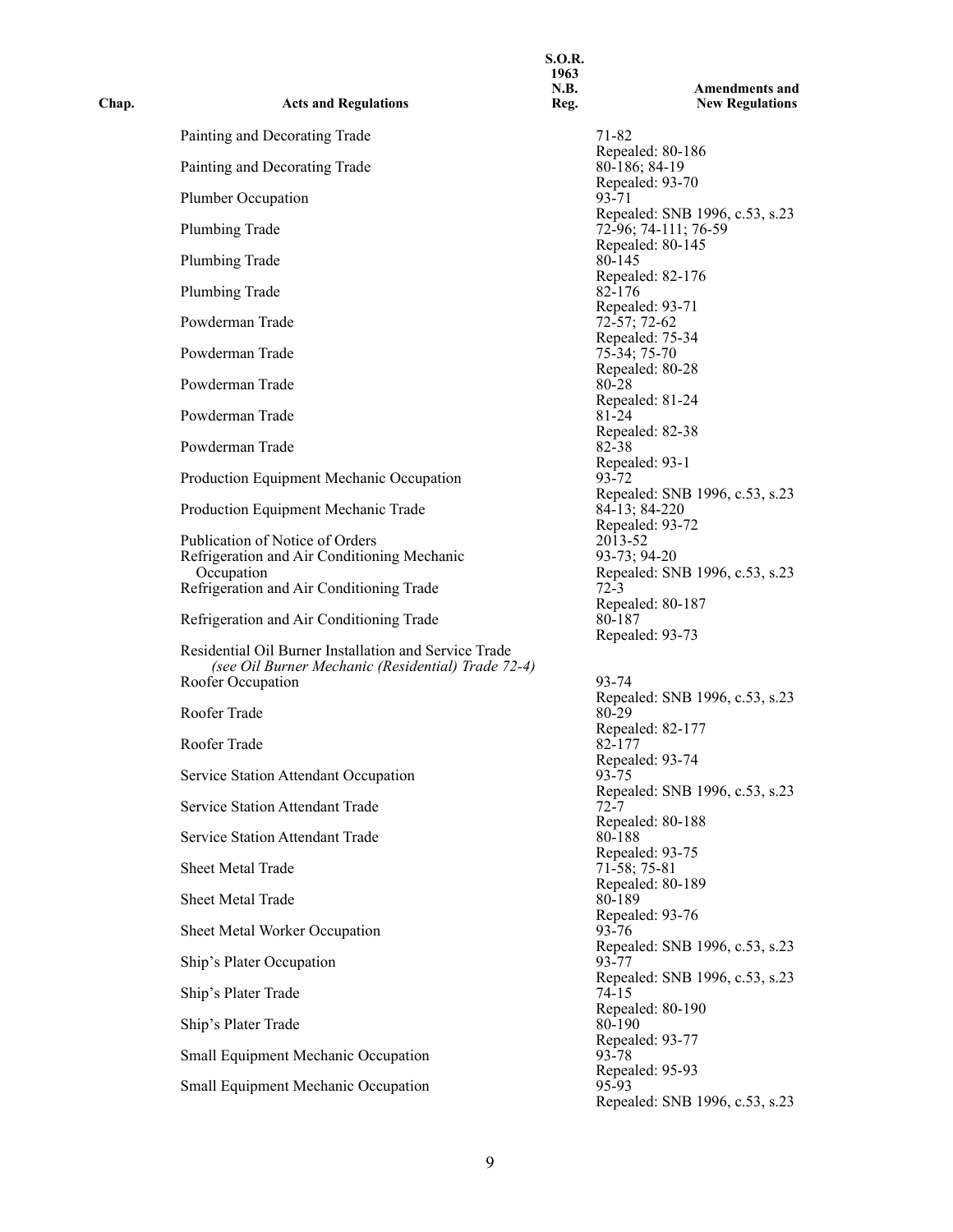| <b>Acts and Regulations</b>                    | N.B.<br>Reg. |                   |
|------------------------------------------------|--------------|-------------------|
| Small Equipment Repair Trade                   |              | 72-111            |
| Small Equipment Repair Trade                   |              | Repeal<br>80-191  |
| Sprinkler System Installer Occupation          |              | Repeal<br>93-79   |
|                                                |              | Repeal            |
| Sprinkler System Installer Trade               |              | 81-14<br>Repeal   |
| Sprinkler System Installer Trade               |              | 82-178<br>Repeal  |
| Staker/Detailer Occupation                     |              | 93-80             |
| Staker/Detailer Trade                          |              | Repeal<br>86-161  |
| Stationary Engineer (2nd Class) Occupation     |              | Repeal<br>95-130  |
|                                                |              | Repeal            |
| Stationary Engineer (3rd Class) Occupation     |              | 95-131<br>Repeal  |
| Stationary Engineer (4th Class) Occupation     |              | 95-132            |
| Steamfitter-Pipefitter Occupation              |              | Repeal<br>93-81   |
| Steamfitter-Pipefitter Trade                   |              | Repeal<br>71-16   |
|                                                |              | Repeal            |
| Steamfitter-Pipefitter Trade                   |              | 80-192<br>Repeal  |
| <b>Steel Fabricator Occupation</b>             |              | 93-82<br>Repeal   |
| <b>Steel Fabricator Trade</b>                  |              | 78-137            |
| <b>Steel Fabricator Trade</b>                  |              | Repeal<br>82-179  |
| Survey Technician (Cartography) Occupation     |              | Repeal<br>$90-14$ |
|                                                |              | Repeal            |
| Survey Technician (Instrumentation) Occupation |              | 90-15<br>Repeal   |
| Survey Technician (Instrumentation) Trade      |              | 87-50<br>Repeal   |
| Survey Technologist Occupation                 |              | $90 - 16$         |
| Truck Trailer Repairer Occupation              |              | Repeal<br>93-83   |
| Truck Trailer Repairer Trade                   |              | Repeal<br>85-174  |
|                                                |              | Repeal            |
| Water Well Driller Occupation                  |              | 93-84<br>Repeal   |
| Water Well Driller Trade                       |              | 83-6<br>Repeal    |
| Welder Occupation                              |              | 93-85             |
| <b>Welding Trade</b>                           |              | Repeal<br>76-1    |
| <b>Welding Trade</b>                           |              | Repeal<br>80-193  |
|                                                |              | Repeal            |
| APPRENTICESHIP AND OCCUPATIONAL                |              |                   |

**Chap.** 

## SNB 2012, c.19 CERTIFICATION Compulsory Occupations 2014-133 Fees 2012-67<br>Wage 2014-13 Wage 2014-134

**1963 N.B. Reg. Amendments and New Regulations** Repealed: 80-191<br>80-191 Repealed: 93-78<br>93-79 Repealed: SNB 1996, c.53, s.23<br>81-14 Repealed: 82-178 Repealed: 93-79<br>93-80 Repealed: SNB 1996, c.53, s.23<br>86-161 Repealed: 93-80<br>95-130 Repealed: SNB 1996, c.53, s.23 Repealed: SNB 1996, c.53, s.23<br>95-132 Repealed: SNB 1996, c.53, s.23 Repealed: SNB 1996, c.53, s.23<br>71-16 Repealed: 80-192<br>80-192 Repealed: 93-81 Repealed: SNB 1996, c.53, s.23<br>78-137 Repealed: 82-179<br>82-179 Repealed: 93-82 Repealed: 95-94<br>90-15 Repealed: SNB 1996, c.53, s.23<br>87-50 Repealed: 90-15<br>90-16 Repealed: SNB 1996, c.53, s.23<br>93-83 Repealed: SNB 1996, c.53, s.23 85-174; 85-200 Repealed: 93-83 Repealed: SNB 1996, c.53, s.23<br>83-6 Repealed: 93-84 Repealed: SNB 1996, c.53, s.23 Repealed: 80-193<br>80-193 Repealed: 93-85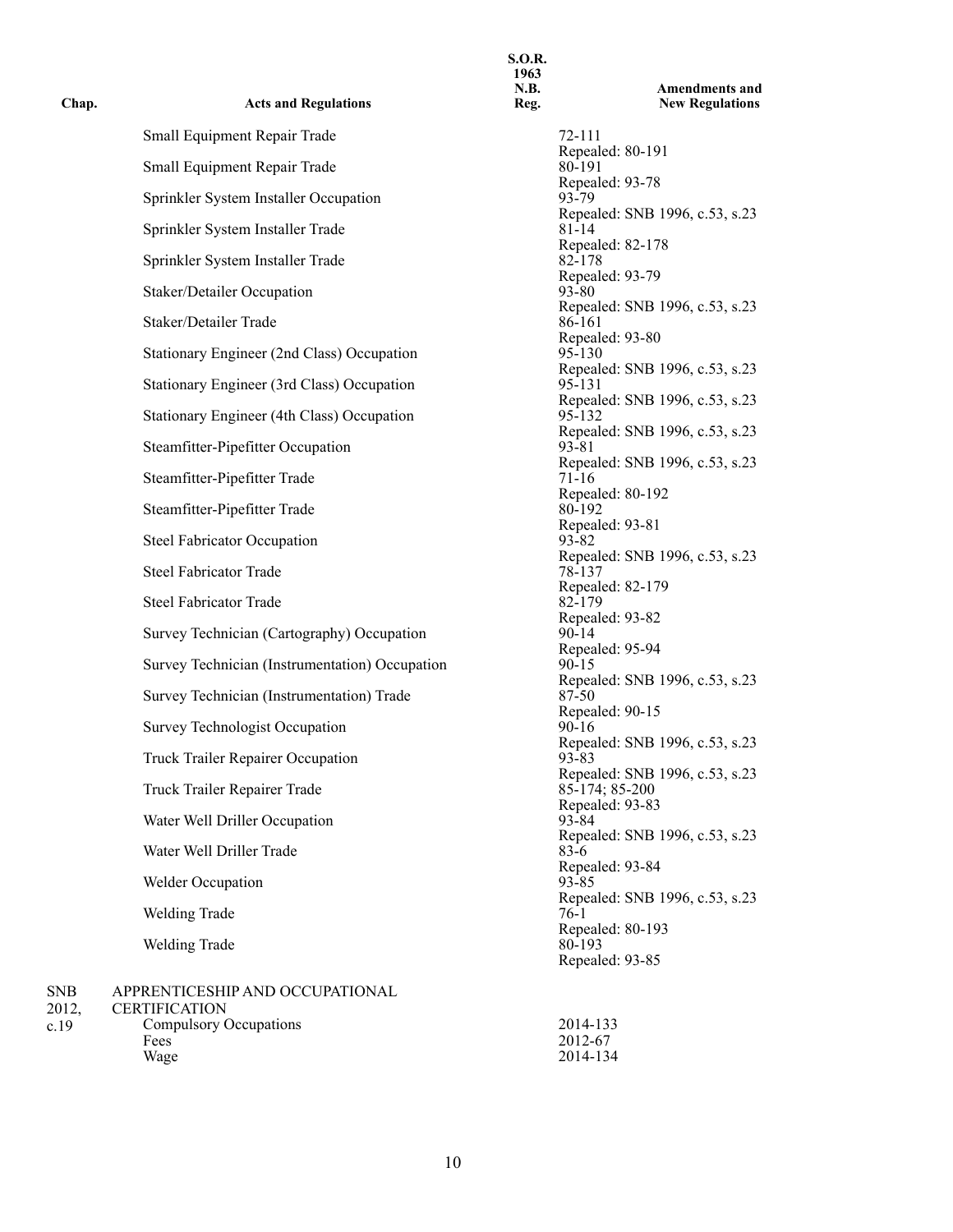|                                  |                                                                                                                                       | <b>S.O.R.</b><br>1963<br>N.B. | <b>Amendments and</b>                                                                                                                                                                                                                                                                                                                                                                                                                                                                                                                |
|----------------------------------|---------------------------------------------------------------------------------------------------------------------------------------|-------------------------------|--------------------------------------------------------------------------------------------------------------------------------------------------------------------------------------------------------------------------------------------------------------------------------------------------------------------------------------------------------------------------------------------------------------------------------------------------------------------------------------------------------------------------------------|
| Chap.                            | <b>Acts and Regulations</b>                                                                                                           | Reg.                          | <b>New Regulations</b>                                                                                                                                                                                                                                                                                                                                                                                                                                                                                                               |
| <b>RSNB</b><br>2011,<br>c.112    | <b>AQUACULTURE</b><br>(revision of AQUACULTURE, SNB 1988, c.A-9.2)<br>General                                                         |                               | 91-158; 99-68; SNB 2000, c.26, s.23; SNB 2007,<br>c.10, s.16; 2010-158; SNB 2010, c.31, s.19;<br>SNB 2012, c.39, s.13; 2013-17; 2016-68; SNB<br>2016, c.37, s.15; SNB 2017, c.2, s.2; SNB<br>2019, c.29, s.164                                                                                                                                                                                                                                                                                                                       |
| <b>RSNB</b><br>1973,<br>$c.A-10$ | <b>ARBITRATION</b><br>Table of Fees and Costs<br>Table of Fees and Costs                                                              |                               | 72-124; 78-49<br>Repealed: 83-74<br>83-74<br>Repealed: 2013-6                                                                                                                                                                                                                                                                                                                                                                                                                                                                        |
| <b>SNB</b><br>1977,<br>c.A-11.1  | <b>ARCHIVES</b><br>General                                                                                                            |                               | 86-121; 2009-124; 2017-38                                                                                                                                                                                                                                                                                                                                                                                                                                                                                                            |
| <b>RSNB</b><br>1973,             | ARREST AND EXAMINATIONS<br>Fees                                                                                                       |                               | 91-64<br>Repealed: SNB 2013, c.32, s.4(3)                                                                                                                                                                                                                                                                                                                                                                                                                                                                                            |
| $c.A-12$                         | Forms                                                                                                                                 |                               | 74-151<br>Repealed: 84-173<br>84-173                                                                                                                                                                                                                                                                                                                                                                                                                                                                                                 |
|                                  | Forms<br>Recovery of Judgment                                                                                                         |                               | Repealed: SNB 2013, c.32, s.4(2)<br>84-23<br>Repealed: SNB 2013, c.32, s.4(1)                                                                                                                                                                                                                                                                                                                                                                                                                                                        |
| <b>RSNB</b><br>1973,<br>$c.A-13$ | <b>ARTIFICIAL INSEMINATION</b><br>General<br>General                                                                                  | 9                             | Repealed: 82-41<br>82-41; 82-101; 84-273<br>Repealed: SNB 1994, c.17, s.2                                                                                                                                                                                                                                                                                                                                                                                                                                                            |
| <b>RSNB</b><br>1973,<br>$c.A-14$ | <b>ASSESSMENT</b><br><b>Assessment Reduction</b><br>General<br>General<br>General                                                     |                               | 98-47; 2005-87; 2014-24; SNB 2017, c.20, s.7<br>66-48; 67-9; 67-53; 67-62; 67-73; 67-109;<br>68-53; 69-51; 69-65; 70-3; 70-27; 74-140;<br>78-80; 78-134; 79-45<br>Repealed: 81-125<br>81-125; 83-51; SNB 1983, c.8, s.2(2)<br>Repealed: 84-6<br>84-6; 85-41; 90-33; 93-122; 2000-19; 2000-32;<br>2001-7; SNB 2001, c.32, s.2; 2003-23;<br>$2004-98;$<br>$2004 - 142;$<br>$2005-99;$<br>$2003 - 57$ ;<br>2006-21; 2007-24; 2008-49; SNB 2008, c.31,<br>s.12; SNB 2008, c.56, s.14; 2009-10;<br>2009-125; SNB 2010, c.34, s.4; 2011-7; |
|                                  | Mobile Homes Registration<br>Not-For-Profit, Low Rental Housing Accommodation<br>Regional Assessment Review Boards<br>Schedule of Act |                               | 2012-16; SNB 2012, c.36, s.2; 2013-15;<br>2013-20; 2014-114; SNB 2017, c.20, s.6;<br>2018-27; SNB 2019, c.2, s.19; SNB 2019, c.11,<br>s.2; SNB 2019, c.29, s.10; SNB 2020, c.21, s.3<br>79-143; 81-21<br>Repealed: 81-125<br>2005-18; 2015-66<br>97-8; 97-43; 97-87<br>Repealed: SNB 2001, c.32, s.3<br>2004-36                                                                                                                                                                                                                      |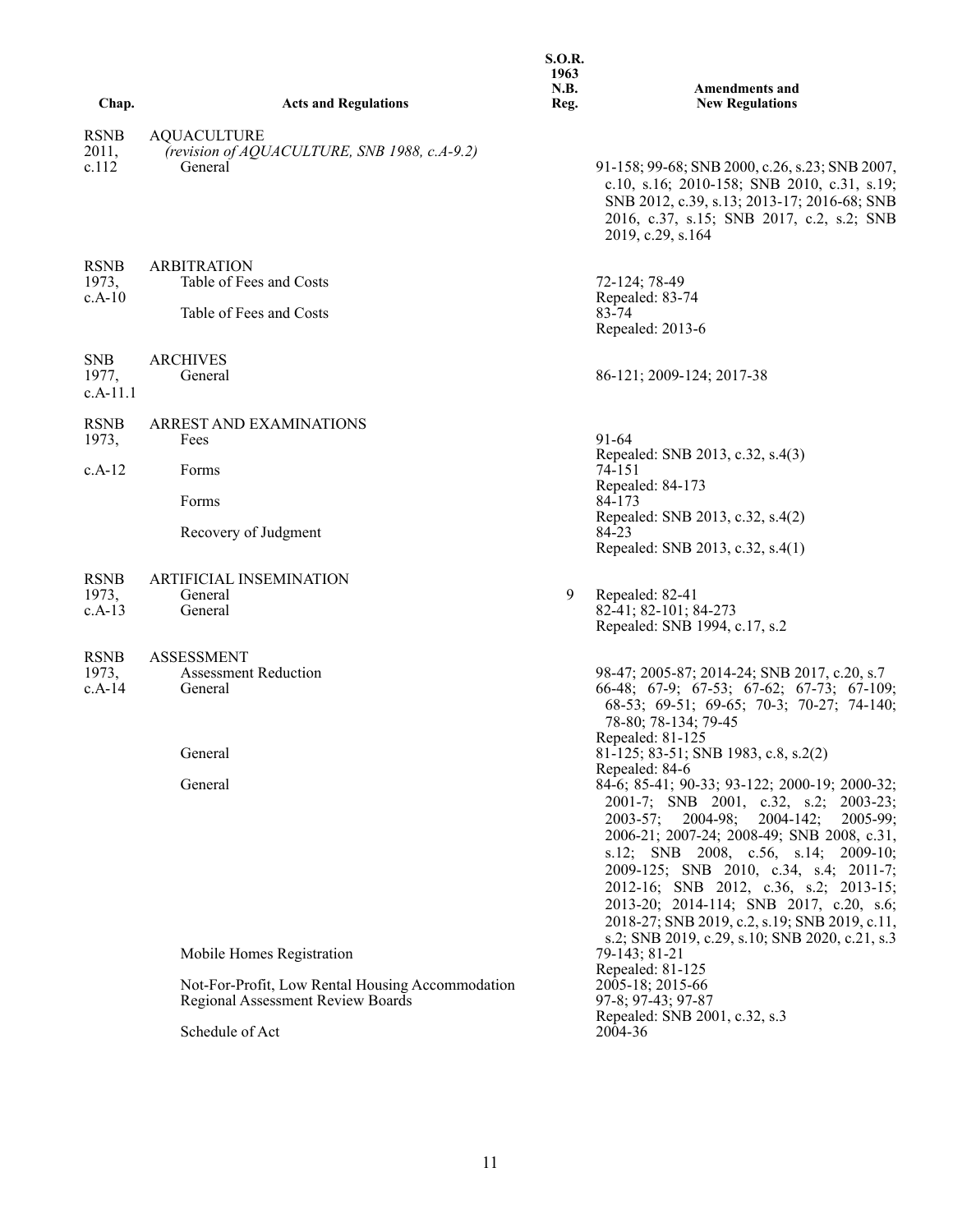|                                  |                                                                                                                                                   | 1963<br>N.B. | <b>Amendments and</b>                                                                                                                                          |
|----------------------------------|---------------------------------------------------------------------------------------------------------------------------------------------------|--------------|----------------------------------------------------------------------------------------------------------------------------------------------------------------|
| Chap.                            | <b>Acts and Regulations</b>                                                                                                                       | Reg.         | <b>New Regulations</b>                                                                                                                                         |
| <b>RSNB</b><br>2011,<br>c.114    | ASSESSMENT AND PLANNING APPEAL BOARD<br>(revision of ASSESSMENT AND PLANNING APPEAL<br>BOARD, SNB 2001, c.A-14.3)<br>General                      |              | 2001-89; 2008-39; 2010-34; 2010-140; 2010-<br>146; 2012-22; 2014-31; 2014-38; 2014-45;<br>2015-14; 2015-26; 2015-37; SNB 2016, c.37,<br>s.18; 2017-7; 2019-13  |
| <b>RSNB</b><br>1973,<br>$c.A-15$ | ASSIGNMENT OF BOOK DEBTS<br>Fees<br>Forms<br>Forms                                                                                                | 10           | Repealed: 73-5<br>74-152<br>Repealed: 83-179<br>83-179<br>Repealed: 95-57                                                                                      |
| <b>RSNB</b><br>2014,<br>c.119    | ATLANTIC PROVINCES HARNESS RACING<br><b>COMMISSION</b><br>(formerly MARITIME PROVINCES HARNESS RACING<br>COMMISSION, RSNB 2014, c.119)<br>General |              | 2003-1; SNB 2015, c.13, s.12; SNB 2017, c.20,<br>s.9                                                                                                           |
| <b>RSNB</b><br>2011,<br>c.117    | <b>AUCTIONEERS LICENCE</b><br>(revision of AUCTIONEERS LICENCE, RSNB 1973, c.A-17)<br>Fees                                                        |              | 85-133; 88-105; 2018-38                                                                                                                                        |
| <b>RSNB</b><br>1973,<br>$c.A-19$ | <b>AUXILIARY CLASSES</b><br>Establishment and Inspection of Auxiliary Classes<br>General<br>General<br>General                                    | 11           | Repealed: 69-25<br>$69-25; 69-69$<br>Repealed: 70-91<br>70-91; 71-9; 71-110; 72-102; 74-133; 76-18;<br>82-94<br>Repealed: 84-36<br>84-36<br>Repealed: 2013-6   |
|                                  | B                                                                                                                                                 |              |                                                                                                                                                                |
|                                  | <b>BANG'S DISEASE CONTROL</b><br>Restricted Area                                                                                                  | 12           | Repealed: 81-124                                                                                                                                               |
| <b>SNB</b><br>1977,<br>$c.B-2.1$ | <b>BEVERAGE CONTAINERS</b><br><b>Beverage Containers</b><br><b>Beverage Containers</b><br><b>Beverage Containers</b><br>Definition of Beverage    |              | 78-100<br>Repealed: 80-110<br>80-110<br>Repealed: 83-123<br>83-123<br>Repealed: 92-54<br>80-164<br>Repealed: 83-123                                            |
| <b>RSNB</b><br>2011,<br>c.121    | <b>BEVERAGE CONTAINERS</b><br>(revision of BEVERAGE CONTAINERS, SNB 1991, c.B-2.2)<br>General<br>General                                          |              | 92-54; 92-72; 93-156; 95-51; 96-95<br>Repealed: 99-66<br>99-66; 2002-25; 2005-132; 2009-123; 2016-71;<br>SNB 2019, c.29, s.14; SNB 2021, c.40, s.10;<br>2022-3 |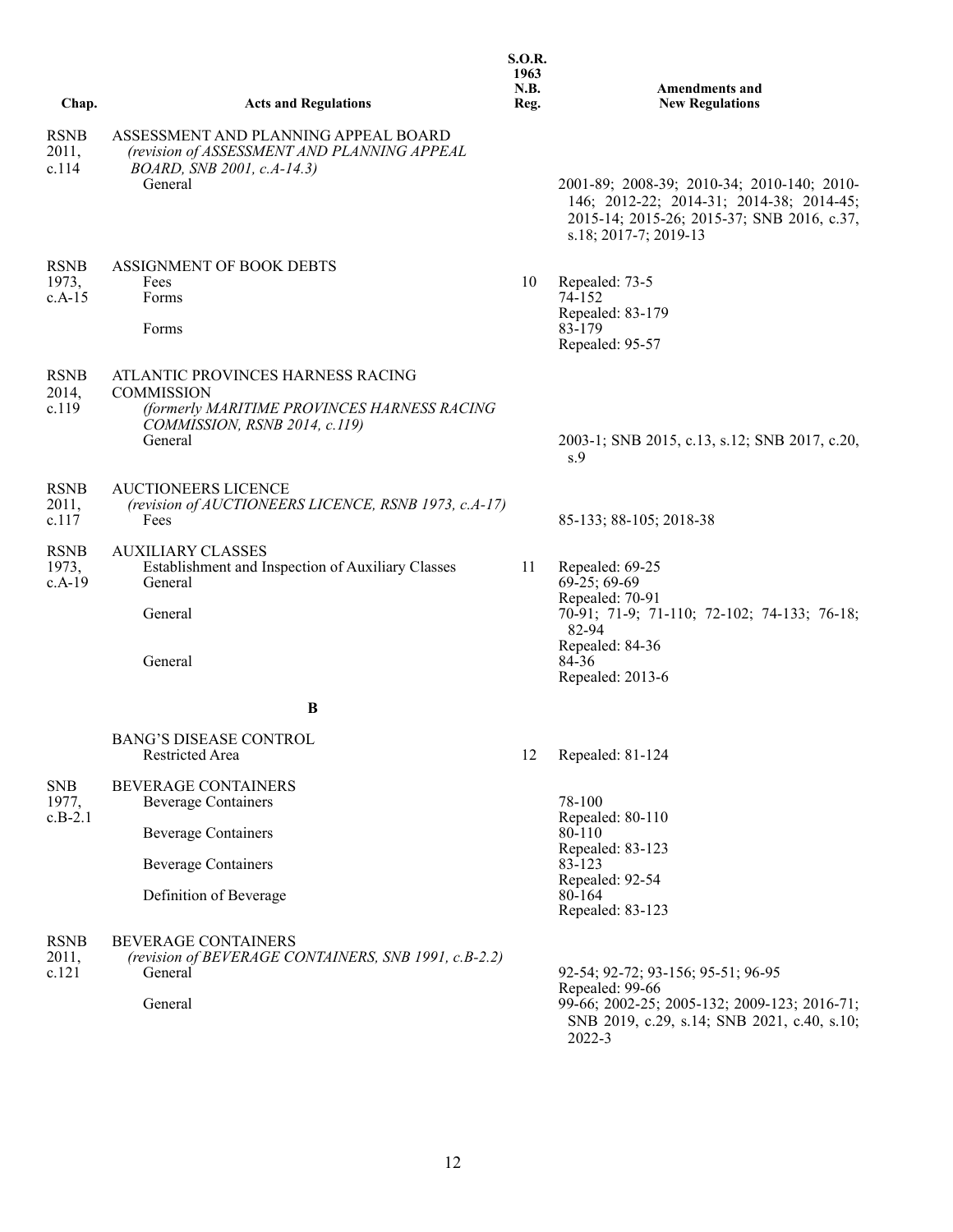| Chap.                         | <b>Acts and Regulations</b>                                                                          | <b>S.O.R.</b><br>1963<br>N.B.<br>Reg. | <b>Amendments and</b><br><b>New Regulations</b>                                                                                                                                                                                                                                                         |
|-------------------------------|------------------------------------------------------------------------------------------------------|---------------------------------------|---------------------------------------------------------------------------------------------------------------------------------------------------------------------------------------------------------------------------------------------------------------------------------------------------------|
| <b>RSNB</b>                   | <b>BILLS OF SALE</b>                                                                                 |                                       |                                                                                                                                                                                                                                                                                                         |
| 1973,<br>$c.B-3$              | Fees<br>Forms                                                                                        | 13                                    | Repealed: 73-5<br>74-153                                                                                                                                                                                                                                                                                |
|                               | Forms                                                                                                |                                       | Repealed: 82-196<br>82-196<br>Repealed: 95-57                                                                                                                                                                                                                                                           |
|                               |                                                                                                      |                                       |                                                                                                                                                                                                                                                                                                         |
| <b>SNB</b><br>1976,           | <b>BITUMINOUS SHALE</b><br>Bituminous Shale Licence to Search                                        |                                       | 81-54                                                                                                                                                                                                                                                                                                   |
| $c.B-4.1$                     | Licence to Search, Development Permit and Lease                                                      |                                       | Repealed: 87-14<br>87-14                                                                                                                                                                                                                                                                                |
| <b>RSNB</b>                   | <b>BLIND PERSONS ALLOWANCE</b>                                                                       |                                       |                                                                                                                                                                                                                                                                                                         |
| 1973,                         | General                                                                                              | 14                                    | Repealed: 82-214                                                                                                                                                                                                                                                                                        |
| $c.B-5$                       | Memorandum of Agreement                                                                              | 15                                    | $64-1$<br>Repealed: 82-214                                                                                                                                                                                                                                                                              |
| <b>RSNB</b>                   | <b>BOILER AND PRESSURE VESSEL</b>                                                                    |                                       |                                                                                                                                                                                                                                                                                                         |
| 1973,<br>$c.B-7$              | Boiler and Pressure Vessel Code                                                                      |                                       | 68-21 (Including S.O.R. 156, 66-7, 67-114)<br>Repealed: 69-71                                                                                                                                                                                                                                           |
|                               | Boiler and Pressure Vessel Code 1969                                                                 |                                       | 69-71<br>Repealed: 76-84                                                                                                                                                                                                                                                                                |
|                               | Boiler and Pressure Vessel Code 1976                                                                 |                                       | 76-84; 76-100; 84-53; 84-117                                                                                                                                                                                                                                                                            |
|                               | Gas Burning Appliances and Equipment                                                                 |                                       | Repealed: 84-174<br>68-22 (Including S.O.R. 157, 64-42, 66-39,<br>$67-114$                                                                                                                                                                                                                              |
|                               | Gas Burning Appliances and Equipment                                                                 |                                       | Repealed in part: 72-94<br>Repealed: 82-214<br>72-94; 73-108<br>Repealed: 77-38                                                                                                                                                                                                                         |
| <b>RSNB</b><br>2011,<br>c.122 | <b>BOILER AND PRESSURE VESSEL</b><br>(revision of BOILER AND PRESSURE VESSEL, SNB 1976,<br>$c.B-7.1$ |                                       |                                                                                                                                                                                                                                                                                                         |
|                               | Boiler and Pressure Vessel Code                                                                      |                                       | 84-174; 87-9; 87-81; 88-54; 89-20; 89-48;<br>93-116; 95-95; 96-122; 96-123; 97-9; 98-20;<br>98-72; SNB 1998, c.41, s.14; 99-55; SNB<br>2000, c.26, s.29; 2003-66; 2008-50; 2011-17;<br>2014-96; SNB 2016, c.37, s.24(1); SNB 2019,<br>c.2, s.22(1); SNB 2019, c.29, s.17; SNB 2020,<br>c.25, s.14 $(1)$ |
|                               | Heating and Power Plants                                                                             |                                       | 76-101; 84-116<br>Repealed: 84-175                                                                                                                                                                                                                                                                      |
|                               | Heating Plants and Power Plants                                                                      |                                       | 84-175; 87-10; 88-55; 88-262; 89-21; 97-10;<br>98-21; 99-56; 2003-67; 2011-18; 2014-97                                                                                                                                                                                                                  |
|                               | Propane, Natural and Medical Gas                                                                     |                                       | 84-176; 87-82; 88-56; 88-268; 89-22; 95-147;<br>97-11; 97-36; 98-22; SNB 2000, c.26, s.30;<br>2000-34; 2002-46; 2003-68; 2010-110;<br>2011-19; 2014-95; SNB 2016, c.37, s.24(2);<br>SNB 2019, c.2, s.22(2); SNB 2020, c.25,                                                                             |
|                               |                                                                                                      |                                       | s.14(2)                                                                                                                                                                                                                                                                                                 |
|                               | Propane, Natural, Manufactured and Medical Gas                                                       |                                       | 77-38; 80-201; 84-118<br>Repealed: 84-176                                                                                                                                                                                                                                                               |
|                               | Standards                                                                                            |                                       | 84-177; 86-61; 86-80; 87-64; 87-130; 89-11;<br>90-159; 94-124; 96-72; 2003-13; 2003-38;<br>2008-51; 2008-52; 2008-128;<br>$2009 - 86;$<br>2010-45; 2011-68; 2012-89; 2017-17; 2019-10                                                                                                                   |
|                               | <b>BOOK AGENTS' EXEMPTION</b><br><b>Books Approved</b>                                               | 16                                    | Repealed: 82-83                                                                                                                                                                                                                                                                                         |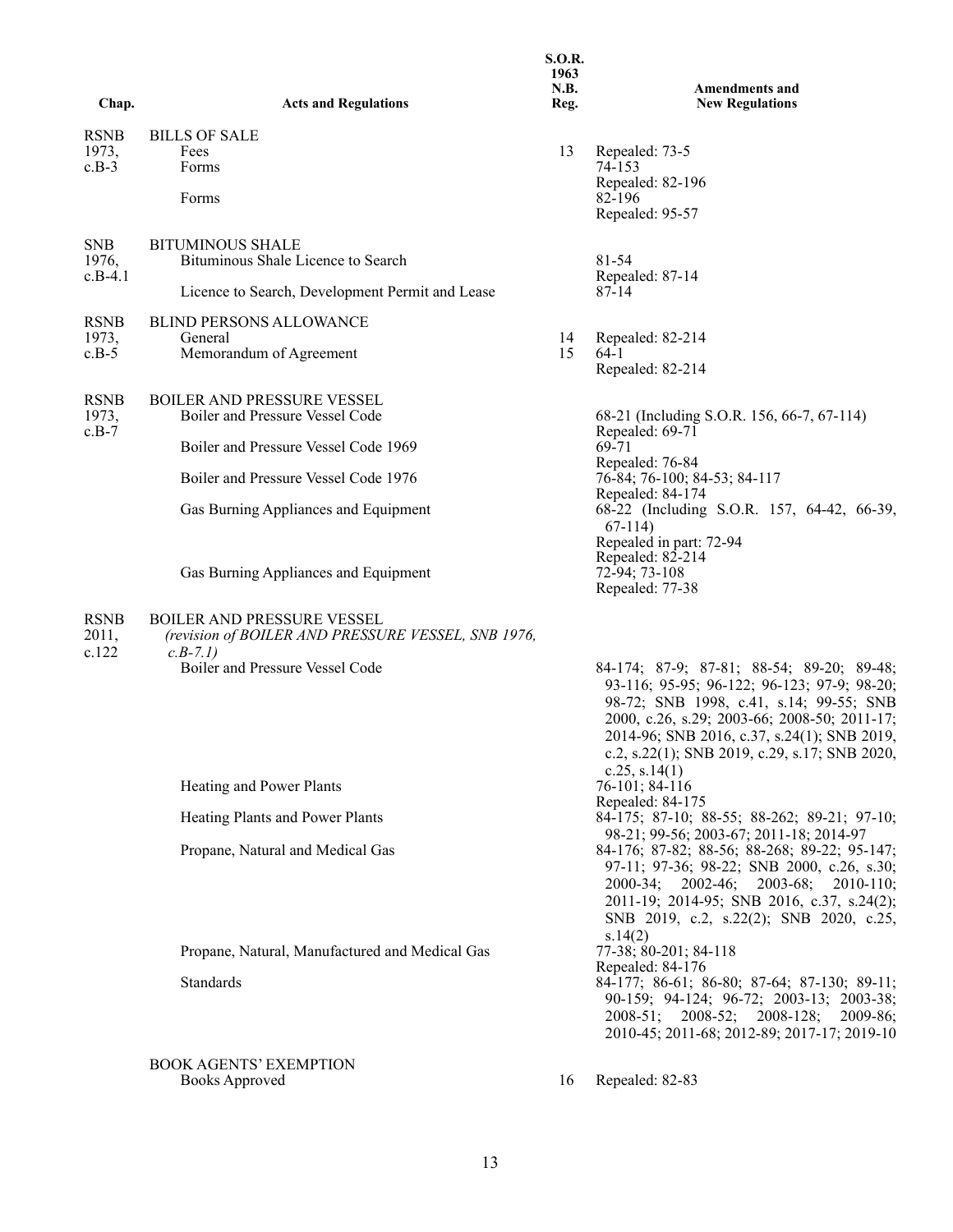| Chap.                            | <b>Acts and Regulations</b>                                                                               | 1963<br>N.B.<br>Reg. | <b>Amendments and</b><br><b>New Regulations</b>                                                                                                                                                                                                                         |
|----------------------------------|-----------------------------------------------------------------------------------------------------------|----------------------|-------------------------------------------------------------------------------------------------------------------------------------------------------------------------------------------------------------------------------------------------------------------------|
| <b>RSNB</b><br>2012,<br>c.101    | <b>BOUNDARIES CONFIRMATION</b><br>(revision of BOUNDARIES CONFIRMATION, SNB 1994,<br>$c.B-7.2$<br>General |                      | 95-166; 2005-86; 2018-38                                                                                                                                                                                                                                                |
| <b>RSNB</b><br>1973,<br>$c.B-8$  | <b>BRANDING</b><br>General<br>General                                                                     | 17                   | Repealed: 82-56<br>82-56                                                                                                                                                                                                                                                |
| <b>SNB</b><br>2020,<br>c.8       | <b>BUILDING CODE ADMINISTRATION</b><br>Barrier-Free Design Building Code<br>General                       |                      | Repealed: SNB 1995, c.1, s.3<br>$2021 - 3$<br>2021-2; 2021-41                                                                                                                                                                                                           |
| <b>RSNB</b><br>1973,<br>$c.B-9$  | <b>BULK SALES</b><br>Forms<br>Forms                                                                       |                      | 74-154<br>Repealed: 82-162<br>82-162<br>Repealed: SNB 2004, c.23, s.2                                                                                                                                                                                                   |
| <b>SNB</b><br>1981,<br>$c.B-9.1$ | <b>BUSINESS CORPORATIONS</b><br>General                                                                   |                      | 81-147; 81-180; 82-1; 82-200; 84-261; 85-31;<br>85-203; 86-5; 88-159; 88-255; 91-142; 94-6;<br>94-7; 97-37; 2001-16; SNB 2002, c.29, s.2;<br>2003-58; 2003-88; 2004-123; 2005-55;<br>2006-22; 2014-113; SNB 2016, c.37, s.25;<br>SNB 2019, c.25, s.312                  |
| <b>SNB</b><br>1981,<br>$c.B-10$  | <b>BUSINESS GRANT</b><br><b>Business Grant</b><br>General                                                 |                      | 79-159; 80-8; 80-15; 81-43<br>Repealed: 82-201<br>82-201; 83-9<br>Repealed: 2013-6                                                                                                                                                                                      |
|                                  | $\mathbf C$                                                                                               |                      |                                                                                                                                                                                                                                                                         |
| <b>RSNB</b><br>2011,<br>c.123    | <b>CANADIAN JUDGMENTS</b><br>(revision of CANADIAN JUDGMENTS, SNB 2000, c.C-0.1)<br>General               |                      | 2003-18; 2018-38                                                                                                                                                                                                                                                        |
| <b>SNB</b><br>2018,<br>c.2       | CANNABIS CONTROL<br>General                                                                               |                      | 2018-89                                                                                                                                                                                                                                                                 |
| <b>SNB</b><br>2018,<br>c.3       | CANNABIS MANAGEMENT CORPORATION<br>General                                                                |                      | 2018-59; 2019-41; SNB 2019, c.29, s.22                                                                                                                                                                                                                                  |
| <b>RSNB</b><br>1973,<br>$c.C-1$  | <b>CEMETERY COMPANIES</b><br>Burial under Building<br>Burial under Building<br>General<br>General         | 18                   | Repealed: 77-98<br>77-98<br>Repealed: 82-247<br>82-247<br>Repealed: 94-129<br>94-129; SNB 1998, c.41, s.17; 98-98; SNB 2000,<br>c.26, s.33; 2005-83; SNB 2006, c.16, s.19;<br>SNB 2012, c.39, s.24; SNB 2017, c.20, s.15;<br>SNB 2017, c.42, s.72; SNB 2020, c.25, s.19 |
| <b>RSNB</b><br>1973,<br>$c.C-2$  | <b>CHANGE OF NAME</b><br>Fees<br>Fees                                                                     | 19                   | 80-14<br>Repealed: 84-178<br>84-178<br>Repealed: 88-57                                                                                                                                                                                                                  |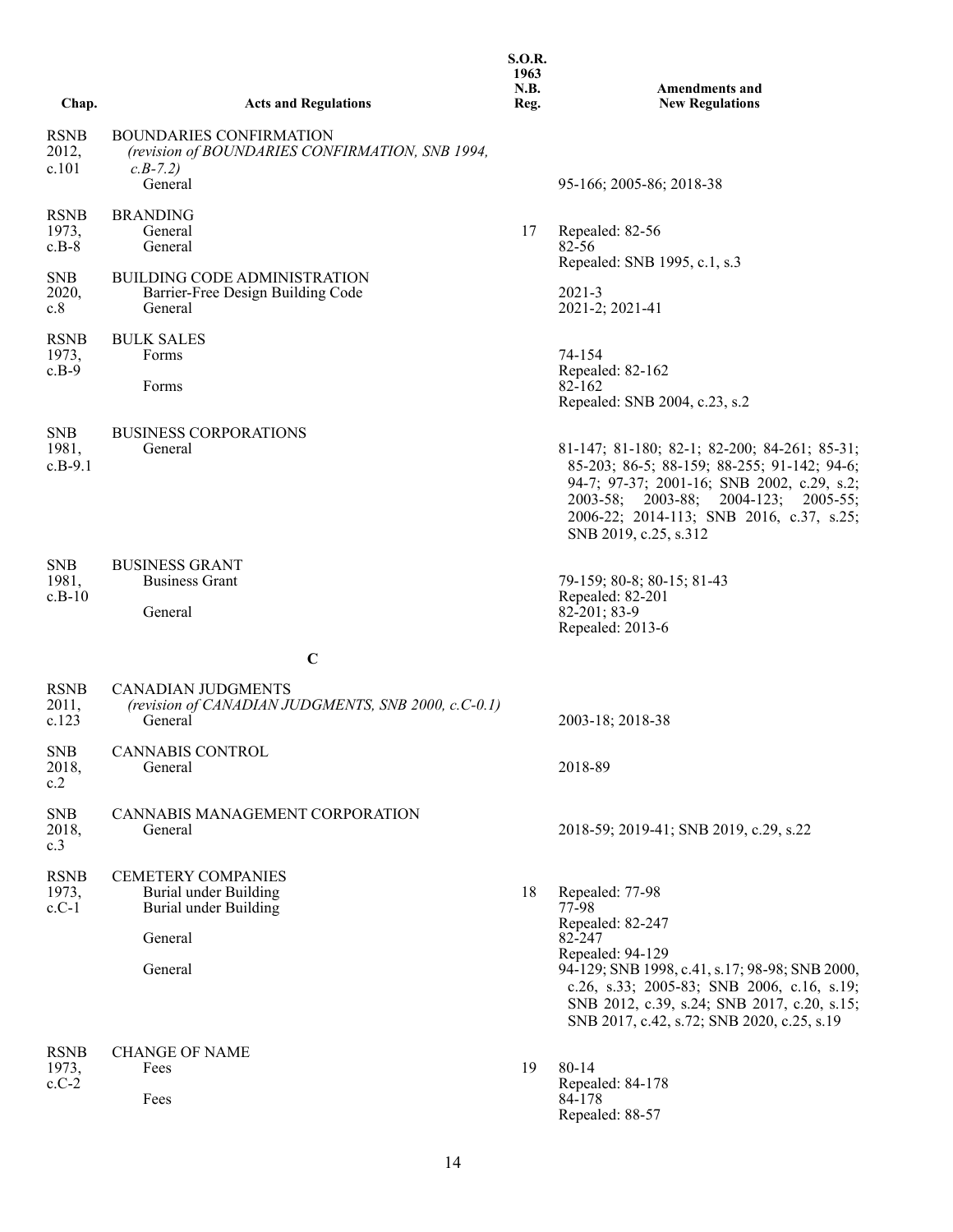|                                  |                                                                                                                                                                                                                                   | <b>S.O.R.</b><br>1963<br>N.B. | <b>Amendments and</b>                                                                                                                                                                                             |
|----------------------------------|-----------------------------------------------------------------------------------------------------------------------------------------------------------------------------------------------------------------------------------|-------------------------------|-------------------------------------------------------------------------------------------------------------------------------------------------------------------------------------------------------------------|
| Chap.                            | <b>Acts and Regulations</b>                                                                                                                                                                                                       | Reg.                          | <b>New Regulations</b>                                                                                                                                                                                            |
| <b>RSNB</b><br>2014,<br>c.103    | <b>CHANGE OF NAME</b><br>(revision of CHANGE OF NAME, SNB 1987, c.C-2.001)<br>General                                                                                                                                             |                               | 88-57; 89-90; 91-78; 93-9; 93-101; 93-160;<br>94-26; 95-83; 98-74; 2013-29; 2016-13;<br>2018-16                                                                                                                   |
| <b>SNB</b><br>1980,<br>$c.C-2.1$ | CHILD AND FAMILY SERVICES AND FAMILY<br><b>RELATIONS</b><br>(see FAMILY SERVICES, SNB 1980, c.F-2.2)                                                                                                                              |                               |                                                                                                                                                                                                                   |
| <b>RSNB</b><br>1973,<br>$c.C-3$  | CHILDREN OF UNMARRIED PARENTS<br>Fees<br>Forms                                                                                                                                                                                    |                               | $67-1$<br>Repealed: 81-132<br>74-155; 79-160<br>Repealed: 81-132                                                                                                                                                  |
|                                  | CHILDREN'S PROTECTION<br>Forms<br>General                                                                                                                                                                                         | 20<br>21                      | Repealed: 66-49<br>$64 - 25$ ; $64 - 34$<br>Repealed: 66-49                                                                                                                                                       |
| <b>RSNB</b><br>1973,<br>$c.C-4$  | <b>CHILD WELFARE</b><br>General                                                                                                                                                                                                   |                               | 66-49; 73-109; 73-118; 73-138; 75-15; 76-51;<br>77-32; 78-34; 78-54; 79-41; 80-42; 81-28<br>Repealed: 81-132                                                                                                      |
|                                  | <b>CIVIL DEFENCE</b><br>Agreement Respecting Workmen's Compensation<br>Benefits for Civil Defence Workers<br>Emergency Planning for Continuity of Government<br>Plan Respecting Police Auxiliary Units<br>Police Auxiliary Forces | 22<br>23<br>24<br>25          | Repealed: 82-214<br>Repealed: 67-83<br>Repealed: 67-87<br>Repealed: 67-87                                                                                                                                         |
| <b>RSNB</b><br>1973,<br>$c.C-5$  | <b>CIVIL SERVICE</b><br>General<br>General                                                                                                                                                                                        | 26                            | Repealed: 64-30<br>64-30; 66-27; 66-50; 67-69; 67-74; 67-90;<br>67-115; 68-3; 68-20; 68-30; 68-41; 68-48;<br>68-95; 69-15; 69-54; 69-77<br>Repealed: 69-113                                                       |
|                                  | General                                                                                                                                                                                                                           |                               | 69-113; 76-165; 77-39; 81-74<br>Repealed: 81-96                                                                                                                                                                   |
|                                  | General<br>Schedule to Act                                                                                                                                                                                                        |                               | 81-96; SNB 1983, c.8, s.4(2)<br>Repealed: 84-229<br>71-81; 71-88; 74-81; 75-80; 75-102; 76-64;<br>76-142; 78-68; 78-94; 78-145; 79-77; 80-57;<br>80-101; 80-124; 81-115; 82-88; 82-127;<br>83-154; 83-155; 83-156 |
| <b>SNB</b><br>1984,<br>$c.C-5.1$ | <b>CIVIL SERVICE</b><br>Board of Management General                                                                                                                                                                               |                               | 84-229; 85-176; 86-181; 93-138; 95-52; 98-31;<br>SNB 2002, c.11, s.25; 2009-133; 2009-159;<br>2009-160; SNB 2012, c.39, s.27; SNB 2012,                                                                           |
|                                  | Designation of Certain Portions of the Civil Service                                                                                                                                                                              |                               | c.52, s.11; SNB 2016, c.37, s.28(1)<br>84-208; 86-10; 87-116; 88-13; 88-26; 88-33;<br>SNB 1988, c. 11, s.7(a), 8, 9, 10(1)                                                                                        |
|                                  | Designation of Certain Portions of the Civil Service                                                                                                                                                                              |                               | Repealed: 88-137<br>88-137; 89-68; SNB 1989, c.55,<br>s.8(a), (g), 9(a), (g), 11, 12; 90-69; SNB 1992,<br>c.18, s.7                                                                                               |
|                                  | Designation of Certain Portions of the Civil Service                                                                                                                                                                              |                               | Repealed: 92-62<br>$92 - 62$<br>Repealed: 93-137                                                                                                                                                                  |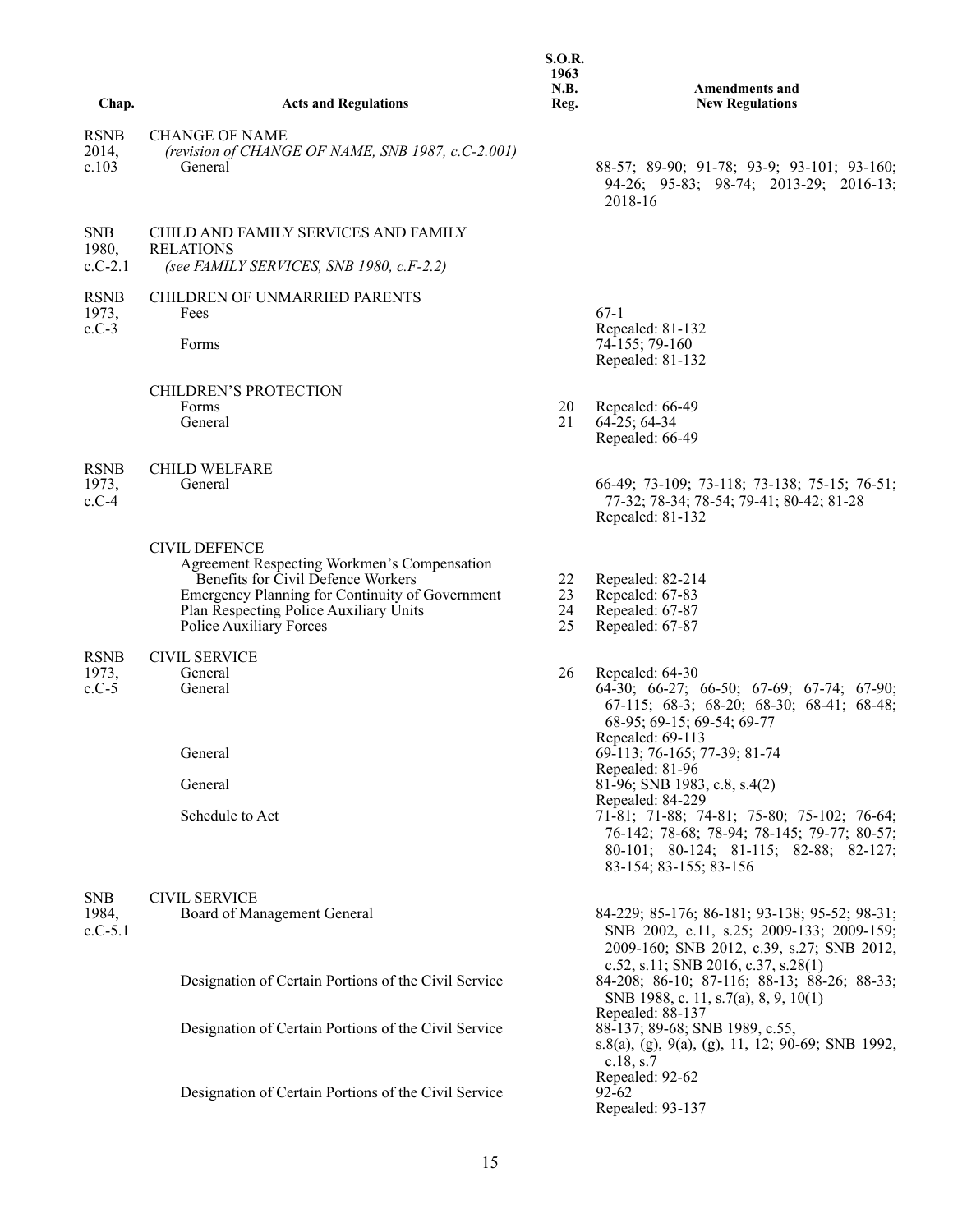| Chap.                            | <b>Acts and Regulations</b>                                         | <b>S.O.R.</b><br>1963<br><b>N.B.</b><br>Reg. | <b>Amendments and</b><br><b>New Regulations</b>                                                                                                                                                                                                                                                                                                                                                                                                                                                                                                                                                                                                                                                                                                                                                                                                                                                                                                                                                              |
|----------------------------------|---------------------------------------------------------------------|----------------------------------------------|--------------------------------------------------------------------------------------------------------------------------------------------------------------------------------------------------------------------------------------------------------------------------------------------------------------------------------------------------------------------------------------------------------------------------------------------------------------------------------------------------------------------------------------------------------------------------------------------------------------------------------------------------------------------------------------------------------------------------------------------------------------------------------------------------------------------------------------------------------------------------------------------------------------------------------------------------------------------------------------------------------------|
|                                  | Examiners Allowance and Expense                                     | 84-209                                       |                                                                                                                                                                                                                                                                                                                                                                                                                                                                                                                                                                                                                                                                                                                                                                                                                                                                                                                                                                                                              |
|                                  | Exclusions                                                          |                                              | Repealed: 93-137<br>84-230; 85-10; 85-148; 85-169; 86-158; 87-146;<br>88-210; 89-37; 89-190; 90-47; 90-91; 90-168;<br>91-105; 91-141; 92-13; 92-73; 92-97; 92-125;<br>93-95; 93-131; 93-139; 94-21; 94-29; 96-51;<br>96-59; 97-6; SNB 1997, c.49, s.21; 97-111;<br>SNB 1998, c.7, s.8; SNB 2000, c.51, s.5; SNB<br>2002, c.11, s.26; 2006-18; 2009-157; 2010-68;<br>2010-81; 2010-121; 2011-42; SNB 2012, c.39,<br>s.28; SNB 2012, c.52, s.12; SNB 2015, c.2,<br>s.61(1); SNB 2015, c.3, s.17(1); SNB 2015,<br>c.44, s.89(1); SNB 2016, c.28, s.81(1); SNB                                                                                                                                                                                                                                                                                                                                                                                                                                                   |
|                                  | General<br>Notice Period                                            | $c.25$ , $s.20$<br>s.28(4)                   | 2016, c.33, s.18(1); SNB 2016, c.37, s.28(2);<br>2020-24; 2021-62; 2021-82; 2022-21<br>93-137; 93-178; 94-22; 94-149; 95-53; 96-32;<br>96-52; 96-58; 97-59; SNB 1997, c.49, s.22;<br>SNB 1998, c.7, s.7; SNB 1998, c.41, s.19; SNB<br>2000, c.26, s.35; SNB 2000, c.51, s.6; 2001-72;<br>2001-77; SNB 2001, c.41, s.7; SNB 2003, c.23,<br>s.2; 2003-32; 2003-74; SNB 2004, c.20, s.9;<br>2005-115; 2006-16; SNB 2006, c.16, s.20;<br>SNB 2007, c.10, s.20; 2007-12; 2008-41; SNB<br>2008, c.6, s.9; 2009-158; 2010-69; 2010-80;<br>2010-122; SNB 2010, c.31, s.23; 2011-43;<br>2012-60; SNB 2012, c.39, s.29; SNB 2012,<br>c.52, s.13; SNB 2013, c.42, s.7; 2014-141;<br>SNB 2015, c.2, s.61(2); SNB 2015, c.3,<br>s.17(2); SNB 2015, c.44, s.89(2); SNB 2016,<br>c.28, s.81(2); SNB 2016, c.33, s.18(2); SNB<br>2016, c.37, s.28(3); 2017-39; SNB 2019, c.2,<br>s.25; SNB 2019, c.29, s.25, s.166; SNB 2020,<br>95-17; SNB 2002, c.11, s.27; SNB 2012, c.39,<br>s.30; SNB 2012, c.52, s.14; SNB 2016, c.37, |
| <b>SNB</b><br>1997,<br>$c.C-5.2$ | <b>CLEAN AIR</b><br><b>Administrative Penalties</b><br>Air Quality  | 98-41; 2001-97<br>s.19                       | 97-133; 98-12; 2001-82; 2001-96; 2005-14;<br>2005-50; 2012-23; 2013-4; SNB 2017, c.20,                                                                                                                                                                                                                                                                                                                                                                                                                                                                                                                                                                                                                                                                                                                                                                                                                                                                                                                       |
|                                  | Appeal<br><b>Ozone Depleting Substances</b><br>Public Participation | 97-131<br>97-132; 2008-66<br>s.32            | 2001-98; SNB 2006, c.16, s.22; SNB 2012, c.39,                                                                                                                                                                                                                                                                                                                                                                                                                                                                                                                                                                                                                                                                                                                                                                                                                                                                                                                                                               |
| <b>RSNB</b><br>1973,             | <b>CLEAN ENVIRONMENT</b><br>Air Quality                             | 73-61                                        |                                                                                                                                                                                                                                                                                                                                                                                                                                                                                                                                                                                                                                                                                                                                                                                                                                                                                                                                                                                                              |
| $c.C-6$                          | Air Quality                                                         | Repealed: 79-43<br>79-43                     |                                                                                                                                                                                                                                                                                                                                                                                                                                                                                                                                                                                                                                                                                                                                                                                                                                                                                                                                                                                                              |
|                                  | Air Quality                                                         |                                              | Repealed: 83-208<br>83-208; 90-92; 93-199; 95-162                                                                                                                                                                                                                                                                                                                                                                                                                                                                                                                                                                                                                                                                                                                                                                                                                                                                                                                                                            |
|                                  | Appeal                                                              | 73-62                                        | Repealed: 97-133                                                                                                                                                                                                                                                                                                                                                                                                                                                                                                                                                                                                                                                                                                                                                                                                                                                                                                                                                                                             |
|                                  | Appeal                                                              | Repealed: 78-32<br>78-32                     |                                                                                                                                                                                                                                                                                                                                                                                                                                                                                                                                                                                                                                                                                                                                                                                                                                                                                                                                                                                                              |
|                                  | Appeal                                                              |                                              | Repealed: 84-179<br>84-179; 92-105; SNB 2000, c.26, s.39; SNB<br>2006, c.16, s.26; SNB 2012, c.39, s.35; SNB<br>2020, c.25, s.24                                                                                                                                                                                                                                                                                                                                                                                                                                                                                                                                                                                                                                                                                                                                                                                                                                                                             |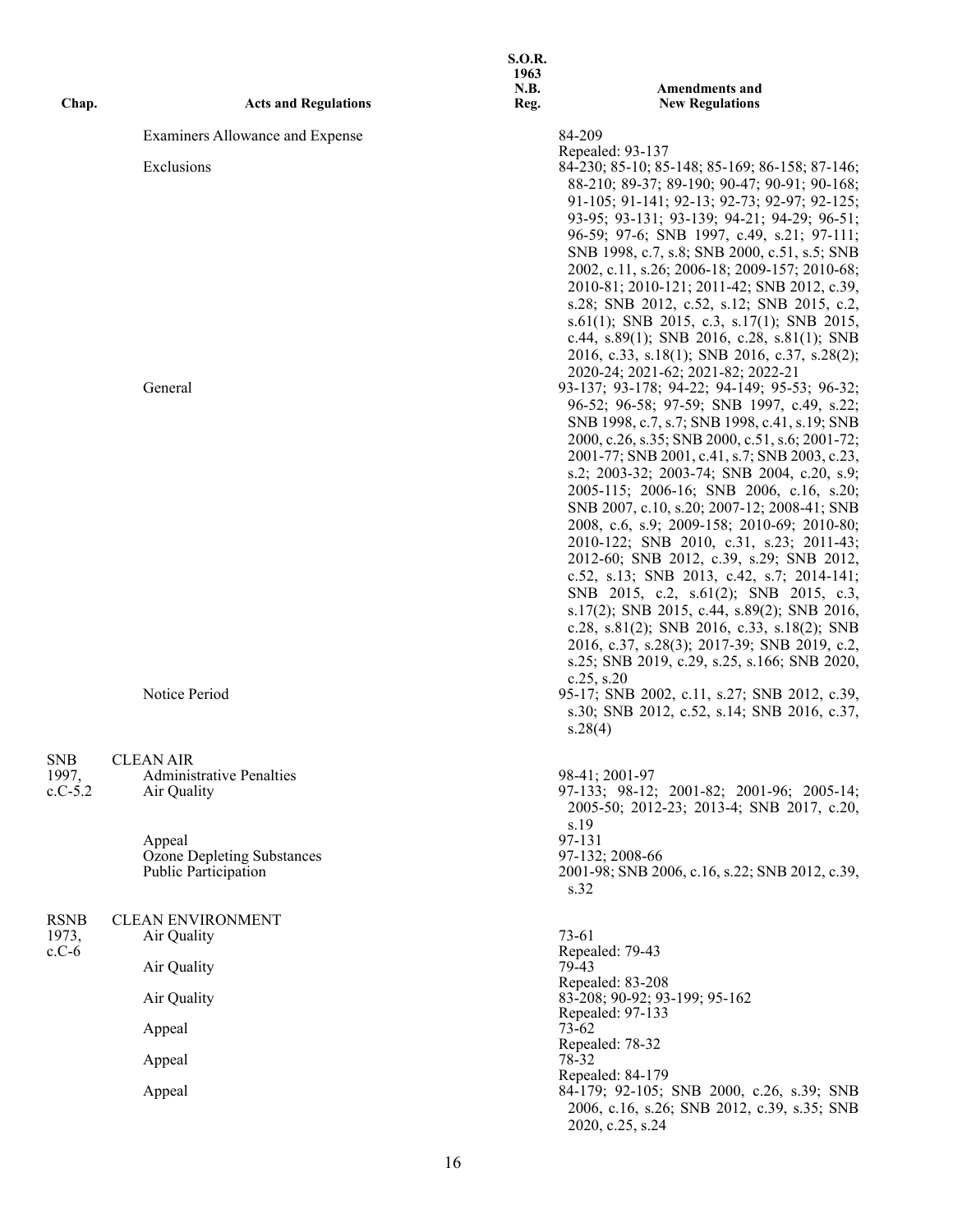|                    |                                                                                           | <b>S.O.R.</b><br>1963<br>N.B. | Amendments and                                                                                                                                                                                         |
|--------------------|-------------------------------------------------------------------------------------------|-------------------------------|--------------------------------------------------------------------------------------------------------------------------------------------------------------------------------------------------------|
| Chap.              | <b>Acts and Regulations</b>                                                               | Reg.                          | <b>New Regulations</b>                                                                                                                                                                                 |
|                    | <b>Asphalt Paving Plant</b>                                                               |                               | 76-147<br>Repealed: 82-232                                                                                                                                                                             |
|                    | <b>Asphalt Paving Plant</b>                                                               |                               | 82-232                                                                                                                                                                                                 |
|                    | Designated Materials                                                                      |                               | Repealed: 97-129<br>2008-54; SNB 2012, c.39, s.38; 2012-92;<br>2013-82; 2015-57; SNB 2017, c.20, s.22;                                                                                                 |
|                    | <b>Environmental Impact Assessment</b>                                                    |                               | 2021-76<br>87-83; 87-108; 93-13; 2000-6; SNB 2000, c.26,<br>s.40; 2005-12; SNB 2006, c.16, s.27; 2012-25;<br>SNB 2012, c.39, s.36; 2013-69; SNB 2017,                                                  |
|                    | Fees for Air Quality Approvals                                                            |                               | c.20, s.21<br>93-200                                                                                                                                                                                   |
|                    | Municipal Sewage Treatment Assistance                                                     |                               | Repealed: 97-133<br>$77-5$                                                                                                                                                                             |
|                    | Municipal Sewage Treatment Assistance                                                     |                               | Repealed: 83-124<br>83-124                                                                                                                                                                             |
|                    | New Brunswick Tire Stewardship                                                            |                               | Repealed: 93-157<br>96-82; 99-19; SNB 2000, c.26, s.43; 2004-20;<br>2005-32; SNB 2006, c.16, s.29; 2008-8                                                                                              |
|                    | <b>Ozone Depleting Substances</b>                                                         |                               | Repealed: 2008-54<br>92-119; 93-202; 95-170<br>Repealed: 97-132                                                                                                                                        |
|                    | Petroleum Product Storage and Handling                                                    |                               | 87-97; 88-51; 88-215; 88-273; 90-139; 93-14;<br>SNB 1998, c.41, s.21; SNB 2000, c.26, s.41;<br>2002-20; SNB 2002, c.25, s.19; 2005-10; SNB<br>2006, c.16, s.28; 2008-4; 2009-120; 2012-27;             |
|                    | Pulp and Paper Industry Emission                                                          |                               | SNB 2012, c.39, s.37<br>77-6                                                                                                                                                                           |
|                    | Pulp and Paper Industry Emission                                                          |                               | Repealed: 83-128<br>83-128; 84-194                                                                                                                                                                     |
|                    | Regional Solid Waste Commissions                                                          |                               | Repealed: 97-130<br>96-11; SNB 1998, c.41, s.22; SNB 2000, c.26,<br>s.42; 2000-65; 2002-20; 2005-33; 2010-124                                                                                          |
|                    | Used Oil<br>Water Quality                                                                 |                               | Repealed: SNB 2012, c.44, s.2<br>2002-19; 2005-11; 2012-26; 2013-5; 2014-104<br>76-154                                                                                                                 |
|                    | Water Quality                                                                             |                               | Repealed: 82-126<br>82-126; 86-85; 91-136; 92-77; 95-59; 95-60;<br>SNB 2000, c.26, s.38; SNB 2002, c.25, s.18;<br>2005-31; SNB 2006, c.16, s.25; 2009-119;<br>2011-74; SNB 2012, c.39, s.34; SNB 2017, |
|                    | Water Well                                                                                |                               | $c.42$ , s.74<br>73-120                                                                                                                                                                                |
|                    | Water Well                                                                                |                               | Repealed: 78-4<br>78-4; 78-117; 82-234                                                                                                                                                                 |
|                    | Water Well                                                                                |                               | Repealed: 83-125<br>83-125; 86-123                                                                                                                                                                     |
|                    | Watercourse Alteration                                                                    |                               | Repealed: 90-79<br>$77 - 7$                                                                                                                                                                            |
|                    | Watercourse Alteration                                                                    |                               | Repealed: 82-233<br>82-233; 86-122<br>Repealed: 90-80                                                                                                                                                  |
| <b>SNB</b>         | <b>CLEAN WATER</b>                                                                        |                               |                                                                                                                                                                                                        |
| 1989,<br>$c.C-6.1$ | Appeal<br><b>Building Permit Prerequisites</b>                                            |                               | 90-78; SNB 2002, c.26, s.23<br>2020-20; SNB 2020, c.25, s.30; 2021-11                                                                                                                                  |
|                    | (formerly Development and Building Permit Prerequisites)<br>Fees for Industrial Approvals |                               | 93-201; 96-9; 96-103; 2001-81; 2002-21;<br>2005-13; SNB 2006, c.16, s.34; 2012-24;<br>SNB 2012, c.32, s.5; SNB 2012, c.44, s.3; SNB                                                                    |

2017, c.20, s.25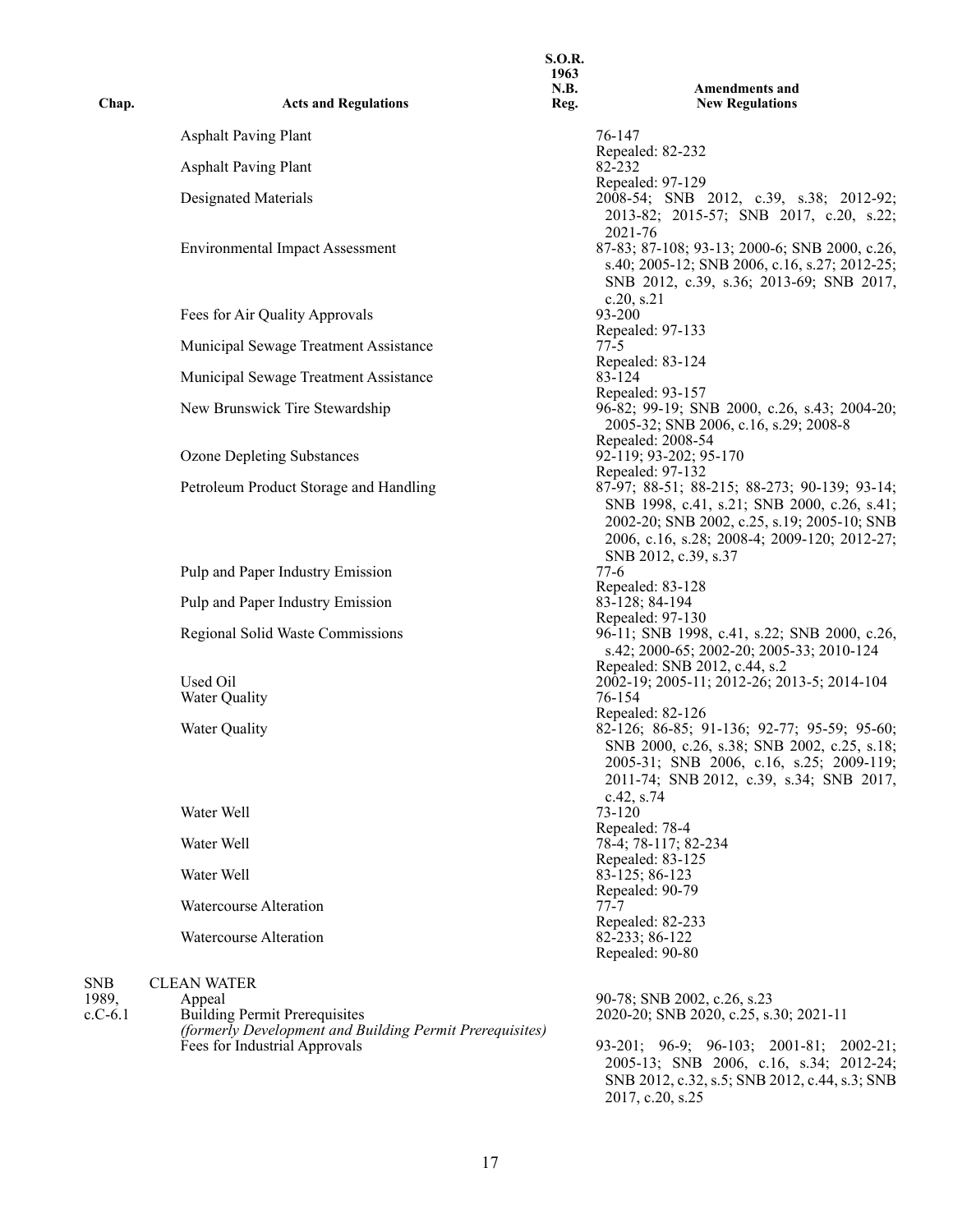| Chap.                            | <b>Acts and Regulations</b>                                                                                                                             | <b>S.O.R.</b><br>1963<br>N.B.<br>Reg. | <b>Amendments and</b><br><b>New Regulations</b>                                                                                                                                                                                                                                                                                                                                                                      |
|----------------------------------|---------------------------------------------------------------------------------------------------------------------------------------------------------|---------------------------------------|----------------------------------------------------------------------------------------------------------------------------------------------------------------------------------------------------------------------------------------------------------------------------------------------------------------------------------------------------------------------------------------------------------------------|
|                                  | Potable Water                                                                                                                                           |                                       | 93-203; SNB 2000, c.26, s.47; 2000-47, Sched-<br>ule B, s.10; 2012-9; SNB 2012, c.39, s.42; SNB<br>2013, c.34, s.6; 2014-26; 2016-67; SNB 2017,<br>c.2, s.4; SNB 2017, c.20, s.26; SNB 2019, c.18,<br>s.10                                                                                                                                                                                                           |
|                                  | Protected Area Exemption<br>Water Classification                                                                                                        |                                       | 90-120; 2012-76<br>2002-13; SNB 2004, c.20, s.13; SNB 2006, c.16,<br>s.35; SNB 2012, c.39, s.43; SNB 2016, c.37,                                                                                                                                                                                                                                                                                                     |
|                                  | Water Well                                                                                                                                              |                                       | $s.30(3)$ ; SNB 2019, c.29, s.168(3)<br>90-79; 90-173; SNB 2000, c.26, s.45; SNB 2006,<br>c.16, s.32; 2009-117; SNB 2012, c.39, s.40                                                                                                                                                                                                                                                                                 |
|                                  | Watercourse and Wetland Alteration                                                                                                                      |                                       | 90-80; 93-158; 96-33; SNB 2000, c.26, s.46;<br>2003-16; SNB 2004, c.20, s.11; SNB 2006,<br>c.16, s.33; SNB 2007, c.10, s.21; 2009-118;<br>SNB 2010, c.31, s.24; SNB 2012, c.39, s.41;<br>SNB 2016, c.37, s.30(1); SNB 2017, c.20, s.24;<br>SNB 2017, c.63, s.17; SNB 2019, c.2, s.26;<br>SNB 2019, c.29, s.168(1)                                                                                                    |
|                                  | Watercourse Setback Designation                                                                                                                         |                                       | 90-136; 94-30<br>Repealed: 2001-83                                                                                                                                                                                                                                                                                                                                                                                   |
|                                  | Watershed Protected Area Designation                                                                                                                    |                                       | 2001-83; 2008-136; 2009-115;<br>2010-156;<br>2013-2; 2017-15; SNB 2017, c.20, s.28;<br>2018-33                                                                                                                                                                                                                                                                                                                       |
|                                  | Wellfield Protected Area Designation                                                                                                                    |                                       | 2000-47; 2001-37; 2002-50; 2002-93; 2003-75;<br>2004-38; SNB 2004, c.20, s.12; 2004-131;<br>$2004 - 143;$<br>$2005-112$ ; $2006-11$ ;<br>2007-69;<br>2008-69; 2008-137; 2009-114; 2010-125;<br>2012-4; SNB 2012, c.52, s.16; 2013-34;<br>$2013-70; 2014-39;$<br>$2014-63;$<br>$2015 - 27$ ;<br>2016-34; SNB 2016, c.37, s.30(2); SNB 2017,<br>c.20, s.27; SNB 2017, c.42, s.76; 2018-32;<br>SNB 2019, c.29, s.168(2) |
| <b>SNB</b><br>2018,<br>c.11      | <b>CLIMATE CHANGE</b><br><b>Administrative Penalties</b><br>Reduction of Greenhouse Gas Emmisions                                                       |                                       | 2021-44<br>2021-43                                                                                                                                                                                                                                                                                                                                                                                                   |
| <b>RSNB</b><br>2011,<br>c.126    | COLLECTION AND DEBT SETTLEMENT SERVICES<br>(formerly COLLECTION AGENCIES, RSNB 2011, c.126)<br>General<br>General                                       | 27                                    | 70-79; 75-119; 82-60; 83-112<br>Repealed: 84-256<br>84-256; 85-162; 2009-103; SNB 2013, c.31, s.4;<br>SNB 2016, c.36, s.2; 2018-38; SNB 2017, c.26,<br>s.12                                                                                                                                                                                                                                                          |
| <b>RSNB</b><br>2011,<br>c.126    | <b>COLLECTION AGENCIES</b><br>(revision of COLLECTION AGENCIES, RSNB 1973, c.C-8)<br>(see COLLECTION AND DEBT SETTLEMENT<br>SERVICES, RSNB 2011, c.126) |                                       |                                                                                                                                                                                                                                                                                                                                                                                                                      |
| <b>SNB</b><br>2014,<br>c.48      | <b>COMBAT SPORT</b><br>General                                                                                                                          |                                       | 2014-131; SNB 2017, c.20, s.30; 2020-42; SNB<br>2020, c.25, s.27; SNB 2021, c.15, s. 8, 9                                                                                                                                                                                                                                                                                                                            |
| <b>SNB</b><br>1975,<br>$c.C-8.1$ | <b>COMMERCE AND DEVELOPMENT</b><br>(see COMMERCE AND TECHNOLOGY, SNB 1975, c.C-8.1)                                                                     |                                       |                                                                                                                                                                                                                                                                                                                                                                                                                      |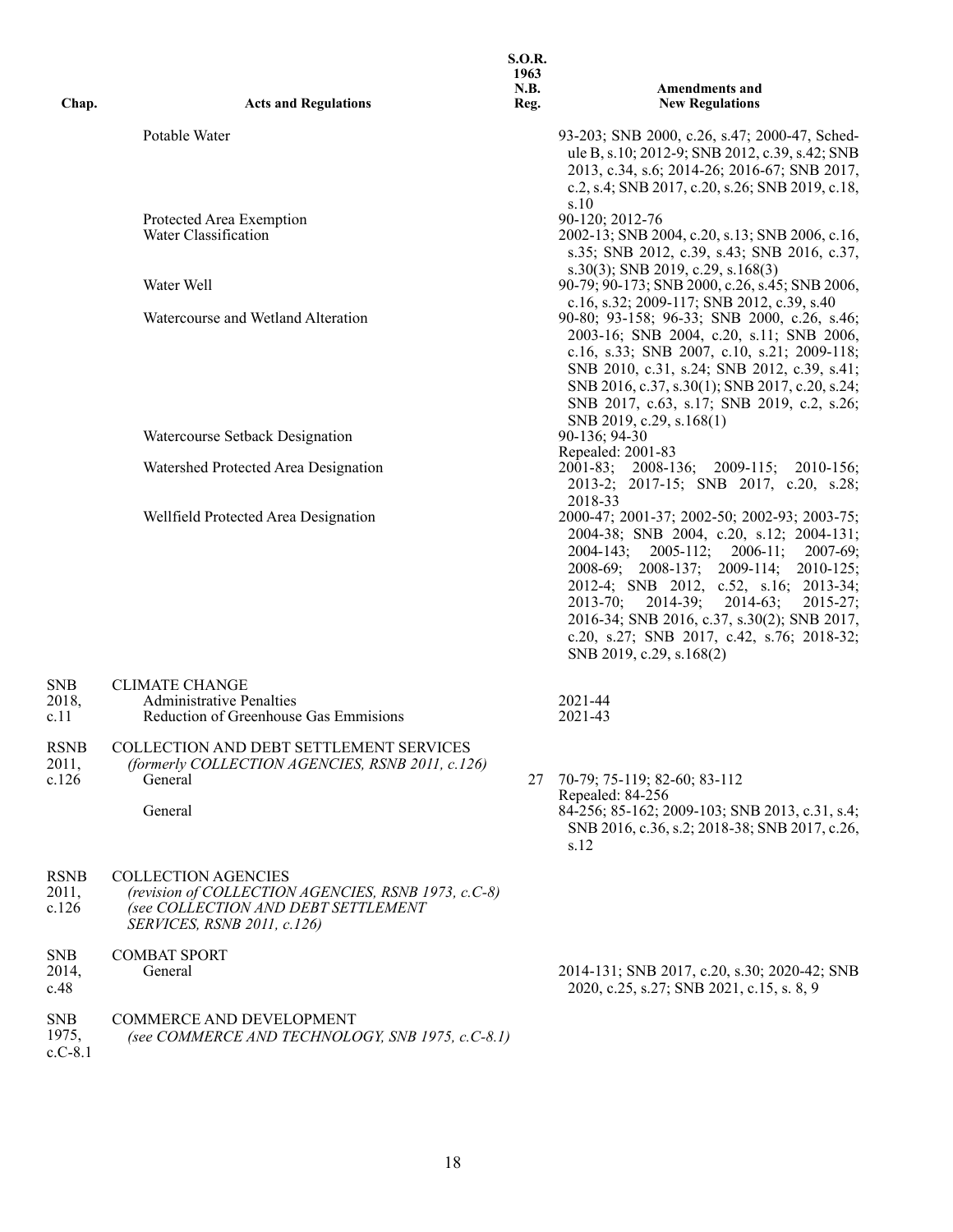| Chap.                            | <b>Acts and Regulations</b>                                                                                                                          | <b>S.O.R.</b><br>1963<br>N.B.<br>Reg. | <b>Amendments and</b><br><b>New Regulations</b>                                                                                                                                                                        |
|----------------------------------|------------------------------------------------------------------------------------------------------------------------------------------------------|---------------------------------------|------------------------------------------------------------------------------------------------------------------------------------------------------------------------------------------------------------------------|
|                                  |                                                                                                                                                      |                                       |                                                                                                                                                                                                                        |
| <b>SNB</b><br>1975,<br>$c.C-8.1$ | <b>COMMERCE AND TECHNOLOGY</b><br>(see ECONOMIC DEVELOPMENT, SNB 1975, c.E-1.11)                                                                     |                                       |                                                                                                                                                                                                                        |
| <b>RSNB</b><br>2011,<br>c.127    | COMMISSIONERS FOR TAKING AFFIDAVITS<br>(revision of COMMISSIONERS FOR TAKING AFFIDAVITS,<br>RSNB 1973, c.C-9)<br><b>Examination and Fees</b><br>Fees | 28                                    | 65-23A; 67-2; 67-96<br>Repealed: 84-31<br>84-31; 84-216; 85-69; 88-106; 91-38; 2018-38                                                                                                                                 |
|                                  |                                                                                                                                                      |                                       |                                                                                                                                                                                                                        |
| <b>RSNB</b><br>2011,<br>c.128    | <b>COMMON BUSINESS IDENTIFIER</b><br>(revision of COMMON BUSINESS IDENTIFIER, SNB 2002,<br>$c. C-9.3$<br>Designation                                 |                                       | 2002-51; 2003-22; SNB 2007, c.62, s.15;<br>2018-38                                                                                                                                                                     |
| <b>RSNB</b><br>1973,<br>$c.C-10$ | <b>COMMUNITY AUCTION SALES</b><br>(see LIVESTOCK YARD SALES, RSNB 1973, c.L-11.1)                                                                    |                                       |                                                                                                                                                                                                                        |
| <b>SNB</b><br>2012,<br>c.56      | <b>COMMUNITY FUNDING</b><br>Groups of Municipalities                                                                                                 |                                       | 86-143; 86-180; 91-156; 91-165; 91-175;<br>91-183; 92-150; 92-164; 92-167; 94-4; 94-81;<br>95-39; 97-3; 97-44; 97-88; 98-83; 2004-138;<br>2010-29; 2010-147; 2012-21; SNB 2012, c.56,<br>s.30; 2014-37; 2016-4; 2017-6 |
| <b>RSNB</b><br>1973,<br>$c.C-11$ | COMMUNITY IMPROVEMENT CORPORATION<br>(see REGIONAL DEVELOPMENT CORPORATION, RSNB<br>2011, c.216                                                      |                                       |                                                                                                                                                                                                                        |
| <b>RSNB</b><br>1973,<br>$c.C-12$ | <b>COMMUNITY PLANNING</b><br>Aldouane Local Service District Basic Planning<br><b>Statement Adoption</b>                                             |                                       | 93-171; SNB 1994, c.48, s.7(b); SNB 1994, c.95,<br>s.45; SNB 2000, c.26, s.71; SNB 2017, c.19,                                                                                                                         |
|                                  | Aldouane Local Service District Zoning                                                                                                               |                                       | s.154<br>Repealed: 2020-46<br>93-172; SNB 1994, c.48, s.7(b); SNB 1994, c.95,<br>s.45; SNB 2000, c.26, s.72; SNB 2012, c.44,<br>s.5(9); SNB 2017, c.19, s.154; SNB 2019, c.29,<br>s.31                                 |
|                                  | Assessment and Planning Appeal Board                                                                                                                 |                                       | Repealed: 2020-47<br>84-59; SNB 2001, c.32, s.5; 2011-59; SNB 2012,<br>c.44, s.5(4); SNB 2017, c.19, s.154<br>Repealed: 2019-28                                                                                        |
|                                  | Barrier-Free Design Building Code                                                                                                                    |                                       | 2011-61; SNB 2012, c.39, s.51; 2014-106;<br>2016-51; SNB 2017, c.19, s.154<br>Repealed: 2021-6                                                                                                                         |
|                                  | Bayside Local Service District Basic<br>Planning Statement Adoption                                                                                  |                                       | 86-153; SNB 1994, c.48, s.7(b); SNB 1994, c.95,<br>s.45; SNB 2000, c.26, s.55                                                                                                                                          |
|                                  | Beaubassin Planning District                                                                                                                         |                                       | Repealed: 2009-47<br>97-139; SNB 1998, c.41, s.32; 2006-76;<br>2009-110<br>Repealed: SNB 2012, c.44, s.5(13)                                                                                                           |
|                                  | Beaubassin Unincorporated Planning<br>Area Basic Planning Statement Adoption                                                                         |                                       | 92-131; SNB 1994, c.48, s.7(b); SNB 1994, c.95,<br>s.45; SNB 2000, c.26, s.69                                                                                                                                          |
|                                  | Belledune Planning District Order                                                                                                                    |                                       | Repealed: 2004-53<br>2008-67; 2009-112<br>Repealed: SNB 2012, c.44, s.5(17)                                                                                                                                            |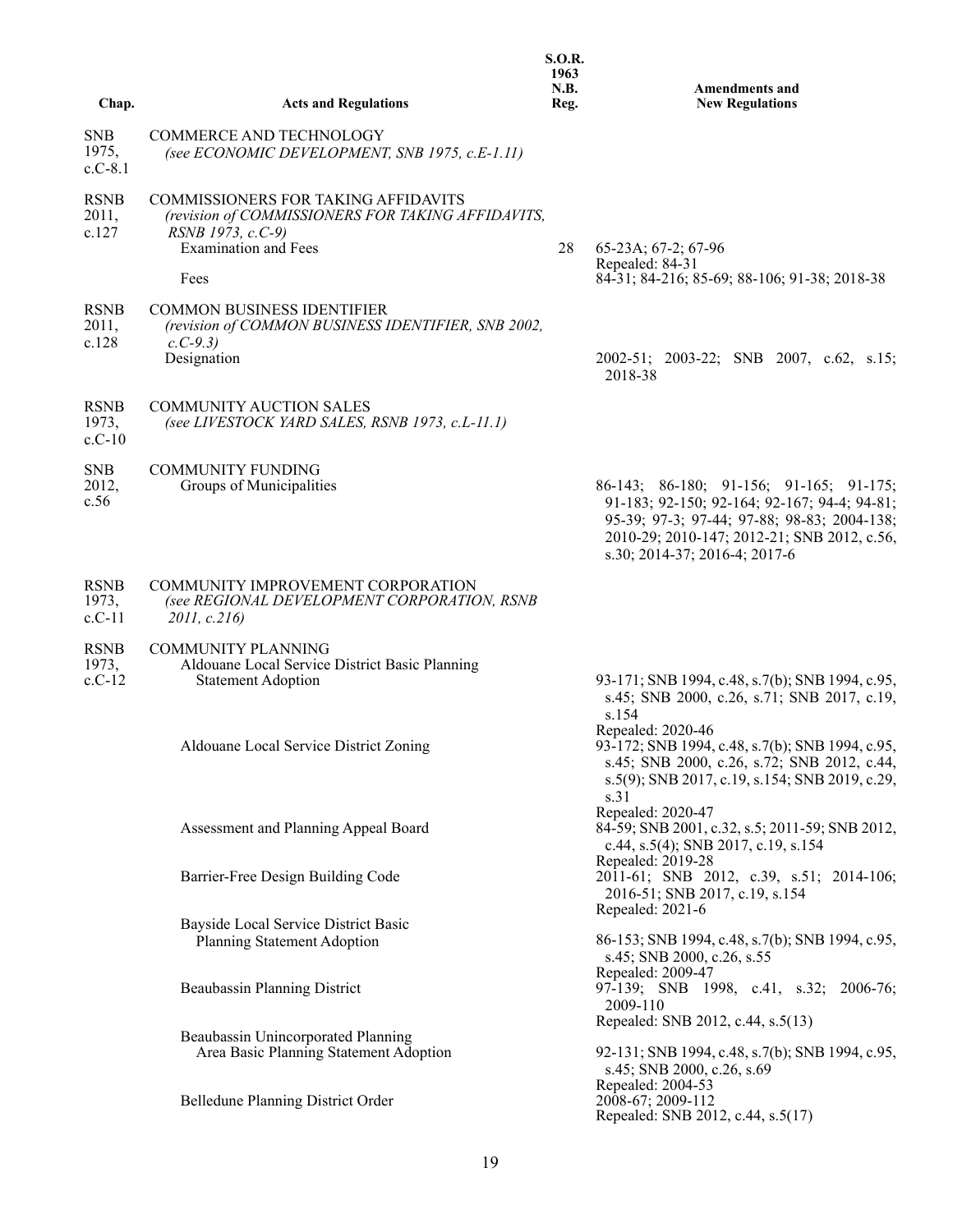| Chap. | <b>Acts and Regulations</b>                                                   | 1963<br><b>N.B.</b><br>Reg. | <b>Amendments and</b><br><b>New Regulations</b>                                                                                                   |
|-------|-------------------------------------------------------------------------------|-----------------------------|---------------------------------------------------------------------------------------------------------------------------------------------------|
|       | Big River Planning Area Basic Planning                                        |                             |                                                                                                                                                   |
|       | Statement                                                                     |                             | 81-131; 86-157; SNB 1994, c.48, s.7(b); SNB<br>1994, c.95, s.45<br>Repealed: 2004-43                                                              |
|       | Big River Planning Area Zoning                                                |                             | 83-8; 85-183; 87-106; 89-4; 89-5; 91-114;<br>92-120; SNB 1994, c.48, s.7(b); SNB 1994,<br>c.95, s.45; SNB 2000, c.26, s.50                        |
|       | <b>Building</b>                                                               |                             | Repealed: 2004-44<br>$67-18$ ; $67-55$ ; $67-97$ ; $69-46$ ; $69-74$ ; $71-38$ ;<br>71-99; 72-110                                                 |
|       | <b>Building</b>                                                               |                             | Repealed: 73-73<br>73-73; 74-35; 75-32; 76-162; 77-4; 77-85;<br>79-23; 81-3<br>Repealed: 81-126                                                   |
|       | <b>Building Lines</b><br>Cap Bimet Planning Area Basic Planning Statement     | 30                          | Repealed: 70-102                                                                                                                                  |
|       | Adoption                                                                      |                             | 85-172; SNB 1994, c.48, s.7(b); SNB 1994, c.95,<br>s.45<br>Repealed: 2004-48                                                                      |
|       | Cap Bimet Planning Area Zoning                                                |                             | 87-156; SNB 1994, c.48, s.7(b); SNB 1994, c.95,<br>s.45                                                                                           |
|       | Designated Easements                                                          |                             | Repealed: 2004-49<br>84-217; SNB 2017, c.19, s.154; SNB 2017, c.20,<br>s.5                                                                        |
|       | Douglas Local Service District Basic Planning Statement                       |                             | Repealed: 2021-83<br>81-127; SNB 1994, c.48, s.7(b); SNB 1994, c.95,<br>s.45                                                                      |
|       | Douglas Local Service District Zoning                                         |                             | Repealed: 2005-128<br>81-166; 82-71; 93-15;<br>SNB 1994, c.48, s.7(b); SNB 1994, c.95, s.45                                                       |
|       | Exemptions<br>Fees                                                            | 31                          | Repealed: 2005-129<br>Repealed: 73-25<br>95-18; SNB 1998, c.41, s.28<br>Repealed: 2009-31                                                         |
|       | Fees                                                                          |                             | 2009-31; SNB 2012, c.44, s.5(18); SNB 2017,<br>c.19, s.154                                                                                        |
|       | Garden Creek Local Service District Zoning                                    |                             | Repealed: 2020-9<br>72-161<br>Repealed: 73-81                                                                                                     |
|       | Greater Moncton Planning District                                             |                             | 88-3; 97-113; SNB 1998, c.41, s.26; 99-33<br>Repealed: SNB 2012, c.44, s.5(7)                                                                     |
|       | Greater Moncton Planning District Basic Planning<br><b>Statement Adoption</b> |                             | 88-160; SNB 1994, c.48, s.7(b); SNB 1994, c.95,<br>s.45                                                                                           |
|       | Greater Moncton Planning District Zoning                                      |                             | Repealed: 2005-130<br>89-28; 89-137; 90-17; 90-105; 91-1; 91-197;<br>92-98; SNB 1994, c.48, s.7(b); SNB 1994,<br>c.95, s.45; SNB 2000, c.26, s.57 |
|       | Kent Planning District                                                        |                             | Repealed: 2005-131<br>85-36; 97-112; SNB 1998, c.41, s.25<br>Repealed: SNB 2012, c.44, s.5(6)                                                     |
|       | La Vallée Planning District                                                   |                             | 97-122; SNB 1998, c.41, s.31; 99-34; 2006-63;<br>2009-113<br>Repealed: SNB 2012, c.44, s.5(12)                                                    |
|       | Lac Baker Local Service District<br>Basic Planning Statement Adoption         |                             | 89-146; SNB 1994, c.48, s.7(b); SNB 1994, c.95,<br>s.45; SNB 2000, c.26, s.60; 2010-155                                                           |
|       | Lac Baker Local Service District Zoning                                       |                             | Repealed: 2011-2<br>90-150; SNB 1994, c.48, s.7(b); SNB 1994, c.95,<br>s.45; SNB 2000, c.26, s.65; SNB 2006, c.16,<br>s.42<br>Repealed: 2011-3    |
|       |                                                                               |                             |                                                                                                                                                   |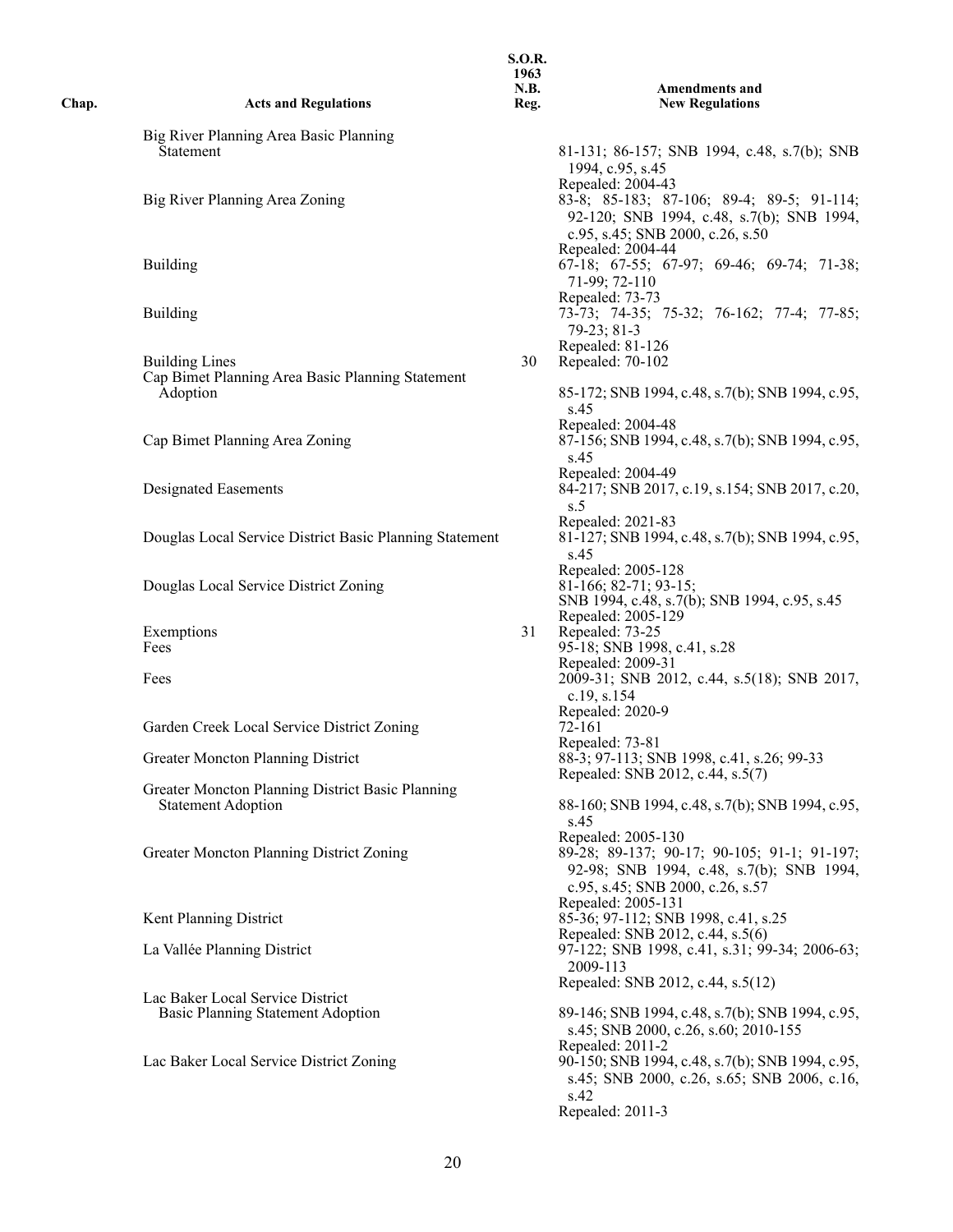| Chap. | <b>Acts and Regulations</b>                                               | 1963<br><b>N.B.</b><br>Reg. | <b>Amendments and</b><br><b>New Regulations</b>                                                                                                                                                                   |
|-------|---------------------------------------------------------------------------|-----------------------------|-------------------------------------------------------------------------------------------------------------------------------------------------------------------------------------------------------------------|
|       | Lincoln Basic Planning Statement Adoption                                 |                             | 85-93<br>Repealed: 89-110                                                                                                                                                                                         |
|       | Lincoln Local Service District Basic<br>Planning Statement Adoption       |                             | 89-110; 90-100; SNB 1994, c.48, s.7(b); SNB<br>1994, c.95, s.45                                                                                                                                                   |
|       | Lincoln Local Service District Zoning                                     |                             | Repealed: 2004-50<br>89-111; 90-101; 91-128; 92-45; 94-12; SNB<br>1994, c.48, s.7(b); SNB 1994, c.95, s.45; SNB<br>2000, c.26, s.58                                                                               |
|       | Lincoln Zoning                                                            |                             | Repealed: 2004-51<br>79-184; 80-84; 82-67; 83-52; 83-209; 84-122;<br>85-43<br>Repealed: 85-94                                                                                                                     |
|       | Lincoln Zoning                                                            |                             | 85-94; 87-137; 87-164; 88-132<br>Repealed: 89-111                                                                                                                                                                 |
|       | Loch Lomond Watershed Planning Area Basic<br>Planning Statement Adoption  |                             | 89-7; SNB 1994, c.48, s.7(b); SNB 1994, c.95,<br>s.45; SNB 2000, c.26, s.56; SNB 2012, c.39,                                                                                                                      |
|       | Madawaska Planning District                                               |                             | s.49; SNB 2017, c.19, s.154<br>2002-76; 2009-111; 2010-154<br>Repealed: SNB 2012, c.44, s.5(16)                                                                                                                   |
|       | Miramichi Planning District                                               |                             | 97-46; SNB 1998, c.41, s.30; 2007-29<br>Repealed: SNB 2012, c.44, s.5(11)                                                                                                                                         |
|       | Model By-Laws<br>Model By-Laws                                            | 32                          | Repealed: 64-21<br>$64-21$ ; 65-5<br>Repealed: 73-25                                                                                                                                                              |
|       | Moncton Basic Planning Statement                                          |                             | 79-191<br>Repealed: 88-160                                                                                                                                                                                        |
|       | Nauwigewauk Planning Area Basic Planning Statement<br>Adoption            |                             | 93-165; SNB 1994, c.48, s.7(b); SNB 1994, c.95,<br>s.45; SNB 2000, c.26, s.70; SNB 2017, c.19,<br>s.154<br>Repealed: 2020-8                                                                                       |
|       | New Maryland Basic Planning Statement<br>Adoption                         |                             | 84-293; SNB 1994, c.48, s.7(b); SNB 1994, c.95,<br>s.45                                                                                                                                                           |
|       | New Maryland Unincorporated Area Plan Adoption                            |                             | Repealed: 2006-42<br>90-94; SNB 1994, c.48, s.6(b); SNB 1994, c.95,<br>s.43; SNB 2000, c.26, s.63<br>Repealed: 2006-51                                                                                            |
|       | New Maryland Zoning                                                       |                             | 79-122<br>Repealed: 84-294                                                                                                                                                                                        |
|       | New Maryland Zoning                                                       |                             | 84-294; 85-107; 85-163; 86-102; 86-117; 87-65;<br>87-126; 88-161; 90-59; 90-75; 90-94; 91-39;<br>SNB 1994, c.48, s.7(b); SNB 1994, c.95, s.45;<br>SNB 2000, c.26, s.53; SNB 2006, c.16, s.41<br>Repealed: 2006-43 |
|       | Noonan Local Service District Basic<br><b>Planning Statement Adoption</b> |                             | 90-93; 92-82; SNB 1994, c.48, s.7(b); SNB<br>1994, c.95, s.45; SNB 2000, c.26, s.62<br>Repealed: 2007-19                                                                                                          |
|       | Nordin Local Service District Basic Planning<br>Statement                 |                             | 79-115<br>Repealed: 85-100                                                                                                                                                                                        |
|       | Nordin Local Service District Basic Planning<br><b>Statement Adoption</b> |                             | 85-100; SNB 1994, c.48, s.7(b); SNB 1994, c.95,<br>s.45                                                                                                                                                           |
|       | Nordin Zoning                                                             |                             | Repealed: 2004-46<br>79-194; 80-94; 82-68                                                                                                                                                                         |
|       | Nordin Zoning                                                             |                             | Repealed: 85-101<br>85-101; 86-149; 87-157; SNB 1994, c.48, s.7(b);<br>SNB 1994, c.95, s.45; SNB 2000, c.26, s.54<br>Repealed: 2004-47                                                                            |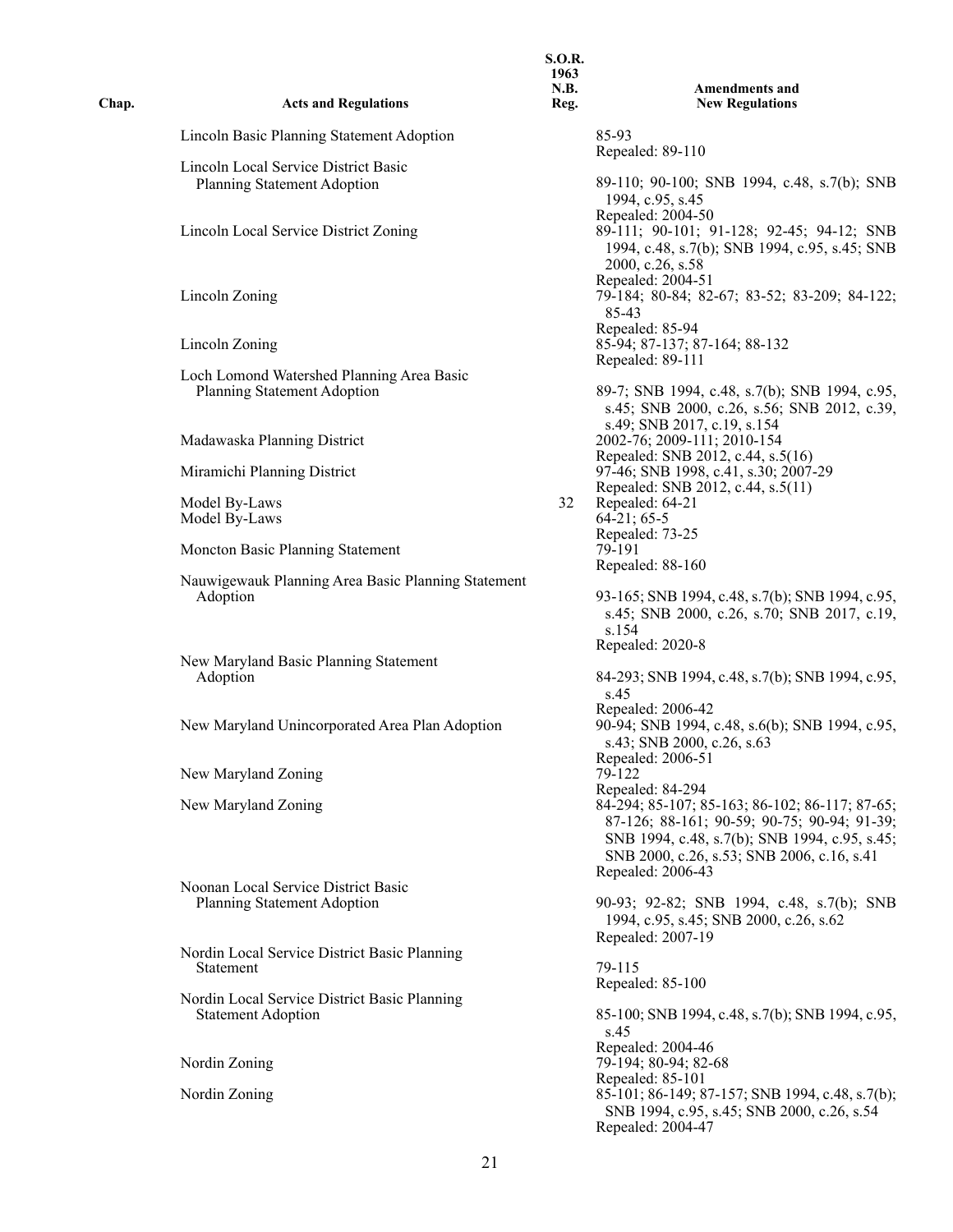| Chap. | <b>Acts and Regulations</b>                                     | 1963<br>N.B.<br>Reg. | <b>Amendments and</b><br><b>New Regulations</b>                                                                                                                                                                                                              |
|-------|-----------------------------------------------------------------|----------------------|--------------------------------------------------------------------------------------------------------------------------------------------------------------------------------------------------------------------------------------------------------------|
|       | Oromocto Designated Areas                                       |                      | 68-124                                                                                                                                                                                                                                                       |
|       | Oromocto Designated Areas                                       |                      | Repealed: 74-103<br>74-103; 75-49; 82-54; 82-74                                                                                                                                                                                                              |
|       | Oromocto Designated Areas                                       |                      | Repealed: 84-222<br>84-222                                                                                                                                                                                                                                   |
|       | Oromocto Designated Areas Basic Planning Statement              |                      | Repealed: 2005-127<br>84-221; SNB 1994, c.48, s.7(b); SNB 1994, c.95,<br>s.45                                                                                                                                                                                |
|       | Pennfield Planning Area Basic Planning Statement<br>Adoption    |                      | Repealed: 2005-126<br>94-38; SNB 1994, c.48, s.7(b); SNB 1994, c.95,<br>s.45; SNB 2000, c.26, s.74                                                                                                                                                           |
|       | <b>Planning Regions</b>                                         |                      | Repealed: 2010-77<br>85-26; SNB 1998, c.41, s.24                                                                                                                                                                                                             |
|       | Point Lepreau Basic Planning Statement Adoption                 |                      | Repealed: SNB 2012, c.44, s.5(5)<br>83-218; SNB 1994, c.48, s.7(b); SNB 1994, c.95,<br>s.45                                                                                                                                                                  |
|       | Point Lepreau Zoning                                            |                      | Repealed: 2004-54<br>83-219; SNB 1994, c.48, s.7(b); SNB 1994, c.95,<br>s.45; SNB 2000, c.26, s.51                                                                                                                                                           |
|       | Provincial Building                                             |                      | Repealed: 2004-55<br>81-126; 84-198; 85-60; 86-115; 90-82; 1994,<br>c.95, s.44; 98-16; SNB 2000, c.26, s.49;<br>2002-49; 2005-35; SNB 2006, c.16, s.39; SNB<br>2012, c.39, s.47; SNB 2012, c.44, s.5(3); SNB<br>2017, c.19, s.154; SNB 2017, c.20, s.33; SNB |
|       | Provincial Building, 2002                                       |                      | 2017, c.42, s.77; SNB 2020, c.8, s.29<br>2002-45; 2005-38; 2006-34, s.16; 2008-72;<br>2010-22; 2014-109; SNB 2017, c.19, s.154;<br>SNB 2017, c.20, s.36                                                                                                      |
|       | Provincial Mobile Home Parks and Sites                          |                      | Repealed: 2021-5<br>73-44; 73-86; 76-161<br>Repealed: 84-44; 84-291                                                                                                                                                                                          |
|       | Provincial Mobile Home Parks and Sites                          |                      | 84-44                                                                                                                                                                                                                                                        |
|       | Provincial Mobile Home Parks and Sites                          |                      | Repealed: 84-291<br>84-291; 87-107; SNB 2000, c.26, s.52; 2005-36;<br>SNB 2006, c.16, s.40; 2008-142; SNB 2012,<br>c.39, s.48                                                                                                                                |
|       | Provincial Planning Appeal Board                                |                      | Repealed: 2014-102<br>73-41<br>Repealed: 84-59                                                                                                                                                                                                               |
|       | Provincial Planning Board Greater Moncton Zoning                |                      | 79-193, 79-200; 80-11; 80-95; 80-130; 81-37;<br>83-164; 84-262; SNB 1994, c.48, s.7(b); SNB<br>1994, c.95, s.45                                                                                                                                              |
|       | Provincial Planning Board Greater<br>Moncton Zoning (Amendment) |                      | 79-2; 79-22; SNB 1994, c.48, s.7(b); SNB 1994,                                                                                                                                                                                                               |
|       | Provincial Set-back                                             |                      | $c.95$ , s.45<br>70-102                                                                                                                                                                                                                                      |
|       | Provincial Set-back                                             |                      | Repealed: 75-30<br>75-30                                                                                                                                                                                                                                     |
|       | Provincial Set-back                                             |                      | Repealed: 84-292<br>84-292; 86-182; 2005-37; SNB 2010, c.31, s.27;                                                                                                                                                                                           |
|       | Provincial Subdivision                                          |                      | SNB 2017, c.19, s.154; SNB 2017, c.20, s.35<br>67-17; 67-54; 68-97; 69-22; 71-37; 72-109                                                                                                                                                                     |
|       |                                                                 |                      | Repealed: 73-15                                                                                                                                                                                                                                              |
|       | Provincial Subdivision<br>Provincial Trailer Camps              |                      | 80-159; 83-135; 99-65; 2001-90; 2005-34;<br>2006-34, s.16; 2009-32; SNB 2010, c.31, s.26;<br>SNB 2012, c.44, s.5(2); 2014-144; SNB 2017,<br>c.19, s.154; SNB 2017, c.20, s.32<br>67-19; 67-94                                                                |
|       |                                                                 |                      | Repealed: 73-44                                                                                                                                                                                                                                              |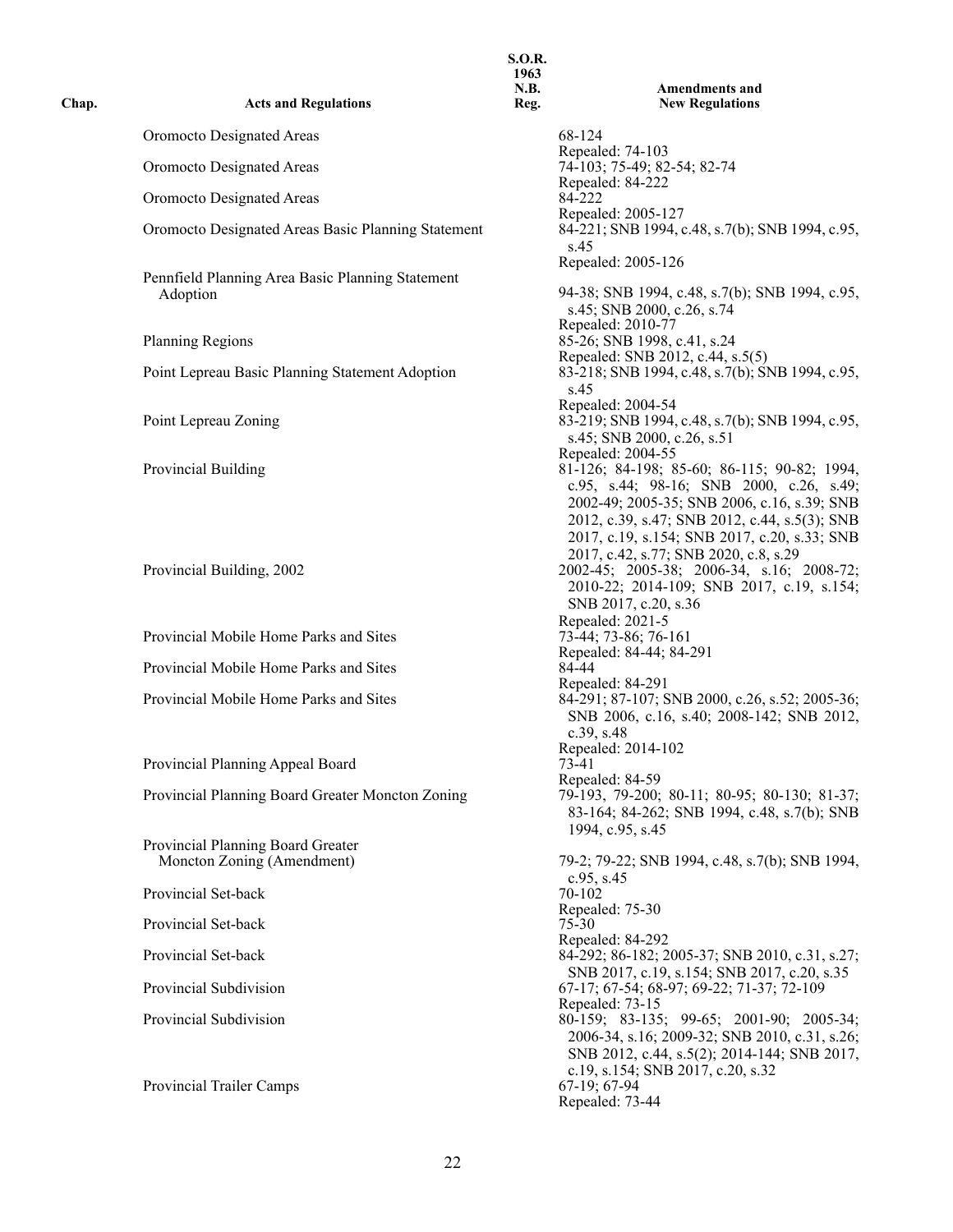| Chap. | <b>Acts and Regulations</b>                                                                                   | <b>S.O.R.</b><br>1963<br><b>N.B.</b><br>Reg. | <b>Amendments and</b><br><b>New Regulations</b>                                                                              |
|-------|---------------------------------------------------------------------------------------------------------------|----------------------------------------------|------------------------------------------------------------------------------------------------------------------------------|
|       | Restigouche Planning District                                                                                 |                                              | 97-140; SNB 1998, c.41, s.33                                                                                                 |
|       | Roosevelt Campobello Int. Park                                                                                |                                              | Repealed: SNB 2012, c.44, s.5(14)<br>69-73                                                                                   |
|       | Roosevelt Campobello Int. Park                                                                                |                                              | Repealed: 76-169<br>76-169; 79-24; 79-173                                                                                    |
|       | Roosevelt Campobello International Park Designated Areas<br>Rothesay Parish Basic Planning Statement Adoption |                                              | Repealed: 84-45<br>84-45; SNB 2017, c.19, s.154<br>85-131; SNB 1994, c.48, s.7(b); SNB 1994, c.95,<br>s.45                   |
|       | Royal Planning District                                                                                       |                                              | Repealed: 2004-45<br>98-34; SNB 1998, c.41, s.34; 99-48                                                                      |
|       | <b>Rural Planning District</b>                                                                                |                                              | Repealed: SNB 2012, c.44, s.5(15)<br>95-86; 97-47; 97-123; 97-146; 97-147; 98-38;<br>SNB 1998, c.41, s.29; 2002-77; 2008-68  |
|       | Rusagonis-Waasis Local Service District Basic<br>Planning Statement Adoption                                  |                                              | Repealed: SNB 2012, c.44, s.5(10)<br>89-112; SNB 1994, c.48, s.7(b); SNB 1994, c.95,<br>s.45<br>Repealed: 2001-94            |
|       | Rusagonis-Waasis Local Service District Zoning                                                                |                                              | 89-113; SNB 1994, c.48, s.7(b); SNB 1994, c.95,<br>s.45; SNB 2000, c.26, s.59<br>Repealed: 2001-95                           |
|       | Saint-André Local Service District Basic Planning<br><b>Statement Adoption</b>                                |                                              | 92-38; SNB 1994, c.48, s.7(b); SNB 1994, c.95,<br>s.45; SNB 2000, c.26, s.67; 2006-34, s.16<br>Repealed: 2008-146            |
|       | Saint-André Local Service District Zoning                                                                     |                                              | 92-39; 94-17; SNB 1994, c.48, s.7(b); SNB<br>1994, c.95, s.45; 2006-34, s.16<br>Repealed: 2008-147                           |
|       | Saint Andrews Local Service District Basic<br>Planning Statement Adoption                                     |                                              | 90-122; SNB 1994, c.48, s.7(b); SNB 1994, c.95,<br>s.45; SNB 2000, c.26, s.64<br>Repealed: 2012-32                           |
|       | Saint David Local Service District Basic Planning<br><b>Statement Adoption</b>                                |                                              | 92-55; SNB 1994, c.48, s.7(b); SNB 1994, c.95,<br>s.45; SNB 2000, c.26, s.68<br>Repealed: 2011-1                             |
|       | St. Martins Planning Area Basic Planning<br><b>Statement Adoption</b>                                         |                                              | 94-68; SNB 1994, c.48, s.7(b); SNB 1994, c.95,<br>s.45; SNB 2000, c.26, s.75; SNB 2012, c.39,<br>s.50; SNB 2017, c.19, s.154 |
|       | Shediac Cape Planning Area Basic Planning<br><b>Statement Adoption</b>                                        |                                              | 91-53; SNB 1994, c.48, s.7(b); SNB 1994, c.95,<br>s.45; SNB 2000, c.26, s.66<br>Repealed: 2004-52                            |
|       | Simonds Parish Planning Area Basic Planning<br><b>Statement Adoption</b>                                      |                                              | 89-174; SNB 1994, c.48, s.7(b); SNB 1994, c.95,<br>s.45; SNB 2000, c.26, s.61<br>Repealed: 2000-48                           |
|       | Studholm Parish Planning Area Basic Planning<br><b>Statement Adoption</b>                                     |                                              | 93-173; SNB 1994, c.48, s.7(b); SNB 1994, c.95,<br>s.45; SNB 2000, c.26, s.73<br>Repealed: 2000-49                           |
|       | Subdivision                                                                                                   |                                              | 73-15; 73-24; 75-31; 76-160; 77-84; 78-92;<br>80-16<br>Repealed: 80-159                                                      |
|       | Supplementary Subdivision for Greater Moncton<br><b>Planning District</b>                                     |                                              | 78-16; 78-62<br>Repealed: SNB 2012, c.44, s.5(1)                                                                             |
|       | <b>Tantramar Planning District</b>                                                                            |                                              | 90-24; 97-114; SNB 1998, c.41, s.27<br>Repealed: SNB 2012, c.44, s.5(8)                                                      |
|       | Topsoil Removal                                                                                               |                                              | 94-70<br>Repealed: 95-66                                                                                                     |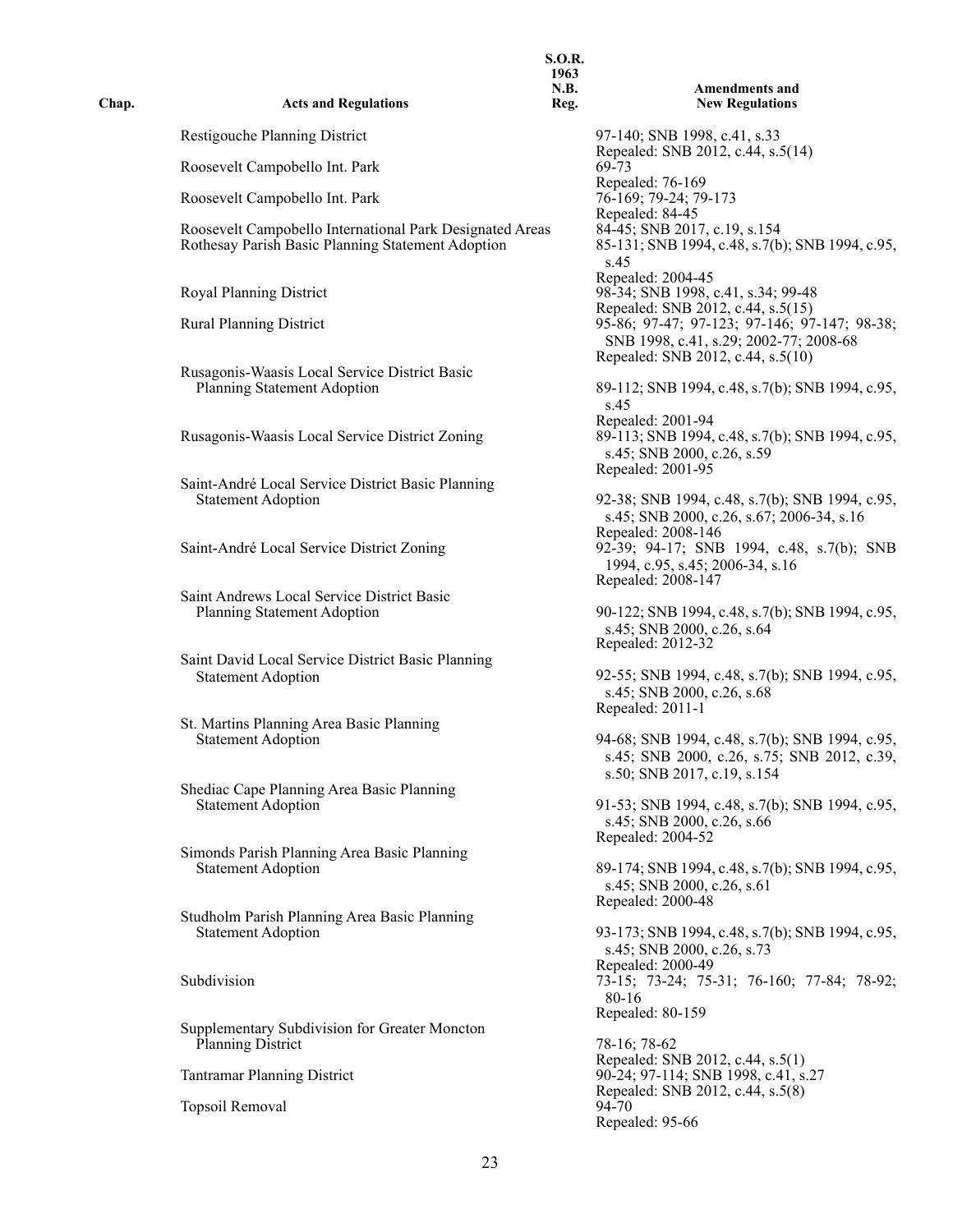|                                  |                                                                                                                                                                       | <b>S.O.R.</b><br>1963<br>N.B. | <b>Amendments and</b>                                                                                                                                                                                  |
|----------------------------------|-----------------------------------------------------------------------------------------------------------------------------------------------------------------------|-------------------------------|--------------------------------------------------------------------------------------------------------------------------------------------------------------------------------------------------------|
| Chap.                            | <b>Acts and Regulations</b>                                                                                                                                           | Reg.                          | <b>New Regulations</b>                                                                                                                                                                                 |
| <b>SNB</b><br>2017,<br>c.19      | <b>COMMUNITY PLANNING</b><br>Assessment and Planning Appeal Board<br><b>Building Permit Prerequisites</b><br>(formerly Development and Building Permit Prerequisites) |                               | 2019-28<br>2020-20; SNB 2020, c.25, s.30; 2021-11                                                                                                                                                      |
|                                  | Designated Easements<br>Development Charge<br>Fees                                                                                                                    |                               | 2021-83<br>2019-46<br>2020-9                                                                                                                                                                           |
| <b>RSNB</b><br>1973,<br>$c.C-13$ | <b>COMPANIES</b><br><b>Annual Filing Fees</b><br>Annual Return of Corporations<br>Annual Return of Corporations                                                       | 34                            | 83-53; 91-144; 2003-60<br>Repealed: 76-97<br>76-97<br>Repealed: 80-161                                                                                                                                 |
|                                  | Annual Return of Corporations                                                                                                                                         |                               | 80-161<br>Repealed: 81-187                                                                                                                                                                             |
|                                  | <b>Filing Fees</b>                                                                                                                                                    | 33                            | 64-33; 69-21; 80-160; 82-2; 82-202<br>Repealed: 83-53                                                                                                                                                  |
|                                  | Forms                                                                                                                                                                 |                               | 74-156<br>Repealed: 81-187                                                                                                                                                                             |
|                                  | Forms                                                                                                                                                                 |                               | 81-187; 82-203; 85-32; 85-70; 91-143; SNB<br>2002, c.29, s.5; 2003-59                                                                                                                                  |
|                                  | Incorporation Fees                                                                                                                                                    | 35                            | 73-131; 80-134; 80-202; 82-3; 82-19; 82-237<br>Repealed: 84-203                                                                                                                                        |
|                                  | Incorporation Fees                                                                                                                                                    |                               | 84-203; 85-204; 91-145; SNB 2012, c.33, s.2;<br>SNB 2019, c.20, s.7                                                                                                                                    |
|                                  | Name of Trading Company                                                                                                                                               | 36                            | Repealed: 84-272                                                                                                                                                                                       |
| <b>RSNB</b><br>1973,<br>$c.C-14$ | <b>COMPENSATION FOR VICTIMS OF CRIME</b><br>(formerly INNOCENT CRIME VICTIMS COMPENSATION)<br>General                                                                 |                               | 71-111; 73-3; 73-16; 73-103                                                                                                                                                                            |
|                                  | Prescribed Sections of the Criminal Code                                                                                                                              |                               | Repealed: 83-86<br>83-86<br>Repealed: 2013-6                                                                                                                                                           |
| <b>RSNB</b>                      | CONDITIONAL SALES                                                                                                                                                     |                               |                                                                                                                                                                                                        |
| 1973,<br>$c.C-15$                | Fees<br>Forms                                                                                                                                                         | 37                            | Repealed: 73-5<br>74-157                                                                                                                                                                               |
|                                  | Forms                                                                                                                                                                 |                               | Repealed: 82-69<br>82-69<br>Repealed: 95-57                                                                                                                                                            |
| <b>RSNB</b>                      | CONDOMINIUM PROPERTY                                                                                                                                                  |                               |                                                                                                                                                                                                        |
| 1973,                            | General                                                                                                                                                               |                               | 74-210                                                                                                                                                                                                 |
| $c.C-16$                         | General                                                                                                                                                               |                               | Repealed: 84-149<br>84-149<br>Repealed: SNB 2009, c.C-16.05, s.76                                                                                                                                      |
| <b>SNB</b><br>2009,              | CONDOMINIUM PROPERTY<br>General                                                                                                                                       |                               | 2009-169; 2012-64; SNB 2012, c.44, s.7; SNB                                                                                                                                                            |
| $c.C-16.05$                      |                                                                                                                                                                       |                               | 2015, c.44, s.92; SNB 2017, c.20, s.39                                                                                                                                                                 |
| <b>RSNB</b><br>2011,<br>c.129    | <b>CONFLICT OF INTEREST</b><br>(revision of CONFLICT OF INTEREST, SNB 1978, c.C-16.1)<br>Conflict of Interest                                                         |                               | 79-21; 80-129; 80-163                                                                                                                                                                                  |
|                                  | Conflict of Interest                                                                                                                                                  |                               | Repealed: 83-134<br>83-134; 91-199; 94-52; 94-145; 96-89; 99-35;<br>SNB 2000, c.51, s.7; SNB 2003, c.E-4.6, s.162;<br>2004-110; 2009-13; 2011-4; SNB 2013, c.7,<br>s.153; 2018-38; SNB 2019, c.19, s.2 |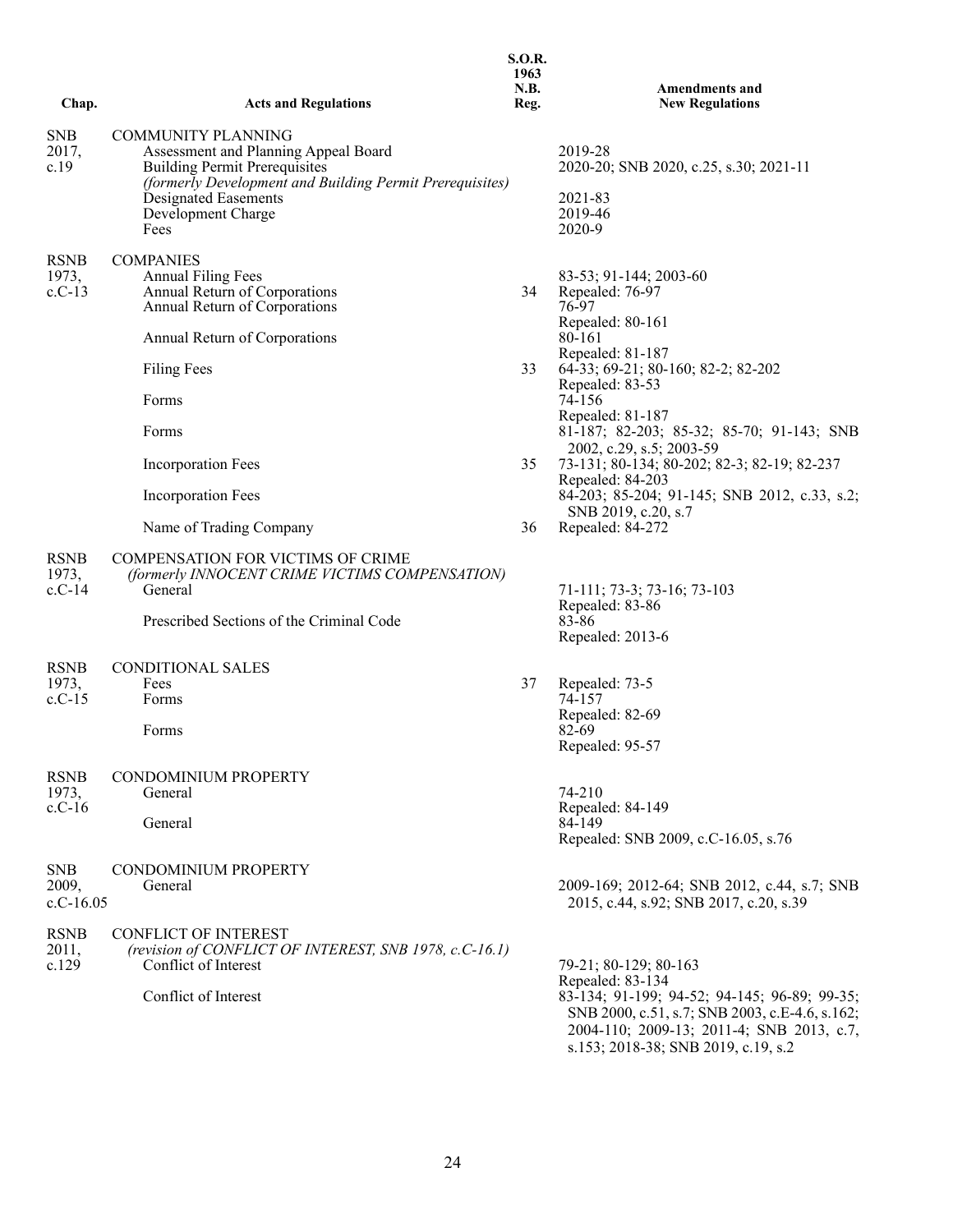| Chap.                            | <b>Acts and Regulations</b>                                                                              | <b>S.O.R.</b><br>1963<br>N.B.<br>Reg. | <b>Amendments and</b><br><b>New Regulations</b>                                                                                                               |
|----------------------------------|----------------------------------------------------------------------------------------------------------|---------------------------------------|---------------------------------------------------------------------------------------------------------------------------------------------------------------|
| RSNB<br>2011,<br>c.130           | <b>CONSERVATION EASEMENTS</b><br>(revision of CONSERVATION EASEMENTS, SNB 1998,<br>$c.C-16.3$<br>General |                                       | 98-58                                                                                                                                                         |
| RSNB<br>1973,<br>c.C-17          | <b>CONSTABLES</b><br>Forms                                                                               |                                       | 74-158<br>Repealed: 82-214                                                                                                                                    |
| <b>SNB</b><br>2020,<br>c.29      | <b>CONSTRUCTION REMEDIES</b><br>General                                                                  |                                       | 2021-81                                                                                                                                                       |
| <b>RSNB</b><br>1973,<br>c.C-21   | CONTROVERTED ELECTIONS<br>Forms<br>Forms                                                                 |                                       | 74-159<br>Repealed: 83-2<br>83-2<br>Repealed: SNB 2005, c.11, s.6                                                                                             |
| <b>RSNB</b><br>1973,<br>$c.C-22$ | CO-OPERATIVE ASSOCIATIONS<br>Forms<br>Standard By-Laws                                                   | 38                                    | 74-160<br>Repealed: 82-39<br>Repealed: 82-39                                                                                                                  |
| SNB<br>1978,<br>$c.C-22.1$       | CO-OPERATIVE ASSOCIATIONS<br>Co-operative Associations                                                   |                                       | 82-58; 83-69; SNB 2000, c.26, s.77; SNB 2006,<br>c.16, s.45; SNB 2012, c.39, s.55; SNB 2016,<br>c.37, s.31; SNB 2019, c.29, s.33                              |
|                                  | General                                                                                                  |                                       | Repealed: SNB 2019, c.24, s.198<br>79-44; 79-96<br>Repealed: 82-58                                                                                            |
| <b>RSNB</b><br>1973,<br>$c.C-23$ | <b>CORONERS</b><br>Fees<br>Fees and Forms                                                                |                                       | $67-3$ ; $67-110$ ; $70-30$<br>Repealed: 72-10<br>84-79; 85-129; 87-140; 2003-25; 2005-69;<br>2006-57; 2009-146; 2013-14; 2014-148; SNB                       |
|                                  | General                                                                                                  |                                       | 2017, c.20, s.44<br>72-10; 72-58; 79-75; 79-185; 80-2; 80-79;<br>80-170; 81-100; 81-207; 82-117<br>Repealed: 84-79                                            |
| <b>RSNB</b><br>1973,<br>$c.C-25$ | <b>CORPORATION SECURITIES REGISTRATION</b><br>Fees<br>Fees                                               | 39                                    | Repealed: 83-172<br>83-172; 91-106<br>Repealed: 95-57                                                                                                         |
| RSNB<br>2011,<br>c.132           | <b>CORRECTIONS</b><br>(revision of CORRECTIONS, RSNB 1973, c.C-26)<br>Allowance to Inmates               |                                       | $70 - 31$<br>Repealed: 70-116                                                                                                                                 |
|                                  | Allowances to Inmates<br>General                                                                         |                                       | 70-116<br>Repealed: 83-93<br>67-12                                                                                                                            |
|                                  | General                                                                                                  |                                       | Repealed: 82-39<br>84-257; 86-16; 96-1; 98-77; SNB 2000, c.26,<br>s.80; 2010-72; SNB 2016, c.37, s.39; 2018-38;<br>SNB 2019, c.2, s.30; SNB 2019, c.29, s.35; |

SNB 2020, c.25, s.34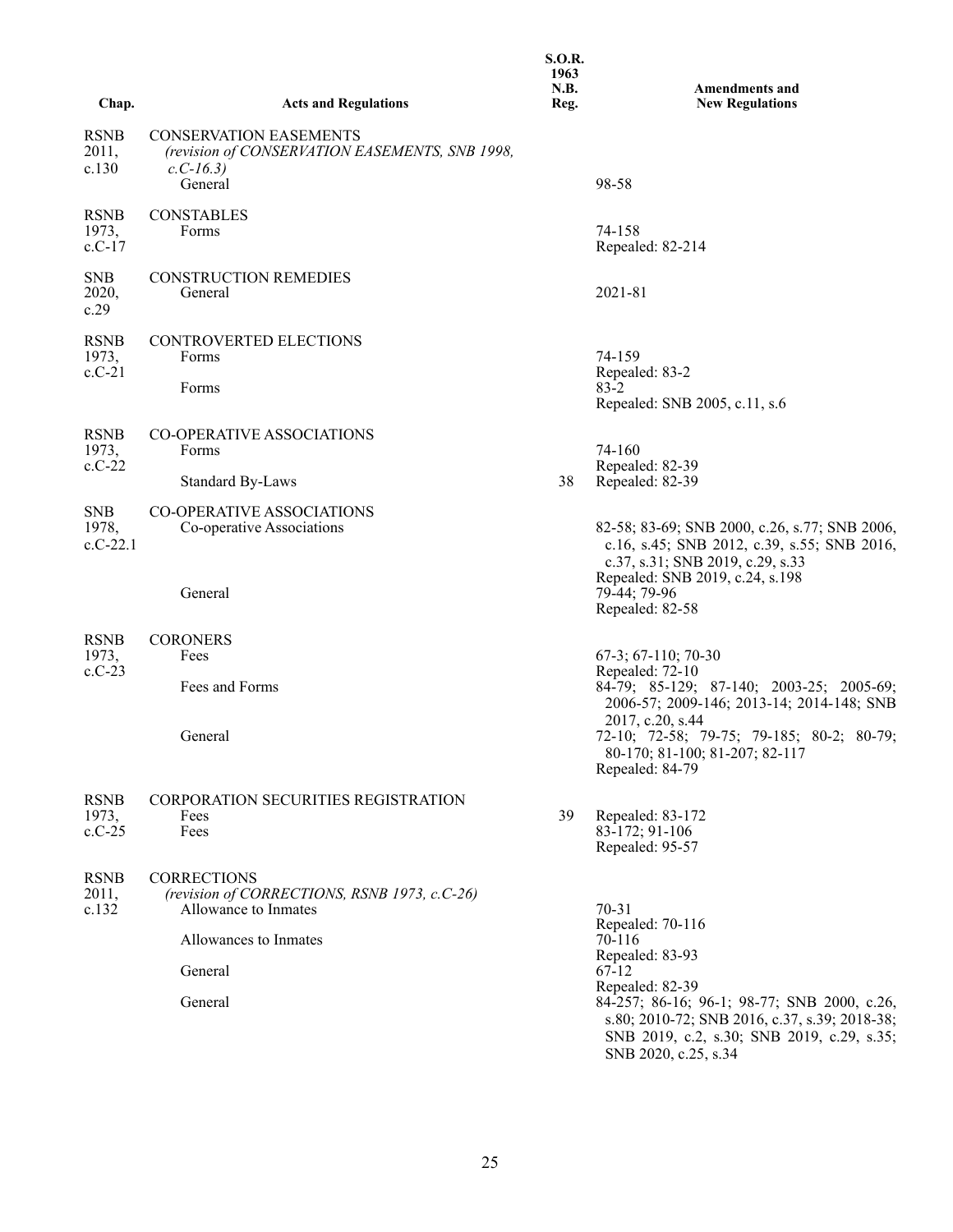| Chap.                              | <b>Acts and Regulations</b>                                                                                     | <b>S.O.R.</b><br>1963<br>N.B.<br>Reg. | <b>Amendments and</b><br><b>New Regulations</b>                                                                             |
|------------------------------------|-----------------------------------------------------------------------------------------------------------------|---------------------------------------|-----------------------------------------------------------------------------------------------------------------------------|
| <b>RSNB</b><br>1973,<br>$c.C-27$   | CORRUPT PRACTICES INQUIRIES<br>Forms<br>Forms                                                                   |                                       | 74-161<br>Repealed: 82-149<br>82-149<br>Repealed: SNB 2005, c.11, s.7                                                       |
| <b>RSNB</b><br>1973,<br>$c.C-28$   | <b>COST OF CREDIT DISCLOSURE</b><br>General<br>General                                                          |                                       | 68-43; 72-28<br>Repealed: 83-180<br>83-180; 84-150; 88-107; 91-125<br>Repealed: SNB 2002, c.C-28.3, s.68                    |
| <b>SNB</b><br>2002,<br>$c.C-28.3$  | <b>COST OF CREDIT DISCLOSURE</b><br>(see COST OF CREDIT DISCLOSURE AND PAYDAY<br>LOANS ACT, SNB 2002, c.C-28.3) |                                       |                                                                                                                             |
| <b>SNB</b><br>2002,<br>$c.C-28.3$  | COST OF CREDIT DISCLOSURE AND PAYDAY LOANS<br>General                                                           |                                       | 2010-104; SNB 2013, c.31, s.12                                                                                              |
| <b>RSNB</b>                        | Payday Lending<br><b>COUNTY COURT</b>                                                                           |                                       | 2017-23                                                                                                                     |
| 1973,<br>$c.C-30$                  | Forms<br>General                                                                                                |                                       | 74-162<br>Repealed: 82-39<br>$67-63$ ; 72-2; 79-3                                                                           |
|                                    | Sittings of the County Court                                                                                    |                                       | Repealed: 82-39<br>$72 - 32$<br>Repealed: 72-151                                                                            |
|                                    | <b>Sittings</b>                                                                                                 |                                       | $72 - 151$<br>Repealed: 73-137                                                                                              |
|                                    | <b>Sittings</b><br>Table of Fees<br>Table of Fees<br>Writ of Summons                                            | 40                                    | 73-137<br>Repealed: 82-39<br>Repealed: 65-64<br>65-64; 72-135; 76-118<br>Repealed: 82-39<br>79-31; 79-74<br>Repealed: 82-39 |
|                                    | <b>COUNTY MAGISTRATES</b><br>General<br>Table of Fees                                                           | 42                                    | 41 Repealed: 82-39<br>Repealed: 82-39                                                                                       |
|                                    | COUNTY SCHOOLS FINANCE<br>General                                                                               | 43                                    | Repealed: 81-124                                                                                                            |
| <b>RSNB</b><br>1973,<br>$c.C-30.1$ | <b>COURT REPORTERS</b><br>Fees                                                                                  |                                       | 83-159; 84-37; 89-73; 91-61; 93-105; 2005-2<br>Repealed: SNB 2009, c.R-4.5, s.24                                            |
|                                    | General                                                                                                         |                                       | 74-82; 74-114; 77-110; 80-98; 83-94<br>Repealed: 83-159                                                                     |
| <b>RSNB</b><br>1973,<br>$c.C-32$   | <b>CREDIT UNIONS</b><br>Forms<br>General                                                                        | 44                                    | 74-163<br>Repealed: 83-24<br>69-93; 71-96; 72-38; 72-67; 74-91; 75-92; 76-6<br>Repealed: 78-12                              |
| <b>SNB</b><br>1977,<br>$c.C-32.1$  | <b>CREDIT UNIONS</b><br>General<br>General                                                                      |                                       | 78-12; 78-26; 79-136; 79-171; 81-47<br>Repealed: 83-24<br>83-24; 84-15; 89-191; 91-152; 92-136<br>Repealed: 94-5            |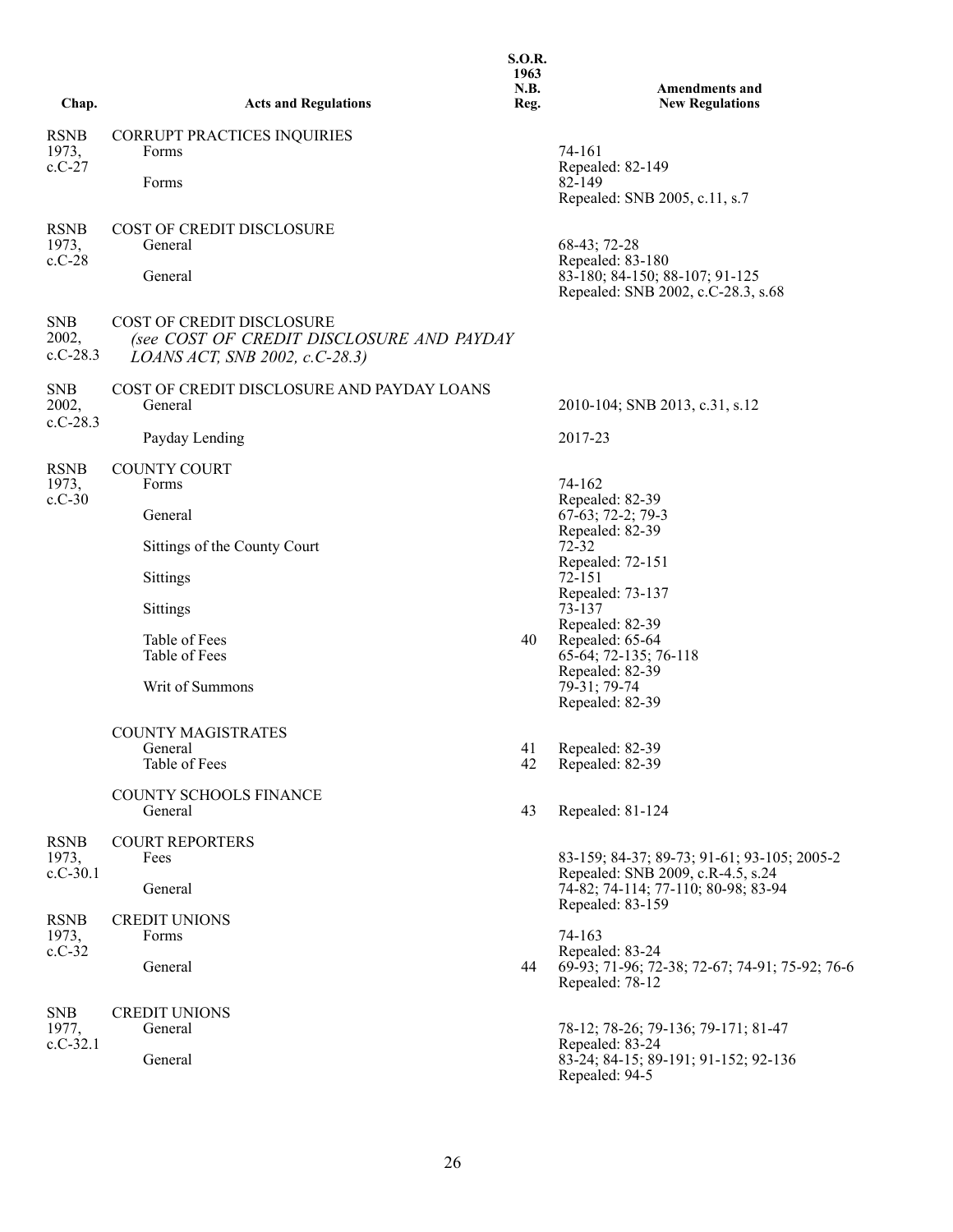|                                   |                                                                                                                                           | <b>S.O.R.</b><br>1963<br>N.B. | <b>Amendments and</b>                                                                                                                                                                                                                                                                                              |
|-----------------------------------|-------------------------------------------------------------------------------------------------------------------------------------------|-------------------------------|--------------------------------------------------------------------------------------------------------------------------------------------------------------------------------------------------------------------------------------------------------------------------------------------------------------------|
| Chap.                             | <b>Acts and Regulations</b>                                                                                                               | Reg.                          | <b>New Regulations</b>                                                                                                                                                                                                                                                                                             |
| <b>SNB</b><br>1992,<br>$c.C-32.2$ | <b>CREDIT UNIONS</b><br>General                                                                                                           |                               | 94-5; 95-32; 96-13; 2002-30; 2002-80; 2004-16;<br>2005-82; 2005-124; 2005-125; 2008-24;<br>2008-125; 2009-22; 2010-163; SNB 2013,<br>c.31, s.15; 2016-39; SNB 2017, c.20, s.46<br>Repealed: SNB 2019, c.25, s.318(1)                                                                                               |
|                                   | Networking                                                                                                                                |                               | 2001-53; 2004-61; SNB 2012, c.33, s.3; 2016-40<br>Repealed: SNB 2019, c.25, s.318(2)                                                                                                                                                                                                                               |
| <b>SNB</b><br>2019,<br>c.25       | <b>CREDIT UNIONS</b><br>Deposit Insurance                                                                                                 |                               | 2019-31                                                                                                                                                                                                                                                                                                            |
| <b>RSNB</b><br>1973,<br>$c.C-33$  | <b>CREDITORS RELIEF</b><br>Fees<br>Fees and Costs<br>Forms<br>Forms                                                                       |                               | $67-4$<br>Repealed: 83-143<br>83-143<br>Repealed: SNB 2013, c.32, s.9(1)<br>74-164<br>Repealed: 84-80<br>84-80                                                                                                                                                                                                     |
|                                   | CRIMINAL CODE OF CANADA                                                                                                                   |                               | Repealed: SNB 2013, c.32, s.9(2)                                                                                                                                                                                                                                                                                   |
|                                   | Disposition of Fines and Penalties<br>Fines                                                                                               | 45                            | Repealed: 67-15<br>67-22                                                                                                                                                                                                                                                                                           |
|                                   | Fines                                                                                                                                     |                               | Repealed: 72-80<br>$72 - 80$<br>Repealed: 83-72                                                                                                                                                                                                                                                                    |
|                                   | General<br><b>Summary Conviction Appeal Rules</b>                                                                                         |                               | 83-72<br>78-24<br>Repealed: 81-124                                                                                                                                                                                                                                                                                 |
| <b>RSNB</b><br>2011,<br>c.134     | <b>CRIMINAL PROSECUTION EXPENSES</b><br>(revision of CRIMINAL PROSECUTION EXPENSES,<br>RSNB 1973, c.C-34)<br>Table of Fees and Allowances |                               | 74-165; 81-208; 82-118<br>Repealed: 83-66                                                                                                                                                                                                                                                                          |
|                                   | Table of Fees and Allowances                                                                                                              |                               | 83-66; 2005-62; 2013-13; SNB 2017, c.20, s.47                                                                                                                                                                                                                                                                      |
| <b>RSNB</b><br>1973,<br>$c.C-35$  | <b>CROP INSURANCE</b><br>(see $AGRICULTURAL$ INSURANCE, RSNB 1973, c.A-5.105)                                                             |                               | 75-22                                                                                                                                                                                                                                                                                                              |
| <b>RSNB</b><br>2014,<br>c.105     | CROWN CONSTRUCTION CONTRACTS<br>(revision of CROWN CONSTRUCTION CONTRACTS, RSNB<br>$1973, c.C-36$                                         |                               |                                                                                                                                                                                                                                                                                                                    |
|                                   | General<br>General                                                                                                                        |                               | 73-10; 74-48; 75-33; 75-40; 75-54; 75-83;<br>76-45; 76-78; 76-155; 77-29; 77-74; 77-108;<br>78-86; 79-80; 79-142; 80-18; 80-33; 80-149;<br>81-44; 81-152<br>Repealed: 82-109<br>82-109; 85-39; 85-136; 87-168; 2001-84; SNB<br>2003, c.E-4.6, s.163; 2004-111; 2005-60;<br>2008-94; 2009-121; 2010-8; 2010-82; SNB |
|                                   | Machine Rental                                                                                                                            |                               | 2010, c.31, s.29; SNB 2013, c.7, s.154; SNB<br>2015, c.2, s.62; SNB 2016, c.37, s.43; SNB<br>2017, c.20, s.48; 2018-38; SNB 2019, c.29,<br>s.40; SNB 2020, c.29, s.108(a), (b); 2021-59;<br>SNB 2020, c.29, s.108(c) to (g)<br>74-92<br>Repealed: 75-65                                                            |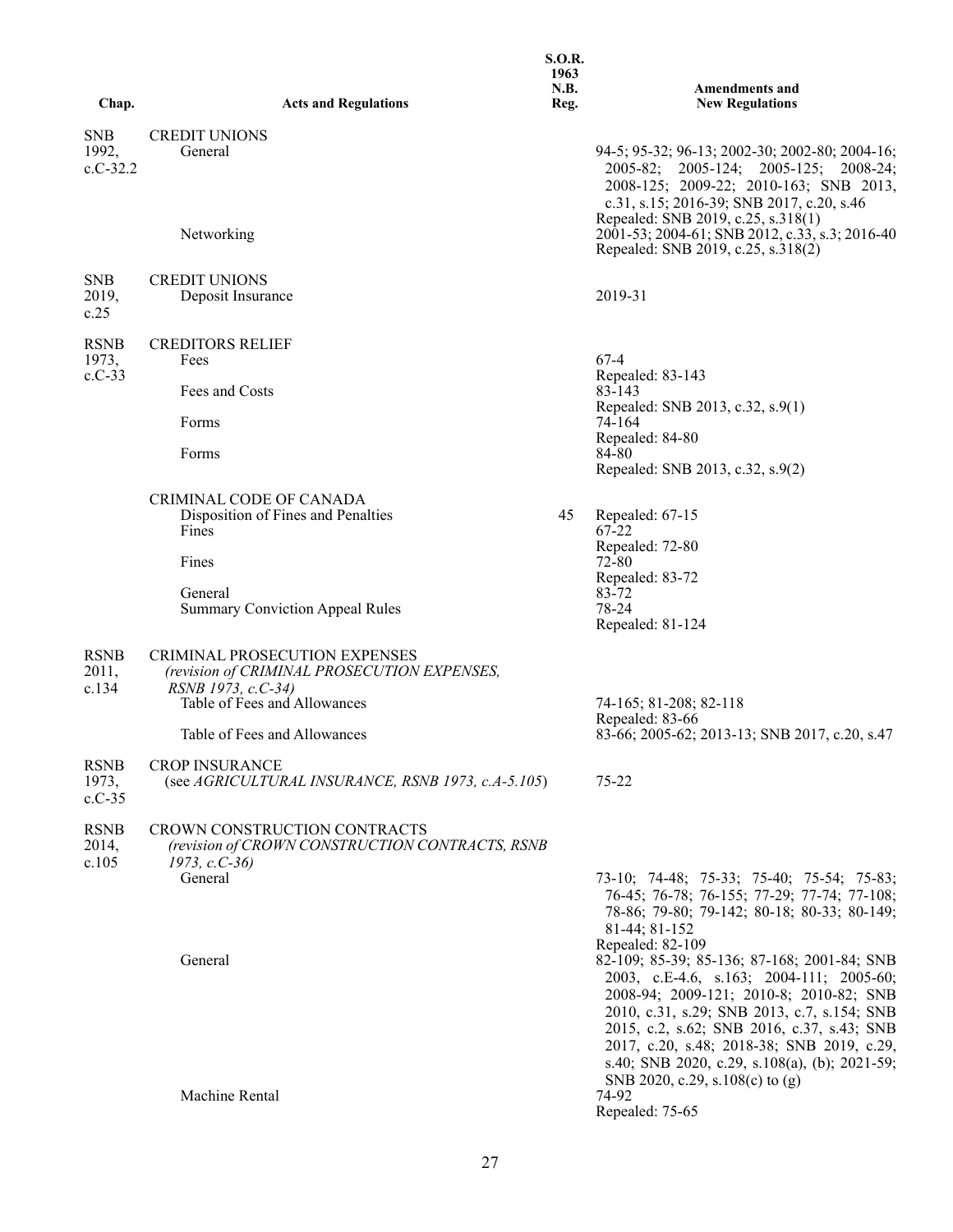| Chap.              | <b>Acts and Regulations</b>   | 1963<br>N.B.<br>Reg. | <b>Amendments and</b><br><b>New Regulations</b>                                                                                                                                          |
|--------------------|-------------------------------|----------------------|------------------------------------------------------------------------------------------------------------------------------------------------------------------------------------------|
|                    | Machine Rental                |                      | 75-65; 75-108                                                                                                                                                                            |
|                    | Machine Rental                |                      | Repealed: 77-22<br>77-22; 77-86; 78-74; 79-70; 79-111; 80-63;<br>80-76; 80-135                                                                                                           |
|                    | Machine Rental                |                      | Repealed: 81-73<br>81-73                                                                                                                                                                 |
|                    | Machine Rental                |                      | Repealed: 82-113<br>82-113; 82-134; 84-180; 84-223; 89-154; 92-46;<br>96-79; 97-126; 98-55; 2003-45; 2005-3; 2006-<br>7; 2007-37; 2008-48; 2010-62; 2011-49;<br>2014-25; 2015-9; 2017-13 |
|                    | N.B.E.P.C. Tender Document    |                      | 75-60<br>Repealed: 84-272                                                                                                                                                                |
| <b>RSNB</b>        | <b>CROWN LANDS</b>            |                      |                                                                                                                                                                                          |
| 1973,              | Amendment of Grants           |                      | 73-123                                                                                                                                                                                   |
| $c.C-38$           | <b>Blueberry Leases</b>       | 46                   | Repealed: 82-214<br>Repealed: 82-214                                                                                                                                                     |
|                    | Camp Site Leases              | 47                   | Repealed: 72-79                                                                                                                                                                          |
|                    | Camp Site Leases              |                      | 72-79; 75-103; 76-91; 78-146; 79-60                                                                                                                                                      |
|                    | <b>Forest Reserve Timber</b>  |                      | Repealed: 89-32<br>76-76; 77-54; 79-55<br>Repealed: 82-214                                                                                                                               |
|                    | Levies for Forest Protection  |                      | 76-44; 76-170                                                                                                                                                                            |
|                    | Levies for Forest Protection  |                      | Repealed: 77-14<br>$77-14$<br>Repealed: 82-214                                                                                                                                           |
|                    | <b>Lobster Pound Leases</b>   | 48                   | 68-23                                                                                                                                                                                    |
|                    | Maple Sugary Leases           |                      | Repealed: 89-32<br>48A Repealed: 77-8                                                                                                                                                    |
|                    | Maple Sugary Leases           |                      | $77-8$ ; 79-61                                                                                                                                                                           |
|                    | Settlement                    | 49                   | Repealed: 89-32<br>68-4; 79-178<br>Repealed: 82-214                                                                                                                                      |
|                    | Timber<br>Timber              | 50                   | Repealed: 64-10<br>64-10; 64-51                                                                                                                                                          |
|                    | Timber                        |                      | Repealed: 66-18<br>65-27<br>Repealed: 66-18                                                                                                                                              |
|                    | Timber                        |                      | $66-18$ ; 66-32;                                                                                                                                                                         |
|                    | Timber                        |                      | Repealed: 67-52<br>67-52; 68-46; 75-21; 77-45; 78-20; 78-103;<br>79-32; 79-59; 79-141; 81-7; 81-22; 81-140;<br>81-141; 81-142                                                            |
|                    | <b>Wood Processing Permit</b> |                      | Repealed: 82-214<br>78-33; 79-137<br>Repealed: 81-50                                                                                                                                     |
| <b>SNB</b>         | CROWN LANDS AND FORESTS       |                      |                                                                                                                                                                                          |
| 1980<br>$c.C-38.1$ | General                       |                      | 82-43; 82-48; 82-114; 83-50; 84-46; 84-233;                                                                                                                                              |
|                    | Land Administration           |                      | 85-45; 86-56<br>Repealed: 86-160<br>2009-62; 2010-43; 2010-118; 2014-74; SNB<br>2016, c.37, s.45(2); SNB 2017, c.20, s.50; SNB<br>2019, c.29, s.171(2); 2020-45; 2021-32; 2021-          |
|                    | Leasing                       |                      | 33; 2021-34<br>89-32; 91-40; 93-107; 93-111; 94-27; 95-15;<br>95-148; 98-32; 2000-21; 2001-10; 2002-26;<br>2003-14; 2004-19; 2004-21; SNB 2004, c.20,<br>s.17; 2005-77; 2006-23          |
|                    | Penalties                     |                      | Repealed: 2009-62<br>82-128<br>Repealed: 84-231                                                                                                                                          |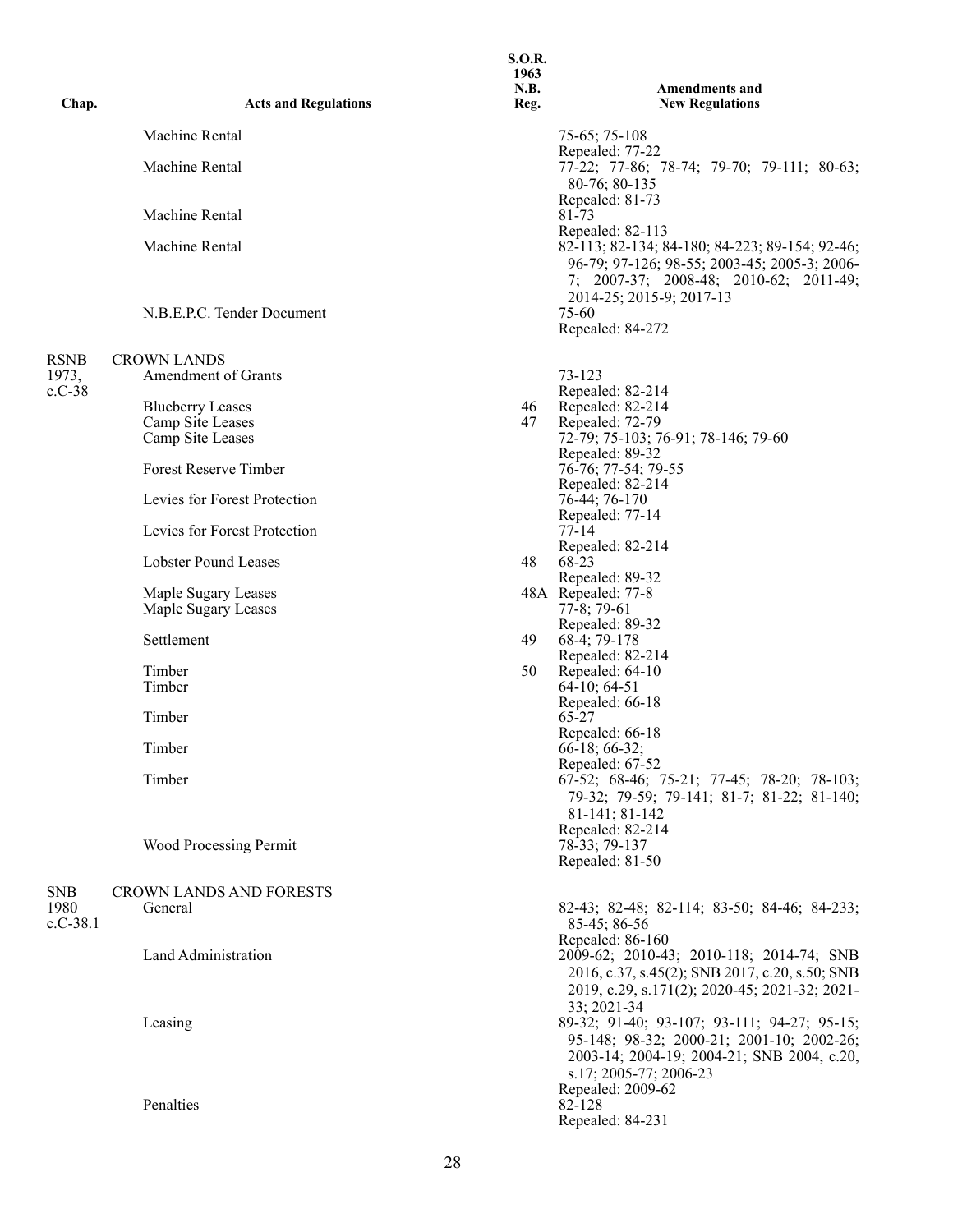| Chap.                             | <b>Acts and Regulations</b>                                                                                                | <b>S.O.R.</b><br>1963<br>N.B.<br>Reg. | <b>Amendments and</b><br><b>New Regulations</b>                                                                                                                                                                                                                                                                                                                                                                                                                                                                                     |
|-----------------------------------|----------------------------------------------------------------------------------------------------------------------------|---------------------------------------|-------------------------------------------------------------------------------------------------------------------------------------------------------------------------------------------------------------------------------------------------------------------------------------------------------------------------------------------------------------------------------------------------------------------------------------------------------------------------------------------------------------------------------------|
|                                   | Penalties                                                                                                                  |                                       | 84-231                                                                                                                                                                                                                                                                                                                                                                                                                                                                                                                              |
|                                   | <b>Public Auctions and Tenders</b>                                                                                         |                                       | Repealed: 86-160<br>82-204                                                                                                                                                                                                                                                                                                                                                                                                                                                                                                          |
|                                   | Timber                                                                                                                     |                                       | Repealed: 86-160<br>86-160; 87-24; 87-32; 88-58; 89-42; 90-39; 90-81;<br>91-41; 91-54; 92-78; 93-2; 93-117; 94-36; 95-54;<br>95-137; 96-29; 97-48; 97-107; 98-40; 99-46;<br>2000-28; 2001-41; 2002-52; SNB<br>2003.<br>c.P-19.01, s.37; 2003-28; 2004-23; 2004-30; SNB<br>2004, c.20, s.16; 2005-24; 2006-53; 2007-68;<br>2008-78; 2008-149; 2009-70; 2009-107; 2010-97;<br>2011-33; 2012-35; 2012-105; 2013-25; 2013-68;<br>2014-126; 2014-158; 2015-32; 2015-39; 2016-57;<br>SNB 2016, c.37, s.45(1); SNB 2019, c.29,<br>s.171(1) |
|                                   | <b>Wasteful Cutting Practices</b>                                                                                          |                                       | 84-232<br>Repealed: 86-160                                                                                                                                                                                                                                                                                                                                                                                                                                                                                                          |
| <b>RSNB</b><br>2011,<br>c.137     | <b>CUSTODY AND DETENTION OF YOUNG PERSONS</b><br>(revision of CUSTODY AND DETENTION OF YOUNG<br>PERSONS, SNB 1985, c.C-40) |                                       |                                                                                                                                                                                                                                                                                                                                                                                                                                                                                                                                     |
|                                   | General                                                                                                                    |                                       | 92-71; SNB 2000, c.26, s.90; 2004-97; SNB<br>2008, c.6, s.10; 2014-7; SNB 2016, c.37, s.47;<br>2018-38; SNB 2019, c.2, s.33; SNB 2020, c.25,<br>s.37                                                                                                                                                                                                                                                                                                                                                                                |
|                                   | D                                                                                                                          |                                       |                                                                                                                                                                                                                                                                                                                                                                                                                                                                                                                                     |
| <b>RSNB</b>                       | <b>DAIRY INDUSTRY</b>                                                                                                      |                                       |                                                                                                                                                                                                                                                                                                                                                                                                                                                                                                                                     |
| 1973,<br>$c.D-1$                  | General<br>General                                                                                                         | 51                                    | 69-23<br>Repealed: 84-164<br>84-164<br>Repealed: SNB 1999, c.N-1.2, s.120(2)                                                                                                                                                                                                                                                                                                                                                                                                                                                        |
| <b>RSNB</b>                       | <b>DAIRY PRODUCTS</b>                                                                                                      |                                       |                                                                                                                                                                                                                                                                                                                                                                                                                                                                                                                                     |
| 1973,<br>$c.D-2$                  | General<br>General                                                                                                         | 52                                    | Repealed: 67-47<br>67-47; 70-110; 72-125; 84-162<br>Repealed: 84-163                                                                                                                                                                                                                                                                                                                                                                                                                                                                |
|                                   | General                                                                                                                    |                                       | 84-163<br>Repealed: 85-144                                                                                                                                                                                                                                                                                                                                                                                                                                                                                                          |
|                                   | General                                                                                                                    |                                       | 85-144; 88-249; 90-121; 97-102; SNB 1999,<br>c.N-1.2, s.110; SNB 2017, c.42, s.79                                                                                                                                                                                                                                                                                                                                                                                                                                                   |
|                                   | Milk Quality                                                                                                               |                                       | 75-109<br>Repealed: 84-162                                                                                                                                                                                                                                                                                                                                                                                                                                                                                                          |
|                                   | Milk Quality                                                                                                               |                                       | 84-162; 85-122<br>Repealed: 86-118                                                                                                                                                                                                                                                                                                                                                                                                                                                                                                  |
|                                   | Milk Quality                                                                                                               |                                       | 86-118; 90-18; 94-31; SNB 1999, c.N-1.2, s.110;<br>SNB 2000, c.26, s.209; 2004-42; SNB 2006,<br>c.16, s.121<br>Repealed: 2010-19                                                                                                                                                                                                                                                                                                                                                                                                    |
| <b>RSNB</b><br>1973,<br>$c.D-4.1$ | DAY CARE<br>General                                                                                                        |                                       | 74-119; 78-17<br>Repealed: 83-85                                                                                                                                                                                                                                                                                                                                                                                                                                                                                                    |
| <b>SNB</b><br>1985,<br>$c.D-4.2$  | DAYS OF REST<br>Exemptions                                                                                                 |                                       | 85-149; 86-27; 89-46; 90-19; 90-37; 91-177;<br>92-103; 93-5; 93-132; 93-204; 94-104; 94-105;<br>96-2; 2004-134; 2009-98; 2018-85; SNB 2019,<br>c.12, s.8; SNB 2020, c.14, s.2                                                                                                                                                                                                                                                                                                                                                       |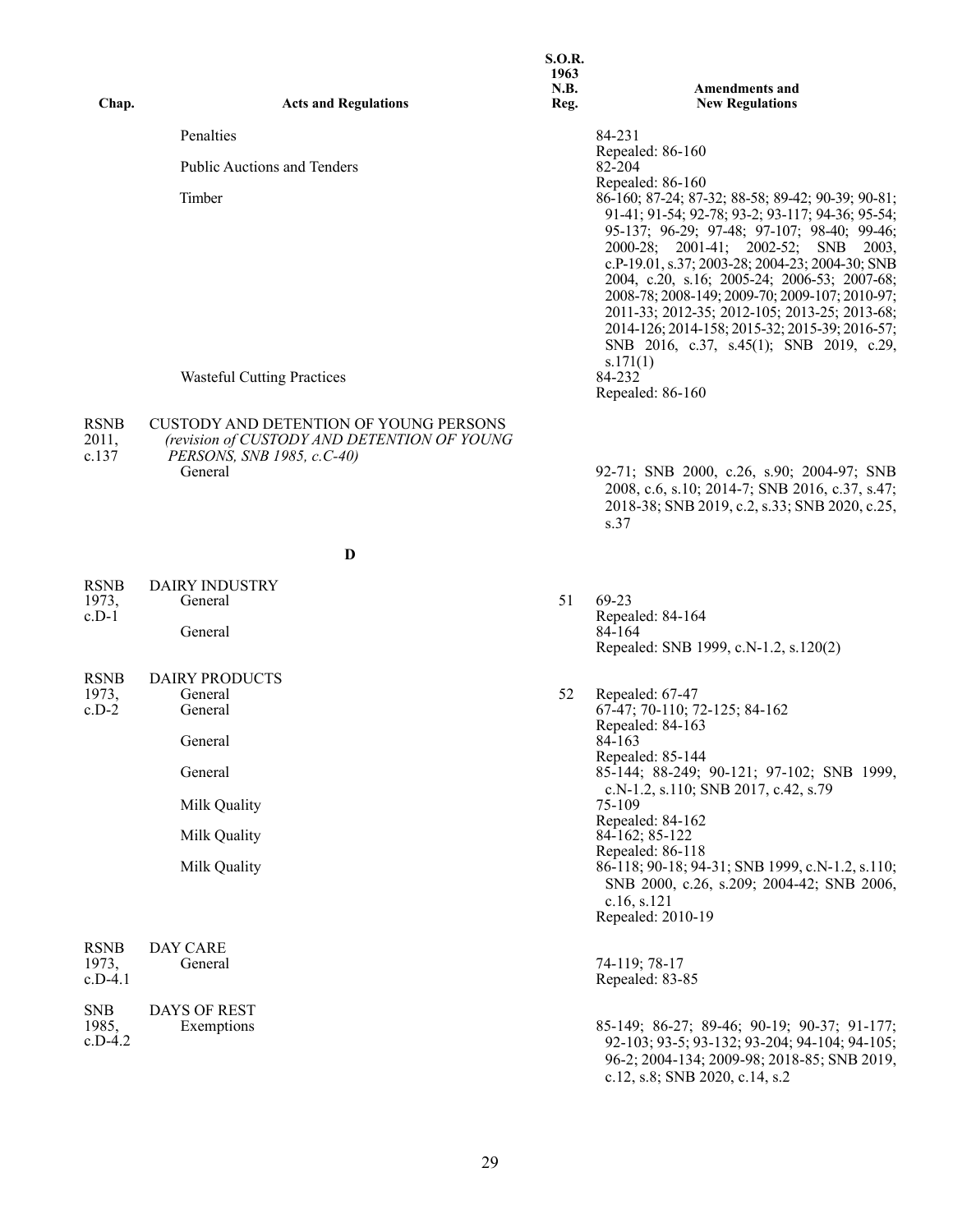| Chap.                                    | <b>Acts and Regulations</b>                                                                                | <b>S.O.R.</b><br>1963<br>N.B.<br>Reg. | <b>Amendments and</b><br><b>New Regulations</b>                                                                                                                                                                                                                         |
|------------------------------------------|------------------------------------------------------------------------------------------------------------|---------------------------------------|-------------------------------------------------------------------------------------------------------------------------------------------------------------------------------------------------------------------------------------------------------------------------|
| <b>RSNB</b><br>2011,<br>c.140            | DEGREE GRANTING<br>(revision of DEGREE GRANTING, SNB 2000, c.D-5.3)<br>General                             |                                       | 2001-9                                                                                                                                                                                                                                                                  |
| <b>SNB</b><br>1976,<br>c.60              | <b>DENTURIST</b><br>General                                                                                |                                       | 81-155<br>Repealed: 89-159                                                                                                                                                                                                                                              |
| <b>SNB</b><br>1986,<br>c.90              | DENTURISTS'<br>General                                                                                     |                                       | 89-159                                                                                                                                                                                                                                                                  |
| <b>RSNB</b><br>1973,<br>$c.D-8$          | DESERTED WIVES AND CHILDREN MAINTENANCE<br>General                                                         |                                       | 72-95; 79-161<br>Repealed: 81-132                                                                                                                                                                                                                                       |
| <b>RSNB</b><br>2011,<br>c.141            | <b>DIRECT SELLERS</b><br>(revision of DIRECT SELLERS, RSNB 1973, c.D-10)<br>General<br>General             |                                       | 68-42; 68-73; 83-113<br>Repealed: 84-151<br>84-151; 88-108; 91-45; 97-108; SNB 2002,<br>c.C-28.3, s.67; SNB 2013, c.31, s.17; 2018-38                                                                                                                                   |
| <b>RSNB</b><br>1973<br>$c.D-11$          | DISABLED PERSONS ALLOWANCE<br>General<br>Memorandum of Agreement                                           | 53<br>54                              | Repealed: 82-214<br>64-2<br>Repealed: 82-214                                                                                                                                                                                                                            |
| <b>RSNB</b><br>2011,<br>c.142            | <b>DISEASES OF ANIMALS</b><br>(revision of DISEASES OF ANIMALS, RSNB 1973, c.D-11.1)<br>General<br>General |                                       | 76-52; 82-155<br>Repealed: 83-105<br>83-105; SNB 2000, c.26, s.92; SNB 2002, c.13,<br>s.3; SNB 2006, c.16, s.53; SNB 2007, c.10,<br>s.26; SNB 2010, c.31, s.31; SNB 2017, c.42,<br>s.80; 2018-38                                                                        |
|                                          | DIVORCE ACT (Canada)                                                                                       |                                       | 68-59; 68-116; 70-1; 72-19; 73-127; 75-13;<br>75-79; 76-117; 78-106; Repealed by New<br>Brunswick Divorce Rules made by Judges of<br>The Court of Queen's Bench of New Bruns-<br>wick effective Sept. 5, 1979 filed under Statu-<br>tory Instruments Act, Dec. 11, 1979 |
| <b>RSC</b><br>1985,<br>$c.3$ (2nd Supp.) | DIVORCE ACT (CANADA)<br>Divorce Proceedings                                                                |                                       | O.C. 87-380; O.C. 87-426; O.C. 87-568; O.C.<br>90-120; O.C. 95-635; O.C. 97-640; O.C.<br>98-337; O.C. 99-699; O.C. 2002-349; O.C.<br>2006-228; O.C. 2010-455; O.C. 2018-134;<br>O.C. 2018-140; O.C. 2021-62                                                             |
| <b>RSNB</b><br>1973,<br>$c.D-12$         | <b>DIVORCE COURT</b><br>Divorce Court Rules<br>Forms                                                       | 55                                    | 66-56; 79-162<br>Repealed: SNB 2008, c.43, s.2<br>74-166<br>Repealed: SNB 2008, c.43, s.3                                                                                                                                                                               |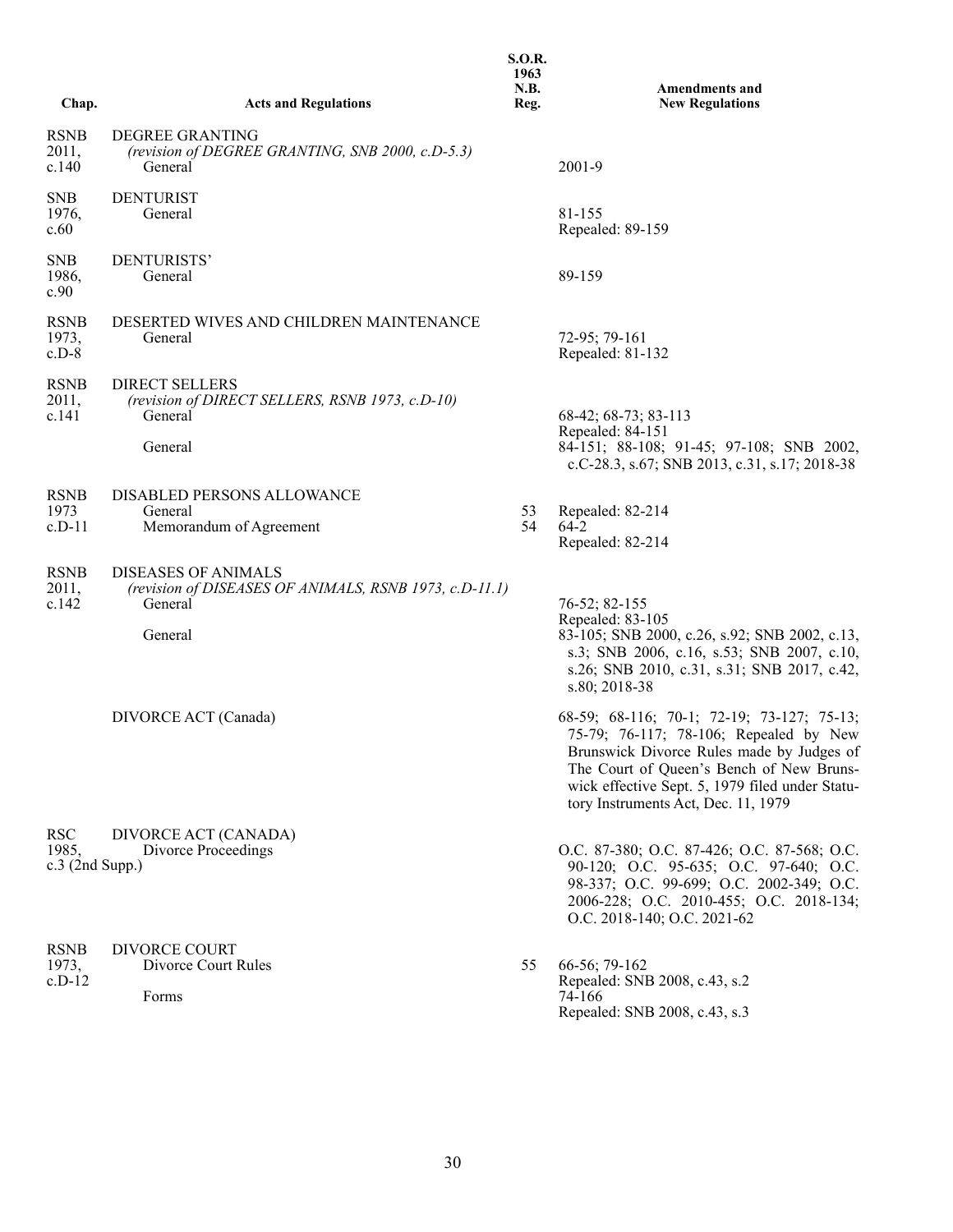|                                   |                                                                                         | <b>S.O.R.</b><br>1963<br>N.B. | <b>Amendments and</b>                                                                                                                                                                                                           |
|-----------------------------------|-----------------------------------------------------------------------------------------|-------------------------------|---------------------------------------------------------------------------------------------------------------------------------------------------------------------------------------------------------------------------------|
| Chap.                             | <b>Acts and Regulations</b>                                                             | Reg.                          | <b>New Regulations</b>                                                                                                                                                                                                          |
|                                   | Е                                                                                       |                               |                                                                                                                                                                                                                                 |
| <b>SNB</b><br>2010<br>$c.E-0.5$   | <b>EARLY CHILDHOOD SERVICES</b><br>Childcare Subsidies<br>Licensing<br>On-line Registry |                               | 2018-12; SNB 2019, c.2, s.37(2); 2021-84<br>2018-11; SNB 2019, c.2, s.37(1); SNB 2019,<br>c.12, s.9; SNB 2021, c.1, s.29; 2021-74; 2022-6<br>2021-42                                                                            |
|                                   | Programs For Children with Autism Spectrum Disorder                                     |                               | 2018-13                                                                                                                                                                                                                         |
| <b>SNB</b><br>1975,<br>$c.E-1.1$  | <b>ECOLOGICAL RESERVES</b><br><b>Ecological Reserves</b>                                |                               | 81-55; 81-101<br>Repealed: 83-79                                                                                                                                                                                                |
|                                   | <b>Ecological Reserves</b>                                                              |                               | 83-79<br>Repealed: SNB 2003, c.P-19.01, s.43                                                                                                                                                                                    |
|                                   | <b>Establishment of Ecological Reserves</b>                                             |                               | 94-49<br>Repealed: SNB 2003, c.P-19.01, s.44                                                                                                                                                                                    |
| <b>SNB</b><br>2010,<br>$c.E-1.05$ | ECONOMIC AND SOCIAL INCLUSION<br>General                                                |                               | 2010-137                                                                                                                                                                                                                        |
| <b>SNB</b><br>1975,<br>$c.E-1.11$ | ECONOMIC DEVELOPMENT<br>(formerly COMMERCE AND TECHNOLOGY, SNB 1975,<br>$c.C-8.1$       |                               |                                                                                                                                                                                                                                 |
|                                   | General                                                                                 |                               | 76-132; 77-57; 77-81; 78-155; 80-169; 81-99;<br>81-137<br>Repealed: 82-197                                                                                                                                                      |
|                                   | General                                                                                 |                               | 82-197; 86-82; 88-85; 88-94; 88-104; 90-45;<br>91-69; 92-110; SNB 1992, c.67, s.14(1); 93-29;<br>95-123; 96-15; SNB 1998, c.41, s.38; 99-40;<br>2007-56; 2010-53; 2014-71<br>Repealed: SNB 2015, c.2, s.72(2)                   |
| <b>SNB</b><br>1997,               | <b>EDUCATION</b><br>Appeal Board on Teacher Certification                               |                               | 2001-50                                                                                                                                                                                                                         |
| $c.E-1.12$                        | <b>District Education Council Election</b>                                              |                               | Repealed: 2004-8<br>$2001 - 23$                                                                                                                                                                                                 |
|                                   | Governance Structure                                                                    |                               | Repealed: 2001-48<br>97-148<br>Repealed: 2001-48                                                                                                                                                                                |
|                                   | Governance Structure                                                                    |                               | 2001-48; 2001-87; 2004-27; 2008-62; 2009-84;<br>2012-12; SNB 2012, c.7, s.8; 2021-51; SNB<br>2021, c.10, s.2(3)                                                                                                                 |
|                                   | Pupil Conveyance and Lodging                                                            |                               | 97-151; 2000-3<br>Repealed: 2001-51                                                                                                                                                                                             |
|                                   | <b>Pupil Transportation</b>                                                             |                               | 2001-51; 2002-42; 2010-141; SNB 2012, c.39,<br>s.60; 2016-72; SNB 2016, c.37, s.51(1);<br>2018-49; SNB 2020, c.25, s.39; SNB 2021,                                                                                              |
|                                   | School Administration                                                                   |                               | c.10, s.2 $(4)$<br>97-150; 2000-10; 2001-49; 2002-43; 2003-79;<br>2004-9; 2009-39; 2009-65; 2010-83; SNB<br>2010, c.31, s.35; 2016-54; 2016-63; 2018-22;<br>SNB 2021, c.10, s.2(1)                                              |
|                                   | <b>School Districts</b>                                                                 |                               | 97-149<br>Repealed: SNB 2000, c.52, s.69                                                                                                                                                                                        |
|                                   | <b>School Districts and Subdistricts</b>                                                |                               | 2001-24; 2001-86; 2002-14; 2003-80; 2004-95;<br>$2010-30$ ; $2010-148$ ;<br>$2007 - 59$ ;<br>$2012 - 11$ ;<br>2013-33; 2014-42; 2015-22; 2016-20; 2018-<br>30; SNB 2018, c.9, s.47; 2019-12; 2019-44;<br>SNB 2021, c.10, s.2(2) |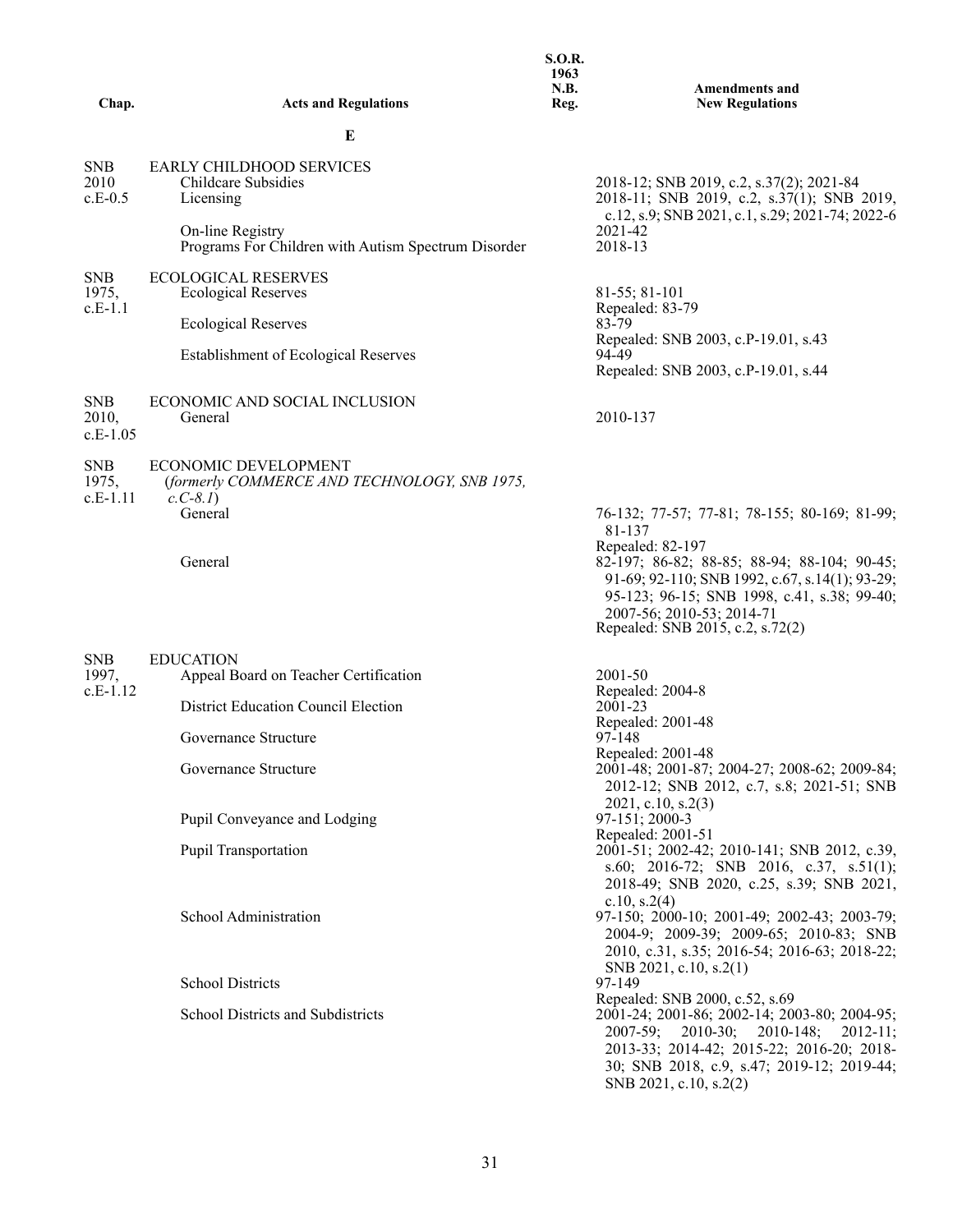| Chap.                           | <b>Acts and Regulations</b>                                                                                                                                                                              | <b>S.O.R.</b><br>1963<br>N.B.<br>Reg. | <b>Amendments and</b><br><b>New Regulations</b>                                                                                                                                                                                                                                                                                                                            |
|---------------------------------|----------------------------------------------------------------------------------------------------------------------------------------------------------------------------------------------------------|---------------------------------------|----------------------------------------------------------------------------------------------------------------------------------------------------------------------------------------------------------------------------------------------------------------------------------------------------------------------------------------------------------------------------|
|                                 | Teacher Certification                                                                                                                                                                                    |                                       | 2004-8; 2004-94; SNB 2010, c.31, s.36; 2012-<br>37; 2016-62; SNB 2016, c.37, s.51(2); SNB<br>2021, c.10, s.2(5)                                                                                                                                                                                                                                                            |
| <b>RSNB</b>                     | <b>ELECTIONS</b>                                                                                                                                                                                         |                                       |                                                                                                                                                                                                                                                                                                                                                                            |
| 1973,                           | Forms                                                                                                                                                                                                    |                                       | 74-167; 79-112; 81-70                                                                                                                                                                                                                                                                                                                                                      |
| $c.E-3$                         | Forms                                                                                                                                                                                                    |                                       | Repealed: 82-102<br>82-102; 86-17; 87-45; 91-70<br>Repealed: 99-16                                                                                                                                                                                                                                                                                                         |
|                                 | Forms                                                                                                                                                                                                    |                                       | 99-16; 2006-67<br>Repealed: SNB 2010, c.6, s.130                                                                                                                                                                                                                                                                                                                           |
|                                 | Procedure to Set Aside Election                                                                                                                                                                          |                                       | 2006-50                                                                                                                                                                                                                                                                                                                                                                    |
|                                 | Schedule of Act<br>Tariff of Fees                                                                                                                                                                        | 56                                    | 2006-68<br>67-120                                                                                                                                                                                                                                                                                                                                                          |
|                                 |                                                                                                                                                                                                          |                                       | Repealed: 67-122                                                                                                                                                                                                                                                                                                                                                           |
|                                 | Tariff of Fees                                                                                                                                                                                           |                                       | 74-168<br>Repealed: 78-131                                                                                                                                                                                                                                                                                                                                                 |
|                                 | Tariff of Fees                                                                                                                                                                                           |                                       | 78-131                                                                                                                                                                                                                                                                                                                                                                     |
|                                 | Tariff of Fees                                                                                                                                                                                           |                                       | Repealed: 81-128<br>81-128                                                                                                                                                                                                                                                                                                                                                 |
|                                 | Tariff of Fees                                                                                                                                                                                           |                                       | Repealed: 86-124<br>86-124; 95-33; 98-80; 2001-2; 2003-2; 2006-69<br>Repealed: 2010-105                                                                                                                                                                                                                                                                                    |
|                                 | Tariff of Fees                                                                                                                                                                                           |                                       | 2010-105; SNB 2016, c.37, s.53                                                                                                                                                                                                                                                                                                                                             |
| <b>RSNB</b><br>2014,<br>c.106   | ELECTORAL BOUNDARIES AND REPRESENTATION<br>(revision of ELECTORAL BOUNDARIES AND<br>REPRESENTATION, SNB 2005, c.E-3.5)<br><b>Electoral Districts Boundaries</b><br><b>Electoral Districts Boundaries</b> |                                       | 2006-27; 2006-28; 2010-31; 2010-149; SNB<br>2013, c.7, s.156<br>Repealed: 2013-46<br>2013-46; 2014-67; 2016-64; 2017-28; 2018-3;                                                                                                                                                                                                                                           |
|                                 |                                                                                                                                                                                                          |                                       | 2018-38                                                                                                                                                                                                                                                                                                                                                                    |
| <b>RSNB</b><br>1973,<br>$c.E-4$ | ELECTRICAL INSTALLATION AND INSPECTION<br>General                                                                                                                                                        |                                       | 65-46; 65-53<br>Repealed: 68-13                                                                                                                                                                                                                                                                                                                                            |
|                                 | General                                                                                                                                                                                                  |                                       | 68-13; 69-55; 71-10; 72-16; 72-103; 73-49;<br>74-63; 74-206; 74-217; 75-6; 75-61; 75-93;<br>75-104; 75-132; 76-120; 77-17; 77-113; 78-38;<br>79-25; 81-80; 83-3; 84-91<br>Repealed: 84-165                                                                                                                                                                                 |
| <b>RSNB</b><br>2011,<br>c.144   | ELECTRICAL INSTALLATION AND INSPECTION<br>(revision of ELECTRICAL INSTALLATION AND<br>INSPECTION, SNB 1976, c.E-4.1)                                                                                     |                                       |                                                                                                                                                                                                                                                                                                                                                                            |
|                                 | General                                                                                                                                                                                                  |                                       | 84-165; 86-62; 88-60; 89-24; 91-6; 92-147;<br>94-39; 95-69; 95-149; 96-27; 96-98; 97-13;<br>98-23; 98-54; SNB 1998, c.41, s.42; SNB<br>2000, c.26, s.98; 2001-42; 2003-11; 2003-64;<br>2006-36; SNB 2006, c.16, s.56; SNB 2007,<br>c.10, s.27; 2007-87; 2009-21; 2010-44;<br>2012-68;<br>$2011 - 16$ ;<br>$2011-67;$<br>$2012 - 88;$<br>2016-24; 2016-38; 2018-38; 2019-27 |
|                                 | <b>Lightning Protection System</b>                                                                                                                                                                       |                                       | 82-215; 84-92; 85-159; 87-154; 88-59; 89-23;<br>97-12; 98-24; 2003-63; 2018-38; SNB 2019,<br>c.29, s.45                                                                                                                                                                                                                                                                    |
|                                 | <b>Lightning Rod</b>                                                                                                                                                                                     |                                       | 76-141<br>Repealed: 82-215                                                                                                                                                                                                                                                                                                                                                 |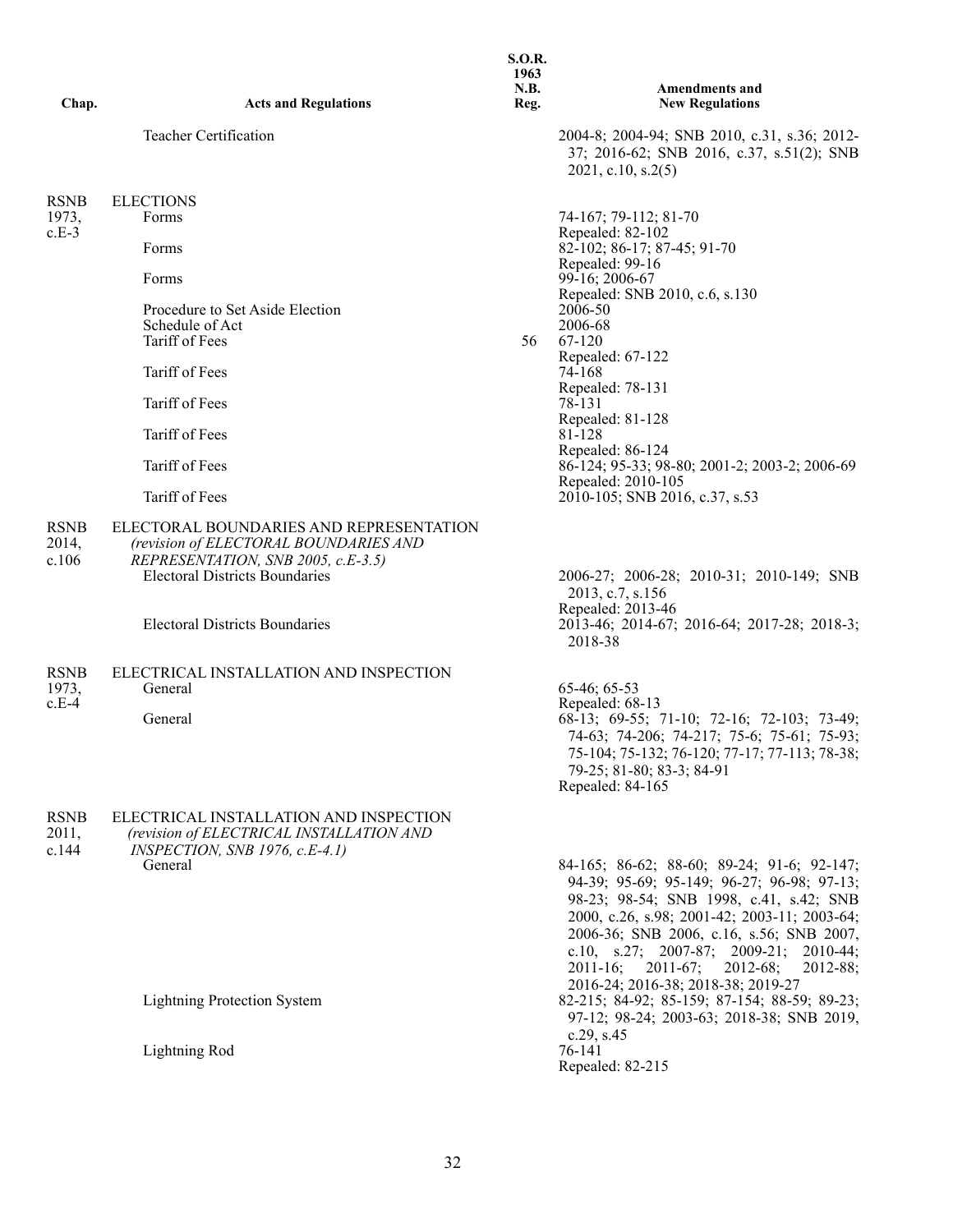| Chap.                           | <b>Acts and Regulations</b>                                                                                                      | <b>S.O.R.</b><br>1963<br>N.B.<br>Reg. | <b>Amendments and</b><br><b>New Regulations</b>                                                                                                                                                                                                                          |
|---------------------------------|----------------------------------------------------------------------------------------------------------------------------------|---------------------------------------|--------------------------------------------------------------------------------------------------------------------------------------------------------------------------------------------------------------------------------------------------------------------------|
| <b>SNB</b><br>2003,             | <b>ELECTRICITY</b><br><b>Electricity from Renewable Resources</b>                                                                |                                       | 2006-58; 2012-12                                                                                                                                                                                                                                                         |
| $c.E-4.6$                       | First Hearing                                                                                                                    |                                       | Repealed: SNB 2013, c.7, s.168<br>2005-23                                                                                                                                                                                                                                |
|                                 | General                                                                                                                          |                                       | Repealed: SNB 2013, c.7, s.168<br>2004-2; 2004-100; 2005-1; 2012-1                                                                                                                                                                                                       |
|                                 | Point Lepreau Refurbishment Project Deferral Account                                                                             |                                       | Repealed: SNB 2013, c.7, s.168<br>2012-58<br>Repealed: SNB 2013, c.7, s.168                                                                                                                                                                                              |
|                                 | Special Payments in Lieu of Taxes                                                                                                |                                       | 2008-9<br>Repealed: SNB 2013, c.7, s.168                                                                                                                                                                                                                                 |
| <b>SNB</b><br>2013,<br>c.7      | <b>ELECTRICITY</b><br><b>Electricity from Renewable Resources</b>                                                                |                                       | 2013-65; 2014-128<br>Repealed: 2015-60                                                                                                                                                                                                                                   |
|                                 | Electricity from Renewable Resources                                                                                             |                                       | 2015-60; 2016-56; SNB 2017, c.20, s.58;<br>2019-45; 2021-46                                                                                                                                                                                                              |
|                                 | General<br>Regulatory Variance Accounts and Deferral Account<br>Reliability Standards<br><b>Transitional Transmission Tariff</b> |                                       | 2013-67; SNB 2021, c.42, s.41(2)<br>2022-17<br>2013-66; SNB 2021, c.42, s.41(1)<br>2013-64                                                                                                                                                                               |
| <b>RSNB</b><br>1973,<br>$c.E-5$ | <b>ELECTRIC POWER</b><br>Fees                                                                                                    |                                       | 88-207; 90-116; 96-96<br>Repealed: 2013-6                                                                                                                                                                                                                                |
| <b>RSNB</b><br>2011,<br>c.145   | ELECTRONIC TRANSACTIONS<br>(revision of ELECTRONIC TRANSACTIONS, SNB 2001,<br>$c.E-5.5)$                                         |                                       |                                                                                                                                                                                                                                                                          |
|                                 | Exclusion                                                                                                                        |                                       | 2002-24; 2018-38<br>Repealed: 2020-33                                                                                                                                                                                                                                    |
| <b>RSNB</b><br>1973,<br>$c.E-6$ | <b>ELEVATORS AND LIFTS</b><br>Safety Code for Elevating Devices<br>Safety Code for Elevating Devices                             | 57                                    | Repealed: 67-29<br>67-29; 67-79; 67-102; 68-105; 68-106; 68-110;<br>69-56; 69-116; 72-70<br>Repealed: 73-29                                                                                                                                                              |
|                                 | Safety Code for Elevating Devices                                                                                                |                                       | 73-29; 76-58; 77-119; 80-168; 81-172; 82-61;<br>83-4; 83-12; 84-32; 84-93                                                                                                                                                                                                |
|                                 | Safety Code for Elevating Devices and Amusement Devices                                                                          |                                       | Repealed: 84-181<br>84-181; 86-113; 88-61; 89-25; 91-126; 93-118;<br>94-58; 95-150; 96-3; 96-31; 97-14; 98-25;<br>SNB 1998, c.41, s.44; 99-49; SNB 2000, c.26,<br>s.100; 2003-69; 2005-7; 2008-11; 2008-129;<br>2009-41; 2010-46; 2011-20; 2011-69<br>Repealed: 2014-147 |
|                                 | Safety Code for Elevating Devices and Amusement Devices                                                                          |                                       | 2014-147; 2015-11; SNB 2016, c.37, s.57; SNB<br>2019, c.2, s.43; 2019-30; SNB 2020, c.25, s.43                                                                                                                                                                           |
| <b>SNB</b><br>1978,<br>c.64     | <b>EMBALMERS AND FUNERAL DIRECTORS</b><br><b>Embalmers and Funeral Directors</b>                                                 |                                       | 83-56; 85-114; 86-159; 87-2<br>Repealed: 92-101                                                                                                                                                                                                                          |
| <b>RSNB</b><br>2011,<br>c.146   | <b>EMERGENCY 911</b><br>(revision of EMERGENCY 911, SNB 1994, c.E-6.1)<br>General                                                |                                       | 96-104; 97-45; 97-89; 99-31; 2000-2; 2001-85;<br>2003-37; 2005-109; 2008-22;<br>$2002 - 36$ ;<br>2010-39; SNB 2013, c.34, s.11; SNB 2017,                                                                                                                                |
|                                 | NB 911 Service Fee                                                                                                               |                                       | c.20, s.61; 2018-38<br>2008-23; 2018-38; 2020-23                                                                                                                                                                                                                         |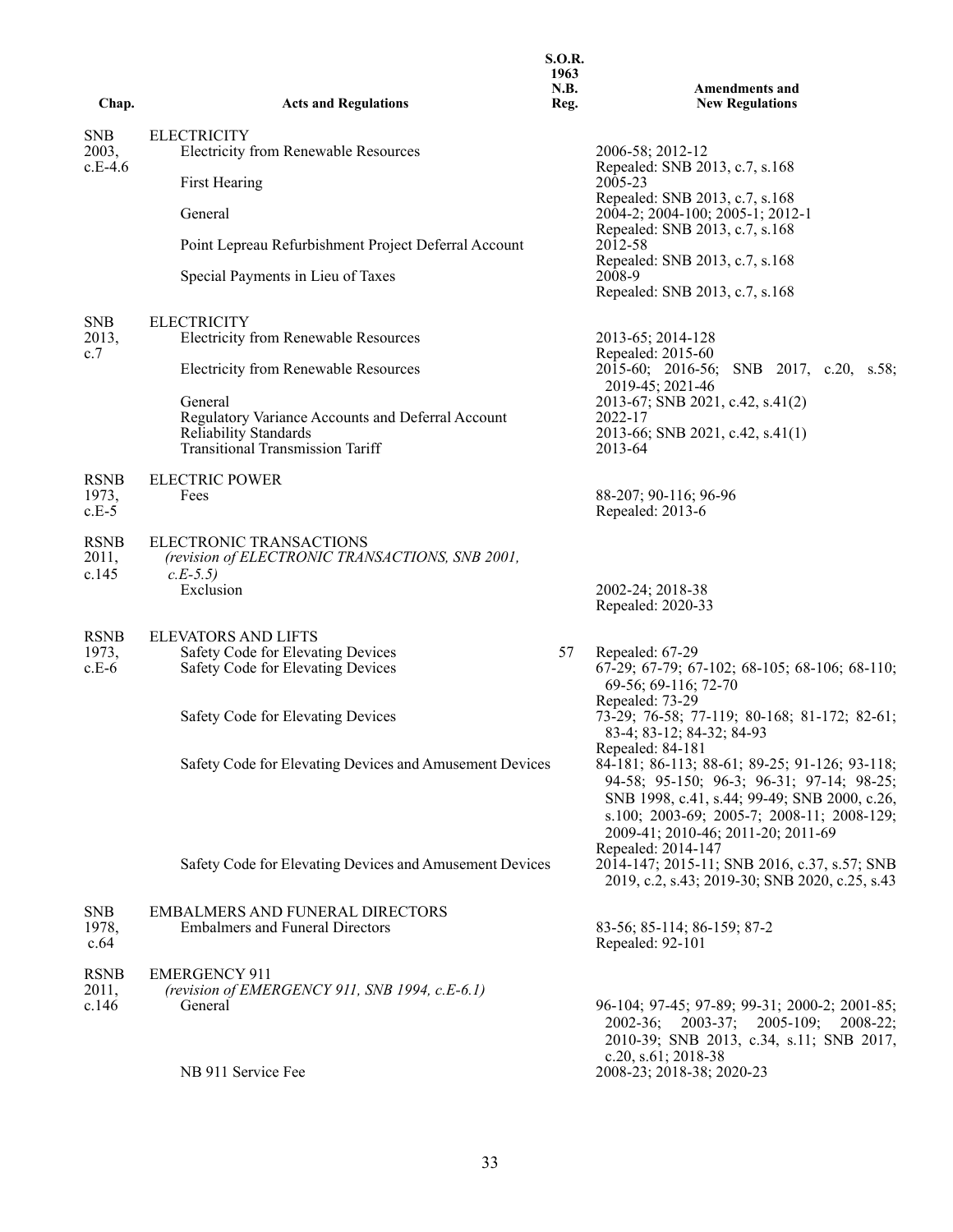| Chap.                           | <b>Acts and Regulations</b>                                                                                        | <b>S.O.R.</b><br>1963<br><b>N.B.</b><br>Reg. | <b>Amendments and</b><br><b>New Regulations</b>                                                                                                                                                                                                                                                                                                                                                                                                       |
|---------------------------------|--------------------------------------------------------------------------------------------------------------------|----------------------------------------------|-------------------------------------------------------------------------------------------------------------------------------------------------------------------------------------------------------------------------------------------------------------------------------------------------------------------------------------------------------------------------------------------------------------------------------------------------------|
|                                 |                                                                                                                    |                                              |                                                                                                                                                                                                                                                                                                                                                                                                                                                       |
| <b>RSNB</b><br>1973,<br>$c.E-7$ | <b>EMERGENCY MEASURES</b><br>Division of the Province for Emergency Measures                                       |                                              | 67-88<br>Repealed: 70-77                                                                                                                                                                                                                                                                                                                                                                                                                              |
|                                 | Emergency Planning for Continuity of the<br>Government of New Brunswick                                            |                                              | 67-83; 70-74<br>Repealed: 84-7                                                                                                                                                                                                                                                                                                                                                                                                                        |
|                                 | Emergency Planning for Continuity of the Municipal<br>Governments in New Brunswick                                 |                                              | 67-84                                                                                                                                                                                                                                                                                                                                                                                                                                                 |
|                                 | Emergency Planning for Continuity of the Municipal<br>Governments in New Brunswick                                 |                                              | Repealed: 70-75<br>70-75<br>Repealed: 83-71                                                                                                                                                                                                                                                                                                                                                                                                           |
|                                 | Fire Auxiliary Forces                                                                                              |                                              | 67-86                                                                                                                                                                                                                                                                                                                                                                                                                                                 |
|                                 | Peacetime Disaster                                                                                                 |                                              | Repealed: 82-214<br>67-85                                                                                                                                                                                                                                                                                                                                                                                                                             |
|                                 | Peacetime Disaster                                                                                                 |                                              | Repealed: 70-76<br>$70-76$<br>Repealed: 82-214                                                                                                                                                                                                                                                                                                                                                                                                        |
|                                 | Police Auxiliary Forces                                                                                            |                                              | 67-87<br>Repealed: 82-223                                                                                                                                                                                                                                                                                                                                                                                                                             |
| <b>RSNB</b><br>2011,<br>c.147   | <b>EMERGENCY MEASURES</b><br>(revision of EMERGENCY MEASURES, SNB 1978, c.E-7.1)<br><b>Auxiliary Police Forces</b> |                                              | 82-223                                                                                                                                                                                                                                                                                                                                                                                                                                                |
|                                 | Disaster Assistance to Municipalities                                                                              |                                              | Repealed: SNB 1996, c.11, s.4<br>83-71; 90-166; SNB 1998, c.41, s.47; SNB 2000,<br>c.26, s.103; SNB 2004, c.20, s.20; SNB 2006,<br>c.16, s.57; SNB 2008, c.6, s.12; SNB 2013, c.7,<br>s.157; SNB 2013, c.42, s.8; SNB 2016, c.37,<br>$s.60(1)$ ; 2018-38; SNB 2019, c.29, s.173(1)                                                                                                                                                                    |
|                                 | Emergency Planning for the Continuity of the<br>Government of New Brunswick                                        |                                              | 84-7; SNB 1998, c.41, s.48; SNB 2000, c.26,<br>s.104; SNB 2003, c.E-4.6, s.165; SNB 2004,<br>c.20, s.21; 2004-133; SNB 2006, c.16, s.58;<br>SNB 2007, c.10, s.28; SNB 2008, c.6, s.13;<br>2010-90; SNB 2010, c.31, s.38; SNB 2012,<br>c.39, s.63; SNB 2012, c.52, s.19; SNB 2013,<br>c.7, s.157; SNB 2013, c.42, s.8; SNB 2015,<br>c.44, s.93; SNB 2016, c.37, s.60(2); SNB 2019,<br>c.2, s.46; SNB 2019, c.29, s.48, 173(2); SNB<br>2020, c.25, s.46 |
| <b>RSNB</b><br>2011,<br>c.148   | EMPLOYMENT DEVELOPMENT<br>(revision of EMPLOYMENT DEVELOPMENT, SNB 1988,<br>$c.E-7.11)$<br>General                 |                                              | 89-145; 91-62; 97-51; 98-3; 2001-22                                                                                                                                                                                                                                                                                                                                                                                                                   |
| <b>SNB</b>                      |                                                                                                                    |                                              |                                                                                                                                                                                                                                                                                                                                                                                                                                                       |
| 1982,<br>$c.E-7.2$              | <b>EMPLOYMENT STANDARDS</b><br>COVID-19 Emergency Leave<br>Domestic Violence, Intimate Partner Violence or Sexual  |                                              | 2020-29<br>2018-81                                                                                                                                                                                                                                                                                                                                                                                                                                    |
|                                 | Violence Leave<br>General                                                                                          |                                              | 85-179; 88-252; 89-41; SNB 1998, c.41, s.51;<br>99-3; SNB 2000, c.26, s.107; 2004-96; SNB<br>2006, c.16, s.61; SNB 2007, c.10, s.31; 2010-<br>84; 2014-116; 2014-117; 2017-19; SNB 2019,<br>c.29, s.50                                                                                                                                                                                                                                                |
|                                 | Minimum Wage                                                                                                       |                                              | 86-59; 88-211<br>Repealed: 90-95                                                                                                                                                                                                                                                                                                                                                                                                                      |
|                                 | Minimum Wage                                                                                                       |                                              | 90-95                                                                                                                                                                                                                                                                                                                                                                                                                                                 |
|                                 | Minimum Wage                                                                                                       |                                              | Repealed: 95-115<br>95-115                                                                                                                                                                                                                                                                                                                                                                                                                            |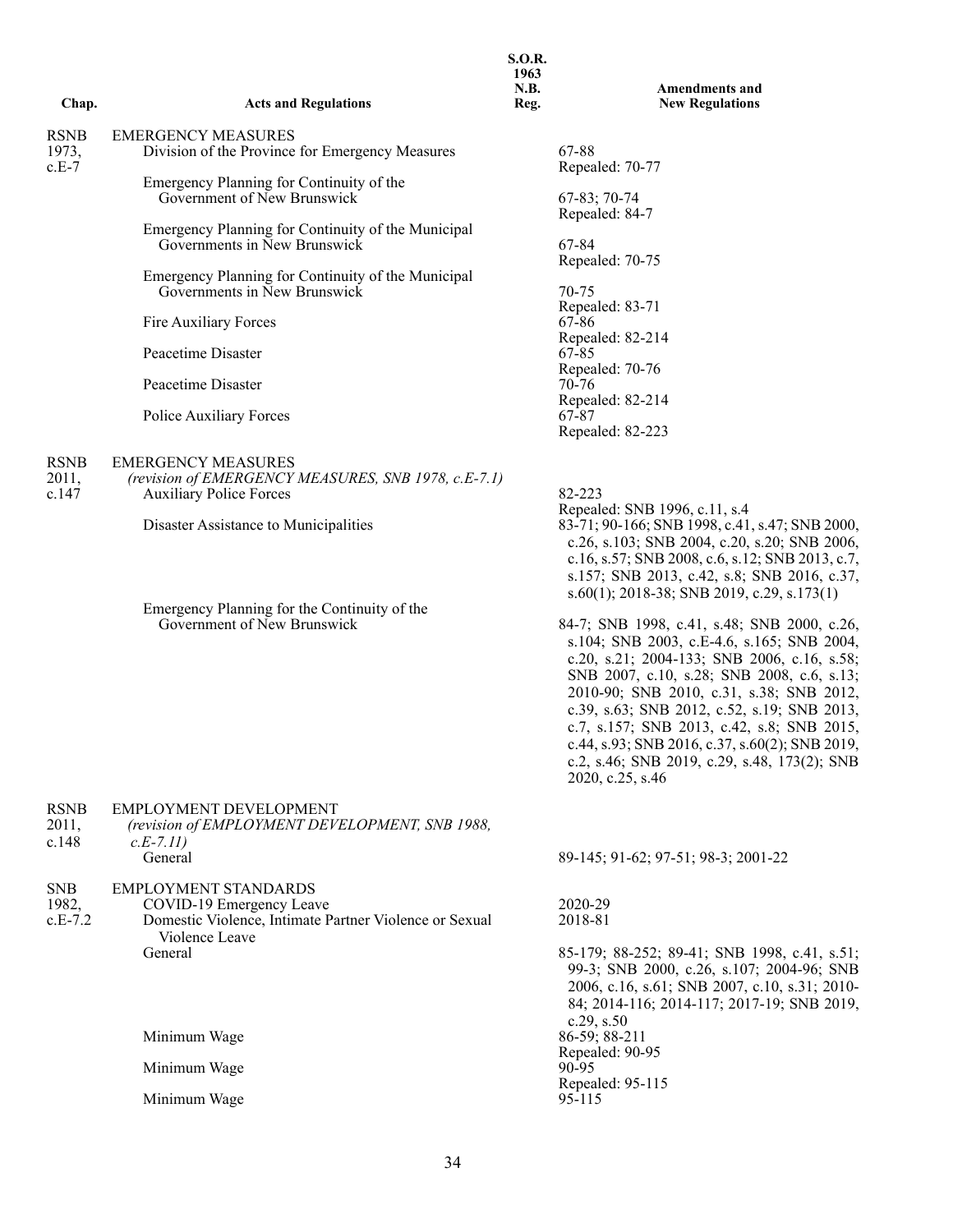| Chap. | <b>Acts and Regulations</b>                                                  | <b>S.O.R.</b><br>1963<br>N.B.<br>Reg. | <b>Amendments and</b><br><b>New Regulations</b>   |
|-------|------------------------------------------------------------------------------|---------------------------------------|---------------------------------------------------|
|       | Minimum Wage                                                                 |                                       | Repealed: 99-69<br>99-69                          |
|       | Minimum Wage                                                                 |                                       | Repealed: 2000-66<br>2000-66                      |
|       | Minimum Wage                                                                 |                                       | Repealed: 2002-15<br>2002-15                      |
|       |                                                                              |                                       | Repealed: 2003-82                                 |
|       | Minimum Wage                                                                 |                                       | 2003-82<br>Repealed: 2004-136                     |
|       | Minimum Wage                                                                 |                                       | 2004-136<br>Repealed: 2005-154                    |
|       | Minimum Wage                                                                 |                                       | 2005-154<br>Repealed: 2006-40                     |
|       | Minimum Wage                                                                 |                                       | 2006-40                                           |
|       | Minimum Wage                                                                 |                                       | Repealed: 2007-1<br>2007-1; 2007-16               |
|       | Minimum Wage                                                                 |                                       | Repealed: 2008-5<br>2008-5; 2009-7                |
|       | Minimum Wage                                                                 |                                       | Repealed: 2010-1<br>$2010 - 1$                    |
|       |                                                                              |                                       | Repealed: 2011-54                                 |
|       | Minimum Wage                                                                 |                                       | 2011-54<br>Repealed: 2014-161                     |
|       | Minimum Wage                                                                 |                                       | 2014-161<br>Repealed: 2016-18                     |
|       | Minimum Wage                                                                 |                                       | 2016-18<br>Repealed: 2017-8                       |
|       | Minimum Wage                                                                 |                                       | 2017-8; 2017-20                                   |
|       | Minimum Wage                                                                 |                                       | Repealed: 2018-25<br>2018-25                      |
|       | Minimum Wage                                                                 |                                       | Repealed: 2019-2<br>2019-2                        |
|       | Minimum Wage                                                                 |                                       | Repealed: 2022-15<br>2022-15                      |
|       | Minimum Wage for Categories of                                               |                                       |                                                   |
|       | Employees in Crown Construction Work                                         |                                       | $86-167; 87-3$<br>Repealed: 88-245                |
|       | Minimum Wage for Categories of Employees<br>in Crown Construction Work       |                                       | 88-245; 90-148                                    |
|       | Minimum Wage for Categories of Employees                                     |                                       | Repealed: 90-149                                  |
|       | in Crown Construction Work                                                   |                                       | 90-149; 2000-16                                   |
|       | Minimum Wage for Categories of Employees                                     |                                       | Repealed: 2007-34                                 |
|       | in Crown Construction Work<br>Minimum Wage for Counsellor and Program Staff  |                                       | 2007-34; 2019-4                                   |
|       | at Residential Summer Camps                                                  |                                       | 87-85; 89-160; 90-147; 91-107<br>Repealed: 95-116 |
|       | Minimum Wage for Counsellor and Program Staff                                |                                       |                                                   |
|       | at Residential Summer Camps                                                  |                                       | 95-116<br>Repealed: 2010-2                        |
|       | Minimum Wage for Counsellor and Program Staff<br>at Residential Summer Camps |                                       | 2010-2                                            |
|       |                                                                              |                                       | Repealed: 2011-55                                 |
|       | Minimum Wage for Counsellor and Program Staff<br>at Residential Summer Camps |                                       | 2011-55                                           |
|       | Minimum Wage for Counsellor and Program Staff                                |                                       | Repealed: 2019-3                                  |
|       | at Summer Camps Regulation                                                   |                                       | 2019-3                                            |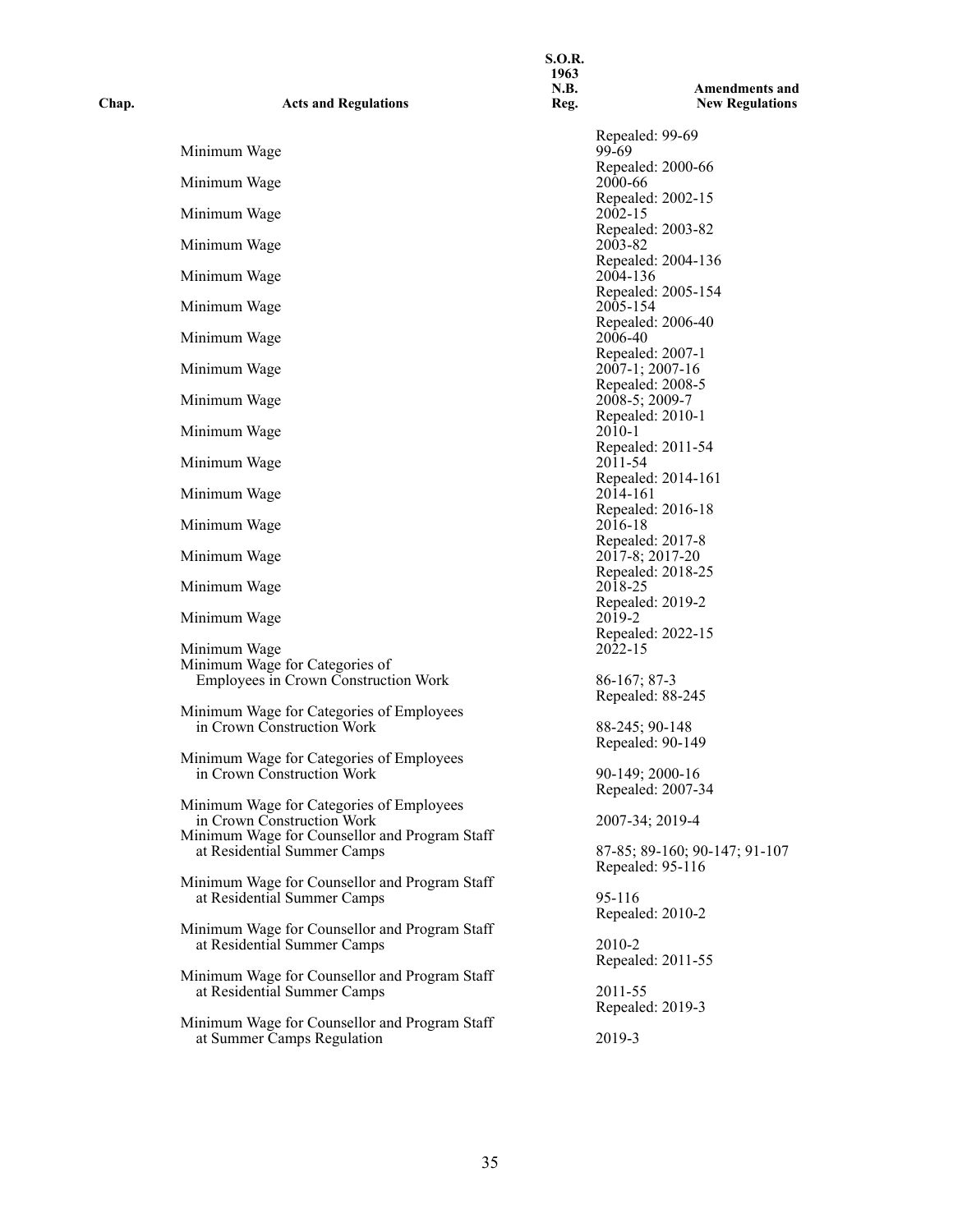| Chap.                              | <b>Acts and Regulations</b>                                                                                                                                                                            | <b>S.O.R.</b><br>1963<br>N.B.<br>Reg. | <b>Amendments and</b><br><b>New Regulations</b>                                                                                                                                             |
|------------------------------------|--------------------------------------------------------------------------------------------------------------------------------------------------------------------------------------------------------|---------------------------------------|---------------------------------------------------------------------------------------------------------------------------------------------------------------------------------------------|
| <b>RSNB</b><br>1973,<br>$c.E-9.1$  | <b>ENDANGERED SPECIES</b><br><b>Endangered Species</b><br><b>Endangered Species</b>                                                                                                                    |                                       | 76-28; 80-140<br>Repealed: 82-248<br>82-248<br>Repealed: 96-26                                                                                                                              |
| <b>SNB</b><br>1996,<br>$c.E-9.101$ | <b>ENDANGERED SPECIES</b><br><b>Endangered Species</b>                                                                                                                                                 |                                       | 96-26<br>Repealed: SNB 2012, c.6, s.83(2)                                                                                                                                                   |
| <b>SNB</b><br>2019<br>c.30         | <b>ENDURING POWERS OF ATTORNEY</b><br>General                                                                                                                                                          |                                       | 2020-43                                                                                                                                                                                     |
| <b>RSNB</b><br>2011,<br>c.149      | <b>ENERGY EFFICIENCY</b><br>(revision of ENERGY EFFICIENCY, SNB 1992, c.E-9.11)<br>General                                                                                                             |                                       | 95-70; 2004-90; 2012-59; 2021-53                                                                                                                                                            |
| <b>SNB</b><br>2006,<br>$c.E-9.18$  | ENERGY AND UTILITIES BOARD<br>General                                                                                                                                                                  |                                       | 2007-4; 2013-73                                                                                                                                                                             |
| <b>RSNB</b><br>2011,<br>c.150      | <b>ENTRY WARRANTS</b><br>(revision of ENTRY WARRANTS, SNB 1986, c.E-9.2)<br>Forms                                                                                                                      |                                       | 88-218; 2018-38                                                                                                                                                                             |
| <b>RSNB</b><br>2011,<br>c.152      | <b>EXECUTIVE COUNCIL</b><br>(revision of EXECUTIVE COUNCIL, RSNB 1973, c.E-12)<br><b>Acting Ministers</b><br><b>Acting Ministers</b><br>Designation<br>(Designation)<br>(Designation)<br>(Designation) |                                       | 75-75<br>Repealed: 78-101<br>78-101<br>Repealed: 82-238<br>82-238; SNB 2001, c.41, s.2; 2018-38<br>84-260<br>Repealed: 2013-6<br>84-279<br>Superseded: 84-280<br>84-280<br>Repealed: 2013-6 |
| <b>SNB</b><br>1991,<br>$c.E-13.1$  | EXPENDITURE MANAGEMENT ACT, 1991<br>Exemption<br>Lump Sum Exemption                                                                                                                                    |                                       | 91-113<br>$92 - 25$                                                                                                                                                                         |
| <b>RSNB</b><br>1973,<br>$c.E-14$   | <b>EXPROPRIATION</b><br>Form of Statement<br>General<br>General<br>General<br>General<br>F                                                                                                             |                                       | 84-16; 86-4; 90-1; 2009-102; 2016-65<br>74-45<br>Repealed: 75-25<br>75-25; 75-37; 78-27<br>Repealed: 83-34<br>83-34<br>Repealed: 84-11<br>84-11; 2011-14                                    |
| <b>RSNB</b><br>1973,<br>$c.F-2$    | FAIR WAGES AND HOURS OF LABOUR<br>General<br>General                                                                                                                                                   | 58                                    | 64-4A; 70-39<br>Repealed: 81-25<br>81-25<br>Repealed: 85-179                                                                                                                                |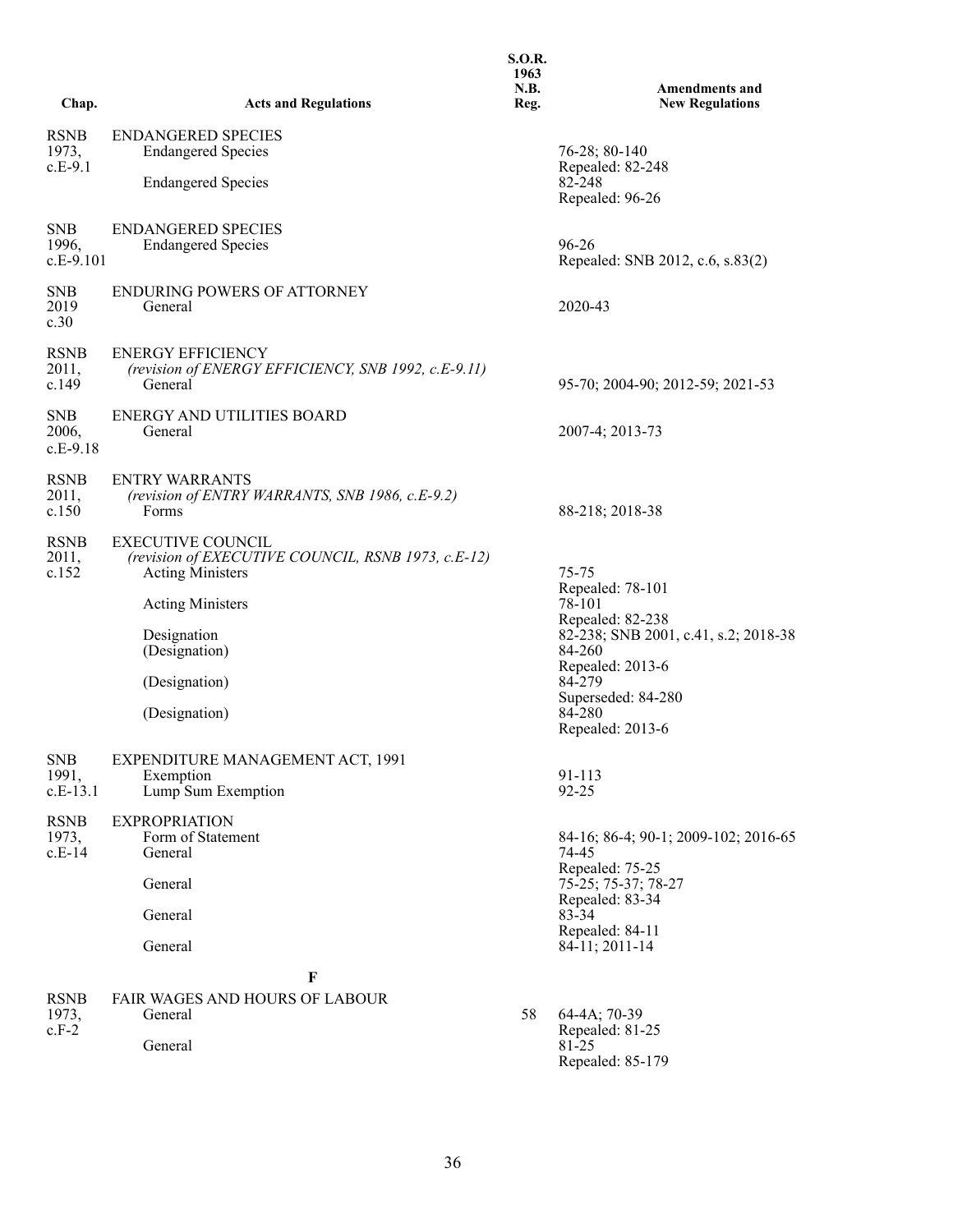|                      |                                                                                                 | 1963<br>N.B. | <b>Amendments and</b>                                                                                                                                                                                                                                                                                                                                                                                                                                                                                         |
|----------------------|-------------------------------------------------------------------------------------------------|--------------|---------------------------------------------------------------------------------------------------------------------------------------------------------------------------------------------------------------------------------------------------------------------------------------------------------------------------------------------------------------------------------------------------------------------------------------------------------------------------------------------------------------|
| Chap.                | <b>Acts and Regulations</b>                                                                     | Reg.         | <b>New Regulations</b>                                                                                                                                                                                                                                                                                                                                                                                                                                                                                        |
| <b>RSNB</b><br>2011, | <b>FAMILY INCOME SECURITY</b><br>(revision of FAMILY INCOME SECURITY, SNB 1994,                 |              |                                                                                                                                                                                                                                                                                                                                                                                                                                                                                                               |
| c.154                | $c.F-2.01$<br>General                                                                           |              | 95-61; 95-124; 96-16; 96-93; 97-16; 97-101;<br>98-13; SNB 1998, c.41, s.53; 99-57; SNB<br>2000, c.26, s.112; 2002-22; 2005-107; SNB<br>2006, c.16, s.65; 2007-46; 2007-60; 2007-79;<br>SNB 2008, c.6, s.15; 2008-124; SNB 2008,<br>c.45, s.5; 2010-6; 2010-7; 2011-76; SNB 2012,<br>c.24, s.3; SNB 2012, c.33, s.4; 2013-59;<br>2014-45; SNB 2014, c.26, s.62; SNB 2017,<br>c.63, s.22; SNB 2010, c.E-0.5, s.65; SNB 2019,<br>c.2, s.53; 2020-30; 2021-52; 2021-64; 2021-<br>65; SNB 2021, c.36, s.2; 2022-16 |
| <b>SNB</b><br>2020,  | <b>FAMILY LAW</b><br><b>Child Support Guidelines</b>                                            |              | 2021-19                                                                                                                                                                                                                                                                                                                                                                                                                                                                                                       |
| c.23                 | Child Support Recalculation Service<br>General                                                  |              | 2022-11<br>$2021 - 18$                                                                                                                                                                                                                                                                                                                                                                                                                                                                                        |
| <b>SNB</b><br>1980,  | FAMILY SERVICES (formerly CHILD AND FAMILY<br>SERVICES AND FAMILY RELATIONS, SNB 1980, c.C-2.1) |              |                                                                                                                                                                                                                                                                                                                                                                                                                                                                                                               |
| $c.F-2.2$            | <b>Adoptive Applicant</b>                                                                       |              | 85-14; 92-35; 96-75; SNB 2000, c.26, s.118;<br>SNB 2006, c.16, s.69; 2007-84; 2009-97; SNB<br>2016, c.37, s.68(5); SNB 2017, c.42, s.83(3);<br>SNB 2019, c.2, s.56(4)                                                                                                                                                                                                                                                                                                                                         |
|                      | <b>Child Support Guidelines</b>                                                                 |              | 98-27; 99-41; SNB 2000, c.44, s.7; 2001-62;<br>2006-44; 2007-36; 2009-83<br>Repealed: 2021-19                                                                                                                                                                                                                                                                                                                                                                                                                 |
|                      | Children in Care Services                                                                       |              | 91-170; 99-52; SNB 2000, c.26, s.119; SNB<br>2006, c.16, s.70; SNB 2008, c.6, s.21; 2010-18;<br>SNB 2016, c.37, s.68(6); SNB 2017, c.42,                                                                                                                                                                                                                                                                                                                                                                      |
|                      | Children's Services and Resources<br><b>Community Placement Residential Facilities</b>          |              | $s.83(4)$ ; SNB 2019, c.2, $s.56(5)$<br>2020-21; SNB 2020, c.24, s.4(3)<br>83-77; 90-42; 90-117; 90-160; 91-120; 91-137;<br>92-139; 93-93; 93-98; 96-56; 99-50; SNB<br>2000, c.26, s.116; SNB 2006, c.16, s.67; SNB<br>2008, c.6, s.19; 2010-16; SNB 2016, c.37,<br>s.68(3); SNB 2017, c.42, s.83(1); SNB 2019,                                                                                                                                                                                               |
|                      | Day Care                                                                                        |              | c.2, s.56(3); 2020-23; 2021-66; 2022-14<br>83-85; 92-138; 99-51; SNB 2000, c.26, s.117;<br>SNB 2006, c.16, s.68; SNB 2008, c.6, s.20;<br>2010-17; 2012-38; SNB 2016, c.37, s.68(4);<br>SNB 2017, c.42, s.83(2)                                                                                                                                                                                                                                                                                                |
|                      | Enforcement                                                                                     |              | Repealed: SNB 2010, c.E-0.5, s.71<br>97-71; SNB 2000, c.26, s.120; 2006-56;<br>2008-13; SNB 2008, c.6, s.22; 2010-134;<br>2018-36; 2021-20                                                                                                                                                                                                                                                                                                                                                                    |
|                      | Forms                                                                                           |              | 81-134; 81-144; 85-17; 88-189; 89-74; 89-133;<br>90-126; 91-7; 93-89; 94-141; 97-29; 97-72;<br>98-2; SNB 2000, c.26, s.115; 2007-82;<br>2008-14; SNB 2008, c.6, s.18; SNB 2010, c.21,<br>s.5; 2012-40; SNB 2016, c.37, s.68(2); SNB<br>2019, c.2, s.56(2); 2020-22; 2021-21; SNB<br>2020, c.24, s.4(2)                                                                                                                                                                                                        |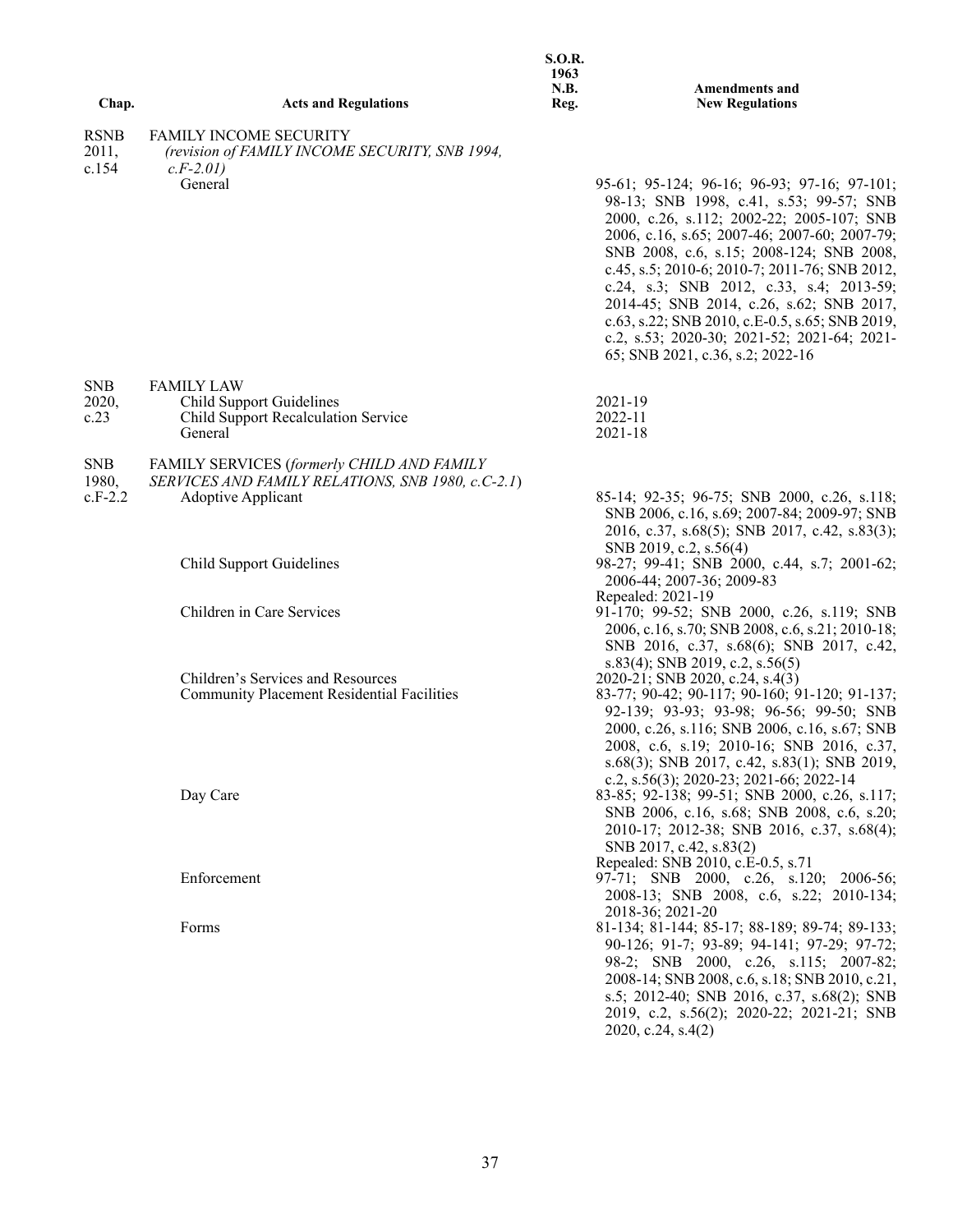| Chap.                  | <b>Acts and Regulations</b>                                                                                          | <b>S.O.R.</b><br>1963<br>N.B.<br>Reg. | <b>Amendments and</b><br><b>New Regulations</b>                                                                                                                                                                                                                           |
|------------------------|----------------------------------------------------------------------------------------------------------------------|---------------------------------------|---------------------------------------------------------------------------------------------------------------------------------------------------------------------------------------------------------------------------------------------------------------------------|
|                        | General Administration                                                                                               |                                       | 81-132; 85-15; 91-8; 94-1; 94-53; 95-22; 95-71;<br>97-70; 97-80; SNB 2000, c.26, s.114; 2007-83;<br>SNB 2008, c.6, s.17; 2010-96; 2012-39; SNB<br>2016, c.37, s.68(1); SNB 2017, c.14, s.3; SNB<br>2019, c.2, s.56(1); SNB 2019, c.29, s.55; SNB<br>2020, c.24, s.4 $(1)$ |
|                        | Interventions for Autistic Children                                                                                  |                                       | 2005-19; 2006-59<br>Repealed: SNB 2010, c.E-0.5, s.71.1                                                                                                                                                                                                                   |
|                        | Rules of Procedure                                                                                                   |                                       | 81-133; 85-16; 92-34; 92-70; 94-150; 95-125<br>Repealed: 97-71                                                                                                                                                                                                            |
| RSNB<br>1973,<br>c.F-3 | <b>FARM ADJUSTMENT</b><br>(see AGRICULTURAL DEVELOPMENT, RSNB 2011, c.106)                                           |                                       |                                                                                                                                                                                                                                                                           |
| RSNB<br>1973,<br>c.F-4 | FARM CREDIT CORPORATION ASSISTANCE<br>Farm Credit Corporation Assistance                                             |                                       | 78-79; 80-131; 81-90; 82-120<br>Repealed: 83-59                                                                                                                                                                                                                           |
|                        | General                                                                                                              |                                       | 66-20                                                                                                                                                                                                                                                                     |
|                        | General                                                                                                              |                                       | Repealed: 78-79<br>83-59; 84-110; 86-107                                                                                                                                                                                                                                  |
|                        | <b>Swine Producers Assistance</b>                                                                                    |                                       | Repealed: 92-111<br>86-11<br>Repealed: 92-112                                                                                                                                                                                                                             |
| RSNB<br>2011,<br>c.155 | FARM IMPROVEMENT ASSISTANCE LOANS<br>(revision of FARM IMPROVEMENT ASSISTANCE LOANS,<br>RSNB 1973, c.F-5)<br>General |                                       | 69-52<br>Repealed: 83-90                                                                                                                                                                                                                                                  |
|                        | General                                                                                                              |                                       | 83-90; SNB 2000, c.26, s.123; 2009-96; SNB<br>2010, c.31, s.41<br>Repealed: SNB 2015, c.10, s.2                                                                                                                                                                           |
|                        | <b>FARM LOANS</b><br>General                                                                                         | 58A                                   | Repealed: 81-124                                                                                                                                                                                                                                                          |
| RSNB<br>1973,          | <b>FARM MACHINERY LOANS</b><br>Farm Machinery                                                                        |                                       | 73-59; 74-84; 77-68                                                                                                                                                                                                                                                       |
| c.F-6                  | General                                                                                                              |                                       | Repealed: 83-173<br>83-173<br>Repealed: SNB 2015, c.12, s.2                                                                                                                                                                                                               |
| SNB                    | FARM PRODUCTS BOARDS AND MARKETING                                                                                   |                                       |                                                                                                                                                                                                                                                                           |
| 1978,<br>c.F-6.01      | <b>AGENCIES</b><br><b>Cattle Marketing Agency Levies</b>                                                             |                                       | 87-153; SNB 1999, c.N-1.2, s.111                                                                                                                                                                                                                                          |
|                        | Chicken Marketing Board Levies                                                                                       |                                       | Repealed: 2001-46<br>80-89                                                                                                                                                                                                                                                |
|                        | Chicken Marketing Board Levies                                                                                       |                                       | Repealed: 83-35<br>83-35; SNB 1999, c.N-1.2, s.111                                                                                                                                                                                                                        |
|                        | Egg Marketing Board Levies                                                                                           |                                       | Repealed: 2003-55<br>78-112                                                                                                                                                                                                                                               |
|                        | Forest Products Marketing Boards Levies                                                                              |                                       | Repealed: 83-36<br>98-62; SNB 1999, c.N-1.2, s.111                                                                                                                                                                                                                        |
|                        | Milk Marketing Board Levies                                                                                          |                                       | Repealed: 2005-104<br>78-139                                                                                                                                                                                                                                              |
|                        | New Brunswick Cattle Marketing Agency Levies                                                                         |                                       | Repealed: 83-38<br>85-173; 86-186; SNB 1999, c.N-1.2, s.111                                                                                                                                                                                                               |
|                        | New Brunswick Chicken Marketing Levies                                                                               |                                       | Repealed: 2001-46<br>80-204; 81-186; 82-221<br>Repealed: 83-145                                                                                                                                                                                                           |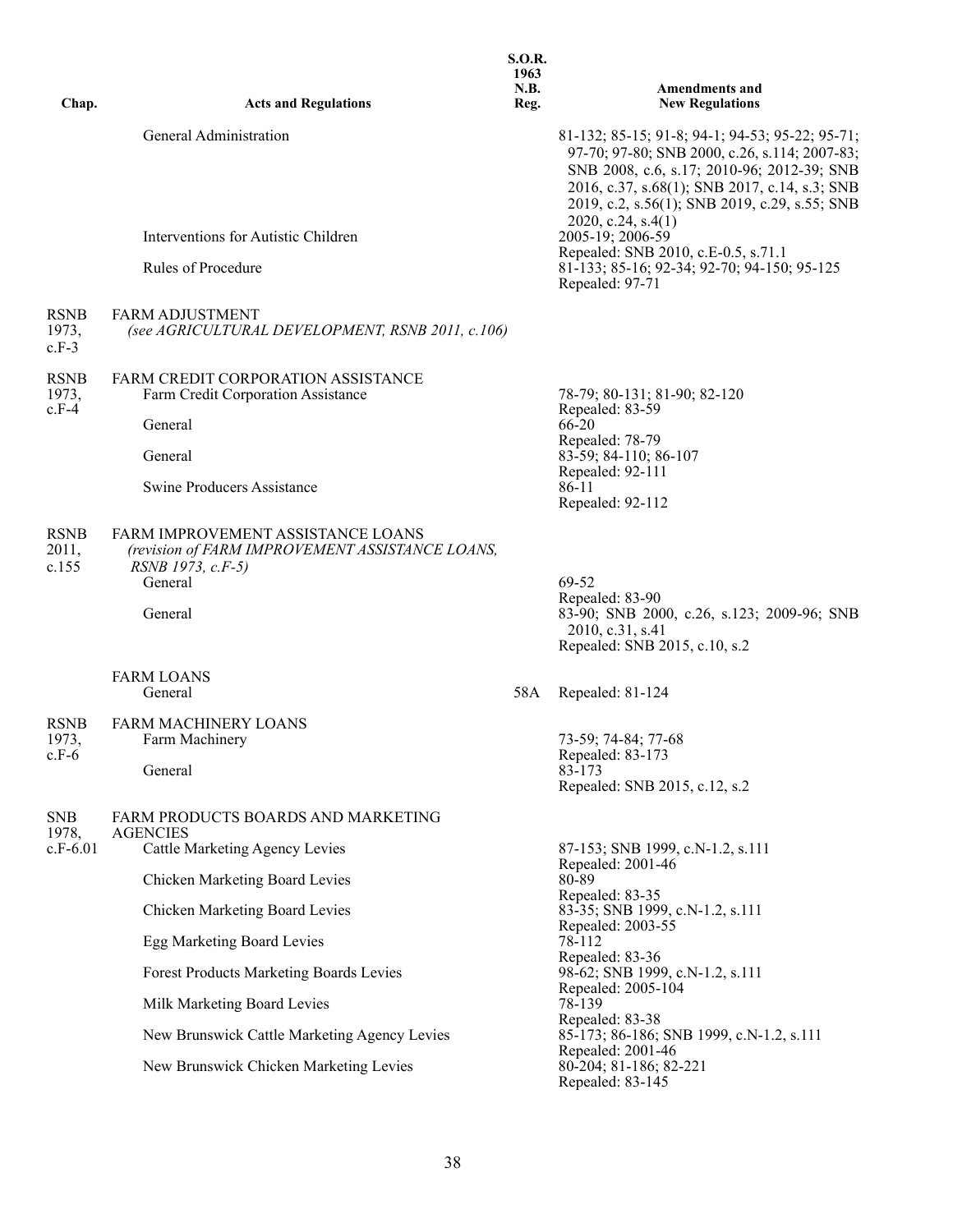| Chap.                             | <b>Acts and Regulations</b>                                                                 | <b>S.O.R.</b><br>1963<br><b>N.B.</b><br>Reg. | <b>Amendments and</b><br><b>New Regulations</b>                                                                   |
|-----------------------------------|---------------------------------------------------------------------------------------------|----------------------------------------------|-------------------------------------------------------------------------------------------------------------------|
|                                   | New Brunswick Chicken Marketing Levies                                                      |                                              | 83-145; 83-240; 85-189; 87-127; 87-152;<br>88-261; 89-170; 93-155; 95-16; SNB 1999,<br>c.N-1.2, s.111             |
|                                   | New Brunswick Egg Marketing Board Levies                                                    |                                              | Repealed: 2003-55<br>83-36; SNB 1999, c.N-1.2, s.111<br>Repealed: 2003-54                                         |
|                                   | New Brunswick Hog Marketing Board Levies                                                    |                                              | 82-76<br>Repealed: 83-37                                                                                          |
|                                   | New Brunswick Hog Marketing Board Levies                                                    |                                              | 83-37; SNB 1999, c.N-1.2, s.111<br>Repealed: 2003-83                                                              |
|                                   | New Brunswick Milk Marketing Board Levies                                                   |                                              | 83-38; SNB 1999, c.N-1.2, s.111<br>Repealed: 2002-85                                                              |
|                                   | New Brunswick Potato Agency Levies                                                          |                                              | 83-39; SNB 1999, c.N-1.2, s.111<br>Repealed: 2006-9                                                               |
|                                   | Potato Agency Levies                                                                        |                                              | 80-136<br>Repealed: 83-39                                                                                         |
| <b>RSNB</b><br>1973,<br>$c.F-6.1$ | <b>FARM PRODUCTS MARKETING</b><br>(formerly NATURAL PRODUCTS CONTROL, RSNB 1973,<br>$c.N-2$ |                                              |                                                                                                                   |
|                                   | Carleton-Victoria Forest Products Marketing Board<br>Negotiating Agencies                   |                                              | 78-148; 79-157<br>Repealed: 82-189                                                                                |
|                                   | Carleton-Victoria Forest Products Marketing Plan                                            |                                              | 78-102; 80-150<br>Repealed: 83-220                                                                                |
|                                   | Carleton-Victoria Forest Products Marketing Plan                                            |                                              | 83-220; 98-63; SNB 1999, c.N-1.2, s.112; SNB<br>2000, c.26, s.210                                                 |
|                                   | Forest Products Marketing Boards Negotiating Agencies                                       |                                              | Repealed: 2005-139<br>82-189; 84-17; 92-113; SNB 1999, c.N-1.2,<br>s.112                                          |
|                                   | Kent Forest Products Marketing Plan                                                         |                                              | Repealed: 2005-28<br>$66-27A$ ; 67-48                                                                             |
|                                   | Kent Forest Products Marketing Plan                                                         |                                              | Repealed: 69-96<br>69-96; 70-67; 70-93                                                                            |
|                                   | Madawaska Forest Products Marketing Board<br><b>Negotiating Agencies</b>                    |                                              | Repealed: 74-60<br>78-5; 79-153                                                                                   |
|                                   | Madawaska Forest Products Marketing Plan                                                    |                                              | Repealed: 82-189<br>83-221; 98-64; SNB 1999, c.N-1.2, s.112; SNB<br>2000, c.26, s.211                             |
|                                   | Madawaska Forest Products Producers' Marketing Plan<br>New Brunswick Apple Marketing        | 113                                          | Repealed: 2006-85<br>Repealed: 83-221<br>80-99; 81-102; 81-163<br>Repealed: 84-153                                |
|                                   | New Brunswick Apple Marketing Plan                                                          |                                              | 84-153; 90-153; 95-100; 95-158; 97-32; SNB<br>1999, c.N-1.2, s.112                                                |
|                                   | New Brunswick Apple Marketing Plan                                                          |                                              | Repealed: 2002-60<br>72-98; 74-75                                                                                 |
|                                   | New Brunswick Bedding Plant Marketing Plan                                                  |                                              | Repealed: 80-99<br>73-51; 74-33<br>Repealed: 80-1                                                                 |
|                                   | New Brunswick Broiler Growers Marketing Plan                                                |                                              | 66-37; 67-91; 70-37; 70-66; 70-112; 71-112<br>Repealed: 74-74                                                     |
|                                   | New Brunswick Cattle Marketing Plan                                                         |                                              | 83-161; 86-51; 88-195; 98-75; SNB 1999,<br>$c.N-1.2, s.112$                                                       |
|                                   | New Brunswick Cheese Marketing Plan                                                         | 114                                          | Repealed: 2001-46<br>$72 - 50$                                                                                    |
|                                   | New Brunswick Chicken Marketing Plan                                                        |                                              | Repealed: 82-39<br>74-74; 76-67; 79-52; 79-204; 81-36; 84-129                                                     |
|                                   | New Brunswick Chicken Marketing Plan                                                        |                                              | Repealed: 84-218<br>84-218; 85-171; 88-87; 88-88; 95-102; 99-17;<br>SNB 1999, c.N-1.2, s.112<br>Repealed: 2003-55 |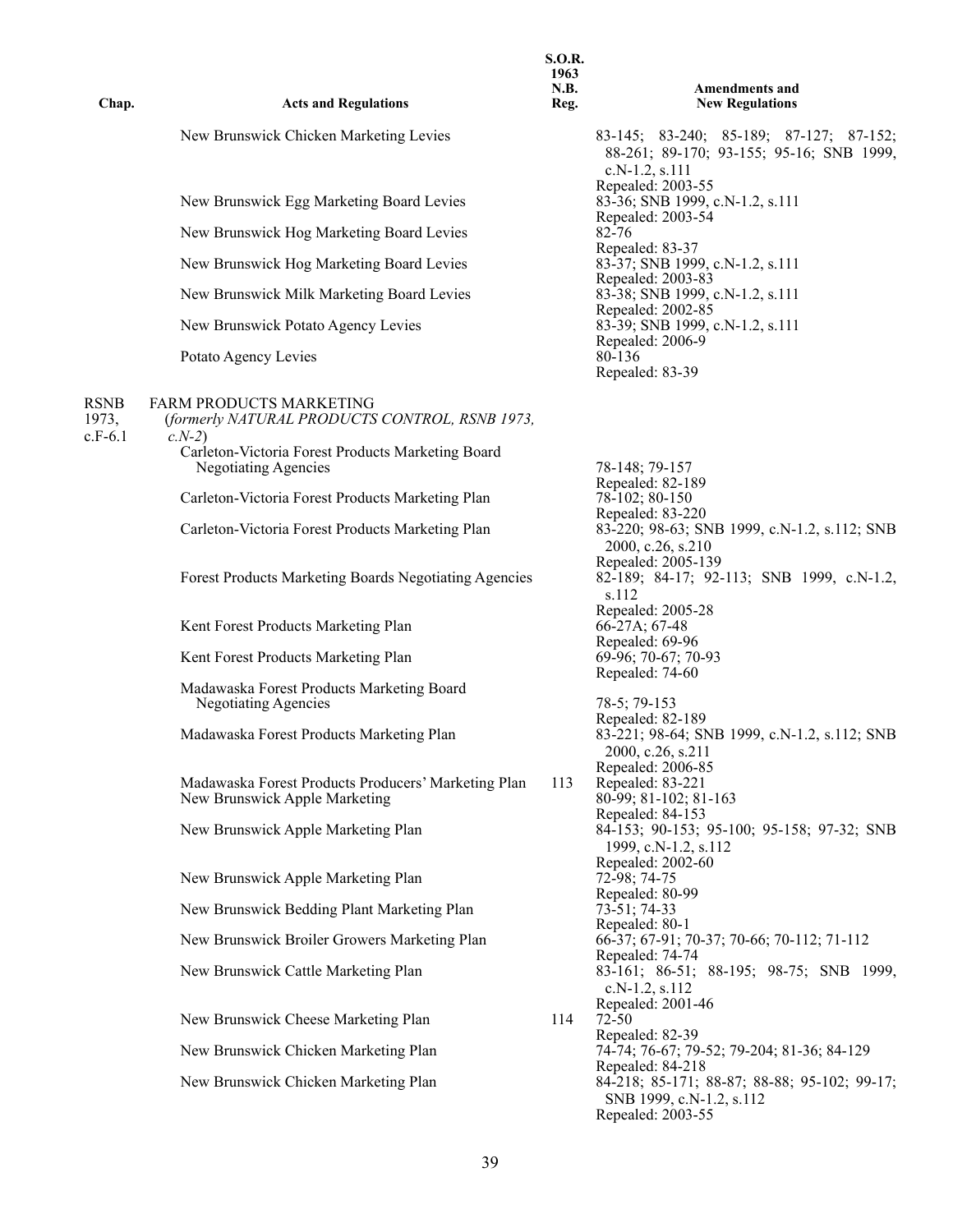| Chap. | <b>Acts and Regulations</b>                                                   | 1709<br>N.B.<br>Reg. |                                                     |
|-------|-------------------------------------------------------------------------------|----------------------|-----------------------------------------------------|
|       | New Brunswick Cream Marketing Plan                                            |                      | 81-191                                              |
|       | New Brunswick Cream Marketing Plan                                            |                      | Repeal<br>84-154                                    |
|       | New Brunswick Cream Producers' Marketing Plan                                 | 115                  | Repeal<br>$71-4;7$                                  |
|       | New Brunswick Egg Marketing Plan                                              |                      | Repeal<br>70-125                                    |
|       | New Brunswick Egg Marketing Plan                                              |                      | Repeal<br>$73-4;7$                                  |
|       | New Brunswick Egg Marketing Plan                                              |                      | Repeal<br>$84-55;$<br>$c.N-1$                       |
|       | New Brunswick Greenhouse Products Marketing Plan                              |                      | Repeal<br>$80 - 1$                                  |
|       | New Brunswick Greenhouse Products Marketing Plan                              |                      | Repeal<br>$84-56;$                                  |
|       | New Brunswick Hog Marketing                                                   |                      | Repeal<br>80-102                                    |
|       | New Brunswick Hog Marketing Plan                                              |                      | Repeal<br>$84-90;$<br>$c.N-1$                       |
|       | New Brunswick Hog Producers' Marketing Plan                                   | 116                  | Repeal<br>$65-15$                                   |
|       | New Brunswick Milk Marketing Plan                                             |                      | Repeal<br>$73-75;$<br>$81 - 16$                     |
|       | New Brunswick Milk Marketing Plan                                             |                      | Repeal<br>$84-38;$<br>$c.N-1$                       |
|       | New Brunswick Potato                                                          |                      | Repeal<br>$80-50;$                                  |
|       | New Brunswick Potato                                                          |                      | Repeal<br>83-150<br>1999,                           |
|       | New Brunswick Tobacco Marketing Plan                                          |                      | Repeal<br>85-150<br>Repeal                          |
|       | New Brunswick Turkey Marketing Plan                                           |                      | $74-4;7$<br>Repeal                                  |
|       | New Brunswick Turkey Marketing Plan                                           |                      | 84-155<br>1999.                                     |
|       | North Shore Forest Products Marketing Board<br>Negotiating Agencies           |                      | Repeal<br>$78-6;7$<br>Repeal                        |
|       | North Shore Forest Products Marketing Plan                                    |                      | $73 - 83;$<br>Repeal                                |
|       | North Shore Forest Products Marketing Plan                                    |                      | 83-222<br>1999,                                     |
|       | Northumberland County Forest Products Marketing Plan                          |                      | Repeal<br>$74-96;$                                  |
|       | Northumberland County Forest Products Marketing Plan                          |                      | Repeal<br>83-223<br><b>SNB</b>                      |
|       | Northumberland Forest Products Marketing Board<br><b>Negotiating Agencies</b> |                      | Repeal<br>$78-7;7$                                  |
|       | Northwestern New Brunswick Potato Plan                                        |                      | Repeal<br>79-116<br>Repeal                          |
|       | Price Advisory Committees                                                     |                      | $84-12;$<br>s.112<br>$D$ <sub>an</sub> <sup>1</sup> |

**S.O.R. 1963 N.B. Reg. Amendments and New Regulations** Repealed: 84-154 84-154; 86-73; SNB 1999, c.N-1.2, s.112 Repealed: 2003-76  $115$  71-4; 76-66 Repealed: 81-191<br>70-125 Repealed: 73-4 73-4; 75-20; 78-67; 78-147; 82-151 Repealed: 84-55 84-55; 89-177; 92-156; 95-97; 97-7; SNB 1999, c.N-1.2, s.112 Repealed: 2003-54 Repealed: 84-56 84-56; 95-98; 95-103; SNB 1999, c.N-1.2, s.112 Repealed: 2004-22<br>80-102 Repealed: 84-90 84-90; 87-159; 94-28; 95-99; SNB 1999, c.N-1.2, s.112 Repealed: 2003-83<br>65-15 Repealed: 80-102 73-75; 74-144; 74-213; 74-216; 75-127; 79-42; 81-16 Repealed: 84-38 84-38; 86-125; 96-34; 98-59; SNB 1999, c.N-1.2, s.112; SNB 2000, c.26, s.216 Repealed: 2002-85  $80-50; 81-77$ Repealed: 83-150 83-150; 84-152; 84-199; 87-158; 95-96; SNB 1999, c.N-1.2, s.112 Repealed: 2006-9 85-150; 87-13; SNB 1999, c.N-1.2, s.112 Repealed: 2004-22  $74-4$ ; 74-209 Repealed: 84-155 84-155; 85-170; 87-160; 92-159; 95-101; SNB 1999, c.N-1.2, s.112 Repealed: 2003-56 78-6; 79-154 Repealed: 82-189  $73-83; 76-81$ Repealed: 83-222 83-222; 93-159; 95-138; 98-65; 98-66; SNB 1999, c.N-1.2, s.112; SNB 2000, c.26, s.212 Repealed: 2005-141 74-96; 74-134; 76-82; 77-83; 77-115 Repealed: 83-223 83-223; 96-73; 98-67; SNB 1999, c.N-1.2, s.112; SNB 2000, c.26, s.213 Repealed: 2005-143 78-7; 79-155 Repealed: 82-189  $79-116$ ; 80-50 Repealed: 81-76 84-12; 84-234; 85-108; SNB 1999, c.N-1.2, s.112 Repealed: 2003-56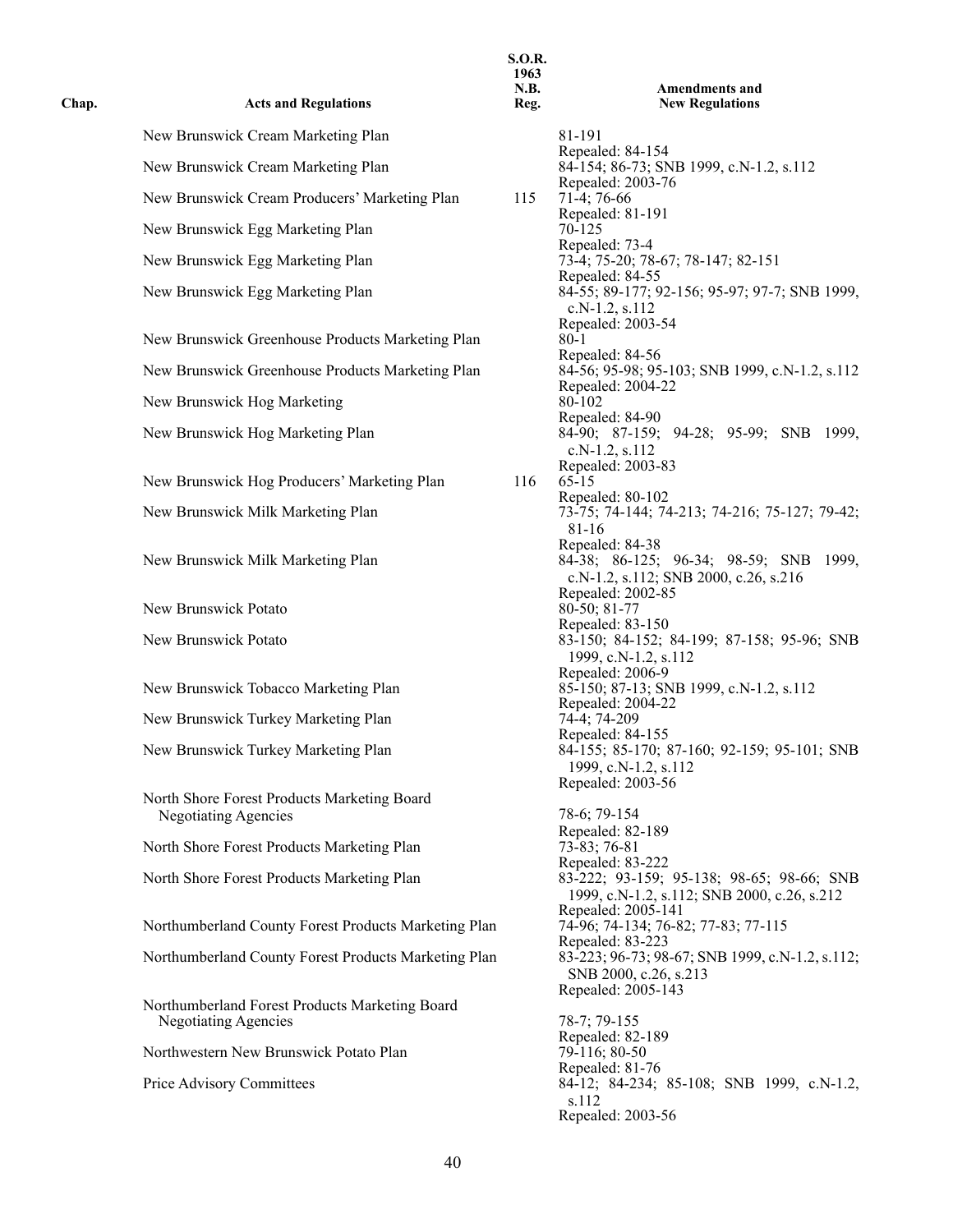| Chap.                         | <b>Acts and Regulations</b>                                                               | <b>S.O.R.</b><br>1963<br>N.B.<br>Reg. | <b>Amendments and</b><br><b>New Regulations</b>                                                                                       |
|-------------------------------|-------------------------------------------------------------------------------------------|---------------------------------------|---------------------------------------------------------------------------------------------------------------------------------------|
|                               | South East New Brunswick Forest Products<br>Marketing Board Negotiating Agencies          |                                       | 81-165<br>Repealed: 82-189                                                                                                            |
|                               | South East New Brunswick Forest Products<br>Marketing Plan                                |                                       | 81-164; 82-27; 82-77; 82-188<br>Repealed: 83-224                                                                                      |
|                               | South East New Brunswick Forest Products<br>Marketing Plan                                |                                       | 83-224; 98-68; SNB 1999, c.N-1.2, s.112; SNB<br>2000, c.26, s.214<br>Repealed: 2005-105                                               |
|                               | SNB Forest Products Marketing Board Negotiating<br>Agencies                               |                                       | 79-149<br>Repealed: 82-189                                                                                                            |
|                               | Southern New Brunswick Forest Products Marketing                                          |                                       | 79-144; 82-52; 82-187                                                                                                                 |
|                               | Southern New Brunswick Forest Products Marketing Plan                                     |                                       | Repealed: 83-225<br>83-225<br>Repealed: 88-222                                                                                        |
|                               | Southern New Brunswick Forest Products<br>Marketing Plan                                  |                                       | 88-222; 98-70; SNB 1999, c.N-1.2, s.112                                                                                               |
|                               | Western New Brunswick Negotiating Committees                                              |                                       | Repealed: 2005-145<br>78-60; 79-201<br>Repealed: 80-50                                                                                |
|                               | Western New Brunswick Potato Plan                                                         |                                       | 78-40; 78-61; 78-87; 79-78; 80-50<br>Repealed: 81-75                                                                                  |
|                               | York-Sunbury-Charlotte Forest Products Marketing<br><b>Board Negotiating Agencies</b>     |                                       | 78-8; 79-156; 81-199; 82-186<br>Repealed: 82-189                                                                                      |
|                               | York-Sunbury-Charlotte Forest Products Marketing                                          |                                       | 77-112; 81-188; 82-185<br>Repealed: 83-226                                                                                            |
|                               | York-Sunbury-Charlotte Forest Products Marketing<br>Plan                                  |                                       | 83-226; 96-88; 97-73; 98-69; SNB 1999,<br>c.N-1.2, s.112; SNB 2000, c.26, s.215<br>Repealed: 2005-147                                 |
|                               | <b>FARM SETTLEMENT</b><br>Farm Settlement Board<br>Farm Settlement Board                  | 59                                    | Repealed: 64-14<br>64-14<br>Repealed: 82-39                                                                                           |
| <b>RSNB</b><br>2011,<br>c.159 | <b>FILM AND VIDEO</b><br>(revision of FILM AND VIDEO, SNB 1988, c.F-10.1)<br>Film         |                                       | 89-80; 90-36; 91-71; 92-144; SNB 2002, c.8,<br>s.11, 13; 2005-78; 2008-132; 2009-126;<br>2013-10; 2018-38; SNB 2019, c.29, s.58       |
|                               | Videofilm                                                                                 |                                       | 91-95; 92-49; 92-145; SNB 2002, c.8, s.12, 13;<br>2008-131; 2008-133; 2013-12; 2018-38                                                |
| <b>RSNB</b><br>2011,<br>c.160 | FINANCIAL ADMINISTRATION<br>(revision of FINANCIAL ADMINISTRATION, RSNB 1973,<br>$c.F-11$ |                                       |                                                                                                                                       |
|                               | <b>Agriculture Laboratory Fees</b>                                                        |                                       | 84-18; 86-83; SNB 2000, c.26, s.129; 2005-15;<br>SNB 2007, c.10, s.35; 2007-72; 2010-13; SNB<br>2010, c.31, s.47<br>Repealed: 2017-47 |
|                               | <b>Aviation Turbine Fuel Remission</b>                                                    |                                       | 87-46<br>Repealed: 2013-27                                                                                                            |
|                               | Bon Accord Elite Seed Potato Centre Fees                                                  |                                       | 2001-5; 2002-18; 2002-66; SNB 2007, c.10,<br>s.38; SNB 2010, c.31, s.50<br>Repealed: 2017-48                                          |
|                               | <b>Computer Remission</b>                                                                 |                                       | $96 - 85; 97 - 27$<br>Repealed: 2013-27                                                                                               |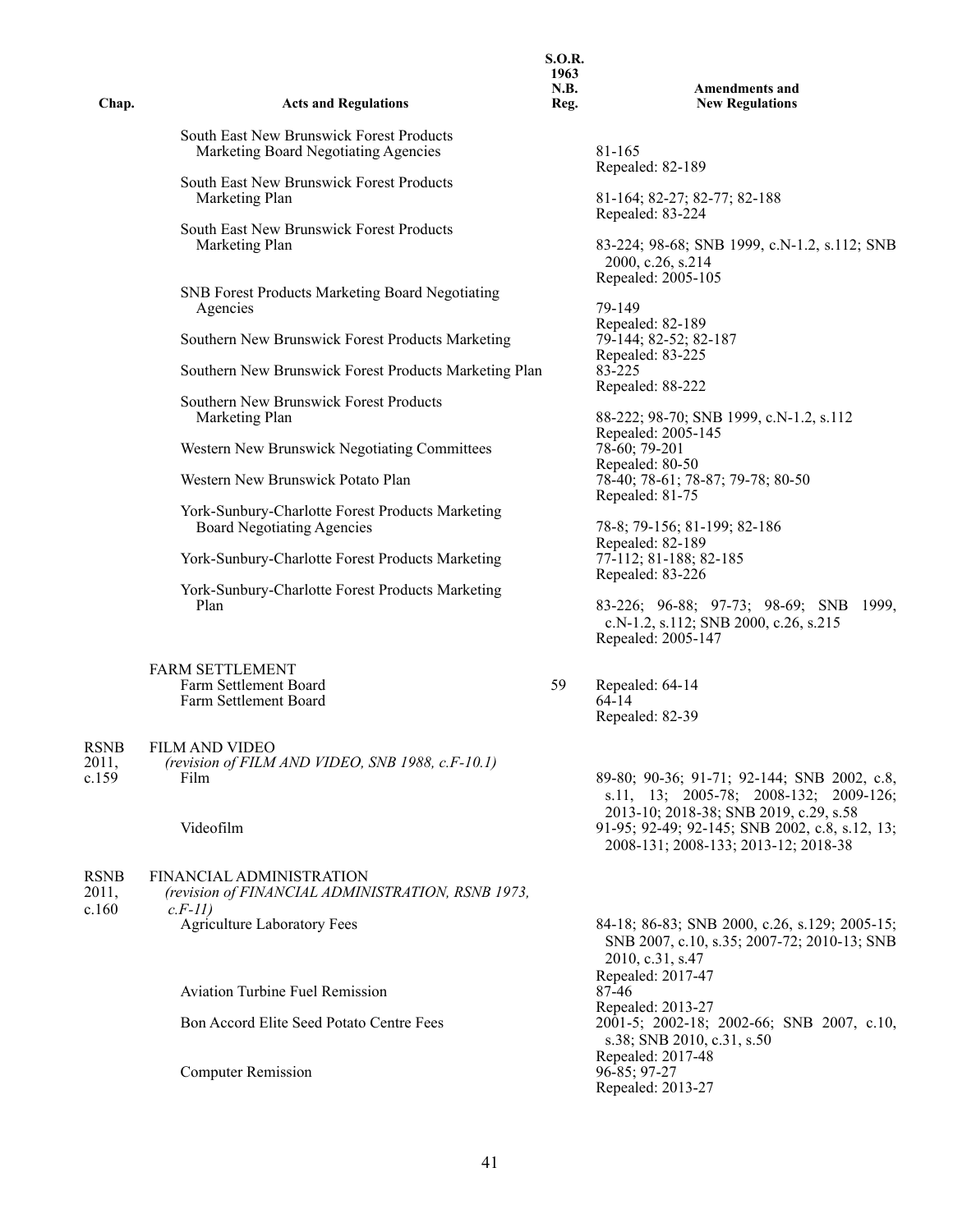| Chap. | <b>Acts and Regulations</b>                                                                                                                                                    | <b>S.O.R.</b><br>1963<br>N.B.<br>Reg. | <b>Amendments and</b><br><b>New Regulations</b>                                                                                                                                                           |
|-------|--------------------------------------------------------------------------------------------------------------------------------------------------------------------------------|---------------------------------------|-----------------------------------------------------------------------------------------------------------------------------------------------------------------------------------------------------------|
|       | Dairy Herd Analysis Service Fee                                                                                                                                                |                                       | 82-135; 85-109; SNB 2000, c.26, s.127; SNB<br>2007, c.10, s.33; SNB 2010, c.31, s.44                                                                                                                      |
|       | Fees and Rates at the Village Historique Acadien                                                                                                                               |                                       | Repealed: 2016-70<br>$20\overline{1}3-49$<br>Repealed: 2014-65                                                                                                                                            |
|       | Fees for Admission into Properties of<br>Historical Resources Administration                                                                                                   |                                       | 81-66; 82-87<br>Repealed: 82-157                                                                                                                                                                          |
|       | Fees for Admission into Properties of<br>the Heritage Branch                                                                                                                   |                                       | 82-157; 86-12; 86-52; 88-71; 90-38; 91-18;<br>91-94; 94-67; 95-87; 96-28; 97-34; 97-99;<br>98-42; 2002-44; 2003-27; 2004-58; 2005-25;<br>2006-48; 2007-51; 2009-9; 2009-67; 2011-10;<br>2013-48; 2014-132 |
|       | Fees for Assessment Services under the Judicature Act                                                                                                                          |                                       | Repealed: 2014-66<br>97-81; SNB 2000, c.26, s.133; SNB 2008, c.6,<br>s.24; SNB 2016, c.37, s.71(3); 2018-38; SNB<br>2019, c.2, s.59(3)                                                                    |
|       | Fees for Engineering Design Services                                                                                                                                           |                                       | 88-186                                                                                                                                                                                                    |
|       | Fees for Engineering Design Services and Plans                                                                                                                                 |                                       | Repealed: 90-48<br>90-48; 96-45; SNB 2000, c.26, s.131<br>Repealed: 2002-67                                                                                                                               |
|       | Fees for Services at the Dairy Laboratory                                                                                                                                      |                                       | 2005-17; SNB 2007, c.10, s.39; SNB 2010, c.31,<br>s.52; 2011-31; 2016-47<br>Repealed: 2016-69                                                                                                             |
|       | Fees for Services Provided by the Agriculture,<br>Aquaculture and Fisheries Development Board<br>Fees for Services Provided by the New<br><b>Brunswick School of Fisheries</b> |                                       | 88-187; SNB 2016, c.28, s.30; 2018-38<br>$90 - 5$                                                                                                                                                         |
|       | Fees for Services Provided under the Bulk Sales Act                                                                                                                            |                                       | Repealed: 2013-27<br>88-77; 93-140<br>Repealed: SNB 2004, c.23, s.3                                                                                                                                       |
|       | Fees for Services Provided under the                                                                                                                                           |                                       |                                                                                                                                                                                                           |
|       | <b>Business Corporations Act</b><br>Fees for Services Provided under the Companies Act                                                                                         |                                       | 85-208; 91-149; 2018-38<br>80-137; 81-64; 81-181                                                                                                                                                          |
|       | Fees for Services Provided under the Companies Act<br>Fees for Services Provided under the Fish and Wildlife Act                                                               |                                       | Repealed: 82-156<br>82-156; 85-211; 91-148; 2018-38<br>94-86                                                                                                                                              |
|       | Fees for Services Provided under the Fish Inspection Act<br>Fees for Services Provided under the                                                                               |                                       | Repealed: 2003-53<br>$90-61$ ; 2018-38                                                                                                                                                                    |
|       | Limited Partnership Act<br>Fees for Services Provided under the Liquor Control Act<br>Fees for Services Provided under the                                                     |                                       | 85-209; 91-150; 2018-38<br>84-200; 2018-38                                                                                                                                                                |
|       | Off-Road Vehicle Act<br>Fees for Services Provided under the                                                                                                                   |                                       | 85-205; 88-274; 91-73; 92-65; SNB 2003, c.7,<br>s.33; 2004-116; 2009-36; 2018-38                                                                                                                          |
|       | Partnerships and Business Names Registration Act<br>Fees for Services Provided under the Recording of Evidence                                                                 |                                       | 85-210; 91-151; 2018-38                                                                                                                                                                                   |
|       | by Sound Recording Machine Act                                                                                                                                                 |                                       | 84-39<br>Repealed: 2009-148                                                                                                                                                                               |
|       | Fees for Statements of Property Tax Accounts<br>and Document Recovery                                                                                                          |                                       | 2012-48                                                                                                                                                                                                   |
|       | Fees for the Firearm Safety and Conservation Education<br>Program<br>Fees for the Provision of Environmental Information                                                       |                                       | 2003-53; 2018-38<br>2002-1; SNB 2006, c.16, s.72; 2012-28;<br>SNB 2012, c.39, s.71; 2018-38; SNB<br>2020,<br>$c.25$ , $s.52(3)$                                                                           |
|       | Fees for the Provision of Mapping, Photographic and Other<br>Services                                                                                                          |                                       | 2006-8; 2012-41; SNB 2016, c.37, s.71(4); SNB<br>2019, c.29, s.178(2)                                                                                                                                     |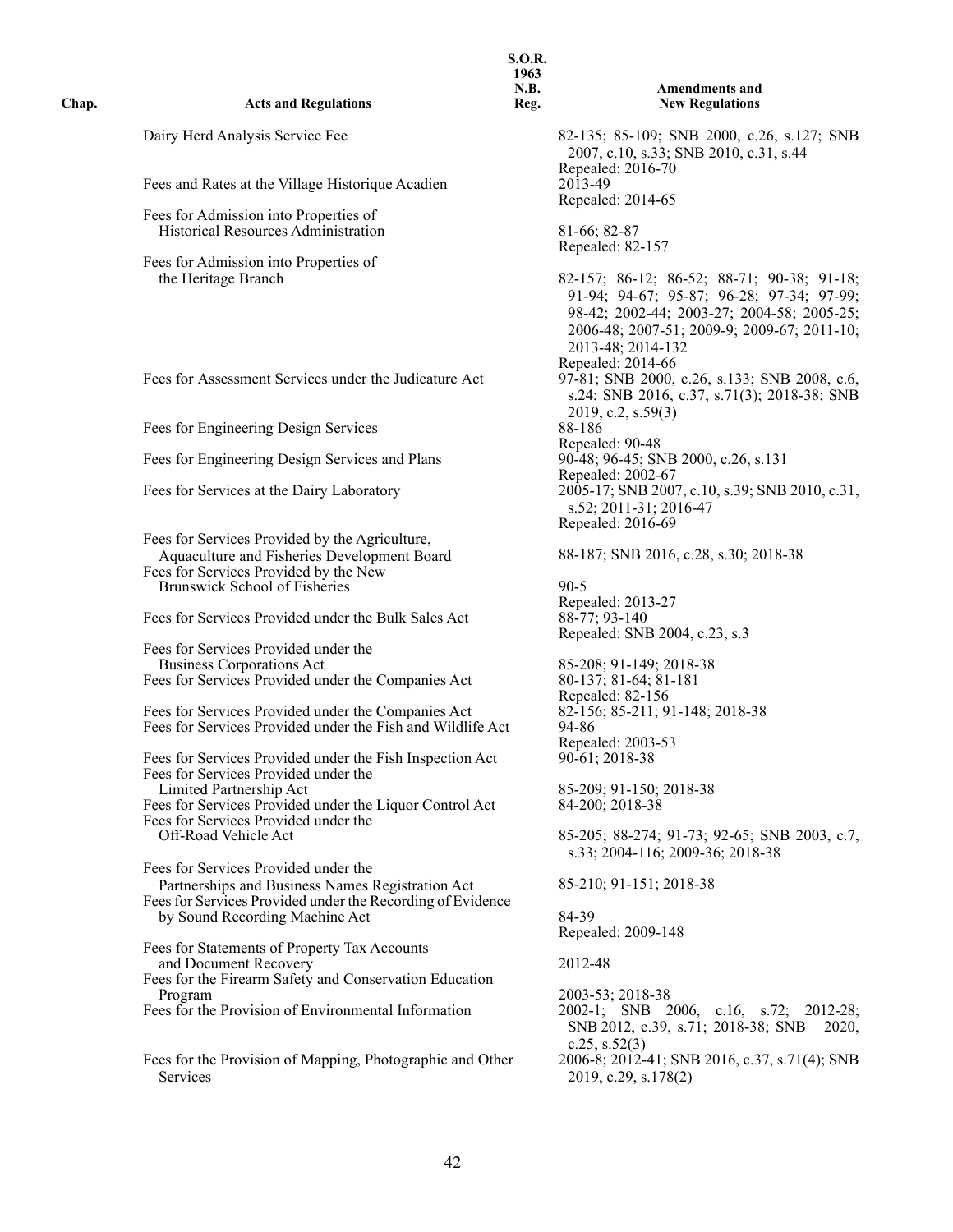| Chap. | <b>Acts and Regulations</b>                                       | <b>S.O.R.</b><br>1963<br><b>N.B.</b><br>Reg. | <b>Amendments and</b><br><b>New Regulations</b>                                                                                                                                                                                                                                                                                                                                                                                                                                                                                                                                                                                                                                                                |
|-------|-------------------------------------------------------------------|----------------------------------------------|----------------------------------------------------------------------------------------------------------------------------------------------------------------------------------------------------------------------------------------------------------------------------------------------------------------------------------------------------------------------------------------------------------------------------------------------------------------------------------------------------------------------------------------------------------------------------------------------------------------------------------------------------------------------------------------------------------------|
|       | Fees for Veterinary Services                                      |                                              | 86-32; 88-190; 89-161; 90-106; 91-46; 93-90;<br>95-34; 96-44; SNB 2000, c.26, s.130; 2001-3;<br>2002-16; 2005-16; SNB 2007, c.10, s.36;<br>2009-43; 2009-57; 2010-5; SNB 2010, c.31,                                                                                                                                                                                                                                                                                                                                                                                                                                                                                                                           |
|       | Fees in Relation to Highway Advertisements                        |                                              | s.48; 2012-8; 2021-38<br>2001-26; SNB 2010, c.31, s.51; 2013-51;<br>2018-67                                                                                                                                                                                                                                                                                                                                                                                                                                                                                                                                                                                                                                    |
|       | Forestry Industry Remission                                       |                                              | 2007-2; SNB 2010, c.31, s.53                                                                                                                                                                                                                                                                                                                                                                                                                                                                                                                                                                                                                                                                                   |
|       | Forestry Industry Remission                                       |                                              | Repealed: 2013-27<br>2009-63; SNB 2012, c.39, s.72<br>Repealed: 2013-27                                                                                                                                                                                                                                                                                                                                                                                                                                                                                                                                                                                                                                        |
|       | General                                                           |                                              | $72 - 26$                                                                                                                                                                                                                                                                                                                                                                                                                                                                                                                                                                                                                                                                                                      |
|       | General                                                           |                                              | Repealed: 72-39<br>72-39; 72-44; 73-11; 73-87; 75-53; 75-56;<br>76-65; 76-89; 76-124; 76-149; 78-55; 78-150;<br>79-103; 79-186; 80-126; 82-150; 83-75;<br>83-157                                                                                                                                                                                                                                                                                                                                                                                                                                                                                                                                               |
|       | General                                                           |                                              | Repealed: 83-227<br>83-227; 85-27; 85-158; 85-164; 86-105; 87-147;<br>88-14; 88-27; 88-34; SNB 1988, c.11, s.7(b), 8,<br>9; 88-138; 89-50; 89-69; 89-75; SNB 1989,<br>c.55, s.8(b), (g), 9(b), (g); 90-28; 90-70; 92-59;<br>93-179; 93-188; 94-32; 94-60; 94-103; 94-151;<br>95-134; 96-24; 96-43; 97-60; SNB 1998, c.41,<br>s.55; 98-99; SNB 2000, c.26, s.128; 2001-74;<br>2001-78; SNB 2001, c.41, s.9; SNB 2003, c.23,<br>s.3; 2003-34; SNB 2004, c.20, s.25; 2005-66;<br>2005-117; 2005-137; 2006-19; SNB 2006,<br>c.16, s.71; SNB 2007, c. 10, s.34; 2007-14;<br>2008-43; SNB 2008, c.6, s.23; SNB 2010, c.31,<br>s.46; 2011-45; SNB 2012, c.39, s.70; SNB<br>2012, c.52, s.23; SNB 2013, c.42, s.9; SNB |
|       | Inventory                                                         |                                              | 2015, c.2, s.64; SNB 2015, c.44, s.95(2); SNB<br>2016, c.37, s.71(1); SNB 2017, c.20, s.70;<br>2018-38; SNB 2019, c.2, s.59(1); SNB 2019,<br>c.29, s.60, 178(1); SNB 2020, c.25, s.52(1)<br>74-105<br>Repealed: 84-60                                                                                                                                                                                                                                                                                                                                                                                                                                                                                          |
|       | Inventory                                                         |                                              | 84-60<br>Repealed: SNB 1996, c.9, s.6                                                                                                                                                                                                                                                                                                                                                                                                                                                                                                                                                                                                                                                                          |
|       | New Brunswick Provincial Nominee Program                          |                                              |                                                                                                                                                                                                                                                                                                                                                                                                                                                                                                                                                                                                                                                                                                                |
|       | <b>Application Fees</b><br>Photo Identification Card Fee          |                                              | 2012-36<br>95-74; SNB 2000, c.26, s.132; 2009-35; 2012-<br>85; 2015-42; SNB 2016, c.37, s.71(2); SNB<br>2019, c.2, s.59(2); SNB 2020, c.25, s.52(2)                                                                                                                                                                                                                                                                                                                                                                                                                                                                                                                                                            |
|       | <b>Plant Propagation Centre Fees</b>                              |                                              | 2001-4; 2002-17; SNB 2007, c.10, s.37; SNB                                                                                                                                                                                                                                                                                                                                                                                                                                                                                                                                                                                                                                                                     |
|       | Remission                                                         |                                              | 2010, c.31, s.49; 2018-38; 2020-10<br>76-121                                                                                                                                                                                                                                                                                                                                                                                                                                                                                                                                                                                                                                                                   |
|       | Remission                                                         |                                              | Repealed: 82-39<br>80-132                                                                                                                                                                                                                                                                                                                                                                                                                                                                                                                                                                                                                                                                                      |
|       | Residence Rental                                                  |                                              | Repealed: 81-139<br>77-75                                                                                                                                                                                                                                                                                                                                                                                                                                                                                                                                                                                                                                                                                      |
|       | Residence Rental                                                  |                                              | Repealed: 83-62<br>83-62; SNB 2010, c.31, s.45; SNB 2012, c.39,<br>s.69; SNB 2015, c.44, s.95(1); 2018-38                                                                                                                                                                                                                                                                                                                                                                                                                                                                                                                                                                                                      |
|       | Tuition Fee for the New Brunswick<br>School of Medical Technology |                                              | 81-91<br>Repealed: 83-19                                                                                                                                                                                                                                                                                                                                                                                                                                                                                                                                                                                                                                                                                       |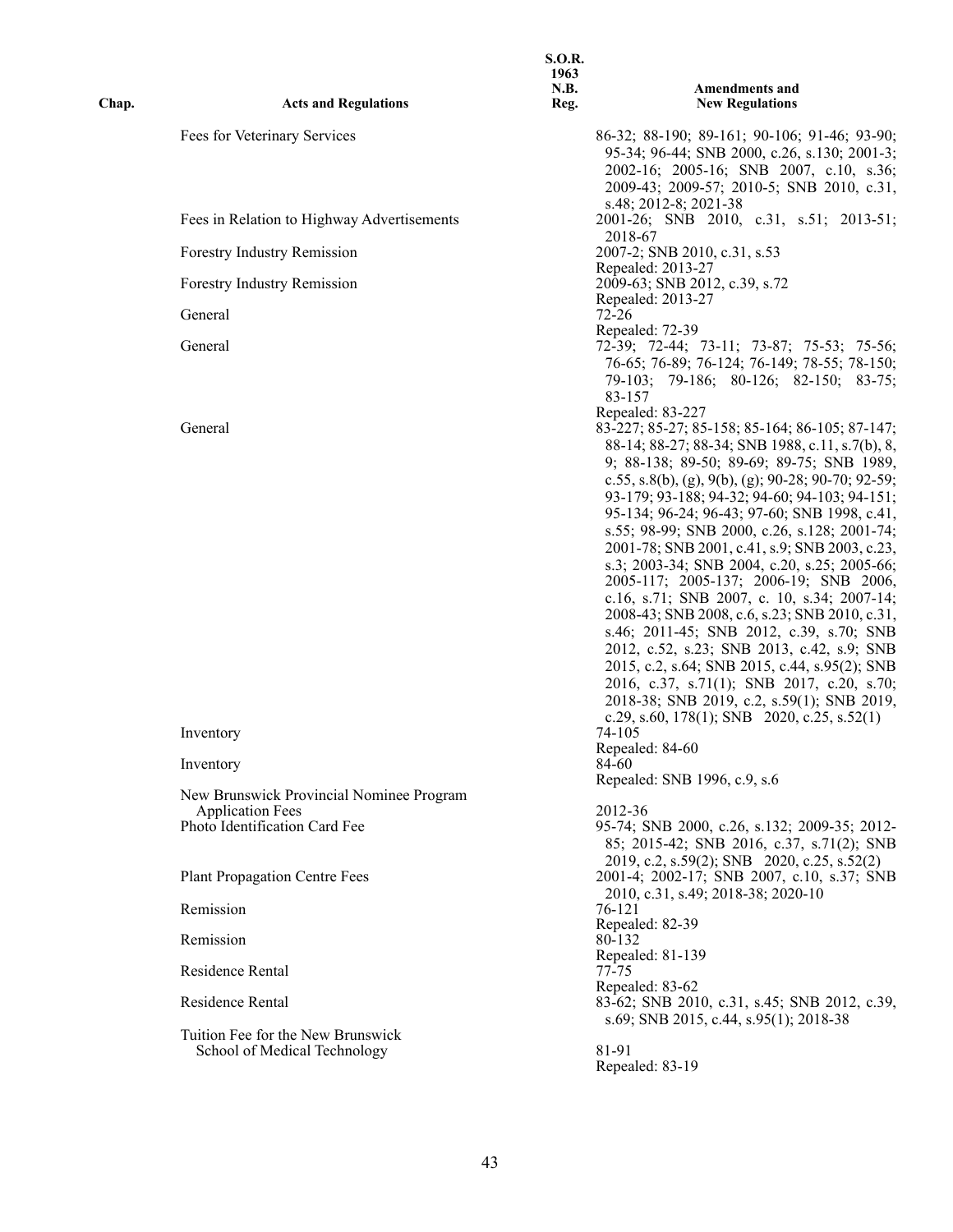| Chap.                             | <b>Acts and Regulations</b>                                                                                                            | <b>S.O.R.</b><br>1963<br><b>N.B.</b> | <b>Amendments and</b>                                                                                             |
|-----------------------------------|----------------------------------------------------------------------------------------------------------------------------------------|--------------------------------------|-------------------------------------------------------------------------------------------------------------------|
|                                   |                                                                                                                                        | Reg.                                 | <b>New Regulations</b>                                                                                            |
|                                   | Tuition Fee for the New Brunswick<br>School of Medical Technology                                                                      |                                      | 83-19; 83-136; 84-224; 85-2; SNB 2012, c.39,<br>s.68<br>Repealed: 2013-27                                         |
| <b>SNB</b><br>2013,<br>c.30       | FINANCIAL AND CONSUMER SERVICES COMMISSION<br>Financial and Consumer Services Tribunal<br>Rule-making Procedure                        |                                      | 2018-69<br>2014-18; 2015-43                                                                                       |
| <b>SNB</b><br>1987,<br>$c.F-11.1$ | FINANCIAL CORPORATION CAPITAL TAX<br>General                                                                                           |                                      | 87-141; 88-128; 2003-41; 2012-63; 2016-48;<br>2017-26                                                             |
| <b>SNB</b><br>2009,<br>$c.F-12.5$ | FIREFIGHTERS' COMPENSATION<br>General                                                                                                  |                                      | 2009-72; SNB 2015, c.22, s.2; SNB 2016, c.48,<br>s.18                                                             |
| <b>RSNB</b><br>1973,<br>$c.F-13$  | <b>FIRE PREVENTION</b><br>Assessment of Insurance Companies<br>Assessment of Insurance Companies<br>Fire Extinguisher Salesman License | 60<br>61                             | Repealed: 81-159<br>81-159<br>72-20; 78-125                                                                       |
|                                   | Fire Extinguisher Salesman Licence                                                                                                     |                                      | Repealed: 82-62<br>82-62; 84-94; 2005-58; 2011-22; 2014-6; SNB                                                    |
|                                   | Fire Extinguisher Servicing                                                                                                            |                                      | 2017, c.20, s.73<br>82-239; 84-95; 85-160; 86-65; 91-179; 2008-75;<br>2011-23; 2011-66; SNB 2016, c.37, s.74; SNB |
|                                   | Fire Prevention and Inspection                                                                                                         |                                      | 2019, c.2, s.61; SNB 2020, c.25, s.54; 2021-14<br>76-14; 76-29; 76-33; 76-109; 78-18; 78-41;<br>80-165            |
|                                   | Fire Prevention and Inspection                                                                                                         |                                      | Repealed: 82-20<br>82-20; 86-63; 91-178; 97-31; 2008-71; 2008-73;<br>2011-64; 2014-107; 2021-13                   |
|                                   | Plan Review Fees<br><b>Smoke Alarms and Smoke Detectors</b>                                                                            |                                      | 2009-25; 2011-24<br>81-82; 82-21                                                                                  |
|                                   | <b>Smoke Alarms and Smoke Detectors</b>                                                                                                |                                      | Repealed: 82-95<br>82-95; 84-111; 86-64; 91-180; 2008-74; 2011-65<br>Repealed: 2014-5                             |
| <b>RSNB</b><br>1973,<br>$c.F-14$  | <b>FIREWORKS CONTROL</b><br><b>Fireworks Control</b>                                                                                   |                                      | 69-89<br>Repealed: 81-124                                                                                         |
|                                   | <b>FISCAL INQUIRIES</b><br>Rules of Procedure                                                                                          | 62                                   | Repealed: 82-39                                                                                                   |
| <b>SNB</b><br>2014<br>c.63        | FISCAL TRANSPARENCY AND ACCOUNTABILITY<br>Disclosure Statement                                                                         |                                      | 2014-68<br>Repealed: SNB 2015, c.6, s.2(2)                                                                        |
| <b>SNB</b><br>1980,<br>$c.F-14.1$ | FISH AND WILDLIFE<br>Exotic Wildlife<br><b>Fish Ponds</b>                                                                              |                                      | 92-74; 2004-83; 2009-18<br>83-181<br>Repealed: 91-158                                                             |
|                                   | Forensic Analysis<br>Fur Harvesting                                                                                                    |                                      | 2005-138; 2012-95<br>80-151; 81-122; 82-163; 83-182<br>Repealed: 84-124                                           |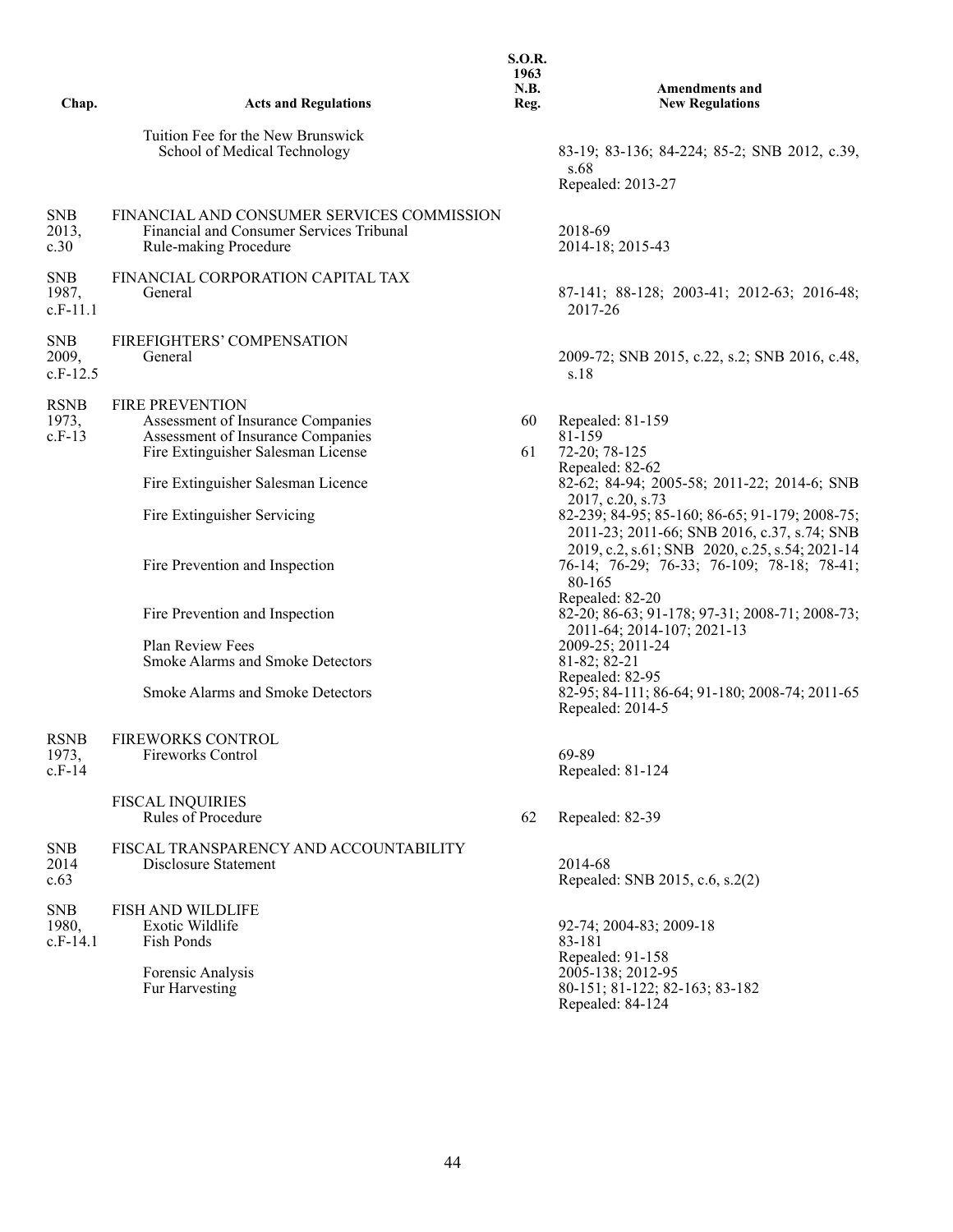|       |                               | 1963<br>N.B. | <b>Amendments and</b>                                                                                               |
|-------|-------------------------------|--------------|---------------------------------------------------------------------------------------------------------------------|
| Chap. | <b>Acts and Regulations</b>   | Reg.         | <b>New Regulations</b>                                                                                              |
|       | Fur Harvesting                |              | 84-124; 86-175; 88-223; 89-184; 90-127;<br>91-168; 92-121; 92-122; 93-161; 94-61;                                   |
|       |                               |              | 94-120; 95-157; 96-110; 97-116; 97-142; SNB                                                                         |
|       |                               |              | 2001, c.18, s.16; 2001-60; 2002-9; 2002-74;                                                                         |
|       |                               |              | SNB 2004, c.20, s.27; 2004-79; 2004-148;<br>$2007-41;$<br>$2008 - 114;$<br>$2006 - 70$ ;<br>$2009-60$ ;             |
|       |                               |              | 2009-122; 2010-94; 2011-25; 2011-51; 2012-80;                                                                       |
|       |                               |              | 2014-57; 2014-122; 2015-20; 2015-33; 2016-3;                                                                        |
|       |                               |              | 2016-42; SNB 2016, c.37, s.76(1); 2019-18;                                                                          |
|       |                               |              | 2020-15; SNB 2021, c.12, s.8; 2021-55                                                                               |
|       | Game Bird Farm Licence        |              | 2007-75; 2011-30                                                                                                    |
|       | General Angling               |              | 81-52; 81-135; 82-72<br>Repealed: 82-103                                                                            |
|       | <b>General Angling</b>        |              | 82-103; 83-67; 84-123; 85-42; 85-102; 86-86;                                                                        |
|       |                               |              | 87-33; 87-86; 88-173; 88-275; 89-38; 89-82;                                                                         |
|       |                               |              | 90-102; 91-84; 93-109; 94-44; 95-67; 96-17;                                                                         |
|       |                               |              | 97-115; 99-28; 99-42; 2001-21; SNB 2001,                                                                            |
|       |                               |              | c.18, s.16; $2002-8$ ; $2002-39$ ;<br>$2004 - 29$ :                                                                 |
|       |                               |              | $2004 - 78$ ; $2004 - 146$ ;<br>$2006-49;$<br>$2009 - 58;$                                                          |
|       |                               |              | 2009-153;<br>$2010 - 12;$<br>$2011 - 75$ ;<br>$2014-16;$<br>$2015-5;$<br>$2014-53$ ; $2014-121$ ;<br>$2014 - 125$ ; |
|       |                               |              | 2016-45; 2020-39; 2021-36                                                                                           |
|       | Hook and Release              |              | 81-83                                                                                                               |
|       |                               |              | Repealed: 82-158                                                                                                    |
|       | Hunter Orange                 |              | 81-58; 91-181; 95-142; 2004-88; 2021-57                                                                             |
|       | Hunting                       |              | 80-109; 81-51; 82-121; 82-198; 82-205; 83-118<br>Repealed: 84-133                                                   |
|       | Hunting                       |              | 84-133; 84-213; 85-135; 86-46; 87-26; 87-120;                                                                       |
|       |                               |              | 88-212; 88-224; 89-39; 89-172; 89-178; 90-49;                                                                       |
|       |                               |              | 91-169; 92-137; 93-162; 94-46; 94-117;                                                                              |
|       |                               |              | 95-120; 95-139; 96-18; 97-4; 97-95; 97-96;<br>97-117; 99-43; 99-67; SNB 2001, c.18, s.16;                           |
|       |                               |              | 2001-54; 2002-10; 2003-5; 2003-77; 2004-85;                                                                         |
|       |                               |              | $2007-42;$<br>$2004 - 147$ ;<br>$2005-5;$<br>$2007 - 31$ ;                                                          |
|       |                               |              | 2009-59; 2009-154; 2010-20; 2010-35;                                                                                |
|       |                               |              | $2011 - 27;$<br>$2010 - 150$ ;<br>2011-52;<br>$2012 - 79;$                                                          |
|       |                               |              | 2014-58;<br>2014-73;<br>2014-127;<br>$2015 - 54$ :                                                                  |
|       |                               |              | 2016-43; 2016-52; 2017-2; 2018-1; 2018-56;<br>SNB 2019, c.29, s.65; 2020-16; 2020-38;                               |
|       |                               |              | 2021-35; 2021-54; 2021-60                                                                                           |
|       | Hunting and Fishing Guides    |              | 2011-70; 2021-31                                                                                                    |
|       | Moose Hunting                 |              | 81-59; 83-119; 84-219; 88-177; 89-81; 90-107;                                                                       |
|       |                               |              | 92-75; 93-119<br>Repealed: 94-47                                                                                    |
|       | Moose Hunting                 |              | 94-47; 95-119; 96-63; 97-97; 97-118; SNB 2001,                                                                      |
|       |                               |              | c.18, s.16; 2002-11; SNB 2004, c.20, s.28;                                                                          |
|       |                               |              | 2004-149; 2009-61; 2009-155;<br>$2004 - 80$ ;                                                                       |
|       |                               |              | 2011-26; 2011-34; 2011-53; 2013-61; 2014-17;                                                                        |
|       |                               |              | 2014-52; 2014-72; 2015-6; 2016-44; 2018-2;<br>2018-57; 2019-8; 2019-26; 2021-61; 2022-18;                           |
|       |                               |              | 2022-20                                                                                                             |
|       | Nuisance Wildlife Control     |              | 97-141; 2004-24; SNB 2004, c.20, s.29;                                                                              |
|       |                               |              | 2004-81; 2011-29; 2014-124                                                                                          |
|       | <b>Pheasant Preserves</b>     |              | 84-125; 89-56; 93-86; 2004-86; 2011-28;                                                                             |
|       | Posting of Signs on Land      |              | 2014-123<br>89-106; 95-143; 2004-84                                                                                 |
|       | <b>Registration Procedure</b> |              | 2015-4; 2016-41; SNB 2016, c.37, s.76(3);                                                                           |
|       |                               |              | 2017-1; 2018-58; SNB 2019, c.2, s.63;                                                                               |
|       |                               |              | SNB 2020, c.25, s.57; 2021-29                                                                                       |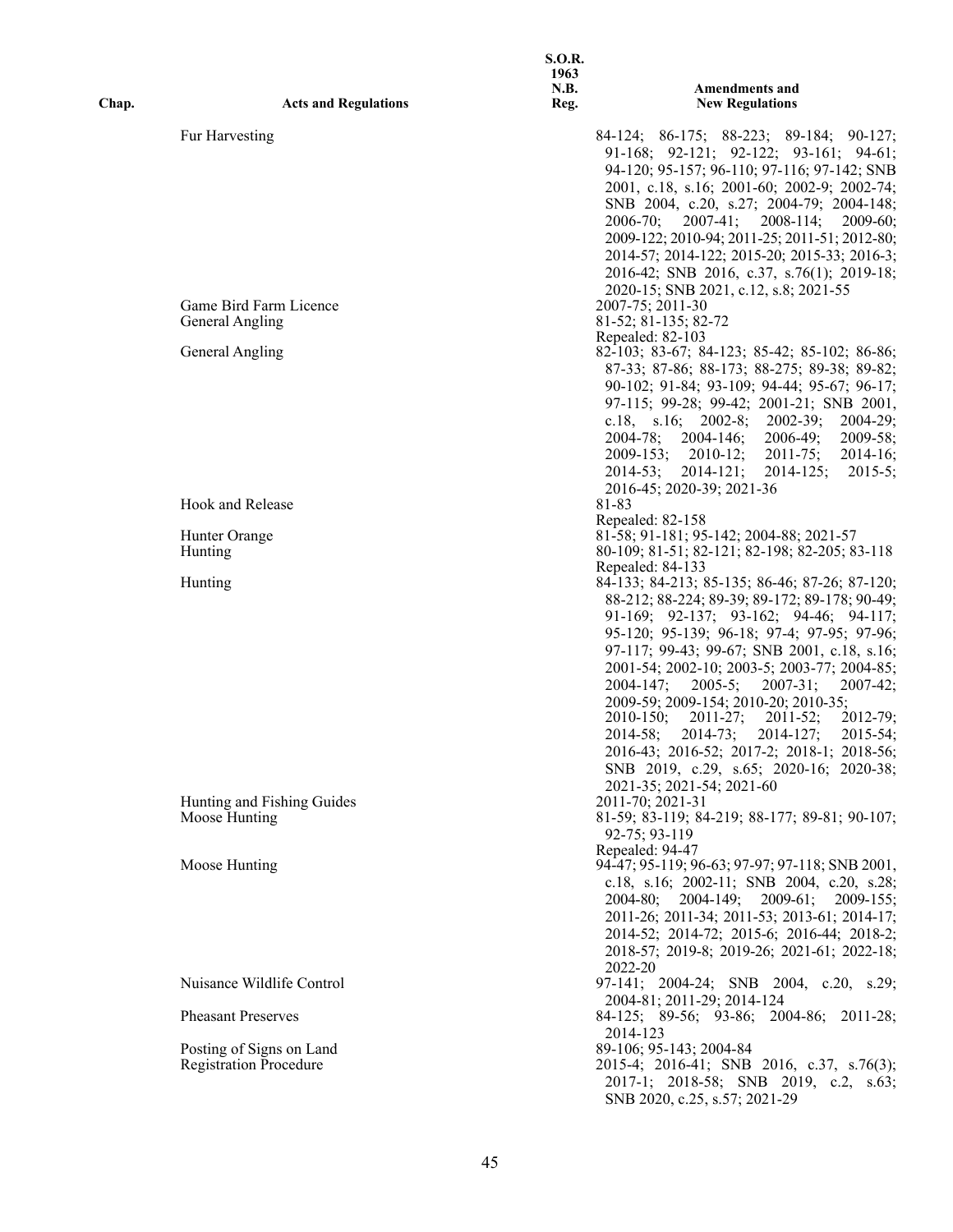| Chap.                               | <b>Acts and Regulations</b>                                                                                                   | 1963<br>N.B.<br>Reg. | <b>Amendments and</b><br><b>New Regulations</b>                                                                                                         |
|-------------------------------------|-------------------------------------------------------------------------------------------------------------------------------|----------------------|---------------------------------------------------------------------------------------------------------------------------------------------------------|
|                                     | Species Identification                                                                                                        |                      | 84-1; 92-76; 2004-87                                                                                                                                    |
|                                     | Wild Turkey Hunting                                                                                                           |                      | Repealed: 2005-138<br>2021-30                                                                                                                           |
|                                     | Wildlife Refuges and Wildlife Management Areas                                                                                |                      | 82-4; 82-145; 91-167<br>Repealed: 94-43                                                                                                                 |
|                                     | Wildlife Refuges and Wildlife Management Areas                                                                                |                      | 94-43; 96-74; 2001-63; 2004-15; 2004-82;<br>2006-37                                                                                                     |
|                                     | Wildlife Trust Fund and Wildlife Council                                                                                      |                      | 2002-6; 2004-77; 2004-150; 2013-40; SNB<br>2016, c.37, s.76(2)                                                                                          |
| <b>RSNB</b><br>1973,<br>$c.F-15$    | <b>FISHERIES</b><br>Angling Licenses                                                                                          |                      | 72-45; 72-71; 73-8; 74-36<br>Repealed: 75-16                                                                                                            |
|                                     | <b>Angling Licenses</b>                                                                                                       |                      | $75 - 16$ ; 75-26<br>Repealed: 76-25                                                                                                                    |
|                                     | Angling Licenses                                                                                                              |                      | 76-25; 76-46; 77-16; 78-21; 79-20; 79-93;<br>79-174                                                                                                     |
|                                     | Conditions and Restrictions Concerning Fishery Leases<br>Fishery Lease                                                        | 63                   | Repealed: 80-39<br>Repealed: 72-37<br>72-37                                                                                                             |
|                                     | <b>Fishery Lease</b>                                                                                                          |                      | Repealed: 79-187<br>79-187                                                                                                                              |
|                                     | Fish Ponds                                                                                                                    |                      | Repealed: 84-272<br>69-86                                                                                                                               |
|                                     | General<br>General                                                                                                            | 64                   | Repealed: 83-181<br>Repealed: 64-9<br>64-9                                                                                                              |
|                                     | General                                                                                                                       |                      | Expired: $65-11A$<br>65-11A; 65-13B                                                                                                                     |
|                                     | General                                                                                                                       |                      | Expired: 66-11<br>$65-26; 65-39$                                                                                                                        |
|                                     | General                                                                                                                       |                      | Repealed: 81-124<br>$66-11$ ; 66-13                                                                                                                     |
|                                     | General                                                                                                                       |                      | Expired: 67-39<br>67-39; 68-15; 68-33; 68-69; 69-20<br>Repealed: 70-38                                                                                  |
|                                     | General                                                                                                                       |                      | $69-26$<br>Repealed: 70-38                                                                                                                              |
|                                     | General                                                                                                                       |                      | 70-38<br>Repealed: 71-11                                                                                                                                |
|                                     | General                                                                                                                       |                      | 71-11<br>Repealed: 72-45                                                                                                                                |
|                                     | General Angling                                                                                                               |                      | $80-39; 80-66$<br>Repealed: 81-52                                                                                                                       |
| <b>SNB</b><br>2009,<br>$c.F-15.001$ | FISHERIES AND AQUACULTURE DEVELOPMENT<br>(formerly FISHERIES DEVELOPMENT, SNB 1977, c.F-15.1)<br><b>Fisheries Development</b> |                      | 78-31; 78-143; 79-125; 79-195; 80-111                                                                                                                   |
|                                     | General                                                                                                                       |                      | Repealed: 84-166<br>84-166; 88-244; 92-79; 93-133; 93-134;<br>2007-58; 2009-91; 2010-126; SNB 2016, c.37,<br>s.77; 2018-5; SNB 2019, c.29, s.66; 2020-5 |
| <b>SNB</b><br>1982,<br>$c.F-15.01$  | <b>FISHERIES BARGAINING</b><br>The Court of Queen's Bench of New Brunswick Forms<br>General                                   |                      | 84-2; SNB 2001, c.44, s.21<br>83-183; 84-182; SNB 1998, c.41, s.58; SNB<br>2000, c.26, s.137; SNB 2006, c.16, s.74; SNB                                 |
|                                     | Rules of Procedure of the Board<br>Species of Fish                                                                            |                      | 2007, c.10, s.42<br>82-199; SNB 2001, c.44, s.20<br>82-190; 83-174                                                                                      |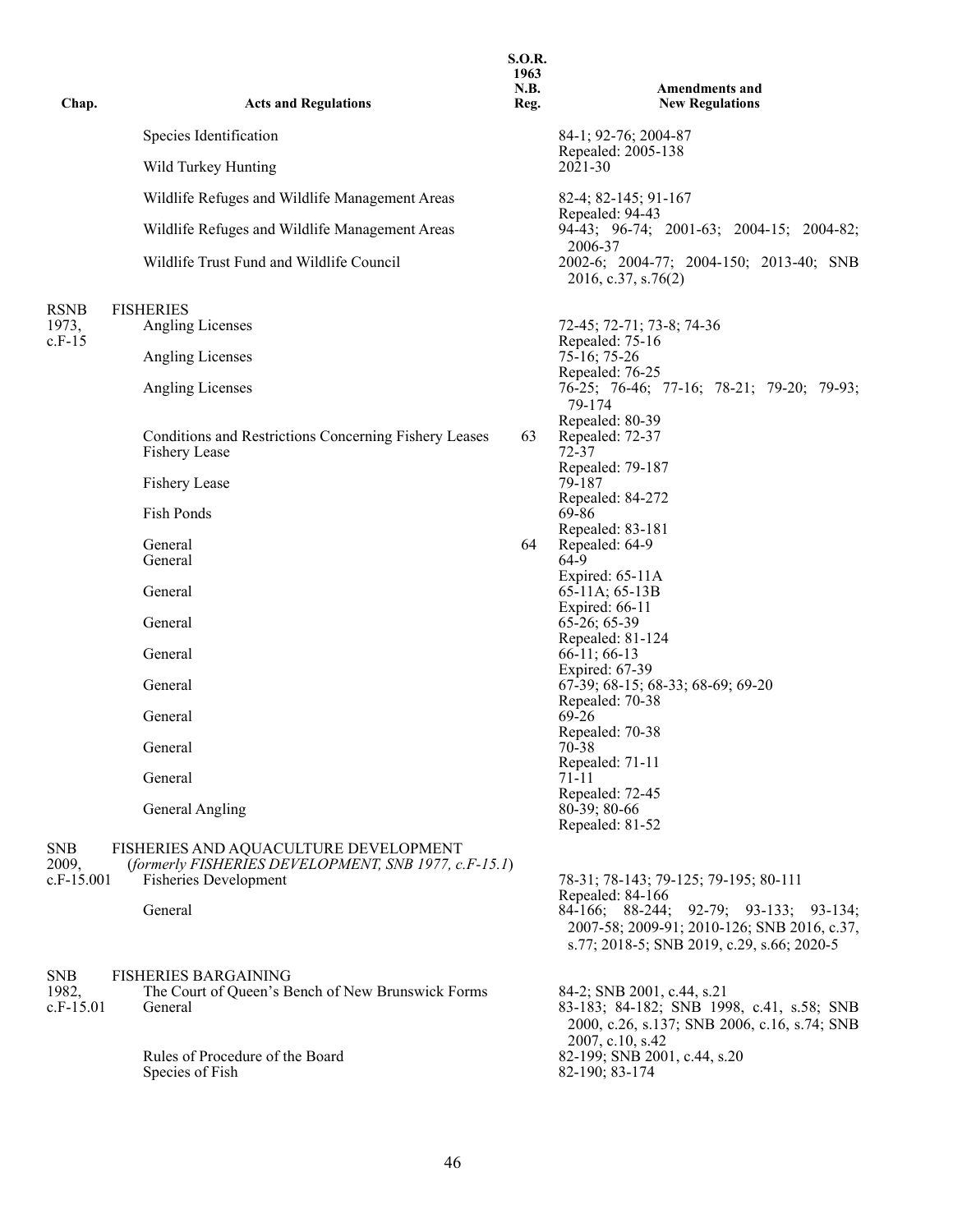**S.O.R. 1963 N.B. Reg.**

**Chap. Acts and Regulations**

**Amendments and New Regulations**

| <b>SNB</b><br>1977,<br>$c.F-15.1$ | <b>FISHERIES DEVELOPMENT</b><br>(see FISHERIES AND AQUACULTURE DEVELOPMENT,<br>SNB, 2009, c.F-15.001)                             |    |                                                                                                         |
|-----------------------------------|-----------------------------------------------------------------------------------------------------------------------------------|----|---------------------------------------------------------------------------------------------------------|
| <b>RSNB</b><br>1973,<br>$c.F-16$  | <b>FISHERMEN'S LOAN</b><br>General                                                                                                | 65 | 64-8; 69-47; 69-53; 70-45; 71-69; 76-110<br>Repealed: 81-124                                            |
| <b>RSNB</b><br>1973,<br>$c.F-17$  | <b>FISHERMEN'S UNION</b><br>Forms                                                                                                 |    | 74-169<br>Repealed: 82-214                                                                              |
| <b>RSNB</b><br>1973,<br>$c.F-18$  | <b>FISH INSPECTION</b><br>General                                                                                                 |    | $67-103$ ; $67-116$ ; $71-122$ ; $79-33$ ; $80-62$ ; $80-106$ ;<br>80-171                               |
|                                   | General                                                                                                                           |    | Repealed: 84-24<br>84-24; 85-33; SNB 2000, c.26, s.140; 2009-55<br>Repealed: SNB 1998, c.P-22.4, s.73.1 |
|                                   | <b>Salmon Marking</b>                                                                                                             |    | 80-54; 81-69; 82-104; 83-91; 84-25                                                                      |
|                                   | <b>Salmon Marking</b>                                                                                                             |    | Repealed: 84-132<br>84-132; 85-23; 86-21; 90-62<br>Repealed: 95-55                                      |
| <b>SNB</b>                        | <b>FISH PROCESSING</b>                                                                                                            |    |                                                                                                         |
| 1982,                             | Crab Processing                                                                                                                   |    | 82-91; 83-20; 84-214; 85-52<br>Repealed: 88-276                                                         |
| $c.F-18.01$                       | General                                                                                                                           |    | 88-276; 95-84<br>Repealed: SNB 2006, c.S-5.3, s.85                                                      |
|                                   | <b>FOREIGN RESIDENT CORPORATIONS</b>                                                                                              |    |                                                                                                         |
|                                   | Fees                                                                                                                              |    | $64-12$<br>Repealed: 82-214                                                                             |
| <b>RSNB</b><br>2014,<br>c.109     | <b>FOREIGN RESIDENT CORPORATIONS</b><br>(revision of FOREIGN RESIDENT CORPORATIONS, SNB<br>$1984, c.F-19.1)$<br>General           |    | 84-274; 92-16; SNB 2015, c.5, s.4                                                                       |
|                                   | <b>FOREST FIRES</b>                                                                                                               |    |                                                                                                         |
|                                   | General                                                                                                                           | 66 | Repealed: 66-21                                                                                         |
|                                   | General                                                                                                                           |    | 66-21; 66-28<br>Repealed: 67-34                                                                         |
|                                   | General                                                                                                                           |    | 67-34<br>Repealed: 70-42                                                                                |
| <b>RSNB</b><br>2014<br>c.110,     | <b>FOREST FIRES</b><br>(revision of FOREST FIRES, RSNB 1973, c.F-20)<br>General                                                   |    | 70-42<br>Repealed: 84-204                                                                               |
|                                   | General                                                                                                                           |    | 84-204; 2003-46; 2009-50; 2015-52; SNB 2017,<br>c.20, s.74                                              |
| <b>RSNB</b><br>2012,<br>c.105     | <b>FOREST PRODUCTS</b><br>(revision of FOREST PRODUCTS, RSNB 1973, c.F-21)<br>Arbitration<br><b>Commission Reports</b><br>General |    | 92-114; 2005-29; 2018-38<br>84-258<br>Repealed: 92-115<br>79-150                                        |
|                                   |                                                                                                                                   |    | Repealed: 84-258                                                                                        |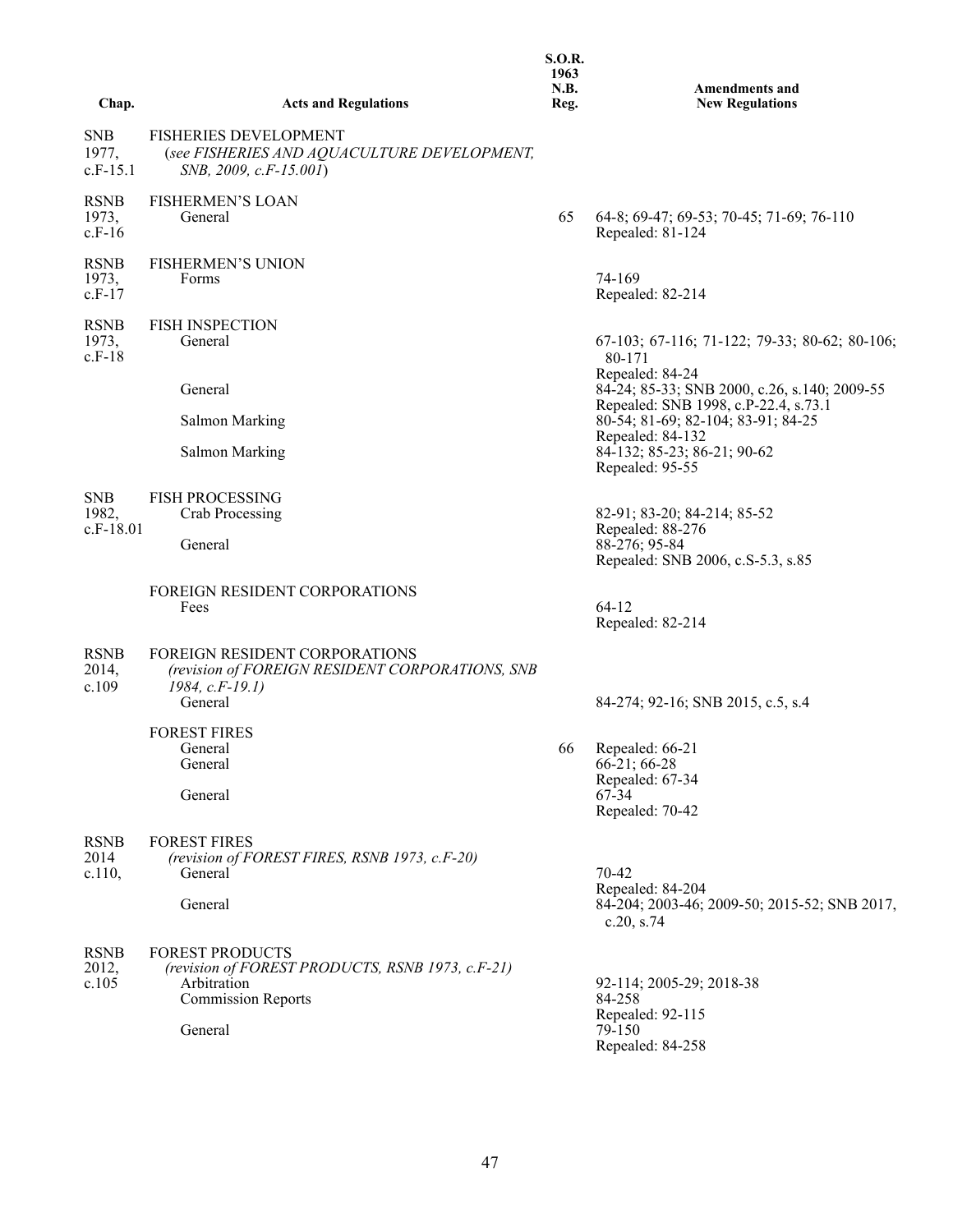| Chap.                            | <b>Acts and Regulations</b>                                                                           | 1963<br>N.B.<br>Reg. | <b>Amendments and</b><br><b>New Regulations</b>                                       |
|----------------------------------|-------------------------------------------------------------------------------------------------------|----------------------|---------------------------------------------------------------------------------------|
| <b>RSNB</b><br>1973,<br>$c.F-22$ | FOREST PRODUCTS LOANS<br>Forms<br>Forms                                                               |                      | 74-170<br>Repealed: 84-61<br>84-61<br>Repealed: 95-57                                 |
| <b>RSNB</b><br>2014,<br>c.111    | <b>FRANCHISES</b><br>(revision of FRANCHISES, SNB 2007, c.F-23.5)<br>Disclosure Document<br>Mediation |                      | 2010-92; SNB 2014, c.58, s.3; SNB 2017, c.20,<br>s.75; 2018-38<br>2010-93; 2018-38    |
|                                  | G                                                                                                     |                      |                                                                                       |
| <b>RSNB</b><br>1973,<br>$c.G-1$  | <b>GAME</b><br>Deer Registration<br>Deer Registration Stations                                        |                      | 73-39<br>Repealed: 75-35<br>70-47<br>Repealed: 71-72                                  |
|                                  | Deer Registration Stations                                                                            |                      | 71-72<br>Repealed: 73-39                                                              |
|                                  | Deer Season 1964                                                                                      |                      | 64-40<br>Repealed: 71-42; 71-70                                                       |
|                                  | Fees                                                                                                  | 67                   | 64-39; 67-117<br>Repealed: 68-92                                                      |
|                                  | Fur Harvesting                                                                                        |                      | 78-90; 78-122; 79-109<br>Repealed: 80-151                                             |
|                                  | Game Management Area                                                                                  |                      | 67A 64-49<br>Repealed: 75-55                                                          |
|                                  | Game Refuges                                                                                          | 68                   | 67-98; 69-6; 69-57; 69-79; 73-93; 73-110;<br>73-116                                   |
|                                  | Game Refuges and Management Areas                                                                     |                      | Repealed: 75-55<br>75-55; 75-87; 79-88; 80-141<br>Repealed: 82-4                      |
|                                  | Hunter Orange                                                                                         |                      | 74-88; 75-69; 78-104                                                                  |
|                                  | Hunting                                                                                               |                      | Repealed: 81-58<br>71-70; 72-72; 72-105<br>Repealed: 73-42                            |
|                                  | Hunting                                                                                               |                      | 73-42; 73-65; 74-65                                                                   |
|                                  | Hunting                                                                                               |                      | Repealed: 75-17; 75-35<br>75-35; 76-79; 76-135; 77-62; 77-78; 78-46;<br>78-105; 79-49 |
|                                  | Hunting                                                                                               |                      | Repealed: 79-108<br>79-108; 80-34                                                     |
|                                  | Moose Hunting                                                                                         |                      | Repealed: 80-109<br>$75-17; 75-27$                                                    |
|                                  | Moose Hunting                                                                                         |                      | Repealed: 76-34<br>76-34                                                              |
|                                  | Moose Hunting                                                                                         |                      | Repealed: 77-42<br>77-42; 78-42; 79-48; 79-97; 80-51                                  |
|                                  | Open Seasons                                                                                          | 69                   | Repealed: 81-59<br>$64-15$<br>Expired: 64-29                                          |
|                                  | Open Seasons                                                                                          |                      | 64-29; 64-31                                                                          |
|                                  | Open Seasons                                                                                          |                      | Expired: 65-49<br>65-49<br>Expired: 66-29                                             |
|                                  | Open Seasons                                                                                          |                      | $66-29; 67-40$                                                                        |
|                                  | Open Seasons                                                                                          |                      | Repealed: 67-78<br>67-78; 67-108; 68-27<br>Expired: 68-72                             |
|                                  | Open Seasons                                                                                          |                      | $68-72; 69-35$<br>Repealed: 69-61                                                     |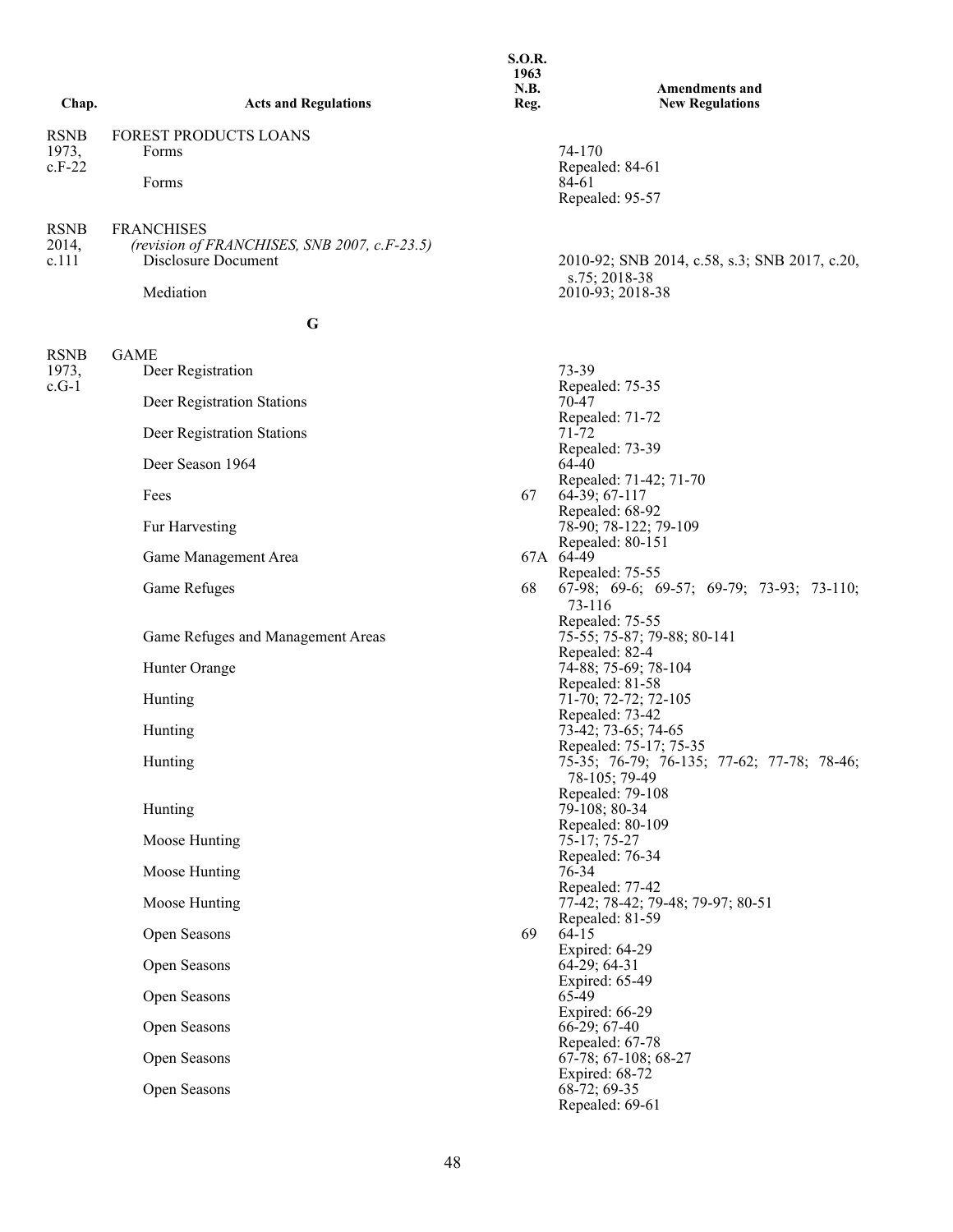| Chap.            | <b>Acts and Regulations</b>                                                              | <b>S.O.R.</b><br>1963<br>N.B.<br>Reg. | <b>Amendments and</b><br><b>New Regulations</b>                                |
|------------------|------------------------------------------------------------------------------------------|---------------------------------------|--------------------------------------------------------------------------------|
|                  | Open Seasons                                                                             |                                       | 69-61; 69-72; 70-40                                                            |
|                  | Open Seasons                                                                             |                                       | Repealed: 70-46<br>70-46; 70-61; 70-120                                        |
|                  | Open Seasons                                                                             |                                       | Repealed: 71-70<br>70-89                                                       |
|                  | Open Seasons                                                                             |                                       | Repealed: 71-70<br>71-42                                                       |
|                  | Outfitters                                                                               |                                       | Repealed: 71-70<br>$68-92; 69-80$                                              |
|                  | <b>Pheasant Shooting Preserves</b><br>Provincial Game Farms                              | 70                                    | Repealed: 72-105<br>Repealed: 84-125<br>71-62; 77-77                           |
|                  | Raccoon Season                                                                           |                                       | Repealed: 81-124<br>69-75                                                      |
|                  | Raccoon Season                                                                           |                                       | Repealed: 70-48; 71-70<br>70-48<br>Repealed: 71-70                             |
|                  | Royalties<br>Royalties                                                                   | 71                                    | Repealed: 69-78<br>69-78                                                       |
|                  | Royalties                                                                                |                                       | Repealed: 70-81<br>70-81<br>Repealed: 77-97                                    |
|                  | Trapper's License<br>Trapping                                                            |                                       | 71A Expired: 70-82<br>71-71; 72-46<br>Repealed: 72-104                         |
|                  | Trapping                                                                                 |                                       | 72-104; 73-74; 74-64; 74-94<br>Repealed: 75-86                                 |
|                  | Trapping                                                                                 |                                       | 75-86<br>Repealed: 76-115                                                      |
|                  | Trapping                                                                                 |                                       | 76-115; 77-97<br>Repealed: 78-90                                               |
|                  | <b>Trapping License</b>                                                                  |                                       | 70-82; 71-41<br>Repealed: 71-71                                                |
| ${\rm SNB}$      | <b>GAMING CONTROL</b>                                                                    |                                       |                                                                                |
| 2008,<br>c.G-1.5 | Casino<br><b>Charitable Gaming Licensees</b>                                             |                                       | 2009-24; 2009-30; 2009-69; 2015-10; SNB<br>2019, c.29, s.6; 2021-77<br>2021-79 |
|                  | New Brunswick Lotteries and Gaming Corporation<br>Registered Charitable Gaming Suppliers |                                       | 2008-110; SNB 2019, c.29, s.69; 2020-34<br>2021-78                             |
|                  | Ticket Lottery Scheme<br>Video Lottery Scheme                                            |                                       | 2008-111; SNB 2019, c.31, s.3<br>2008-112; 2009-16; 2019-42; SNB 2019, c.31,   |
|                  | Video Lottery Siteholders                                                                |                                       | s.4<br>2008-113; 2009-15; 2019-43; SNB 2019, c.31,<br>s.5                      |
|                  | GAOL<br>General                                                                          |                                       |                                                                                |
|                  | Subsidy to Municipalities                                                                | 72<br>73                              | Repealed: 82-214<br>Repealed: 82-214                                           |
| RSNB<br>1973,    | <b>GARNISHEE</b><br>Fees                                                                 |                                       | 74-172                                                                         |
| $c.G-2$          | Fees                                                                                     |                                       | Repealed: 83-111<br>83-111                                                     |
|                  | Forms                                                                                    |                                       | Repealed: SNB 2013, c.32, s.15(1)<br>74-171                                    |
|                  | Forms                                                                                    |                                       | Repealed: 84-119<br>84-119<br>Repealed: SNB 2013, c.32, s.15(2)                |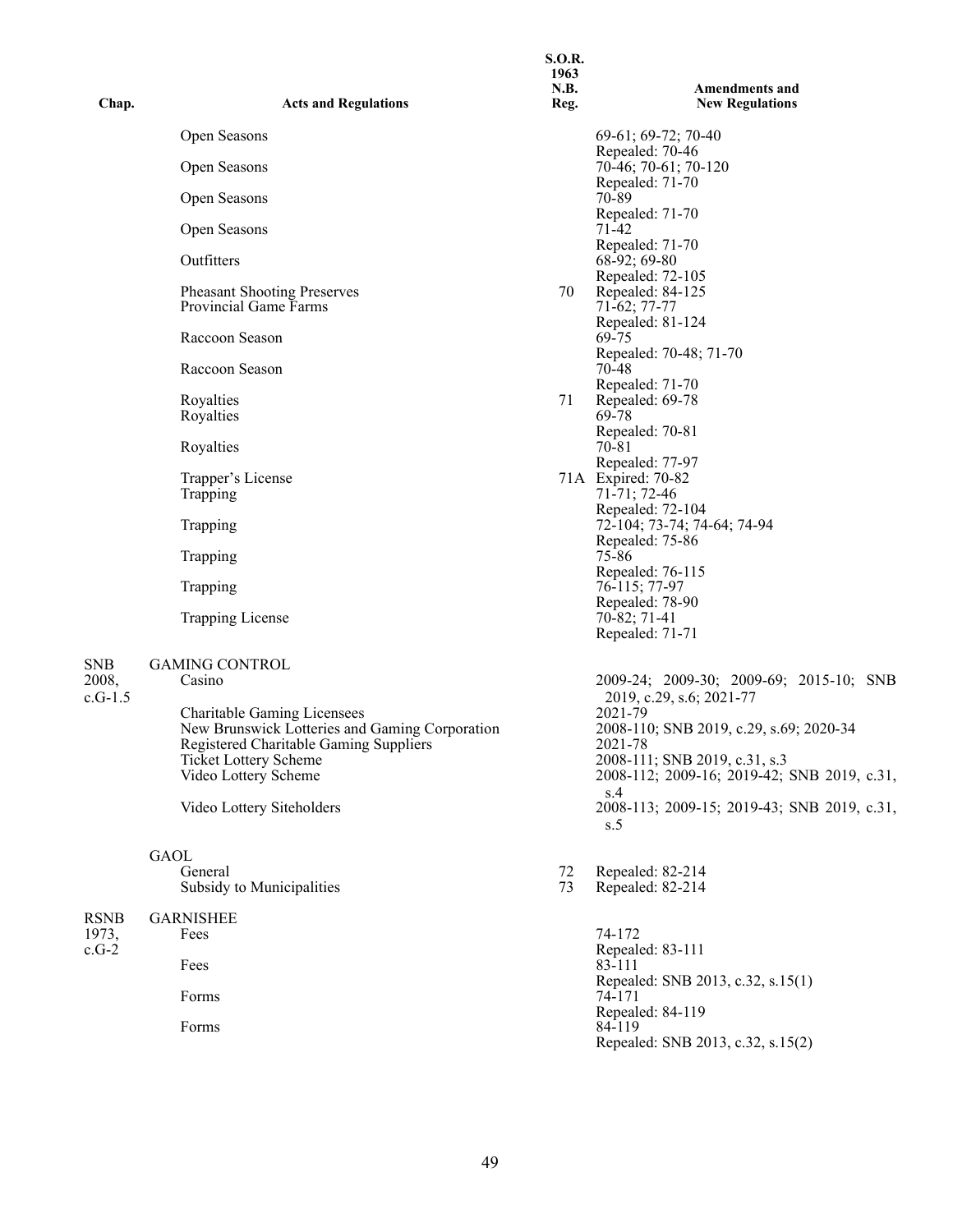| Chap.                           | <b>Acts and Regulations</b>                                                                          | <b>S.O.R.</b><br>1963<br>N.B.<br>Reg. | <b>Amendments and</b><br><b>New Regulations</b>                                                                                                                                                                                                                                                                                                                                                                                                                                                                                                                                                                                                                                                                                                                                                                                                                                                                                                                                                                                  |
|---------------------------------|------------------------------------------------------------------------------------------------------|---------------------------------------|----------------------------------------------------------------------------------------------------------------------------------------------------------------------------------------------------------------------------------------------------------------------------------------------------------------------------------------------------------------------------------------------------------------------------------------------------------------------------------------------------------------------------------------------------------------------------------------------------------------------------------------------------------------------------------------------------------------------------------------------------------------------------------------------------------------------------------------------------------------------------------------------------------------------------------------------------------------------------------------------------------------------------------|
| <b>SNB</b>                      | <b>GAS DISTRIBUTION, 1999</b>                                                                        |                                       |                                                                                                                                                                                                                                                                                                                                                                                                                                                                                                                                                                                                                                                                                                                                                                                                                                                                                                                                                                                                                                  |
| 1999,                           | Gas Distribution Rules of Procedure                                                                  |                                       | 99-59                                                                                                                                                                                                                                                                                                                                                                                                                                                                                                                                                                                                                                                                                                                                                                                                                                                                                                                                                                                                                            |
| $c.G-2.11$                      | Gas Distribution and Marketers' Filing                                                               |                                       | Repealed: 2015-48<br>99-60; SNB 2000, c.26, s.144; SNB 2006, c.16,<br>s.76; SNB 2012, c.39, s.74; 2017-34; SNB                                                                                                                                                                                                                                                                                                                                                                                                                                                                                                                                                                                                                                                                                                                                                                                                                                                                                                                   |
|                                 | Gas Distribution and Marketers' Schedule of Fees<br><b>Gas Distributor Marketing</b><br>Gas Pipeline |                                       | 2017, c.20, s.77<br>2000-25<br>2003-19; 2006-24; SNB 2016, c.41, s.26(1)<br>99-61; SNB 2000, c.26, s.145                                                                                                                                                                                                                                                                                                                                                                                                                                                                                                                                                                                                                                                                                                                                                                                                                                                                                                                         |
|                                 | Gas Distribution Uniform Accounting                                                                  |                                       | Repealed: 2006-4<br>$99 - 62$                                                                                                                                                                                                                                                                                                                                                                                                                                                                                                                                                                                                                                                                                                                                                                                                                                                                                                                                                                                                    |
|                                 | Rates and Tariffs                                                                                    |                                       | Repealed: 2017-30<br>2012-49                                                                                                                                                                                                                                                                                                                                                                                                                                                                                                                                                                                                                                                                                                                                                                                                                                                                                                                                                                                                     |
|                                 | Single End Use Franchise Fee                                                                         |                                       | Repealed: SNB 2016, c.41, s.26(2)<br>2014-129                                                                                                                                                                                                                                                                                                                                                                                                                                                                                                                                                                                                                                                                                                                                                                                                                                                                                                                                                                                    |
|                                 |                                                                                                      |                                       |                                                                                                                                                                                                                                                                                                                                                                                                                                                                                                                                                                                                                                                                                                                                                                                                                                                                                                                                                                                                                                  |
| <b>RSNB</b><br>1973,<br>$c.G-3$ | <b>GASOLINE AND MOTIVE FUEL TAX</b><br>General<br>General                                            |                                       | 66-33; 68-49; 68-74; 69-36; 69-118; 70-49;<br>70-117; 71-55; 72-29; 72-40; 72-52; 74-12;<br>74-70; 76-125; 76-171; 79-119; 80-67; 80-112;<br>81-84; 81-86; 81-138; 81-167; 81-203; 82-46<br>Repealed: 82-81<br>82-81; 82-115; 82-191; 82-244; 83-49; SNB<br>1983, c.8, s.13(2); 83-114; 83-115; 83-146;<br>83-228; 84-57; 84-147; 84-244; 84-245;<br>84-297; 85-46; 85-110; 85-154; 85-199; 86-47;<br>86-90; 86-97; 86-147; 86-187; 86-188; 87-25;<br>87-76; 87-131; 87-166; 87-169; 88-52; 88-143;<br>88-213; 88-256; 89-40; 89-83; 89-130; 89-187;<br>90-30; 90-40; 90-88; 90-156; 90-158; 90-161;<br>90-171; 91-47; 91-129; 93-127; 93-169;<br>93-176; 94-143; 95-19; 95-105; 97-52; 97-76;<br>97-136; 98-28; SNB 2000, c.26, s.146;<br>2000-30; 2001-61; 2003-43; SNB 2004, c.20,<br>s.33; 2004-92; 2005-8; SNB 2007, c.10, s.45;<br>2007-73; 2009-11; 2009-93; 2010-26; SNB<br>2010, c.31, s.56; 2012-14; 2012-43; 2012-54;<br>SNB 2012, c.36, s.3; 2012-93; 2012-101; SNB<br>2012, c.54, s.8; 2013-71; 2014-137; SNB 2016, |
|                                 |                                                                                                      |                                       | c.37, s.83; 2017-43; SNB 2017, c.63, s.27;<br>SNB 2019, c.2, s.67; SNB 2019, c.29, s.183;                                                                                                                                                                                                                                                                                                                                                                                                                                                                                                                                                                                                                                                                                                                                                                                                                                                                                                                                        |
|                                 | Normal Retail Price                                                                                  |                                       | 2021-45<br>81-85; 81-143; 81-202; 82-45; 82-107; 82-183;<br>82-229; 83-48; 83-89; 83-127; 83-206; 84-42;<br>84-143; 84-227; 84-290; 85-37; 85-105;<br>85-146; 85-190; 86-44; 86-88; 86-128; 86-173;<br>$87-23;$<br>87-74; 87-128; 87-162; 88-38; 88-130; 88-199;<br>88-253; 89-15; 89-62; 89-129; 89-186; 90-25;                                                                                                                                                                                                                                                                                                                                                                                                                                                                                                                                                                                                                                                                                                                 |
|                                 | Northumberland Strait Crossing                                                                       |                                       | 90-64; 90-109; 90-157; 90-170; 91-16<br>$67 - 7$<br>Repealed: 84-296                                                                                                                                                                                                                                                                                                                                                                                                                                                                                                                                                                                                                                                                                                                                                                                                                                                                                                                                                             |
| <b>SNB</b>                      | GASOLINE, DIESEL OIL AND HOME HEATING                                                                |                                       |                                                                                                                                                                                                                                                                                                                                                                                                                                                                                                                                                                                                                                                                                                                                                                                                                                                                                                                                                                                                                                  |
| 1987,<br>$c.G-3.1$              | OIL PRICING<br>General                                                                               |                                       | 88-216; 90-97<br>Repealed: SNB 2006, c.P-8.05, s.34                                                                                                                                                                                                                                                                                                                                                                                                                                                                                                                                                                                                                                                                                                                                                                                                                                                                                                                                                                              |

General 74 64-7; 66-19A Repealed: 66-33

GASOLINE SALES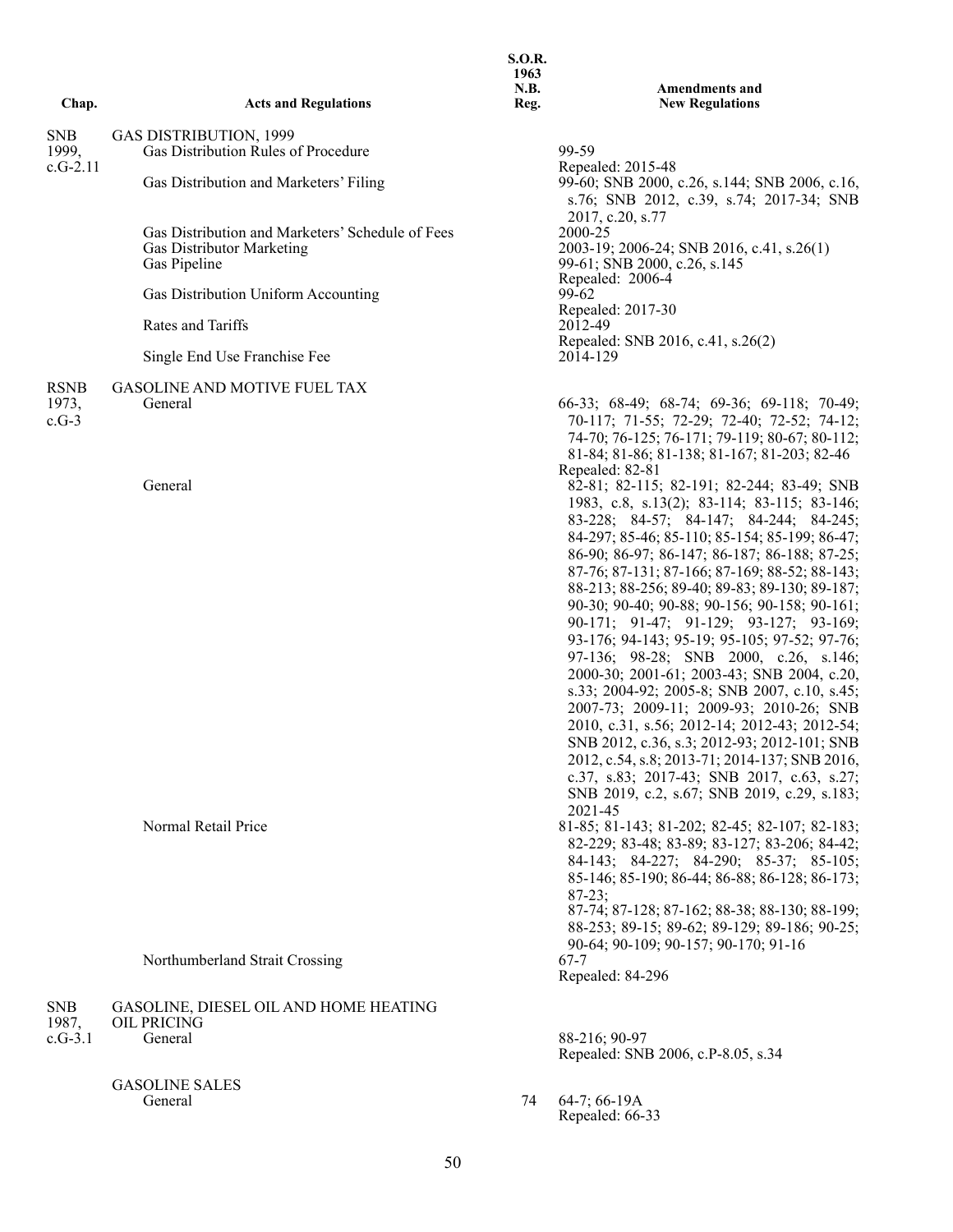| Chap.                            | <b>Acts and Regulations</b>                                                 | <b>S.O.R.</b><br>1963<br>N.B.<br>Reg. | <b>Amendments and</b><br><b>New Regulations</b>                                                                                             |
|----------------------------------|-----------------------------------------------------------------------------|---------------------------------------|---------------------------------------------------------------------------------------------------------------------------------------------|
| <b>RSNB</b><br>2011,<br>c.165    | <b>GIFT CARDS</b><br>(revision of GIFT CARDS, SNB 2008, c.G-3.5)<br>General |                                       | 2008-152                                                                                                                                    |
|                                  | <b>GIFT TAX</b><br>New Brunswick Gift Tax                                   |                                       | $73-19$<br>Repealed: 91-189                                                                                                                 |
| <b>RSNB</b><br>1973,<br>$c.G-4$  | <b>GRAND LAKE DEVELOPMENT</b><br>General<br>General                         |                                       | 69-11<br>Repealed: 84-81<br>84-81<br>Repealed: 86-126                                                                                       |
|                                  | <b>GUARANTEE</b><br>Forms                                                   |                                       | 66-38<br>Repealed: 67-60                                                                                                                    |
| <b>RSNB</b><br>1973,<br>$c.G-7$  | <b>GUARANTEE</b><br>Forms<br>General                                        |                                       | 67-60<br>Repealed: 67-82<br>$67-82; 67-99$<br>Repealed: 81-124                                                                              |
|                                  | $\mathbf H$                                                                 |                                       |                                                                                                                                             |
| <b>RSNB</b><br>1973,<br>$c.H-1$  | <b>HABEAS CORPUS</b><br>Forms                                               |                                       | 74-173                                                                                                                                      |
|                                  | Forms                                                                       |                                       | Repealed: 84-62<br>84-62<br>Repealed: SNB 2011, c.53, s.1(2)                                                                                |
| <b>SNB</b><br>1997,<br>c.H-1.01  | <b>HARMONIZED SALES TAX</b><br>Computer HST Credit                          |                                       | 97-119<br>Repealed: 2013-26                                                                                                                 |
|                                  | Existing Homes Energy Efficiency Upgrades HST Rebate                        |                                       | 2006-30; SNB 2012, c.52, s.25<br>Repealed: 2013-26                                                                                          |
|                                  | General                                                                     |                                       | 97-28; 2000-12; SNB 2003, c.7, s.36; 2006-80;<br>2010-27; 2012-33; SNB 2012, c.36, s.5;<br>2013-3; 2013-76; 2015-62; SNB 2016, c.52,<br>s.8 |
|                                  | Home Energy HST Rebate                                                      |                                       | 2006-81<br>Repealed: 2007-6                                                                                                                 |
|                                  | New Home Construction and Home Renovations HST Credit                       |                                       | $97-77$ ; 2000-44<br>Repealed: 2001-100                                                                                                     |
| <b>SNB</b><br>1990,<br>$c.H-1.1$ | HARNESS RACING COMMISSION<br>General                                        |                                       | $92 - 104$<br>Repealed: 2013-6                                                                                                              |
| <b>RSNB</b><br>1973,<br>$c.H-2$  | <b>HEALTH</b><br>Fees                                                       |                                       | 88-81<br>Repealed: 88-201                                                                                                                   |
|                                  | Fees                                                                        |                                       | 88-201; 91-116; 92-56; 93-102; 96-8; SNB<br>2000, c.26, s.150; SNB 2006, c.16, s.80; 2009-<br>54                                            |
|                                  | Fluoridation                                                                |                                       | Repealed: SNB 1998, c.P-22.4, s.73<br>$65 - 25$<br>Repealed by implication: 66-43                                                           |
|                                  | Food Service Establishments Fees                                            |                                       | Repealed: 84-283<br>83-97; 83-129                                                                                                           |
|                                  | Food Service Establishments Fees                                            |                                       | Repealed: 84-282<br>84-282<br>Repealed: 88-81                                                                                               |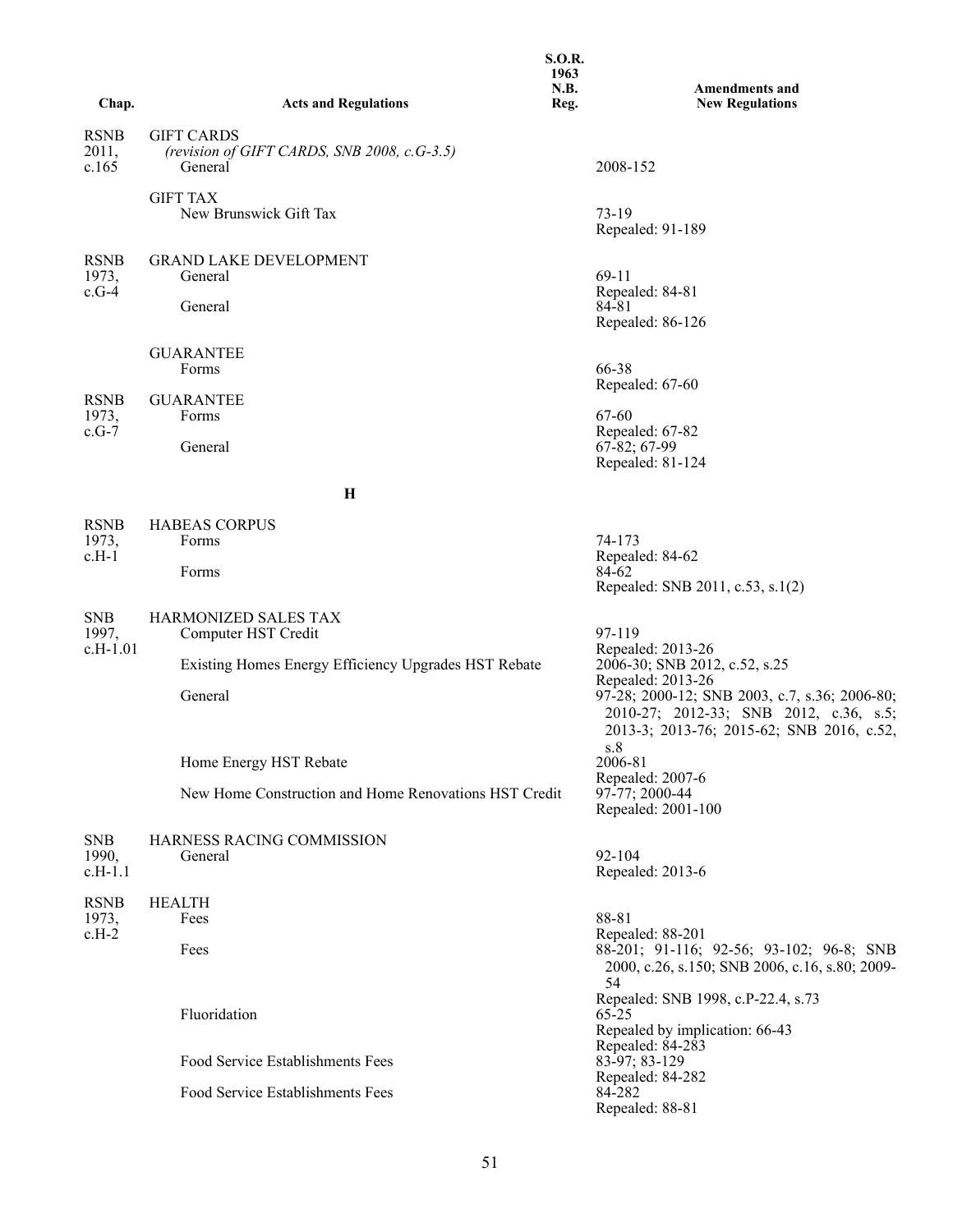| Chap.                    | <b>Acts and Regulations</b>                                                                                                           | <b>S.O.R.</b><br>1963<br>N.B.<br>Reg. | <b>Amendments and</b><br><b>New Regulations</b>                                                                                                                                                                                                                                                                                                                                                                                                                                                                                                                                                                                           |
|--------------------------|---------------------------------------------------------------------------------------------------------------------------------------|---------------------------------------|-------------------------------------------------------------------------------------------------------------------------------------------------------------------------------------------------------------------------------------------------------------------------------------------------------------------------------------------------------------------------------------------------------------------------------------------------------------------------------------------------------------------------------------------------------------------------------------------------------------------------------------------|
|                          | General                                                                                                                               | 75                                    | 64-4; 64-5; 64-7A; 64-41; 65-23; 65-42; 65-51;<br>$65-51A$ ; 66-3                                                                                                                                                                                                                                                                                                                                                                                                                                                                                                                                                                         |
|                          | General                                                                                                                               |                                       | Repealed: 66-43<br>66-43; 67-37; 67-77; 68-91; 69-104; 69-108;<br>70-33; 70-50; 71-25; 72-6; 72-13; 72-24;<br>72-34; 72-114; 73-94; 74-125; 76-2; 76-35;<br>76-53; 76-77; 76-80; 79-4; 81-182; 83-41;<br>83-97; 83-98; 83-104; 83-165; 83-237; 84-135;<br>84-205; 84-282; 84-283                                                                                                                                                                                                                                                                                                                                                          |
|                          | General                                                                                                                               |                                       | Repealed: 87-30<br>84-283; 86-66; 87-109; 88-80                                                                                                                                                                                                                                                                                                                                                                                                                                                                                                                                                                                           |
|                          | General                                                                                                                               |                                       | Repealed: 88-200<br>88-200; 89-132; 90-43; 90-137; 91-24; 91-115;<br>93-23; 93-99; 96-7; SNB 1996, c.24, s.34; SNB<br>2000, c.26, s.149; 2002-31; 2005-76; SNB<br>2006, c.16, s.79                                                                                                                                                                                                                                                                                                                                                                                                                                                        |
|                          | Nursing Homes                                                                                                                         |                                       | Repealed: SNB 1998, c.P-22.4, s.73<br>71-73; 71-79; 72-33; 73-1; 79-134                                                                                                                                                                                                                                                                                                                                                                                                                                                                                                                                                                   |
|                          | Product Selection Study Committee                                                                                                     |                                       | Repealed: 82-112<br>$72-63$                                                                                                                                                                                                                                                                                                                                                                                                                                                                                                                                                                                                               |
|                          | Study Committee on Nursing Education                                                                                                  |                                       | Repealed: 81-124<br>70-96<br>Repealed: 81-124                                                                                                                                                                                                                                                                                                                                                                                                                                                                                                                                                                                             |
| SNB<br>2016,<br>c.21     | HEALTH QUALITY AND PATIENT SAFETY<br>General                                                                                          |                                       | 2018-60                                                                                                                                                                                                                                                                                                                                                                                                                                                                                                                                                                                                                                   |
| RSNB<br>2014,<br>c.112   | <b>HEALTH SERVICES</b><br>(revision of HEALTH SERVICES, RSNB 1973, c.H-3)<br>General<br>General                                       |                                       | 71-123; 72-89; 73-88; 74-71; 74-99; 74-100;<br>74-106; 75-7; 75-18; 75-46; 75-84; 76-69;<br>76-95; 77-3; 77-23; 77-43; 77-90; 78-35;<br>79-63; 79-81; 79-94; 79-113; 80-3; 80-43;<br>80-107; 80-115; 81-29; 81-48; 81-67; 81-103;<br>81-104; 81-116; 82-63; 82-89; 83-25; 83-110;<br>83-122; 84-69<br>Repealed: 84-115<br>84-115; 84-235; 85-61; 85-90; 85-115; 85-124;<br>86-77; 87-27; 87-93; 87-138; 88-219; 88-220;<br>89-18; 89-138; 89-139; 89-162; 89-182; 92-40;<br>92-41; 92-42; 93-26; 94-152; 96-23; SNB<br>2000, c.26, s.152; 2002-32; SNB 2008, c.6,<br>s.25; 2008-77; SNB 2016, c.37, s.84; 2018-38;<br>SNB 2019, c.2, s.68 |
| SNB<br>2010,<br>c.H-4.05 | <b>HERITAGE CONSERVATION</b><br>General                                                                                               |                                       | 2010-132                                                                                                                                                                                                                                                                                                                                                                                                                                                                                                                                                                                                                                  |
| RSNB<br>2011,<br>c.169   | HIGHER EDUCATION FOUNDATION<br>(revision of HIGHER EDUCATION FOUNDATION,<br>SNB 1992, c.H-4.1)<br>Mount Allison University Foundation |                                       | 93-150                                                                                                                                                                                                                                                                                                                                                                                                                                                                                                                                                                                                                                    |
|                          | New Brunswick Community College Foundation                                                                                            |                                       | Repealed: SNB 2014, c.22, s.2<br>2005-152                                                                                                                                                                                                                                                                                                                                                                                                                                                                                                                                                                                                 |
|                          | New Brunswick Community Colleges                                                                                                      |                                       | Repealed: 2010-91<br>2010-91                                                                                                                                                                                                                                                                                                                                                                                                                                                                                                                                                                                                              |
|                          | St. Thomas University Foundation                                                                                                      |                                       | Repealed: SNB 2014, c.22, s.2<br>96-19<br>Repealed: SNB 2014, c.22, s.2                                                                                                                                                                                                                                                                                                                                                                                                                                                                                                                                                                   |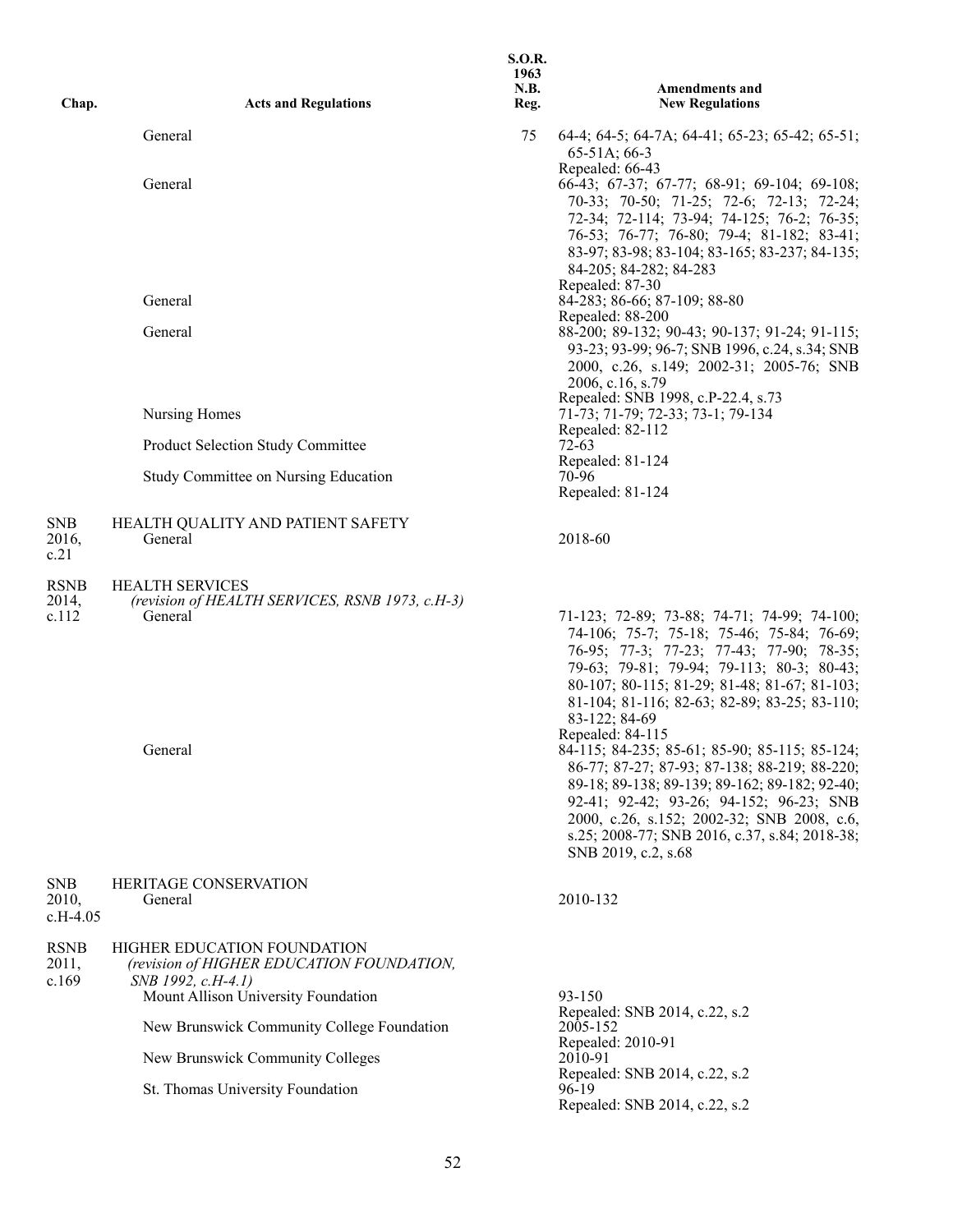| Chap.            | <b>Acts and Regulations</b>                                                                     | <b>S.O.R.</b><br>1963<br><b>N.B.</b><br>Reg. | <b>Amendments and</b><br><b>New Regulations</b>                                                                                                                                                                                                                                                                                                                                                                                                                                                                                        |
|------------------|-------------------------------------------------------------------------------------------------|----------------------------------------------|----------------------------------------------------------------------------------------------------------------------------------------------------------------------------------------------------------------------------------------------------------------------------------------------------------------------------------------------------------------------------------------------------------------------------------------------------------------------------------------------------------------------------------------|
|                  | University of New Brunswick Foundation                                                          |                                              | 93-183                                                                                                                                                                                                                                                                                                                                                                                                                                                                                                                                 |
|                  | Université de Moncton Foundation                                                                |                                              | Repealed: SNB 2014, c.22, s.2<br>97-103<br>Repealed: SNB 2014, c.22, s.2                                                                                                                                                                                                                                                                                                                                                                                                                                                               |
| <b>RSNB</b>      | <b>HIGHWAY</b>                                                                                  |                                              |                                                                                                                                                                                                                                                                                                                                                                                                                                                                                                                                        |
| 1973,<br>$c.H-5$ | Arterial Highways                                                                               |                                              | $70 - 51$<br>Repealed: 82-214                                                                                                                                                                                                                                                                                                                                                                                                                                                                                                          |
|                  | Commercial Highway Signs                                                                        |                                              | 78-91                                                                                                                                                                                                                                                                                                                                                                                                                                                                                                                                  |
|                  | Commercial Vehicle Weighing                                                                     |                                              | Repealed: 81-13<br>82-26; 85-71; 86-22; 88-257; 90-163; 91-35;<br>$93-3; 96-68$                                                                                                                                                                                                                                                                                                                                                                                                                                                        |
|                  | Commercial Vehicle Weighing<br>Controlled Access Highways                                       | 76                                           | Repealed: 98-33<br>98-33<br>68-63; 78-75<br>Repealed: 65-32                                                                                                                                                                                                                                                                                                                                                                                                                                                                            |
|                  | Controlled Access Highway                                                                       |                                              | Repealed: 84-236<br>84-126; 84-184                                                                                                                                                                                                                                                                                                                                                                                                                                                                                                     |
|                  | Controlled Access Highways<br>Controlled Access Highways in Albert County                       |                                              | Repealed: 84-236<br>84-236; 85-72; 85-73; 85-74; 85-75; 85-76;<br>85-77; 85-78; 85-79; 85-80; 85-81; 85-82;<br>85-83; 85-84; 85-85; 85-86; 85-87; 85-193;<br>85-194; 85-195; 85-196; 85-197; 85-198;<br>86-23; 86-24; 86-93; 86-165; 87-47; 87-101;<br>87-102; 87-121; 88-5; 88-11; 88-19; 88-22;<br>88-109; 88-110; 88-178; 88-179; 88-180;<br>88-181; 88-203; 88-204; 89-53; 89-58; 90-119;<br>91-194; 92-18; 92-19; 92-20; 92-21; 92-22;<br>93-7; 93-205; 94-18; 94-23<br>Repealed: 94-102<br>94-87; 2005-119; SNB 2010, c.31, s.59 |
|                  | Controlled Access Highways in Carleton County<br>Controlled Access Highways in Charlotte County |                                              | 94-88; 95-112; 97-19; 2004-105; 2008-95;<br>2010-152; SNB 2010, c.31, s.60<br>94-89; 97-67; 99-5; 2007-61;<br>2008-92;                                                                                                                                                                                                                                                                                                                                                                                                                 |
|                  |                                                                                                 |                                              | 2009-101; SNB 2010, c.31, s.61; 2012-82;<br>2014-119                                                                                                                                                                                                                                                                                                                                                                                                                                                                                   |
|                  | Controlled Access Highways in Gloucester County                                                 |                                              | 94-90; 97-53; 2003-6; 2004-104; 2006-79; SNB<br>2010, c.31, s.62; 2012-70; 2019-29                                                                                                                                                                                                                                                                                                                                                                                                                                                     |
|                  | Controlled Access Highways in Kent County<br>Controlled Access Highways in Kings County         |                                              | 94-91; SNB 2010, c.31, s.63<br>94-92; 95-109; 96-69; 98-92; 2000-54; 2002-69;<br>2004-101; 2005-120; 2007-53; SNB 2010,<br>c.31, s.64; 2016-17; 2017-37                                                                                                                                                                                                                                                                                                                                                                                |
|                  | Controlled Access Highways in Madawaska County                                                  |                                              | 94-93; 97-20; 98-48; 2000-26; 2004-102;<br>2010-40; SNB 2010, c.31, s.65                                                                                                                                                                                                                                                                                                                                                                                                                                                               |
|                  | Controlled Access Highways in Northumberland County                                             |                                              | 94-94; 96-53; 96-118; 2004-103; 2008-155;<br>2009-71; SNB 2010, c.31, s.66; 2012-71;<br>2017-31                                                                                                                                                                                                                                                                                                                                                                                                                                        |
|                  | Controlled Access Highways in Queens County                                                     |                                              | 94-95; 98-39; 2002-70; 2004-137; 2005-121;<br>SNB 2010, c.31, s.67; 2017-14                                                                                                                                                                                                                                                                                                                                                                                                                                                            |
|                  | Controlled Access Highways in Restigouche County                                                |                                              | 94-96; 96-5; 96-119; 2005-122; SNB 2010, c.31,<br>s.68                                                                                                                                                                                                                                                                                                                                                                                                                                                                                 |
|                  | Controlled Access Highways in Saint John County<br>Controlled Access Highways in Sunbury County |                                              | 94-97; 97-68; SNB 2010, c.31, s.69; 2012-99<br>94-98; 96-120; 2001-45; 2002-71; SNB 2010,<br>c.31, s.70                                                                                                                                                                                                                                                                                                                                                                                                                                |
|                  | Controlled Access Highways in Victoria County                                                   |                                              | 94-99; 97-54; 99-58; 2004-10; 2004-144;<br>2008-93; SNB 2010, c.31, s.71                                                                                                                                                                                                                                                                                                                                                                                                                                                               |
|                  | Controlled Access Highways in Westmorland County                                                |                                              | 94-100; 96-99; 97-100; 98-56; 2000-55;<br>2001-93; 2002-72; SNB 2010, c.31, s.72;<br>2020-44                                                                                                                                                                                                                                                                                                                                                                                                                                           |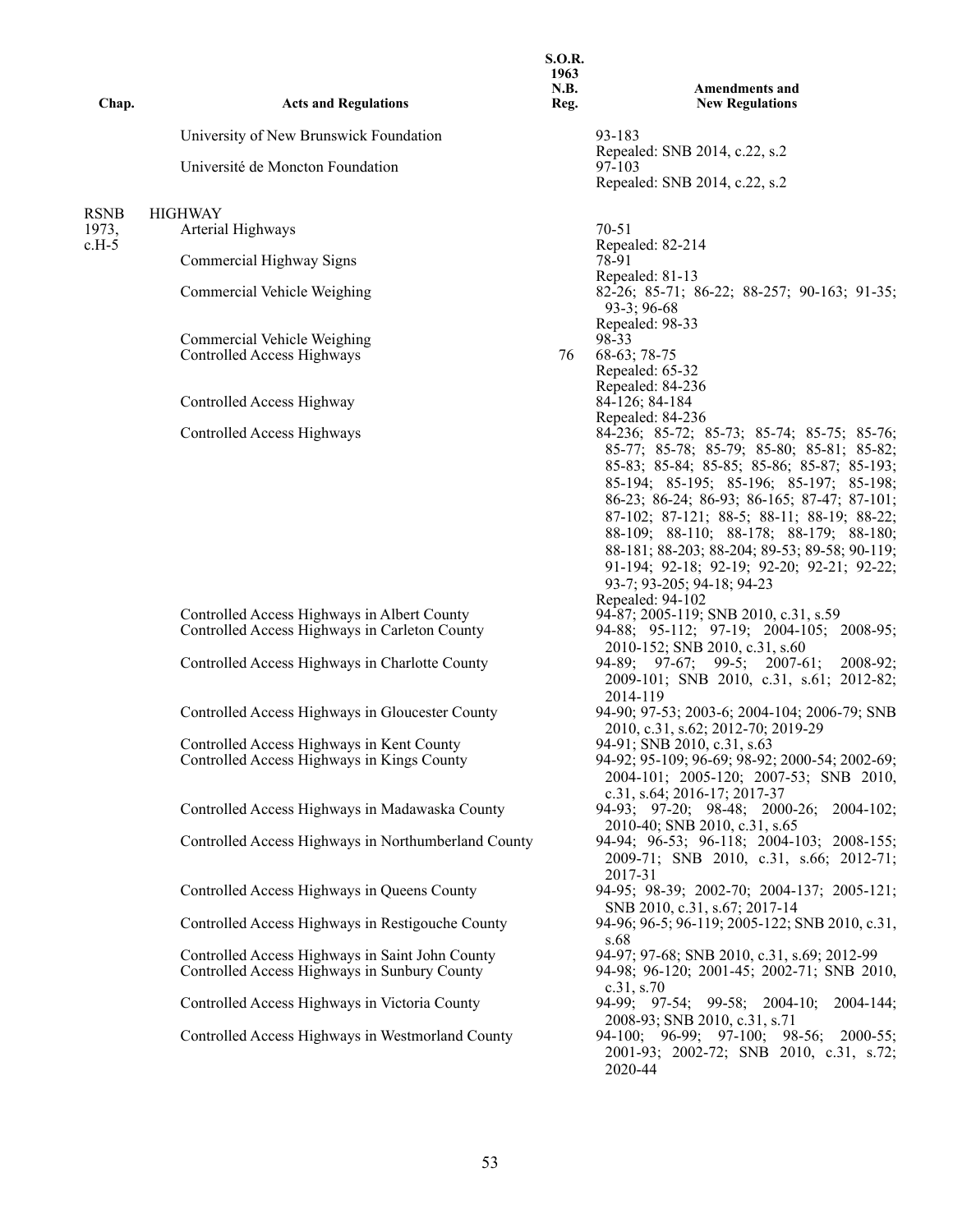| Chap.              | <b>Acts and Regulations</b>                                                 | 1963<br>N.B.<br>Reg. | <b>Amendments and</b><br><b>New Regulations</b>                                                                                                                                                                                                                                                                                                                                                                                                                                                                                                                                                                     |
|--------------------|-----------------------------------------------------------------------------|----------------------|---------------------------------------------------------------------------------------------------------------------------------------------------------------------------------------------------------------------------------------------------------------------------------------------------------------------------------------------------------------------------------------------------------------------------------------------------------------------------------------------------------------------------------------------------------------------------------------------------------------------|
|                    | Controlled Access Highways in York County                                   |                      | $94-101$ ; $97-64$ ; $98-93$ ; $2000-45$ ; $2001-44$ ;<br>2002-73; 2003-9; 2004-106;<br>$2005 - 123$ ;                                                                                                                                                                                                                                                                                                                                                                                                                                                                                                              |
|                    | <b>Control Lines</b>                                                        |                      | 2007-52; SNB 2010, c.31, s.73; 2018-55<br>69-48; 69-58; 69-60; 69-70; 69-94; 69-117;<br>69-122; 70-9; 70-52; 71-34; 71-36; 71-74;<br>71-100; 71-102; 72-41; 72-148; 73-20; 77-121;<br>78-152; 79-50; 79-82; 80-166; 80-196; 81-12                                                                                                                                                                                                                                                                                                                                                                                   |
|                    | <b>Control Lines</b>                                                        |                      | Repealed: 84-47<br>84-47; 84-183; 84-237; 85-18; 85-28; 85-126;<br>85-134; 85-145; 85-155; 85-192; 86-33; 86-92;<br>86-136; 86-137; 86-138; 86-168; 86-169;<br>87-60; 87-87; 87-94; 87-99; 87-100; 87-110;<br>87-117; 87-118; 87-139; 88-1; 88-21; 88-63;<br>88-145; 88-191; 88-202; 89-33; 89-52; 89-57;<br>89-91; 89-100; 89-119; 90-2; 90-3; 90-12;<br>90-23; 90-50; 90-111; 90-118; 90-174; 91-117;<br>91-193; 92-9; 92-50; 92-51; 92-90; 94-54;<br>94-135; 94-136; 95-44; 95-45; 95-46; 95-106;<br>96-4; 96-46; 97-18; 97-90; 97-91; 98-18;<br>98-82; 99-53; 2001-70; 2004-114; 2007-50;<br>2008-150; 2014-120 |
|                    | Designated and Classified Roads                                             |                      | $65 - 32$<br>Repealed: 70-51                                                                                                                                                                                                                                                                                                                                                                                                                                                                                                                                                                                        |
|                    | <b>Highway Advertisements</b>                                               |                      | 81-13                                                                                                                                                                                                                                                                                                                                                                                                                                                                                                                                                                                                               |
|                    | <b>Highway Advertisements</b>                                               |                      | Repealed: 84-298<br>84-298; 85-20; 86-154                                                                                                                                                                                                                                                                                                                                                                                                                                                                                                                                                                           |
|                    | <b>Highway Advertisements</b>                                               |                      | Repealed: 97-33<br>97-33                                                                                                                                                                                                                                                                                                                                                                                                                                                                                                                                                                                            |
|                    | <b>Highway Advertisements</b>                                               |                      | Repealed: 97-143<br>97-143; 2001-19; 2002-65; 2005-93; 2008-144;<br>2010-41; 2010-153; SNB 2012, c.39, s.78;<br>SNB 2012, c.52, s.27; 2013-50; SNB 2017,                                                                                                                                                                                                                                                                                                                                                                                                                                                            |
|                    | <b>Highway Signs</b>                                                        |                      | c.42, s.84; 2018-68<br>$70-34$                                                                                                                                                                                                                                                                                                                                                                                                                                                                                                                                                                                      |
|                    | Highway Usage                                                               |                      | Repealed: 78-91<br>97-137                                                                                                                                                                                                                                                                                                                                                                                                                                                                                                                                                                                           |
|                    | Highway Usage                                                               |                      | Repealed: 2010-55<br>2010-55                                                                                                                                                                                                                                                                                                                                                                                                                                                                                                                                                                                        |
|                    | Highway Weight Restrictions Exemption<br>Use of Highways<br>Use of Highways | 77                   | 79-36<br>Repealed: 82-164<br>82-164; 88-239; SNB 2010, c.31, s.58                                                                                                                                                                                                                                                                                                                                                                                                                                                                                                                                                   |
| <b>RSNB</b>        | HISTORIC SITES PROTECTION                                                   |                      |                                                                                                                                                                                                                                                                                                                                                                                                                                                                                                                                                                                                                     |
| 1973,<br>$c.H-6$   | Designations                                                                |                      | 77-37<br>Repealed: 83-196                                                                                                                                                                                                                                                                                                                                                                                                                                                                                                                                                                                           |
|                    | General                                                                     |                      | $66-57; 68-1$<br>Repealed: 83-175                                                                                                                                                                                                                                                                                                                                                                                                                                                                                                                                                                                   |
|                    | Historic and Anthropological Sites Designation                              |                      | 83-196; SNB 1998, c.41, s.63<br>Repealed: SNB 2010, c.H-4.05, s.119(3)                                                                                                                                                                                                                                                                                                                                                                                                                                                                                                                                              |
|                    | Military Compound Board                                                     |                      | 83-175; SNB 1998, c.41, s.62; SNB 2000, c.26,<br>s.155; SNB 2007, c.10, s.48                                                                                                                                                                                                                                                                                                                                                                                                                                                                                                                                        |
|                    | Military Compound Event Permit                                              |                      | Repealed: SNB 2010, c.H-4.05, s.119(2)<br>2001-34; 2005-90<br>Repealed: SNB 2010, c.H-4.05, s.119(4)                                                                                                                                                                                                                                                                                                                                                                                                                                                                                                                |
| <b>SNB</b>         | <b>HOSPITAL</b>                                                             |                      |                                                                                                                                                                                                                                                                                                                                                                                                                                                                                                                                                                                                                     |
| 1992,<br>$c.H-6.1$ | General                                                                     |                      | 92-84; 93-6; 94-10; 96-64; 99-4; SNB 1999,<br>c.11, s.5; SNB 2000, c.26, s.158; 2002-28;<br>2002-55; 2003-49; 2008-97; 2016-2; 2016-28;                                                                                                                                                                                                                                                                                                                                                                                                                                                                             |

SNB 2017, c.29, s.4; 2019-16; SNB 2019, c.12,

s.14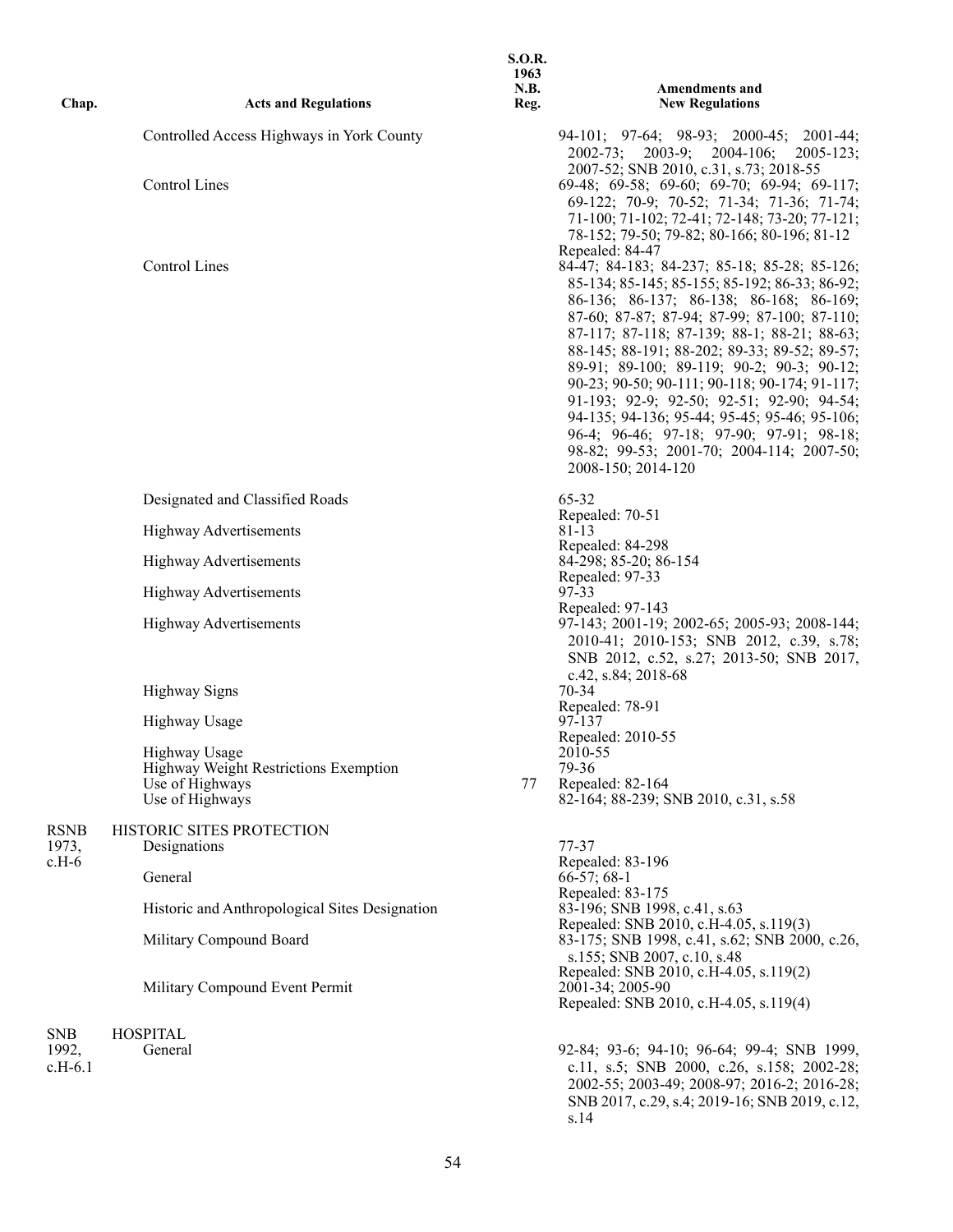| Chap.                           | <b>Acts and Regulations</b>                                                                                                                                               | <b>S.O.R.</b><br>1963<br>N.B.<br>Reg. | <b>Amendments and</b><br><b>New Regulations</b>                                                                                                                                                                                                                                                                                                                                                                                                                                                                                                                                                                                                                                                                                                                                                                                                                                                                                                                                                                                                                         |
|---------------------------------|---------------------------------------------------------------------------------------------------------------------------------------------------------------------------|---------------------------------------|-------------------------------------------------------------------------------------------------------------------------------------------------------------------------------------------------------------------------------------------------------------------------------------------------------------------------------------------------------------------------------------------------------------------------------------------------------------------------------------------------------------------------------------------------------------------------------------------------------------------------------------------------------------------------------------------------------------------------------------------------------------------------------------------------------------------------------------------------------------------------------------------------------------------------------------------------------------------------------------------------------------------------------------------------------------------------|
|                                 |                                                                                                                                                                           |                                       |                                                                                                                                                                                                                                                                                                                                                                                                                                                                                                                                                                                                                                                                                                                                                                                                                                                                                                                                                                                                                                                                         |
| <b>RSNB</b><br>1973,<br>$c.H-8$ | HOSPITAL SCHOOLS<br>General<br>General                                                                                                                                    |                                       | 64-34A; 65-19; 65-28; 65-36; 65-53A; 65-54;<br>66-44; 67-24; 67-61<br>Repealed: 69-97<br>69-97<br>Repealed: 81-132                                                                                                                                                                                                                                                                                                                                                                                                                                                                                                                                                                                                                                                                                                                                                                                                                                                                                                                                                      |
|                                 |                                                                                                                                                                           |                                       |                                                                                                                                                                                                                                                                                                                                                                                                                                                                                                                                                                                                                                                                                                                                                                                                                                                                                                                                                                                                                                                                         |
| <b>RSNB</b><br>1973,<br>$c.H-9$ | <b>HOSPITAL SERVICES</b><br>Elimination of Authorized Charges<br>General<br>General                                                                                       | 78                                    | 86-74<br>64-9A; 64-50; 65-12; 65-35; 65-38; 65-40;<br>65-50; 65-58; 66-17; 66-34; 66-37A; 66-45;<br>$67-25$ ; $67-41$ ; $67-75$ ; $67-81$ ; $68-112$ ; $69-81$ ;<br>69-111; 70-62; 70-123; 71-5; 72-14; 72-61;<br>72-88; 72-106; 72-126; 72-157; 73-77; 73-135;<br>74-115; 74-128; 74-220; 75-1; 76-3; 76-36;<br>76-57; 76-85; 76-96; 76-102; 76-116; 76-172;<br>76-173; 77-24; 77-50; 77-114; 78-43; 78-114;<br>79-71; 79-83; 79-89; 79-106; 79-163; 79-196;<br>80-9; 80-41; 80-113; 80-142; 81-8; 81-27;<br>81-45; 81-60; 81-92; 81-117; 81-129; 81-160;<br>81-178; 82-192; 82-206; 83-21; 83-99; 83-100;<br>83-152; 83-176; 84-54<br>Repealed: 84-167<br>84-167; 84-263; 84-264; 85-3; 85-4; 86-68;<br>86-75; 86-170; 87-44; 88-116; 88-129; 88-234;<br>89-76; 89-93; 89-192; 89-193; 92-58; 92-85;<br>92-117; 92-161; 93-125; 94-15; 94-147; 96-65;<br>97-21; 97-24; SNB 2000, c.26, s.160; 2002-29;<br>2002-56; 2002-89; 2003-50; SNB 2006, c.16,<br>s.86; 2009-82; 2010-63; 2010-142; 2013-32;<br>2014-55; 2016-29; SNB 2019, c.12, s.16; SNB<br>2019, c.29, s.73 |
|                                 | I                                                                                                                                                                         |                                       |                                                                                                                                                                                                                                                                                                                                                                                                                                                                                                                                                                                                                                                                                                                                                                                                                                                                                                                                                                                                                                                                         |
| <b>RSNB</b>                     | <b>INCOME TAX</b>                                                                                                                                                         |                                       |                                                                                                                                                                                                                                                                                                                                                                                                                                                                                                                                                                                                                                                                                                                                                                                                                                                                                                                                                                                                                                                                         |
| 1973,<br>$c.I-2$                | <b>Armed Forces</b><br>Collection Agreement<br>General<br>General<br>General<br>New Brunswick Film Tax Credit<br>Registered Labour-sponsored Venture Capital Corporations | 79<br>80<br>81                        | Repealed: 82-39<br>Repealed: 82-39<br>66-15; 67-5; 69-82; 70-59<br>Repealed: 72-136<br>72-136<br>Repealed: 73-70<br>73-70; 76-4; 81-61; 81-148<br>Repealed: 83-166<br>97-138; 98-36; 98-89; SNB 1998, c.41, s.65;<br>SNB 2000, c.26, s.162; SNB 2001, c.41, s.10;<br>SNB 2010, c.31, s.75<br>Repealed: SNB 2012, c.33, s.1(4)<br>93-197; 96-14; 96-124; 97-144; 98-11; 98-35;<br>99-22; 2000-18; 2000-57; 2000-62; 2001-15                                                                                                                                                                                                                                                                                                                                                                                                                                                                                                                                                                                                                                              |
|                                 |                                                                                                                                                                           |                                       | Repealed: SNB 2012, c.33, s.1(3)                                                                                                                                                                                                                                                                                                                                                                                                                                                                                                                                                                                                                                                                                                                                                                                                                                                                                                                                                                                                                                        |
|                                 | Tax Deduction<br>Tax Deduction                                                                                                                                            |                                       | 83-166; 85-29<br>Repealed: 93-100<br>93-100<br>Repealed: SNB 2012, c.33, s.1(2)                                                                                                                                                                                                                                                                                                                                                                                                                                                                                                                                                                                                                                                                                                                                                                                                                                                                                                                                                                                         |
| <b>RSNB</b><br>1973,<br>$c.I-3$ | INDUSTRIAL DEVELOPMENT AND EXPANSION<br>General                                                                                                                           | 82                                    | 66-4; 66-30; 67-70; 71-30; 73-95<br>Repealed: 81-124                                                                                                                                                                                                                                                                                                                                                                                                                                                                                                                                                                                                                                                                                                                                                                                                                                                                                                                                                                                                                    |
|                                 |                                                                                                                                                                           |                                       |                                                                                                                                                                                                                                                                                                                                                                                                                                                                                                                                                                                                                                                                                                                                                                                                                                                                                                                                                                                                                                                                         |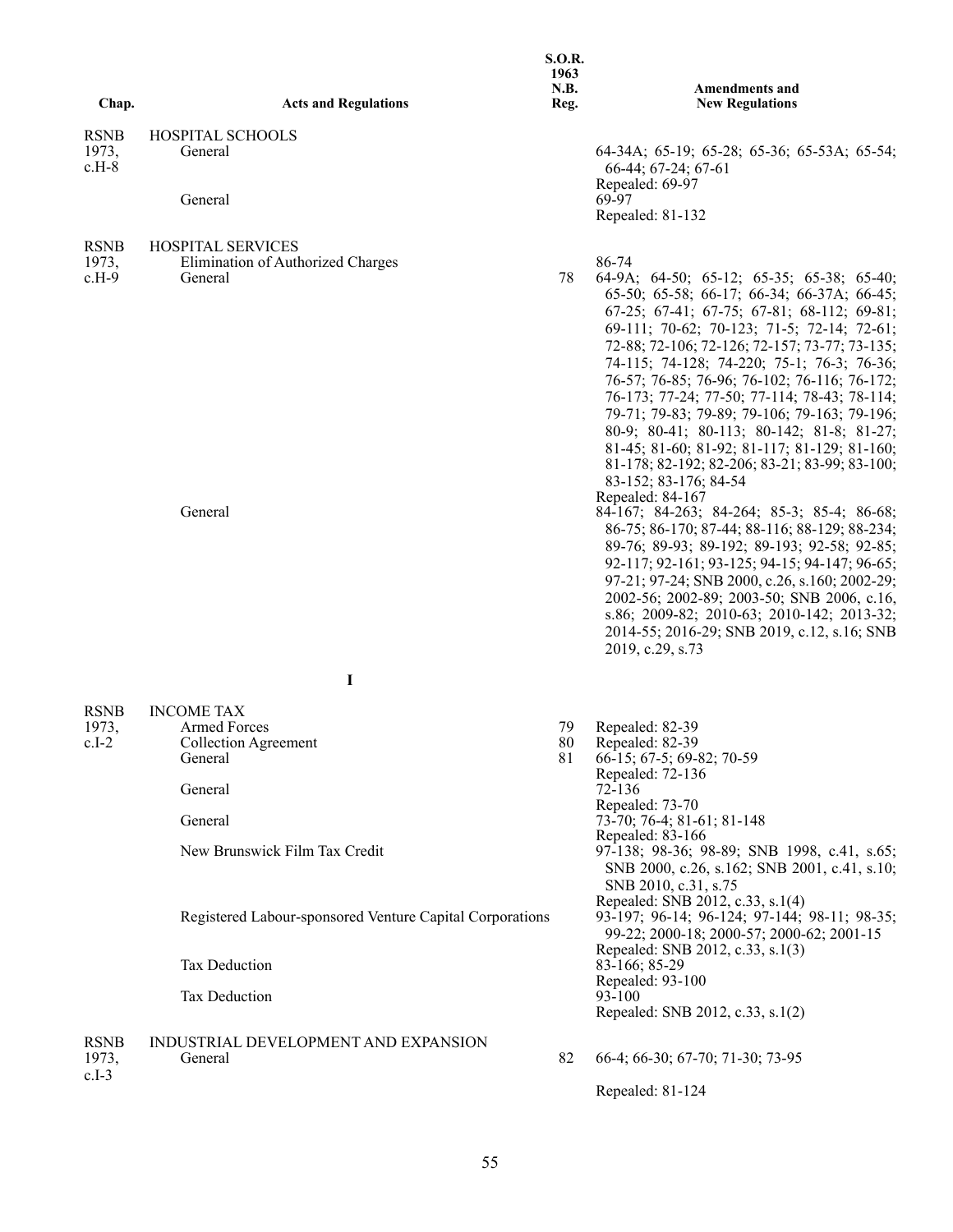| Chap.                           | <b>Acts and Regulations</b>                                                                                                       | 1963<br>N.B.<br>Reg. | <b>Amendments and</b><br><b>New Regulations</b>                                                                                                                                           |
|---------------------------------|-----------------------------------------------------------------------------------------------------------------------------------|----------------------|-------------------------------------------------------------------------------------------------------------------------------------------------------------------------------------------|
| <b>RSNB</b><br>1973,<br>$c.I-4$ | <b>INDUSTRIAL RELATIONS</b><br>Awards of Arbitrators and Arbitration Boards<br>General                                            |                      | 86-171<br>72-47<br>Repealed: 82-100<br>82-100; 88-18; SNB 1998, c.41, s.67; SNB 2000,<br>c.26, s.164; 2005-59; 2006, c.16, s.91; SNB<br>2007, c.10, s.51<br>$75 - 67$<br>Repealed: 84-272 |
|                                 | General                                                                                                                           |                      |                                                                                                                                                                                           |
|                                 | Industrial Development Sites — Designations<br>and Revocations                                                                    |                      |                                                                                                                                                                                           |
|                                 | Major Projects                                                                                                                    |                      | 90-51; 90-172; 91-171; 94-84; 94-125; 2003-21;                                                                                                                                            |
|                                 | Point Lepreau Site                                                                                                                |                      | 2006-52; 2008-6<br>84-82; 90-60<br>Repealed: SNB 2006, c.2, s.21                                                                                                                          |
|                                 | Power Sites<br>Point Lepreau                                                                                                      |                      | 75-91                                                                                                                                                                                     |
|                                 | Lorneville and Colson Cove                                                                                                        |                      | Repealed: 84-82<br>75-110                                                                                                                                                                 |
|                                 | Rules of Procedure of the Industrial Relations Board                                                                              |                      | Repealed: 82-159<br>$72 - 27$ ; 79-175                                                                                                                                                    |
|                                 | Rules of Procedure of the Industrial Relations Board                                                                              |                      | Repealed: 82-78<br>82-92; 83-204; 88-226; SNB 2006, c.16, s.90;                                                                                                                           |
|                                 | <b>Supreme Court Forms</b>                                                                                                        |                      | 2008-106<br>$72 - 55$                                                                                                                                                                     |
|                                 | The Court of Queen's Bench of New Brunswick Forms                                                                                 |                      | Repealed: 82-110<br>82-110                                                                                                                                                                |
| <b>RSNB</b><br>1973,<br>$c.I-5$ | <b>INDUSTRIAL SAFETY</b><br>Establishment<br>Establishment                                                                        | 83                   | Repealed: 65-10<br>$65-10; 66-35$                                                                                                                                                         |
|                                 | Establishment                                                                                                                     |                      | Repealed: 68-96<br>68-96; 68-108; 70-15; 70-92; 70-99; 75-111                                                                                                                             |
|                                 | Establishment                                                                                                                     |                      | Repealed: 76-72<br>76-72; 77-69; 79-5                                                                                                                                                     |
|                                 | <b>Safety Code</b>                                                                                                                |                      | Repealed: 82-214<br>65-11; 65-45; 65-45A; 65-48; 66-6; 68-66<br>Repealed: 71-21                                                                                                           |
|                                 | Safety Code                                                                                                                       |                      | 71-21; 75-41<br>Repealed: 77-1                                                                                                                                                            |
| <b>RSNB</b>                     | <b>INDUSTRIAL STANDARDS</b>                                                                                                       |                      |                                                                                                                                                                                           |
| 1973,<br>$c.I-6$                | General                                                                                                                           | 84                   | 66-36; 67-126; 68-117; 71-91<br>Repealed: 87-19                                                                                                                                           |
|                                 | Schedule of Wages and Hours and Days of Labour<br>for the Carpentry Trade in Building Construction<br>Work in the Saint John Zone |                      | 67-126                                                                                                                                                                                    |
|                                 |                                                                                                                                   |                      | Repealed: 87-19                                                                                                                                                                           |
| <b>RSNB</b><br>1973,<br>$c.I-7$ | INDUSTRIAL TRAINING AND CERTIFICATION<br>(see APPRENTICESHIP AND OCCUPATIONAL<br>CERTIFICATION, RSNB 1973, c.A-9.1)               |                      |                                                                                                                                                                                           |
| <b>RSNB</b><br>1973,<br>$c.I-9$ | <b>INJURIOUS INSECT AND PEST</b><br>Dutch Elm Disease                                                                             | 85                   | Repealed: 84-272                                                                                                                                                                          |
| <b>RSNB</b>                     | <b>INNKEEPERS</b>                                                                                                                 |                      |                                                                                                                                                                                           |
| 1973,<br>$c.I-10$               | Fees                                                                                                                              | 86                   | $70 - 12$<br>Repealed: 72-149                                                                                                                                                             |
|                                 | INNOCENT CRIME VICTIMS COMPENSATION<br>(see COMPENSATION FOR VICTIMS OF CRIME, RSNB<br>$1973, c.C-14$                             |                      |                                                                                                                                                                                           |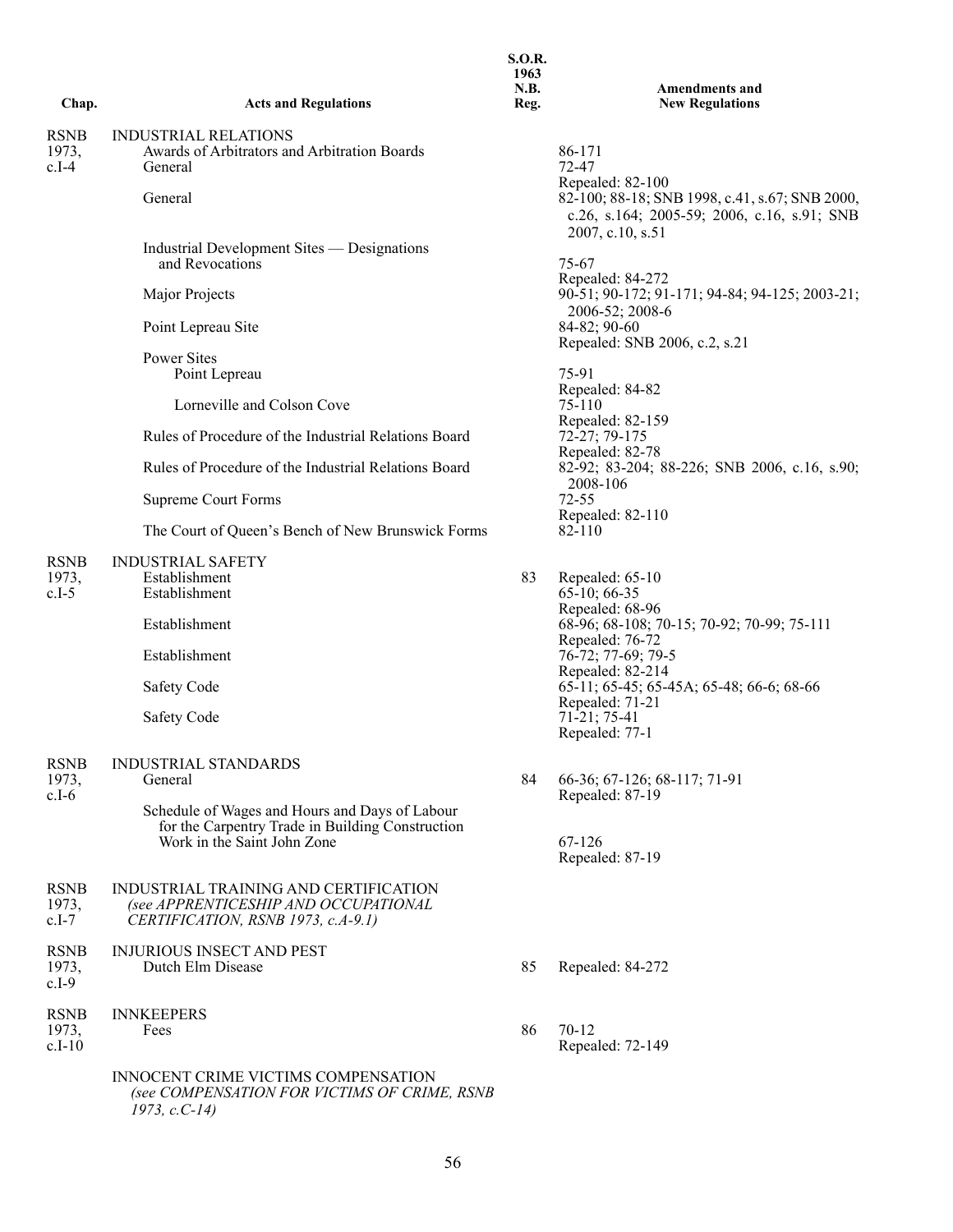|             |                                                                            | 1963<br>N.B. |                                                 |
|-------------|----------------------------------------------------------------------------|--------------|-------------------------------------------------|
| Chap.       | <b>Acts and Regulations</b>                                                | Reg.         | <b>Amendments and</b><br><b>New Regulations</b> |
| <b>RSNB</b> | <b>INQUIRIES</b>                                                           |              |                                                 |
| 2011,       | (revision of INQUIRIES, RSNB 1973, c.I-11)                                 |              |                                                 |
| c.173       | Forms                                                                      |              | 74-174<br>Repealed: 84-96                       |
|             | Forms                                                                      |              | 84-96; 2018-38                                  |
|             | General                                                                    |              | $73 - 30$                                       |
|             |                                                                            |              | Repealed: 83-167                                |
|             | Procedure                                                                  |              | 83-167; 2018-38                                 |
| <b>RSNB</b> | <b>INSHORE FISHERIES REPRESENTATION</b>                                    |              |                                                 |
| 2011,       | (revision of INSHORE FISHERIES REPRESENTATION,                             |              |                                                 |
| c.174       | SNB 1990, c.I-11.1)                                                        |              |                                                 |
|             | Characteristics of Inshore Boats                                           |              | 91-83; 2017-16; 2018-38                         |
|             | <b>Representation Vote</b>                                                 |              | 92-135; SNB 2000, c.26, s.167; SNB 2007, c.10,  |
|             |                                                                            |              | s.53; SNB 2010, c.31, s.78; 2018-38             |
| <b>RSNB</b> | <b>INSURANCE</b>                                                           |              |                                                 |
| 1973,       | Adjusters                                                                  |              | 84-240                                          |
| $c.I-12$    |                                                                            |              | Repealed: 85-151                                |
|             | Adjusters                                                                  |              | 85-151; 2000-31; 2001-56                        |
|             |                                                                            |              | Repealed: 2009-52                               |
|             | Adjusters<br><b>Adjusters Licenses</b>                                     | 87           | 2009-52; SNB 2016, c.36, s.8<br>Repealed: 77-9  |
|             | <b>Agents and Brokers</b>                                                  |              | 95-5; 2015-46; 2018-83                          |
|             | Assessment                                                                 |              | 94-142                                          |
|             | Automobile Insurance Classification                                        |              | 80-195                                          |
|             |                                                                            |              | Repealed: 81-1                                  |
|             | Automobile Insurance Classification                                        |              | $81-4$                                          |
|             | Automobile Insurance Classification                                        |              | Repealed: 83-13<br>$83 - 13$                    |
|             |                                                                            |              | Repealed: 2007-10                               |
|             | Automobile Rating Classification                                           |              | 2004-139; 2007-9; 2008-153                      |
|             | Classes of Insurance                                                       |              | 2012-52                                         |
|             | <b>Compensation Associations</b>                                           |              | 88-196; 90-115                                  |
|             | <b>Compensation Associations</b>                                           |              | Repealed: 2012-53<br>2012-53                    |
|             | Damage Appraisers                                                          |              | 78-140; 79-79                                   |
|             |                                                                            |              | Repealed: 85-11                                 |
|             | Damage Appraisers                                                          |              | 85-11; 2015-45                                  |
|             |                                                                            |              | Repealed: SNB 2021, c.8, s.101                  |
|             | <b>Excessive Rates</b>                                                     |              | 2003-17                                         |
|             | <b>Fault Determination</b>                                                 |              | Repealed: 2004-68<br>2004-141; 2005-91; 2021-72 |
|             | Forms                                                                      |              | 74-175                                          |
|             |                                                                            |              | Repealed: 83-184                                |
|             | Forms                                                                      |              | 83-184                                          |
|             |                                                                            |              | Repealed: 2015-44                               |
|             | Injury                                                                     |              | 2003-20; 2013-37                                |
|             | Insurance Claims Adjusters                                                 |              | $77-9$<br>Repealed: 84-240                      |
|             | Levy Interest Rate                                                         |              | 2009-85                                         |
|             | License Fees for Agents, Brokers and Adjusters                             | 88           | 65-31; 66-9                                     |
|             |                                                                            |              | Repealed: 80-30                                 |
|             | Licence Fees for Agents and Brokers                                        |              | 80-30                                           |
|             |                                                                            |              | Repealed: 83-197                                |
|             | Licence and Examination Fees for Agents and Brokers<br>Licence Revival Fee |              | 83-197; 88-89; 2009-23<br>80-138                |
|             |                                                                            |              | Repealed: 84-73                                 |
|             | Licence Revival Fee                                                        |              | 84-73; 88-95                                    |
|             | Life Insurance Agent Licensing                                             |              | 2003-36; 2015-47                                |
|             | New Brunswick Insurance Board                                              |              | 2006-32                                         |
|             | Prohibited Underwriting Practices                                          |              | 2003-15; 2009-1                                 |
|             |                                                                            |              |                                                 |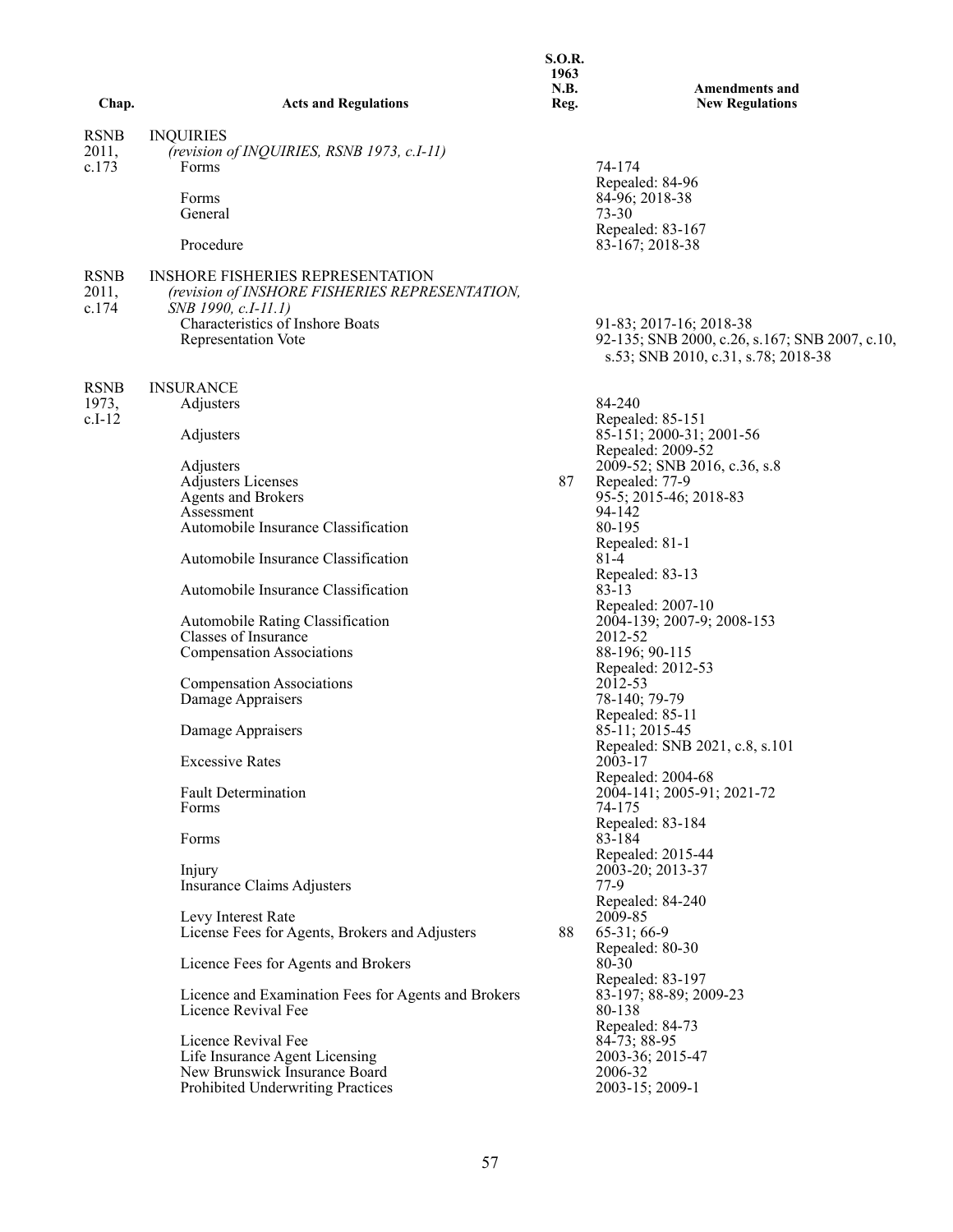| Chap.                              | <b>Acts and Regulations</b>                                                                                                                                                                                  | <b>S.O.R.</b><br>1963<br>N.B.<br>Reg. | <b>Amendments and</b><br><b>New Regulations</b>                                    |
|------------------------------------|--------------------------------------------------------------------------------------------------------------------------------------------------------------------------------------------------------------|---------------------------------------|------------------------------------------------------------------------------------|
|                                    | <b>Public Utilities Board</b>                                                                                                                                                                                |                                       | 76-15; 76-92<br>Repealed: 86-78                                                    |
|                                    | <b>Public Utilities Board</b>                                                                                                                                                                                |                                       | 86-78<br>Repealed: 97-69                                                           |
|                                    | Recently Licensed Driver Rate Reduction<br>Uninsured Automobile and Unidentified Automobile<br>Coverage                                                                                                      |                                       | 2004-140<br>$90-6; 99-2$                                                           |
| <b>SNB</b><br>1996,<br>$c.I-12.01$ | <b>INTERCOUNTRY ADOPTION</b><br>General                                                                                                                                                                      |                                       | 2008-154; SNB 2016, c.37, s.89; SNB 2017,<br>c.42, s.85; SNB 2019, c.2, s.75       |
| <b>RSNB</b><br>2016,<br>c.102      | INTERJURISDICTIONAL SUPPORT ORDERS<br>(revision of INTERJUSRISDICTIONAL SUPPORT ORDERS,<br>SNB 2002, c.I-12.05)<br>Procedural<br>Reciprocating Jurisdictions<br><b>INTER-PROVINCIAL HOME FOR YOUNG WOMEN</b> |                                       | 2004-4; 2018-38<br>2004-5; SNB 2020, c.24, s.8                                     |
|                                    | Rates                                                                                                                                                                                                        | 89                                    | Repealed: 82-214                                                                   |
| <b>RSNB</b><br>2011,<br>c.180      | <b>INTERPROVINCIAL SUBPOENA</b><br>(revision of INTERPROVINCIAL SUBPOENA, SNB 1979,<br>$c.I-13.I)$<br>General                                                                                                |                                       | 91-68; SNB 2000, c.30, s.7; 2013-11                                                |
| <b>SNB</b><br>2017,                | INTIMATE PARTNER VIOLENCE INTERVENTION<br>General                                                                                                                                                            |                                       | 2018-34; SNB 2019, c.2, s.77; SNB 2020, c.25,<br>s.63                              |
| c.5                                |                                                                                                                                                                                                              |                                       |                                                                                    |
| <b>SNB</b><br>2011,<br>c.24        | <b>INVEST NEW BRUNSWICK</b><br>General                                                                                                                                                                       |                                       | 2011-40<br>Repealed: SNB 2015, c.2, s.71(2)                                        |
| <b>RSNB</b><br>1973,<br>$c.I-15$   | <b>IRISH MOSS</b><br>General                                                                                                                                                                                 |                                       | 69-27<br>Repealed: 82-39                                                           |
|                                    | J                                                                                                                                                                                                            |                                       |                                                                                    |
|                                    | JORDAN MEMORIAL SANATORIUM<br>General                                                                                                                                                                        |                                       | 69-83<br>Repealed: 82-39                                                           |
| <b>RSNB</b><br>1973,<br>$c.J-2$    | <b>JUDICATURE</b><br>Family Division Judicial District of Fredericton                                                                                                                                        |                                       | 79-183<br>Repealed: 83-120                                                         |
|                                    | Interest<br>Judicial Districts, Queen's Bench                                                                                                                                                                |                                       | 2007-21; SNB 2019, c.29, s.76<br>79-126; 79-176; 81-185; 82-136<br>Repealed: 83-26 |
|                                    | Judicial Districts for The Court of Queen's Bench<br>of New Brunswick                                                                                                                                        |                                       | 83-26<br>Repealed: 83-120                                                          |
|                                    | Judicial Districts for The Court of Queen's Bench<br>of New Brunswick<br><b>Registrars Rules</b>                                                                                                             |                                       | 83-120; 88-174; 95-160; 2010-38<br>78-30<br>Repealed: 82-214                       |
|                                    | Residence of Judges of the Family Division of The<br>Court of Queen's Bench of New Brunswick                                                                                                                 |                                       | 82-224<br>Repealed: 83-120                                                         |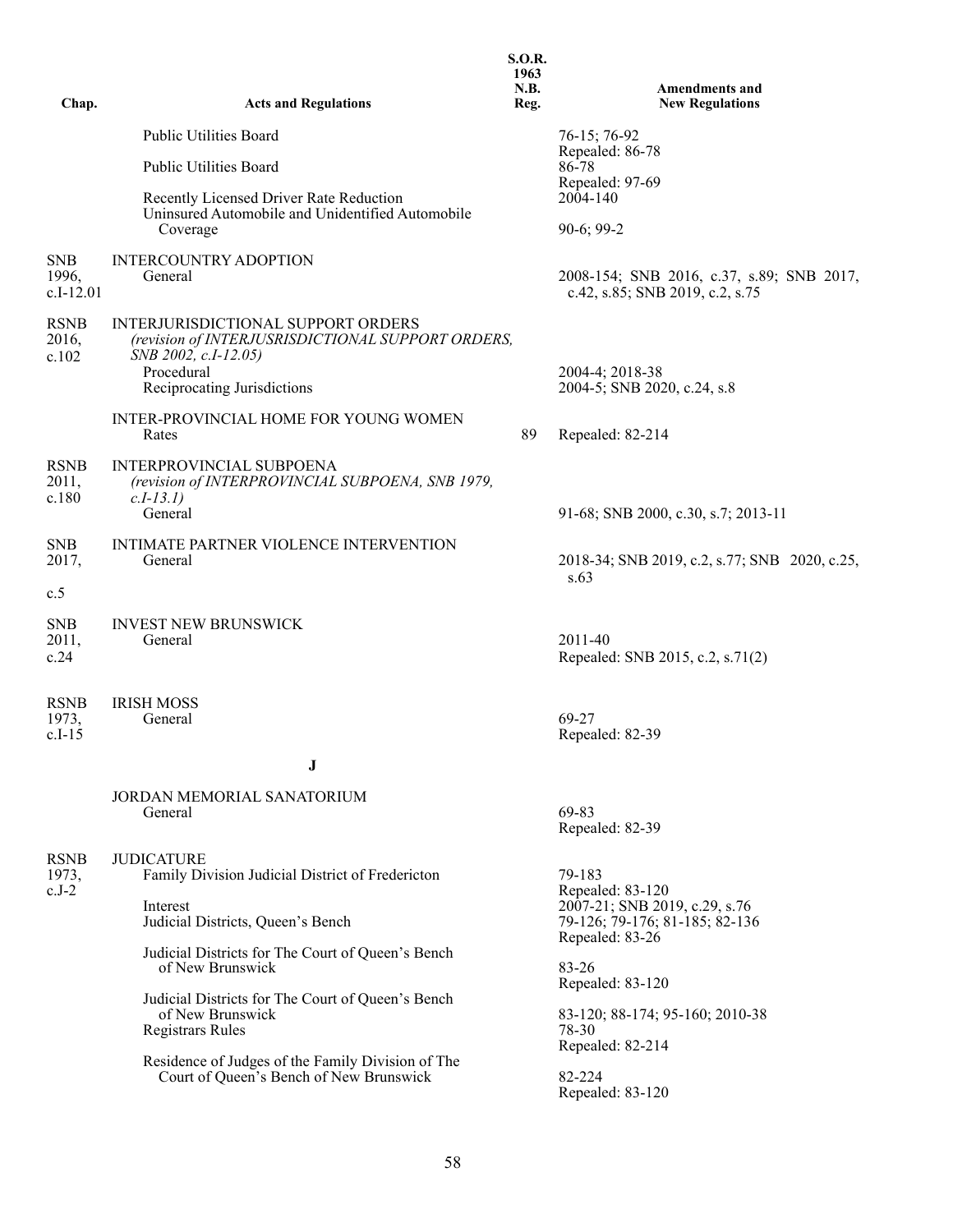| Chap.                           | <b>Acts and Regulations</b>                                                                                                 | <b>S.O.R.</b><br>1963<br><b>N.B.</b><br>Reg. | <b>Amendments and</b><br><b>New Regulations</b>                                                                                                                                                                                                                                                                                                                                                                                                                                                                                                                                                                                                                                                                                                                                                                                                                                                                                                                                                 |
|---------------------------------|-----------------------------------------------------------------------------------------------------------------------------|----------------------------------------------|-------------------------------------------------------------------------------------------------------------------------------------------------------------------------------------------------------------------------------------------------------------------------------------------------------------------------------------------------------------------------------------------------------------------------------------------------------------------------------------------------------------------------------------------------------------------------------------------------------------------------------------------------------------------------------------------------------------------------------------------------------------------------------------------------------------------------------------------------------------------------------------------------------------------------------------------------------------------------------------------------|
|                                 | Rules of Court<br>Rules of Court of New Brunswick                                                                           | 90                                           | $64-22$ ; $64-23$ ; $64-26$ ; $64-27$ ; $65-1$ ; $65-2$ ; $65-24$ ;<br>65-57; 66-40; 69-76; 72-81; 75-9; 75-50;<br>78-22; 78-59; 79-34; 79-127; 79-128; 79-129;<br>79-164; 79-182; 80-13; 80-199 81-136;<br>81-161; 81-209<br>Repealed: 81-174 (Effective date April 1, 1982);<br>Repealed: 82-73 (Effective June 1, 1982)<br>81-174 (Effective date April 1, 1982)<br>Repealed: 82-49                                                                                                                                                                                                                                                                                                                                                                                                                                                                                                                                                                                                          |
|                                 | Rules of Court of New Brunswick<br>(see also DIVORCE ACT)                                                                   |                                              | 82-73; 82-93; 83-168; 85-5; 85-34; 85-112;<br>86-87; 87-6; 87-111; 87-122; 89-77; 89-179;<br>90-20; 91-63; 92-3; 92-107; 93-12; 94-24;<br>94-66; 96-6; SNB 1997, c.S-9.1, s.35; 97-78;<br>97-104; 98-37; 98-43; 98-45; 98-71; 99-71;<br>SNB 2000, c.11, s.15; SNB 2000, c.26, s.261;<br>SNB 2000, c.44, s.8; SNB 2000, c.45, s.8;<br>2003-12; 2004-127; SNB 2006, c.16, s.95;<br>2006-45; 2006-46; 2006-47; 2007-17; 2008-1;<br>2008-2; SNB 2008, c.6, s.30; 2008-58;<br>2008-64; 2008-90; SNB 2009, c.28, s.11;<br>$2009-151$ ; $2010-60$ ;<br>$2010-61;$<br>2010-99;<br>2010-100; 2010-135; 2010-162; 2012-51;<br>2012-57; SNB 2012, c.15, s.45, 47; SNB 2012,<br>c.39, s.81; 2012-86; 2012-102; 2013-1;<br>SNB 2013, c.42, s.10; 2014-76; 2014-78;<br>2014-159; 2016-1; SNB 2015, c.22, s.5; SNB<br>2016, c.37, s.90; 2016-73; SNB 2017, c.20,<br>s.87; 2018-35; 2018-38; 2018-77; 2018-78;<br>SNB 2019, c.2, s.79; 2019-33; SNB 2019, c.32,<br>s.37; 2020-53; SNB 2020, c.25, s.65; 2021-17 |
| <b>RSNB</b><br>1973,<br>$c.J-3$ | <b>JURY</b><br>Forms                                                                                                        |                                              | 74-176<br>Repealed: 81-149                                                                                                                                                                                                                                                                                                                                                                                                                                                                                                                                                                                                                                                                                                                                                                                                                                                                                                                                                                      |
| <b>RSNB</b><br>2016,<br>c.103   | <b>JURY</b><br>(revision of JURY, SNB 1980, c.J-3.1)<br>Forms<br>General<br>Jurors' Fees<br>Parts of Jury Lists             |                                              | 81-105; 84-14<br>Repealed: 95-126<br>95-126; SNB 2000, c.26, s.173; 2000-56;<br>2004-14; 2005-150; SNB 2006, c.16, s.97;<br>2007-26; 2010-28; SNB 2012, c.52, s.29; SNB<br>2013, c.42, s.12; SNB 2016, c.37, s.92;<br>2018-38; SNB 2019, c.2, s.81; SNB<br>2020,<br>c.25, s.67; 2021-80<br>81-112; 90-175<br>Repealed: 95-126<br>81-123<br>Repealed: 95-126                                                                                                                                                                                                                                                                                                                                                                                                                                                                                                                                                                                                                                     |
|                                 | L                                                                                                                           |                                              |                                                                                                                                                                                                                                                                                                                                                                                                                                                                                                                                                                                                                                                                                                                                                                                                                                                                                                                                                                                                 |
|                                 | <b>LABOUR RELATIONS</b><br>Application of Act to Boards and Commissions<br>Rules of Procedure of the Labour Relations Board | 91<br>92                                     | Repealed: 73-63<br>65-62<br>Repealed: 72-27                                                                                                                                                                                                                                                                                                                                                                                                                                                                                                                                                                                                                                                                                                                                                                                                                                                                                                                                                     |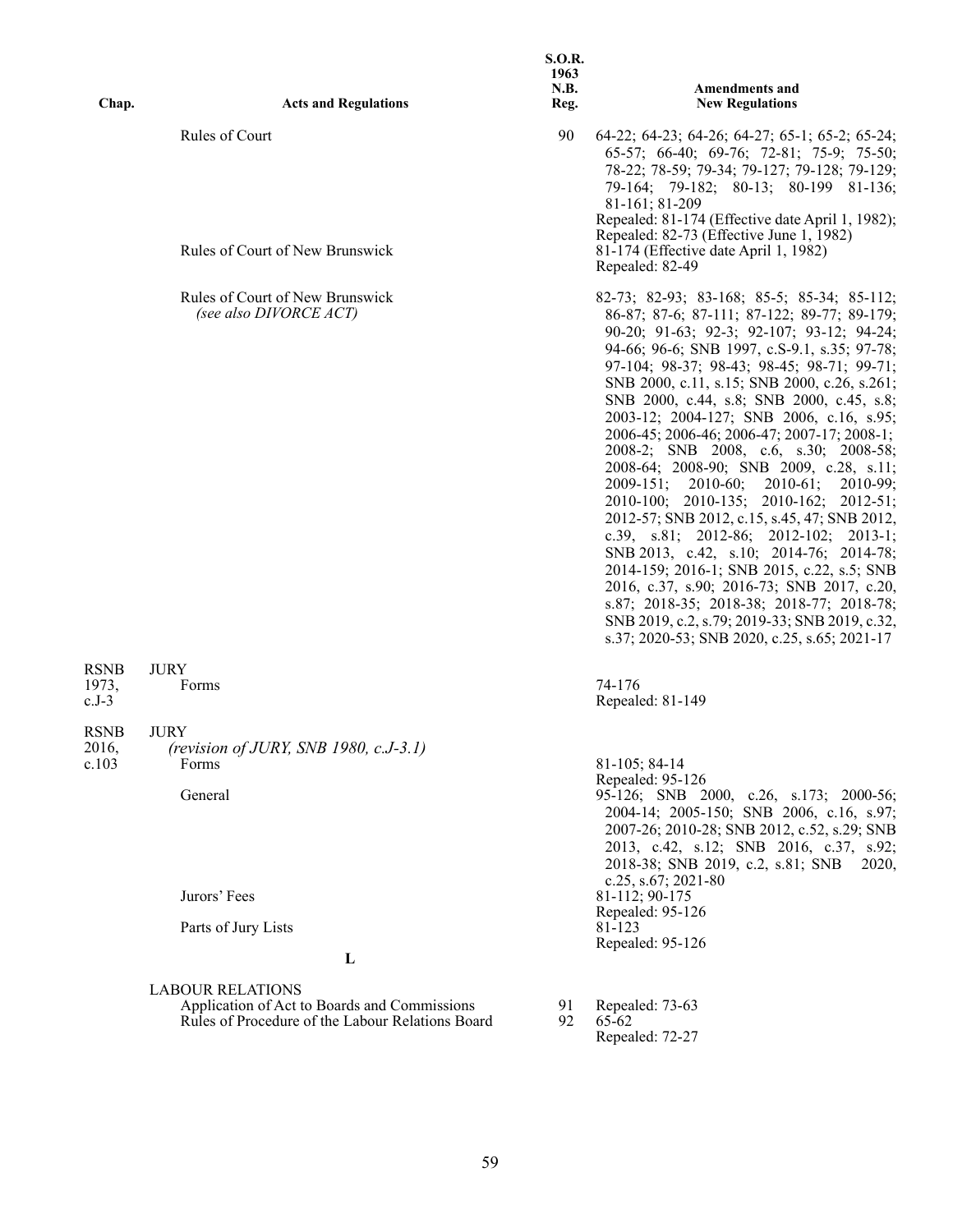| Chap.                            | <b>Acts and Regulations</b>                                                       | <b>S.O.R.</b><br>1963<br>N.B.<br>Reg. | <b>Amendments and</b><br><b>New Regulations</b>                                                                                                                                                                                                                                     |
|----------------------------------|-----------------------------------------------------------------------------------|---------------------------------------|-------------------------------------------------------------------------------------------------------------------------------------------------------------------------------------------------------------------------------------------------------------------------------------|
|                                  | <b>LAND COMPENSATION BOARD</b>                                                    |                                       |                                                                                                                                                                                                                                                                                     |
|                                  | Fees<br>General                                                                   |                                       | 66-10<br>Repealed: 81-124<br>66-9A<br>Repealed: 81-124                                                                                                                                                                                                                              |
| <b>RSNB</b><br>1973,<br>$c.L-1$  | <b>LANDLORD AND TENANT</b><br>Costs and Fees<br>Fees                              |                                       | $85 - 1$<br>74-178                                                                                                                                                                                                                                                                  |
|                                  | Forms                                                                             |                                       | Repealed: 85-1<br>74-177                                                                                                                                                                                                                                                            |
|                                  | Forms                                                                             |                                       | Repealed: 84-156<br>84-156                                                                                                                                                                                                                                                          |
| <b>SNB</b><br>1981,<br>$c.L-1.1$ | <b>LAND TITLES</b><br>General                                                     |                                       | 83-130; 83-213; 84-136; 87-51; 88-73; 88-117;<br>91-108; 2000-37; 2000-38; 2000-50; 2000-59;<br>$2001-13;$<br>2004-121; 2005-64; 2008-19;<br>2008-20; 2008-85; 2008-134; 2010-11; SNB<br>2010, c.31, s.79; 2011-12; 2013-35; 2016-8;<br>SNB 2017, c.20, s.89; 2018-42; 2019-34; SNB |
|                                  | Naming Conventions<br>PID Databank                                                |                                       | 2020, c.29, s.111<br>2000-39<br>2000-40; 2005-89; SNB 2017, c.20, s.90                                                                                                                                                                                                              |
| <b>RSNB</b><br>1973,<br>$c.L-2$  | <b>LEGAL AID</b><br>General                                                       |                                       | 71-114; 72-73; 73-112; 74-139; 76-103; 80-117;<br>80-118; 80-152; 81-98; 81-154; 81-173;<br>82-240                                                                                                                                                                                  |
|                                  | Legal Aid                                                                         |                                       | Repealed: 84-112<br>84-112; 90-7; 90-13; 90-22; 94-37; 95-56;<br>SNB 2004, c.38, s.1 (s.49(8)), s.2(6); 2008-45;<br>2008-60; 2008-86; SNB 2008, c.45, s.11;<br>2009-150<br>Repealed: SNB 2014, c.26, s.66(2)                                                                        |
| <b>SNB</b><br>2014,<br>c.26      | <b>LEGAL AID</b><br>General                                                       |                                       | 2017-12; SNB 2020, c.24, s.11                                                                                                                                                                                                                                                       |
| <b>RSNB</b><br>1973,<br>$c.L-3$  | LEGISLATIVE ASSEMBLY<br>General                                                   |                                       | 77-80; 79-64<br>Repealed: 84-272                                                                                                                                                                                                                                                    |
| <b>RSNB</b><br>1973,<br>$c.L-5$  | <b>LIBRARIES</b><br>(see NEW BRUNSWICK PUBLIC LIBRARIES, RSNB 1973,<br>$c.N-7.01$ |                                       |                                                                                                                                                                                                                                                                                     |
|                                  | <b>LIBRARY SERVICES</b><br>General                                                | 93                                    | Repealed: 68-60                                                                                                                                                                                                                                                                     |
| <b>RSNB</b><br>1973,<br>$c.L-7$  | LIGHTNING ROD<br>General                                                          | 94                                    | Repealed: 76-141                                                                                                                                                                                                                                                                    |
| <b>RSNB</b><br>1973,<br>$c.L-9$  | <b>LIMITED PARTNERSHIP</b><br>Fees Amended<br>Forms<br>Forms                      | 95                                    | Repealed: 82-214<br>74-179<br>Repealed: 83-137<br>83-137                                                                                                                                                                                                                            |
|                                  |                                                                                   |                                       | Repealed: 84-272                                                                                                                                                                                                                                                                    |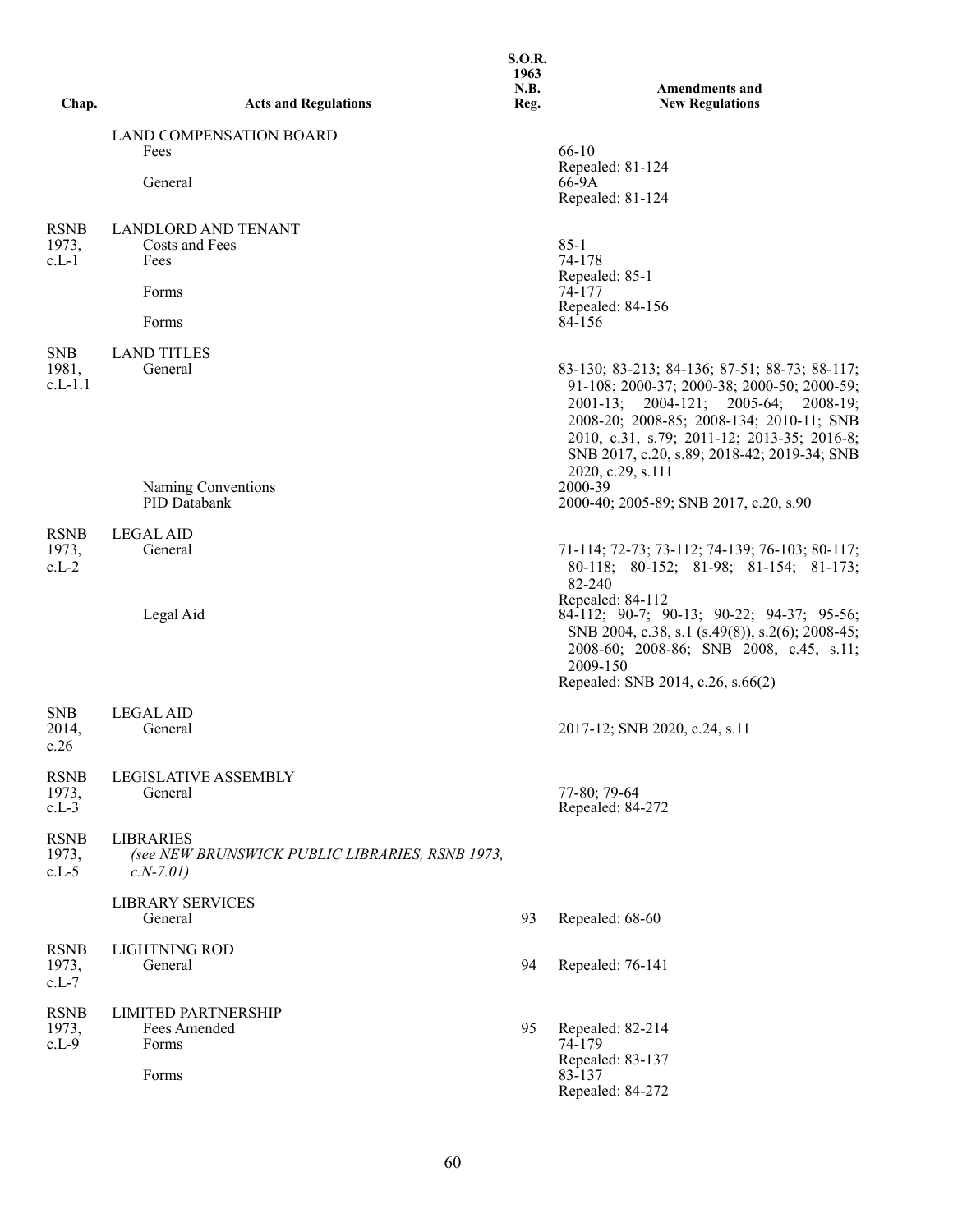| Chap.                            | <b>Acts and Regulations</b>                                     | <b>S.O.R.</b><br>1963<br>N.B.<br>Reg. | <b>Amendments and</b><br><b>New Regulations</b>                                                                                                                                                                                                                                                                                 |
|----------------------------------|-----------------------------------------------------------------|---------------------------------------|---------------------------------------------------------------------------------------------------------------------------------------------------------------------------------------------------------------------------------------------------------------------------------------------------------------------------------|
|                                  |                                                                 |                                       |                                                                                                                                                                                                                                                                                                                                 |
| <b>SNB</b><br>1984,<br>$c.L-9.1$ | <b>LIMITED PARTNERSHIP</b><br>General                           |                                       | 84-196; 85-206; 88-168; 88-240; 91-146; 94-8;<br>2001-17; SNB 2002, c.29, s.9; 2003-62;<br>2005-72; SNB 2016, c.37, s.96; SNB 2017,<br>c.20, s.91 SNB 2019, c.24, s.188; SNB 2019,<br>c.25, s.314                                                                                                                               |
| <b>RSNB</b><br>1973,<br>$c.L-10$ | LIQUOR CONTROL<br>Advertising of Liquor<br>Fees<br>Fees<br>Fees |                                       | 90-10; 92-92; 93-187; 93-207; 97-110; SNB<br>2017, c.20, s.94; SNB 2020, c.33, s.23(2)<br>68-57<br>Repealed: 71-86<br>71-86<br>Repealed: 73-56<br>$73-56$ ; 74-8                                                                                                                                                                |
|                                  |                                                                 |                                       | Repealed: 76-61                                                                                                                                                                                                                                                                                                                 |
|                                  | Fees<br>Fees                                                    |                                       | 76-61; 81-175; 81-210<br>Repealed: 83-46<br>83-46; 83-169; 83-217; 84-22; 85-99; 85-152;<br>88-90                                                                                                                                                                                                                               |
|                                  | Fees                                                            |                                       | Repealed: 88-263<br>88-263; 89-19<br>Repealed: 89-167                                                                                                                                                                                                                                                                           |
|                                  | Fees                                                            |                                       | 89-167; 91-48; 93-186; 96-10; 97-26; 97-109;<br>99-24; SNB 2007, c.23, s.2; 2009-37; 2010-65;<br>2010-95                                                                                                                                                                                                                        |
|                                  | Forms of Oaths                                                  |                                       | 76-30                                                                                                                                                                                                                                                                                                                           |
|                                  | Form of Oath                                                    |                                       | Repealed: 83-45<br>83-45                                                                                                                                                                                                                                                                                                        |
|                                  | Form of Oath                                                    |                                       | Repealed: 93-184<br>93-184                                                                                                                                                                                                                                                                                                      |
|                                  | General                                                         | 96                                    | 64-18; 65-20; 65-33; 65-34; 66-5                                                                                                                                                                                                                                                                                                |
|                                  | General                                                         |                                       | Repealed: 67-42<br>67-42; 68-14; 69-123; 70-6; 70-69; 72-118                                                                                                                                                                                                                                                                    |
|                                  | General                                                         |                                       | Repealed: 76-60<br>76-60; 80-36; 82-142; 83-44; 83-87                                                                                                                                                                                                                                                                           |
|                                  |                                                                 |                                       | Repealed: 84-265                                                                                                                                                                                                                                                                                                                |
|                                  | General                                                         |                                       | 84-265; 85-185; 85-186; 87-95; 88-91; 89-60;<br>89-168; 90-10; 90-123; 92-91; 92-151; 93-16;<br>93-185; 94-76; 95-107; 98-96; 99-23; 99-25;<br>SNB 2000, c.26, s.179; 2002-75; 2006-1; SNB<br>2006, c.16, s.102; 2008-143; 2010-64; SNB<br>2017, c.20, s.93; 2018-38; SNB 2019, c.29,<br>s.80; SNB 2020, c.33, s.23(1); 2021-39 |
|                                  | Gifts of Beer by Brewers                                        |                                       | 85-184<br>Repealed: 93-94                                                                                                                                                                                                                                                                                                       |
|                                  | Gifts of Beer by Brewers<br>Hours of Sale                       |                                       | 93-94; SNB 2020, c.33, s.23(3)<br>67-36; 68-45; 69-24                                                                                                                                                                                                                                                                           |
|                                  | Hours of Sale                                                   |                                       | Repealed: 71-85<br>71-85; 74-7<br>Repealed: 76-60                                                                                                                                                                                                                                                                               |
|                                  | Hours of Sale                                                   |                                       | $80-31$ ; $80-71$<br>Repealed: 81-79                                                                                                                                                                                                                                                                                            |
|                                  | Hours of Sale                                                   |                                       | 81-79<br>Superseded: 82-9                                                                                                                                                                                                                                                                                                       |
|                                  | Hours of Sale and Tolerance Period                              |                                       | 89-151; 90-114; 92-89; 92-157; 93-170; 94-83;                                                                                                                                                                                                                                                                                   |
|                                  | Hours of Sale and Tolerance Periods                             |                                       | 99-27; 2008-12<br>82-9                                                                                                                                                                                                                                                                                                          |
|                                  | Hours of Sale and Tolerance Periods                             |                                       | Superseded: 82-230<br>82-230; 83-205; 84-141; 86-3                                                                                                                                                                                                                                                                              |
|                                  | Sale of Liquor with Food Purchased for Delivery or Takeout      |                                       | Repealed: 89-151<br>2021-40                                                                                                                                                                                                                                                                                                     |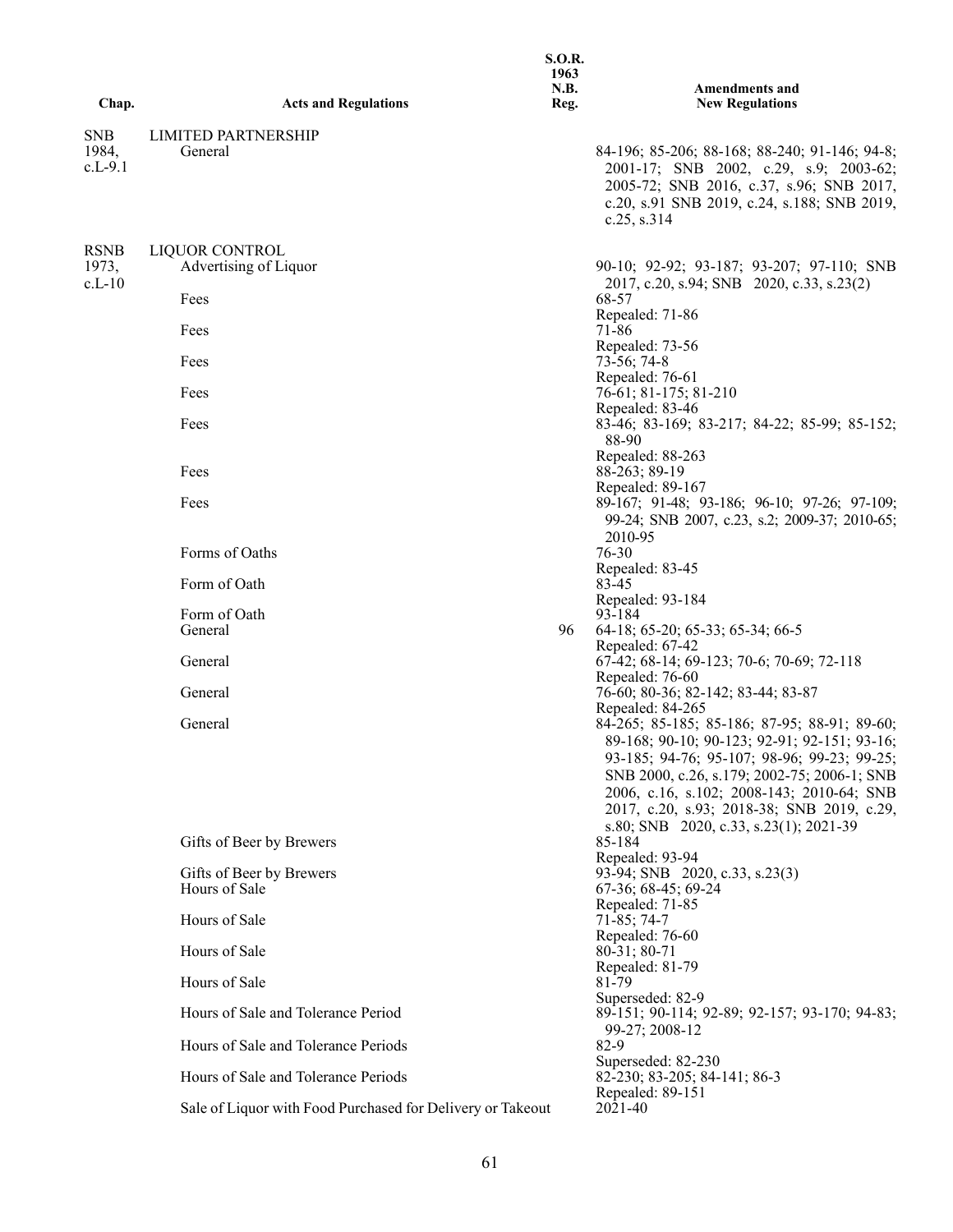|                                    |                                                                                                                                                                                                                                                                                                         | <b>S.O.R.</b><br>1963 |                                                                                                                                                                                                |
|------------------------------------|---------------------------------------------------------------------------------------------------------------------------------------------------------------------------------------------------------------------------------------------------------------------------------------------------------|-----------------------|------------------------------------------------------------------------------------------------------------------------------------------------------------------------------------------------|
| Chap.                              | <b>Acts and Regulations</b>                                                                                                                                                                                                                                                                             | N.B.<br>Reg.          | <b>Amendments and</b><br><b>New Regulations</b>                                                                                                                                                |
|                                    | <b>Special Events</b>                                                                                                                                                                                                                                                                                   |                       | $72 - 86$                                                                                                                                                                                      |
|                                    | <b>Special Events</b>                                                                                                                                                                                                                                                                                   |                       | Repealed: 73-38<br>73-38                                                                                                                                                                       |
|                                    | Special Premises License                                                                                                                                                                                                                                                                                |                       | Repealed: 76-60<br>73-82                                                                                                                                                                       |
|                                    | Special Premises License                                                                                                                                                                                                                                                                                |                       | Repealed: 74-6<br>74-6<br>Repealed: 76-60                                                                                                                                                      |
| <b>RSNB</b><br>2011,<br>c.186      | LIVESTOCK INCENTIVES<br>(revision of LIVESTOCK INCENTIVES, RSNB 1973, c.L-11)<br>Livestock Incentives                                                                                                                                                                                                   |                       | 71-89; 72-115; 72-119; 72-153; 75-125; 78-56;<br>79-7; 79-138; 79-205<br>Repealed: 88-235                                                                                                      |
|                                    | General                                                                                                                                                                                                                                                                                                 |                       | 88-235; 92-80; 2010-117; 2018-38                                                                                                                                                               |
| <b>SNB</b><br>1998,<br>$c.L-11.01$ | LIVESTOCK OPERATIONS<br>General                                                                                                                                                                                                                                                                         |                       | 99-32; SNB 2000, c.26, s.182; SNB 2006, c.16,<br>s.103; SNB 2012, c.39, s.85; SNB 2016, c.28,<br>s.5                                                                                           |
| <b>RSNB</b><br>1973,<br>c.L-11.1   | LIVESTOCK YARD SALES<br>(formerly COMMUNITY AUCTION SALES, RSNB 1973,<br>$c. C-10$                                                                                                                                                                                                                      |                       |                                                                                                                                                                                                |
|                                    | General<br>General                                                                                                                                                                                                                                                                                      | 29                    | Repealed: 82-57<br>82-57                                                                                                                                                                       |
|                                    | General                                                                                                                                                                                                                                                                                                 |                       | Repealed: 84-48<br>84-48                                                                                                                                                                       |
|                                    |                                                                                                                                                                                                                                                                                                         |                       | Repealed: SNB 2002, c.13, s.2                                                                                                                                                                  |
| <b>SNB</b><br>1987,<br>$c.L-11.2$  | <b>LOAN AND TRUST COMPANIES</b><br>General                                                                                                                                                                                                                                                              |                       | 92-47; 92-102; 93-112; 2004-62; SNB 2006,<br>c.16, s.105; 2009-127; SNB 2016, c.37, s.99;<br>SNB 2017, c.20, s.96; SNB 2019, c.29, s.82                                                        |
| <b>SNB</b><br>2014,<br>c.11        | <b>LOBBYISTS' REGISTRATION</b><br>General                                                                                                                                                                                                                                                               |                       | 2017-11                                                                                                                                                                                        |
| <b>SNB</b><br>2017,<br>c.18        | LOCAL GOVERNANCE<br>Annual report<br>Code of Conduct<br>Procedural By-Law<br>Dangerous or Unsightly Premises and Property<br>Forms<br><b>Local Government Budgets</b><br>Repeal<br>Solid Waste Collection and Disposal Services<br>Uniform Contributory Pension Plan<br>Water Costs for Fire Protection |                       | 2018-54; SNB 2019, c.5, s.4<br>2018-64<br>2018-84<br>2018-19; SNB 2020, c.8, s.33<br>2018-52; 2018-63; SNB 2019, c.29, s.84<br>2018-71; 2021-25<br>2018-61<br>2018-72<br>$2021 - 1$<br>2020-52 |
| <b>RSNB</b><br>1973,<br>$c.L-12$   | <b>LOGGING CAMPS</b><br>General                                                                                                                                                                                                                                                                         | 97                    | Repealed: 81-124                                                                                                                                                                               |
| <b>RSNB</b><br>1973,               | <b>LORD'S DAY</b><br>General                                                                                                                                                                                                                                                                            |                       | 67-104; 69-16; 82-137                                                                                                                                                                          |
| $c.L-13$                           | General                                                                                                                                                                                                                                                                                                 |                       | Repealed: 83-92<br>83-92<br>Repealed: 86-126                                                                                                                                                   |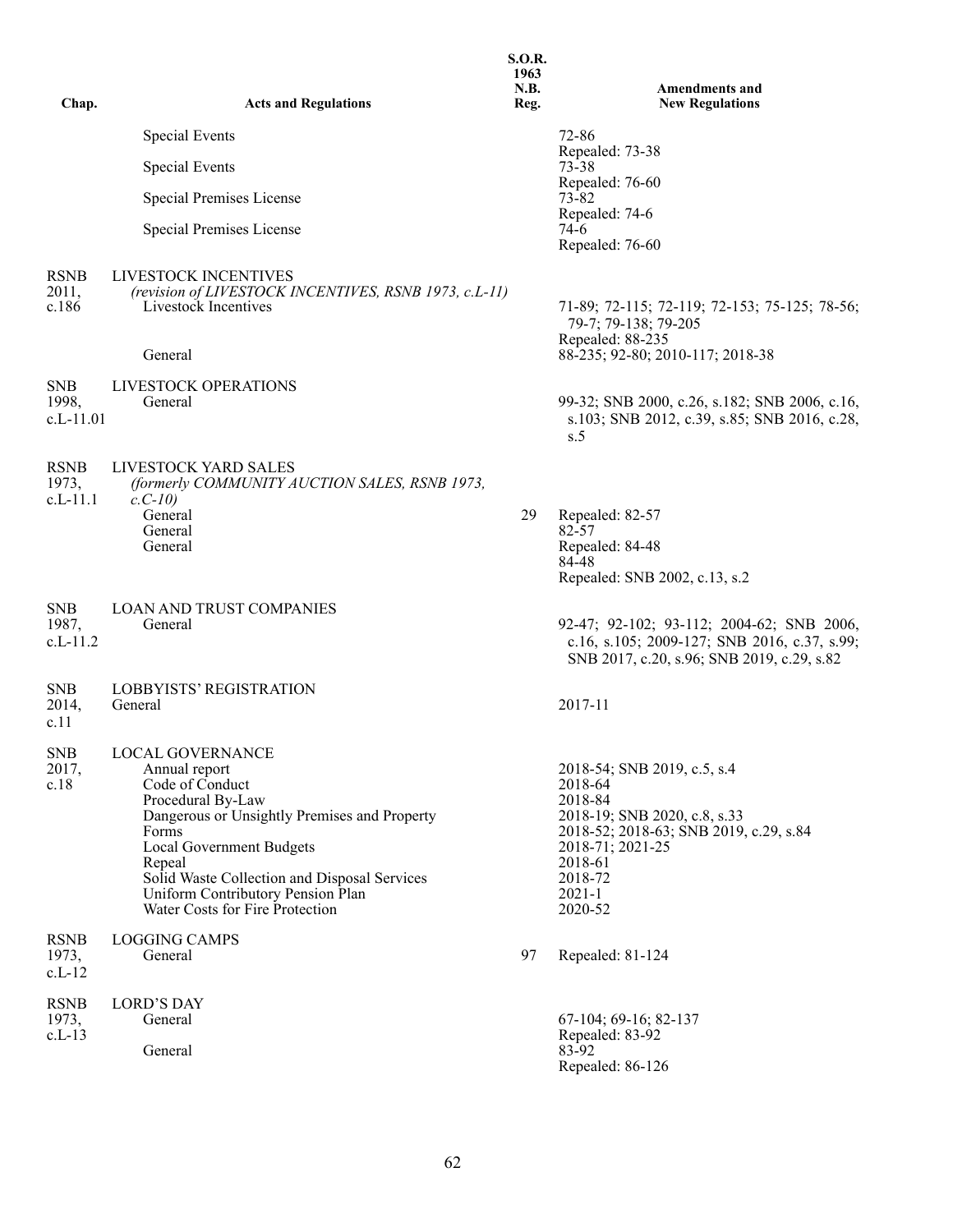|                                   |                                                                                                                                                                                                                                             | <b>S.O.R.</b><br>1963<br>N.B. | <b>Amendments and</b>                                                                                                                                                                                            |
|-----------------------------------|---------------------------------------------------------------------------------------------------------------------------------------------------------------------------------------------------------------------------------------------|-------------------------------|------------------------------------------------------------------------------------------------------------------------------------------------------------------------------------------------------------------|
| Chap.                             | <b>Acts and Regulations</b>                                                                                                                                                                                                                 | Reg.                          | <b>New Regulations</b>                                                                                                                                                                                           |
| <b>SNB</b><br>1976,<br>$c.L-13.1$ | <b>LOTTERIES</b><br><b>Atlantic Lottery</b><br>General                                                                                                                                                                                      |                               | 83-170; 90-143<br>Repealed: SNB 2008, c.G-1.5, s.90<br>76-134; 77-15                                                                                                                                             |
|                                   |                                                                                                                                                                                                                                             |                               | Repealed: 83-170                                                                                                                                                                                                 |
|                                   | Video Lottery Scheme                                                                                                                                                                                                                        |                               | 90-142; 91-133; 93-141; 94-137; 95-108;<br>97-105; 98-87; 98-88; 2000-33; 2002-23<br>Repealed: SNB 2008, G-1.5, s.90                                                                                             |
|                                   | M                                                                                                                                                                                                                                           |                               |                                                                                                                                                                                                                  |
| <b>RSNB</b><br>2014,<br>c.119     | <b>MARITIME PROVINCES HARNESS RACING</b><br><b>COMMISSION</b><br>(revision of MARITIME PROVINCES HARNESS RACING<br>COMMISSION ACT, SNB 1993, c.M-1.3)<br>(see ATLANTIC PROVINCES HARNESS RACING<br>COMMISSION, RSNB 2014, c.119)<br>General |                               | $2003 - 1$                                                                                                                                                                                                       |
| <b>RSNB</b>                       | MARITIME PROVINCES HIGHER EDUCATION                                                                                                                                                                                                         |                               |                                                                                                                                                                                                                  |
| 1973,<br>$c.M-2$                  | <b>COMMISSION</b><br>Schedule of Act                                                                                                                                                                                                        |                               | 88-118<br>Repealed: SNB 2003, c.M-2.5, s.21(1)                                                                                                                                                                   |
| <b>RSNB</b><br>2011,<br>c.187     | <b>MARITIME PROVINCES HIGHER EDUCATION</b><br><b>COMMISSION</b><br>(revision of MARITIME PROVINCES HIGHER EDUCATION<br>COMMISSION, SNB 2003, c.M-2.5)<br>General                                                                            |                               | 2005-6                                                                                                                                                                                                           |
| <b>RSNB</b><br>2011,<br>c.188     | <b>MARRIAGE</b><br>(revision of MARRIAGE, RSNB 1973, c.M-3)<br>Forms<br>General<br>License Fee                                                                                                                                              |                               | 74-180; 79-165<br>Repealed: 85-30<br>85-30; 85-91; 86-20; 86-108; 87-98; 88-82;<br>91-77; 91-187; 92-118; 93-106; 95-75;<br>$2000-22$ ; $2008-148$ ; $2014-29$ ;<br>$2016 - 12$ ;<br>2018-17<br>98 67-105; 83-22 |
|                                   |                                                                                                                                                                                                                                             |                               | Repealed: 85-30                                                                                                                                                                                                  |
| <b>SNB</b><br>2013,<br>c.35       | MARSHLAND INFRASTRUCTURE MAINTENANCE<br>General                                                                                                                                                                                             |                               | 2013-75                                                                                                                                                                                                          |
| <b>RSNB</b><br>2011,<br>c.189     | <b>MARSHLAND RECLAMATION</b><br>(revision of MARSHLAND RECLAMATION, RSNB 1973,<br>$c.M-5$                                                                                                                                                   |                               |                                                                                                                                                                                                                  |
|                                   | Reports and Returns by Marsh Bodies<br>Reports and Returns by Marsh Bodies                                                                                                                                                                  | 99                            | Repealed: 82-5<br>$82 - 5$<br>Repealed: SNB 2013, c.35, s.22                                                                                                                                                     |
| <b>RSNB</b><br>1973,<br>$c.M-6$   | <b>MECHANICS' LIEN</b><br>Fees Amended<br>Forms<br>Forms                                                                                                                                                                                    | 100                           | Repealed: 67-31<br>74-181<br>Repealed: 83-210<br>83-210; 86-189<br>Repealed: SNB 2020, c.29, s.121                                                                                                               |
| <b>RSNB</b><br>1973,<br>$c.M-7$   | MEDICAL SERVICES PAYMENT<br>Full Time Equivalent                                                                                                                                                                                            |                               | 93-143; 94-14; 96-112; SNB 2000, c.26, s.188;<br>SNB 2006, c.16, s.109; SNB 2019, c.12,<br>s.21(2)                                                                                                               |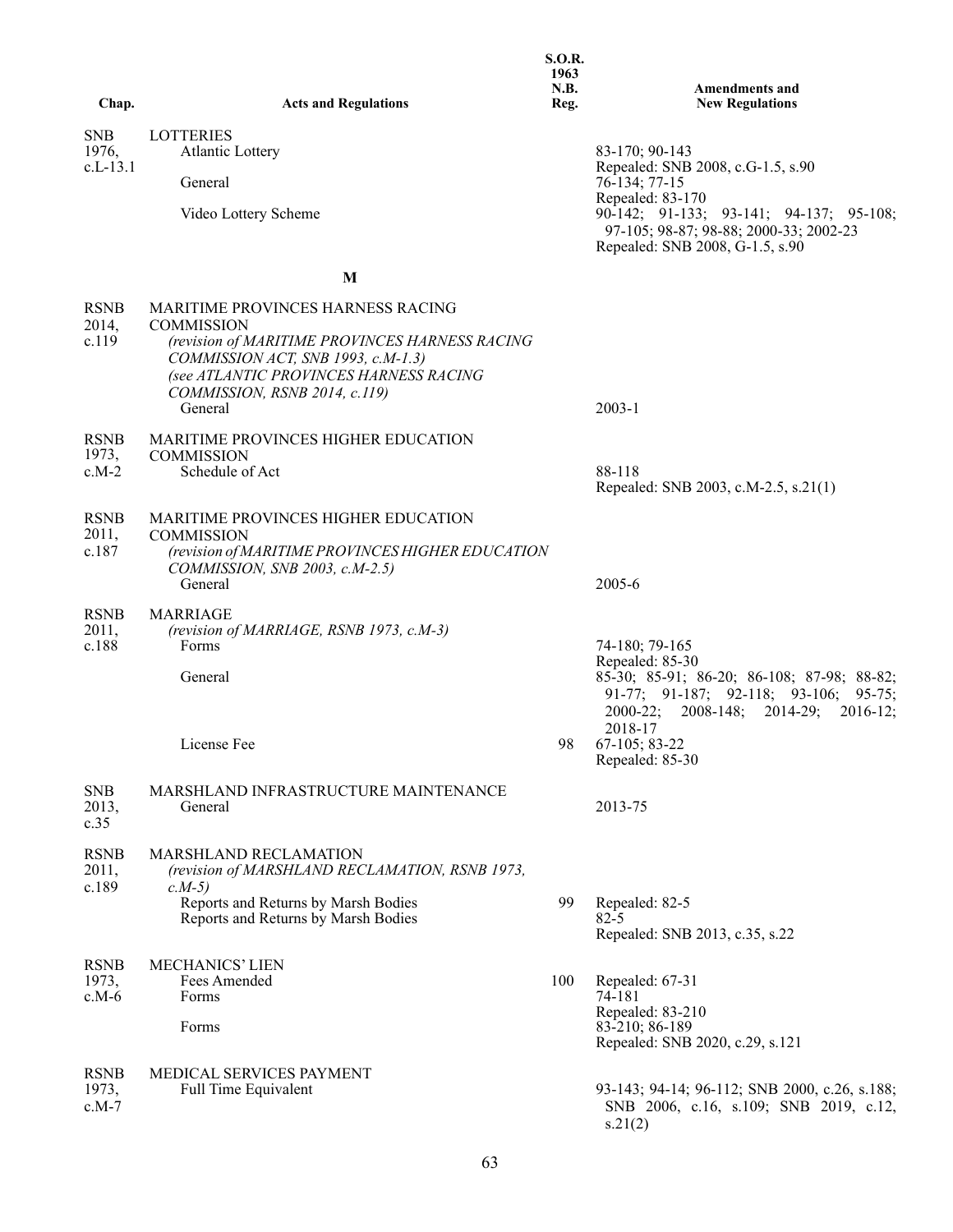| Chap.                            | <b>Acts and Regulations</b>                                           | <b>S.O.R.</b><br>1963<br><b>N.B.</b><br>Reg. | <b>Amendments and</b><br><b>New Regulations</b>                                                                                                                                                                                                                                                                                                                                                                                                                                                                                                                                                                                                                                                                                                                                                                                         |
|----------------------------------|-----------------------------------------------------------------------|----------------------------------------------|-----------------------------------------------------------------------------------------------------------------------------------------------------------------------------------------------------------------------------------------------------------------------------------------------------------------------------------------------------------------------------------------------------------------------------------------------------------------------------------------------------------------------------------------------------------------------------------------------------------------------------------------------------------------------------------------------------------------------------------------------------------------------------------------------------------------------------------------|
|                                  | General                                                               |                                              | 70-124; 71-124; 72-30; 72-87; 72-90; 72-131;<br>73-2; 73-128; 73-136; 74-23; 74-101; 74-129;<br>74-221; 75-38; 76-39; 76-98; 77-10; 77-25;<br>77-91; 77-99; 78-44; 78-96; 78-135; 78-151;<br>79-206; 80-47; 80-114; 81-33; 81-168; 82-82;<br>83-76; 83-101                                                                                                                                                                                                                                                                                                                                                                                                                                                                                                                                                                              |
|                                  | General                                                               |                                              | Repealed: 84-20<br>84-20; 84-78; 85-65; 85-156; 86-30; 86-94;<br>86-150; 86-155; 87-20; 87-22; 87-148; 88-31;<br>88-96; 88-102; 88-133; 89-8; 89-47; 89-78;<br>90-41; 90-83; 91-13; 91-172; 92-57; 92-116;<br>92-160; 93-25; 93-91; 93-103; 93-114; 93-142;<br>94-13; 94-118; 95-7; SNB 1996, c.49, s.3;<br>96-30; 96-47; 96-48; 96-111; 97-22; 97-23;<br>97-106; 98-52; 99-29; SNB 2000, c.26, s.187;<br>$2001-101$ ; $2002-33$ ; $2002-90$ ;<br>$2003-48;$<br>2003-51; SNB 2006, c.16, s.108; 2006-66;<br>2009-38; 2009-128; 2009-134; 2009-135;<br>2010-10; 2010-101; 2010-106; 2011-15;<br>$2013 - 31$ ;<br>2014-54;<br>$2014 - 75;$<br>$2014 - 160;$<br>2016-33; 2016-50; 2017-36; SNB 2017, c.63,<br>s.35; SNB 2017, c.45, s.4; SNB 2019, c.2, s.90;<br>2019-9; SNB 2019, c.12, s.21(1); SNB 2019,<br>c.29, s.85; 2021-23; 2022-4 |
|                                  | <b>Negotiation and Dispute Resolution</b>                             |                                              | 96-113<br>Repealed: 96-113, s.10                                                                                                                                                                                                                                                                                                                                                                                                                                                                                                                                                                                                                                                                                                                                                                                                        |
|                                  | Negotiation and Dispute Resolution                                    |                                              | 2002-53; 2003-10; 2003-47                                                                                                                                                                                                                                                                                                                                                                                                                                                                                                                                                                                                                                                                                                                                                                                                               |
| <b>SNB</b><br>1993,<br>$c.M-7.1$ | <b>MEMBERS' PENSION</b><br>Division of Benefits on Marriage Breakdown |                                              | 98-6; SNB 2008, c.45, s.18                                                                                                                                                                                                                                                                                                                                                                                                                                                                                                                                                                                                                                                                                                                                                                                                              |
| <b>RSNB</b><br>1973,<br>$c.M-8$  | MEMBERS SUPERANNUATION<br>Division of Benefits on Marriage Breakdown  |                                              | 98-7                                                                                                                                                                                                                                                                                                                                                                                                                                                                                                                                                                                                                                                                                                                                                                                                                                    |
| <b>RSNB</b><br>1973,<br>c.M-9    | MEMORIALS AND EXECUTIONS<br><b>F</b> orms<br>Forms<br>Forms           |                                              | 74-182<br>Repealed: 84-161<br>84-161<br>Repealed: 84-300<br>84-300<br>Repealed: 87-72                                                                                                                                                                                                                                                                                                                                                                                                                                                                                                                                                                                                                                                                                                                                                   |
| <b>RSNB</b><br>1973,<br>$c.M-10$ | <b>MENTAL HEALTH</b><br>General                                       |                                              | 70-16; 70-53; 71-31; 72-77; 75-62; 76-126;<br>78-97; 79-166; 80-85; 83-73<br>Repealed: 84-284                                                                                                                                                                                                                                                                                                                                                                                                                                                                                                                                                                                                                                                                                                                                           |
|                                  | General                                                               |                                              | 84-284; 88-64; 92-87; 93-17                                                                                                                                                                                                                                                                                                                                                                                                                                                                                                                                                                                                                                                                                                                                                                                                             |
|                                  | General                                                               |                                              | Repealed: 94-33<br>94-33; 94-69; 94-106; 96-57; 96-108; 96-109;<br>97-30; 2000-52; 2000-53; 2001-92; 2004-107;<br>$2006 - 29;$<br>$2006 - 71;$<br>$2008-61;$<br>$2010-9;$<br>2012-107; SNB 2017, c.4, s.2; 2018-87                                                                                                                                                                                                                                                                                                                                                                                                                                                                                                                                                                                                                      |
|                                  | <b>Trustee Boards</b>                                                 |                                              | 76-8<br>Repealed: 77-12                                                                                                                                                                                                                                                                                                                                                                                                                                                                                                                                                                                                                                                                                                                                                                                                                 |
|                                  | <b>Board of Trustees</b><br>Campbellton Provincial Hospital           |                                              | $77-13$<br>Repealed: 78-97                                                                                                                                                                                                                                                                                                                                                                                                                                                                                                                                                                                                                                                                                                                                                                                                              |
|                                  | Saint John Provincial Hospital                                        |                                              | $77-12; 77-18$<br>Repealed: 78-97                                                                                                                                                                                                                                                                                                                                                                                                                                                                                                                                                                                                                                                                                                                                                                                                       |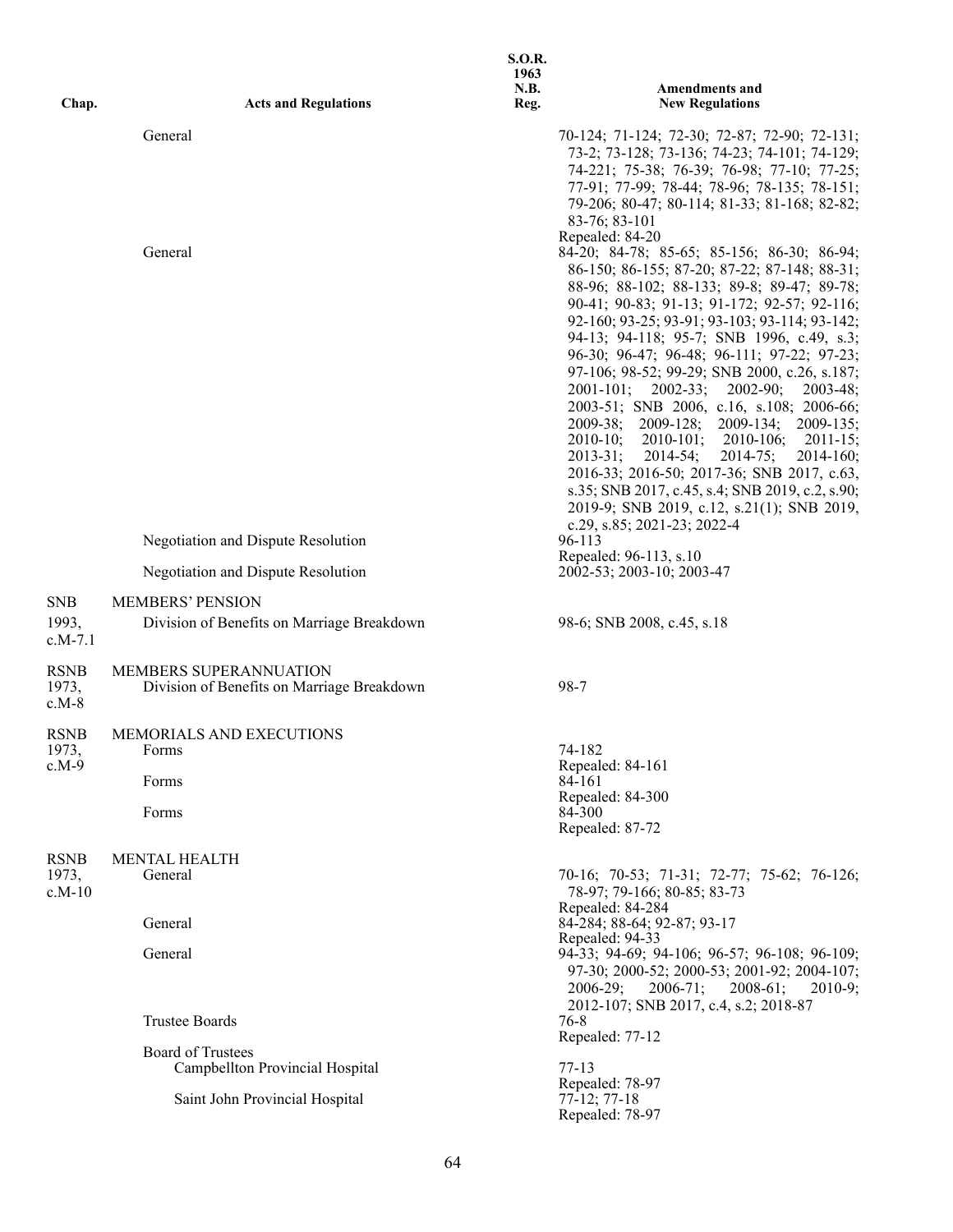| Chap.                               | <b>Acts and Regulations</b>                                                                                          | <b>S.O.R.</b><br>1963<br>N.B.<br>Reg. | <b>Amendments and</b><br><b>New Regulations</b>                                           |
|-------------------------------------|----------------------------------------------------------------------------------------------------------------------|---------------------------------------|-------------------------------------------------------------------------------------------|
|                                     |                                                                                                                      |                                       |                                                                                           |
| <b>SNB</b><br>1989,<br>$c.M-10.1$   | MENTAL HEALTH COMMISSION OF NEW BRUNSWICK<br>General                                                                 |                                       | 90-31; 95-21<br>Repealed: SNB 1996, c.47, s.7                                             |
| <b>RSNB</b><br>2011,<br>c.190       | MENTAL HEALTH SERVICES<br>(revision of MENTAL HEALTH SERVICES, SNB 1997,<br>$c.M-10.2$                               |                                       |                                                                                           |
|                                     | Mental Health Services Advisory Committee                                                                            |                                       | 97-127; SNB 2003, c.N-3.06, s.18; 2009-163;<br>SNB 2016, c.37, s.105; SNB 2018, c.7, s.10 |
| <b>RSNB</b><br>1973,<br>$c.M-11$    | MENTALLY RETARDED CHILDREN<br>General                                                                                |                                       | 69-84<br>Repealed: 70-43                                                                  |
|                                     | General                                                                                                              |                                       | 70-43; 78-39<br>Repealed: 81-132                                                          |
|                                     | Rates                                                                                                                | 101                                   | Repealed: 69-84                                                                           |
| <b>RSNB</b><br>1973,<br>$c.M-11.01$ | <b>METALLIC MINERALS TAX</b><br>(formerly MINING INCOME TAX, RSNB 1973, c.M-15)<br><b>Excluded Minerals</b><br>Forms | 108                                   | 84-127<br>64-43                                                                           |
|                                     | Forms                                                                                                                |                                       | Repealed: 70-122<br>70-122; 79-179<br>Repealed: 84-185                                    |
|                                     | Forms                                                                                                                |                                       | 84-185<br>Repealed: 2010-50                                                               |
|                                     | General<br><b>Interest Rate</b><br>Minerals                                                                          |                                       | 88-97; 2010-48<br>82-211; 87-34; 91-43; 93-128; 2010-49<br>77-104                         |
|                                     | Remittance                                                                                                           |                                       | Repealed: 84-127<br>83-70; SNB 2019, c.29, s.89                                           |
| <b>SNB</b><br>1977,<br>$c.M-11.1$   | <b>METRIC CONVERSION</b><br>National Building Code 1977                                                              |                                       | 77-94<br>Repealed: 82-22                                                                  |
|                                     | National Building Code Designation                                                                                   |                                       | 82-22<br>Repealed: 86-18                                                                  |
|                                     | National Building Code Designation                                                                                   |                                       | 86-18<br>Repealed: 90-128                                                                 |
|                                     | National Building Code Designation                                                                                   |                                       | 90-128; 98-17; 2005-48; 2009-79; 2014-108<br>Repealed: 2021-4                             |
| <b>SNB</b><br>2008,<br>$c.M-11.5$   | <b>MIDWIFERY</b><br>General                                                                                          |                                       | 2010-113; 2016-32; SNB 2021, c.16, s.4                                                    |
| <b>RSNB</b>                         | MINIMUM EMPLOYMENT STANDARDS                                                                                         |                                       | 84-83                                                                                     |
| 1973,<br>$c.M-12$                   | Exemptions<br>General                                                                                                |                                       | Repealed: 85-179<br>75-71; 75-105; 76-104<br>Repealed: 84-83                              |
| <b>RSNB</b><br>1973,<br>$c.M-13$    | <b>MINIMUM WAGE</b><br>Minimum Wage<br>Minimum Wage                                                                  | 102                                   | Repealed: 81-124<br>$82 - 8$                                                              |
|                                     | Minimum Wage                                                                                                         |                                       | Repealed: 82-143<br>82-143; 83-84<br>Repealed: 86-59                                      |
| <b>RSNB</b>                         | <b>MINING</b>                                                                                                        |                                       |                                                                                           |
| 1973,<br>$c.M-14$                   | Certain Work on Mining Rights                                                                                        | 103                                   | 69-66<br>Repealed: 84-84                                                                  |
|                                     | Certain Work On Mining Rights                                                                                        |                                       | 84-84<br>Repealed: 86-98                                                                  |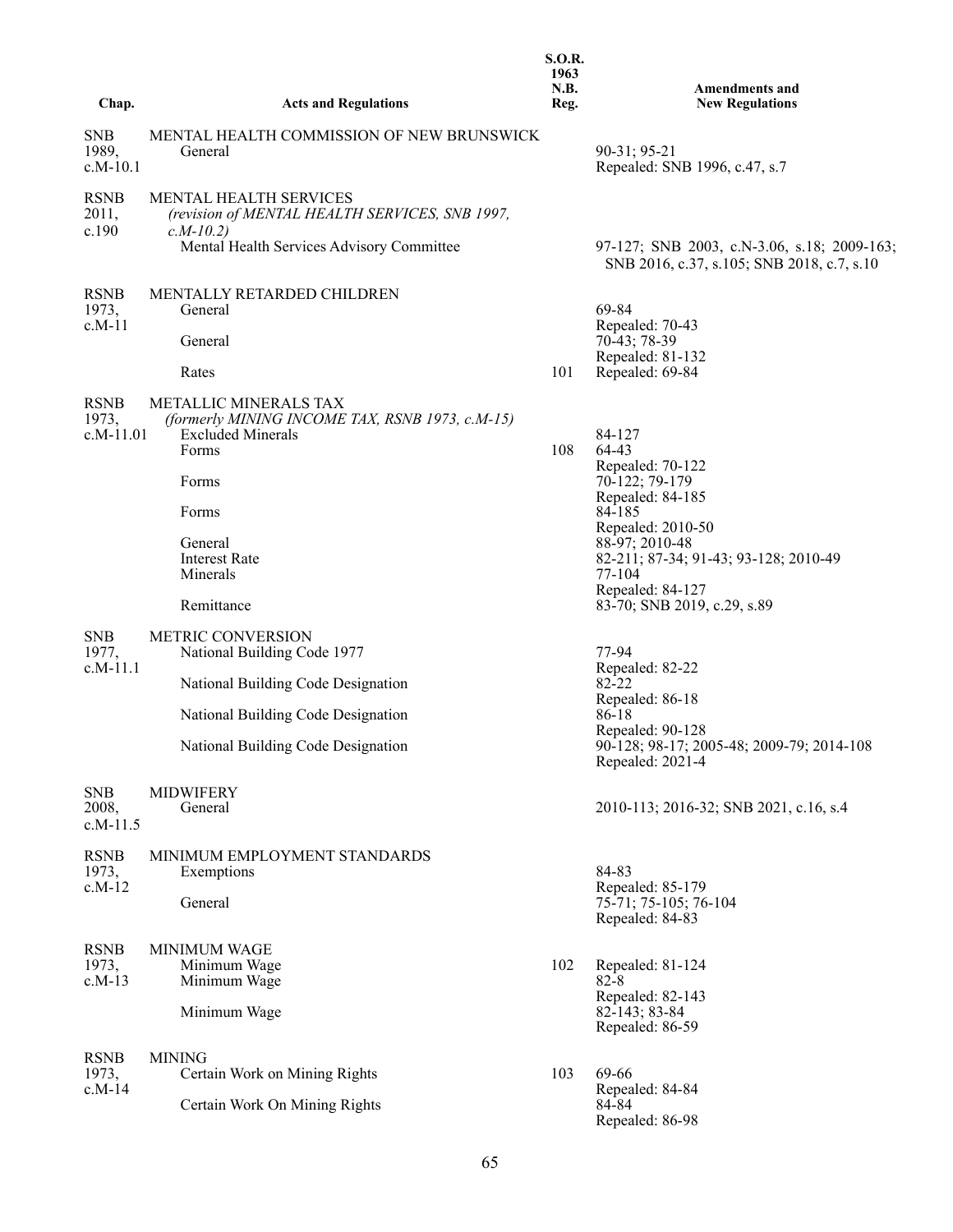| Chap.                             | <b>Acts and Regulations</b>                                                   | <b>S.O.R.</b><br>1963<br>N.B.<br>Reg. | <b>Amendments and</b><br><b>New Regulations</b>                                                                                                           |
|-----------------------------------|-------------------------------------------------------------------------------|---------------------------------------|-----------------------------------------------------------------------------------------------------------------------------------------------------------|
|                                   | Coal Royalty                                                                  |                                       | $84-3$                                                                                                                                                    |
|                                   | Forms                                                                         |                                       | Repealed: 86-98<br>74-183                                                                                                                                 |
|                                   | Forms                                                                         |                                       | Repealed: 84-134<br>84-134; 85-116                                                                                                                        |
|                                   | Mining                                                                        |                                       | Repealed: 86-99<br>84-275                                                                                                                                 |
|                                   | New Brunswick Mining Regulation                                               |                                       | Repealed: 86-98<br>77-58; 79-180; 84-275; 89-66; 91-191                                                                                                   |
|                                   | Operation of Coal Mines                                                       | 104                                   | Repealed: 96-107<br>69-7                                                                                                                                  |
|                                   | Operation of Mines and Quarries                                               | 105                                   | Repealed: 82-214<br>$69 - 8$                                                                                                                              |
|                                   | Operation of Mines and Quarries                                               |                                       | Repealed: 74-2<br>74-2; 74-41                                                                                                                             |
|                                   | Royalty on Coal<br>Schedule of Fees<br>Schedule of Fees<br>Schedule of Fees   | 106<br>107                            | Repealed: 77-58<br>Repealed: 84-3<br>Repealed: 69-62<br>69-62; 79-90<br>Repealed: 83-14<br>$83 - 14$<br>Repealed: 86-98                                   |
| <b>SNB</b><br>1985,<br>$c.M-14.1$ | <b>MINING</b><br>General                                                      |                                       | 86-98; 87-35; 89-175; 91-44; 93-174; SNB<br>2003, c.P-19.01, s.39; 2005-74; 2009-108;<br>2010-57; SNB 2013, c.34, s.20; SNB 2017,<br>c.20, s.100; 2020-14 |
|                                   | Forms                                                                         |                                       | 86-99; 89-173; 93-175; 2010-58; SNB 2016,<br>c.37, s.109                                                                                                  |
| <b>RSNB</b><br>1973,<br>$c.M-15$  | <b>MINING INCOME TAX</b><br>(see METALLIC MINERALS TAX, RSNB 1973, c.M-11.01) |                                       |                                                                                                                                                           |
| <b>RSNB</b><br>1973,              | <b>MOBILE HOMES</b><br>General                                                |                                       |                                                                                                                                                           |
| $c.M-15.1$                        | General                                                                       |                                       | 74-122; 74-218; 79-98; 84-97<br>Repealed: 84-157<br>84-157; 88-65; 89-26<br>Repealed: SNB 1996, c.6, s.3                                                  |
| <b>RSNB</b>                       | <b>MOTOR CARRIER</b>                                                          |                                       |                                                                                                                                                           |
| 1973,<br>$c.M-16$                 | Agricultural Limestone Transportation Exemption                               |                                       | 84-148<br>Repealed: 88-103                                                                                                                                |
|                                   | Agricultural Limestone Transportation Policy                                  |                                       | 84-68<br>Repealed: 88-134                                                                                                                                 |
|                                   | General                                                                       | 109                                   | 65-56; 71-45; 71-51; 75-97; 76-86; 77-40;<br>80-48; 80-197; 82-14; 82-42; SNB 1983, c.8,<br>s.22(2)                                                       |
|                                   | General                                                                       |                                       | Repealed: 84-301<br>84-301; 88-146; 89-180; 93-113; 95-127;                                                                                               |
|                                   | Potato Transportation Policy                                                  |                                       | 2005-92; 2006-31; SNB 2017, c.20, s.102<br>84-241<br>Repealed: 88-134<br>84-259                                                                           |
|                                   | Potato Transportation Policy                                                  |                                       |                                                                                                                                                           |
|                                   | Public Motor Trucks Licensing Policy                                          |                                       | Repealed: 88-103<br>86-53                                                                                                                                 |
|                                   | <b>MOTOR VEHICLE</b><br>General                                               | 110                                   | 65-4; 65-44; 65-60; 66-31<br>Repealed: 67-65                                                                                                              |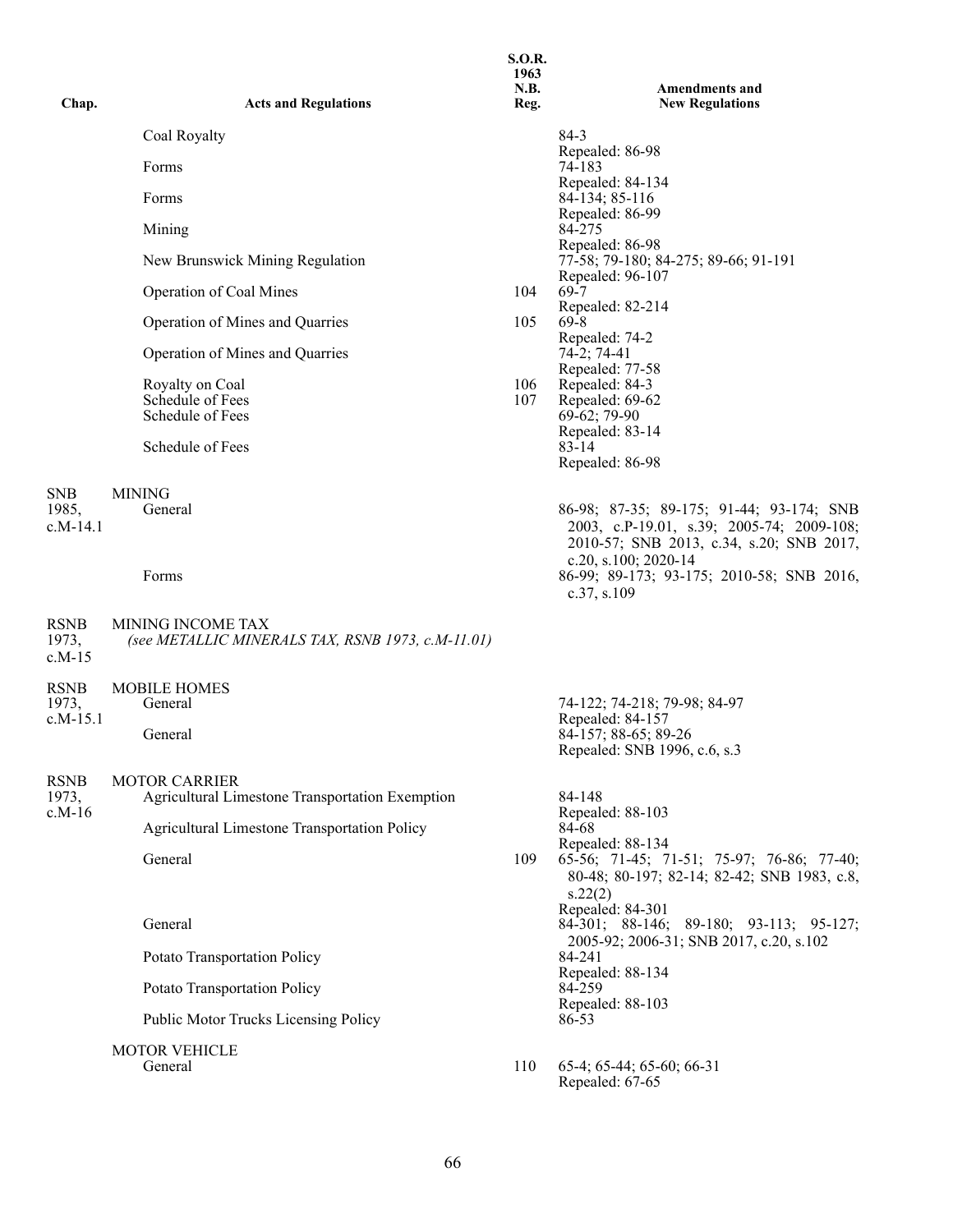|             |                                                       | 1963                |                                                                                                |
|-------------|-------------------------------------------------------|---------------------|------------------------------------------------------------------------------------------------|
| Chap.       | <b>Acts and Regulations</b>                           | <b>N.B.</b><br>Reg. | <b>Amendments and</b><br><b>New Regulations</b>                                                |
| <b>RSNB</b> | <b>MOTOR VEHICLE</b>                                  |                     |                                                                                                |
| 1973,       | Alcohol Ignition Interlock Device Program             |                     | 2008-109; 2017-45                                                                              |
| $c.M-17$    | Cargo Securement<br>Carrier Profile and Compliance    |                     | 2005-103<br>95-161; SNB 2000, c.26, s.198                                                      |
|             |                                                       |                     | Repealed: 2004-6                                                                               |
|             | Carrier Profile and Compliance                        |                     | 2004-6; SNB 2016, c.37, s.112(3); SNB 2019,<br>c.2, s.93(3); SNB 2020, c.25, s.74(3)           |
|             | Commercial Vehicle Bill of Lading and Cargo Insurance |                     | 95-76; 2005-85; SNB 2017, c.20, s.105                                                          |
|             | Commercial Vehicle Drivers Hours of Service           |                     | 89-147; 94-64; 97-38; 2005-79<br>Repealed: 2007-39                                             |
|             | Commercial Vehicle Drivers Hours of Service           |                     | 2007-39                                                                                        |
|             | <b>Commercial Vehicle Massing</b>                     |                     | 83-199; 85-88; 86-26; 88-258; 90-164; 91-34;                                                   |
|             |                                                       |                     | 93-4; 96-70; 98-85; 2001-6; 2002-3; 2003-24;                                                   |
|             | <b>Driver Training Course</b>                         |                     | 2004-1; 2004-145; 2009-53; 2011-39; 2015-34<br>95-164; SNB 1998, c.46, s.7; 98-97; 99-11;      |
|             |                                                       |                     | 2003-70; 2013-55; 2014-92                                                                      |
|             | Forms                                                 |                     | 74-184                                                                                         |
|             |                                                       |                     | Repealed: 83-68                                                                                |
|             | General                                               |                     | $67-65$ ; $67-118$ ; $68-5$ ; $68-16$ ; $68-39$ ; $68-76$ ;                                    |
|             |                                                       |                     | 68-119; 68-122; 69-28; 69-41; 70-17; 70-80;<br>70-118; 71-12; 71-23; 71-46; 71-92; 72-43;      |
|             |                                                       |                     | 72-99; 72-123; 72-144; 72-162; 73-37; 73-45;                                                   |
|             |                                                       |                     | 73-91; 73-96; 75-28; 75-76; 76-16; 76-73;                                                      |
|             |                                                       |                     | 76-105; 77-26; 77-41; 77-82; 77-120; 78-47;                                                    |
|             |                                                       |                     | 78-93; 79-56; 79-146; 79-197; 79-207; 80-37;                                                   |
|             |                                                       |                     | 80-90; 80-119; 80-153; 81-2; 81-11; 81-15;                                                     |
|             |                                                       |                     | 81-78; 81-176; 82-10; 82-15                                                                    |
|             | General                                               |                     | Repealed: 83-42<br>83-42; 83-186; 83-187; 84-8; 84-40; 84-251;                                 |
|             |                                                       |                     | 85-53; 85-212; 85-213; 86-6; 86-28; 86-29;                                                     |
|             |                                                       |                     | 86-109; 86-139; 86-176; 87-17; 87-103;                                                         |
|             |                                                       |                     | 88-142; 88-192; 88-243; 88-277; 88-278;                                                        |
|             |                                                       |                     | 89-64; 89-181; 91-49; 91-74; 91-176; 92-17;                                                    |
|             |                                                       |                     | 92-48; 92-66; 92-132; 93-18; 93-120; 92-129<br>93-163; 94-63; 94-116; 94-132; 95-58; 95-77;    |
|             |                                                       |                     | 95-163; 95-167; 95-171; 96-97; 96-101; 96-                                                     |
|             |                                                       |                     | 125; 98-14; 98-49; 98-51; 98-57; 99-14; 99-18                                                  |
|             |                                                       |                     | SNB 2000, c.26, s.195; 2000-36; 2002-7;                                                        |
|             |                                                       |                     | 2002-40; 2002-41; 2002-79; 2003-7; SNB 2004,<br>c.20, s.39; 2004-71; 2004-76; 2004-115; 2004-  |
|             |                                                       |                     | 124; 2004-125; 2005-61; 2005-100; 2007-38;                                                     |
|             |                                                       |                     | 2007-67; 2007-71; 2008-65; 2008-91; 2009-33;                                                   |
|             |                                                       |                     | 2009-34; 2009-77; 2009-132; 2010-128;                                                          |
|             |                                                       |                     | 2011-35; 2012-81; 2012-83; 2012-84; 2014-91;                                                   |
|             |                                                       |                     | 2015-40; SNB 2016, c.37, s.112(1); 2017-44;                                                    |
|             |                                                       |                     | SNB 2017, c.20, s.104; 2018-37; 2018-91;<br>SNB 2019, c.2, s.93(1); 2019-21; SNB 2019,         |
|             |                                                       |                     | c.29, s.94, 189; SNB 2020, c.18, s.5; SNB                                                      |
|             |                                                       |                     | 2020, c.25, s.74(1); SNB 2020, c.30, s.6(1)                                                    |
|             | Inspection                                            |                     | 84-145; 84-307; 85-121; 86-106; 88-250;                                                        |
|             |                                                       |                     | 93-195; SNB 2000, c.26, s.197; 2004-118;                                                       |
|             | Inspections                                           |                     | 2005-26; 2014-20; 2019-49<br>69-33; 71-13; 72-100; 74-79; 78-88; 79-198                        |
|             |                                                       |                     | Repealed: 83-185                                                                               |
|             | Motor Driven Cycles                                   |                     | 75-73; 75-106                                                                                  |
|             |                                                       |                     | Repealed: 81-11                                                                                |
|             | Motor Vehicle Inspections                             |                     | 83-185; 83-239; 84-144; 85-47; 85-64; 85-214;<br>88-264; 88-279; 89-148; 91-76; 92-68; 93-194; |
|             |                                                       |                     | 2004-117; SNB 2010, c.31, s.86; 2015-41;                                                       |
|             |                                                       |                     | 2019-48; SNB 2020, c.30, s.6(3)                                                                |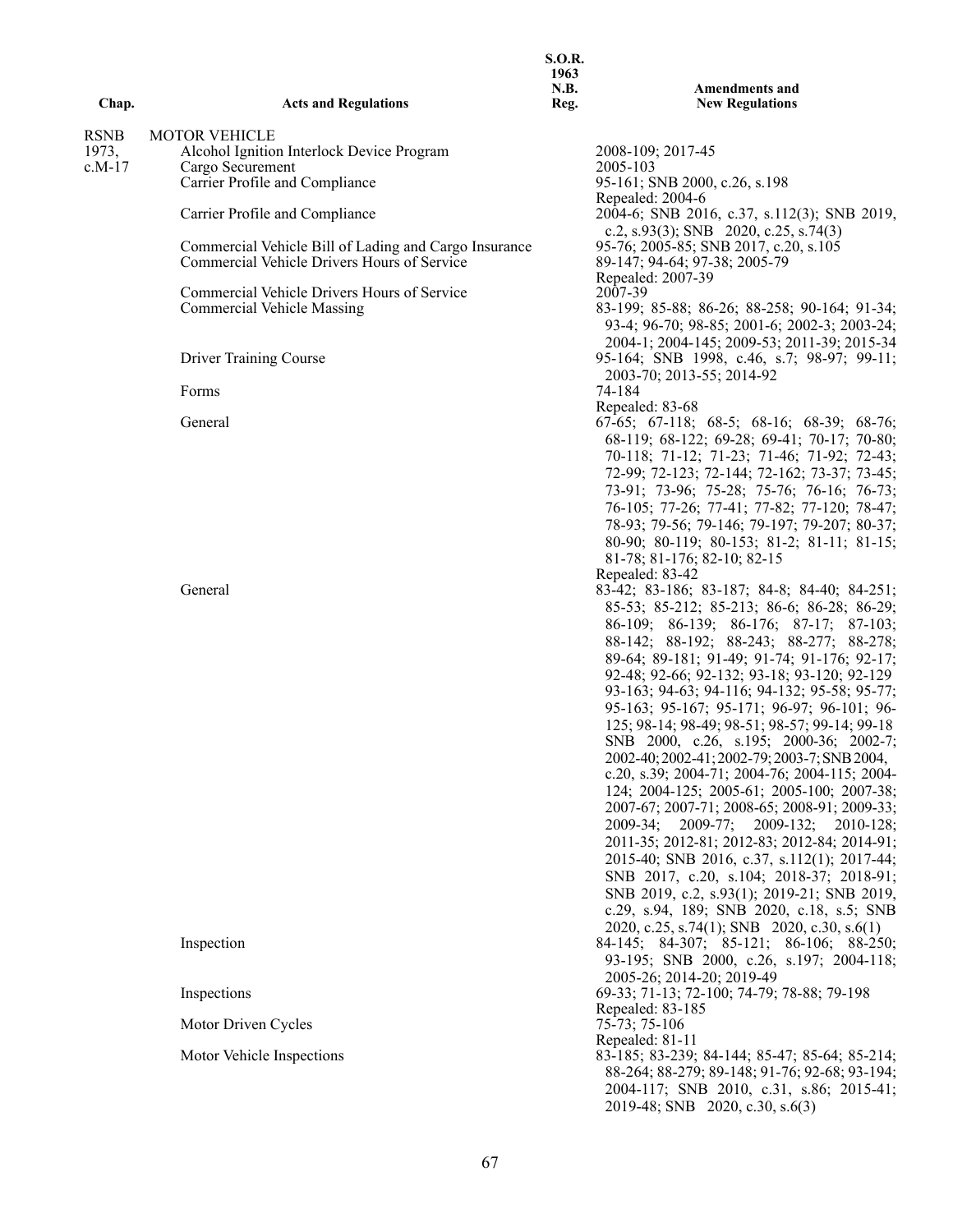| Chap.                            | <b>Acts and Regulations</b>                                                                               | 1963<br>N.B.<br>Reg. | <b>Amendments and</b><br><b>New Regulations</b>                                                                                           |
|----------------------------------|-----------------------------------------------------------------------------------------------------------|----------------------|-------------------------------------------------------------------------------------------------------------------------------------------|
|                                  | Motorcades Exemption<br>Notice of Default Form                                                            |                      | 84-225<br>83-68; SNB 2000, c.26, s.196; SNB 2016, c.37,<br>s.112(2); SNB 2019, c.2, s.93(2); SNB 2020,                                    |
|                                  | Notice of Possible Penalties Form<br>School Bus Inspection                                                |                      | c.25, s.74 $(2)$<br>88-6; 92-83; 95-78<br>79-110                                                                                          |
|                                  | School Crossing Guards and Flagpersons<br>Seat Belt                                                       |                      | Repealed: 83-185<br>89-101<br>83-163; 84-201; 2007-76; 2008-53; SNB 2020,<br>c.30, s. $6(2)$                                              |
|                                  | Security of Loads                                                                                         |                      | 85-25; 85-92; 85-127; 86-177; 88-169<br>Repealed: 2005-103                                                                                |
|                                  | Slow Moving Vehicle Sign                                                                                  |                      | 71-93; 72-127<br>Repealed: 84-98                                                                                                          |
|                                  | Slow Moving Vehicle Sign<br><b>Special Permit Fees</b>                                                    |                      | 84-98<br>89-65; 89-102; 91-75; 92-67; 95-141; 99-14;<br>2004-69; 2006-65; 2008-151; SNB 2010, c.31,<br>s.87                               |
|                                  | Suspensions in Relation to Tolls<br><b>Traffic Ticket</b>                                                 |                      | 98-95<br>83-80; 85-13<br>Repealed: 94-35                                                                                                  |
|                                  | Trip Inspection Report and Records<br>Vehicle Dimensions and Mass                                         |                      | 94-77; 97-61<br>94-62; 95-140; 98-9<br>Repealed: 2001-67                                                                                  |
|                                  | Vehicle Dimensions and Mass                                                                               |                      | 2001-67; 2003-3; 2004-89; 2004-151; 2005-101;<br>2006-64; 2008-21; 2010-36; 2010-131;<br>2010-151; 2014-41; 2018-31; 2020-54; 2021-<br>71 |
| <b>RSNB</b>                      | MOTORIZED SNOW VEHICLES                                                                                   |                      |                                                                                                                                           |
| 1973,<br>$c.M-18$                | General<br>General                                                                                        |                      | 70-113; 72-145; 79-199<br>Repealed: 84-87<br>84-87<br>Repealed: 86-126                                                                    |
| <b>RSNB</b>                      | MUNICIPAL ASSISTANCE                                                                                      |                      |                                                                                                                                           |
| 1973,<br>$c.M-19$                | <b>Budget Review Board</b>                                                                                |                      | 73-133; 75-2<br>Repealed: 84-120<br>84-120; SNB 1998, c.41, s.72; SNB 2000, c.26,                                                         |
|                                  | <b>Budget Review Board</b>                                                                                |                      | s.200; SNB 2001, c.15, s.3<br>Repealed: SNB 2002, c.22, s.8                                                                               |
|                                  | First Time and Unusual Expenditures                                                                       |                      | 77-95; 78-113; 79-117; 80-91; 81-130; 81-184<br>Repealed: 84-121                                                                          |
|                                  | First Time and Unusual Expenditures under<br><b>Unconditional Grants Formula</b>                          |                      | 84-121<br>Repealed: 86-142                                                                                                                |
|                                  | General                                                                                                   |                      | 66-51<br>Repealed: 82-39                                                                                                                  |
|                                  | Grants to Local Service Districts                                                                         |                      | 94-55; SNB 2001, c.15, s.4; SNB 2006, c.16,<br>s.115                                                                                      |
|                                  | <b>Stimulation Grants</b>                                                                                 |                      | Repealed: SNB 2012, c.56, s.34(2)<br>73-126; 74-207<br>Repealed: 82-39                                                                    |
| <b>RSNB</b><br>1973,<br>$c.M-20$ | MUNICIPAL CAPITAL BORROWING<br>Deemed Borrowing for Capital Expenses<br>Municipal Capital Borrowing Board | 111                  | 84-21; 87-48<br>67-26; 68-103; 72-158; 79-188                                                                                             |
|                                  | Municipal Capital Borrowing Board                                                                         |                      | Repealed: 84-113<br>84-113; 84-226; 93-164                                                                                                |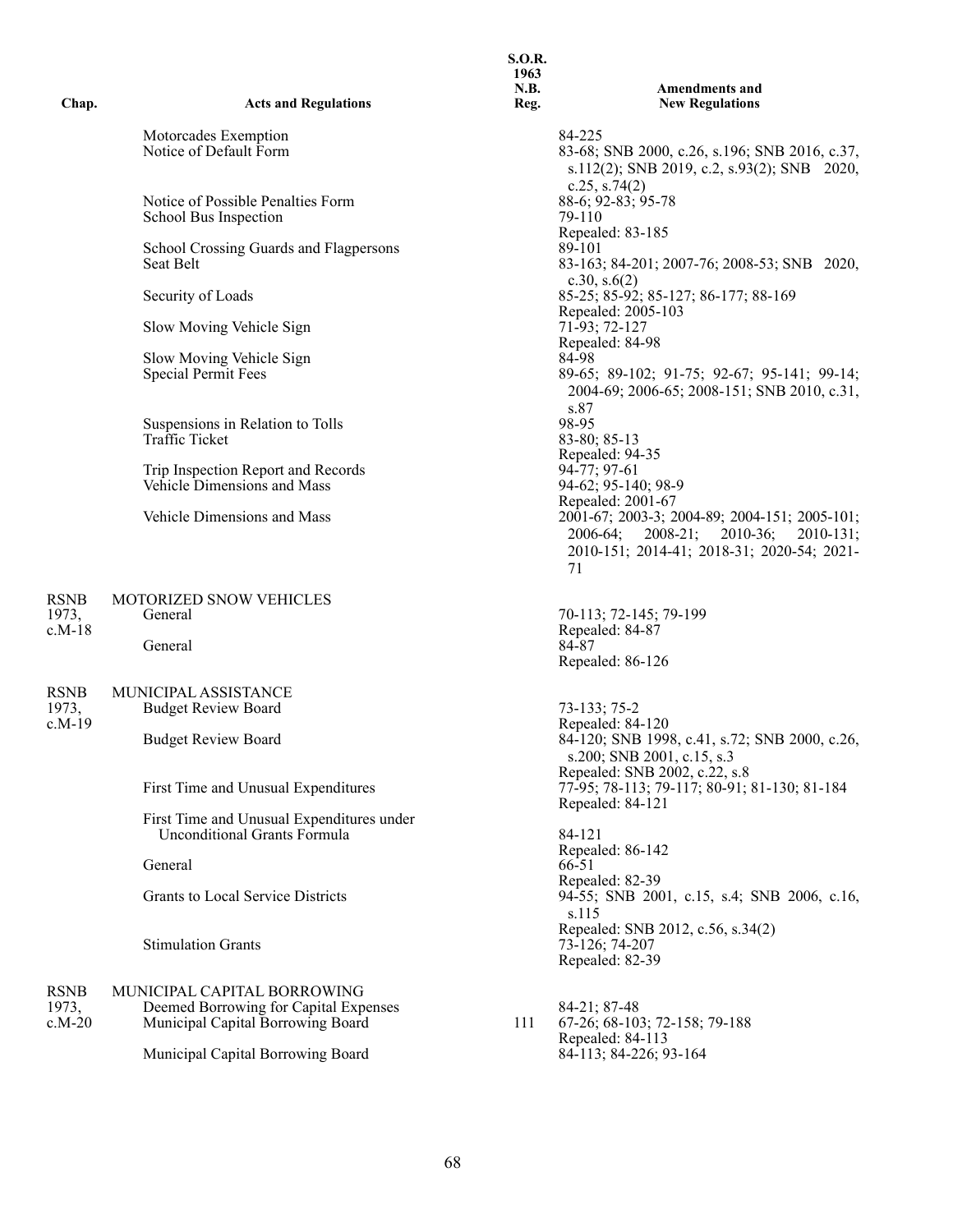| Chap.                            | <b>Acts and Regulations</b>                             | <b>S.O.R.</b><br>1963<br>N.B.<br>Reg. | <b>Amendments and</b><br><b>New Regulations</b>                                                                                                                                                                                                                                           |
|----------------------------------|---------------------------------------------------------|---------------------------------------|-------------------------------------------------------------------------------------------------------------------------------------------------------------------------------------------------------------------------------------------------------------------------------------------|
|                                  |                                                         |                                       |                                                                                                                                                                                                                                                                                           |
| <b>RSNB</b><br>1973,<br>$c.M-21$ | MUNICIPAL DEBENTURES<br>Forms<br>Forms                  |                                       | 74-185<br>Repealed: 82-241<br>82-241; 83-60                                                                                                                                                                                                                                               |
| <b>SNB</b><br>1979,              | <b>MUNICIPAL ELECTIONS</b><br>Duties, Fees and Forms    |                                       | 85-48; 85-215; 88-214; 92-23; 92-52; 95-40                                                                                                                                                                                                                                                |
| $c.M-21.01$                      | Duties, Fees and Forms                                  |                                       | Repealed: 98-10<br>98-10; 98-53; SNB 1998, c.41, s.76; SNB 2000,<br>c.26, s.204; 2001-25; 2004-26; 2004-33; SNB<br>2006, c.16, s.118                                                                                                                                                      |
|                                  | General                                                 |                                       | Repealed: 2008-26<br>79-151; 80-35; 82-111; 83-17; 84-285<br>Repealed: 85-48                                                                                                                                                                                                              |
|                                  | General                                                 |                                       | 2008-26; 2011-50; SNB 2016, c.37, s.114; SNB<br>2017, c.20, s.109                                                                                                                                                                                                                         |
| <b>RSNB</b>                      | <b>MUNICIPALITIES</b>                                   |                                       |                                                                                                                                                                                                                                                                                           |
| 1973,<br>$c.M-22$                | <b>Added Services</b>                                   |                                       | 66-42; 67-20; 67-68; 67-71; 67-76; 67-100;<br>68-2; 68-6; 68-12; 68-17; 68-25; 68-28; 68-31;<br>68-34; 68-36; 68-47; 68-50; 68-65; 68-67;<br>68-86; 68-88; 68-98; 68-100; 68-102<br>Repealed: 68-104                                                                                      |
|                                  | <b>Added Services</b>                                   |                                       | 68-104; 68-121; 69-30; 69-102; 69-110; 70-5;<br>70-57; 70-65; 70-71; 70-78; 70-85; 70-98;<br>70-119; 71-20; 71-27; 71-47; 71-78; 71-109;<br>72-5; 72-12; 72-59; 72-74; 72-76; 72-107;<br>72-112; 72-150; 72-154; 73-13; 73-33; 73-36;<br>73-50; 73-66; 73-101; 73-105<br>Repealed: 74-148 |
|                                  | <b>Amalgamated Areas</b>                                |                                       | 73-99; 73-107; 73-114; 73-115; 74-32; 74-43;<br>74-44; 75-59<br>Repealed: 76-114                                                                                                                                                                                                          |
|                                  | Amalgamations                                           |                                       | see also: SNB 1997, c.65, s.8<br>73-58; 73-64; 73-80<br>Repealed: 76-114<br>see also: SNB 1997, c.65, s.8                                                                                                                                                                                 |
|                                  | <b>Blasting Code Approval</b><br>Book Agents' Exemption |                                       | 89-108; SNB 2017, c.18, s.196<br>67-33; 67-39A; 68-79<br>Repealed: 82-83                                                                                                                                                                                                                  |
|                                  | Book Agents' Exemption                                  |                                       | 82-83<br>Repealed: 2014-105                                                                                                                                                                                                                                                               |
|                                  | Criteria and Procedures for Establishment               |                                       |                                                                                                                                                                                                                                                                                           |
|                                  | <b>Rural Communities</b><br>Disclosure of Interest Form |                                       | 95-35; SNB 1998, c.41, s.83<br>Repealed: 2005-52<br>81-150; SNB 2017, c.18, s.196                                                                                                                                                                                                         |
|                                  | Elections                                               |                                       | Repealed: 2018-63<br>67-38; 67-59; 69-12; 71-48; 71-87; 73-52;<br>74-77; 74-89; 74-130; 75-94; 77-27; 79-101                                                                                                                                                                              |
|                                  | <b>Extended Powers</b>                                  |                                       | Repealed: 79-151<br>67-56; 67-107; 67-128<br>Repealed: 68-37                                                                                                                                                                                                                              |
|                                  | <b>Extended Powers</b>                                  |                                       | 68-51                                                                                                                                                                                                                                                                                     |
|                                  | Garbage Collection                                      |                                       | Revoked: 68-56<br>2002-59; 2005-46; 2005-151; SNB 2012, c.44,<br>s.12(1); 2014-48; SNB 2017, c.18, s.196                                                                                                                                                                                  |
|                                  | <b>Incorporated Areas</b>                               |                                       | Repealed: 2018-71<br>66-52; 66-53; 66-59; 66-62; 66-63; 67-14;<br>67-21; 67-35; 67-43; 67-46; 67-72; 67-89;<br>67-106; 67-111; 67-113; 67-119A; 67-129;<br>68-7; 68-18; 68-29; 68-32; 68-35; 68-55;<br>68-71; 68-82; 68-93                                                                |

Repealed: 68-99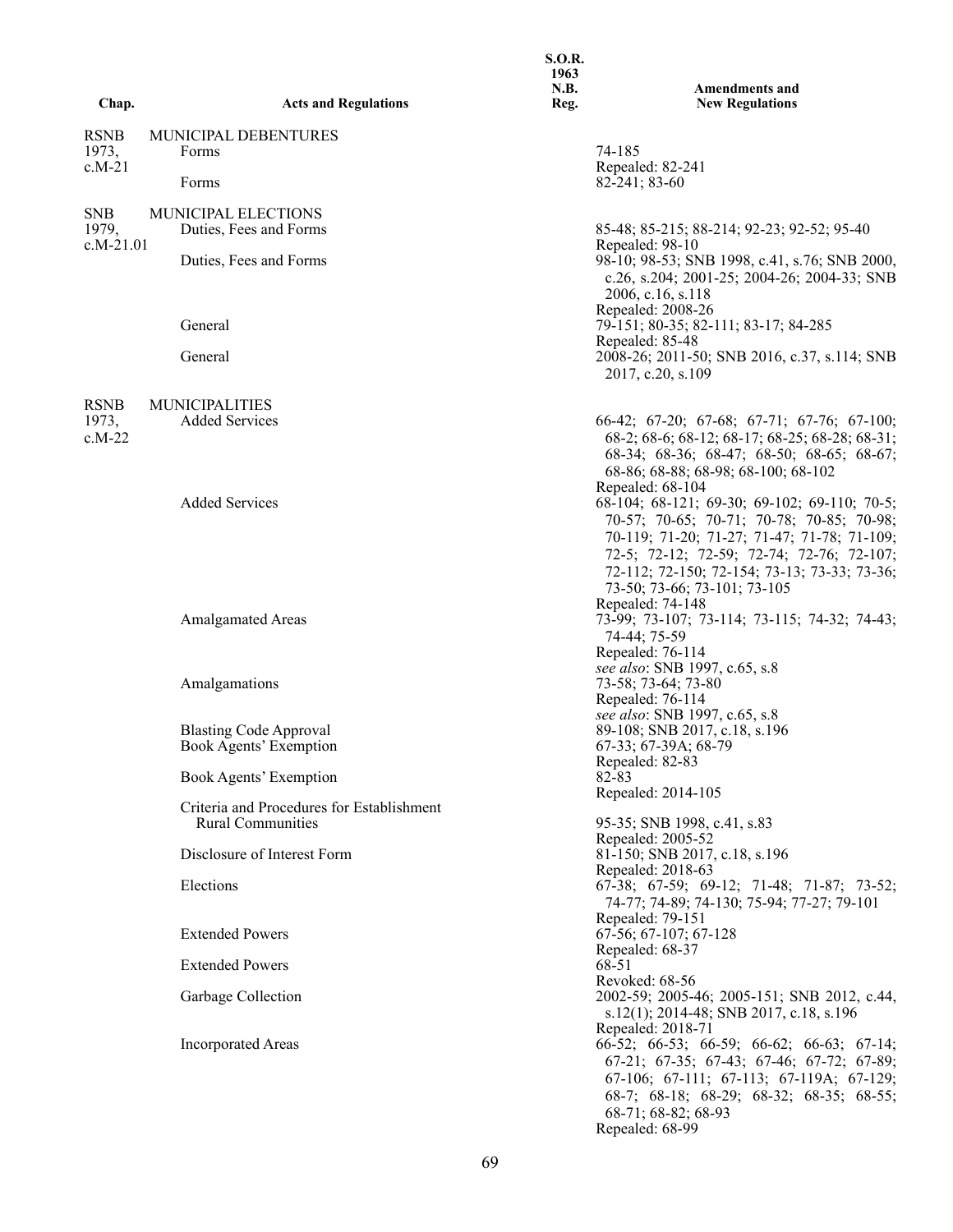| Chap. | <b>Acts and Regulations</b>    | <b>S.O.R.</b><br>1963<br>N.B.<br>Reg. | <b>Amendments and</b><br><b>New Regulations</b>                                                                                                 |
|-------|--------------------------------|---------------------------------------|-------------------------------------------------------------------------------------------------------------------------------------------------|
|       | <b>Incorporated Areas</b>      |                                       | see also: SNB 1995, c.7, s.4; SNB 1997, c.65, s.8<br>68-99; 68-109; 68-115; 69-3; 69-29; 69-37;<br>69-67; 69-91; 69-101; 69-106; 69-109; 70-13; |
|       |                                |                                       | 70-64; 70-108; 70-115; 71-6; 71-33; 71-59;                                                                                                      |
|       |                                |                                       | 71-94; 71-98; 71-104; 71-125; 72-129; 72-132;<br>72-137; 72-147; 73-17; 73-46; 73-69; 73-78;                                                    |
|       |                                |                                       | 73-100; 73-104; 73-113; 73-119; 73-121;                                                                                                         |
|       |                                |                                       | 73-124; 74-31; 74-39; 74-42; 74-49; 74-138;                                                                                                     |
|       |                                |                                       | 74-147; 74-211; 75-47; 75-58; 75-64; 75-88;<br>75-98; 75-113; 75-115; 76-70                                                                     |
|       |                                |                                       | Repealed: 76-114                                                                                                                                |
|       | <b>Incorporated Areas</b>      |                                       | see also: SNB 1995, c.7, s.4; SNB 1997, c.65, s.8<br>76-114; 76-127; 76-145; 76-151; 77-2; 77-30;                                               |
|       |                                |                                       | 77-34; 77-55; 77-64; 77-71; 77-87; 77-111;                                                                                                      |
|       |                                |                                       | 78-19; 78-48; 78-57; 78-77; 78-82; 78-108;                                                                                                      |
|       |                                |                                       | 79-35; 79-51; 79-95; 79-102; 79-131; 80-56;<br>80-58; 80-86; 80-103; 80-133; 81-17; 81-19;                                                      |
|       |                                |                                       | 81-26; 81-94; 81-106; 81-110; 81-196; 82-130;                                                                                                   |
|       |                                |                                       | 82-148; 82-207; 82-249; 83-18; 83-27; 83-158;                                                                                                   |
|       |                                |                                       | 83-230; 83-231; 83-232; 83-233; 84-72<br>Repealed: 85-6                                                                                         |
|       |                                |                                       | see also: SNB 1995, c.7, s.4; SNB 1997, c.65, s.8                                                                                               |
|       | Land Registry Forms            |                                       | 2007-22; SNB 2017, c.18, s.196<br>Repealed: 2018-63                                                                                             |
|       | <b>Local Service Districts</b> |                                       | 66-41; 67-42A; 67-66; 67-72A; 67-92; 67-95;                                                                                                     |
|       |                                |                                       | 67-112; 67-124; 67-127; 67-130; 68-8; 68-11;                                                                                                    |
|       |                                |                                       | 68-24; 68-44; 68-54; 68-62; 68-64; 68-70;<br>68-77; 68-78; 68-81; 68-83; 68-85                                                                  |
|       |                                |                                       | Repealed: 68-94                                                                                                                                 |
|       | <b>Local Service Districts</b> |                                       | 68-94; 68-114; 69-4; 69-5; 69-9; 69-17; 69-45;<br>69-87; 69-90; 69-95; 69-100; 69-124; 70-18;                                                   |
|       |                                |                                       | 70-28; 70-35; 70-54; 70-55; 70-63; 70-73;                                                                                                       |
|       |                                |                                       | 70-84; 70-90; 70-97; 70-101; 70-107; 70-114;                                                                                                    |
|       |                                |                                       | 71-17; 71-26; 71-40; 71-56; 71-90; 71-97;<br>71-101; 71-103; 71-108; 71-117; 71-127;                                                            |
|       |                                |                                       | 72-11; 72-21; 72-36; 72-64                                                                                                                      |
|       | Local Service Districts        |                                       | Repealed: 72-97<br>72-97; 72-108; 72-113; 72-139; 72-155; 73-21;                                                                                |
|       |                                |                                       | 73-34; 73-67; 73-79; 73-92; 73-98; 73-117;                                                                                                      |
|       |                                |                                       | 73-122; 74-3; 74-9; 74-24; 74-51; 74-66; 74-85<br>Repealed: 74-102                                                                              |
|       |                                |                                       | 74-102; 74-116; 74-126; 74-131; 74-141;                                                                                                         |
|       |                                |                                       | 74-142; 74-208; 74-212; 74-222; 75-4; 75-29;                                                                                                    |
|       |                                |                                       | 75-43; 75-77; 76-9; 76-17; 76-23; 76-93;<br>76-113; 76-130; 76-137; 76-144; 76-148;                                                             |
|       |                                |                                       | 76-150; 76-156; 76-166; 77-31; 77-33; 77-48;                                                                                                    |
|       |                                |                                       | 77-59; 77-63; 77-70; 77-88; 77-101; 77-107;<br>78-9; 78-23; 78-63; 78-76; 78-81; 78-107;                                                        |
|       |                                |                                       | 78-118; 78-128; 78-138; 79-39; 79-76; 79-85;                                                                                                    |
|       |                                |                                       | 79-91; 79-114; 79-130; 79-147; 79-158;                                                                                                          |
|       |                                |                                       | 79-189; 80-96; 80-116; 80-120;<br>$80 - 139$ ;<br>80-154; 80-155; 80-156; 80-157; 81-111;                                                       |
|       |                                |                                       | 81-118; 81-151; 81-211; 82-59; 82-138;                                                                                                          |
|       |                                |                                       | 82-141; 82-212; 82-235; 83-10; 83-188;                                                                                                          |
|       |                                |                                       | 83-193; 83-194; 83-211; 83-229; 84-99<br>Repealed: 84-168                                                                                       |
|       |                                |                                       |                                                                                                                                                 |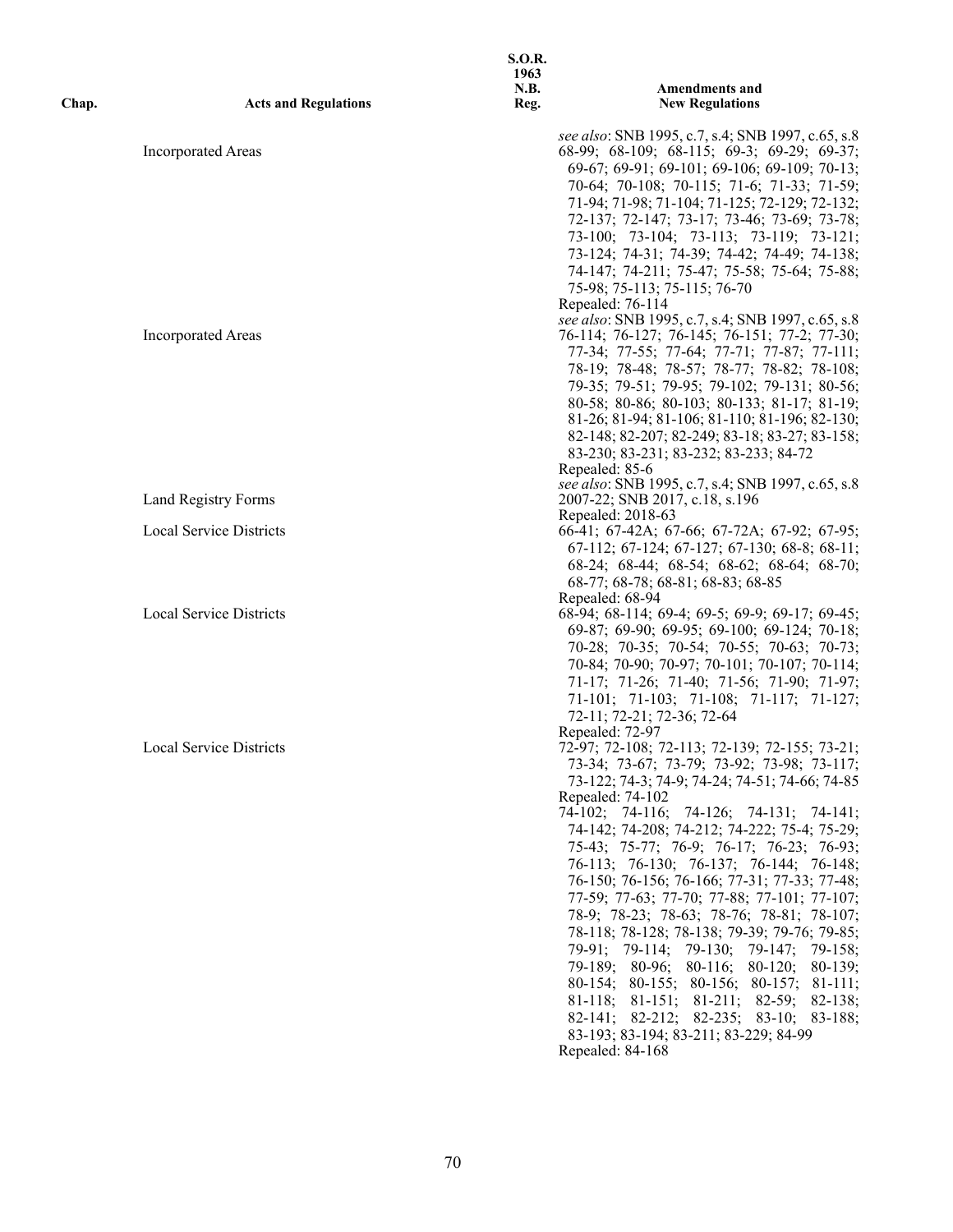**Amendments and New Regulations**

Local Service Districts 84-168; 85-40; 85-103; 85-137; 86-1; 86-7; 86-7; 86-8; 86-31; 86-34; 86-39; 86-40; 86-41; 86-42; 86-132; 86-133; 86-179; 87-42; 87-43; 87-57; 87-58; 87-88; 87-89; 87-104; 87-112; 87-113; 87-114; 87-115; 87-143; 87-151; 87-161; 87-170; 88-7; 88-8; 88-40; 88-41; 88-42; 88-43; 88-44; 88-45; 88-46; 88-47; 88-48; 88-49; 88-50; 88-67; 88-74; 88-75; 88-76; 88-86; 88-99; 88-147; 88-148; 88-149; 88-150; 88-151; 88-152; 88-153; 88-154; 88-155; 88-156; 88-157; 88-158; 88-227; 88-228; 88-229; 88-230; 88-231; 88-236; 88-237; 89-13; 89-96; 89-97; 89-114; 89-115; 89-116; 89-117; 89-118; 89-120; 89-121; 89-122; 89-123; 89-124; 89-125; 89-140; 89-141; 89-142; 89-143; 89-144; 89-150; 89-155; 89-156; 89-157; 89-158; 89-194; 89-195; 90-21; 90-46; 90-52; 90-56; 90-57; 90-66; 90-67; 90-68; 90-76; 90-77; 90-84; 90-98; 90-133; 90-144; 90-145; 90-154; 90-165; 90-167; 90-169; 90-176; 90-177; 91-2; 91-3; 91-4; 91-15; 91-19; 91-20; 91-21; 91-22; 91-25; 91-36; 91-37; 91-81; 91-82; 91-85; 91-86; 91-87; 91-88; 91-93; 91-98; 91-109; 91-121; 91-123; 91-124; 91-134; 91-138; 91-153; 91-155; 91-162; 91-164; 91-173; 91-184; 91-190; 91-196; 92-5; 92-14; 92-43; 92-44; 92-88; 92-93; 92-123; 92-127; 92-128; 92-141; 92-149; 92-163; 92-166; 93-88; 93-121; 93-152; 94-3; 94-40; 94-41; 94-42; 94-80; 94-107; 94-119; 94-126; 94-138; 94-139; 94-140; 94-156; 95-2; 95-11; 95-12; 95-13; 95-14; 95-38; 91-2; 91-3; 91-4; 91-15; 91-19; 91-20; 91-21; 91-22; 91-25; 91-36; 91-37; 91-81; 91-82; 91-85; 91-86; 91-87; 91-88; 91-93; 91-98; 91-109; 91-121; 91-123; 91-124; 91-134; 91-138; 91-153; 91-155; 91-162; 91-164; 91-173; 91-184; 91-190; 91-196; 92-5; 92-14; 92-43; 92-44; 92-88; 92-93; 92-123; 92-127; 92-128; 92-141; 92-149; 92-163; 92-166; 93-88; 93-121; 93-152; 94-3; 94-40; 94-41; 94-42; 94-80; 94-107; 94-119; 94-126; 94-138; 94-139; 94-140; 94-156; 95-2; 95-11; 95-12; 95-13; 95-14; 95-38; 95-47; 95-79; 95-80; 95-81; 95-88; 95-113; 95-135; 95-144; 95-146; 95-151; 95-152; 95-153; 95-154; 95-156; 96-76; 96-77; 96-78; 96-86; 96-94; 96-102; 96-116; SNB 1996, c.77, s.8(2); 97-25; 97-42; 97-86; 97-93; 97-94; 98-46; 98-50; 98-76; 98-79; SNB 1998, c.41, s.81; 99-6; 99-7; 99-8; 99-10; 99-12; 99-13; 99-44; 99-45; 99-54; 99-64; 2000-17; SNB 2000, c.26, s.207; 2000-29; 2001-27; 2001- 28; 2001-38; 2001-39; 2001-68; 2002-5; 2002- 91; 2003-4; 2003-30; 2004-3; 2004-56; 2004- 135; 2005-135; 2006-6; 2006-13; 2006-35;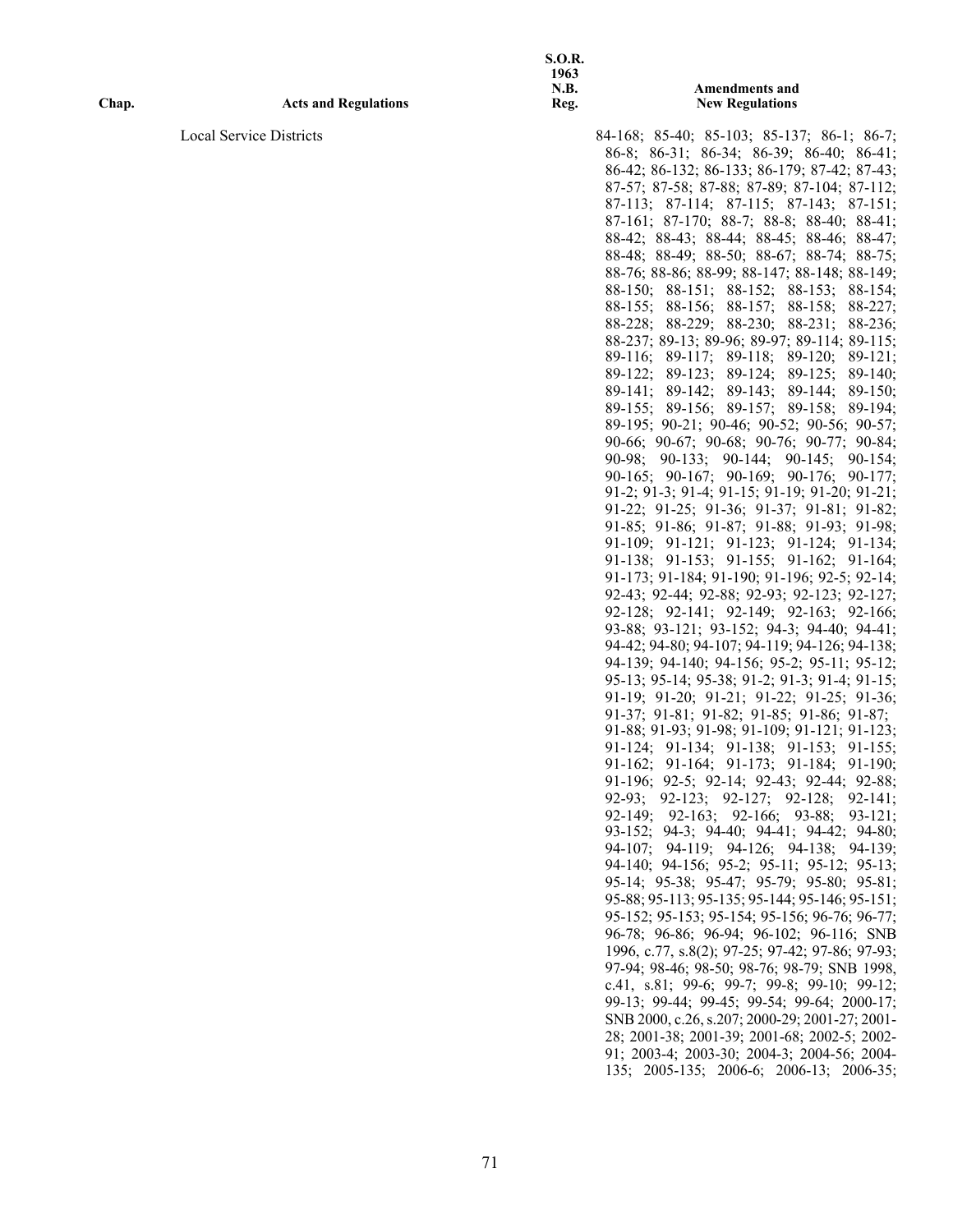|       |                                                        | 1963<br><b>N.B.</b> | <b>Amendments and</b>                                                                                                   |
|-------|--------------------------------------------------------|---------------------|-------------------------------------------------------------------------------------------------------------------------|
| Chap. | <b>Acts and Regulations</b>                            | Reg.                | <b>New Regulations</b>                                                                                                  |
|       |                                                        |                     | 2006-38; SNB 2006, c.16, s.120; 2006-55;                                                                                |
|       |                                                        |                     | 2007-3; 2007-8; 2007-25; 2007-40; 2007-55;                                                                              |
|       |                                                        |                     | 2007-63; 2007-64; 2007-85; 2008-36; 2008-                                                                               |
|       |                                                        |                     | 38; 2008-46; 2008-79; 2008-80; 2008-108;                                                                                |
|       |                                                        |                     | 2008-138; 2008-156; 2008-157; 2009-68;<br>$2009-90;$<br>2009-168;<br>2010-42;<br>$2010-139;$                            |
|       |                                                        |                     | $2011-6;$<br>$2010 - 145$ ;<br>2010-157;<br>$2011 - 57$ ;                                                               |
|       |                                                        |                     | 2011-58; 2011-62; 2012-5; 2012-19; 2012-30;                                                                             |
|       |                                                        |                     | $2012 - 72;$<br>$2012 - 73;$<br>$2012 - 31;$<br>$2012 - 77$ ;                                                           |
|       |                                                        |                     | 2012-87; 2012-100; SNB 2012, c.52, s.32;<br>$2013-43;$<br>$2013 - 21$ ;<br>$2013 - 45$ ;<br>$2013-60;$                  |
|       |                                                        |                     | $2013 - 80;$<br>$2014 - 22;$<br>$2014 - 32;$<br>$2014 - 35$ ;                                                           |
|       |                                                        |                     | $2014 - 44$ ;<br>$2014-60;$<br>$2014-69;$<br>$2014 - 101;$                                                              |
|       |                                                        |                     | $2015 - 16;$<br>$2015 - 13;$<br>$2015 - 17$ ;<br>$2015 - 36;$                                                           |
|       |                                                        |                     | 2015-56; 2016-23; 2016-36; 2017-5; 2017-18;<br>2017-21; 2017-22; SNB 2017, c.18, s.196;                                 |
|       |                                                        |                     | 2018-66; 2018-74; 2018-76; 2019-11; SNB                                                                                 |
|       |                                                        |                     | 2019, c.12, s.23; 2021-49                                                                                               |
|       | Local Services                                         |                     | 66-58; 67-10; 67-57; 67-93; 68-120; 69-98;                                                                              |
|       |                                                        |                     | 69-105; 70-10; 72-82; 72-138; 73-12; 73-129;<br>82-84                                                                   |
|       |                                                        |                     | Repealed: 84-168                                                                                                        |
|       | Maximum Fee                                            |                     | 95-110<br>Repealed: SNB 2017, c.18, s.205                                                                               |
|       | <b>Municipal Budgets</b>                               |                     | 82-84; 2005-42; SNB 2017, c.18, s.196                                                                                   |
|       |                                                        |                     | Repealed: 2018-71                                                                                                       |
|       | Municipal Procedural By-law<br>Municipal Restructuring |                     | 2004-25; 2005-47; SNB 2017, c.18, s.196<br>2005-96; 2006-74; 2006-75; 2007-5; 2013-24;                                  |
|       |                                                        |                     | SNB 2017, c.18, s.196                                                                                                   |
|       |                                                        |                     | Repealed: SNB 2021, c.44, s.57(4)                                                                                       |
|       | Municipalities                                         |                     | 85-6; 85-54; 85-55; 85-96; 85-138; 85-177;<br>86-35; 86-36; 86-37; 86-38; 86-130; 86-131;                               |
|       |                                                        |                     | 86-178; 86-183; 87-7; 87-119; 87-149; 88-66;                                                                            |
|       |                                                        |                     | 88-98; 88-135; 89-12; 89-95; 89-149; 89-196;                                                                            |
|       |                                                        |                     | 90-103; 90-134; 91-9; 91-14; 91-65; 91-80;                                                                              |
|       |                                                        |                     | 91-89; 91-90; 91-112; 91-118; 91-154; 91-161;<br>91-163; 91-182; 92-15; 92-148; 92-162;                                 |
|       |                                                        |                     | $92 - 165$ ;                                                                                                            |
|       |                                                        |                     | 93-151; 94-2; 94-79; 94-146; 94-159; 95-1;                                                                              |
|       |                                                        |                     | 95-4; 95-20; 95-37; SNB 1995, c.7, s.4; 95-68;<br>95-72; 95-145; 97-39; 97-40; 97-41; 97-57;                            |
|       |                                                        |                     | 97-58; 97-66; 97-85 (97-85 declared invalid by                                                                          |
|       |                                                        |                     | Court of Queen's Bench of NB 97-09-18, see                                                                              |
|       |                                                        |                     | (1997) 192 NBR (2d) 141); SNB 1997, c.65,                                                                               |
|       |                                                        |                     | s.8;<br>SNB 1998, c.E-1.111, s.38; 99-37; 99-38;                                                                        |
|       |                                                        |                     | 99-39; 2001-20; 2001-57; 2001-69; 2002-4;                                                                               |
|       |                                                        |                     | $2003 - 81;$<br>$2003 - 86;$<br>$2004 - 39$ ;<br>$2002 - 92;$                                                           |
|       |                                                        |                     | 2004-40; 2004-129; 2005-9; 2006-5; 2006-39;                                                                             |
|       |                                                        |                     | 2006-54; 2007-7; 2007-54; 2007-62; 2008-34;<br>2008-35; 2010-144; 2011-56; 2012-20; SNB                                 |
|       |                                                        |                     | 2012, c.39, s.96; 2013-42; 2013-44; 2013-79;                                                                            |
|       |                                                        |                     | $2014-4$ ;                                                                                                              |
|       |                                                        |                     | $2014 - 21;$<br>$2014-36;$<br>$2014-59;$<br>$2014 - 70$ ;<br>$2014-103$ ; $2015-12$ ;<br>$2015 - 35$ ;<br>$2014 - 100;$ |
|       |                                                        |                     | 2015-63; 2016-35; 2016-37; 2016-61; 2017-4;                                                                             |
|       |                                                        |                     | SNB 2017, c.18, s.196; 2018-50; 2018-65;                                                                                |
|       |                                                        |                     | $2018 - 73$ ;<br>$2018 - 75$ ;<br>$2018 - 79$ ;<br>$2020-32;$                                                           |
|       |                                                        |                     | 2021-48; 2021-50                                                                                                        |
|       |                                                        |                     |                                                                                                                         |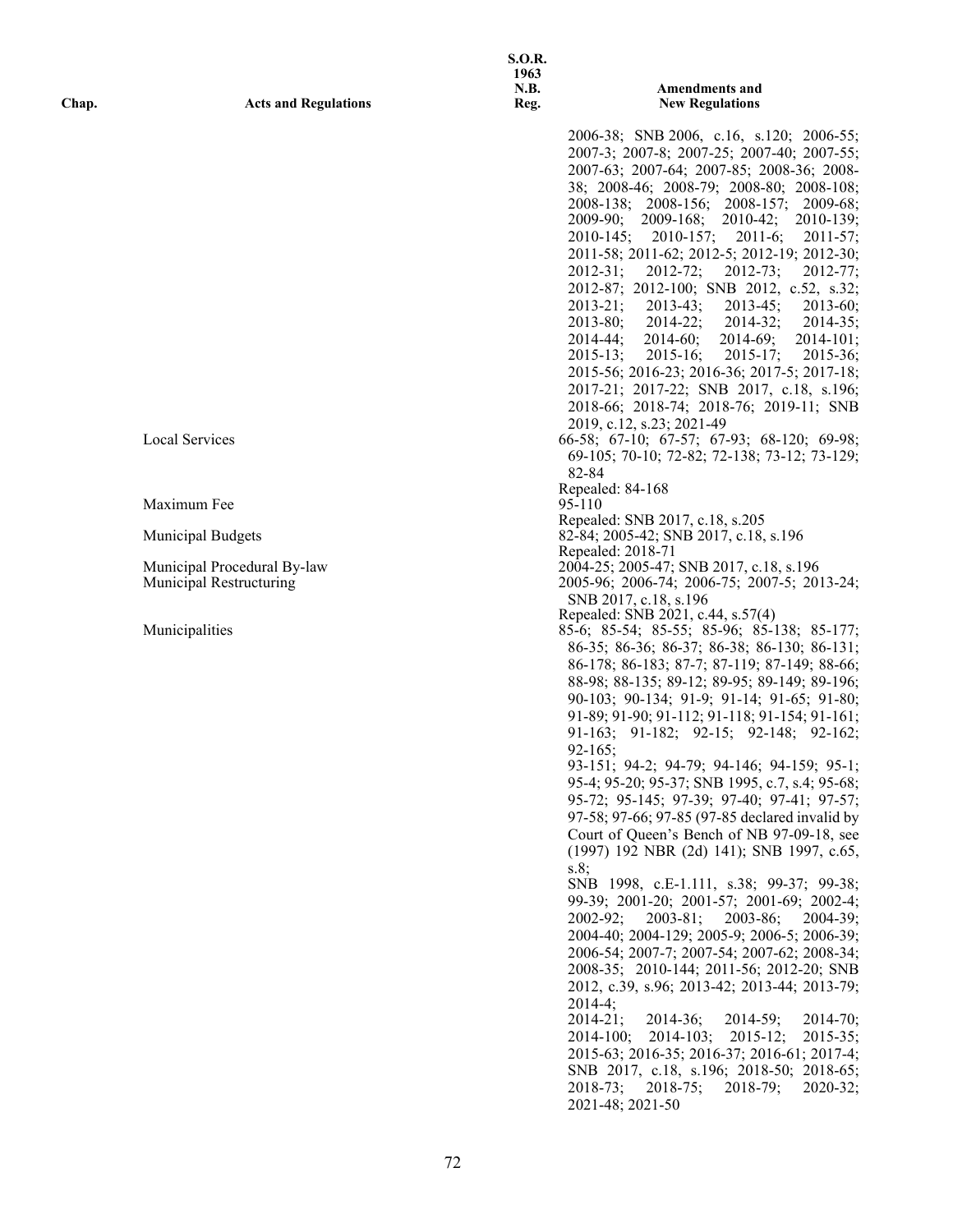| Chap. | <b>Acts and Regulations</b>                                       | <b>S.O.R.</b><br>1963<br>N.B.<br>Reg. | <b>Amendments and</b><br><b>New Regulations</b>                                                                                                                                           |
|-------|-------------------------------------------------------------------|---------------------------------------|-------------------------------------------------------------------------------------------------------------------------------------------------------------------------------------------|
|       | New Brunswick Plumbing Code                                       |                                       | 72-128; 74-83; 75-95; 75-126; 75-133; 76-90;<br>76-106; 76-163                                                                                                                            |
|       | Oath of Office                                                    |                                       | Repealed: 78-69<br>2001-40; 2005-45; SNB 2017, c.18, s.196                                                                                                                                |
|       | Plumbing Licensing and Inspection                                 |                                       | Repealed: 2018-63<br>74-59; 75-3; 75-112; 76-26; 76-106; 76-133<br>Repealed: 78-70                                                                                                        |
|       | Plumbing Trade                                                    |                                       | 67-32; 68-26; 69-1; 70-4; 71-83; 72-35<br>Repealed: 72-128                                                                                                                                |
|       | Powers of City of Fredericton                                     |                                       | 76-136<br>Repealed: 84-272                                                                                                                                                                |
|       | Powers of Municipalities                                          |                                       | 72-9; 72-22                                                                                                                                                                               |
|       | Powers of Municipalities                                          |                                       | Repealed: 81-192<br>81-192; 87-49; 89-54; SNB 1997, c.38, s.6; SNB<br>1998, c.41, s.79                                                                                                    |
|       | Procedure                                                         |                                       | Repealed: 2005-51<br>68-56<br>Repealed: 82-39                                                                                                                                             |
|       | Provincial Dog                                                    |                                       | 68-84; 75-131                                                                                                                                                                             |
|       | Provincial Dog                                                    |                                       | Repealed: 84-85<br>84-85; SNB 1998, c.41, s.80; SNB 2003, c.27,<br>s.66; 2005-43; 2009-66; 2009-130; 2010-76;<br>2011-5; SNB 2012, c.39, s.95; 2014-99; SNB<br>2017, c.18, s.196; 2018-38 |
|       | Provincial Exhibitions and Concerts                               |                                       | 81-114; 2005-40; 2009-129; SNB 2017, c.18,<br>s.196                                                                                                                                       |
|       | Regional Municipality of Grand Tracadie-Sheila                    |                                       | 2014-34; 2015-21; SNB 2017, c.18, s.196;<br>SNB 2017, c.20, s.113; 2021-9                                                                                                                 |
|       | Reserve Fund                                                      |                                       | 97-145; 2005-44; 2010-3; 2013-22; SNB 2017,<br>c.18, s.196                                                                                                                                |
|       | Reserve Funds Respecting Electric Power                           |                                       | 70-86<br>Repealed: 81-193                                                                                                                                                                 |
|       | Reserve Funds Respecting Water and Sanitary<br>Sewerage Services  |                                       | 75-39<br>Repealed: 81-194                                                                                                                                                                 |
|       | Reserved Funds (Electric Power)                                   |                                       | 81-193                                                                                                                                                                                    |
|       | Reserved Funds (Water and Sewerage Services)                      |                                       | Repealed: 97-145<br>81-194                                                                                                                                                                |
|       | Residential Properties Maintenance and Occupancy<br>Code          |                                       | Repealed: 97-145<br>73-71                                                                                                                                                                 |
|       | Residential Properties Maintenance and Occupancy<br>Code Approval |                                       | Repealed: 84-86<br>84-86; 2002-62; SNB 2017, c.18, s.196;                                                                                                                                 |
|       | Rural Community Administration                                    |                                       | SNB 2017, c.42, s.87<br>2005-94; 2009-27; SNB 2017, c.18, s.196;                                                                                                                          |
|       | <b>Rural Community Committees</b>                                 |                                       | 2018-62<br>95-62; SNB 1998, c.41, s.85; 2000-60;<br>SNB 2003, c.27, s.67; 2004-31                                                                                                         |
|       | Rural Community Incorporation and Restructuring                   |                                       | Repealed: 2005-53<br>2005-95; 2006-72; 2006-73 2007-18; 2009-73;<br>2013-23; SNB 2017, c.18, s.196                                                                                        |
|       | Rural Community of Beaubassin East                                |                                       | Repealed: SNB 2021, c.44, s.57(3)<br>95-36; SNB 1998, c.41, s.84; 2000-61; 2006-60;<br>2009-40; 2010-32; SNB 2017, c.18, s.196                                                            |
|       | Rural Community of Campobello Island                              |                                       | 2010-138; SNB 2017, c.18, s.196                                                                                                                                                           |
|       | Rural Community of Cocagne<br>Rural Community of Hanwell          |                                       | 2014-43; SNB 2017, c.18, s.196; 2018-51<br>2014-30; SNB 2017, c.18, s.196; SNB 2017,                                                                                                      |
|       | Rural Comunity of Haut-Madawaska<br>Rural Community of Kedgwick   |                                       | c.20, s.112; $2018-80$<br>2017-3; 2021-10<br>2012-18; 2014-143; SNB 2017, c.18, s.196;<br>SNB 2017, c.20, s.111; 2021-8                                                                   |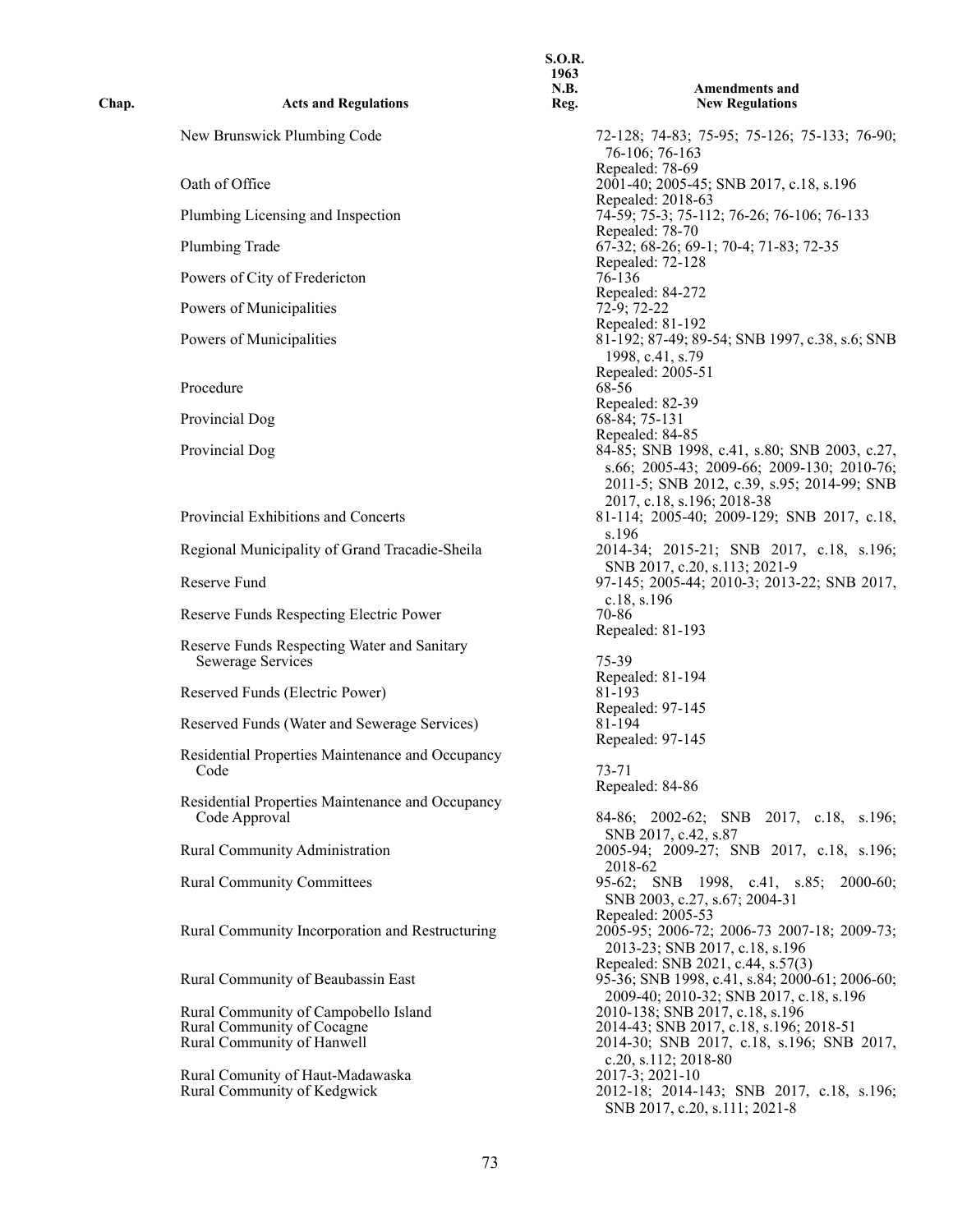| Chap.                            | <b>Acts and Regulations</b>                                                                                                                                                                                                                                                                                                                                                                                                                                                                                                                                                                        | <b>S.O.R.</b><br>1963<br>N.B.<br>Reg. | <b>Amendments and</b><br><b>New Regulations</b>                                                                                                                                                                                                                                                                                                                                                             |
|----------------------------------|----------------------------------------------------------------------------------------------------------------------------------------------------------------------------------------------------------------------------------------------------------------------------------------------------------------------------------------------------------------------------------------------------------------------------------------------------------------------------------------------------------------------------------------------------------------------------------------------------|---------------------------------------|-------------------------------------------------------------------------------------------------------------------------------------------------------------------------------------------------------------------------------------------------------------------------------------------------------------------------------------------------------------------------------------------------------------|
|                                  | Rural Community of Saint-André                                                                                                                                                                                                                                                                                                                                                                                                                                                                                                                                                                     |                                       | 2006-34; 2010-33; SNB 2017, c.18, s.196;                                                                                                                                                                                                                                                                                                                                                                    |
|                                  | Rural Community of Upper Miramichi<br><b>Rural Community Services</b>                                                                                                                                                                                                                                                                                                                                                                                                                                                                                                                              |                                       | SNB 2017, c.20, s.110; 2021-7<br>2008-37; SNB 2017, c.18, s.196<br>2005-97; 2011-63; SNB 2012, c.44, s.12(4);<br>SNB 2017, c.18, s.196                                                                                                                                                                                                                                                                      |
|                                  | Shared Generation Facility Agreement<br>Shared Service Agreement                                                                                                                                                                                                                                                                                                                                                                                                                                                                                                                                   |                                       | Repealed: 2018-61<br>2010-4; SNB 2017, c.18, s.196<br>2005-98; SNB 2017, c.18, s.196<br>Repealed: 2018-61                                                                                                                                                                                                                                                                                                   |
|                                  | Terms and Conditions for Payment of User-Charges                                                                                                                                                                                                                                                                                                                                                                                                                                                                                                                                                   |                                       | 88-193; SNB 1998, c.41, s.82; SNB 2017, c.18,<br>s.196                                                                                                                                                                                                                                                                                                                                                      |
|                                  | Uniform Contributory Pension Plan                                                                                                                                                                                                                                                                                                                                                                                                                                                                                                                                                                  |                                       | 81-34; SNB 1983, c.8, s.24(2); 86-166; 91-111;<br>95-168; 2005-39<br>Repealed: 2010-23                                                                                                                                                                                                                                                                                                                      |
|                                  | Uniform Contributory Pension Plan                                                                                                                                                                                                                                                                                                                                                                                                                                                                                                                                                                  |                                       | 2010-23; SNB 2012, c.39, s.97; SNB 2012, c.52,<br>s.33; SNB 2016, c.37, s.115; SNB 2017, c.18,<br>s.196; SNB 2019, c.29, s.95<br>Repealed: 2021-1                                                                                                                                                                                                                                                           |
|                                  | Water Costs for Fire Protection                                                                                                                                                                                                                                                                                                                                                                                                                                                                                                                                                                    |                                       | 68-118; 69-99; 72-83; 72-101<br>Repealed: 81-195                                                                                                                                                                                                                                                                                                                                                            |
|                                  | Water Costs for Fire Protection                                                                                                                                                                                                                                                                                                                                                                                                                                                                                                                                                                    |                                       | 81-195; 82-84; 98-90; 2005-41; SNB 2017, c.18,<br>s.196<br>Repealed: 2020-52                                                                                                                                                                                                                                                                                                                                |
|                                  | N                                                                                                                                                                                                                                                                                                                                                                                                                                                                                                                                                                                                  |                                       |                                                                                                                                                                                                                                                                                                                                                                                                             |
| <b>RSNB</b><br>1973,<br>$c.N-1$  | <b>NATIONAL PARKS</b><br>Establishing of a National Park                                                                                                                                                                                                                                                                                                                                                                                                                                                                                                                                           | 112                                   | Repealed: 82-214                                                                                                                                                                                                                                                                                                                                                                                            |
| <b>SNB</b><br>1999,<br>$c.N-1.2$ | NATURAL PRODUCTS<br>Apple Plan Administration<br>Apple Plan and Levies<br>Blueberry Plan Administration<br>Blueberry Plan and Levies<br>Carleton-Victoria Forest Products Marketing Board<br>Carleton-Victoria Forest Products Marketing Plan<br>Cattle Plan Administration<br>Cattle Plan and Levies<br>Chicken Plan Administration<br>Chicken Plan and Levies<br>Cranberry Plan Administration<br>Cranberry Plan and Levies<br>Egg Plan Administration<br>Egg Plan and Levies<br><b>Forest Products Marketing Boards</b><br>Forest Products Marketing Boards Levies<br>Fresh Fruit and Vegetable |                                       | 2002-61; 2017-29<br>2002-60<br>2006-62; 2019-6<br>2006-61<br>2005-140; 2009-2; 2014-9<br>2005-139; 2008-27; 2008-117<br>Repealed: 2014-1<br>2001-47; 2004-13<br>2001-46; 2004-7<br>2003-72<br>2003-55<br>2010-108<br>2010-107<br>2003-71; 2015-50<br>2003-54; 2015-49<br>2020-49<br>2005-104; 2005-149; 2006-84; 2014-2<br>84-88; 87-16; 95-169; 96-71; SNB 1999,<br>c.N-1.2, s.113; SNB 2000, c.26, s.218; |

Hog Plan Administration 2003-84<br>
Hog Plan and Levies 2003-83 Hog Plan and Levies 2003-83 Madawaska Forests Products Marketing Board 2006-87; 2014-15 Madawaska Forests Products Marketing Plan 2006-85; 2008-122

Milk Plan Administration 2002-86; 2004-12; 2005-113; 2008-84; 2017-27<br>Milk Plan and Levies 2002-85; 2004-11 Milk Plan and Levies 2002-85; 2004-11<br>Milk Quality 2010-19; 2013-84; Milk Quality 2010-19; 2010-19; 2013-84; 2016-22; 2016-66;

New Brunswick Forest Products Marketing Plan<br>North Shore Forest Products Marketing Board

SNB 2007, c.10, s.62; SNB 2010, c.31, s.91;

2005-142; 2006-25; 2009-5; 2009-109; 2014-10

2014-56<br>2003-84

2006-87; 2014-15<br>2006-85; 2008-122<br>Repealed: 2014-1

SNB 2017, c.42, s.89<br>2014-1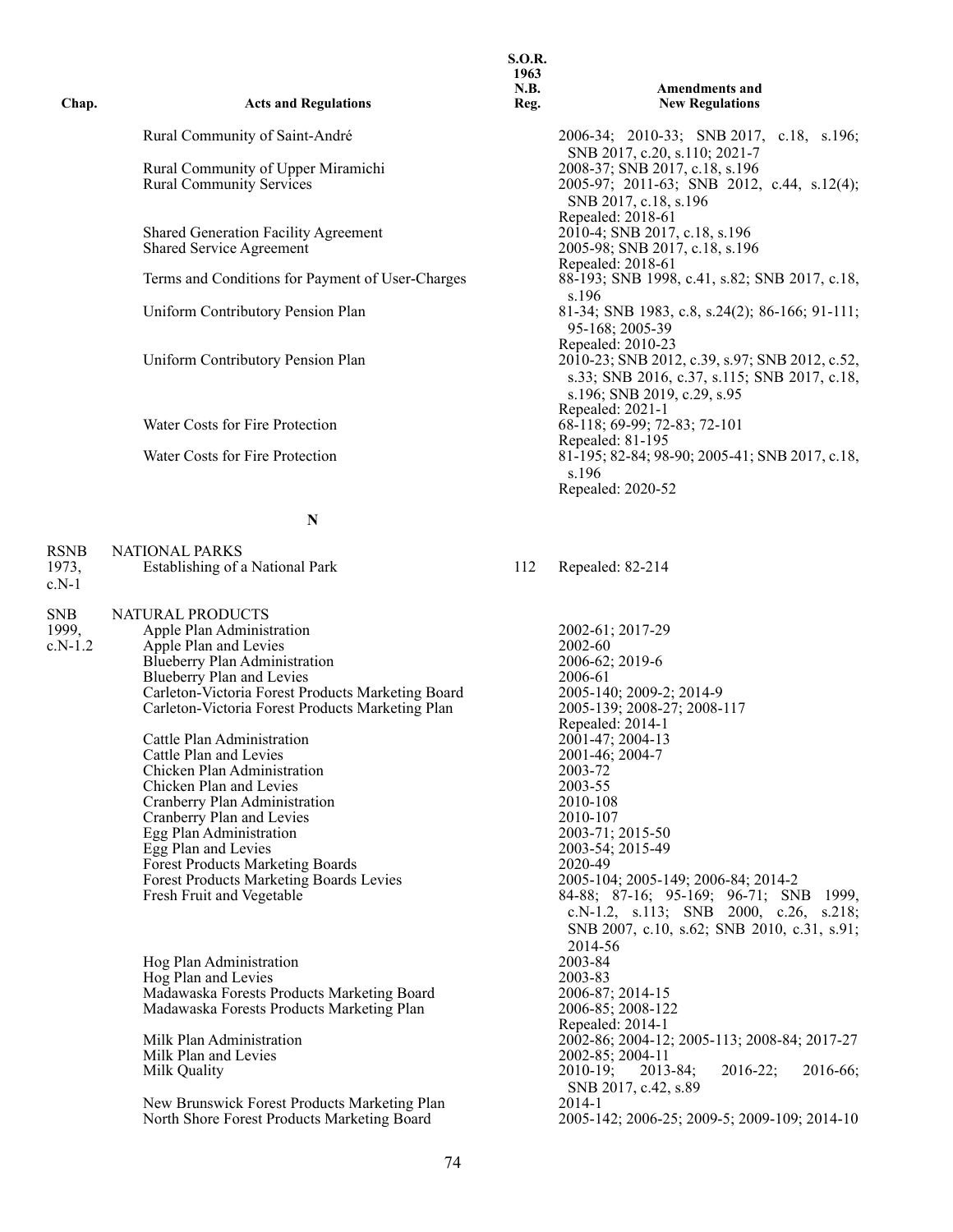| Chap.                           | <b>Acts and Regulations</b>                                                                                                                                                                                                                                                                                                                                                                                                                                                                                                                                                                                                                                                                                                                                                                                                                                                                                                                                            | <b>S.O.R.</b><br>1963<br>N.B.<br>Reg. | <b>Amendments and</b><br><b>New Regulations</b>                                                                                                                                                                                                                                                                                                                                                                                                                                                                                                                                                                                                                                                                                                                              |
|---------------------------------|------------------------------------------------------------------------------------------------------------------------------------------------------------------------------------------------------------------------------------------------------------------------------------------------------------------------------------------------------------------------------------------------------------------------------------------------------------------------------------------------------------------------------------------------------------------------------------------------------------------------------------------------------------------------------------------------------------------------------------------------------------------------------------------------------------------------------------------------------------------------------------------------------------------------------------------------------------------------|---------------------------------------|------------------------------------------------------------------------------------------------------------------------------------------------------------------------------------------------------------------------------------------------------------------------------------------------------------------------------------------------------------------------------------------------------------------------------------------------------------------------------------------------------------------------------------------------------------------------------------------------------------------------------------------------------------------------------------------------------------------------------------------------------------------------------|
| <b>RSNB</b>                     | North Shore Forest Products Marketing Board 2006 and<br>2007<br>North Shore Forest Products Marketing Board, 2010 to<br>2012<br>North Shore Forest Products Marketing Board, 2013 to<br>2017<br>North Shore Forest Products Marketing Plan<br>Northumberland County Forest Products Marketing Board<br>Northumberland County Forest Products Marketing Plan<br>Organic Grade<br>Potato Plan Administration<br>Potato Plan and Levies<br>South East New Brunswick Forest Products Marketing<br>Board<br>South East New Brunswick Forest Products Marketing<br>Plan<br>Southern New Brunswick Forest Products Marketing Board<br>Southern New Brunswick Forest Products Marketing Plan<br>Turkey Plan Administration<br>Turkey Plan and Levies<br>York-Sunbury-Charlotte Forest Products Marketing Board<br>York-Sunbury-Charlotte Forest Products Marketing Board,<br>2015 to 2018<br>York-Sunbury-Charlotte Forest Products Marketing Plan<br>NATURAL PRODUCTS CONTROL |                                       | 2006-26<br>Repealed: 2013-81<br>2010-59; 2012-106<br>Repealed: 2013-81<br>2013-81; 2014-11<br>2005-141; 2008-29; 2008-118<br>Repealed: 2014-1<br>2005-144; 2008-18; 2009-3; 2014-12<br>2005-143; 2008-28; 2008-119<br>Repealed: 2014-1<br>2014-50<br>2006-10; 2014-49<br>2006-9<br>2005-106; 2006-86; 2014-8<br>2005-105; 2008-30; 2008-116<br>Repealed: 2014-1<br>2005-146; 2008-17; 2009-4; 2010-56; 2014-13;<br>2019-5<br>2005-145; 2008-31; 2008-120<br>Repealed: 2014-1<br>2003-73<br>2003-56<br>2005-148; 2009-6; 2014-14; 2015-19<br>2015-18<br>2005-147; 2008-32; 2008-121<br>Repealed: 2014-1                                                                                                                                                                       |
| 1973,<br>$c.N-2$                | (See FARM PRODUCTS MARKETING ACT, RSNB 1973,<br>$c.F-6.1$                                                                                                                                                                                                                                                                                                                                                                                                                                                                                                                                                                                                                                                                                                                                                                                                                                                                                                              |                                       |                                                                                                                                                                                                                                                                                                                                                                                                                                                                                                                                                                                                                                                                                                                                                                              |
| <b>RSNB</b><br>1973,<br>$c.N-3$ | NATURAL PRODUCTS GRADES<br>Apples<br>Chicken Hatcheries<br>Christmas Trees<br>Christmas Trees<br>Christmas Trees<br>Dairy Products<br>Dairy Products<br>Dressed and Eviscerated Poultry<br>Dressed Poultry and Eviscerated Poultry<br>Dressed Poultry and Eviscerated Poultry<br>Eggs                                                                                                                                                                                                                                                                                                                                                                                                                                                                                                                                                                                                                                                                                  | 117<br>118<br>119<br>120              | 64-35<br>Repealed: 68-111<br>Repealed: 66-1<br>Repealed: 73-102<br>$73-102; 79-8$<br>Repealed: 84-158<br>89-152; 91-174; 94-11;<br>$84-158$ ; $86-110$ ;<br>SNB 1999, c.N-1.2, s.113; SNB 2000, c.26,<br>s.219<br>68-9; 68-61; 69-112<br>Repealed: 84-159<br>84-159; SNB 1999, c.N-1.2, s.113; SNB 2000,<br>c.26, s.220; SNB 2006, c.16, s.122; SNB 2007,<br>c.10, s.63; SNB 2010, c.31, s.92<br>$65-3$ ; $65-21$ ; $65-55$<br>Repealed: 83-177<br>83-177<br>Repealed: 88-265<br>88-265; 96-36; SNB 1999, c.N-1.2, s.113;<br>SNB 2000, c.26, s.222; SNB 2007, c.10, s.65;<br>2009-131; SNB 2010, c.31, s.94<br>82-96; 82-180; SNB 1983, c.8, s.25(2); 87-4;<br>89-88; 96-35; SNB 1999, c.N-1.2, s.113;<br>SNB 2000, c.26, s.217; SNB 2007, c.10, s.61;<br>SNB 2010, c.31, 90 |
|                                 | 75                                                                                                                                                                                                                                                                                                                                                                                                                                                                                                                                                                                                                                                                                                                                                                                                                                                                                                                                                                     |                                       |                                                                                                                                                                                                                                                                                                                                                                                                                                                                                                                                                                                                                                                                                                                                                                              |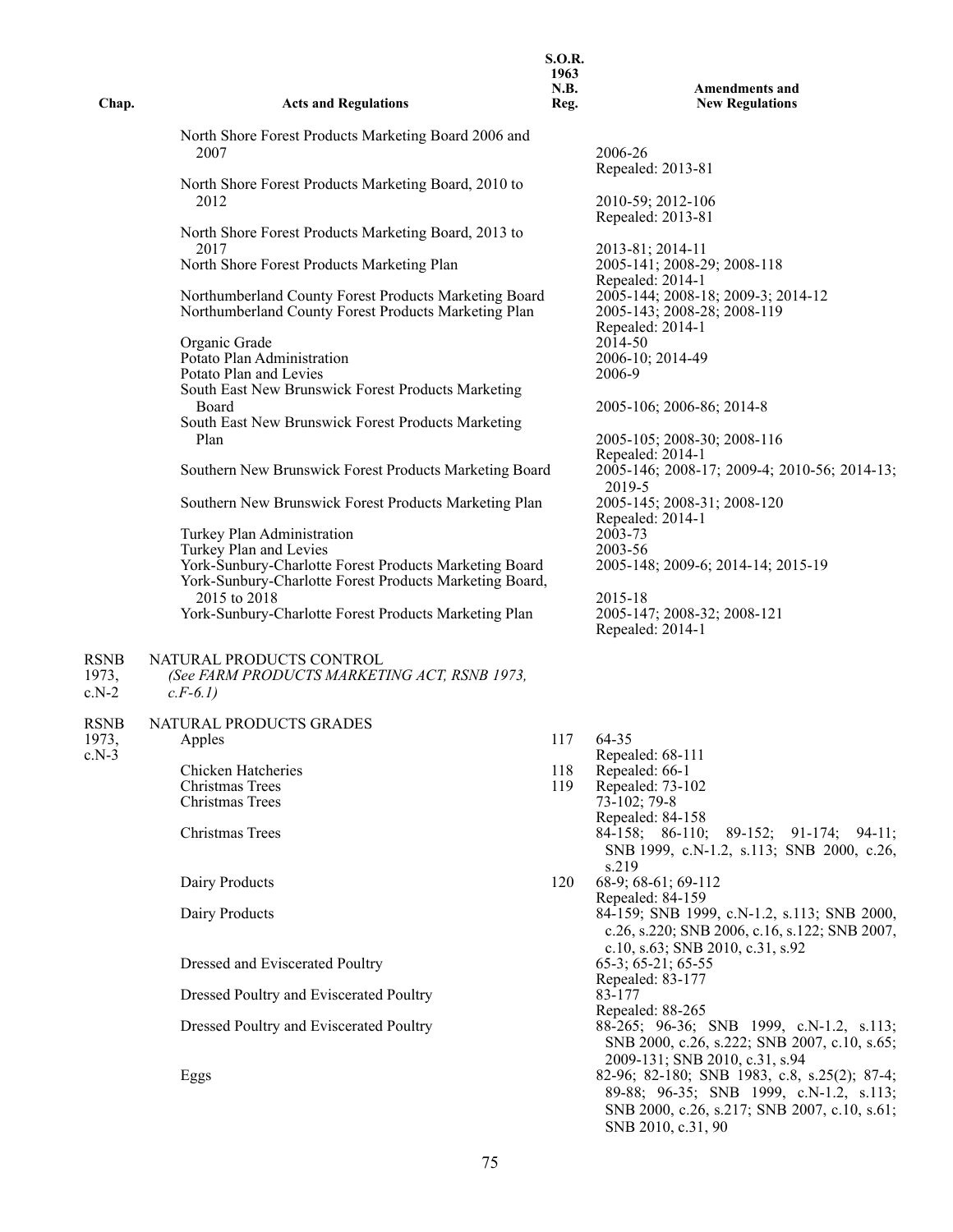| Chap.                             | <b>Acts and Regulations</b>                                                              | <b>S.O.R.</b><br>1963<br>N.B.<br>Reg. | <b>Amendments and</b><br><b>New Regulations</b>                                                                                                                                                                                                                                                                      |
|-----------------------------------|------------------------------------------------------------------------------------------|---------------------------------------|----------------------------------------------------------------------------------------------------------------------------------------------------------------------------------------------------------------------------------------------------------------------------------------------------------------------|
|                                   | Fresh Fruit and Vegetable                                                                |                                       | 68-111; 71-52; 71-75; 78-119; 78-144; 81-56;                                                                                                                                                                                                                                                                         |
|                                   |                                                                                          |                                       | 83-200<br>Repealed: 84-88                                                                                                                                                                                                                                                                                            |
|                                   | Fruits and Vegetables<br>Hatchery Regulations and Hatchery Supply Flock<br>Policy        | 121                                   | Repealed: 68-111<br>66-1                                                                                                                                                                                                                                                                                             |
|                                   | Hatchery Regulations and Hatchery Supply Flock Policy                                    |                                       | Repealed: 69-42<br>$69-42; 76-10$                                                                                                                                                                                                                                                                                    |
|                                   | Hog Carcasses<br><b>Hog Carcasses</b>                                                    | 122                                   | Repealed: 82-97<br>Repealed: 70-29<br>70-29                                                                                                                                                                                                                                                                          |
|                                   | Hog Carcasses                                                                            |                                       | Repealed: 83-81<br>83-81<br>Repealed: 90-151                                                                                                                                                                                                                                                                         |
|                                   | Meat Grading<br>New Brunswick Sweet Apple Cider                                          |                                       | 90-151; SNB 1999, c.N-1.2, s.113<br>81-200<br>Repealed: 84-186                                                                                                                                                                                                                                                       |
|                                   | New Brunswick Sweet Apple Cider                                                          |                                       | 84-186; SNB 1999, c.N-1.2, s.113; SNB 2000,<br>c.26, s.221; SNB 2007, c.10, s.64                                                                                                                                                                                                                                     |
|                                   | Provincial Shell Egg                                                                     | 123                                   | 65-30<br>Repealed: 82-214                                                                                                                                                                                                                                                                                            |
|                                   | Weighing of Dressed Carcasses of Livestock<br>Weighing of Dressed Carcasses of Livestock | 124                                   | Repealed: 84-89<br>84-89; SNB 1999, c.N-1.2, s.113                                                                                                                                                                                                                                                                   |
| <b>SNB</b><br>2010,<br>$c.N-4.05$ | NEW BRUNSWICK COMMUNITY COLLEGES<br>Debts and Other Liabilities Exemption                |                                       | 2010-78                                                                                                                                                                                                                                                                                                              |
| <b>SNB</b><br>1995,<br>$c.N-5.11$ | NEW BRUNSWICK HIGHWAY CORPORATION<br>General<br>Highway Usage                            |                                       | 98-94; SNB 2010, c.31, s.97<br>2009-156; SNB 2010, c.31, s.98; 2014-3;<br>SNB 2017, c.20, s.117; SNB 2020, c.16, s.7                                                                                                                                                                                                 |
| <b>RSNB</b><br>1973,<br>$c.N-6$   | NEW BRUNSWICK HOUSING<br>General<br>General<br>General                                   |                                       | 71-49; 71-119<br>Repealed: 73-68<br>73-68; 73-130; 75-19; 75-63; 76-54; 76-99;<br>77-65; 78-52; 78-58; 78-64; 78-83; 78-99;<br>79-26; 79-123; 80-77; 80-81; 81-42; 81-68;<br>81-93; 82-139; 82-160; 82-208; 83-43; 83-102;<br>83-121; 83-126<br>Repealed: 84-171<br>84-171; 84-202; 85-117; 86-71<br>Repealed: 87-11 |
|                                   | Home Ownership Promotion Plan and Mortgage<br>Assistance Plan                            |                                       | 82-219; 82-245<br>Repealed: 87-11                                                                                                                                                                                                                                                                                    |
| <b>SNB</b><br>2000<br>$c.N-6.001$ | NEW BRUNSWICK INCOME TAX<br>First-time University Student Tax Benefit                    |                                       | 2007-47<br>Repealed: SNB 2009, c.16, s.13                                                                                                                                                                                                                                                                            |
|                                   | Home Energy Benefits<br>New Brunswick Film Tax Credit                                    |                                       | 2011-73; 2016-75<br>2001-12; 2001-55; SNB 2001, c.41, s.13;<br>2010-14; SNB 2012, c.39, s.101; 2012-94;<br>SNB 2012, c.52, s.35; SNB 2019, c.29,                                                                                                                                                                     |
|                                   | Registered Labour-sponsored Venture Capital Corporations                                 |                                       | s.102(2)<br>2001-11; 2001-91; 2003-26; 2003-92; 2003-93;<br>2004-152; 2005-155; 2006-88;<br>$2007 - 80;$<br>$2008-145$ ; $2009-161$ ; $2012-3$ ;<br>$2012 - 104;$<br>2013-83; SNB 2019, c.29, s.102(1)                                                                                                               |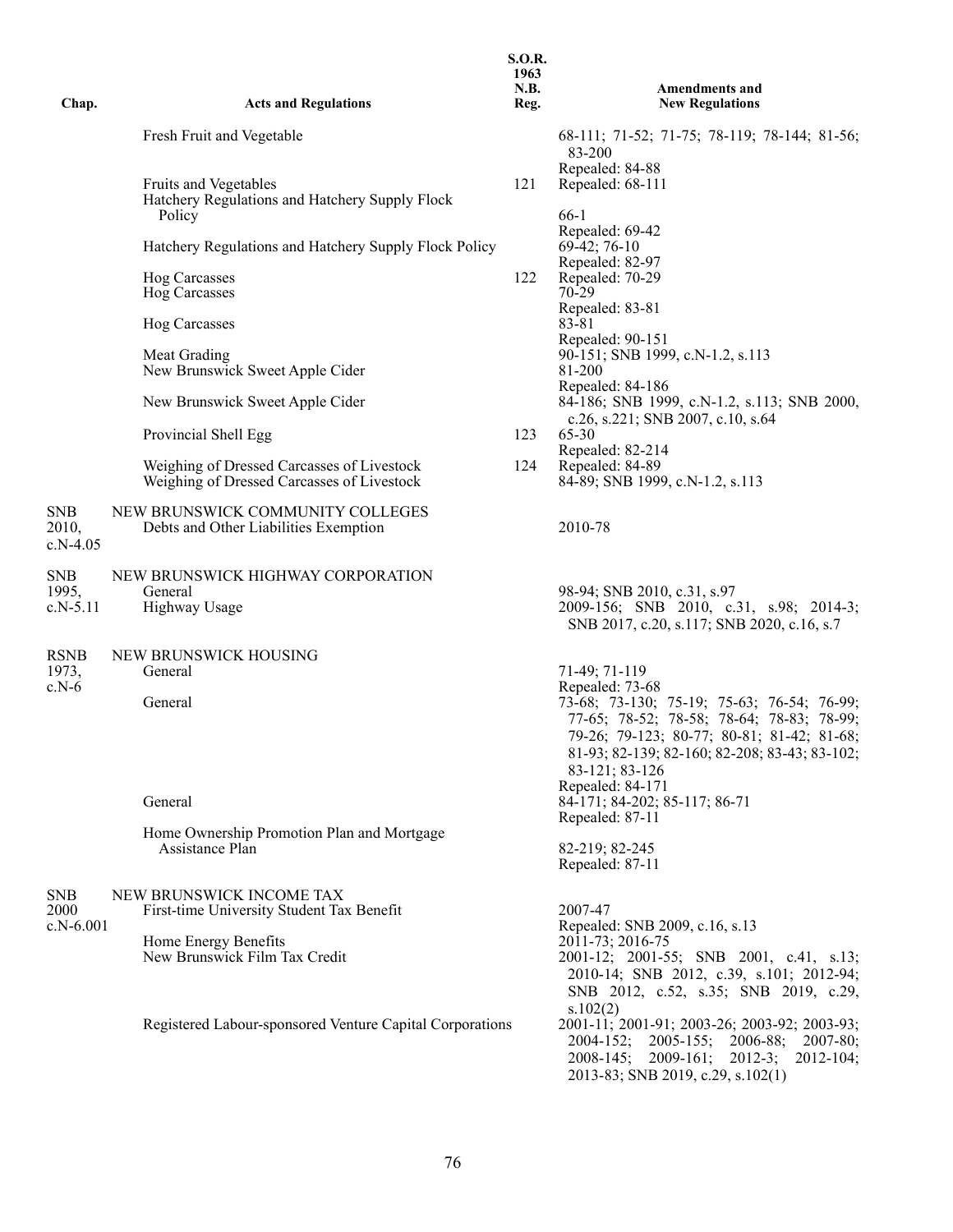| Chap.                                            | <b>Acts and Regulations</b>                                                                                                                                                                                                                                                                                                                                                                                                                                              | S.O.R.<br>1963<br>N.B.<br>Reg. | <b>Amendments and</b><br><b>New Regulations</b>                                                                                                                                                                                                                                                                                                                                                                                                                                                   |
|--------------------------------------------------|--------------------------------------------------------------------------------------------------------------------------------------------------------------------------------------------------------------------------------------------------------------------------------------------------------------------------------------------------------------------------------------------------------------------------------------------------------------------------|--------------------------------|---------------------------------------------------------------------------------------------------------------------------------------------------------------------------------------------------------------------------------------------------------------------------------------------------------------------------------------------------------------------------------------------------------------------------------------------------------------------------------------------------|
| <b>RSNB</b><br>1973,<br>c.N-7.01                 | NEW BRUNSWICK PUBLIC LIBRARIES<br>(formerly LIBRARIES, RSNB 1973, c.L-5)<br>General                                                                                                                                                                                                                                                                                                                                                                                      |                                | 68-60                                                                                                                                                                                                                                                                                                                                                                                                                                                                                             |
|                                                  | Library Assistants                                                                                                                                                                                                                                                                                                                                                                                                                                                       |                                | Repealed: 82-64<br>$82 - 64$<br>Repealed: SNB 1996, c.20, s.2                                                                                                                                                                                                                                                                                                                                                                                                                                     |
| <b>RSNB</b><br>2014,<br>c.125                    | <b>NURSING HOMES</b><br>(revision of NURSING HOMES, SNB 1982, c.N-11)<br>Contribution<br>General<br>General                                                                                                                                                                                                                                                                                                                                                              |                                | 2009-75; 2018-38; SNB 2020, c.24, s.14<br>82-112<br>Repealed: 85-187<br>85-187; 91-55; 91-56; 92-142; SNB 2000, c.26,<br>s.231; 2002-58; 2006-83; SNB 2008, c.6, s.34;<br>2009-74; SNB 2017, c.42, s.90; 2018-38;                                                                                                                                                                                                                                                                                 |
|                                                  | Services and care to be provided to residents of Nursing<br>Homes                                                                                                                                                                                                                                                                                                                                                                                                        |                                | 2021-86; 2022-13<br>2001-59; 2018-38                                                                                                                                                                                                                                                                                                                                                                                                                                                              |
| <b>SNB</b><br>2008,<br>$c.N-12$                  | NURSING HOMES PENSION PLANS<br>General                                                                                                                                                                                                                                                                                                                                                                                                                                   |                                | 2010-109; SNB 2019, c.29, s.109                                                                                                                                                                                                                                                                                                                                                                                                                                                                   |
|                                                  | $\mathbf 0$                                                                                                                                                                                                                                                                                                                                                                                                                                                              |                                |                                                                                                                                                                                                                                                                                                                                                                                                                                                                                                   |
| <b>SNB</b><br>1976,<br>$c.O-0.1$                 | OCCUPATIONAL HEALTH AND SAFETY<br>(formerly OCCUPATIONAL SAFETY, SNB 1976, c.O-0.1)<br>Safety Code                                                                                                                                                                                                                                                                                                                                                                       |                                | 77-1; 77-19; 77-92; 78-53; 78-72; 80-82; 82-61;<br>89-66<br>Repealed: 91-191                                                                                                                                                                                                                                                                                                                                                                                                                      |
| <b>SNB</b><br>1983,<br>$c.0 - 0.2$<br><b>SNB</b> | OCCUPATIONAL HEALTH AND SAFETY<br>Administration<br>Code of Practice for Working Alone<br>Code of Practice for Working with Material<br><b>Containing Asbestos</b><br>Employment of Children Under Eighteen Years of Age<br>First Aid<br>Food and Rest Period<br>General<br>General<br>Training and Designated Trades<br>Underground Mine<br>Workplace Hazardous Materials Information System<br>Workplace Hazardous Materials Information System<br>OCCUPATIONAL SAFETY |                                | 84-26; 94-19<br>92-133<br>92-106<br>84-27; 84-70<br>Repealed: 86-19<br>2004-130; 2008-127; SNB 2016, c.17, s.3;<br>2020-36<br>84-28<br>Repealed: 89-66<br>89-66<br>Repealed: 91-191<br>91-191; 93-8; 96-60; 96-61; 96-106; 97-121;<br>98-78; 2001-33; 2004-70; 2004-130, s.15;<br>2005-20; 2005-80; 2010-129; 2010-159;<br>2016-7; SNB 2017, c.20, s.122; 2018-82;<br>2020-35<br>2007-33; SNB 2019, c.16, s.4<br>96-105; 97-1; 2010-130; 2010-160<br>88-221; 88-232<br>Repealed: 2016-6<br>2016-6 |
| 1976,<br>$c.O-0.1$                               | (see OCCUPATIONAL HEALTH AND SAFETY, SNB 1976,<br>$c. O-0.1$ )                                                                                                                                                                                                                                                                                                                                                                                                           |                                |                                                                                                                                                                                                                                                                                                                                                                                                                                                                                                   |
| <b>RSC</b><br>1970,<br>$c.O-2$                   | OFFICIAL LANGUAGES<br>Documents                                                                                                                                                                                                                                                                                                                                                                                                                                          |                                | 85-166<br>Repealed: SOR/93-9                                                                                                                                                                                                                                                                                                                                                                                                                                                                      |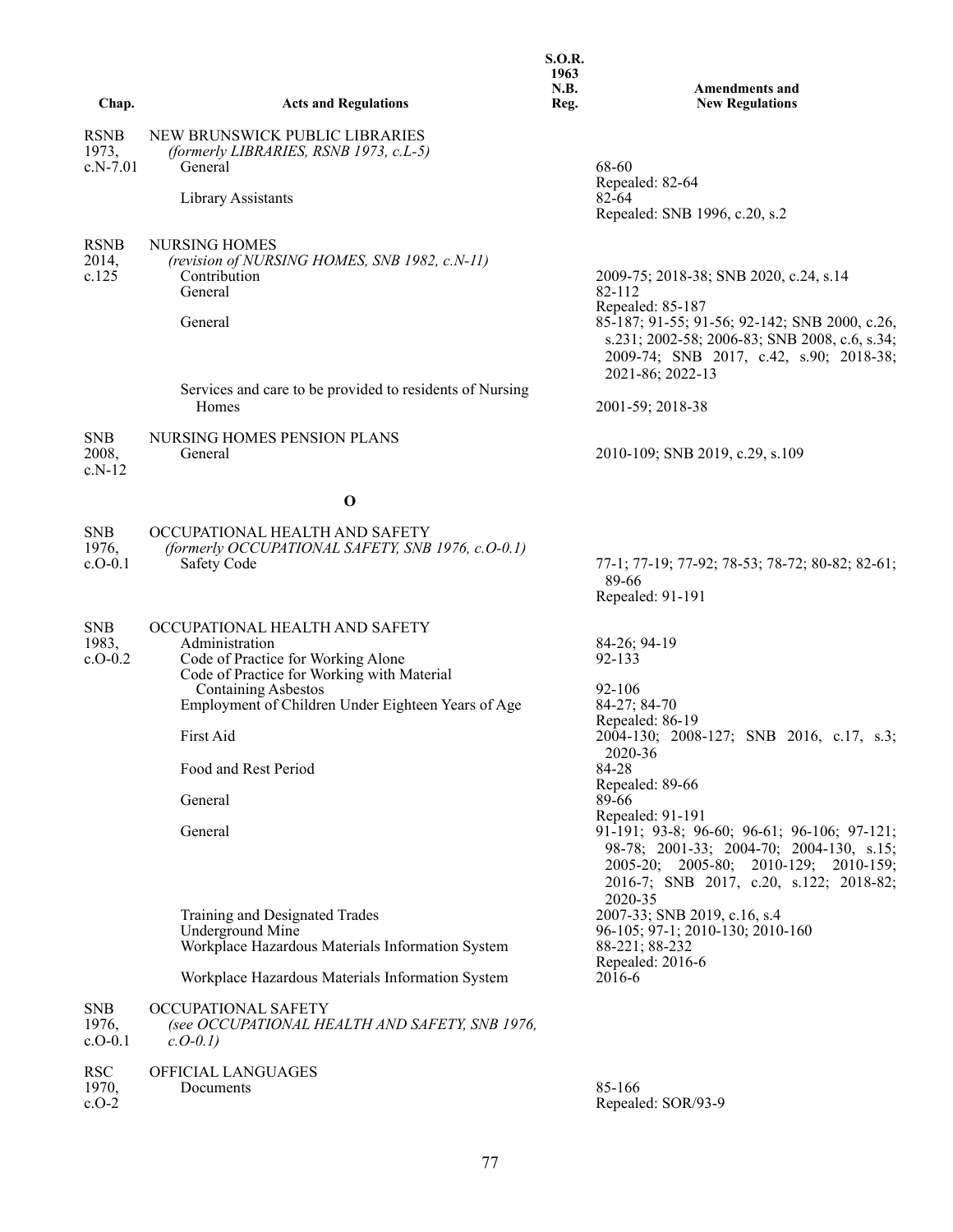|                                  |                                                                                                                                    | 1963<br><b>N.B.</b> | <b>Amendments and</b>                                                                                                                     |
|----------------------------------|------------------------------------------------------------------------------------------------------------------------------------|---------------------|-------------------------------------------------------------------------------------------------------------------------------------------|
| Chap.                            | <b>Acts and Regulations</b>                                                                                                        | Reg.                | <b>New Regulations</b>                                                                                                                    |
| <b>SNB</b><br>2002,<br>$c.O-0.5$ | OFFICIAL LANGUAGES<br>Documents<br>General<br>Interdepartmental Working Group<br>(Interdepartmental Working Group)<br>Interpreters |                     | 85-165; 91-60; 2009-147<br>2015-67; 2016-74<br>2021-26<br>2011-48; SNB 2012, c.39, s.105<br>Repealed: SNB 2013, c.38, s.2<br>86-2; 2013-9 |
|                                  | Services and Communications                                                                                                        |                     | 2002-63; SNB 2012, c.44, s.16(1)                                                                                                          |
| <b>RSNB</b><br>1973,<br>$c.O-1$  | OFFICIAL LANGUAGES OF NEW BRUNSWICK<br>Application to Regulations                                                                  |                     | $77 - 72$<br>Repealed: 2013-6                                                                                                             |
|                                  | Documents                                                                                                                          |                     | 76-47<br>Repealed: 85-165; 85-166                                                                                                         |
|                                  | Implementation of Act                                                                                                              |                     | 77-89<br>Repealed: 84-272                                                                                                                 |
|                                  | Procedure                                                                                                                          |                     | 76-48<br>Repealed: 85-167                                                                                                                 |
| <b>SNB</b><br>2019,<br>c.20      | OFFICIAL NOTICES PUBLICATION<br>Fees                                                                                               |                     | 2019-24; 2019-35                                                                                                                          |
| <b>SNB</b><br>1985,<br>$c.O-1.5$ | <b>OFF-ROAD VEHICLE</b><br>(formerly ALL-TERRAIN VEHICLE, SNB 1985, c.A-7.11)<br>Fees                                              |                     | 85-202; 88-272; 91-72; 92-64; 95-136; 2002-84;<br>SNB 2003, c.7, s.39; SNB 2020, c.16, s.8(1)                                             |
|                                  | Mount Carleton Grooming Hub<br>Prescribed Persons or Bodies<br>Young Driver                                                        |                     | 2020-17<br>2010-15; SNB 2020, c.16, s.8(3)<br>2009-51; SNB 2020, c.16, s.8(2)                                                             |
| <b>RSNB</b><br>1973,<br>$c.O-2$  | OIL AND NATURAL GAS<br>General                                                                                                     |                     | 73-134; 80-4<br>Repealed: 86-192                                                                                                          |
| <b>SNB</b><br>1976,<br>$c.0-2.1$ | OIL AND NATURAL GAS<br>Geophysical Exploration                                                                                     |                     | 86-191; 2005-75; SNB 2013, c.34, s.24;<br>2013-57; SNB 2017, c.20, s.125; SNB 2019,<br>c.29, s.111(1)                                     |
|                                  | Licence to Search and Lease                                                                                                        |                     | 86-192<br>Repealed: 2001-66                                                                                                               |
|                                  | Licence to Search and Lease                                                                                                        |                     | 2001-66; 2004-41; 2012-78; SNB 2013, c.34,<br>s.25; 2013-58; 2014-28; 2015-29; 2016-16;                                                   |
|                                  | Prohibition Against Hydraulic Fracturing<br><b>Survey System</b>                                                                   |                     | SNB 2019, c.29, s.111(2)<br>2015-28; 2019-17<br>86-190; 2001-65; SNB 2004, c.20, s.45;<br>SNB 2016, c.37, s.130; SNB 2019, c.29, s.195    |
| <b>RSNB</b><br>1973,<br>$c.O-3$  | OLD AGE ASSISTANCE<br>General<br>Memorandum of Agreement                                                                           | 125<br>126          | Repealed: 82-214<br>$64-3$<br>Repealed: 82-214                                                                                            |
| <b>RSNB</b><br>1973,<br>$c.O-4$  | OLEOMARGARINE<br>General<br>General                                                                                                | 127                 | Repealed: 82-236<br>82-236<br>Repealed: SNB 1995, c.4, s.4                                                                                |
| <b>SNB</b><br>2015,<br>c.2       | OPPORTUNITIES NEW BRUNSWICK<br>General                                                                                             |                     | 2015-7; SNB 2015, c.35, s.6; SNB 2016, c.28,<br>s.103                                                                                     |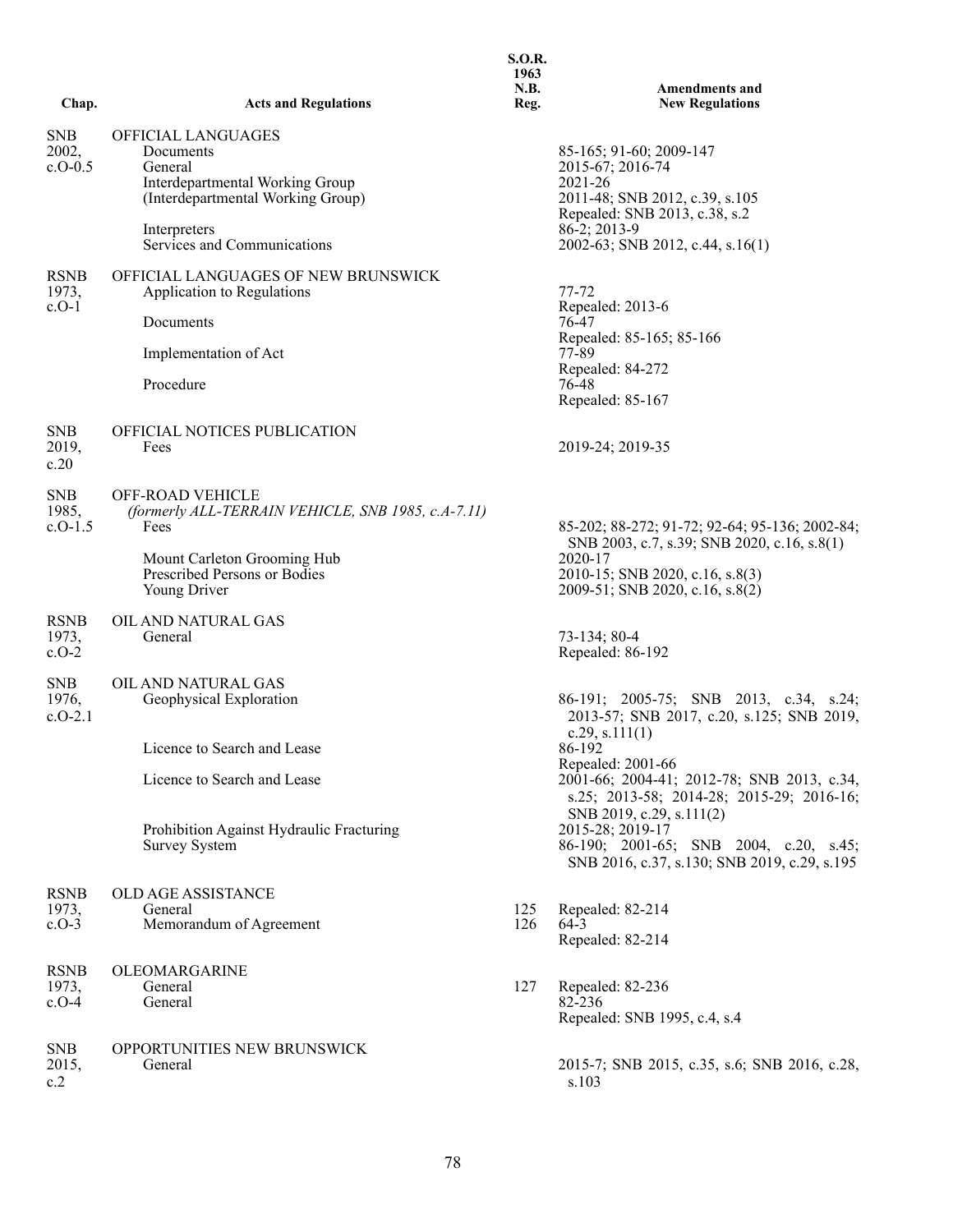|                                 |                                                                                | <b>S.O.R.</b><br>1963<br>N.B. | <b>Amendments and</b>                                                                                                                                                                                                                                                                                      |
|---------------------------------|--------------------------------------------------------------------------------|-------------------------------|------------------------------------------------------------------------------------------------------------------------------------------------------------------------------------------------------------------------------------------------------------------------------------------------------------|
| Chap.                           | <b>Acts and Regulations</b>                                                    | Reg.                          | <b>New Regulations</b>                                                                                                                                                                                                                                                                                     |
| <b>SNB</b><br>1968,<br>c.86     | OROMOCTO DEVELOPMENT CORPORATION<br>Expiration date of Act                     |                               | 96-90                                                                                                                                                                                                                                                                                                      |
|                                 | $\mathbf{P}$                                                                   |                               |                                                                                                                                                                                                                                                                                                            |
| <b>RSNB</b><br>1973,<br>$c.P-1$ | PARENTS' MAINTENANCE<br>Forms                                                  |                               | 74-186; 79-167<br>Repealed: 81-132                                                                                                                                                                                                                                                                         |
| <b>RSNB</b><br>2011,<br>c.201   | PARI-MUTUEL TAX<br>(revision of PARI-MUTUEL TAX, SNB 1981, c.P-1.1)<br>General |                               | 81-212; 83-7<br>Repealed: 83-61                                                                                                                                                                                                                                                                            |
|                                 | General                                                                        |                               | 83-61; 84-246; 97-63; 2012-45                                                                                                                                                                                                                                                                              |
| <b>RSNB</b><br>1973,<br>$c.P-2$ | <b>PARKS</b><br><b>Provincial Parks</b>                                        | 128                           | 65-16; 65-18; 67-30; 67-51; 68-52; 69-38<br>Repealed: 70-36                                                                                                                                                                                                                                                |
|                                 | Provincial Parks                                                               |                               | 70-36; 70-44; 70-60; 72-133; 73-18; 73-26;<br>73-31; 73-35; 73-53; 73-72; 74-132; 74-145;<br>74-219; 75-48; 75-51; 75-128; 76-62; 76-122;<br>77-28; 77-35; 77-44; 77-106; 78-28; 78-36;<br>78-109; 79-27; 79-72; 79-124; 79-139; 79-192;<br>80-52; 80-68; 80-158; 81-49; 81-53; 81-179<br>Repealed: 81-197 |
|                                 | General                                                                        |                               | 81-197; 82-80; 82-90; 82-242; 83-63; 83-195;<br>83-201; 83-212; 84-64<br>Repealed: 85-104                                                                                                                                                                                                                  |
| <b>RSNB</b><br>2011,<br>c.202   | <b>PARKS</b><br>(revision of PARKS, SNB 1982, c.P-2.1)<br>General              |                               | 85-104; 85-118; 86-54; 86-95; 87-66; 87-150;<br>88-92; 89-45; 89-134; 90-96; 91-58; 93-19;<br>94-25; 94-56; 94-148; 95-165; 96-84; 97-65;<br>98-73; 99-26; 99-36; 2000-13; 2001-35; 2001-43;<br>2001-64; 2002-38; 2003-29; 2003-90; 2004-75;<br>2004-126; 2009-64; 2009-105; 2010-136;                     |
|                                 | Schedule of Act                                                                |                               | 2011-72; 2012-62; 2013-47; 2014-64; 2016-15;<br>2017-46; 2020-12; SNB 2020, c.16, s.9; 2022-19<br>SNB 1999, c.18, s.10; 2000-7; 2003-91;<br>2004-35; 2007-77; 2008-115<br>Repealed: SNB 2014, c.51, s.11                                                                                                   |
| <b>RSNB</b><br>1973,            | <b>PAROLE</b><br>General                                                       |                               | 64-47                                                                                                                                                                                                                                                                                                      |
| $c.P-3$                         | General                                                                        |                               | Repealed: 84-169<br>84-169                                                                                                                                                                                                                                                                                 |
|                                 | Temporary Parole                                                               |                               | Repealed: SNB 1995, c.17, s.9<br>70-94; 76-152; 79-132<br>Repealed: 85-12                                                                                                                                                                                                                                  |
|                                 | Temporary Parole                                                               |                               | 85-12<br>Repealed: SNB 1995, c.17, s.10                                                                                                                                                                                                                                                                    |
| <b>RSNB</b><br>1973,<br>$c.P-5$ | PARTNERSHIPS AND BUSINESS NAMES REGISTRATION<br>Forms                          |                               | 74-187<br>Repealed: 81-35                                                                                                                                                                                                                                                                                  |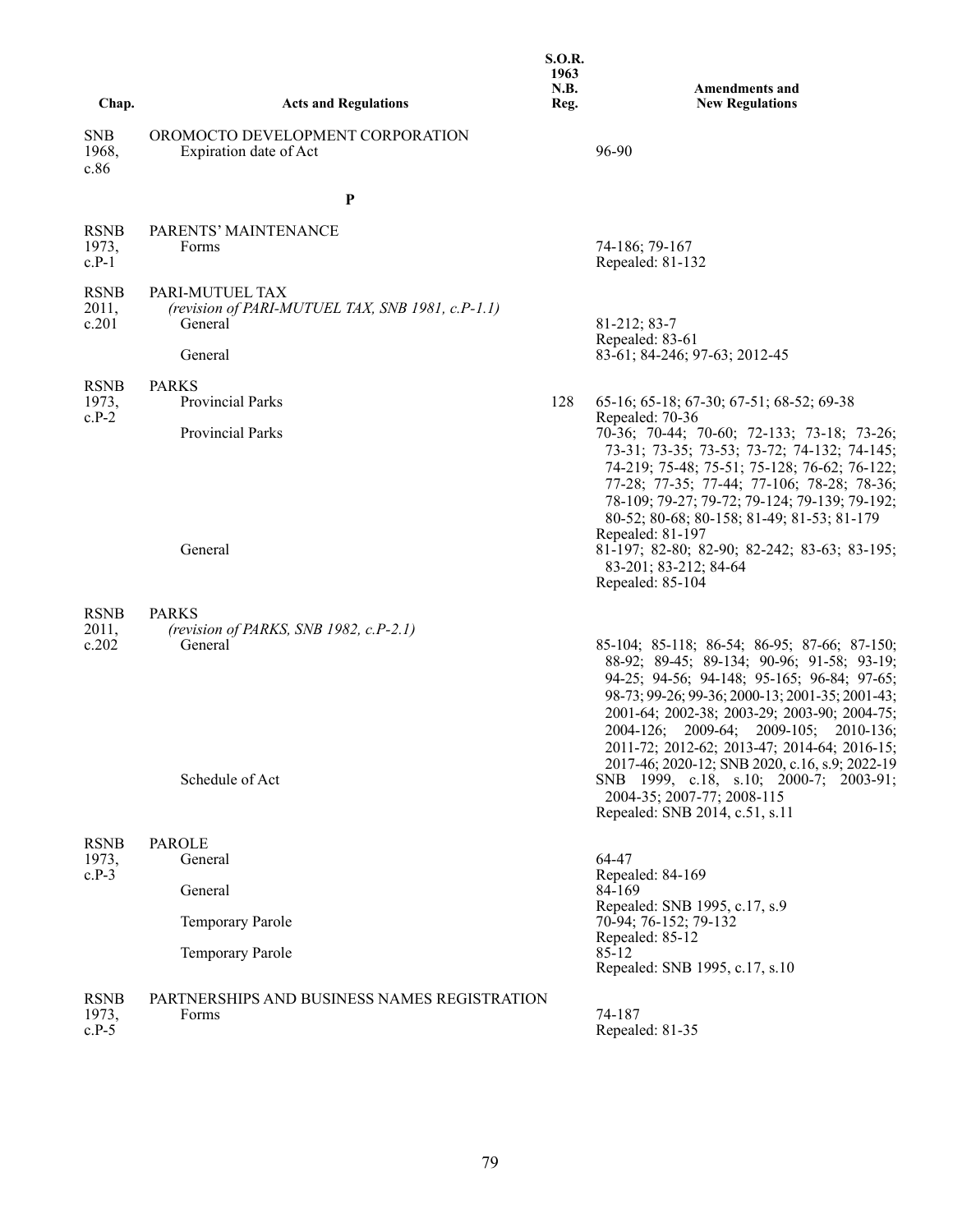| Chap.                             | <b>Acts and Regulations</b>                                                                                   | <b>S.O.R.</b><br>1963<br>N.B.<br>Reg. | <b>Amendments and</b><br><b>New Regulations</b>                                                                                                                                                                                                                                                                             |
|-----------------------------------|---------------------------------------------------------------------------------------------------------------|---------------------------------------|-----------------------------------------------------------------------------------------------------------------------------------------------------------------------------------------------------------------------------------------------------------------------------------------------------------------------------|
|                                   | Partnerships and Business Names Registration                                                                  |                                       | 81-35; 82-65; 83-95; 84-197; 85-207; 88-170;<br>91-147; 94-9; 2001-18; SNB 2002, c.29, s.13;<br>2003-61; 2003-89; 2005-54; SNB 2006, c.16,<br>s.130; SNB 2016, c.37, s.134; SNB 2019, c.24,<br>s.192; SNB 2019, c.25, s.315; SNB 2022, c.2,<br>s.2                                                                          |
| <b>RSNB</b><br>1973,<br>$c.P-5$   | PARTNERSHIPS REGISTRATION<br>(see PARTNERSHIPS AND BUSINESS<br>NAMES REGISTRATION, RSNB 1973, c.P-5)          |                                       |                                                                                                                                                                                                                                                                                                                             |
| <b>SNB</b><br>2009,<br>$c.P-5.05$ | PAY EQUITY, 2009<br>General                                                                                   |                                       | 2010-54                                                                                                                                                                                                                                                                                                                     |
|                                   | PENAL INSTITUTIONS<br>Closure and Designation of Common Gaols in<br>Various Counties<br>Payments to Prisoners | 129<br>130                            | Repealed: 82-39<br>Repealed: 70-31                                                                                                                                                                                                                                                                                          |
| <b>SNB</b><br>1987,<br>$c.P-5.1$  | PENSION BENEFITS<br>Fraser Papers' Shared Risk Plans                                                          |                                       | 2014-112                                                                                                                                                                                                                                                                                                                    |
|                                   | General                                                                                                       |                                       | 91-195; 93-144; 94-78; 95-8; 97-92; 97-124;<br>99-9; 99-70; 2001-1; SNB 2002, c.12, s.32,<br>33(4); SNB 2003, c.10, s.2; 2003-87; 2005-81;<br>2005-102; 2005-153; 2005-156; 2006-77; 2007-<br>86; 2008-10; 2009-42; 2011-60; 2011-71; 2015-<br>59; SNB 2016, c.36, s.12; 2016-55; 2017-35;<br>2020-51; SNB 2020, c.24, s.16 |
|                                   | <b>Shared Risk Plans</b><br>St. Anne-Nackawic Pension Plans                                                   |                                       | 2012-75; 2017-49<br>2005-157; 2007-88                                                                                                                                                                                                                                                                                       |
| <b>RSNB</b><br>1973,<br>$c.P-6$   | PENSION FUND SOCIETIES<br>Forms                                                                               |                                       | 74-188<br>Repealed: 82-214                                                                                                                                                                                                                                                                                                  |
| <b>RSNB</b><br>1973,              | PENSION PLAN REGISTRATION<br>General                                                                          |                                       | 73-89; 78-156                                                                                                                                                                                                                                                                                                               |
| $c.P-7$                           | General                                                                                                       |                                       | Repealed: 83-189<br>83-189<br>Repealed: 94-127                                                                                                                                                                                                                                                                              |
| <b>SNB</b><br>2009,<br>$c.P-7.05$ | PERSONAL HEALTH INFORMATION PRIVACY AND ACCESS<br>General                                                     |                                       | 2010-112; 2013-30; 2013-56; SNB 2014, c.49,<br>s.36; SNB 2015, c.44, s.100; 2016-5; SNB<br>2017, c.30, s.4; SNB 2017, c.45, s.6; SNB<br>2018, c.7, s.11; 2018-88; SNB 2021, c.1, s.32                                                                                                                                       |
| <b>SNB</b><br>1993,<br>$c.P-7.1$  | PERSONAL PROPERTY SECURITY<br>General                                                                         |                                       | 95-57; 99-20; 2004-37; 2004-122; 2005-111;<br>2008-89; 2009-116;<br>$2011 - 11$ ;<br>$2016-10;$<br>2018-38; 2019-36                                                                                                                                                                                                         |
| <b>RSNB</b><br>2011,<br>c.203     | PESTICIDES CONTROL<br>(revision of PESTICIDES CONTROL, RSNB 1973, c.P-8)<br>General                           |                                       | $77 - 20$                                                                                                                                                                                                                                                                                                                   |
|                                   | General                                                                                                       |                                       | Repealed: 83-57<br>83-57<br>Repealed: 96-126                                                                                                                                                                                                                                                                                |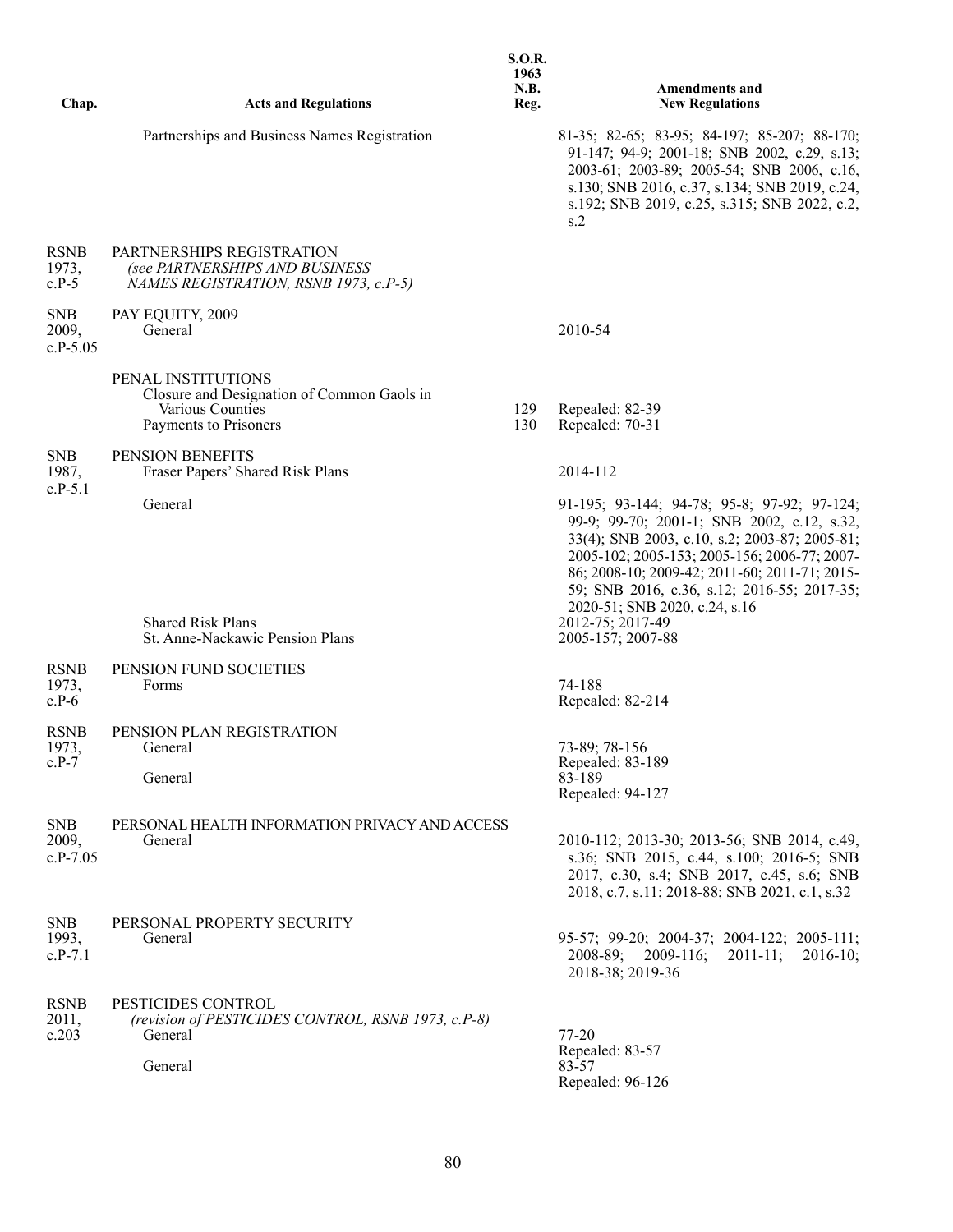| Chap.                             | <b>Acts and Regulations</b>                                                                                                                                                                                | <b>S.O.R.</b><br>1963<br>N.B.<br>Reg. | <b>Amendments and</b><br><b>New Regulations</b>                                                                                                                                                                                  |
|-----------------------------------|------------------------------------------------------------------------------------------------------------------------------------------------------------------------------------------------------------|---------------------------------------|----------------------------------------------------------------------------------------------------------------------------------------------------------------------------------------------------------------------------------|
|                                   | General                                                                                                                                                                                                    |                                       | 96-126; SNB 2000, c.26, s.236; SNB 2002, c.28,<br>s.8; 2004-67; 2005-49; SNB 2006, c.16, s.133;<br>2012-29; SNB 2017, c.20, s.131; 2018-38;<br>SNB 2019, c.12, s.28                                                              |
| <b>SNB</b><br>2006,<br>$c.P-8.05$ | PETROLEUM PRODUCTS PRICING<br>General                                                                                                                                                                      |                                       | 2006-41; 2006-82; 2007-27; 2007-48; 2009-17;<br>2009-99; 2011-9; 2013-74; SNB 2013, c.28,<br>s.19; 2014-130; 2015-61; SNB 2019, c.3, s.4;<br>SNB 2019, c.24, s.193; SNB 2020, c.16, s.10                                         |
| <b>SNB</b><br>1983,<br>c.100      | <b>PHARMACY</b><br>Schedule to Act                                                                                                                                                                         |                                       | 85-59; 88-68; 88-269; 88-270; 88-271; 89-43;<br>89-105; 91-26; 91-27; 91-28; 91-29                                                                                                                                               |
| <b>SNB</b><br>1985,<br>c.74       | PHYSIOTHERAPY ACT 1985<br>General                                                                                                                                                                          |                                       | 89-1; 89-99<br>Repealed: 94-65                                                                                                                                                                                                   |
| <b>SNB</b><br>1976,<br>$c.P-8.1$  | PIPE LINE<br>General                                                                                                                                                                                       |                                       | 86-184<br>Repealed: 2013-6                                                                                                                                                                                                       |
| <b>SNB</b><br>2005,               | PIPELINE, 2005<br>Pipeline                                                                                                                                                                                 |                                       | 2006-2; SNB 2006, c.16, s.135; SNB 2012, c.39,<br>s.110; SNB 2017, c.20, s.133; 2020-37; SNB                                                                                                                                     |
| $c.P-8.5$                         | Pipeline Filing                                                                                                                                                                                            |                                       | 2020, c.25, s.83(1)<br>2006-3; SNB 2006, c.16, s.136; SNB 2012, c.39,<br>s.111; 2016-59; SNB 2017, c.20, s.134; SNB<br>2020, c.25, s.83(2)                                                                                       |
| <b>RSNB</b><br>1973,<br>$c.P-9$   | <b>PLANT DISEASES</b><br>Potato Plant Disease                                                                                                                                                              |                                       | 78-25<br>Repealed: 82-39                                                                                                                                                                                                         |
| <b>RSNB</b><br>2014,<br>c.126     | PLUMBING INSTALLATION AND INSPECTION<br>(revision of PLUMBING INSTALLATION AND<br>INSPECTION, SNB 1976, c.P-9.1)<br>N.B. Plumbing Code (Reg. 72-128) and Plumbing Licensing<br>and Inspection (Reg. 74-59) |                                       | 76-106; 76-133; 76-163                                                                                                                                                                                                           |
|                                   | Plumbing Code Adoption                                                                                                                                                                                     |                                       | Repealed: 78-69<br>78-69; 82-131                                                                                                                                                                                                 |
|                                   | Plumbing Licensing and Inspection                                                                                                                                                                          |                                       | Repealed: 84-187<br>78-70; 79-17; 80-104; 81-5; 81-57; 82-132;<br>84-100                                                                                                                                                         |
|                                   | Plumbing Licensing and Inspection                                                                                                                                                                          |                                       | Repealed: 84-187<br>84-187; 86-9; 88-12; 88-69; 89-16; 89-27; 92-4;<br>96-87; 97-15; 97-74; 98-26; 2000-23; 2003-65;<br>2005-71; 2008-76; 2011-21; 2012-69; SNB<br>2017, c.20, s.136; 2018-38; SNB 2019, c.29,<br>s.117; 2021-12 |
|                                   | PLUMBING TRADE<br>Code for Plumbing Services                                                                                                                                                               | 131                                   | 66-60<br>Repealed: 72-128                                                                                                                                                                                                        |
| <b>SNB</b><br>1977,<br>$c.P-9.2$  | <b>POLICE</b><br>Code of Professional Conduct                                                                                                                                                              |                                       | 2007-81; 2008-130; 2009-87; 2009-145; SNB<br>2013, c.34, s.29; 2018-38; SNB 2021, c.25,<br>s.2(3)                                                                                                                                |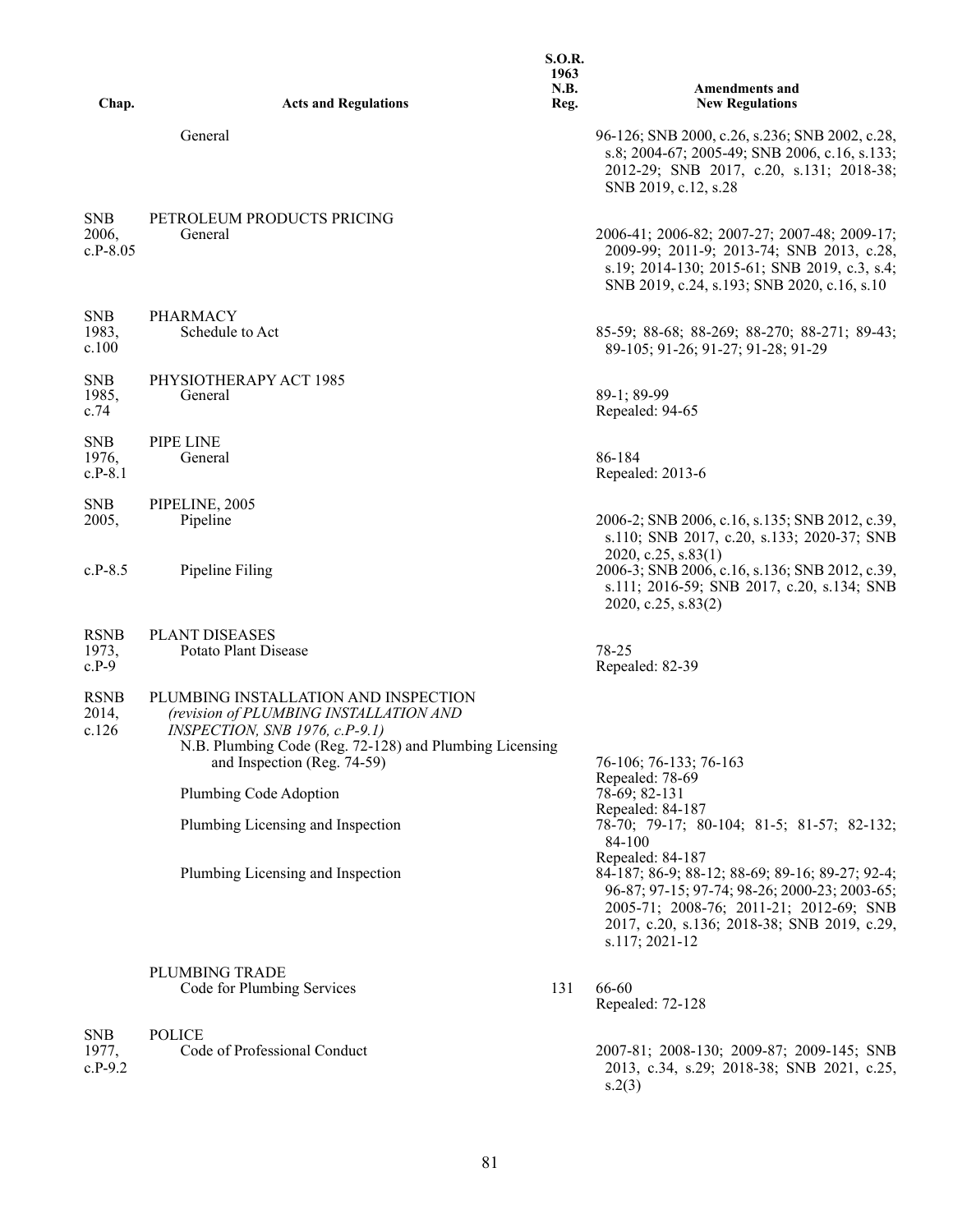|                                    |                                                                                                     | <b>S.O.R.</b><br>1963<br>N.B. | <b>Amendments and</b>                                                                                                                                                               |
|------------------------------------|-----------------------------------------------------------------------------------------------------|-------------------------------|-------------------------------------------------------------------------------------------------------------------------------------------------------------------------------------|
| Chap.                              | <b>Acts and Regulations</b>                                                                         | Reg.                          | <b>New Regulations</b>                                                                                                                                                              |
|                                    | Discipline                                                                                          |                               | 86-49; 86-144; 87-142; 88-2; 89-2; 89-9; 97-5;<br>98-15                                                                                                                             |
|                                    | General                                                                                             |                               | Repealed: 2007-81<br>$80 - 60$<br>Repealed: 84-10                                                                                                                                   |
|                                    | Forms of Oath<br>Found Personal Property<br>Qualifications                                          |                               | 81-18<br>86-76; 89-10; SNB 2021, c.25, s.2(1)<br>84-10; 86-111<br>Repealed: 91-119                                                                                                  |
|                                    | Qualifications                                                                                      |                               | 91-119; 97-135; SNB 2021, c.25, s.2(2)                                                                                                                                              |
| <b>SNB</b><br>2007,<br>$c.P-9.315$ | POST-SECONDARY STUDENT FINANCIAL ASSISTANCE<br>General                                              |                               | 2007-78; 2010-89; 2013-53; SNB 2016, c.28,<br>s.122; 2016-60; SNB 2016, c.37, s.144; 2017-<br>32; 2019-19                                                                           |
| <b>SNB</b><br>1988,                | POTATO DEVELOPMENT AND MARKETING<br><b>COUNCIL</b>                                                  |                               |                                                                                                                                                                                     |
| $c.P-9.32$                         | General                                                                                             |                               | 89-55; 96-37<br>Repealed: SNB 1999, c.N-1.2, s.126(2)                                                                                                                               |
| <b>RSNB</b><br>2011,<br>c.206      | POTATO DISEASE ERADICATION<br>(revision of POTATO DISEASE ERADICATION, SNB 1979,<br>$c.P-9.4$       |                               |                                                                                                                                                                                     |
|                                    | General                                                                                             |                               | 79-145; 80-55; 80-69; 80-70; 81-23<br>Repealed: 82-70                                                                                                                               |
|                                    | General                                                                                             |                               | 82-70; 84-215; 85-97; 89-59; 91-23; 96-22;<br>SNB 2000, c.26, s.243; SNB 2003, c.2, s.10;<br>2005-110; SNB 2007, c.10, s.76; 2010-133;<br>SNB 2010, c.31, s.106; 2011-8; 2018-38    |
| <b>RSNB</b>                        | POTATO INDUSTRY                                                                                     |                               |                                                                                                                                                                                     |
| 1973,<br>$c.P-10$                  | Organizations                                                                                       | 132                           | 68-68<br>Repealed: 81-124                                                                                                                                                           |
| <b>RSNB</b><br>1973,<br>$c.P-11$   | POTATO WAREHOUSE ASSISTANCE<br>General                                                              | 133                           | Repealed: 81-124                                                                                                                                                                    |
| <b>RSNB</b><br>2011,               | POULTRY HEALTH PROTECTION<br>(revision of POULTRY HEALTH PROTECTION, RSNB 1973,                     |                               |                                                                                                                                                                                     |
| c.207                              | $c.P-12$<br>General                                                                                 | 134                           | 76-11; 82-152                                                                                                                                                                       |
|                                    | General                                                                                             |                               | Repealed: 84-71<br>84-71; 88-171; 96-38; SNB 2000, c.26, s.246;<br>SNB 2007, c.10, s.79; SNB 2010, c.31, s.109;                                                                     |
|                                    | Hatchery Licensing and Hatchery Supply Flock Policy                                                 |                               | 2018-38<br>82-97; SNB 1983, c.8, s.28(2); SNB 2000, c.26,<br>s.245; SNB 2007, c.10, s.78; SNB 2010, c.31,<br>s.108; 2018-38                                                         |
| <b>RSNB</b><br>2012,<br>c.109      | PRE-ARRANGED FUNERAL SERVICES<br>(revision of PRE-ARRANGED FUNERAL SERVICES, RSNB<br>$1973, c.P-14$ |                               |                                                                                                                                                                                     |
|                                    | Compensation Fund                                                                                   |                               | 94-122; 97-49; 2010-103; SNB 2013, c.31, c.27;<br>2018-38                                                                                                                           |
|                                    | General                                                                                             |                               | 86-84<br>Repealed: 88-32                                                                                                                                                            |
|                                    | General                                                                                             |                               | $88-32$ ; $88-100$ ;<br>$93-22;$<br>$93 - 206;$<br>$94 - 123$ ;<br>SNB 2006, c.16, s.139; 2010-102; SNB 2012,<br>c.39, s.115; SNB 2013, c.31, s.26; SNB 2016,<br>c.36, s.14; 2019-7 |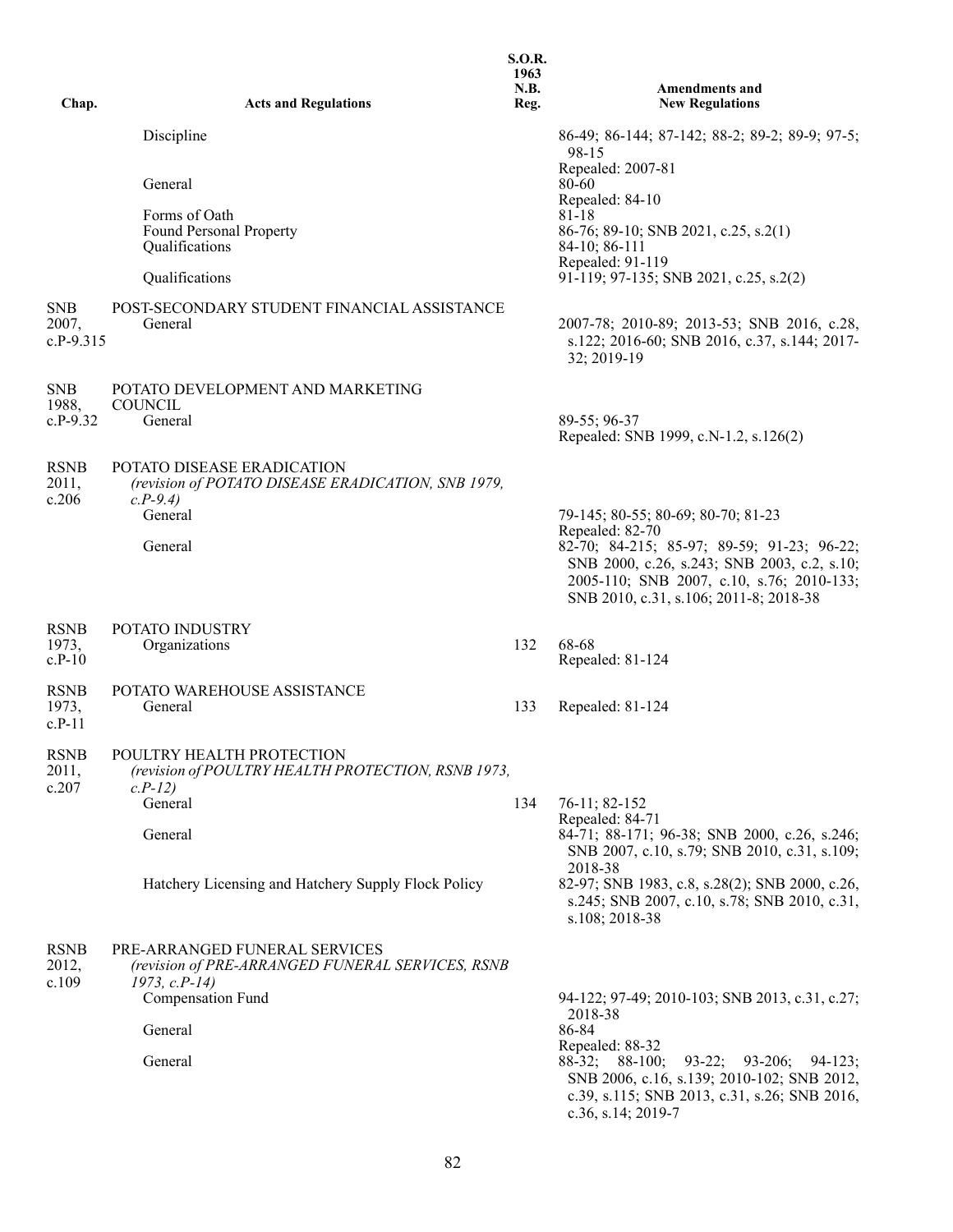|                                    |                                                                                                                                           | <b>S.O.R.</b><br>1963<br>N.B. | <b>Amendments and</b>                                                                                                                                                                                                                                                                                                                                                                                                                                                                                                                                                                                                                                                              |
|------------------------------------|-------------------------------------------------------------------------------------------------------------------------------------------|-------------------------------|------------------------------------------------------------------------------------------------------------------------------------------------------------------------------------------------------------------------------------------------------------------------------------------------------------------------------------------------------------------------------------------------------------------------------------------------------------------------------------------------------------------------------------------------------------------------------------------------------------------------------------------------------------------------------------|
| Chap.                              | <b>Acts and Regulations</b>                                                                                                               | Reg.                          | <b>New Regulations</b>                                                                                                                                                                                                                                                                                                                                                                                                                                                                                                                                                                                                                                                             |
| <b>RSNB</b><br>1973,<br>$c.P-15$   | PREMIUM TAX<br>Non-Profit Companies Designation                                                                                           |                               | 85-22<br>Repealed: 91-30                                                                                                                                                                                                                                                                                                                                                                                                                                                                                                                                                                                                                                                           |
| <b>SNB</b><br>2014,<br>c.4         | PRESCRIPTION AND CATASTROPHIC DRUG<br><b>INSURANCE</b><br>General                                                                         |                               | 2014-27; 2014-62; 2015-2; SNB 2016, c.37,<br>s.146; SNB 2019, c.2, s.112; SNB 2020, c.1, s.3                                                                                                                                                                                                                                                                                                                                                                                                                                                                                                                                                                                       |
| <b>SNB</b><br>1975,<br>$c.P-15.01$ | PRESCRIPTION DRUG PAYMENT<br>General<br>Prescription Drug                                                                                 |                               | 75-89; 75-99; 76-71; 76-107; 77-93; 78-89;<br>79-65; 79-208; 80-44; 80-108; 81-30; 81-107;<br>82-66; 82-122; 83-153; 83-178; 84-41<br>Repealed: 84-170<br>84-170; 85-7; 85-66; 85-67; 85-119; 85-120;                                                                                                                                                                                                                                                                                                                                                                                                                                                                              |
|                                    |                                                                                                                                           |                               | 85-132; 86-13; 86-101; 86-114; 86-140;<br>86-141; 86-152; 86-194; 87-36; 87-61; 87-96;<br>87-105; 88-23; 88-101; 88-119; 88-182;<br>88-205; 88-251; 88-266; 89-14; 89-17; 89-51;<br>89-94; 89-163; 90-32; 90-85; 90-112; 90-113;<br>90-140; 90-146; 90-178; 91-31; 91-122;<br>91-135; 92-1; 92-94; 93-10; 93-193; 96-20;<br>96-25; 97-62; 98-1; 98-19; SNB 2000, c.26,<br>s.248; 2000-27; 2000-58; 2001-102; 2002-34;<br>2002-57; 2002-68; SNB 2006, c.16, s.141;<br>2008-140; SNB 2008, c.45, s.23; 2009-46;<br>2010-52; 2010-143; 2011-77; 2012-61;<br>2013-41; 2014-61; 2015-1; 2016-31; 2016-49;<br>2018-20; SNB 2019, c.29, s.123; SNB 2020,<br>c.1, s.4; SNB 2021, c.16, s.5 |
| <b>SNB</b><br>2009,<br>$c.P-15.05$ | PRESCRIPTION MONITORING<br>General                                                                                                        |                               | 2014-142; SNB 2016, c.37, s.147                                                                                                                                                                                                                                                                                                                                                                                                                                                                                                                                                                                                                                                    |
| <b>RSNB</b><br>1973,<br>$c.P-16$   | PRIVATE INVESTIGATORS AND SECURITY<br><b>GUARDS</b><br>(see PRIVATE INVESTIGATORS AND<br>SECURITY SERVICES, RSNB 2011, c.209)             |                               |                                                                                                                                                                                                                                                                                                                                                                                                                                                                                                                                                                                                                                                                                    |
| <b>RSNB</b><br>2011,<br>c.209      | PRIVATE INVESTIGATORS AND SECURITY SERVICES<br>(revision of PRIVATE INVESTIGATORS AND SECURITY<br>SERVICES, RSNB 1973, c.P-16)<br>General |                               | 74-113<br>Repealed: 74-135                                                                                                                                                                                                                                                                                                                                                                                                                                                                                                                                                                                                                                                         |
|                                    | General                                                                                                                                   |                               | 74-135; 77-60; 78-153; 80-5; 81-9; 83-15                                                                                                                                                                                                                                                                                                                                                                                                                                                                                                                                                                                                                                           |
|                                    | General                                                                                                                                   |                               | Repealed: 84-103<br>84-103; 88-120; 92-81; SNB 2002, c.10, s.26,<br>28; 2005-70; 2012-50; 2016-58; SNB 2017,<br>c.20, s.139                                                                                                                                                                                                                                                                                                                                                                                                                                                                                                                                                        |
| <b>RSNB</b><br>1973,<br>$c.P-16.1$ | PRIVATE OCCUPATIONAL TRAINING<br>(formerly TRADE SCHOOLS, RSNB 1973, c.T-10)<br>Designation of Trades                                     |                               | 80-17<br>Repealed: 84-207                                                                                                                                                                                                                                                                                                                                                                                                                                                                                                                                                                                                                                                          |
|                                    | General                                                                                                                                   |                               | 71-126                                                                                                                                                                                                                                                                                                                                                                                                                                                                                                                                                                                                                                                                             |
|                                    | General                                                                                                                                   |                               | Repealed: 84-207<br>84-207; 95-114; 97-2; 97-35; 2002-12; 2012-10;<br>SNB 2016, c.28, s.175                                                                                                                                                                                                                                                                                                                                                                                                                                                                                                                                                                                        |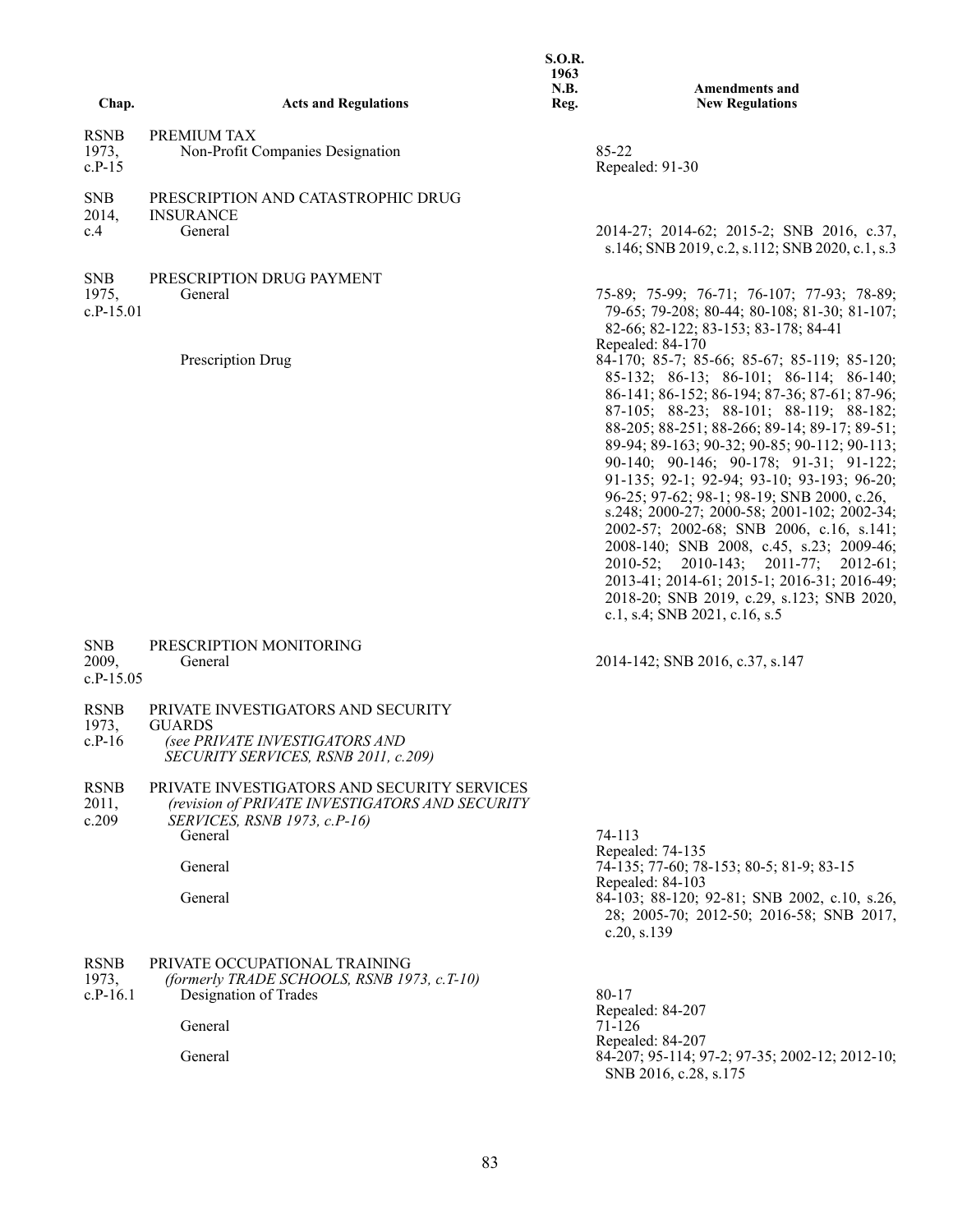|                                    |                                                                                                                           | <b>S.O.R.</b><br>1963<br>N.B. | <b>Amendments and</b>                                                                                                                                                                                                                                                                                                                |
|------------------------------------|---------------------------------------------------------------------------------------------------------------------------|-------------------------------|--------------------------------------------------------------------------------------------------------------------------------------------------------------------------------------------------------------------------------------------------------------------------------------------------------------------------------------|
| Chap.                              | <b>Acts and Regulations</b>                                                                                               | Reg.                          | <b>New Regulations</b>                                                                                                                                                                                                                                                                                                               |
| <b>SNB</b><br>1982,<br>c.P-17.1    | PROBATE COURT<br>Judicial Districts and Probate Offices for The<br>Probate Court of New Brunswick<br><b>Probate Rules</b> |                               | 84-74; 88-175; 95-159; 2010-37; 2014-110<br>84-9; 90-44; 91-66; SNB 1999, c.29, s.8-10;<br>2001-8; 2008-59; SNB 2008, c.45, s.24;<br>2009-26                                                                                                                                                                                         |
| <b>RSNB</b><br>1973,<br>$c.P-17$   | PROBATE COURTS<br>Commission (Public Administrator)<br>Fees<br>Forms                                                      |                               | 66-22<br>Repealed: 84-272<br>74-190<br>Repealed: 84-272<br>74-189<br>Repealed: 84-272                                                                                                                                                                                                                                                |
| <b>SNB</b><br>2012,<br>c.20        | PROCUREMENT<br>General                                                                                                    |                               | 2014-93; SNB 2015, c.2, s.67; SNB 2015, c.44,<br>s.104; 2015-65; SNB 2016, c.28, s.82; SNB<br>2016, c.33, s.19; SNB 2016, c.37, s.151; SNB<br>2017, c.3, s.31; SNB 2017, c.20, s.142; SNB<br>2017, c.45, s.7; 2019-1, SNB 2019, c.2, s.117;<br>2019-20; SNB 2019, c.29, s.125, 201; SNB<br>2020, c.25, s.89; 2021-15                 |
| <b>SNB</b><br>2003,<br>$c.P-19.01$ | PROTECTED NATURAL AREAS<br><b>Establishment of Protected Natural Areas</b><br>General                                     |                               | 2003-8; SNB 2004, c.20, s.50; 2008-7; 2008-<br>123; 2008-126; 2014-150; 2014-151; 2014-<br>152; 2014-153; 2014-154; 2014-155; 2014-<br>156; 2014-157; 2018-26; 2020-13<br>2004-57; 2015-58; SNB 2016, c.37, s.153; SNB                                                                                                               |
|                                    |                                                                                                                           |                               | 2019, c.29, s.203; SNB 2020, c.16, s.11                                                                                                                                                                                                                                                                                              |
| <b>SNB</b><br>1998,<br>$c.P-19.1$  | PROTECTION OF PERSONAL INFORMATION<br>General                                                                             |                               | 2001-14; 2002-81<br>Repealed: SNB 2009, c.R-10.6, s.98                                                                                                                                                                                                                                                                               |
| <b>RSNB</b>                        | PROVINCIAL COURT                                                                                                          |                               |                                                                                                                                                                                                                                                                                                                                      |
| 1973,<br>$c.P-21$                  | Fees<br>General<br>General                                                                                                |                               | 2009-76; SNB 2014, c.26, s.63<br>69-63; 70-7; 70-56; 72-23; 80-59; 83-138<br>Repealed: 84-104<br>84-104; 87-37; 87-144; 88-9; 90-90; SNB 1992,<br>c.69, s.3(1); 95-41; 98-4; 98-44; 2000-8, s.14;<br>2000-9; 2002-83; SNB 2003, c.18, s.12;<br>2003-44; 2007-30; SNB 2008, c.45, s.27;<br>2014-111; SNB 2016, c.37, s.155; SNB 2019, |
|                                    | Inquiry and Formal Hearing Procedure<br><b>Inquiry Procedure</b>                                                          |                               | c.29, s.127<br>2004-132; 2009-149<br>86-25<br>Repealed: 2004-132                                                                                                                                                                                                                                                                     |
| <b>RSNB</b><br>2016,<br>c.106      | PROVINCIAL COURT JUDGES' PENSION<br>(revision of PROVINCIAL<br><i>COURT</i><br>PENSION, SNB 2000, c.P-21.1)<br>General    | JUDGES'                       | 2000-8; SNB 2008, c.45, s.29; SNB 2011, c.12,<br>s.2; 2018-38                                                                                                                                                                                                                                                                        |
|                                    | PROVINCIAL HOSPITAL<br>Admission and Maintenance Rates<br><b>Admission and Maintenance Rates</b>                          | 135                           | Repealed: 64-6<br>$64-6$ ; 65-37<br>Repealed: 66-46                                                                                                                                                                                                                                                                                  |
|                                    | <b>Admission and Maintenance Rates</b>                                                                                    |                               | 66-46<br>Repealed: 67-27                                                                                                                                                                                                                                                                                                             |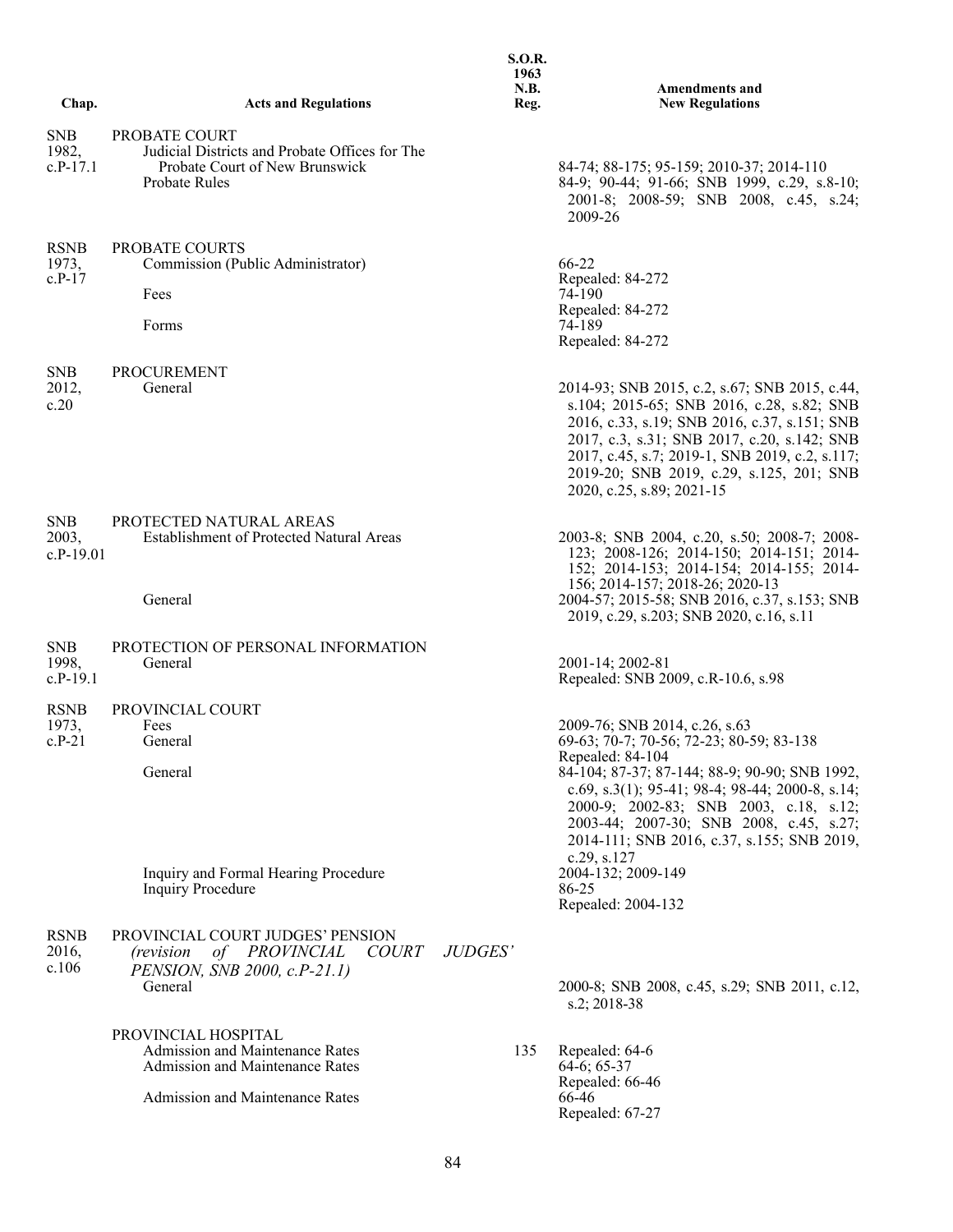| Chap.                    | <b>Acts and Regulations</b>                                                                         | <b>S.O.R.</b><br>1963<br><b>N.B.</b><br>Reg. | Amendments and<br><b>New Regulations</b>                                                                                                                                                                                                                                                                                                                                                                                                                                                                                                                                                                                                                                                                                                                                                                                                                                                                                                                                            |
|--------------------------|-----------------------------------------------------------------------------------------------------|----------------------------------------------|-------------------------------------------------------------------------------------------------------------------------------------------------------------------------------------------------------------------------------------------------------------------------------------------------------------------------------------------------------------------------------------------------------------------------------------------------------------------------------------------------------------------------------------------------------------------------------------------------------------------------------------------------------------------------------------------------------------------------------------------------------------------------------------------------------------------------------------------------------------------------------------------------------------------------------------------------------------------------------------|
|                          | Admission and Maintenance Rates                                                                     |                                              | 67-27                                                                                                                                                                                                                                                                                                                                                                                                                                                                                                                                                                                                                                                                                                                                                                                                                                                                                                                                                                               |
|                          | Admission and Maintenance Rates                                                                     |                                              | Repealed: 67-45<br>$67-45$ ; $67-64$ ; $68-113$                                                                                                                                                                                                                                                                                                                                                                                                                                                                                                                                                                                                                                                                                                                                                                                                                                                                                                                                     |
|                          | Study Committee on Mental Health                                                                    |                                              | Repealed: 82-39<br>$65-65$ ; 66-2; 67-28<br>Repealed: 82-39                                                                                                                                                                                                                                                                                                                                                                                                                                                                                                                                                                                                                                                                                                                                                                                                                                                                                                                         |
| RSNB<br>2016,<br>c.107   | PROVINCIAL LOANS<br>(revision of PROVINCIAL LOANS, RSNB 1973, c.P-22)<br>Crown Agencies Designation |                                              | 84-65; 95-50; SNB 2003, c.E-4.6, s.170; 2010-<br>85; SNB 2013, c.7, s.162; 2018-38                                                                                                                                                                                                                                                                                                                                                                                                                                                                                                                                                                                                                                                                                                                                                                                                                                                                                                  |
| SNB<br>1987,<br>c.P-22.1 | PROVINCIAL OFFENCES PROCEDURE<br>General                                                            |                                              | 91-50; 93-130; SNB 2003, c.7, s.40; 2004-74;<br>SNB 2006, c.16, s.146; 2007-66; 2008-3;<br>$2009-45;$<br>2009-88;<br>$2009 - 142;$<br>$2009 - 144$ ;<br>2009-165; 2011-32; SNB 2012, c.39, s.120; 2013-<br>36; 2013-63; SNB 2013, c.39, s.18; 2014-51;<br>2014-149; 2016-14; 2016-46; SNB 2016, c.37,<br>s.158; 2017-25, 2017-33; SNB 2017, c.20,<br>s.146; 2018-38; 2018-90; SNB 2019, c.2,<br>s.121; 2019-37; 2020-1; 2020-27; 2020-40;<br>SNB 2020, c.25, s.92; SNB 2020, c.30, s.7;<br>2021-37; 2021-56; 2021-58; 2021-68; 2021-<br>70; 2021-75; 2022-2; 2022-7; 2022-8                                                                                                                                                                                                                                                                                                                                                                                                         |
|                          | Forms                                                                                               |                                              | $91-57$ ; $93-149$ ; $97-79$ ; $2007-28$ ; $2007-65$ ;<br>2009-152; 2013-62; 2020-2; SNB 2020, c.16,<br>s.12                                                                                                                                                                                                                                                                                                                                                                                                                                                                                                                                                                                                                                                                                                                                                                                                                                                                        |
|                          | Rules of Court of New Brunswick                                                                     |                                              | 82-73; 82-93; 83-168; 85-5; 85-34; 85-112;<br>86-87; 87-6; 87-111; 87-122; 89-77; 89-179;<br>90-20; 91-63; 92-3; 92-107; 93-12; 94-24;<br>94-66; 96-6; SNB 1997, c.S-9.1, s.35; 97-78;<br>97-104; 98-37; 98-43; 98-45; 98-71; 99-71;<br>SNB 2000, c.11, s.15; SNB 2000, c.26, s.261;<br>SNB 2000, c.44, s.8; SNB 2000, c.45, s.8;<br>2003-12; 2004-127; SNB 2006, c.16, s.95;<br>2006-45; 2006-46; 2006-47; 2007-17; 2008-1;<br>2008-2; SNB 2008, c.6, s.30; 2008-58; 2008-<br>64; 2008-90; SNB 2009, c.28, s.11; 2009-151;<br>2010-60; 2010-61; 2010-99; 2010-100;<br>2010-135; 2010-162; 2012-51; 2012-57;<br>SNB 2012, c.15, s.45, 47; SNB 2012, c.39,<br>s.81; 2012-86; 2012-102; 2013-1; SNB 2013,<br>c.42, s.10; 2014-76; 2014-78; 2014-159; 2016-<br>1; SNB 2015, c.22, s.5; SNB 2016, c.37, s.90;<br>2016-73; SNB 2017, c.20, s.87; 2018-35;<br>2018-38; 2018-77; 2018-78; SNB 2019, c.2,<br>s.79; 2019-33; SNB 2013, c.32, s.37; 2020-53;<br>SNB 2020, c.25, s.65; 2021-17 |
|                          | Table of Witness Fees                                                                               |                                              | 81-214; 83-96; 90-179; 2005-57; 2013-7; SNB<br>2017, c.20, s.145                                                                                                                                                                                                                                                                                                                                                                                                                                                                                                                                                                                                                                                                                                                                                                                                                                                                                                                    |
|                          | PUBLIC DOCUMENTS DISPOSAL<br>General                                                                |                                              | 65-52<br>Repealed: 82-214                                                                                                                                                                                                                                                                                                                                                                                                                                                                                                                                                                                                                                                                                                                                                                                                                                                                                                                                                           |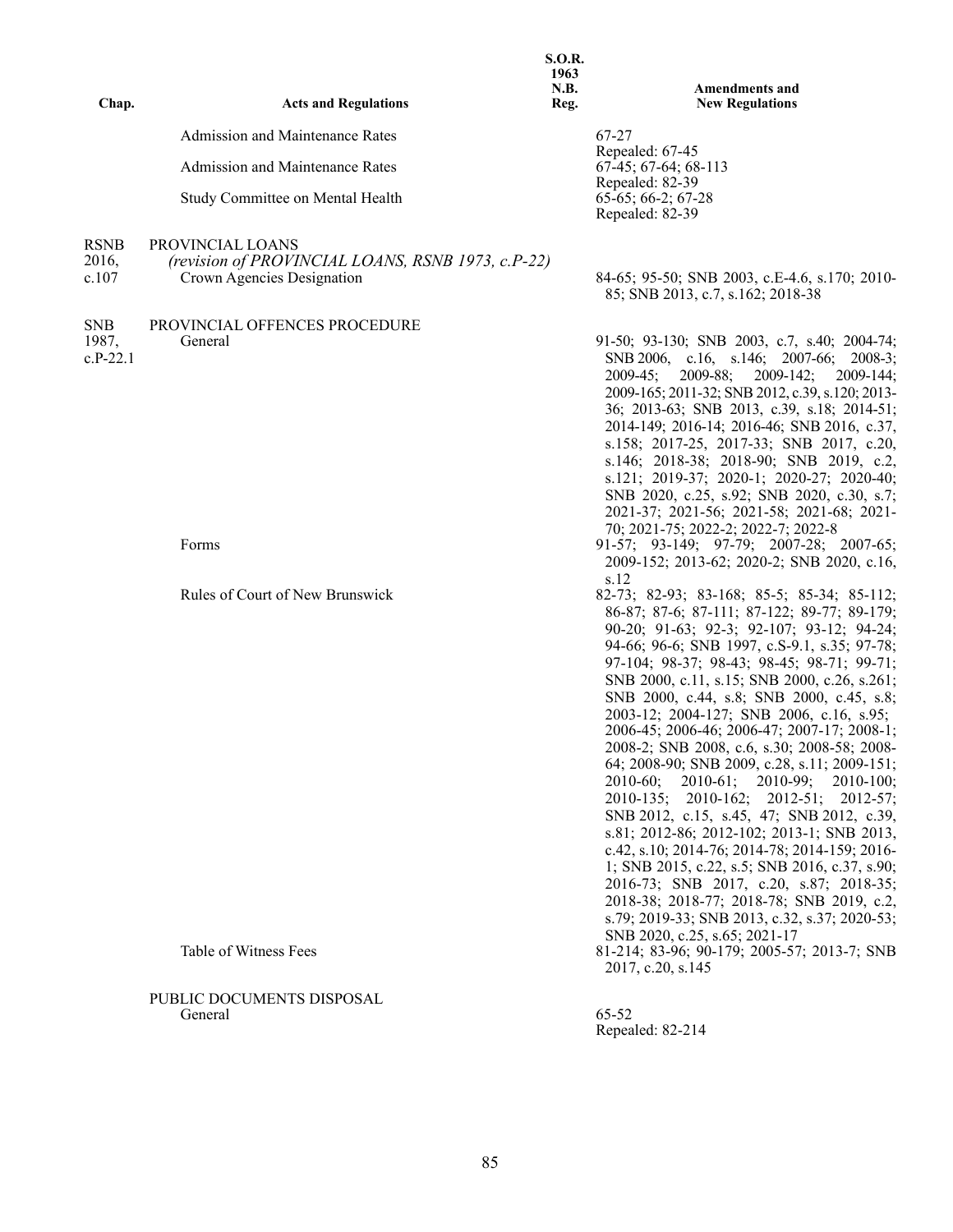|                                   |                                                                                                                                                                                                                                                                 | <b>S.O.R.</b><br>1963<br>N.B. | <b>Amendments and</b>                                                                                                                                                                                                                                                                                                         |
|-----------------------------------|-----------------------------------------------------------------------------------------------------------------------------------------------------------------------------------------------------------------------------------------------------------------|-------------------------------|-------------------------------------------------------------------------------------------------------------------------------------------------------------------------------------------------------------------------------------------------------------------------------------------------------------------------------|
| Chap.                             | <b>Acts and Regulations</b>                                                                                                                                                                                                                                     | Reg.                          | <b>New Regulations</b>                                                                                                                                                                                                                                                                                                        |
| <b>SNB</b><br>1998,<br>$c.P-22.4$ | <b>PUBLIC HEALTH</b><br>Abattoir<br><b>Building Permit Prerequisites</b><br>(formerly Development and Building Permit Prerequisites)<br><b>COVID-19 Preventative Measures</b><br>Dairy Plant and Transportation of Milk<br><b>Building Permit Prerequisites</b> |                               | 2009-140<br>2020-20; SNB 2020, c.25, s.30; 2021-11<br>2021-67; 2021-69; 2021-73; 2022-1; 2022-10<br>Repealed: 2022-9<br>2009-139                                                                                                                                                                                              |
|                                   | Food Premises<br><b>Health Regions</b><br>On-site Sewage Disposal System<br>Public Health Inspector Certification<br>Reporting and Diseases                                                                                                                     |                               | 2009-138; 2010-98; 2011-78; 2012-34; 2016-25;<br>SNB 2016, c.37, s.159(2); SNB 2010, c.E-0.5,<br>s.70; SNB 2019, c.2, s.122; 2019-47<br>2009-141<br>2009-137; 2018-8; 2021-24<br>2018-9<br>2009-136; 2016-30; SNB 2016, c.37, s.159(1);<br>2018-7; SNB 2010, c.E-0.5, s.69; SNB 2019,<br>c.22, s.3; 2020-28; 2020-31; 2020-50 |
| <b>RSNB</b><br>1973,<br>$c.P-23$  | PUBLIC HOSPITALS<br>Administration<br>General<br>General                                                                                                                                                                                                        |                               | 91-32; 91-200<br>Repealed: 92-84<br>$66-14$ ; 66-23<br>Repealed: 66-47<br>66-47; 67-44; 69-59; 76-174; 78-129; 79-66;<br>79-99; 83-16                                                                                                                                                                                         |
|                                   | General                                                                                                                                                                                                                                                         |                               | Repealed: 84-212<br>84-212; 84-287; 89-164; 91-32                                                                                                                                                                                                                                                                             |
|                                   | Grants<br>Grants                                                                                                                                                                                                                                                | 136                           | Repealed: 92-84<br>Repealed: 84-286<br>84-286                                                                                                                                                                                                                                                                                 |
|                                   | Hospital Establishment                                                                                                                                                                                                                                          |                               | Repealed: 2013-6<br>66-61                                                                                                                                                                                                                                                                                                     |
|                                   | Hospital Establishment                                                                                                                                                                                                                                          |                               | Repealed: 71-7<br>71-7; 72-53; 72-116; 72-159; 73-22; 74-10;<br>74-76; 74-80; 75-57; 76-27; 76-175; 77-51;<br>77-56; 78-73; 78-98; 79-38; 79-46; 79-120;<br>80-10; 80-121; 80-146; 81-97; 82-6; 82-23;<br>82-161; 83-82; 83-152; 83-198<br>Repealed: 84-211                                                                   |
|                                   | Hospital Establishment                                                                                                                                                                                                                                          |                               | 84-211; 84-266; 84-267; 86-67; 87-59; 87-67;<br>88-70; 88-115; 88-233; 88-246; 89-92; 91-33;<br>91-91<br>Repealed: 92-84                                                                                                                                                                                                      |
| <b>RSNB</b><br>2012,<br>c.112     | PUBLIC INTEREST DISCLOSURE<br>(revision of PUBLIC INTEREST DISCLOSURE, SNB 2008,<br>$c.P-23.005$<br>General                                                                                                                                                     |                               | 2008-70; SNB 2011, c.11, s.31; 2017-40                                                                                                                                                                                                                                                                                        |
| <b>RSNB</b><br>2011,<br>c.212     | PUBLIC PURCHASING<br>(revision of PUBLIC PURCHASING, RSNB 1973, c.P-23.1)<br>General                                                                                                                                                                            |                               | 74-86; 74-136; 74-205; 74-214; 74-223; 75-82;<br>76-40; 76-83; 77-46; 77-73; 77-118; 78-84;<br>79-18; 79-47; 79-104; 80-92; 80-148; 81-32;<br>82-7; 84-33; 84-252; 85-49<br>Repealed: 85-56                                                                                                                                   |
|                                   | General                                                                                                                                                                                                                                                         |                               | 85-56; 85-111; 87-38; 88-15; 88-28; 88-35; SNB<br>1988, c.11, s.7(c), 8, 9; 88-140; 89-70; SNB<br>1989, c.55, s.8(c), (g), 9(c), (g); 90-71; 91-127;<br>92-53; 92-61; 93-21; 93-180; 93-189; 94-153<br>Repealed: 94-157                                                                                                       |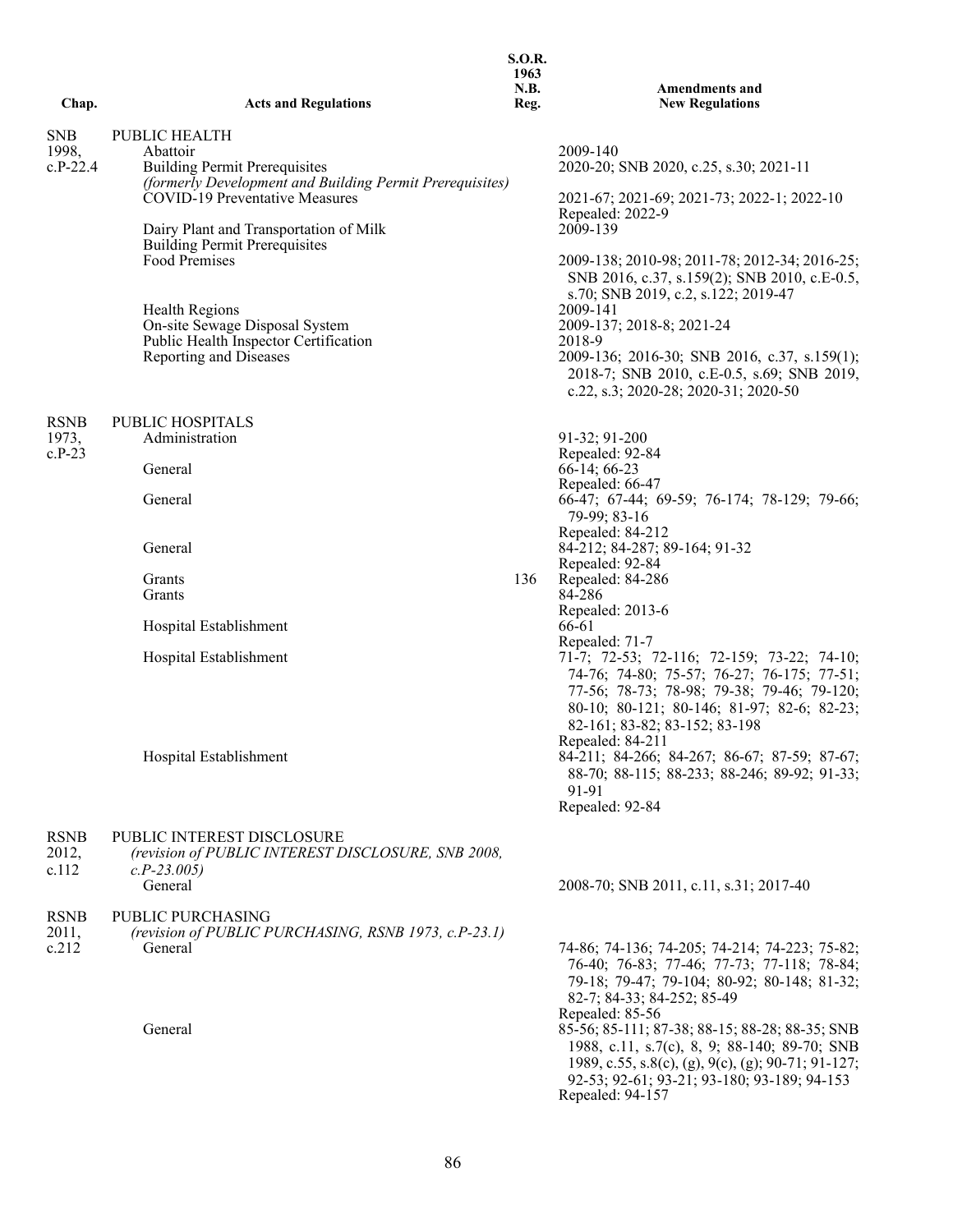| Chap.                            | <b>Acts and Regulations</b>                                                                                                                                    | <b>S.O.R.</b><br>1963<br>N.B.<br>Reg. | <b>Amendments and</b><br><b>New Regulations</b>                                                                                                                                                                                                                                                                                                                                                                                                                                                                                                                                                                                                                                                                                                                                 |
|----------------------------------|----------------------------------------------------------------------------------------------------------------------------------------------------------------|---------------------------------------|---------------------------------------------------------------------------------------------------------------------------------------------------------------------------------------------------------------------------------------------------------------------------------------------------------------------------------------------------------------------------------------------------------------------------------------------------------------------------------------------------------------------------------------------------------------------------------------------------------------------------------------------------------------------------------------------------------------------------------------------------------------------------------|
|                                  | General                                                                                                                                                        |                                       | 94-157; 95-73; 96-12; 96-21; 96-114; 97-84;<br>97-120; 98-86; SNB 1998, c.41, s.97; SNB<br>2000, c.26, s.253; SNB 2000, c.51, s.8; 2001-<br>36; 2001-75; 2001-79; SNB 2001, c.41, s.15;<br>2002-35; SNB 2003, c.E-4.6, s.171; SNB 2003,<br>c.23, s.4; 2003-35; SNB 2004, c.20, s.52;<br>2004-63; 2004-112; 2005-84; 2005-118;<br>2006-14; SNB 2006, c.16, s.149; SNB 2007,<br>c.10, s.81; 2007-15; 2007-43; 2008-44; SNB<br>2008, c.6, s.36; 2008-101; 2008-103; 2009-28;<br>$2010-70;$<br>$2009 - 29:$<br>$2010-21;$<br>$2010-86$ ;<br>2010-123; SNB 2010, c.31, s.113; 2011-44;<br>2011-47; SNB 2012, c.39, s.123; SNB 2012,<br>c.52, s.43; SNB 2012, c.44, s.17(1); SNB 2013,<br>c.31, s.30; SNB 2013, c.7, s.163; SNB 2013,<br>c.42, s.15<br>Repealed: SNB 2012, c.20, s.37 |
| <b>RSNB</b><br>1973,<br>$c.P-25$ | <b>PUBLIC SERVICE LABOUR RELATIONS</b><br>General<br>Labour and Employment Board<br>Public Service Labour Relations Board<br>(see Labour and Employment Board) |                                       | 69-85; 70-2; 71-76; 71-80; 71-107; 71-113;<br>72-49; 72-56; 73-57; 75-10; 75-96; 77-109;<br>78-78; 80-83; 81-189; 81-215<br>Repealed: 84-130<br>84-130; 87-155; 91-132; 2014-118                                                                                                                                                                                                                                                                                                                                                                                                                                                                                                                                                                                                |
|                                  | Schedule of Act<br>First Schedule Part I                                                                                                                       |                                       | 71-61; 71-77; 71-120; RSNB 1973, c.P-25;<br>RSNB 1973, c.40 (Supp.), s.1(a); 76-41; 76-68;<br>76-128; SNB 1978, c.D-11.2, s.32; 78-50; 78-95;<br>78-132; 80-32; 80-49; 80-105; 80-125; 82-213;<br>SNB 1983, c.30, s.28 (b), (c), (d); SNB 1983,<br>c.57, s.14; SNB 1984, c.44, s.17(6); 84-253;<br>SNB 1985, c.4, s.56; 86-14; SNB 1986, c.8,<br>s.107(2); 86-185; 87-39; SNB 1987, c.6, s.90;<br>SNB 1987, c.13, s.9; 88-16; 88-29; 88-37;<br>SNB 1988, c.11, s.7(d), 8, 9; SNB 1988, c.12,<br>s.8; 88-139; 88-238; 89-71; 89-103; SNB 1989,<br>c.55, s.8(d), (f), (h), 9(d), (f), (h), 10, 44;                                                                                                                                                                                |

SNB 1989, c.N-5.01, s.36; 90-72; 90-74; SNB 1992, c.2, s.51(2); SNB 1992, c.18, s.6; 92-63; 92-86; 93-168; 93-181; 93-192; SNB 1994, c.N-6.01, s.29(2); SNB 1994, c.59, s.9; SNB 1994, c.70, s.9(2)(a); SNB 1996, c.25, s.30; SNB 1996, c.47, s.6; SNB 1997, c.49, s.20; SNB 1998, c.7, s.9; SNB 1998, c.12, s.17; SNB 1998, c.19, s.7; SNB 1998, c.41, s.98(2); SNB 2000, c.26, s.254; SNB 2000, c.51, s.9; 2001-71; 2001-76; SNB 2001, c.41, s.16; SNB 2003, c.23, s.5; 2003-31; SNB 2004, c.20, s.53; 2005-114; SNB 2005, c.8, s.2; 2006-20;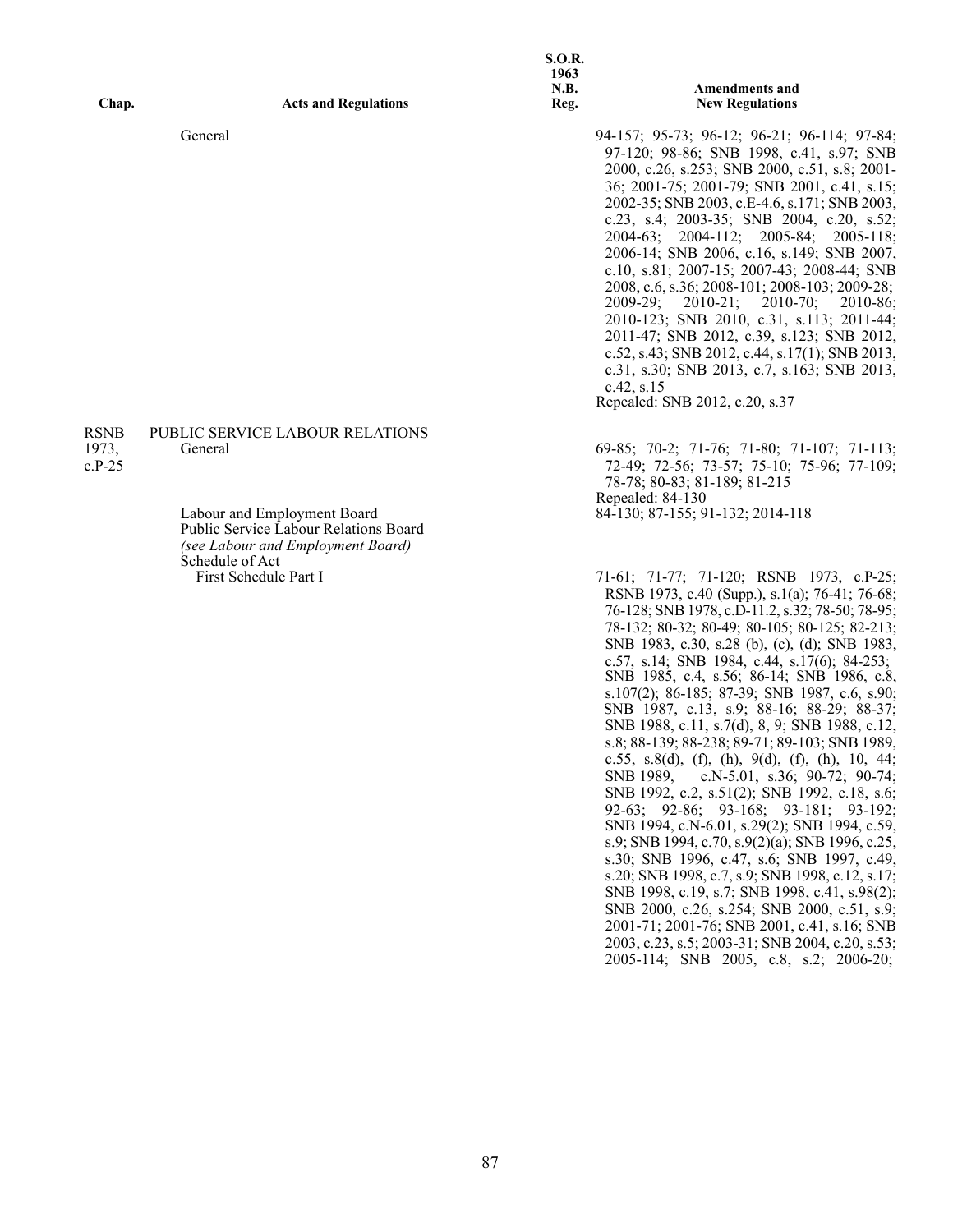| Chap.             | <b>Acts and Regulations</b>                                 | <b>S.O.R.</b><br>1963<br><b>N.B.</b><br>Reg. | <b>Amendments and</b><br><b>New Regulations</b>                                                                                                                                                                                                                                                                                                                                                                                                                                                                                                                                                                                                                                                                                                                                                                                                                                                          |
|-------------------|-------------------------------------------------------------|----------------------------------------------|----------------------------------------------------------------------------------------------------------------------------------------------------------------------------------------------------------------------------------------------------------------------------------------------------------------------------------------------------------------------------------------------------------------------------------------------------------------------------------------------------------------------------------------------------------------------------------------------------------------------------------------------------------------------------------------------------------------------------------------------------------------------------------------------------------------------------------------------------------------------------------------------------------|
|                   |                                                             |                                              | SNB 2006, c.E-9.15, s.30; SNB 2006, c.16,<br>s.150; SNB 2007, c.10, s.82; 2007-11; 2008-<br>40; SNB 2008, c.M-11.5, s.100; SNB 2008, c.6,<br>s.37; 2008-63; SNB 2010, c.E-1.105, s.47; SNB<br>2010, c.N-6.005, s.34; SNB 2010, c.31, s.114;<br>SNB 2011, c.24, s.38; 2012-13; SNB-2012,<br>c.39, s.124(2), (3); SNB 2012, c.52, s.44; SNB<br>2013, c.42, s.16; SNB 2014, c.49, s.35; SNB<br>2015, c.2, s.68; SNB 2015, c.3, s.20; SNB<br>2015, c.44, s.105(a); SNB 2016, c.33, s.20;                                                                                                                                                                                                                                                                                                                                                                                                                     |
|                   | First Schedule Part II                                      |                                              | SNB 2016, c.37, s.161(3)<br>RSNB 1973, c.P-25; 81-20; 81-213; 83-141;<br>84-278; SNB 1985, c.4, s.56; 85-141; 86-135;                                                                                                                                                                                                                                                                                                                                                                                                                                                                                                                                                                                                                                                                                                                                                                                    |
|                   | First Schedule Part III                                     |                                              | 91-104; 92-30; 92-32; 2001-52; 2001-88<br>72-134; RSNB 1973, c. P-25; 76-41; 76-74;<br>76-128; 76-143; 77-11; 77-66; 78-1; 79-148;                                                                                                                                                                                                                                                                                                                                                                                                                                                                                                                                                                                                                                                                                                                                                                       |
|                   | First Schedule Part IV<br>Second Schedule<br>Third Schedule |                                              | 80-64; 80-72; 80-87; 80-194; 81-119; 81-169;<br>82-140; 82-220; 84-268; 84-269; SNB 1985,<br>c.4, s.56; 86-43; 86-69; 88-111; 88-121;<br>88-247; 89-153; 92-86; SNB 1996, c.57, s.6;<br>SNB 2002, c.R-5.05, s.77; 2007-44; SNB<br>2008, c.N-5.105, s.26; SNB 2008, c.7, s.24;<br>2008-63; 2008-104; SNB 2015, c.44, s.105(b);<br>2018-21<br>RSNB 1973, c.P-25; RSNB 1973, c.40(Supp.),<br>s.1(b); 76-68; 80-32; SNB 1981, c.80, s.30;<br>SNB 1985, c.4, s.56; SNB 1991, c.59, s.57;<br>SNB 1994, c.70, s.9(2)(b); SNB 1995,<br>c.N-5.11, s.48; SNB 2003, c.E-4.6, s.172;<br>SNB 2004,<br>$c.S-5.5,$<br>s.226;<br>$2004 - 108$ ;<br>SNB2005, c.8, s.2; SNB 2010, c.N-4.05, s.60;<br>SNB 2013, c.31, s.31; SNB 2013, c.7, s.164;<br>SNB 2016, c.28, s.84; SNB 2017, c.3, s.32;<br>2018-86<br>RSNB 1973, c.P-25; SNB 2013, c.44, s.39; SNB<br>2014, c.61, s.23<br>RSNB 1973, c.P-25; SNB 1983, c.4, s.19(2) |
| <b>RSNB</b>       | PUBLIC SERVICE SUPERANNUATION                               |                                              |                                                                                                                                                                                                                                                                                                                                                                                                                                                                                                                                                                                                                                                                                                                                                                                                                                                                                                          |
| 1973,<br>$c.P-26$ | Division of Benefits on Marriage Breakdown<br>General       |                                              | 98-8; SNB 2008, c.45, s.32<br>Repealed: SNB 2013, c.44, s.3<br>69-68; 69-119; 70-87; 71-105; 72-1; 72-17;<br>72-92; 72-140; 72-156; 74-67; 74-117; 76-12;<br>76-157; 77-52; 77-79; 77-116; 78-29; 78-110;<br>78-126; 78-133; 79-53; 79-67; 80-73; 80-74;<br>80-97; 80-122; 80-127; 81-162; 82-12; 82-16;<br>82-53; 82-193; 83-64; 83-234                                                                                                                                                                                                                                                                                                                                                                                                                                                                                                                                                                 |
|                   | General                                                     |                                              | Repealed: 84-105<br>84-105; 85-8; 85-21; 86-57; 86-116; 87-40;<br>87-77; 87-78; 91-10; SNB 1992, c.18, s.8; SNB<br>1992, c.70, s.3(1); 92-153; 93-24; 93-96;<br>93-190; 96-66; 96-91; SNB 1997, c.49, s.23;<br>SNB 1998, c.7, s.10; 99-63; SNB 2000, c.51,<br>s.10; SNB 2002, c.1, s.20; SNB 2003, c.E-4.6,<br>s.174; SNB 2003, c.N-3.03, s.17; SNB 2003,<br>c.N-3.06, s.17; SNB 2004, c.34, s.4; 2004-64;                                                                                                                                                                                                                                                                                                                                                                                                                                                                                               |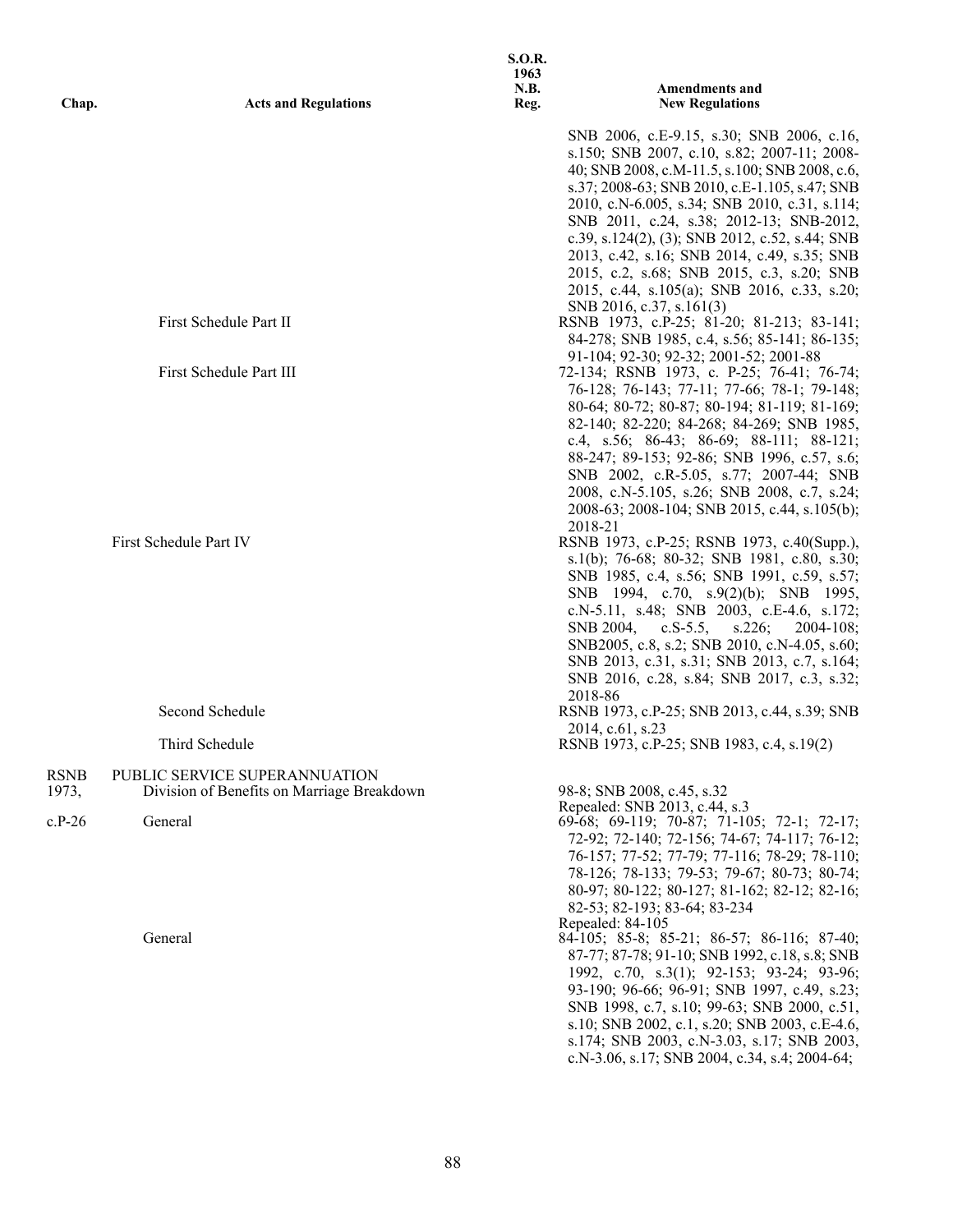| Chap.                             | <b>Acts and Regulations</b>                                                                                                                                                              | <b>S.O.R.</b><br>1963<br>N.B.<br>Reg. | <b>Amendments and</b><br><b>New Regulations</b>                                                                                                                                                                                                                                                          |
|-----------------------------------|------------------------------------------------------------------------------------------------------------------------------------------------------------------------------------------|---------------------------------------|----------------------------------------------------------------------------------------------------------------------------------------------------------------------------------------------------------------------------------------------------------------------------------------------------------|
|                                   |                                                                                                                                                                                          |                                       | $2005 - 21;$<br>$2005 - 22;$<br>$2004 - 109;$<br>$2004 - 128$ ;<br>$2005 - 136;$<br>$2006 - 17;$<br>$2006 - 78;$<br>$2007 - 32;$<br>$2009 - 164;$<br>$2010-71;$<br>$2010-73;$<br>$2010-87;$<br>2011-41; 2012-65; 2012-74; SNB 2013, c.31,<br>s.32; SNB 2013, c.7, s.165<br>Repealed: SNB 2013, c.44, s.3 |
|                                   | Pension Trust Fund                                                                                                                                                                       |                                       | $92 - 152$<br>Repealed: SNB 2013, c.44, s.3                                                                                                                                                                                                                                                              |
| <b>SNB</b><br>2005,<br>$c.P-26.5$ | PUBLIC TRUSTEE<br>General                                                                                                                                                                |                                       | 2008-56; 2021-28                                                                                                                                                                                                                                                                                         |
| <b>RSNB</b><br>1973,<br>$c.P-27$  | PUBLIC UTILITIES<br>Expenses                                                                                                                                                             |                                       | $92 - 140$<br>Repealed: SNB 2006, c.E-9.18, s.103                                                                                                                                                                                                                                                        |
| <b>RSNB</b><br>2016,<br>c.108     | <b>PUBLIC WORKS</b><br>(revision of PUBLIC WORKS, RSNB, 1973, c.P-28)<br>Decommissioning of the Eel River Dam Designation<br>Modifications to the Petitcodiac River Causeway Designation |                                       | 2009-49; 2018-38; SNB 2020, c.29, s.114(2)<br>2009-48; 2018-38; SNB 2020, c.29, s.114(1)                                                                                                                                                                                                                 |
|                                   | Q                                                                                                                                                                                        |                                       |                                                                                                                                                                                                                                                                                                          |
| <b>RSNB</b><br>1973,<br>$c.Q-1$   | <b>QUARRIABLE SUBSTANCES</b><br>General                                                                                                                                                  |                                       | 70-58; 75-90; 79-54; 80-6; 81-177; 82-11;<br>83-103                                                                                                                                                                                                                                                      |
|                                   | General                                                                                                                                                                                  |                                       | Repealed: 84-254<br>84-254; 87-41; 88-188; 91-42<br>Repealed: 93-92                                                                                                                                                                                                                                      |
|                                   | Shore Area Designation                                                                                                                                                                   |                                       | 89-165<br>Repealed: 93-92                                                                                                                                                                                                                                                                                |
| <b>SNB</b><br>1991,<br>$c.Q-1.1$  | <b>QUARRIABLE SUBSTANCES</b><br>General                                                                                                                                                  |                                       | 93-92; 95-104; 97-17; 2002-78; 2004-72; SNB<br>2004, c.14, s.13; 2022-5                                                                                                                                                                                                                                  |
| <b>RSNB</b><br>2012,<br>c.113     | QUEEN'S COUNSEL AND PRECEDENCE<br>(revision of QUEEN'S COUNSEL AND PRECEDENCE,<br>RSNB 1973, c.Q-2)<br>Queen's Counsel                                                                   |                                       | 84-270; SNB 2012, c.39, s.127; 2018-38; 2021-<br>27                                                                                                                                                                                                                                                      |
| <b>RSNB</b><br>2011,<br>c.214     | <b>QUEEN'S PRINTER</b><br>(revision of QUEEN'S PRINTER, SNB 2005, c.Q-3.5)<br>General                                                                                                    |                                       | 2005-30; 2014-77; 2018-38; 2019-25; SNB<br>2019, c.20, s.11                                                                                                                                                                                                                                              |
| <b>RSNB</b><br>1973,<br>$c.Q-4$   | <b>QUIETING OF TITLES</b><br>Forms                                                                                                                                                       |                                       | 74-191; 79-168<br>Repealed: 82-214                                                                                                                                                                                                                                                                       |
|                                   | $\bf R$                                                                                                                                                                                  |                                       |                                                                                                                                                                                                                                                                                                          |
| <b>SNB</b><br>1987,<br>$c.R-0.1$  | RADIOLOGICAL HEALTH PROTECTION<br>General                                                                                                                                                |                                       | 92-10; SNB 2000, c.26, s.256; SNB 2006, c.16,<br>s.153                                                                                                                                                                                                                                                   |
|                                   | Tanning Equipment                                                                                                                                                                        |                                       | Repealed: SNB 1998, c.P-22.4, s.73.2<br>92-12<br>Repealed: SNB 1998, c.P-22.4, s.73.2                                                                                                                                                                                                                    |
|                                   | X-Ray Equipment                                                                                                                                                                          |                                       | 92-11<br>Repealed: SNB 1998, c.P-22.4, s.73.2                                                                                                                                                                                                                                                            |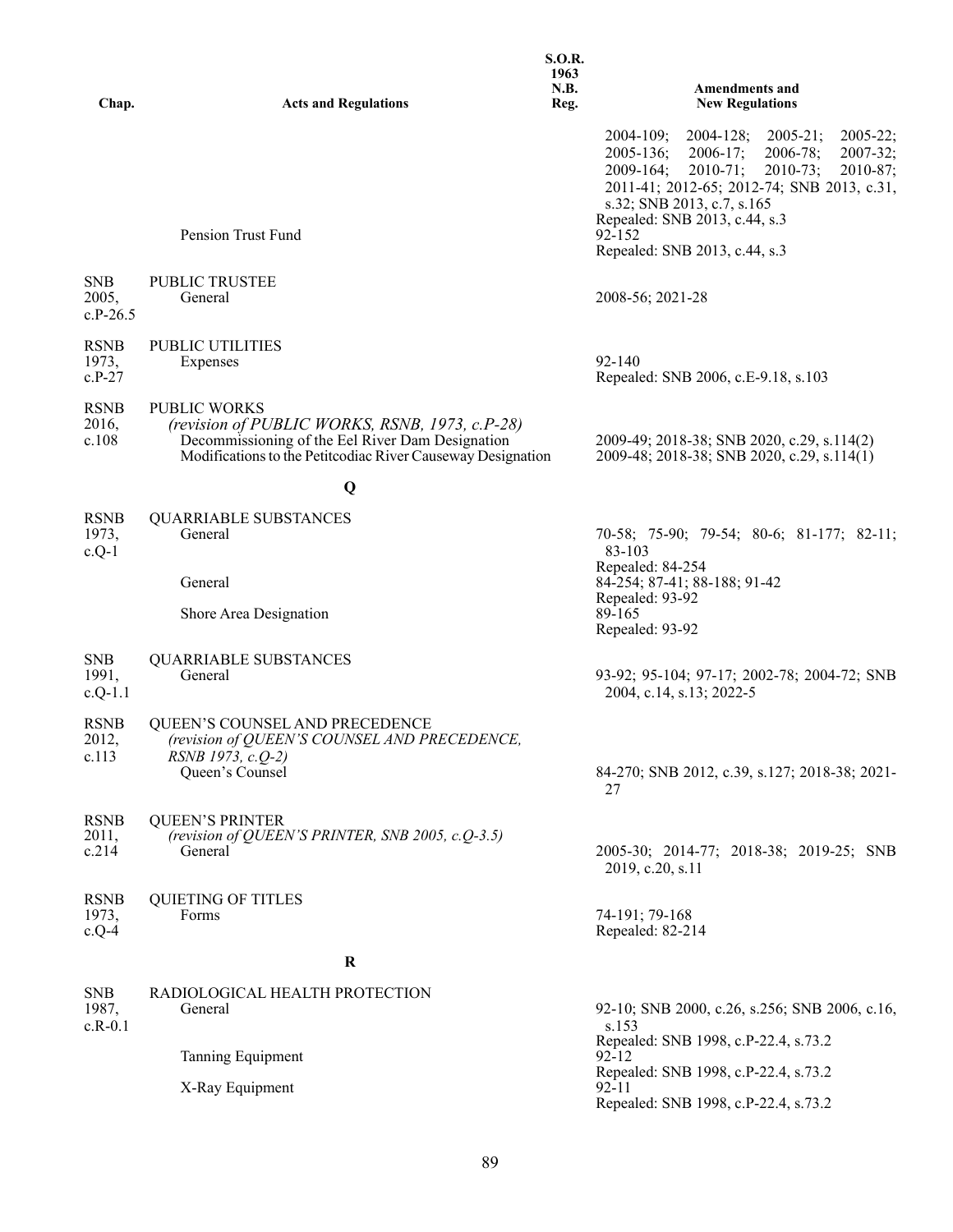|                                  |                                                                                                                                                   | 1963<br>N.B. | <b>Amendments and</b>                                                                                                                                                                                                                                                                                                                                   |
|----------------------------------|---------------------------------------------------------------------------------------------------------------------------------------------------|--------------|---------------------------------------------------------------------------------------------------------------------------------------------------------------------------------------------------------------------------------------------------------------------------------------------------------------------------------------------------------|
| Chap.                            | <b>Acts and Regulations</b>                                                                                                                       | Reg.         | <b>New Regulations</b>                                                                                                                                                                                                                                                                                                                                  |
| <b>RSNB</b><br>2011,<br>c.215    | <b>REAL ESTATE AGENTS</b><br>(revision of REAL ESTATE AGENTS, RSNB 1973, c.R-1)<br>(formerly REAL ESTATE AGENTS LICENSING, RSNB 1973,<br>$c.R-1)$ |              |                                                                                                                                                                                                                                                                                                                                                         |
|                                  | General<br>General                                                                                                                                | 137          | Repealed: 73-6<br>73-6; 83-78<br>Repealed: 84-255                                                                                                                                                                                                                                                                                                       |
|                                  | General                                                                                                                                           |              | 84-255                                                                                                                                                                                                                                                                                                                                                  |
|                                  | General                                                                                                                                           |              | Repealed: 85-24<br>85-24; 85-57; 86-15; 88-4; 88-112; 89-166;<br>91-51; 94-45; 96-67; SNB 2006, c.16, s.155;<br>2010-164; SNB 2012, c.39, s.129; SNB 2013,<br>c.31, s.34; SNB 2016, c.36, s.16; 2018-38                                                                                                                                                 |
| <b>RSNB</b><br>1973,<br>$c.R-1$  | REAL ESTATE AGENTS LICENSING<br>(see REAL ESTATE AGENTS, RSNB 2011, c.215)                                                                        |              |                                                                                                                                                                                                                                                                                                                                                         |
| <b>RSNB</b><br>1973,             | REAL PROPERTY TAX<br>Farm Land Identification                                                                                                     |              | 78-115; 79-73; 79-118; 82-123                                                                                                                                                                                                                                                                                                                           |
| $c.R-2$                          | Farm Land Identification                                                                                                                          |              | Repealed: 84-75<br>84-75; 84-188; 86-146; 88-172; 89-169; 92-146;<br>97-82; 97-128; SNB 1998, c.41, s.100;<br>SNB 2000, c.26, s.258; 2005-68; SNB 2006,<br>c.16, s.157; SNB 2007, c.10, s.84; 2007-49;<br>SNB 2010, c.31, s.118; SNB 2012, c.39, s.131;<br>SNB 2016, c.28, s.7; SNB 2017, c.63, s.52;                                                   |
|                                  | General                                                                                                                                           |              | SNB 2019, c.29, s.136; 2021-47<br>67-58; 68-75; 68-80; 70-32; 71-14; 71-118;<br>72-18; 72-117; 72-130; 73-14; 75-24; 77-47;<br>77-76; 77-96; 78-141; 79-19; 79-28; 79-135;<br>79-190; 80-78; 81-120; 81-121; 82-50<br>Repealed: 84-210                                                                                                                  |
|                                  | General                                                                                                                                           |              | 84-210; 84-302; 85-89; 87-28; 87-73; 88-78;<br>91-11; 91-139; 91-159; 91-198; 92-99; 92-154;<br>93-30; 93-136; 93-145; 94-48; 95-3; 96-54;<br>2000-20; SNB 2004, c.28, s.5; 2007-23;<br>2008-139; SNB 2008, c.56, s.16; 2010-24;<br>SNB 2010, c.34, s.5; 2012-17; 2012-42; 2012-<br>46; 2012-108; 2013-16; 2013-18; 2014-136;<br>SNB 2019, c.11, s.4(1) |
|                                  | Property Tax Deferral Program for Seniors                                                                                                         |              | 2012-15; SNB 2019, c.11, s.4(2)                                                                                                                                                                                                                                                                                                                         |
| <b>SNB</b><br>1983,<br>$c.R-2.1$ | REAL PROPERTY TRANSFER TAX<br>General                                                                                                             |              | 83-106; 84-49; 85-58; 85-181; 90-89; SNB<br>1994, c.91, s.10; 2001-99; 2005-63; SNB 2012,<br>c.32, s.11; SNB 2012, c.44, s.18; SNB 2017,<br>c.20, s.153                                                                                                                                                                                                 |
| <b>RSNB</b><br>1973,             | RECIPROCAL ENFORCEMENT OF JUDGMENTS<br>Application of Act                                                                                         | 138          | 73-90; 74-224                                                                                                                                                                                                                                                                                                                                           |
| $c.R-3$                          | <b>Reciprocating Provinces</b>                                                                                                                    |              | Repealed: 82-216<br>82-216<br>Repealed: SNB 2000, c.32, s.4                                                                                                                                                                                                                                                                                             |
| <b>RSNB</b><br>1973,             | RECIPROCAL ENFORCEMENT OF MAINTENANCE<br><b>ORDERS</b>                                                                                            |              |                                                                                                                                                                                                                                                                                                                                                         |
| $c.R-4$                          | Reciprocating States                                                                                                                              | 139          | 66-28A; 74-16<br>Repealed: 74-95                                                                                                                                                                                                                                                                                                                        |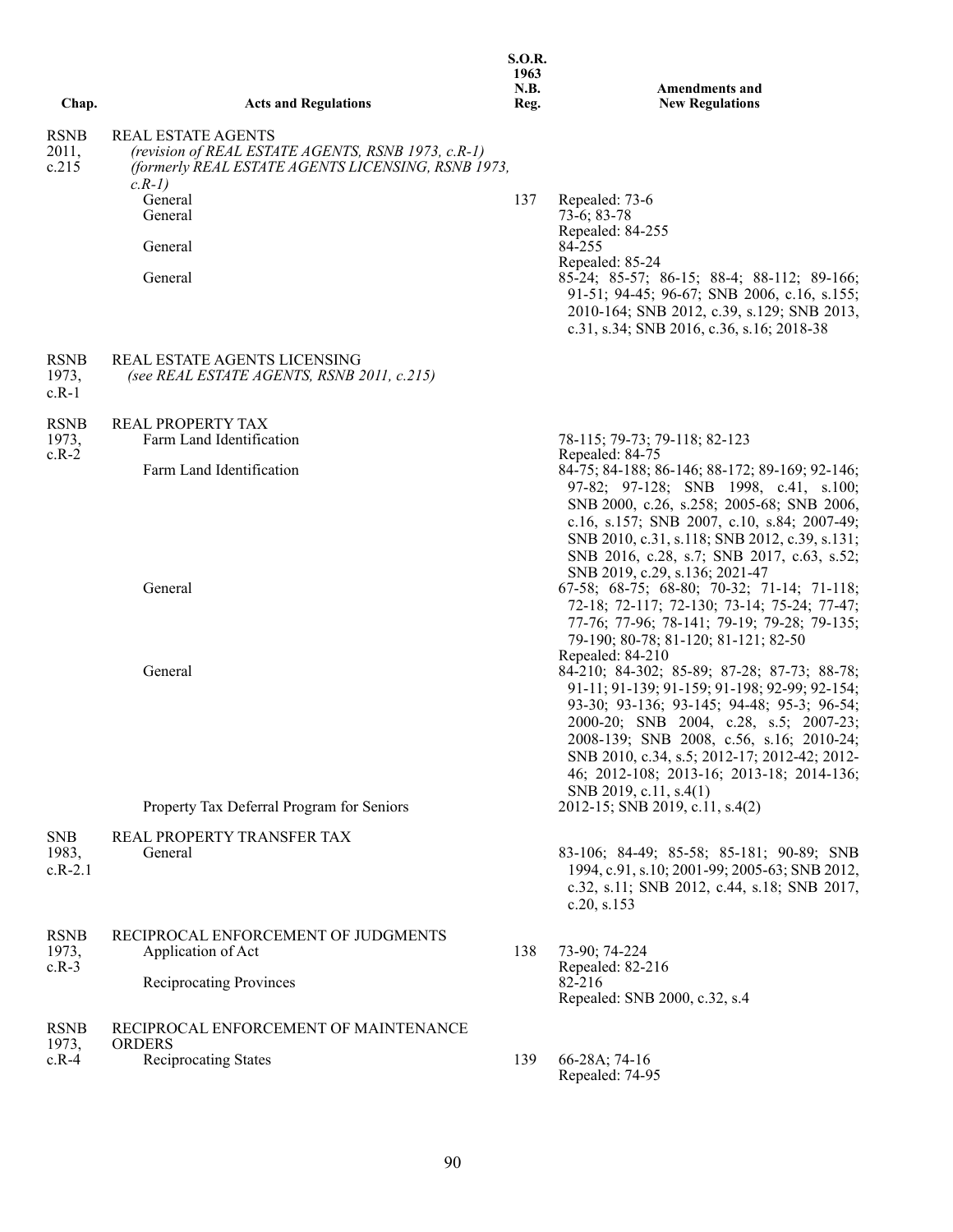| Chap.                            | <b>Acts and Regulations</b>                                                                                                                                                                                                                                                                                                                                                                                             | <b>S.O.R.</b><br>1963<br>N.B.<br>Reg. | <b>Amendments and</b><br><b>New Regulations</b>                                                                                                                                               |
|----------------------------------|-------------------------------------------------------------------------------------------------------------------------------------------------------------------------------------------------------------------------------------------------------------------------------------------------------------------------------------------------------------------------------------------------------------------------|---------------------------------------|-----------------------------------------------------------------------------------------------------------------------------------------------------------------------------------------------|
|                                  |                                                                                                                                                                                                                                                                                                                                                                                                                         |                                       |                                                                                                                                                                                               |
|                                  | <b>Reciprocating States</b><br><b>Reciprocating States</b>                                                                                                                                                                                                                                                                                                                                                              |                                       | 74-95; 74-104; 74-127; 75-44; 75-116; 76-164;<br>78-14; 79-29; 79-86; 80-46; 80-61; 80-93;<br>80-123; 80-198<br>Repealed: 82-217<br>82-217; 83-202; 84-189; 84-303; 85-35<br>Repealed: 86-119 |
|                                  |                                                                                                                                                                                                                                                                                                                                                                                                                         |                                       |                                                                                                                                                                                               |
| <b>SNB</b><br>1985,              | RECIPROCAL ENFORCEMENT OF MAINTENANCE<br><b>ORDERS</b>                                                                                                                                                                                                                                                                                                                                                                  |                                       |                                                                                                                                                                                               |
| $c.R-4.01$                       | <b>Reciprocating States</b>                                                                                                                                                                                                                                                                                                                                                                                             |                                       | 86-119; 87-63; 87-132; 87-133; 88-136; 88-194;<br>88-208; 89-3; 89-89; 89-98; 90-9; 93-196;<br>98-81; 99-15<br>Repealed: SNB 2002, c.I-12.05, s.45(2)                                         |
| <b>RSNB</b><br>2016,<br>c.109    | RECIPROCAL RECOGNITION AND ENFORCEMENT OF<br>JUDGMENTS IN CIVIL AND COMMERCIAL MATTERS<br>(CANADA-UNITED KINGDOM)<br>of RECIPROCAL<br><i>(revision</i> )<br><i>RECOGNITION</i><br>AND<br>ENFORCEMENT OF JUDGMENTS IN CIVIL AND COM-<br>MERCIAL MATTERS, AN ACT RESPECTING THE CON-<br>VENTION BETWEEN CANADA AND THE UNITED KING-<br>DOM OF GREAT BRITAIN AND NORTHERN IRELAND<br>PROVIDING FOR THE, SNB 1984, c.R-4.1) |                                       |                                                                                                                                                                                               |
|                                  | Procedures                                                                                                                                                                                                                                                                                                                                                                                                              |                                       | 88-206; 2018-38                                                                                                                                                                               |
| <b>SNB</b><br>2009,<br>$c.R-4.5$ | <b>RECORDING OF EVIDENCE</b><br>General                                                                                                                                                                                                                                                                                                                                                                                 |                                       | 2009-143; SNB 2014, c.26, s.65; SNB 2020,<br>c.24, s.21                                                                                                                                       |
| <b>SNB</b><br>2011,              | <b>REFERENDUM</b><br>Referendum Financing                                                                                                                                                                                                                                                                                                                                                                               |                                       | 2012-56; SNB 2017, c.20, s.156; SNB 2019,<br>c.29, s.137                                                                                                                                      |
| c.23                             | Referendum Procedures                                                                                                                                                                                                                                                                                                                                                                                                   |                                       | 2012-55; SNB 2017, c.20, s.155                                                                                                                                                                |
| <b>RSNB</b><br>2011,<br>c.216    | REGIONAL DEVELOPMENT CORPORATION<br>(revision of REGIONAL DEVELOPMENT CORPORATION,<br>RSNB 1973, c.R-5.01)<br>(formerly COMMUNITY IMPROVEMENT CORPORATION,<br>RSNB 1973, c.C-11)<br>General                                                                                                                                                                                                                             |                                       | 65-47                                                                                                                                                                                         |
|                                  | General                                                                                                                                                                                                                                                                                                                                                                                                                 |                                       | Repealed: 84-67<br>84-67; 2005-67; 2013-8; SNB 2010, c.20, s.158;<br>2018-38                                                                                                                  |
|                                  | Nackawic Development Controls                                                                                                                                                                                                                                                                                                                                                                                           |                                       | 67-50; 70-106                                                                                                                                                                                 |
|                                  | Nackawic Zoning                                                                                                                                                                                                                                                                                                                                                                                                         |                                       | Repealed: 80-45<br>67-49; 70-105<br>Repealed: 80-45                                                                                                                                           |
| <b>RSNB</b><br>2011,<br>c.217    | REGIONAL HEALTH AUTHORITIES<br>(revision of REGIONAL HEALTH AUTHORITIES, SNB 2002,<br>$c.R-5.05$<br>Board                                                                                                                                                                                                                                                                                                               |                                       | 2012-7; 2014-145; 2015-23; SNB 2015, c.44,<br>s.106; 2016-19; SNB 2017, c.20, s.160;                                                                                                          |
|                                  | <b>Community Health Centres</b><br>Elections                                                                                                                                                                                                                                                                                                                                                                            |                                       | SNB 2017, c.45, s.9; SNB 2018, c.10, s.7;<br>2018-29; SNB 2019, c.9, s.50; 2019-14<br>2002-87; 2008-99; 2016-27; SNB 2016, c.46,<br>s.24(2)<br>2004-18; 2004-28; 2004-34<br>Repealed: 2008-33 |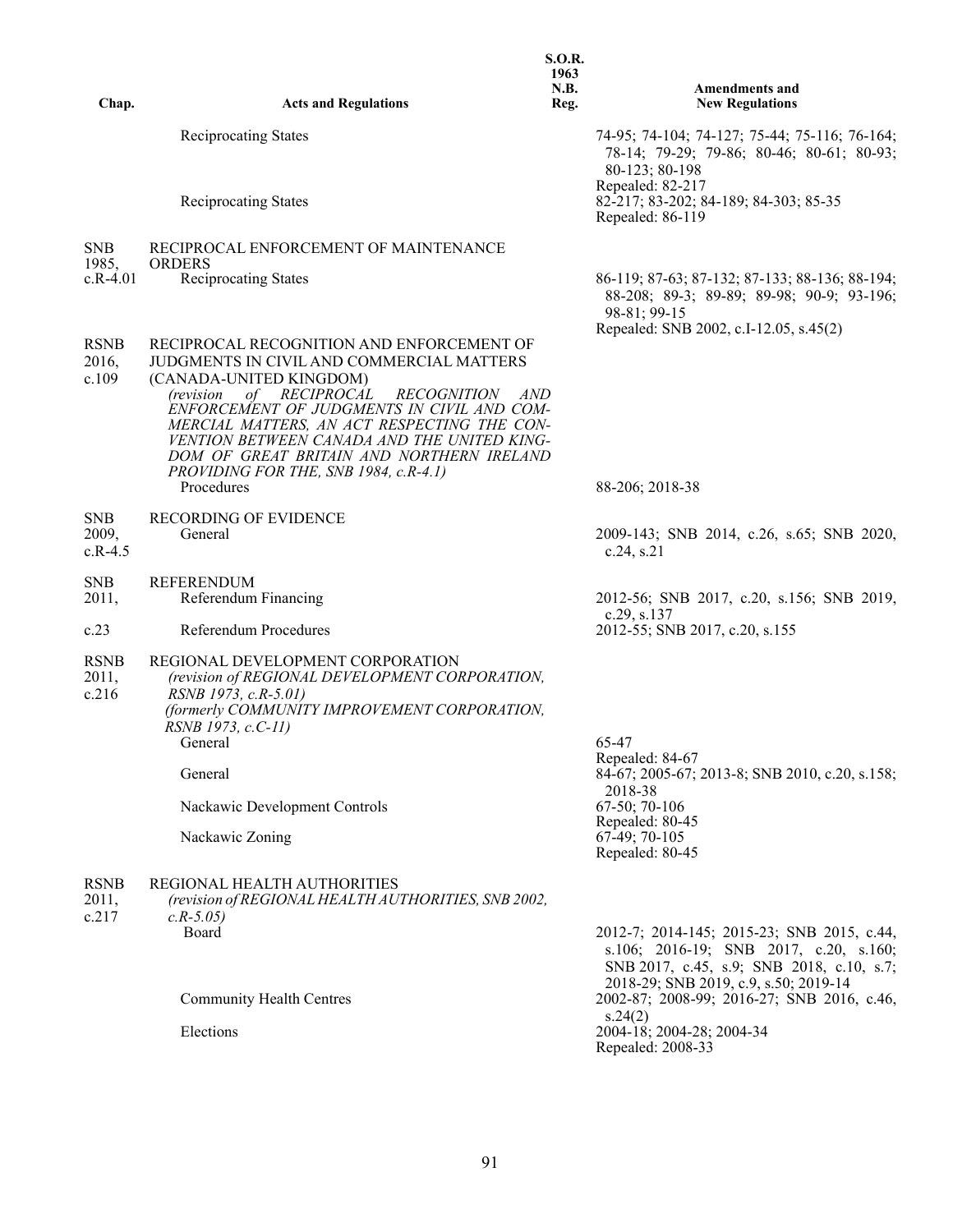| Chap.                            | <b>Acts and Regulations</b>                                                  | <b>S.O.R.</b><br>1963<br>N.B.<br>Reg. | <b>Amendments and</b><br><b>New Regulations</b>                                                                                                                                                                                                                |
|----------------------------------|------------------------------------------------------------------------------|---------------------------------------|----------------------------------------------------------------------------------------------------------------------------------------------------------------------------------------------------------------------------------------------------------------|
|                                  | General                                                                      |                                       | 2002-27; 2002-54; 2002-82; 2002-88; 2003-52;<br>2004-32; SNB 2006, c.16, s.160; 2008-98;<br>2012-96;<br>$2009 - 81$ ;<br>$2012-6;$<br>$2016 - 26$ ;<br>SNB 2016, c.46, s.24(1); 2017-10; SNB 2017,<br>c.29, s.10; SNB 2017, c.45, s.9; SNB 2019,<br>c.12, s.33 |
|                                  | Schedule of Act<br>Schedule A of Act                                         |                                       | 2004-17<br>2014-146; 2015-24                                                                                                                                                                                                                                   |
| <b>SNB</b><br>1978,<br>$c.R-5.1$ | REGIONAL SAVINGS AND LOANS SOCIETIES<br>Regional Savings and Loans Societies |                                       | 78-121; 79-172; 80-203<br>Repealed: SNB 1996, c.62, s.5                                                                                                                                                                                                        |
| <b>SNB</b><br>2012,              | REGIONAL SERVICE DELIVERY<br>General                                         |                                       | 2012-109; SNB 2017, c.20, s.162; SNB 2020,                                                                                                                                                                                                                     |
| c.37                             | Local Service District Representation                                        |                                       | c.8, s.36<br>2012-90<br>Repealed: 2012-109                                                                                                                                                                                                                     |
|                                  | Region Boundaries                                                            |                                       | 2012-91; 2014-33; 2014-40; 2014-46; 2014-47;<br>2015-3; 2015-15; 2015-25; 2015-38; 2018-28;<br>2019-15                                                                                                                                                         |
| <b>RSNB</b>                      | <b>REGISTRY</b>                                                              |                                       |                                                                                                                                                                                                                                                                |
| 1973,<br>$c.R-6$                 | Fees<br>Fees                                                                 |                                       | 74-193; 75-11<br>Repealed: 83-11<br>83-11                                                                                                                                                                                                                      |
|                                  | Fees                                                                         |                                       | Repealed: 83-171<br>83-171; 88-122                                                                                                                                                                                                                             |
|                                  | Fees                                                                         |                                       | Repealed: 91-110<br>$91 - 110$                                                                                                                                                                                                                                 |
|                                  | Fees                                                                         |                                       | Repealed: 94-121<br>94-121<br>Repealed: 2000-42                                                                                                                                                                                                                |
|                                  | Fees                                                                         |                                       | 2000-42; 2004-120; 2008-88; 2011-13; 2016-9;<br>SNB 2020, c.29, s.116                                                                                                                                                                                          |
|                                  | Form of Affidavit                                                            |                                       | $80 - 7$<br>Repealed: 82-24                                                                                                                                                                                                                                    |
|                                  | Form of Affidavit                                                            |                                       | $82 - 24$<br>Repealed: 86-156                                                                                                                                                                                                                                  |
|                                  | Form of Affidavit<br>Forms                                                   |                                       | 86-156<br>74-192                                                                                                                                                                                                                                               |
|                                  | Forms                                                                        |                                       | Repealed: 82-25<br>$82 - 25$                                                                                                                                                                                                                                   |
|                                  | Forms                                                                        |                                       | Repealed: 83-107<br>83-107; 96-92; 2000-41; 2008-87; SNB 2019,<br>c.11, s.8                                                                                                                                                                                    |
|                                  | General                                                                      | 140                                   | Repealed: 84-50                                                                                                                                                                                                                                                |
|                                  | General<br><b>Instrument Standards</b>                                       |                                       | 84-50; 90-34; 2018-43<br>84-114                                                                                                                                                                                                                                |
|                                  | <b>Instrument Standards</b>                                                  |                                       | Repealed: 84-190<br>84-190; 2018-44                                                                                                                                                                                                                            |
|                                  | Location of Registry Offices<br>Schedule of Fees                             | 141                                   | 85-168; 96-83; 2017-9<br>Repealed: 73-5                                                                                                                                                                                                                        |
|                                  | Schedule of Fees                                                             |                                       | $73-5; 73-7$<br>Repealed: 75-11                                                                                                                                                                                                                                |
| <b>RSNB</b>                      | <b>REGULATIONS</b>                                                           |                                       |                                                                                                                                                                                                                                                                |
| 1973,<br>$c.R-7$                 | General<br>General                                                           | 142                                   | Repealed: 82-225<br>82-225<br>Repealed: 91-160                                                                                                                                                                                                                 |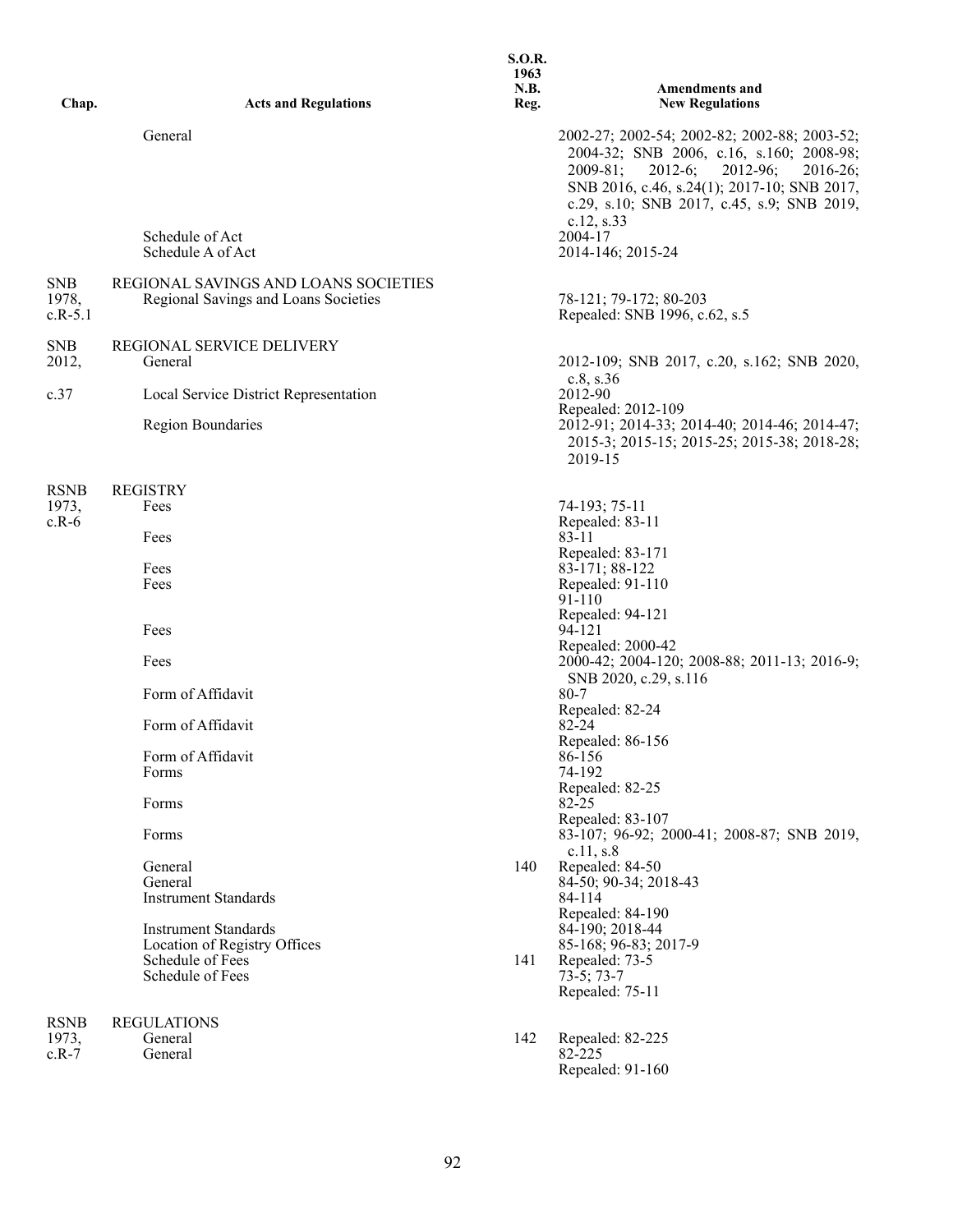|                                    |                                                                                                                  | <b>S.O.R.</b><br>1963<br>N.B. | <b>Amendments and</b>                                                                                                                                                                                                                                                                                                                                                                                                                                                                                                           |
|------------------------------------|------------------------------------------------------------------------------------------------------------------|-------------------------------|---------------------------------------------------------------------------------------------------------------------------------------------------------------------------------------------------------------------------------------------------------------------------------------------------------------------------------------------------------------------------------------------------------------------------------------------------------------------------------------------------------------------------------|
| Chap.                              | <b>Acts and Regulations</b>                                                                                      | Reg.                          | <b>New Regulations</b>                                                                                                                                                                                                                                                                                                                                                                                                                                                                                                          |
| <b>RSNB</b><br>2011,<br>c.218      | <b>REGULATIONS</b><br>(revision of REGULATIONS, SNB 1991, c.R-7.1)<br>General                                    |                               | 91-160; 2018-38                                                                                                                                                                                                                                                                                                                                                                                                                                                                                                                 |
| <b>RSNB</b><br>1973,               | RESIDENTIAL PROPERTY TAX RELIEF<br>General                                                                       |                               | 74-17; 75-8; 75-12; 75-129; 76-167; 78-13                                                                                                                                                                                                                                                                                                                                                                                                                                                                                       |
| $c.R-10$                           | General                                                                                                          |                               | Repealed: 82-181<br>82-181                                                                                                                                                                                                                                                                                                                                                                                                                                                                                                      |
|                                    | General                                                                                                          |                               | Repealed: 84-191<br>84-191; 86-162; 87-90; 90-35; 93-208; 95-82;<br>2008-81; SNB 2008, c.45, s.34; 2010-51                                                                                                                                                                                                                                                                                                                                                                                                                      |
| <b>SNB</b><br>1975,<br>$c.R-10.1$  | RESIDENTIAL RENT REVIEW<br>General                                                                               |                               | 76-5; 76-32; 76-123; 76-138; 77-103; 78-45;<br>78-85; 78-116<br>Repealed: 82-39                                                                                                                                                                                                                                                                                                                                                                                                                                                 |
| <b>SNB</b><br>1983,<br>$c.R-10.11$ | RESIDENTIAL RENT REVIEW, 1983<br>General                                                                         |                               | 83-108; 83-148; 83-149; 84-242; 85-130<br>Repealed: 2013-6                                                                                                                                                                                                                                                                                                                                                                                                                                                                      |
| <b>SNB</b><br>1975,<br>$c.R-10.2$  | THE RESIDENTIAL TENANCIES ACT<br>General                                                                         |                               | 82-218; 83-109; 87-165; 88-197; 88-241;<br>92-170; 93-146; 93-166; 99-47; SNB 2009,<br>c.15, s.8; 2010-47; SNB 2010, c.35, s.7;<br>2017-41; 2018-41; 2020-41; SNB 2021, c.37,<br>s.7                                                                                                                                                                                                                                                                                                                                            |
| <b>RSNB</b><br>2012,<br>c.114      | RETIREMENT PLAN BENEFICIARIES<br>(revision of RETIREMENT PLAN BENEFICIARIES, SNB<br>$1982, c.R-10.21$<br>General |                               | 92-95; 2009-56; 2018-38                                                                                                                                                                                                                                                                                                                                                                                                                                                                                                         |
| <b>SNB</b><br>1983,<br>$c.R-10.22$ | <b>REVENUE ADMINISTRATION</b><br>General                                                                         |                               | 84-247; 84-304; 85-50; 85-62; 85-161; 86-145;<br>87-5; 87-134; 87-167; 88-79; 88-183; 89-6;<br>89-84; 90-8; 90-86; 90-180; 91-59; 91-92;<br>91-140; 91-201; 92-100; 92-129; 92-155;<br>93-147; 93-153; 96-117; 97-55; 2000-11;<br>2003-40; 2010-25; SNB 2012, c.36, s.10; 2013-<br>19; 2013-72; 2014-140; SNB 2016, c.52, s.7;<br>2020-19                                                                                                                                                                                       |
| <b>SNB</b><br>1978,<br>$c.R-10.3$  | RIGHT TO INFORMATION<br>General<br>Right to Information                                                          |                               | 79-152; 79-202; 80-128; 82-194<br>Repealed: 85-68<br>85-68; 88-17; 88-30; 88-36; SNB 1988, c.11,<br>s.7(3), 8, 9; 88-141; 89-72; SNB 1989, c.55,<br>s.8(e), (g), 9(e), (g); 90-73; 91-192; 92-60;<br>93-182; 93-191; 94-154; SNB 1995, c.N-5.11,<br>s.49; 96-40; 96-55; SNB 1998, c.41, s.101;<br>SNB 2000, c.26, s.260; SNB 2000, c.51, s.11;<br>2001-73; 2001-80; SNB 2001, c.41, s.17; SNB<br>2002, c.R-5.05, s.79; SNB 2003, c.E-4.6,<br>s.177; SNB 2003, c.23, s.6; SNB 2003,<br>c.N-3.03, s.16; SNB 2003, c.N-3.06, s.16; |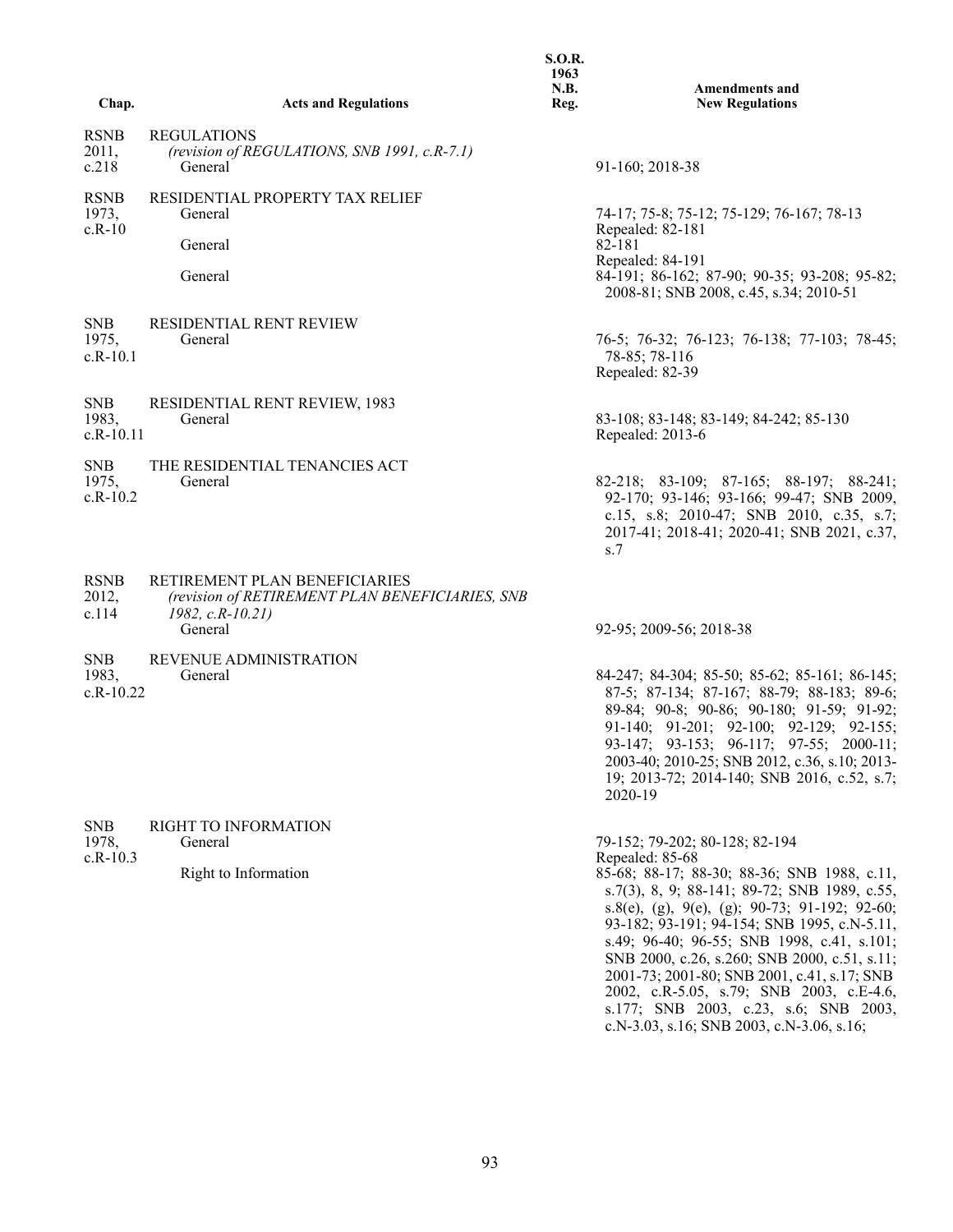| Chap.                             | <b>Acts and Regulations</b>                                                                                 | 1963<br>N.B.<br>Reg. | <b>Amendments and</b><br><b>New Regulations</b>                                                                                                                                                                                                                                           |
|-----------------------------------|-------------------------------------------------------------------------------------------------------------|----------------------|-------------------------------------------------------------------------------------------------------------------------------------------------------------------------------------------------------------------------------------------------------------------------------------------|
|                                   |                                                                                                             |                      | 2003-33; SNB 2004, c.20, s.58; 2004-65;<br>2004-113; 2005-116; 2006-15; SNB 2006,<br>c.16, s.162; SNB 2007, c.10, s.85; 2007-13;<br>2007-45; 2008-42; SNB 2008, c.6, s.38; 2008-<br>100; 2008-102; 2008-105; 2009-14; 2009-94;<br>2009-162; 2010-88<br>Repealed: SNB 2009, c.R-10.6, s.99 |
| <b>SNB</b><br>2009,<br>$c.R-10.6$ | RIGHT TO INFORMATION AND PROTECTION OF<br><b>PRIVACY</b><br>General                                         |                      | 2010-111; 2011-46; 2018-24; SNB 2019, c.18,<br>s.11; 2020-25                                                                                                                                                                                                                              |
|                                   | Schedule of Act<br>RURAL SCHOOLS ASSISTANCE<br>Payment of Grants                                            | 143                  | SNB 2011, c.24, s.39; SNB 2015, c.2, s.69<br>Repealed: 81-124                                                                                                                                                                                                                             |
|                                   | ${\bf S}$                                                                                                   |                      |                                                                                                                                                                                                                                                                                           |
| <b>SNB</b><br>2009,<br>$c.S-0.5$  | SAFER COMMUNITIES AND NEIGHBOURHOODS<br>General                                                             |                      | 2010-66; SNB 2022, c.5, s.7                                                                                                                                                                                                                                                               |
| <b>RSNB</b><br>1973,<br>$c.S-2$   | <b>SALE OF LANDS PUBLICATION</b><br>Forms<br>Forms                                                          |                      | 74-194<br>Repealed: 82-182<br>82-182<br>Repealed: SNB 2013, c.32, s.39                                                                                                                                                                                                                    |
| <b>RSNB</b><br>2016,<br>c.111     | <b>SALVAGE DEALERS LICENSING</b><br>(revision of SALVAGE DEALERS LICENSING,<br>RSNB 1973, c.S-3)<br>General | 144                  | 66-16; 79-209; 81-10; 82-209<br>Repealed: 84-107                                                                                                                                                                                                                                          |
|                                   | General                                                                                                     |                      | 84-107; 88-123; SNB 2016, c.28, s.187; 2018-38                                                                                                                                                                                                                                            |
|                                   | <b>SAND REMOVAL</b><br>Limits Fixed                                                                         | 145                  | Repealed: 82-214                                                                                                                                                                                                                                                                          |
| <b>RSNB</b><br>1973,<br>$c.S-4$   | <b>SCALERS</b><br>Forms<br>General<br>General                                                               | 146                  | 74-195<br>Repealed: 83-190<br>Repealed: 64-48<br>64-48; 65-29; 66-24; 70-8<br>Repealed: 74-22                                                                                                                                                                                             |
|                                   | General                                                                                                     |                      | 74-22; 75-52; 76-87; 76-94; 78-120; 79-68;<br>79-133<br>Repealed: 83-190                                                                                                                                                                                                                  |
| <b>RSNB</b><br>2011,<br>c.219     | <b>SCALERS</b><br>(revision of SCALERS, SNB 1981, c.S-4.1)<br>General                                       |                      | 83-190; 84-172; 86-163; 89-135; 92-168; 95-10;<br>95-63; 95-85; 2003-78; 2011-37; 2014-19;<br>SNB 2016, c.37, s.174; 2018-38                                                                                                                                                              |
|                                   | <b>SCHOOL BOOKS DISTRIBUTION</b><br>General                                                                 |                      | $65 - 7$<br>Repealed: 67-67                                                                                                                                                                                                                                                               |

Textbook Rental 147

Repealed: 65-7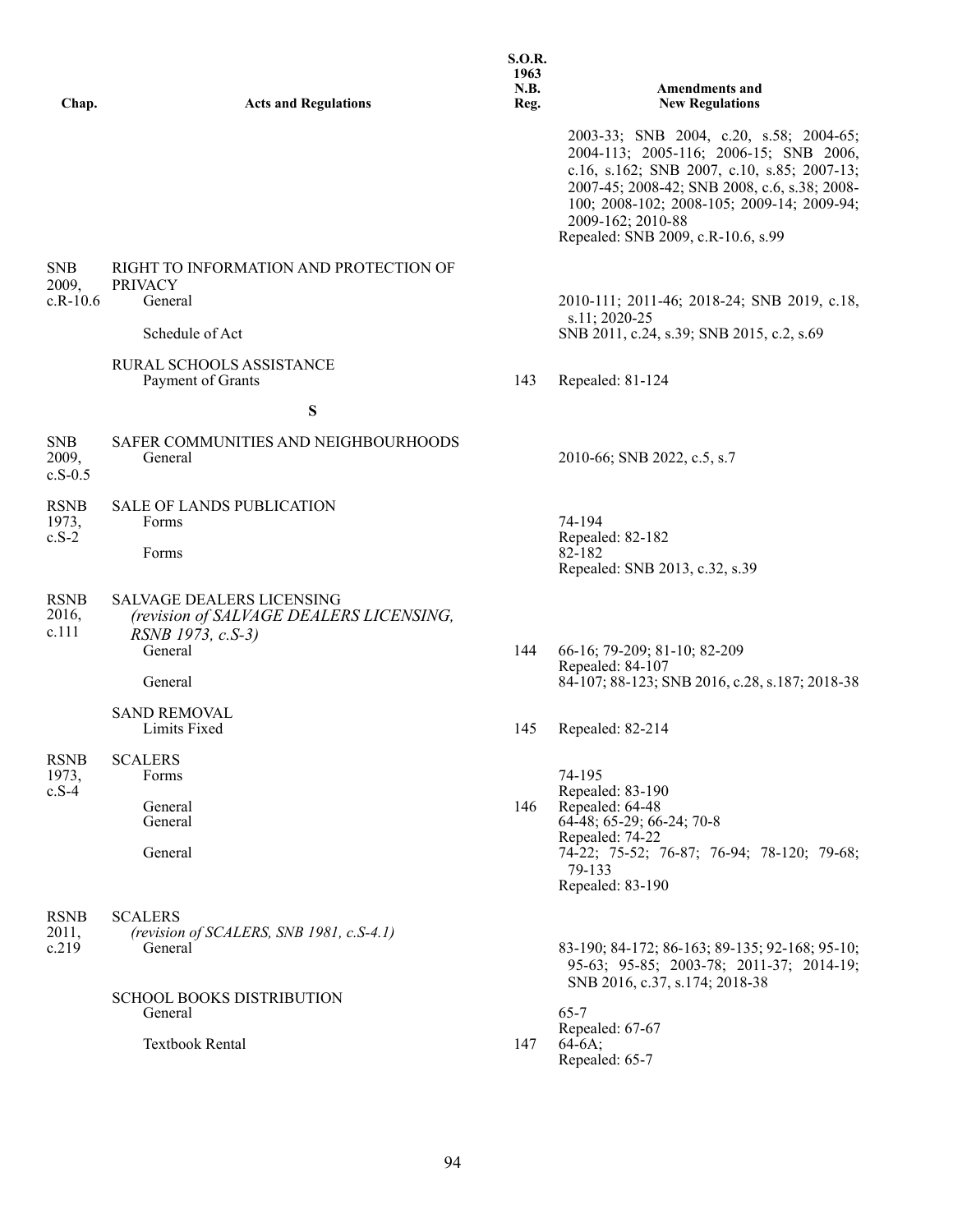|                                 |                                                                 | <b>S.O.R.</b><br>1963                                                                                                                                                                                                                                                                                                                                      |                                                                                                                                                                                                                                                                                                           |
|---------------------------------|-----------------------------------------------------------------|------------------------------------------------------------------------------------------------------------------------------------------------------------------------------------------------------------------------------------------------------------------------------------------------------------------------------------------------------------|-----------------------------------------------------------------------------------------------------------------------------------------------------------------------------------------------------------------------------------------------------------------------------------------------------------|
| Chap.                           | <b>Acts and Regulations</b>                                     | N.B.<br>Reg.                                                                                                                                                                                                                                                                                                                                               | <b>Amendments and</b><br><b>New Regulations</b>                                                                                                                                                                                                                                                           |
|                                 |                                                                 |                                                                                                                                                                                                                                                                                                                                                            |                                                                                                                                                                                                                                                                                                           |
| <b>RSNB</b><br>1973,<br>$c.S-5$ | <b>SCHOOLS</b><br><b>Advisory Committees</b>                    |                                                                                                                                                                                                                                                                                                                                                            | 78-10                                                                                                                                                                                                                                                                                                     |
|                                 | <b>Advisory Committees</b>                                      |                                                                                                                                                                                                                                                                                                                                                            | Repealed: 83-203<br>83-203                                                                                                                                                                                                                                                                                |
|                                 | Conveyance of Children                                          | 148                                                                                                                                                                                                                                                                                                                                                        | Repealed: SNB 1997, c.E-1.12, s.65<br>$64-17$<br>Repealed: 67-67                                                                                                                                                                                                                                          |
|                                 | <b>Electoral Sub-Districts</b>                                  |                                                                                                                                                                                                                                                                                                                                                            | 71-39; 71-53; 74-20; 74-27; 74-47; 76-153;<br>78-51; 78-66; 79-181; 79-210<br>Repealed: 83-1                                                                                                                                                                                                              |
|                                 | Establishment of Minority Language School Boards                |                                                                                                                                                                                                                                                                                                                                                            | 81-158; 81-170; 81-201; 83-139; 84-276<br>Repealed: 85-139                                                                                                                                                                                                                                                |
|                                 | Establishment of Minority Language School Boards                |                                                                                                                                                                                                                                                                                                                                                            | 86-134<br>Repealed: 91-102                                                                                                                                                                                                                                                                                |
|                                 | General<br>General                                              | 149                                                                                                                                                                                                                                                                                                                                                        | 64-11; 64-46; 64-50A; 65-6; 65-8; 65-17; 65-63<br>Repealed: 67-67<br>67-67; 67-101; 67-119; 67-125; 68-19; 68-38;<br>68-58; 68-89; 68-101; 68-107; 69-2; 69-10;<br>69-34; 69-50; 69-114; 69-125; 70-11; 70-14;<br>70-68; 70-72; 70-103; 71-15; 71-18; 71-24;<br>71-29; 71-60; 71-65; 71-68; 71-95; 72-51; |
|                                 |                                                                 | 72-65; 72-68; 72-75; 72-78; 72-121; 72-141;<br>72-146; 73-43; 73-76; 73-84; 73-97; 73-106;<br>73-125; 73-132; 74-1; 74-11; 74-19; 74-27;<br>74-46; 74-61; 74-68; 74-112; 74-143; 74-146;<br>74-215; 75-5; 75-45; 75-78; 75-85; 76-13;<br>76-42; 76-55; 76-63; 76-75; 76-129; 76-168;<br>77-21; 77-36; 77-49; 78-2; 78-11; 79-37; 79-69<br>Repealed: 80-100 |                                                                                                                                                                                                                                                                                                           |
|                                 | Minority Language School Boards                                 |                                                                                                                                                                                                                                                                                                                                                            | 81-156; 81-157<br>Repealed: 91-103                                                                                                                                                                                                                                                                        |
|                                 | Persons Employed under the Auxiliary Classes Act<br>Integration |                                                                                                                                                                                                                                                                                                                                                            | 87-31                                                                                                                                                                                                                                                                                                     |
|                                 | Pupil Conveyance and Boarding                                   |                                                                                                                                                                                                                                                                                                                                                            | Repealed: SNB 1997, c.E-1.12, s.65<br>79-37; 79-105; 79-140; 79-177; 81-108; 81-109;<br>81-153; 82-133; 83-40; 83-191<br>Repealed: 84-160                                                                                                                                                                 |
|                                 | Pupil Conveyance and Boarding                                   |                                                                                                                                                                                                                                                                                                                                                            | 84-160; 84-271; 84-308; 87-62<br>Repealed: 89-104                                                                                                                                                                                                                                                         |
|                                 | Pupil Conveyance and Boarding                                   |                                                                                                                                                                                                                                                                                                                                                            | 89-104; 94-71<br>Repealed: 97-151                                                                                                                                                                                                                                                                         |
|                                 | School Administration                                           |                                                                                                                                                                                                                                                                                                                                                            | 80-100; 81-145; 82-125; 84-4<br>Repealed: 84-51                                                                                                                                                                                                                                                           |
|                                 | <b>School Districts</b>                                         |                                                                                                                                                                                                                                                                                                                                                            | 67-11; 69-31; 78-65; 81-6; 81-62; 81-63<br>Repealed: 82-154                                                                                                                                                                                                                                               |
|                                 | Sub-districts and Electoral Zones                               |                                                                                                                                                                                                                                                                                                                                                            | 83-1; 83-55; 86-50; 86-172; 89-30; 89-44;<br>91-101<br>Repealed: 92-29                                                                                                                                                                                                                                    |
|                                 | <b>Teacher Certification</b>                                    |                                                                                                                                                                                                                                                                                                                                                            | 79-69; 80-147; 82-124<br>Repealed: 84-192                                                                                                                                                                                                                                                                 |
|                                 | Trustees                                                        |                                                                                                                                                                                                                                                                                                                                                            | 82-226; 83-140;<br>$84-277$ ; $85-140$ ; $86-151$ ;<br>89-197; 91-100<br>Repealed: 92-28                                                                                                                                                                                                                  |
| <b>SNB</b><br>1990,             | <b>SCHOOLS</b><br>Designation of Community Schools              |                                                                                                                                                                                                                                                                                                                                                            | $92 - 26$                                                                                                                                                                                                                                                                                                 |
| $c.S-5.1$                       | School Administration                                           |                                                                                                                                                                                                                                                                                                                                                            | Repealed: SNB 1997, c.E-1.12, s.65<br>84-51; 88-24; 88-267; 90-53; 90-58; 91-185;<br>94-130; 96-62; 97-50<br>Repealed: 97-150                                                                                                                                                                             |
|                                 |                                                                 |                                                                                                                                                                                                                                                                                                                                                            |                                                                                                                                                                                                                                                                                                           |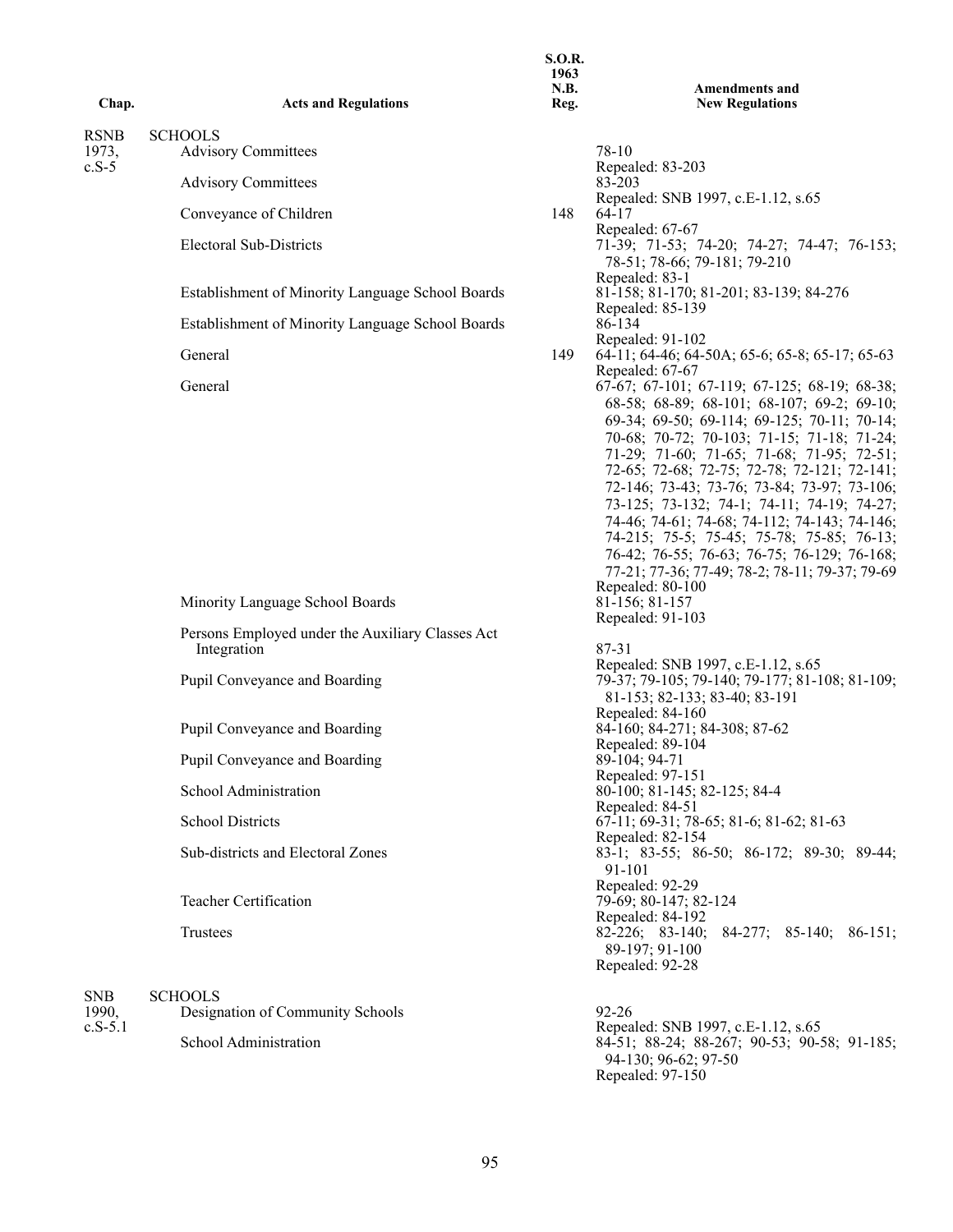| Chap.                           | <b>Acts and Regulations</b>                                      | 1963<br>N.B.<br>Reg. | <b>Amendments and</b><br><b>New Regulations</b>                                                                                                         |
|---------------------------------|------------------------------------------------------------------|----------------------|---------------------------------------------------------------------------------------------------------------------------------------------------------|
|                                 | <b>School Districts</b>                                          |                      | 82-154; 83-54; 83-139; 84-276; 85-139; 85-142;<br>85-157; 86-60; 87-12; 87-145; 88-10; 89-29;<br>91-99; 92-24                                           |
|                                 | <b>School Districts</b>                                          |                      | Repealed: 92-27<br>92-27; 95-23; 95-24; 95-25; 95-42; 96-49                                                                                             |
|                                 | School Trustees and Community Board Members                      |                      | Repealed: 97-149<br>92-28; 93-20; 94-134; 95-26; 95-27; 95-155                                                                                          |
|                                 | Section 16 School Board                                          |                      | Repealed: SNB 1997, c.E-1.12, s.65<br>91-186                                                                                                            |
|                                 | Sub-districts and Electoral Zones                                |                      | Repealed: SNB 1997, c.E-1.12, s.65<br>92-29; 92-31; 94-133; 95-28; 95-29; 95-30;<br>95-43; 95-64; 96-50                                                 |
|                                 | Teacher Certification                                            |                      | Repealed: SNB 1997, c.E-1.12, s.65<br>84-192; 88-25; 88-62; 88-84; 88-113; 93-126<br>Repealed: 2004-8                                                   |
| <b>SNB</b>                      | SEAFOOD PROCESSING                                               |                      |                                                                                                                                                         |
| 2006,<br>$c.S-5.3$              | General                                                          |                      | 2009-20; 2009-104; SNB 2012, c.36, s.11;<br>2013-54; SNB 2013, c.44, s.44; 2014-23;<br>2015-55; SNB 2016, c.37, s.175; SNB 2019,<br>c.12, s.34; 2020-11 |
| <b>SNB</b>                      | <b>SECURITIES</b>                                                |                      |                                                                                                                                                         |
| 2004,<br>$c.S-5.5$              | Forms<br>General                                                 |                      | 2012-97<br>2004-66; 2008-82                                                                                                                             |
|                                 | Rule-making Procedure                                            |                      | Repealed: 2010-127<br>2010-127; 2012-98                                                                                                                 |
| <b>RSNB</b><br>1973,<br>$c.S-6$ | <b>SECURITY FRAUDS PREVENTION</b><br>Certificate of Registration |                      | 84-243; 89-61; 93-87<br>Repealed: SNB 2004, c.S-5.5, s.229(2)                                                                                           |
|                                 | Exemption                                                        |                      | 84-52; 84-281                                                                                                                                           |
|                                 | <b>Exemption from Registration</b>                               |                      | Repealed: SNB 2004, c.S-5.5, s.229(2)<br>71-121; 71-128<br>Repealed: 84-52                                                                              |
|                                 | General                                                          | 150                  | 67-80<br>Repealed: 84-128                                                                                                                               |
|                                 | General                                                          |                      | 84-128; 88-93; 89-85; 93-123; 93-177; 97-75;<br>SNB 1998, c.41, s.102; SNB 1999, c.22, s.9;<br>SNB 2000, c.26, s.263; 2000-51; SNB 2001,<br>c.41, s.18  |
|                                 |                                                                  |                      | Repealed: SNB 2004, c.S-5.5, s.229(2)                                                                                                                   |
| <b>RSNB</b>                     | SENIOR CITIZENS SHELTER ASSISTANCE                               |                      |                                                                                                                                                         |
| 1973,<br>$c.S-6.1$              | General                                                          |                      | 75-68<br>Repealed: 82-214                                                                                                                               |
| <b>SNB</b>                      | <b>SERVICE NEW BRUNSWICK</b>                                     |                      |                                                                                                                                                         |
| 2015,<br>c.44                   | Specified Services                                               |                      | 2015-64; 2016-53; SNB 2016, c.37, s.178; SNB<br>2019, c.2, s.134; SNB 2019, c.29, s.149, 211;<br>SNB 2020, c.25, s.103; 2021-16                         |
| <b>RSNB</b><br>2014,            | <b>SHERIFFS</b><br>(revision of SHERIFFS, RSNB 1973, c.S-8)      |                      |                                                                                                                                                         |
| c.131                           | Fees                                                             |                      | 81-65                                                                                                                                                   |
|                                 | Sheriff's Fees                                                   |                      | Repealed: 84-272<br>82-98; 88-114; 89-189<br>Repealed: 93-154                                                                                           |
|                                 | Sheriff's Fees                                                   |                      | 93-154; 2019-38                                                                                                                                         |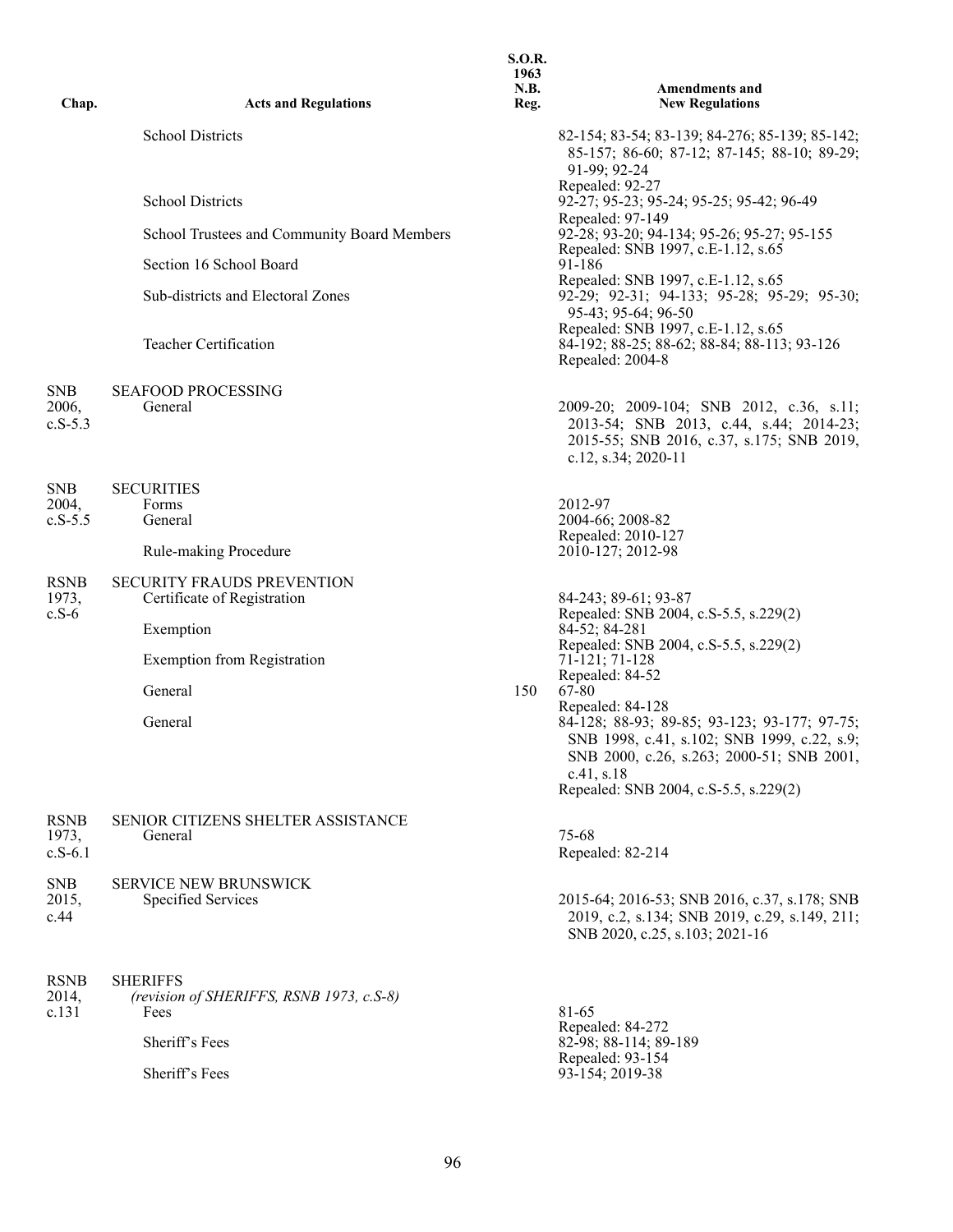|                                  |                                                                                                                      | <b>S.O.R.</b><br>1963<br>N.B. | <b>Amendments and</b>                                                                                                                                                                                                                                                                                                                                         |
|----------------------------------|----------------------------------------------------------------------------------------------------------------------|-------------------------------|---------------------------------------------------------------------------------------------------------------------------------------------------------------------------------------------------------------------------------------------------------------------------------------------------------------------------------------------------------------|
| Chap.                            | <b>Acts and Regulations</b>                                                                                          | Reg.                          | <b>New Regulations</b>                                                                                                                                                                                                                                                                                                                                        |
| <b>RSNB</b><br>2011,<br>c.220    | <b>SHORTLINE RAILWAYS</b><br>(revision of SHORTLINE RAILWAYS, SNB 1994, c.S-8.1)<br>General                          |                               | 94-158; 95-48; 2002-2; 2005-27; 2008-55;<br>2018-18                                                                                                                                                                                                                                                                                                           |
|                                  | <b>SIGNS</b><br>General                                                                                              |                               | 65-43                                                                                                                                                                                                                                                                                                                                                         |
|                                  | Licensing and Regulating of Signs                                                                                    | 151                           | Repealed: 82-214<br>Repealed: 65-43                                                                                                                                                                                                                                                                                                                           |
| <b>RSNB</b><br>2011,<br>c.221    | SILICOSIS COMPENSATION<br>(revision of SILICOSIS COMPANSATION, RSNB 1973, c.S-9)<br>Payment Schedule                 |                               | 84-288; 87-1                                                                                                                                                                                                                                                                                                                                                  |
| <b>RSNB</b><br>2016,<br>c.112    | <b>SMALL BUSINESS INVESTOR TAX CREDIT</b><br>(revision of SMALL BUSINESS INVESTOR TAX<br>CREDIT, SNB 2003, c.S-9.05) |                               |                                                                                                                                                                                                                                                                                                                                                               |
|                                  | General                                                                                                              |                               | 2003-39; 2009-166; 2012-47; 2016-21; 2018-38;<br>SNB 2019, c.24, s.196                                                                                                                                                                                                                                                                                        |
| <b>SNB</b><br>1997,<br>$c.S-9.1$ | <b>SMALL CLAIMS</b><br>General                                                                                       |                               | 98-84; 98-91; SNB 1998, c.47, s.8; 2002-47;<br>2005-88; SNB 2006, c.16, s.168; 2008-57<br>Repealed: SNB 2009, c.28, s.2                                                                                                                                                                                                                                       |
| <b>SNB</b><br>2012,<br>c.15      | <b>SMALL CLAIMS</b><br>General                                                                                       |                               | 2012-103; SNB 2013, c.42, s.18; SNB 2017,<br>c.20, s.169; 2018-23; SNB 2019, c.2, s.138;<br>SNB 2020, c.25, s.106                                                                                                                                                                                                                                             |
| <b>RSNB</b><br>2011,<br>c.222    | <b>SMOKE-FREE PLACES</b><br>(revision of SMOKE-FREE PLACES, SNB 2004, c.S-9.5)<br>General                            |                               | 2004-99; 2015-30; 2018-38                                                                                                                                                                                                                                                                                                                                     |
|                                  | SOCIAL ASSISTANCE                                                                                                    |                               |                                                                                                                                                                                                                                                                                                                                                               |
|                                  | Forms                                                                                                                | 152                           | 64-28; 64-36                                                                                                                                                                                                                                                                                                                                                  |
|                                  | General                                                                                                              | 153                           | Repealed: 66-55<br>64-24<br>Repealed: 82-227                                                                                                                                                                                                                                                                                                                  |
| <b>RSNB</b>                      | SOCIAL SERVICES AND EDUCATION TAX                                                                                    |                               |                                                                                                                                                                                                                                                                                                                                                               |
| 1973,<br>$c.S-10$                | <b>Building Materials</b>                                                                                            |                               | 70-111                                                                                                                                                                                                                                                                                                                                                        |
|                                  | General                                                                                                              | 154                           | Repealed: 71-106<br>$64 - 20$                                                                                                                                                                                                                                                                                                                                 |
|                                  | General                                                                                                              |                               | Repealed: 66-54<br>66-54<br>Repealed: 72-15                                                                                                                                                                                                                                                                                                                   |
|                                  | General                                                                                                              |                               | 72-15; 72-54; 75-36; 78-111; 78-142; 78-149;<br>79-87; 80-88; 80-167; 81-46; 82-40; 83-65;<br>83-147; 84-5                                                                                                                                                                                                                                                    |
|                                  | General                                                                                                              |                               | Repealed: 84-248<br>84-248; 85-128; 86-79; 86-127; 87-123; 87-135;<br>87-136; 88-184; 88-185; SNB 1989, c.38,<br>s.3-5; SNB 1989, c.62, s.5; 89-198; 90-99;<br>90-135; 91-130; 91-166; 92-169; 93-11; 93-27;<br>93-198; 94-16; 94-72; 94-128; 95-9; 95-65;<br>95-117; 95-118; 96-39; 96-115; 96-121; 2005-<br>73; 2009-95<br>Repealed: SNB 2012, c.36, s.1(2) |
|                                  | Mobile Homes                                                                                                         |                               | 73-85                                                                                                                                                                                                                                                                                                                                                         |
|                                  | Northumberland Strait Crossing                                                                                       |                               | Repealed: 75-36<br>67-8<br>Repealed: 72-15; 72-25                                                                                                                                                                                                                                                                                                             |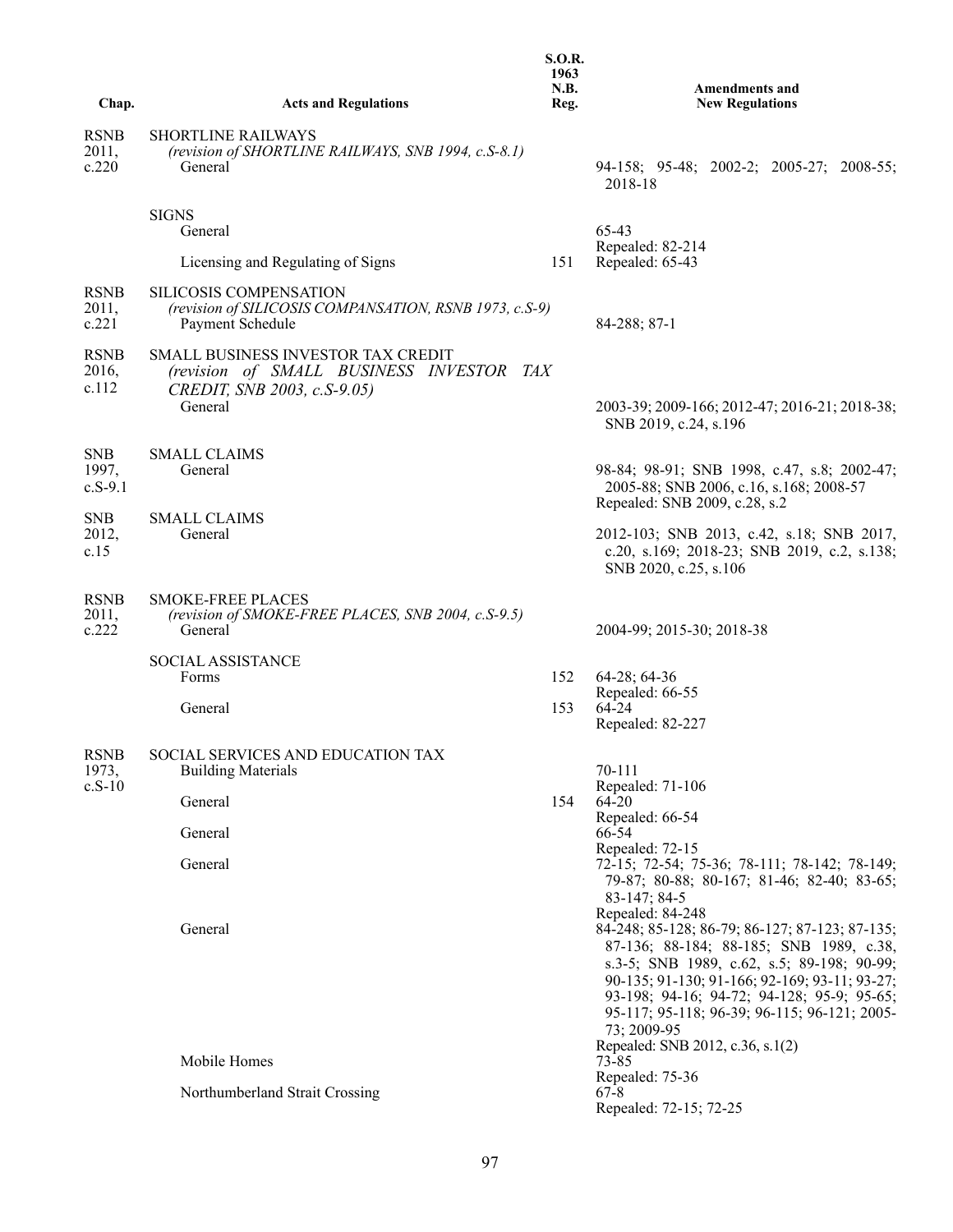| Chap.                               | <b>Acts and Regulations</b>                                                                                                               | <b>S.O.R.</b><br>1963<br>N.B.<br>Reg. | <b>Amendments and</b><br><b>New Regulations</b>                                                                                                                                                                                                                                                                                                                                             |
|-------------------------------------|-------------------------------------------------------------------------------------------------------------------------------------------|---------------------------------------|---------------------------------------------------------------------------------------------------------------------------------------------------------------------------------------------------------------------------------------------------------------------------------------------------------------------------------------------------------------------------------------------|
|                                     |                                                                                                                                           |                                       |                                                                                                                                                                                                                                                                                                                                                                                             |
| <b>RSNB</b><br>1973,<br>$c.S-11$    | <b>SOCIAL WELFARE</b><br>General                                                                                                          |                                       | 66-55; 68-10; 68-123; 69-43; 70-26; 70-41;<br>70-70; 71-28; 71-66; 71-123; 72-69; 72-84;<br>72-142; 73-47; 73-60                                                                                                                                                                                                                                                                            |
|                                     | General                                                                                                                                   |                                       | Repealed: 74-34<br>74-34; 74-54; 74-97; 74-123; 74-124; 75-14;<br>76-49; 76-146; 76-158; 77-102; 77-117; 78-37;<br>78-130; 78-157; 79-1; 79-40; 80-38; 80-75;<br>81-31; 82-51; 82-85; 82-86<br>Repealed: 82-227                                                                                                                                                                             |
|                                     | General                                                                                                                                   |                                       | 82-227; 82-243; 83-58; 83-83; 83-162; 84-146;<br>84-195; 84-309; 85-143; 86-70; 86-120;<br>86-164; 87-8; 87-124; 87-125; 88-72; 88-176;<br>88-242; 88-248; 89-109; 89-126; 89-183;<br>90-54; SNB 1990, c.27; 90-108; 91-12; 91-96;<br>91-97; 91-157; 92-2; 92-36; 92-37; 92-108;<br>92-134; 93-110; 93-135; 94-59; 94-82; 94-108;<br>94-155<br>Repealed: SNB 1994, c.F-2.01, s.22(2); 95-61 |
| <b>RSNB</b>                         | SOCIETY FOR THE PREVENTION OF CRUELTY TO                                                                                                  |                                       |                                                                                                                                                                                                                                                                                                                                                                                             |
| 2014,<br>$c-132$                    | <b>ANIMALS</b><br>(revision of SOCIETY FOR THE PREVENTION OF<br>CRUELTY TO ANIMALS, RSNB 1973, c.S-12)<br>Horse and Pony Hauling Contests |                                       | 85-182; 2018-40                                                                                                                                                                                                                                                                                                                                                                             |
|                                     | Horse Hauling Contest<br>General                                                                                                          | 155                                   | 72-85; 75-74<br>Repealed: 85-182<br>2000-4; 2008-83; 2010-75; 2014-98; 2018-38;                                                                                                                                                                                                                                                                                                             |
|                                     | Pet Establishment                                                                                                                         |                                       | 2021-87<br>2010-74; SNB 2017, c.20, s.170; 2018-38; 2021-<br>88                                                                                                                                                                                                                                                                                                                             |
| <b>SNB</b><br>1975,<br>$c.S-12.1$   | <b>SPECIAL CARE HOMES</b><br>Special Care Homes                                                                                           |                                       | 75-117; 76-131<br>Repealed: 84-272                                                                                                                                                                                                                                                                                                                                                          |
|                                     | Special Care Homes                                                                                                                        |                                       | 78-154<br>Repealed: 83-77                                                                                                                                                                                                                                                                                                                                                                   |
| <b>SNB</b><br>1999,<br>$c.S-12.01$  | SPECIAL CORPORATE CONTINUANCE<br>General                                                                                                  |                                       | 2000-5; SNB 2002, c.29, s.15                                                                                                                                                                                                                                                                                                                                                                |
| <b>SNB</b><br>2000,<br>$c.S-12.107$ | SPECIAL PAYMENT TO CERTAIN DEPENDENT SPOUSES<br>OF DECEASED WORKERS<br>Forms                                                              |                                       | 2000-64                                                                                                                                                                                                                                                                                                                                                                                     |
|                                     |                                                                                                                                           |                                       |                                                                                                                                                                                                                                                                                                                                                                                             |
| <b>SNB</b><br>2012,<br>c.6          | <b>SPECIES AT RISK</b><br>List of Species at Risk<br>Prohibitions                                                                         |                                       | 2013-38<br>2013-39                                                                                                                                                                                                                                                                                                                                                                          |
| <b>SNB</b><br>1980,<br>$c.S-12.2$   | STANDARD FORMS OF CONVEYANCES<br>Debentures<br>Deeds and Transfers                                                                        |                                       | 84-137; 87-71; 2018-48                                                                                                                                                                                                                                                                                                                                                                      |
|                                     | Leases                                                                                                                                    |                                       | 83-131; 83-214; 84-138; 87-68; 2000-43;<br>2018-45; 2019-39<br>83-132; 83-215; 84-139; 87-69; 2005-65; SNB                                                                                                                                                                                                                                                                                  |
|                                     | Mortgages                                                                                                                                 |                                       | 2017, c.20, s.171; 2018-46<br>83-133; 83-216; 84-140; 87-70; 2018-47; SNB<br>2020, c.29, s.117                                                                                                                                                                                                                                                                                              |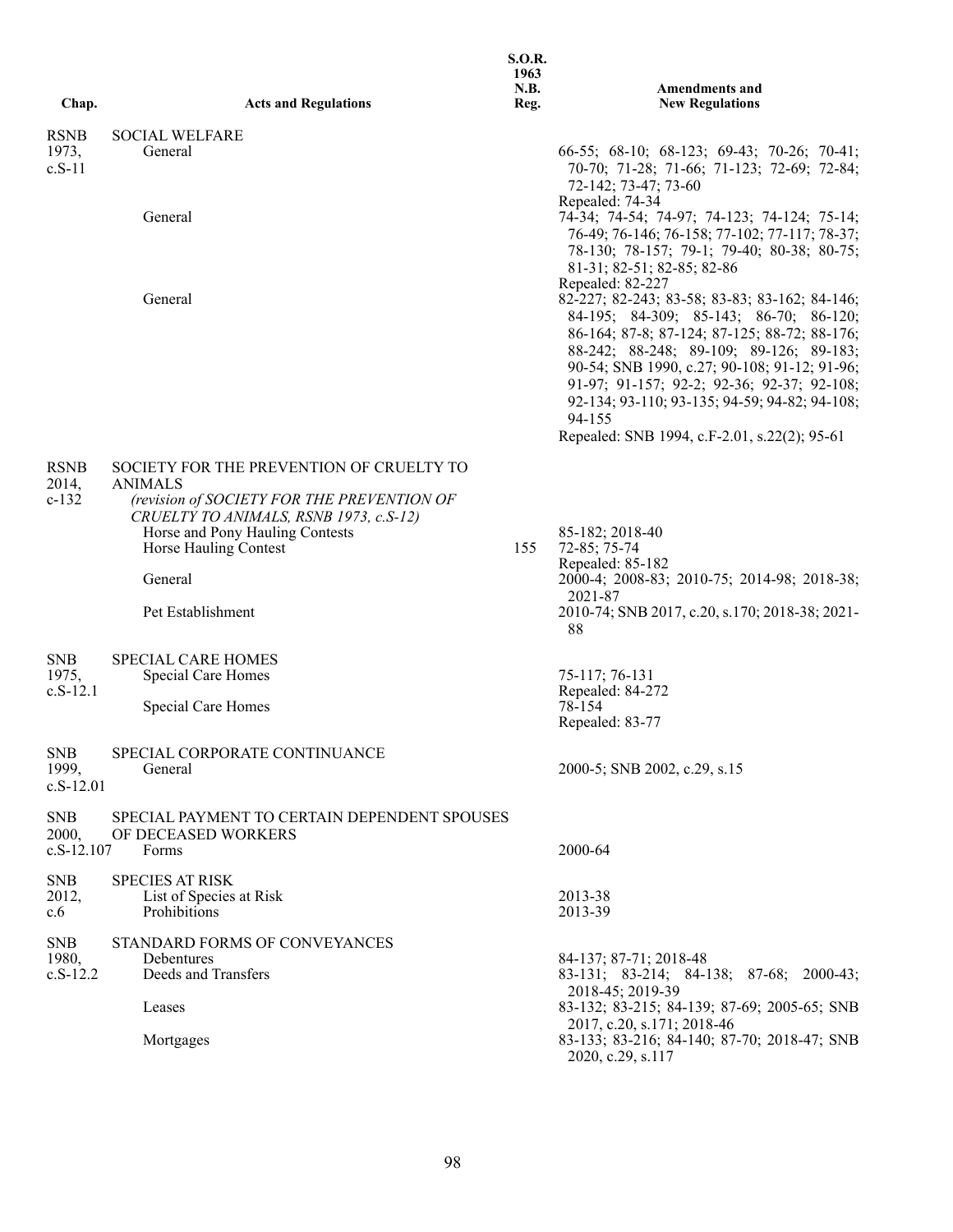| Chap.                             | <b>Acts and Regulations</b>                                                                                                                                    | <b>S.O.R.</b><br>1963<br>N.B.<br>Reg. | <b>Amendments and</b><br><b>New Regulations</b>                                                                                                                                                                                                         |
|-----------------------------------|----------------------------------------------------------------------------------------------------------------------------------------------------------------|---------------------------------------|---------------------------------------------------------------------------------------------------------------------------------------------------------------------------------------------------------------------------------------------------------|
|                                   |                                                                                                                                                                |                                       |                                                                                                                                                                                                                                                         |
| <b>RSNB</b><br>1973,<br>$c.S-13$  | <b>STATIONARY ENGINEERS</b><br>Boiler and Pressure Vessel Code                                                                                                 | 156                                   | 66-7<br>Transferred: 67-114                                                                                                                                                                                                                             |
|                                   | Gas Burning Appliances and Equipment                                                                                                                           | 157                                   | Repealed: 69-71<br>64-42; 66-39<br>Transferred: 67-114                                                                                                                                                                                                  |
|                                   | Heating and Power Plants                                                                                                                                       |                                       | Repealed: 72-94<br>76-24<br>Repealed: 76-101                                                                                                                                                                                                            |
| <b>RSNB</b><br>2011,<br>c.224     | <b>STATUTE REVISION</b><br>Amendment of External Cross-References to Revised Statutes<br>Amendment of External Cross-References to Revised Statutes<br>in Acts |                                       | 2018-38<br>2018-70                                                                                                                                                                                                                                      |
| <b>SNB</b><br>1989,<br>$c.S-14.2$ | <b>STOCK SAVINGS PLAN</b><br>General                                                                                                                           |                                       | 90-87; SNB 2000, c.26, s.270<br>Repealed: SNB 2000, c.N-6.001, s.129(2)                                                                                                                                                                                 |
|                                   | <b>SUCCESSION DUTY</b><br>Exemptions                                                                                                                           |                                       | 72-93<br>Repealed: 91-189                                                                                                                                                                                                                               |
|                                   | General                                                                                                                                                        |                                       | 73-23<br>Repealed: 91-189                                                                                                                                                                                                                               |
| <b>RSNB</b><br>1973,              | <b>SUMMARY CONVICTIONS</b><br>Appeal Rules (Criminal Code)                                                                                                     |                                       | 76-176                                                                                                                                                                                                                                                  |
| $c.S-15$                          | Appeal Rules (Summary Convictions Act)                                                                                                                         |                                       | Repealed: 81-124<br>79-6                                                                                                                                                                                                                                |
|                                   | Disposition of Fines and Penalties<br>Fees                                                                                                                     | 158                                   | Repealed: 82-214<br>Repealed: 67-16<br>74-197                                                                                                                                                                                                           |
|                                   | Fines                                                                                                                                                          |                                       | Repealed: 82-214<br>82-99                                                                                                                                                                                                                               |
|                                   | Forms                                                                                                                                                          |                                       | Repealed: 83-28<br>74-196; 76-139; 79-169<br>Repealed: 84-206                                                                                                                                                                                           |
|                                   | Forms                                                                                                                                                          |                                       | 84-206; 85-178; 85-188; 86-72<br>Repealed: 91-57                                                                                                                                                                                                        |
|                                   | General                                                                                                                                                        |                                       | $67-23$ ; 76-43<br>Repealed: 82-99                                                                                                                                                                                                                      |
|                                   | Rules of Court of New Brunswick (82-73)                                                                                                                        |                                       | see: PROVINCIAL OFFENCES PROCEDURE,<br>SNB 1987, c.P-22.1                                                                                                                                                                                               |
| <b>SNB</b><br>2005,               | SUPPORT ENFORCEMENT                                                                                                                                            |                                       | 2008-16; SNB 2016, c.37, s.187(2); SNB 2019,                                                                                                                                                                                                            |
| $c.S-15.5$                        | Fees and Payments<br>General                                                                                                                                   |                                       | c.2, s.142(2); SNB 2020, c.24, s.23(2)<br>2008-15; SNB 2010, c.21, s.7; SNB 2012, c.39,<br>s.143; SNB 2013, c.34, s.35; SNB 2016, c.37,<br>s.187(1); SNB 2019, c.2, s.142(1); 2019-40;<br>SNB 2020, c.25, s.110; 2021-22, SNB 2020,<br>c.24, s.23 $(1)$ |
| <b>RSNB</b><br>1973,<br>$c.S-16$  | <b>SURETY BONDS</b><br><b>Fidelity Bonds</b>                                                                                                                   | 159                                   | Repealed: 82-39                                                                                                                                                                                                                                         |
| <b>RSNB</b><br>2011,<br>c.226     | <b>SURVEYS</b><br>(revision of SURVEYS, RSNB 1973, c.S-17)<br>General                                                                                          |                                       | 68-87                                                                                                                                                                                                                                                   |
|                                   | General                                                                                                                                                        |                                       | Repealed: 72-160<br>72-160; 79-121<br>Repealed: 84-76                                                                                                                                                                                                   |
|                                   | General                                                                                                                                                        |                                       | 84-76; 99-21; 2018-38                                                                                                                                                                                                                                   |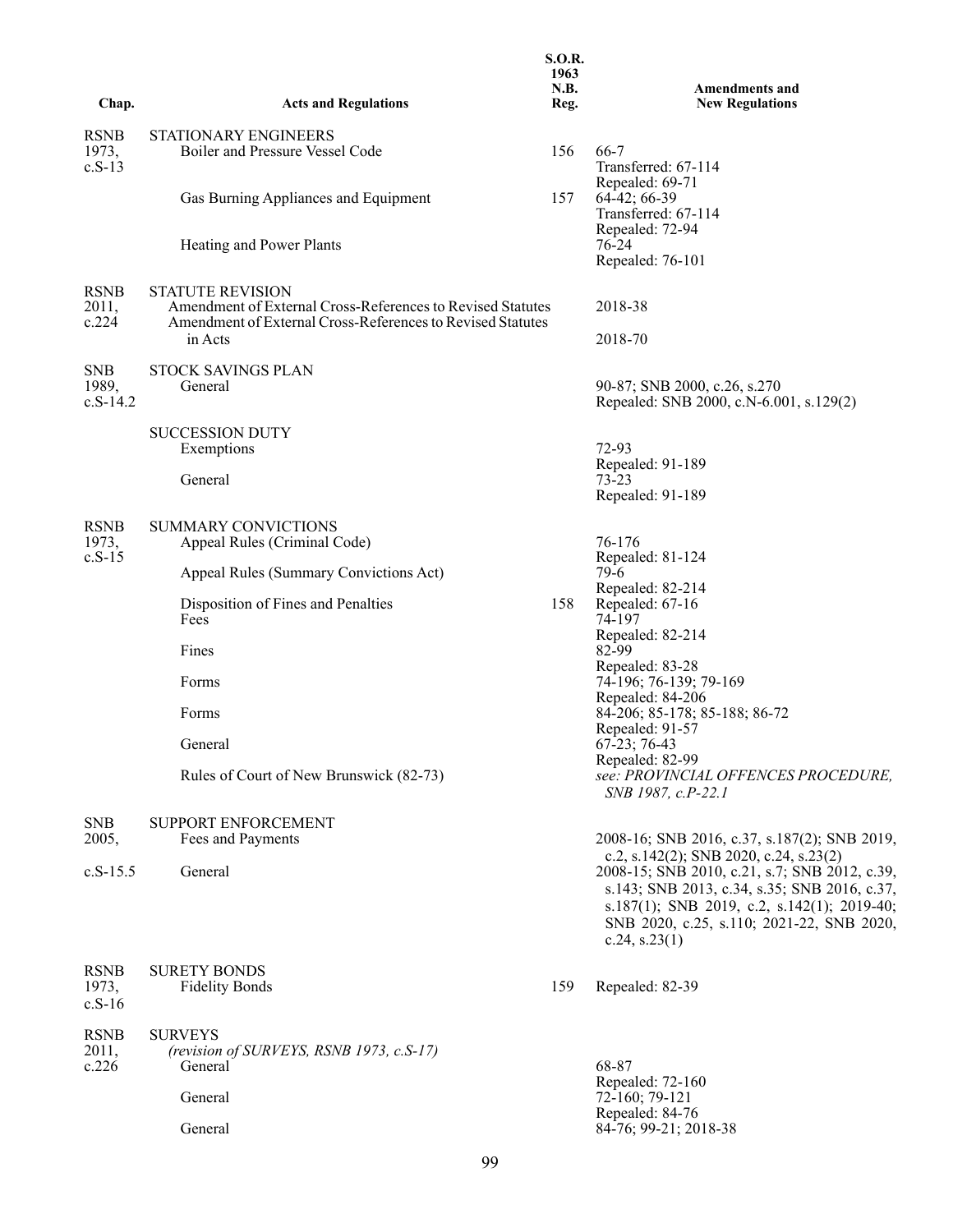| Chap.                            | <b>Acts and Regulations</b>                                                                                   | 1963<br>N.B.<br>Reg. | <b>Amendments and</b><br><b>New Regulations</b>                                                                                                                                                                                                                                                                                                                                                                                                                                                                                                                          |
|----------------------------------|---------------------------------------------------------------------------------------------------------------|----------------------|--------------------------------------------------------------------------------------------------------------------------------------------------------------------------------------------------------------------------------------------------------------------------------------------------------------------------------------------------------------------------------------------------------------------------------------------------------------------------------------------------------------------------------------------------------------------------|
|                                  | <b>Integrated Survey Areas</b>                                                                                |                      | $73-9; 73-28$                                                                                                                                                                                                                                                                                                                                                                                                                                                                                                                                                            |
|                                  | <b>Integrated Survey Area</b>                                                                                 |                      | Repealed: 84-77<br>84-77<br>Repealed: 2004-60                                                                                                                                                                                                                                                                                                                                                                                                                                                                                                                            |
|                                  | T                                                                                                             |                      |                                                                                                                                                                                                                                                                                                                                                                                                                                                                                                                                                                          |
| <b>SNB</b><br>2005,<br>$c.T-0.2$ | TAXATION OF THE LNG TERMINAL, AN ACT TO<br>COMPLY WITH THE REQUEST OF THE CITY OF<br>SAINT JOHN ON<br>General |                      | 2006-12; 2006-33; 2007-35<br>Repealed: SNB 2016, c.38, s.2                                                                                                                                                                                                                                                                                                                                                                                                                                                                                                               |
|                                  |                                                                                                               |                      |                                                                                                                                                                                                                                                                                                                                                                                                                                                                                                                                                                          |
| <b>RSNB</b><br>1973,             | <b>TEACHERS' PENSION</b><br>Division of Benefits on Marriage Breakdown                                        |                      | 98-5; SNB 2008, c.45, s.38<br>Repealed: SNB 2014, c.61, s.26                                                                                                                                                                                                                                                                                                                                                                                                                                                                                                             |
| $c.T-1$                          | General                                                                                                       | 160                  | 64-16; 69-120<br>Repealed: 70-19                                                                                                                                                                                                                                                                                                                                                                                                                                                                                                                                         |
|                                  | General                                                                                                       |                      | 70-19; 70-88; 70-104                                                                                                                                                                                                                                                                                                                                                                                                                                                                                                                                                     |
|                                  | General                                                                                                       |                      | Repealed: 70-109<br>70-109; 72-91; 76-159; 77-53; 77-61; 78-124;                                                                                                                                                                                                                                                                                                                                                                                                                                                                                                         |
|                                  | General                                                                                                       |                      | 78-127; 83-235<br>Repealed: 84-106<br>84-106; 85-9; 86-58; 87-79; SNB 1992, c.68,<br>s.3(1); 2000-14; SNB 2010, c.31, s.123; SNB<br>2013, c.44, s.47                                                                                                                                                                                                                                                                                                                                                                                                                     |
|                                  | Pension Board                                                                                                 |                      | Repealed: SNB 2014, c.61, s.26<br>85-153<br>Repealed: SNB 2014, c.61, s.26                                                                                                                                                                                                                                                                                                                                                                                                                                                                                               |
| <b>RSNB</b><br>1973,<br>$c.T-5$  | THEATRES, CINEMATOGRAPHS AND AMUSEMENTS<br>Amusement Tax for Theatres<br>General                              | 161<br>162           | Repealed: 82-39<br>64-32; 65-59; 67-123; 68-90; 69-92; 71-67;<br>75-100; 75-130; 79-100; 81-212; 82-153                                                                                                                                                                                                                                                                                                                                                                                                                                                                  |
|                                  | General                                                                                                       |                      | Repealed: 84-249<br>84-249; 84-305; 85-98; 86-96; 87-21<br>Repealed: 89-79                                                                                                                                                                                                                                                                                                                                                                                                                                                                                               |
| <b>SNB</b><br>1993,<br>$c.T-6.1$ | TOBACCO AND ELECTRONIC CIGARETTE SALES<br>General                                                             |                      | 94-57; 2003-85; 2008-158; 2015-31; 2021-85                                                                                                                                                                                                                                                                                                                                                                                                                                                                                                                               |
| <b>SNB</b><br>1993,<br>$c.T-6.1$ | <b>TOBACCO SALES</b><br>(see TOBACCO AND ELECTRONIC CIGARETTE SALES,<br>SNB 1993, c.T-6.1)                    |                      |                                                                                                                                                                                                                                                                                                                                                                                                                                                                                                                                                                          |
| <b>RSNB</b><br>1973,<br>$c.T-7$  | TOBACCO TAX<br>Forms                                                                                          |                      | 84-306<br>Repealed: 86-91                                                                                                                                                                                                                                                                                                                                                                                                                                                                                                                                                |
|                                  | General<br>Licensing, Collections and Returns                                                                 | 163                  | 84-250; 85-51; 85-113; 85-201; 86-48; 86-148;<br>86-193; 87-80; 88-53; 88-144; 88-225; 88-259;<br>89-34; 89-86; 89-131; 89-136; 89-188; 90-29;<br>SNB 1990, c.36; 90-124; 90-162; 91-52;<br>91-131; 91-188; 92-96; 92-143; 93-148; 94-50;<br>94-144; 97-56; 2003-42; 2009-12; 2009-106;<br>2011-36; 2012-44; SNB 2012, c.36, s.12;<br>2013-77; 2014-138; 2014-139; 2017-24<br>69-40; 69-64; 71-50; 71-84; 79-92; 81-87;<br>81-89; 81-113; 81-171; 81-205; 81-206;<br>82-116; 82-195; 82-246; 83-116; 83-117;<br>83-144; 83-151; 83-236; 84-34; 84-58<br>Repealed: 84-250 |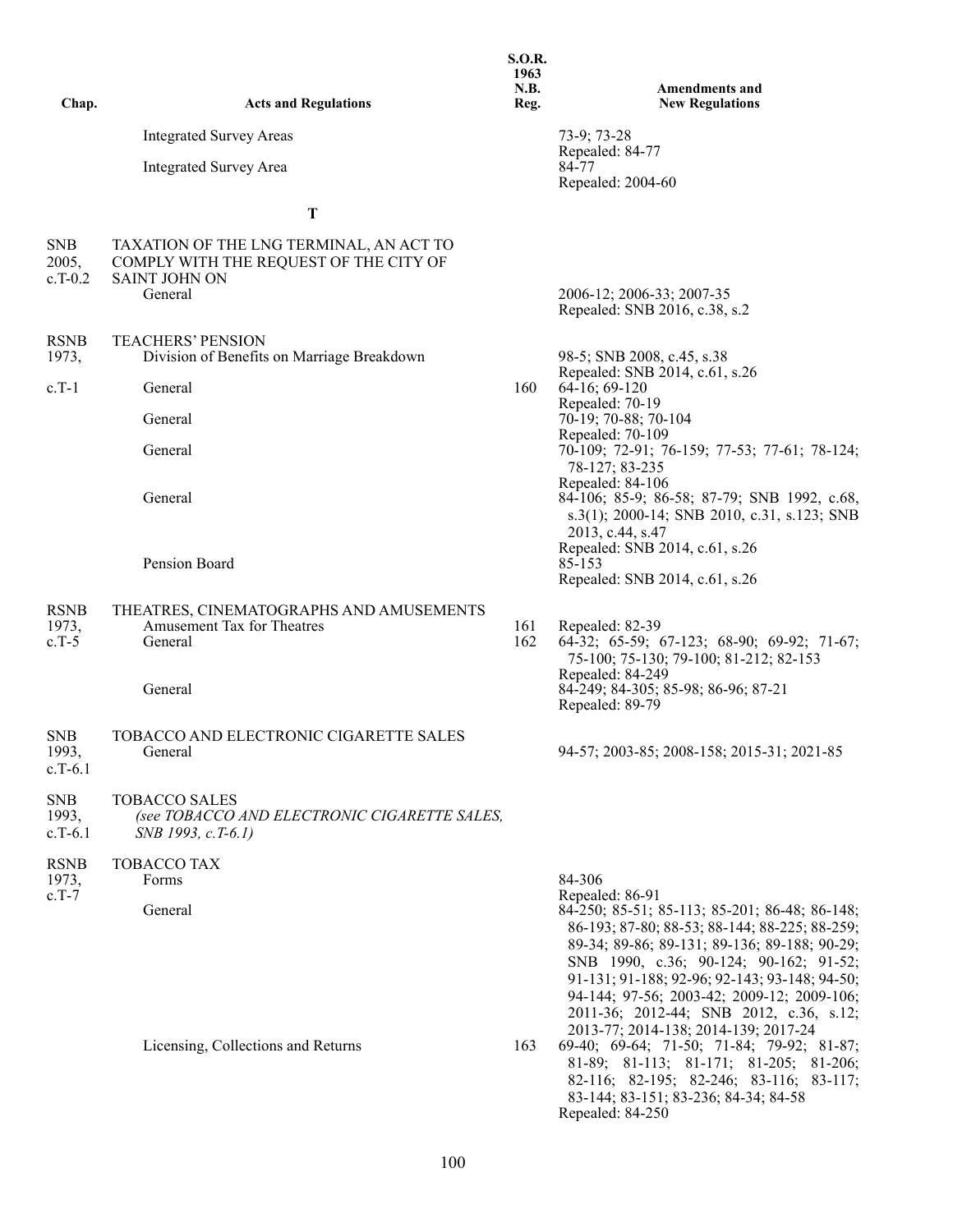|                                  |                                                                                                 | <b>S.O.R.</b><br>1963<br>N.B. | <b>Amendments and</b>                                                                                                                                                                                                                                                                                                                            |
|----------------------------------|-------------------------------------------------------------------------------------------------|-------------------------------|--------------------------------------------------------------------------------------------------------------------------------------------------------------------------------------------------------------------------------------------------------------------------------------------------------------------------------------------------|
| Chap.                            | <b>Acts and Regulations</b>                                                                     | Reg.                          | <b>New Regulations</b>                                                                                                                                                                                                                                                                                                                           |
|                                  | Normal Retail Price                                                                             |                               | 81-88; 81-95; 81-146; 81-204; 82-44; 82-108;<br>82-184; 82-228; 83-47; 83-88; 83-142; 83-207;<br>84-43; 84-142; 84-228; 84-289; 85-38; 85-106;<br>85-147; 85-191; 86-45; 86-89; 86-129; 86-174;<br>87-75; 87-129; 87-163; 88-39; 88-131; 88-217;<br>88-254; 89-31; 89-63; 89-128; 89-185; 90-26;<br>SNB 1990, c.36; 90-65; 90-110; 90-155; 91-17 |
| <b>RSNB</b><br>2011,<br>c.230    | <b>TOPSOIL PRESERVATION</b><br>(revision of TOPSOIL PRESERVATION, SNB 1995, c.T-7.1)<br>General |                               | 95-66; 99-30; SNB 2000, c.26, s.273; SNB 2006,<br>c.16, s.175; SNB 2012, c.39, s.147; 2018-38;<br>SNB 2020, c.25, s.112                                                                                                                                                                                                                          |
| <b>RSNB</b><br>1973,<br>$c.T-9$  | <b>TOURISM DEVELOPMENT</b><br>General<br>General<br>Tourism Establishment                       |                               | 72-31; 72-143; 74-5<br>Repealed: 75-101<br>75-101; 75-118; 78-15; 80-40<br>Repealed: 81-198<br>81-198; 82-106; 86-100; 92-130; 95-111; SNB<br>1998, c.41, s.107; 2000-15; SNB 2000, c.26,<br>s.275; SNB 2001, c.41, s.20; SNB 2002, c.49,<br>s.7; 2004-73; 2004-91; 2005-56; SNB 2006,<br>c.16, s.176<br>Repealed: 2008-141, s.6                 |
| <b>SNB</b><br>2008,<br>$c.T-9.5$ | TOURISM DEVELOPMENT ACT, 2008<br>Tourism Establishment                                          |                               | 2008-141                                                                                                                                                                                                                                                                                                                                         |
|                                  | TRADE SCHOOLS<br>General                                                                        | 164                           | $64-37; 70-20$<br>Repealed: 71-126                                                                                                                                                                                                                                                                                                               |
| <b>RSNB</b><br>1973,<br>$c.T-10$ | <b>TRADE SCHOOLS</b><br>(see PRIVATE OCCUPATIONAL TRAINING, RSNB 1973,<br>$c.P-16.1)$           |                               |                                                                                                                                                                                                                                                                                                                                                  |
|                                  | <b>TRADES EXAMINATION</b><br>General                                                            | 165                           | Repealed: 82-39                                                                                                                                                                                                                                                                                                                                  |
|                                  | TRADESMEN'S QUALIFICATIONS<br>Fees re Barbering Trade                                           |                               | $64-45; 65-13$<br>Repealed: 69-49                                                                                                                                                                                                                                                                                                                |
|                                  | Fees re Electrical Construction Trade                                                           |                               | 65-14                                                                                                                                                                                                                                                                                                                                            |
|                                  | Fees re Heavy Equipment Repair Trade                                                            |                               | Repealed: 69-49<br>66-25                                                                                                                                                                                                                                                                                                                         |
|                                  | Fees re Motor Vehicle (Mechanical) Trade                                                        |                               | Repealed: 69-49<br>$65-2A$ ; $65-12A$                                                                                                                                                                                                                                                                                                            |
|                                  | Fees re Plumbing Trade                                                                          |                               | Repealed: 69-49<br>65-9                                                                                                                                                                                                                                                                                                                          |
|                                  | Fees re Powderman's Trade                                                                       |                               | Repealed: 69-49<br>64-44; 65-13A                                                                                                                                                                                                                                                                                                                 |
|                                  | Fees re Sheet Metal Trade                                                                       |                               | Repealed: 69-49<br>65-22                                                                                                                                                                                                                                                                                                                         |
|                                  | General                                                                                         |                               | Repealed: 69-49<br>66-12                                                                                                                                                                                                                                                                                                                         |
|                                  | Qualifications — Motor Vehicle Repair Trade                                                     |                               | Repealed: 69-14                                                                                                                                                                                                                                                                                                                                  |
|                                  | Electrical and Fuel Systems                                                                     |                               | 69-13; 69-18<br>Repealed: 69-49                                                                                                                                                                                                                                                                                                                  |
|                                  | Steering, Suspension and Brakes                                                                 |                               | $69-14; 69-19$<br>Repealed: 69-49                                                                                                                                                                                                                                                                                                                |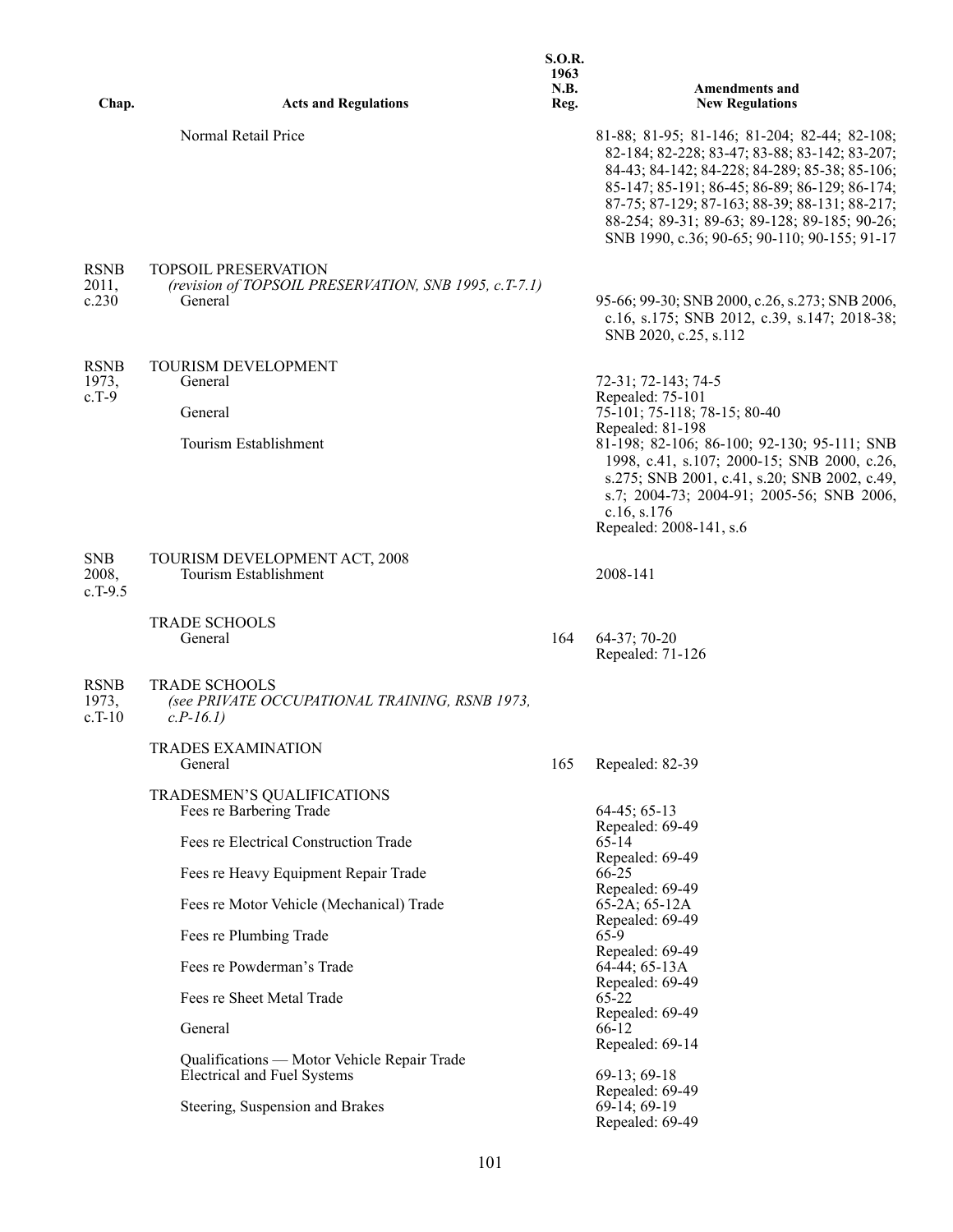| Chap.                            | <b>Acts and Regulations</b>                                                                                                    | <b>S.O.R.</b><br>1963<br>N.B.<br>Reg. | <b>Amendments and</b><br><b>New Regulations</b>                                                              |
|----------------------------------|--------------------------------------------------------------------------------------------------------------------------------|---------------------------------------|--------------------------------------------------------------------------------------------------------------|
| <b>RSNB</b>                      | <b>TRAINING SCHOOL</b>                                                                                                         |                                       |                                                                                                              |
| 1973,<br>$c.T-11$                | Forms<br>Forms                                                                                                                 |                                       | 74-198; 79-170<br>Repealed: 83-192<br>83-192                                                                 |
|                                  |                                                                                                                                |                                       | Repealed: 92-71                                                                                              |
|                                  | General                                                                                                                        |                                       | 64-13; 65-41; 66-8; 66-19<br>Repealed: 92-71                                                                 |
|                                  | Rates                                                                                                                          |                                       | 165A Repealed: 82-214                                                                                        |
| <b>SNB</b><br>2018,<br>c.l       | TRANSPARENCY IN ELECTION COMMITMENTS<br>General                                                                                |                                       | 2018-53; SNB 2019, c.29, s.155                                                                               |
| <b>RSNB</b><br>2011,<br>c.232    | <b>TRANSPORTATION OF DANGEROUS GOODS</b><br>(revision of TRANSPORTATION OF DANGEROUS GOODS,<br>SNB 1988, c.T-11.01)<br>General |                                       | 89-67; 90-63; 2002-64; 2018-38                                                                               |
| <b>RSNB</b><br>2014,<br>c.134    | TRANSPORTATION OF PRIMARY FOREST PRODUCTS<br>(revision of TRANSPORTATION OF PRIMARY FOREST                                     |                                       |                                                                                                              |
|                                  | PRODUCTS, SNB 1999, c.T-11.02)<br>General                                                                                      |                                       | 2002-37; SNB 2004, c.20, s.63; 2004-93;<br>2011-38; 2015-53; SNB 2016, c.37, s.191;<br>SNB 2019, c.29, s.214 |
|                                  | TREE PRESERVATION<br>General                                                                                                   | 166                                   | Repealed: 82-39                                                                                              |
| <b>RSNB</b><br>2012,<br>c.117    | <b>TRESPASS</b><br>(revision of TRESPASS, SNB 1983, c.T-11.2)<br>Prohibition of Motor Vehicles                                 |                                       | 90-55; 2018-38                                                                                               |
| <b>RSNB</b><br>1973,             | TRUST, BUILDING AND LOAN COMPANIES LICENSING<br>Forms                                                                          |                                       | 74-199                                                                                                       |
| $c.T-13$                         | General                                                                                                                        |                                       | Repealed: 80-162<br>80-162; 92-69<br>Repealed: 93-124                                                        |
| <b>RSNB</b>                      | <b>TRUSTEES</b>                                                                                                                |                                       |                                                                                                              |
| 1973,<br>$c.T-15$                | Forms<br>Forms                                                                                                                 |                                       | 74-200<br>Repealed: 84-101<br>84-101<br>Repealed: SNB 2015, c.21, s.94                                       |
| <b>SNB</b>                       | TUITION TAX CASH BACK CREDIT                                                                                                   |                                       |                                                                                                              |
| 2006,<br>$c.T-16.5$              | General                                                                                                                        |                                       | 2007-20; SNB 2015, c.43, s.5<br>Repealed: SNB 2015, c.43, s.7                                                |
|                                  | U                                                                                                                              |                                       |                                                                                                              |
| <b>SNB</b><br>1978,<br>$c.U-1.1$ | UNDERGROUND STORAGE<br>Fees                                                                                                    |                                       | 2005-4                                                                                                       |
|                                  | V                                                                                                                              |                                       |                                                                                                              |
| <b>RSNB</b><br>1973,<br>$c.V-2$  | <b>VENEREAL DISEASE</b><br>General                                                                                             |                                       | 84-35<br>Repealed: 2013-6                                                                                    |
| <b>RSNB</b><br>2016,<br>c.113    | <b>VICTIMS SERVICES</b><br>(revision of VICTIMS SERVICES, SNB 1987, c.V-2.1)<br>Compensation for Victims of Crime<br>General   |                                       | 96-81; 2005-134; 2010-67; 2018-38<br>91-67; 96-80; 2005-133; 2018-38; 2020-3                                 |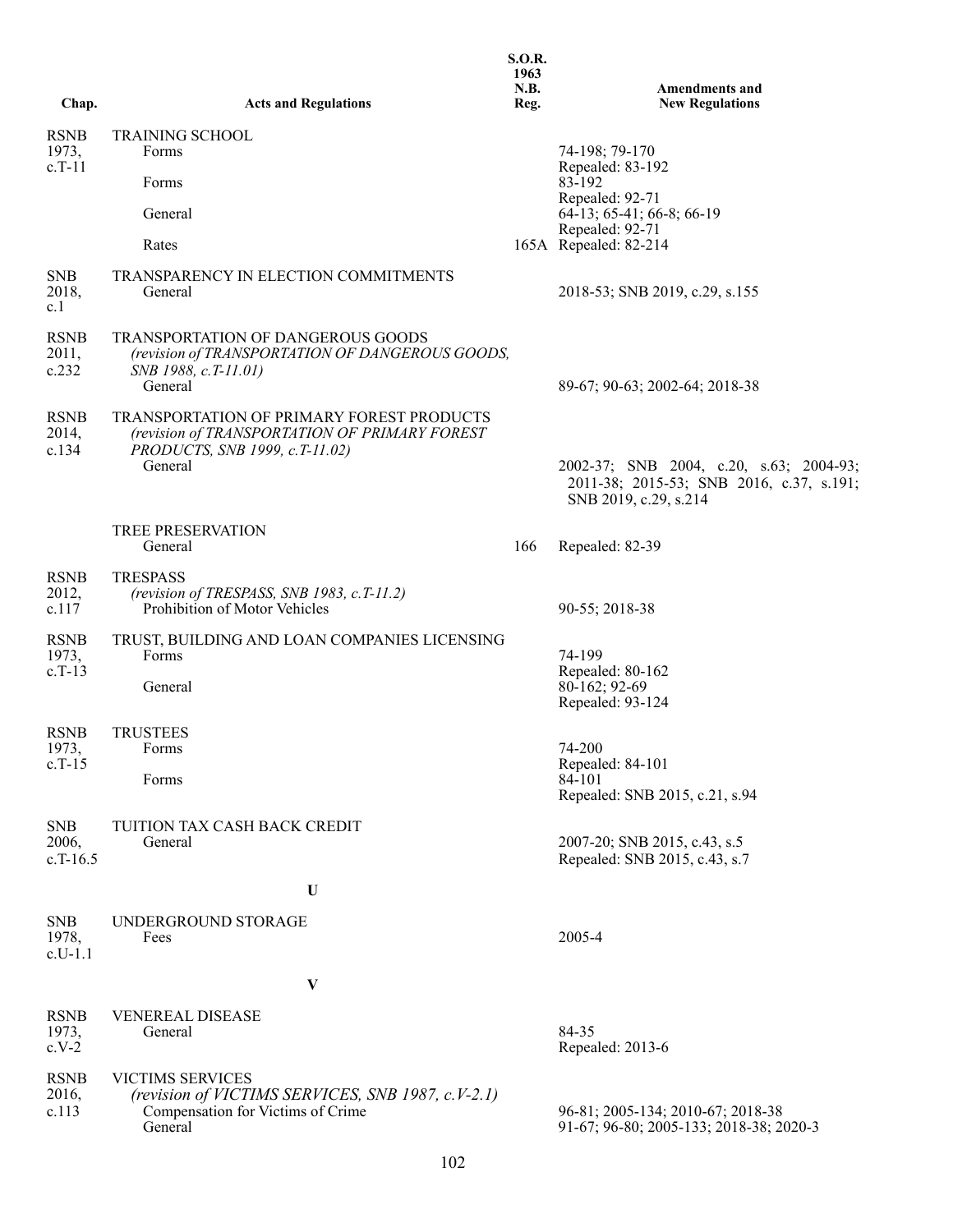|                                  |                                                                                                                                                                         | <b>S.O.R.</b><br>1963<br>N.B. | <b>Amendments and</b>                                                                                                                       |
|----------------------------------|-------------------------------------------------------------------------------------------------------------------------------------------------------------------------|-------------------------------|---------------------------------------------------------------------------------------------------------------------------------------------|
| Chap.                            | <b>Acts and Regulations</b>                                                                                                                                             | Reg.                          | <b>New Regulations</b>                                                                                                                      |
| <b>SNB</b><br>2000,<br>$c.V-2.2$ | VIDEO LOTTERY SCHEME REFERENDUM<br>Video Lottery Scheme Referendum Question                                                                                             |                               | 2001-29<br>Repealed: 2013-6                                                                                                                 |
| <b>SNB</b><br>1979,<br>$c.V-3$   | <b>VITAL STATISTICS</b><br>Fees                                                                                                                                         |                               | 83-104; 88-83; 89-127; 91-79<br>Repealed: 93-104                                                                                            |
|                                  | Fees                                                                                                                                                                    |                               | 93-104; 2000-24; 2008-135; 2009-100; 2016-11;<br>2018-15; 2019-23                                                                           |
|                                  | General                                                                                                                                                                 |                               | 87-30; 88-20; 88-260; 93-28; 94-131; 95-6;<br>96-100; 2013-28; SNB 2016, c.37, s.195;<br>2018-10; 2018-14; SNB 2019, c.2, s.146;<br>2019-22 |
|                                  | VOCATIONAL EDUCATION<br>General                                                                                                                                         | 167                           | Repealed: 81-124                                                                                                                            |
| <b>RSNB</b><br>2011,             | VOCATIONAL REHABILITATION OF DISABLED<br><b>PERSONS</b>                                                                                                                 |                               |                                                                                                                                             |
| c.234                            | (revision of VOCATIONAL REHABILITATION OF<br>DISABLED PERSONS, SNB 1989, c.V-4)<br>General                                                                              |                               | $91 - 5$                                                                                                                                    |
|                                  | W                                                                                                                                                                       |                               |                                                                                                                                             |
| <b>RSNB</b>                      | WARBLE FLY FREE AREA                                                                                                                                                    |                               |                                                                                                                                             |
| 1973,<br>$c.W-2$                 | General<br>Warble Fly Free Areas                                                                                                                                        | 168<br>169                    | Repealed: 81-124<br>Repealed: 81-124                                                                                                        |
| <b>RSNB</b><br>1973,             | <b>WATER</b><br>General                                                                                                                                                 | 170                           | 72-60                                                                                                                                       |
| $c.W-5$                          | Public Water Supply Areas                                                                                                                                               | 171                           | Repealed: 77-5<br>Repealed: 81-124                                                                                                          |
|                                  | <b>WILD LANDS TAX</b><br>Levying and Collection of Wild Land Tax                                                                                                        | 172                           | Repealed: 82-39                                                                                                                             |
| <b>RSNB</b><br>1973,             | WINDING-UP<br>Forms                                                                                                                                                     |                               | 74-201                                                                                                                                      |
| $c.W-10$                         | Forms                                                                                                                                                                   |                               | Repealed: 84-102<br>84-102                                                                                                                  |
| <b>RSNB</b><br>1973,<br>$c.W-11$ | WOMEN'S INSTITUTE (see WOMEN'S INSTITUTE AND<br>INSTITUT FÉMININ, RSNB 1973, c.W-11)                                                                                    |                               |                                                                                                                                             |
| <b>RSNB</b><br>2014,<br>c.136    | WOMEN'S INSTITUTE AND INSTITUT FÉMININ<br>(formerly WOMEN'S INSTITUTE, RSNB 1973, c.W-11)<br>(revision of WOMEN'S INSTITUTE AND INSTITUT<br>FÉMININ, RSNB 1973, c.W-11) |                               |                                                                                                                                             |
|                                  | Annual Grant                                                                                                                                                            |                               | 82-17; 89-35; 96-41; SNB 2000, c.26, s.284;<br>SNB 2007, c.10, s.90; SNB 2010, c.31, s.125;<br>2018-38                                      |
|                                  | Forms                                                                                                                                                                   |                               | 74-202<br>Repealed: 82-18                                                                                                                   |
|                                  | Forms                                                                                                                                                                   |                               | 82-18; 89-36; 96-42; SNB 2000, c.26, s.285;<br>SNB 2007, c.10, s.91; SNB 2010, c.31, s.126;<br>2018-38                                      |
|                                  | Grant                                                                                                                                                                   |                               | 74-69<br>Repealed: 82-17                                                                                                                    |